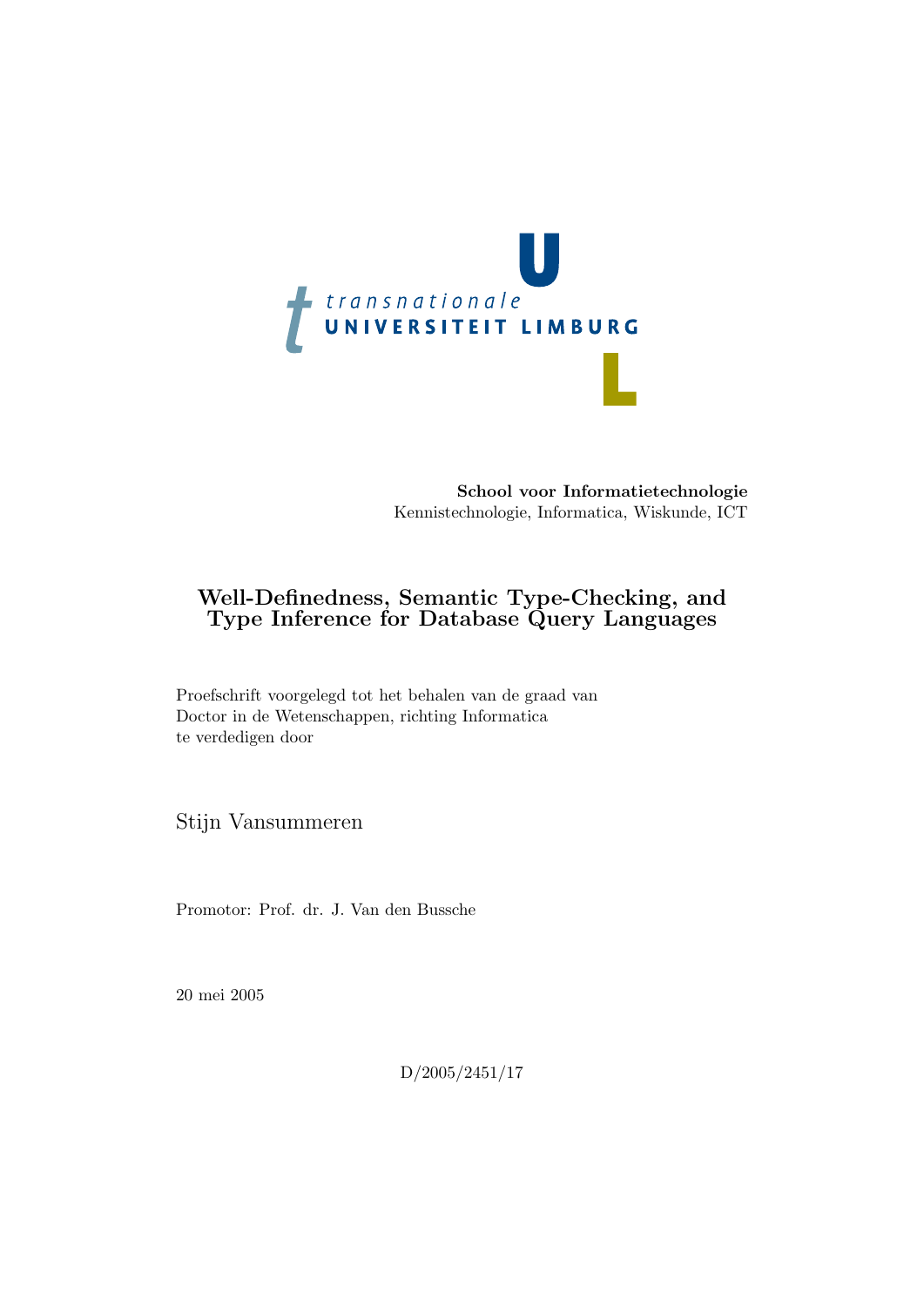### Acknowledgements

This dissertation is dedicated to Albert and Maria, Guillaume and Anna. The finest examples a grandson could have.

First and foremost, I am grateful to my advisor Jan Van den Bussche for his continuing enthusiasm and guidance. This dissertation would not have been possible without his knack for pinpointing the core of a problem. I hope one day to be as proficient in defining elegant formalisms as he is.

Second, I am much in debt to Dirk Van Gucht. His knack for asking lots of "small" questions was crucial in gaining an understanding of the welldefinedness problem for the nested relational calculus. Chapter 2 discusses our joint work, which has its roots in a very enjoyable visit to Indiana University in Bloomington. I am grateful for the hospitality I received during this visit, and especially thank Dirk, his wife Linda, Alia Alkasimi, Bassem Sayrafi, and George Fletcher.

I also thank the members of our research group, the department, and the administrative staff for creating a stimulating environment. Furthermore, I am grateful to my employer, the Fund for Scientific Research, Flanders.

On a personal note, I am in great debt to my parents and brother for the guidance and support they have given me over the years. They have always inspired me to go the extra mile.

My gratitude also goes out to my many friends (you know who you are). Their very enjoyable company was always offered when I needed it the most.

Finally, I am grateful for the support, patience, and encouragement I have received from my companion in life, Evi. Thank you.

Diepenbeek, March 2005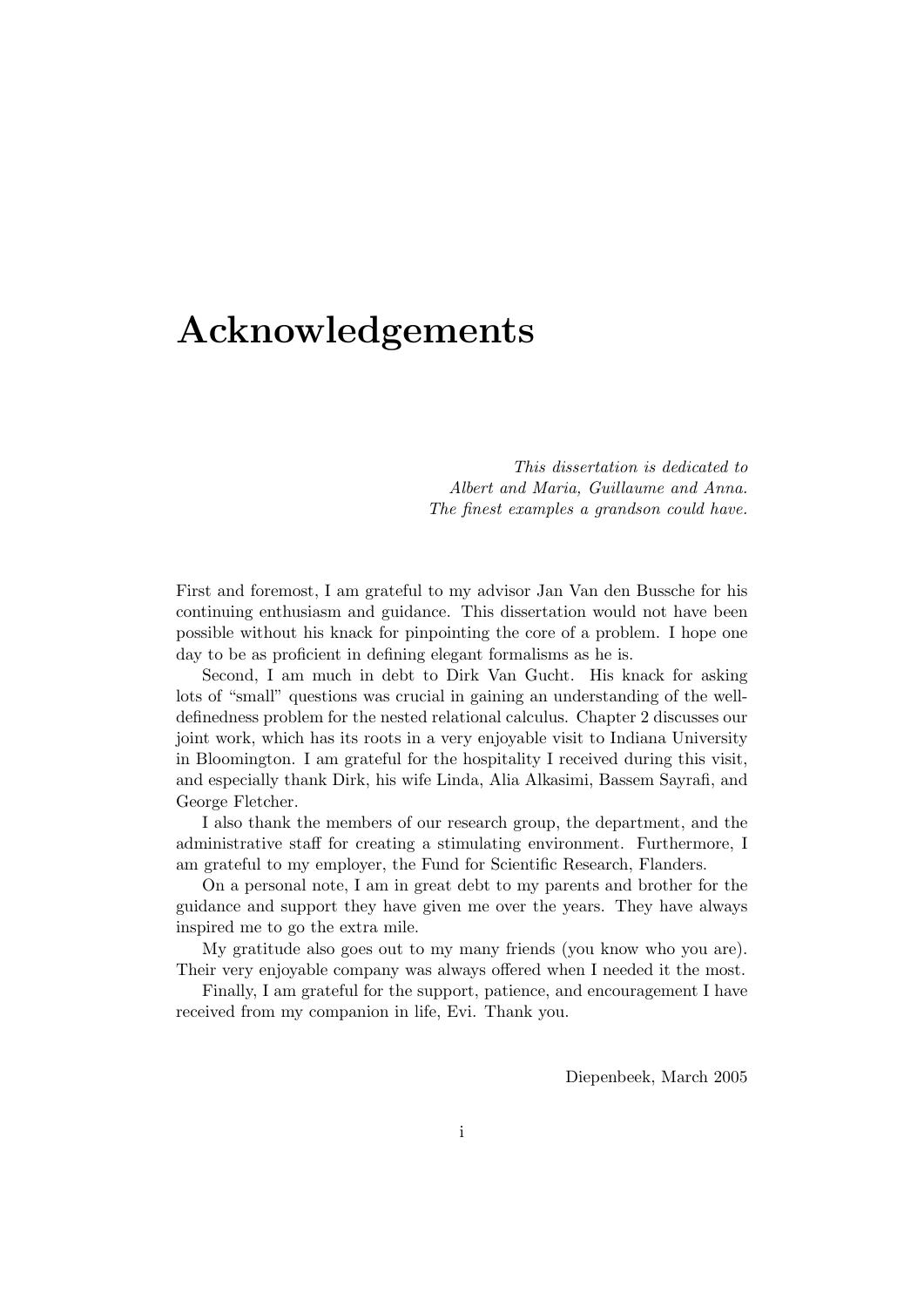## **Contents**

|                |     | Acknowledgements                                                            | $\mathbf{i}$   |
|----------------|-----|-----------------------------------------------------------------------------|----------------|
| $\mathbf 1$    |     | Introduction                                                                | $\mathbf{1}$   |
|                | 1.1 | Detailed Overview and Related Work                                          | $\overline{4}$ |
| I              |     | Well-Definedness and Semantic Type-Checking                                 | 9              |
| $\overline{2}$ |     | For the Nested Relational Calculus                                          | 11             |
|                | 2.1 |                                                                             | 11             |
|                | 2.2 | Well-Definedness                                                            | 14             |
|                |     | Positive-Existential Nested Relational Calculus<br>221                      | 16             |
|                |     | Small Model Properties<br>2.2.2                                             | 18             |
|                | 2.3 | The Impact of Singleton Coercion                                            | 25             |
|                | 2.4 | The Impact of Type Tests $\ldots \ldots \ldots \ldots \ldots \ldots \ldots$ | 28             |
|                | 2.5 |                                                                             | 31             |
| 3              |     | For First-Order, Object-Creating Operations                                 | 35             |
|                | 3.1 |                                                                             | 37             |
|                |     | 3.1.1                                                                       | 39             |
|                |     | 3.1.2                                                                       | 39             |
|                |     | 3.1.3                                                                       | 40             |
|                |     | 3.1.4                                                                       | 41             |
|                |     | 3.1.5                                                                       | 41             |
|                | 3.2 |                                                                             | 41             |
|                |     | 3.2.1                                                                       | 41             |
|                |     | 3.2.2                                                                       | 44             |
|                |     | 3.2.3                                                                       | 46             |
|                | 3.3 | Well-Definedness                                                            | 55             |
|                |     |                                                                             |                |
|                | 3.4 | Satisfiability and Monotonicity                                             | 56             |
|                |     | Monotone Base Operations $\ldots \ldots \ldots \ldots \ldots$<br>3.4.1      | 61             |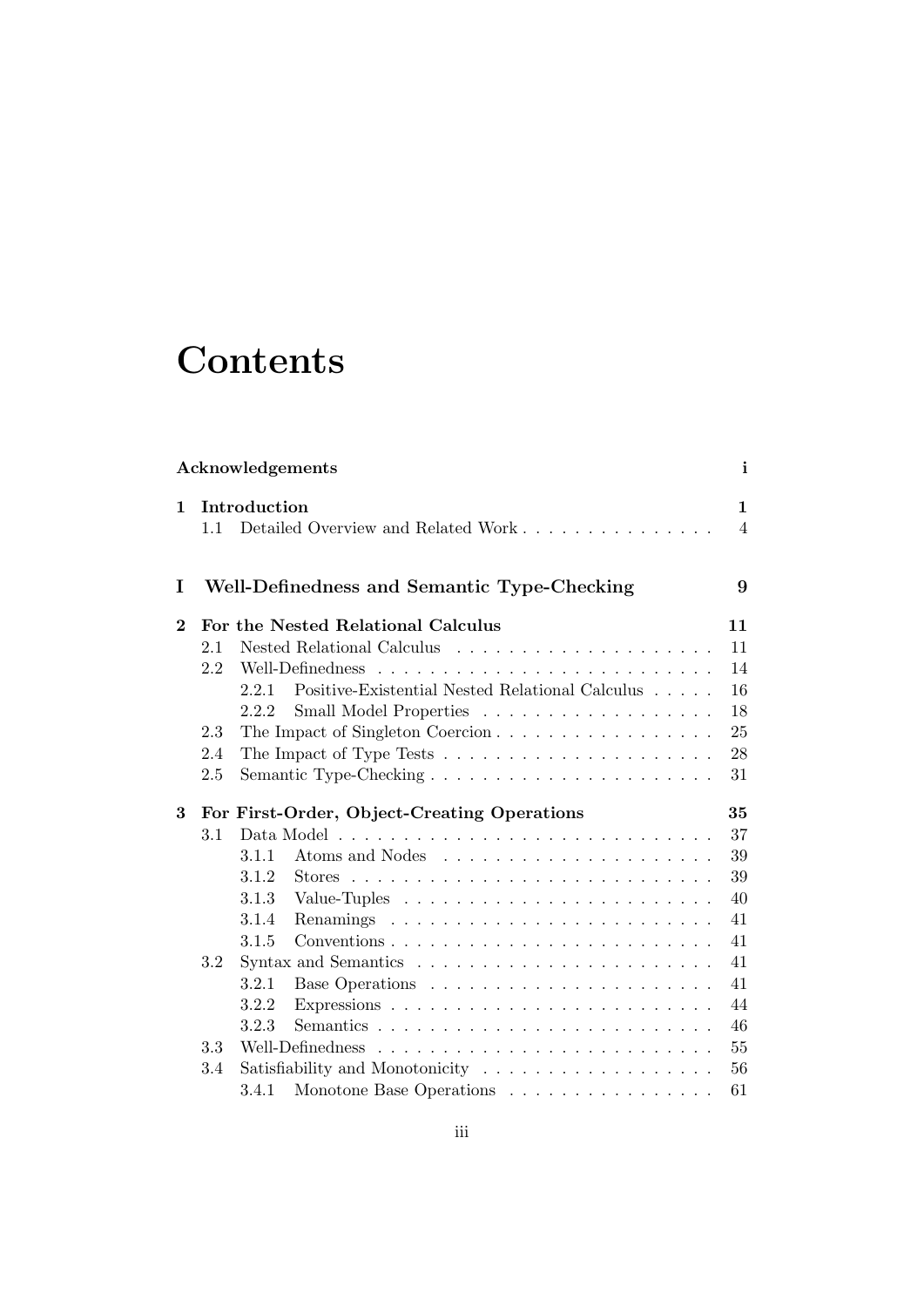|              |     | 3.4.2               | The Impact of Automatic Coercions                                                                  | 65  |
|--------------|-----|---------------------|----------------------------------------------------------------------------------------------------|-----|
|              |     | 3.4.3               |                                                                                                    | 66  |
|              | 3.5 |                     | Interpretation of Atoms and Genericity                                                             | 69  |
|              | 3.6 |                     | Non-Local Behavior, Locally-Undefinedness, and Locality                                            | 71  |
|              |     | 3.6.1               | Non-Local Undefinedness Behavior                                                                   | 72  |
|              |     | 3.6.2               |                                                                                                    | 76  |
|              |     | 3.6.3               | Local and Locally-Undefined Expressions $\ldots \ldots \ldots$                                     | 84  |
|              | 3.7 |                     |                                                                                                    | 101 |
|              |     | 3.7.1               | Satisfiability for $QL$ (concat, smaller-width)                                                    | 105 |
|              |     | 3.7.2               | Well-definedness for the Nested Relational Calculus over                                           |     |
|              |     |                     |                                                                                                    | 106 |
|              |     |                     |                                                                                                    |     |
| $\mathbf{I}$ |     |                     | Type Inference and Typability                                                                      | 113 |
|              |     |                     |                                                                                                    |     |
|              |     |                     |                                                                                                    |     |
| 4            |     |                     | Typability for the Relational Algebra                                                              | 115 |
|              | 4.1 |                     |                                                                                                    |     |
|              | 4.2 |                     | Deciding Typability $\ldots \ldots \ldots \ldots \ldots \ldots \ldots \ldots 117$                  |     |
|              | 4.3 |                     | Typability and Constraint Satisfaction 120                                                         |     |
| 5            |     |                     | Polymorphic Type Inference for the Named Nested Relational                                         |     |
|              |     | Calculus            |                                                                                                    | 129 |
|              | 5.1 |                     | Named Nested Relational Calculus 130                                                               |     |
|              | 5.2 |                     | Type Inference $\dots \dots \dots \dots \dots \dots \dots \dots \dots \dots \dots \dots \dots$ 134 |     |
|              | 5.3 |                     |                                                                                                    |     |
| 6            |     | Conclusions         |                                                                                                    | 143 |
|              |     | <b>Bibliography</b> |                                                                                                    | 145 |
|              |     |                     | Samenvatting (Dutch Summary)                                                                       | 151 |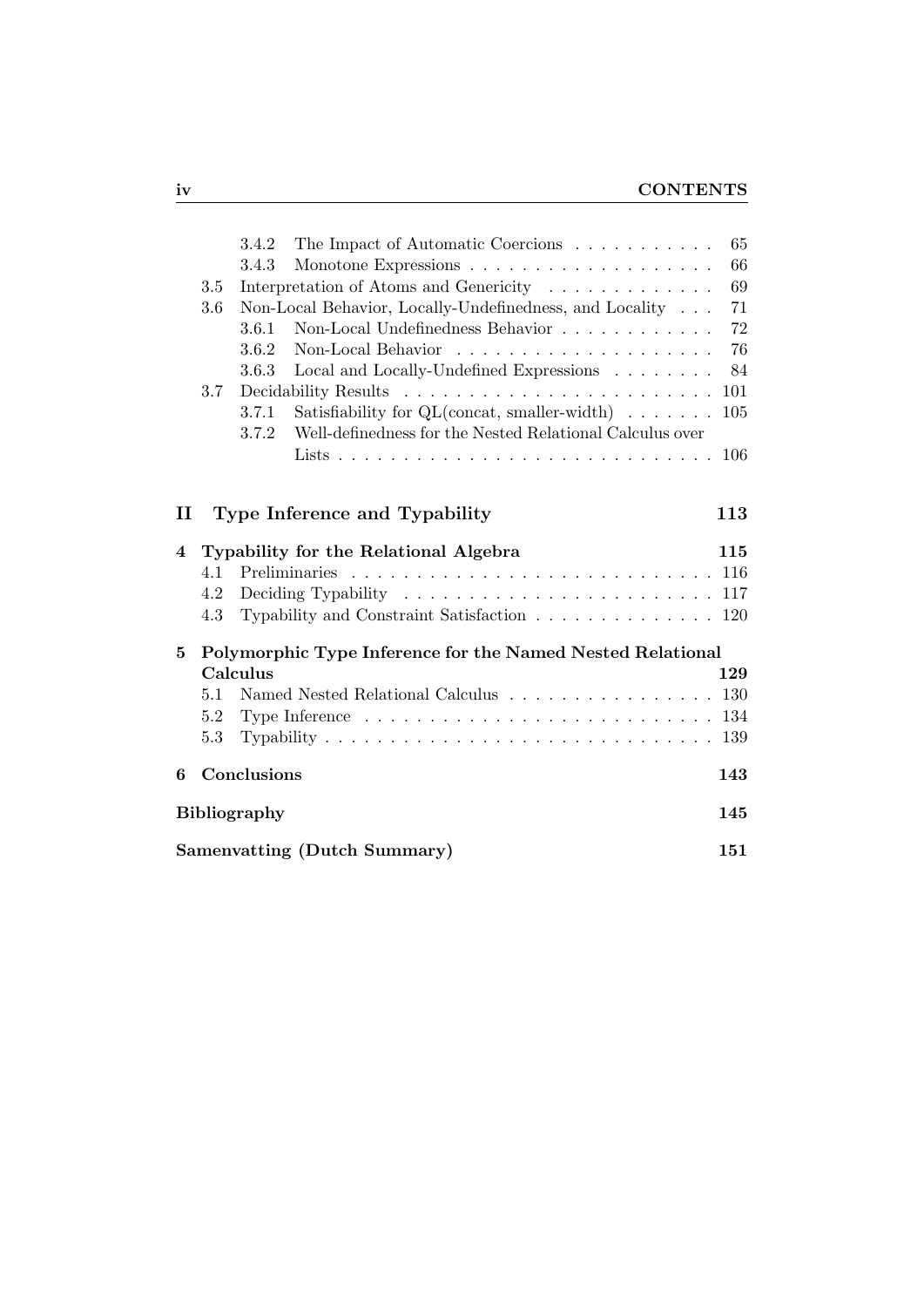# 1 Introduction

The operations of a general-purpose programming language such as C or Java are only defined on certain kinds of inputs. For example, if  $a$  is an array, then the array indexation  $a[i]$  is only defined if i lies within the boundaries of the array. If, during the execution of a program, an operation is supplied with the wrong kind of input, then the output of the program is undefined. Indeed, the program may exit with a runtime error, or worse yet, it may compute the wrong output.

To detect such programming errors as early as possible, it is hence natural to ask whether we can solve the well-definedness problem: given an expression and an input type, decide whether the semantics of the expression is defined for all inputs adhering to the input type. Unfortunately, this problem is undecidable for any computationally complete programming language, by Rice's Theorem. Most programming languages therefore provide a static type system to detect programming errors [42, 49]. These systems ensure "type safety" in the sense that every expression which passes the type system's tests is guaranteed to be well-defined. Due to the undecidability of the well-definedness problem, these systems are necessarily incomplete, i.e., there are expressions which are well-defined, but do not type-check. Such expressions are problematic from a programmer's point of view, as he must rewrite his code in order to get it to type-check. As such, a major quest in the theory of programming languages consists of finding type systems for which the set of well-defined but ill-typed expressions is as small as possible.

Although the Holy Grail in this quest (i.e., a type system which is both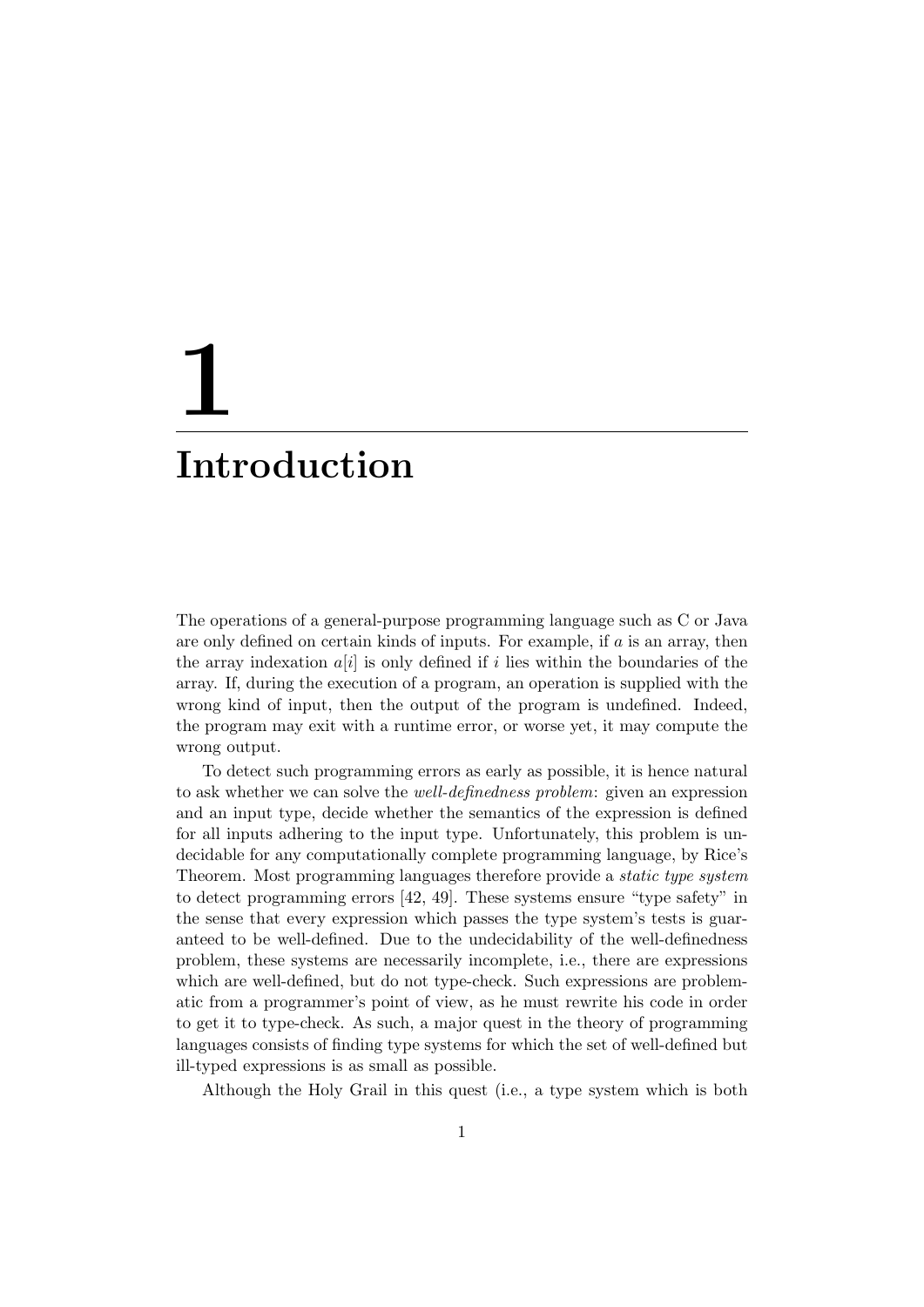sound and complete) can never be found for general-purpose programming languages, this does not mean it cannot be found for smaller, specific-purpose programming languages. The most prominent examples of the latter are database query languages such as SQL [40], OQL [11], and XQuery  $[6]$ .<sup>1</sup> Expressions in all these languages can be undefined. For example, consider the following OQL expression:

```
select author: element(b.authors), title: b.title
from books b
where b.pub_year > 2000
```
This expression returns, for each book published after the year 2000, the book's author and title. The subexpression element(b.authors) checks that the set of b's authors is a singleton, and if so, extracts this single author. If the book is written by more than one author however, the result of the expression is undefined.

As query languages do not have full computational power, Rice's theorem does not apply and it is hence worthwhile to investigate if we can't decide the well-definedness problem for them. If so, then we obtain in essence a type system which is both sound and complete. In this dissertation we therefore study the well-definedness problem for database query languages. We start our study with well-definedness for the Nested Relational Calculus (NRC for short). The NRC is a well-known query language for the complex object data model [1, 9, 60]. It is a conservative extension [59] of the relational algebra [1, 16] (which serves as the data processing core of SQL) and can itself be viewed as a data processing core of OQL. Furthermore, the NRC inspired the design of various semi-structured languages such as UnQL [8], StruQL [21], and Quilt [13], on which XQuery is based. As such, our study of well-definedness for the NRC serves as a good starting point for the study of well-definedness in SQL, OQL, and XQuery.

Certain features of the latter two languages are not captured by the standard set-based NRC however. Indeed, OQL operates on bags and lists in addition to sets, while XQuery operates on lists. Both languages have object identity and the ability to create new objects. We therefore continue our study by identifying broad classes of first-order, object-creating query languages operating on list-based data for which the well-definedness problem is (un)decidable. Specifically, we identify properties of basic operations in such languages which can make the well-definedness problem undecidable and give

 $1XQ$ uery is in fact a full-fledged general-purpose programming language. Most XQuery programs are of the restricted form "for-let-where-return" however, which we regard as the true query language part of XQuery.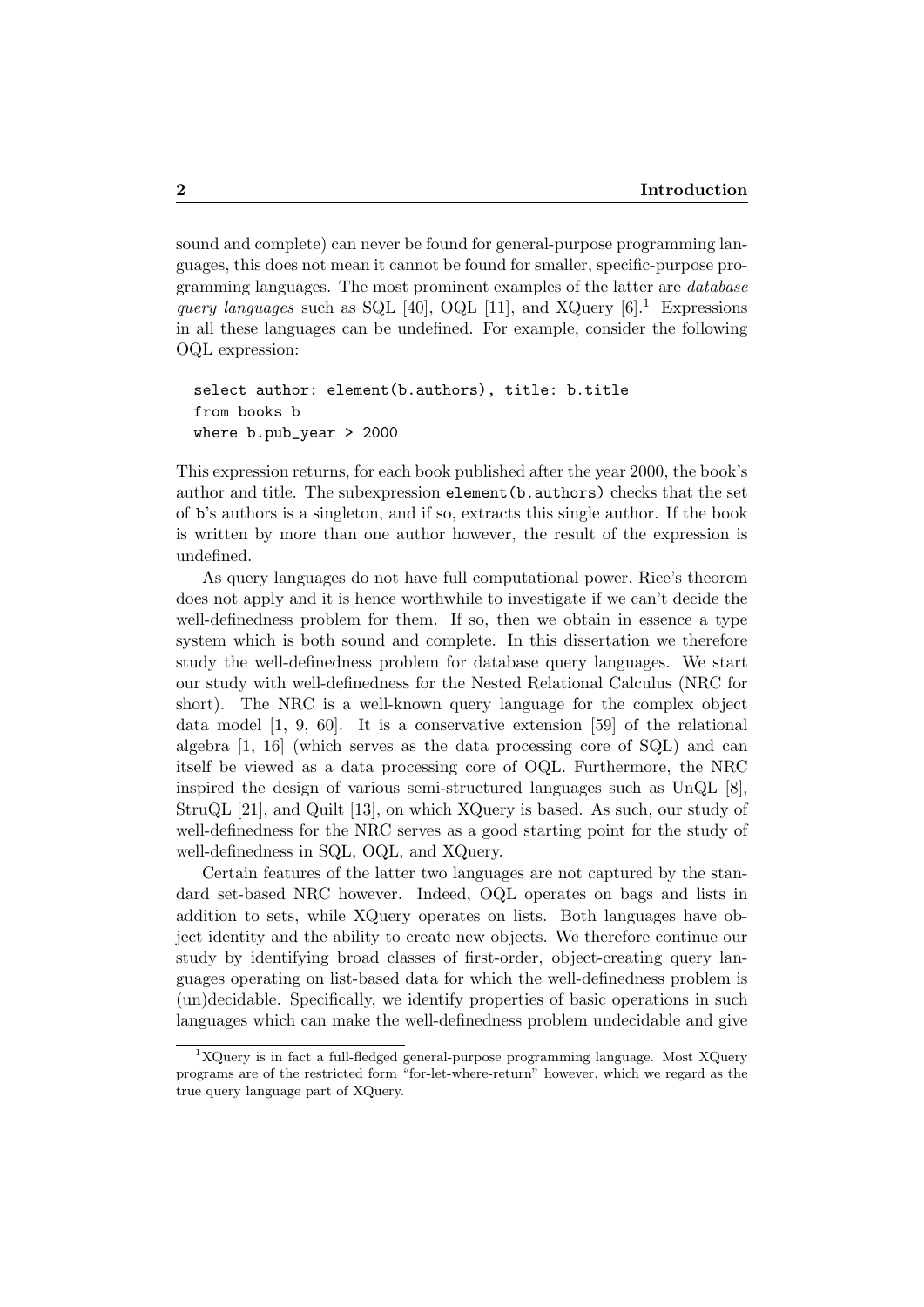corresponding restrictions which are sufficient to ensure decidability. The obtained results can be transfered to a bag-based data model, and are directly applicable to OQL and XQuery.

A problem which is related to well-definedness is the semantic type-checking problem: decide, given an input type, an expression and an output type, whether the expression only produces outputs in the output type on inputs in the input type. This problem is useful in a "producer-consumer" setting where a producer generates data, which is processed by a consumer. In order to ensure good operation by the consumer, the producer is expected to only produce data adhering to a certain type. Unfortunately, the semantic type-checking problem is also undecidable for any computationally complete programming language, by Rice's theorem. In practice however, the producer will often consist of a query against a database. It is therefore interesting to see if we can't solve the semantic type-checking problem for the query languages mentioned above. We study this problem for the NRC. For XQuery and other XML-related languages, the problem has already been studied extensively [2, 3, 37, 38, 41, 52].

Our study will show that both well-definedness and semantic type-checking remain undecidable for query languages which are powerful enough to simulate the relational algebra. It follows that a sound and complete type system for SQL, OQL, or XQuery does not exist (although we will identify several useful fragments for which such a system does exist). Query languages that want to verify the absence of certain programming errors statically will hence have to do so by means of a traditional, incomplete type system.

In the second part of this dissertation we therefore study classical type system problems from the theory of programming languages in the context of database query languages. Recently, Van den Bussche and Waller [56] have noted that the operators of the relational algebra are *polymorphic*. For instance, we can take the natural join of any two relations, regardless of their schema. We can take the union of any two relations with the same schema. We can perform a projection  $\pi_{A,...,B}$  of any relation having at least the attributes  $\{A, \ldots, B\}$ . When combining operators into expressions, these typing conditions become more involved. For example, for the expression

$$
\pi_A(r \bowtie s) \bowtie ((r \times u) - v)
$$

to be well-typed, the attribute A must be an attribute of  $r$  or  $s$  (or both). But if it is an attribute of  $r$ , then it must also be one of  $v$ . Moreover, by the subexpression  $(r \times u) - v$ , the relation schemas of r and s must be disjoint, and their union must be the schema of  $v$ .

A natural question thus arises: given a relational algebra expression  $e$ , under which database schemas is  $e$  well-typed? And what is the result rela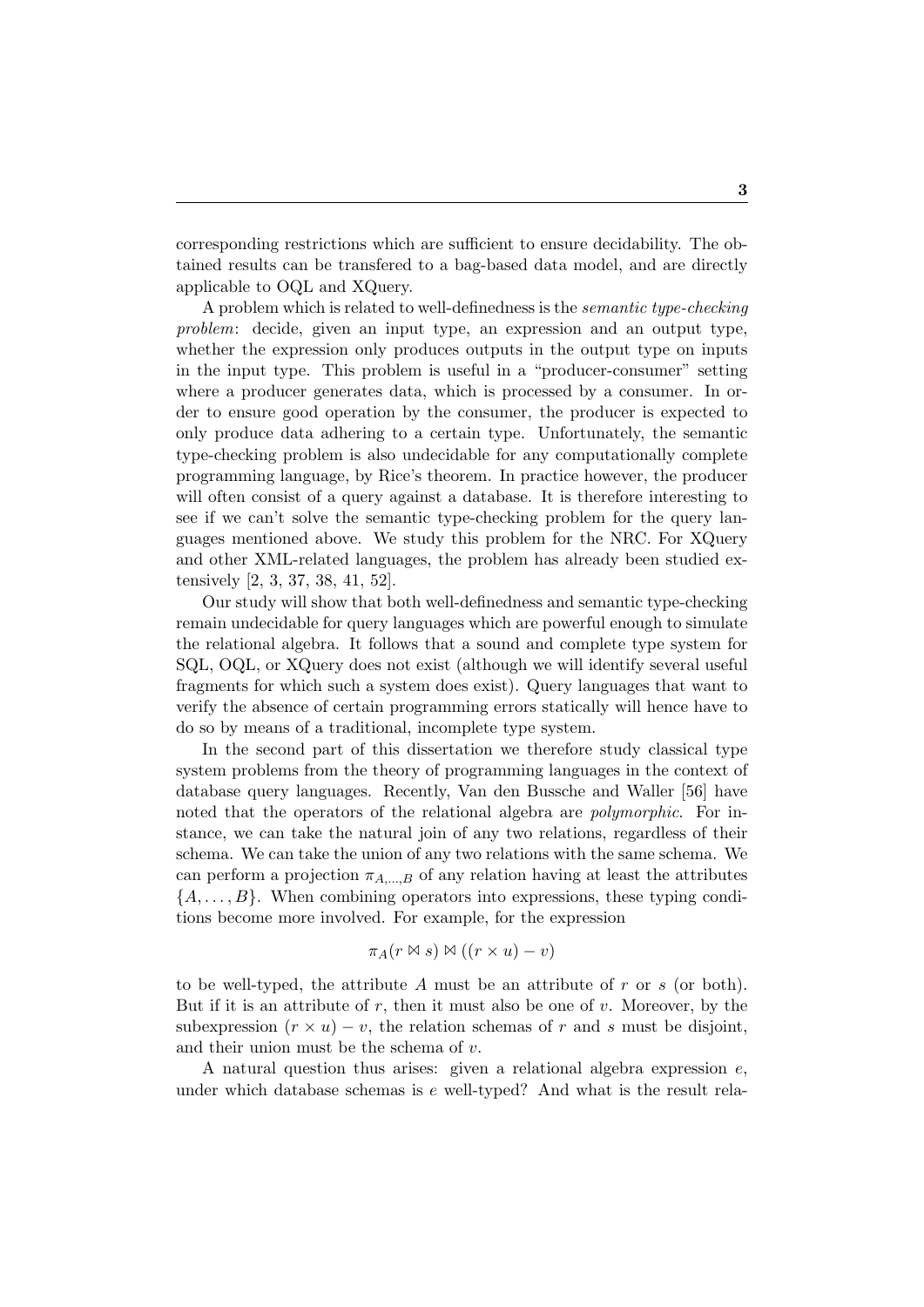tion schema of e under these database schemas? In particular, can we give an explicit description of the typically infinite set of these typings? This is nothing but the relational algebra version of the classical type inference problem. Type inference is an extensively studied topic in the theory of programming languages [43, 49] and is used in industrial-strength functional programming languages such as Standard ML [55] and Haskell [30]. For the relational algebra, this problem was studied by Van den Bussche and Waller [56].

Some expressions, for example  $\sigma_A(\pi_B(R))$ , are inherently untypable (i.e., these expressions do not admit any typing). Checking typability of relational algebra expressions is the analog in the relational algebra of static typechecking in implicitly typed programming languages with polymorphic type systems, such as ML. It is therefore interesting to see what its complexity is. It is known for instance that typability is P-complete for the simply typed lambda calculus [19] and Exptime-complete for ML [31, 34]. In contrast, Van den Bussche and Waller have shown that typability for the relational algebra is in NP. The precise complexity remained open, however. In this dissertation, we show that the problem is NP-hard, even in various restricted settings. Finally, we also investigate the type inference and typability problems for the NNRC, a named version of the Nested Relational Calculus.

#### 1.1 Detailed Overview and Related Work

#### Well-Definedness and Semantic Type-Checking

We start in **Chapter 2** by studying the well-definedness problem for the NRC in the standard, set-based, complex object data model [1, 9, 60]. In particular, we obtain that the problem is undecidable for the NRC in general, but is decidable for the positive-existential fragment of the NRC (PENRC for short). Next, we study well-definedness for the PENRC in the presence of the singleton coercion operator extract. This operator, like OQL's element operator, extracts v from a singleton set  $\{v\}$  and is undefined on non-singleton inputs. Alas, this operator causes the well-definedness problem to become undecidable again. The core difficulty here is the fact that  $extract({e_1, e_2})$  is defined if, and only if, expressions  $e_1$  and  $e_2$  return the same result on every input. As such, in order to solve the well-definedness problem one also needs to solve the equivalence problem. We show that the equivalence problem for the PENRC is undecidable. Finally, we study the well-definedness problem for the PENRC in the presence of type tests. Such tests allow the inspection of the type of a value at runtime, and are present for example in XQuery. Unfortunately, type test also cause the problem to become undecidable again. Fortunately however, well-definedness remains decidable if we only allow a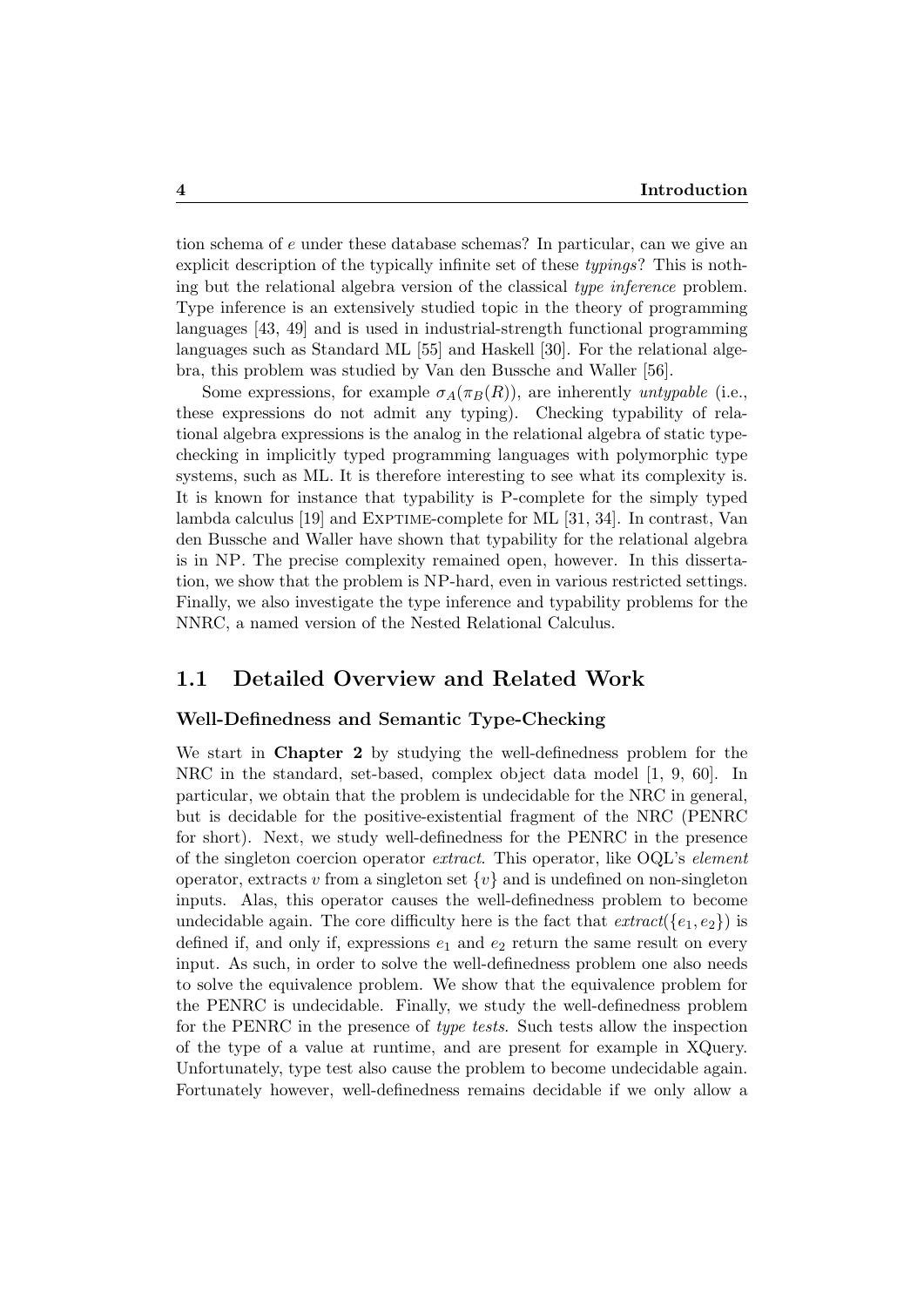limited form of type tests, which we call kind tests.

Next, we study the semantic type-checking problem for the NRC in the presence of standard complex object types. Similar to our results for welldefinedness, we obtain that the problem is undecidable for the NRC in general, but is decidable for the PENRC. The semantic type-checking problem has already been studied extensively in XML-related query languages [2, 3, 37, 38, 41, 52]. In particular, our setting closely resembles that of Alon et al. [2, 3] who, like us, study the problem in the presence of data values. In particular they have shown that (un)decidability depends on the expressiveness of both the query language and the type system. While the query language of Alon et al. can simulate the NRC, one needs a feature called specialization in order to encode complex object types in their type system. In the presence of this feature, they have shown semantic type-checking for their type system to be undecidable, even in the positive-existential case. In contrast, semantic typechecking for the PENRC in the complex object type system is decidable.

In Chapter 3 we study the well-definedness problem for a family of query languages  $QL(B)$  which are evaluated in a tree-structured, list-based data model. Here,  $B$  is a set of *base operations* (such as an equality test, taking the children of a certain node in a tree, creating a new node,  $\dots$ ) and  $QL(B)$  is the query language obtained from  $B$  by adding variables, constants, conditional tests, let-bindings, and for-loops. Since base operations are free to create new nodes, every  $QL(B)$  is hence a first-order, object-creating query language.

Concretely, we study the well-definedness problem for such  $\mathrm{OL}(B)$  in the presence of bounded-depth regular expression types. Regular expression types are based on regular tree languages [7, 15, 44, 45] and are widely used in general-purpose programming languages manipulating tree-structured data, such as XDuce [26, 27, 28], CDuce [23], and XQuery [6, 18]. The boundeddepth restriction is motivated by the fact that most tree-structured data (such as for example found in XML documents [61]) in practice has nesting depth at most five or six, and that unbounded-depth nesting is hence often not needed.

Specifically, we identify properties of base operations which can make the well-definedness problem undecidable and give corresponding restrictions which are sufficient to ensure decidability. In essence, we hence identify a broad class of  $QL(B)$  for which a sound and complete static type system does exist.

Our results are directly applicable to XQuery, as we show that XQuery's basic functions and operators [35] are in fact base operations. As such, "for-letwhere-return" XQuery fits nicely into our family of studied query languages. The decidability of well-definedness for a large fragment of "for-let-wherereturn" XQuery immediately follows as we show that, in the absence of automatic coercions, the various axis movements, node constructors, value and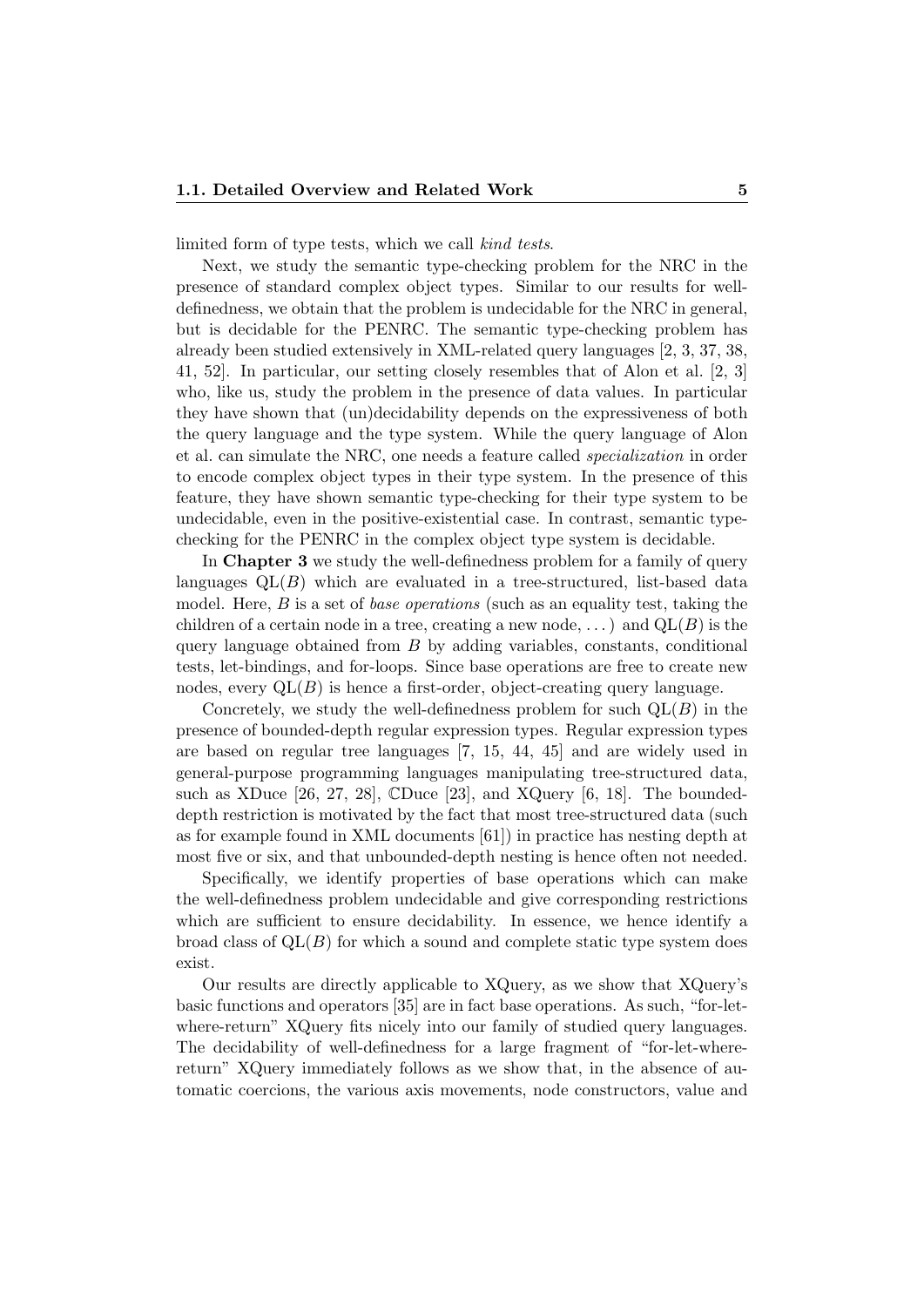node comparisons, and node-name and text-content inspections satisfy our restrictions. In contrast, well-definedness for this fragment with automatic coercions is undecidable.

Although both the NRC and  $QL(B)$  are first-order languages, this does not mean that their well-definedness problems are the same. Indeed,  $QL(B)$ operates on a tree-structured, list-based data model, has object identity, and can create new objects, whereas the NRC operates on a set-based data model without object identity. Moreover, regular expression types are capable of specifying both lower-bound and upper-bound constraints on the input, while the complex object types for which we study well-definedness in the NRC can only specify upper-bound constraints. For example, it is possible to give a regular expression type which only recognizes those inputs which contain at least three items. Such a complex object type does not exist, however.

As a result of these differences we will show that the presence of base operations which are undefined on non-singleton inputs has no impact on the decidability of the well-definedness problem for  $Q<sub>L</sub>(B)$ , whereas such base operations already cause the well-definedness problem for the positive-existential fragment of the NRC to become undecidable. That such operations are not problematic with regard to well-definedness for  $QL(B)$  is entirely due to its list-based data model. Indeed, we show that well-definedness for the positiveexistential NRC equipped with such a base operation, interpreted in a listbased data model, is decidable. As the list-based PENRC is a fragment of  $OQL$ , our study of  $QL(B)$  hence also leads to a deeper understanding of welldefinedness for OQL.

#### Type Inference and Typability

In Chapter 4 we study the complexity of deciding typability in the relational algebra. We obtain that the problem is NP-complete in general. In particular, we show that the problem becomes NP-hard due to (1) the cartesian product operator; (2) the selection operator on arbitrary sets of typed predicates; and (3) the selection operator on "well-behaved" sets of typed predicates together with join and projection or renaming. However, the problem is in P when (1) we only allow union, difference, join, and selection on "well-behaved" sets of typed predicates; or (2) we allow all operators except cartesian product, where the set of selection predicates can mention at most one base type. Most of these results follow from a close connection of the typability problem to non-uniform constraint satisfaction.

In Chapter 5 we study type inference and typability for the NNRC, a named version of the nested relational calculus that is equipped with a static type system. Specifically, we propose an explicit description of the set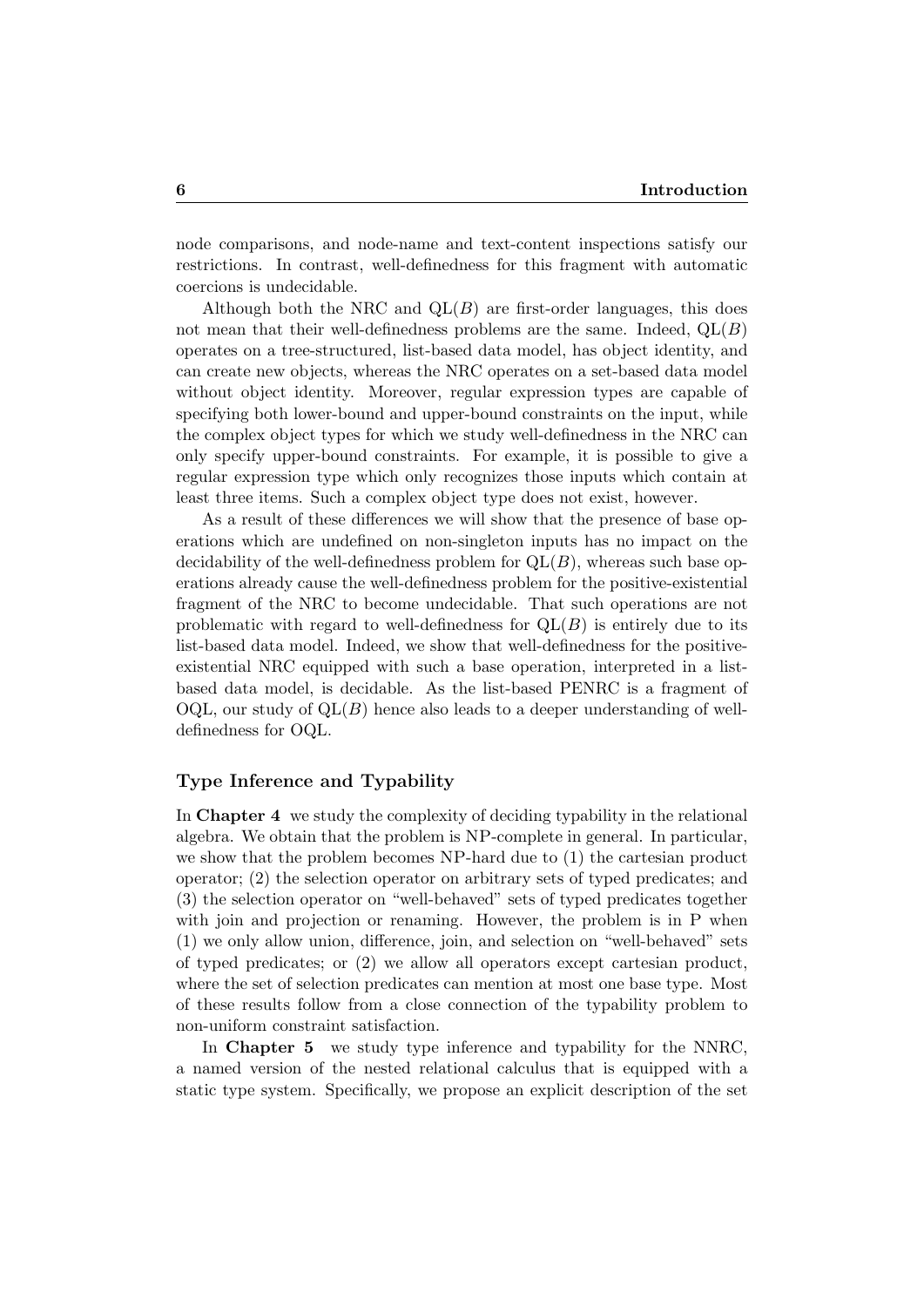of all possible typings of an NNRC expression e by means of a conjunctive logical formula  $\phi_e$ , which is interpreted in the universe of all possible types. The formula  $\phi_e$  is efficiently computable from e. We proceed to show that the satisfiability of such conjunctive formulas belongs to NP. Consequently, typability for the NNRC is also in NP. Since the NNRC is an extension of the relational algebra, for which typability is already NP-complete, this thus shows that typability for the NNRC is not more difficult than for the special case of the relational algebra.

In the theory of programming languages one also finds type inference and type-checking algorithms for languages with sets and records, often in the presence of even more powerful features such as higher order functions [10, 47, 50, 53, 54, 58]. Indeed, the polymorphic type system of the NNRC can be encoded in the very general type inference framework of  $HM(X)$  [53, 54]. To our knowledge, however, we are the first to study the complexity of the typability problem for the specific type systems of the relational algebra and the NNRC. Furthermore, a second goal of our work was to provide an elementary, self-contained presentation of polymorphic type inference for the NNRC, accessible for researchers in database query languages who may not be familiar with type theory.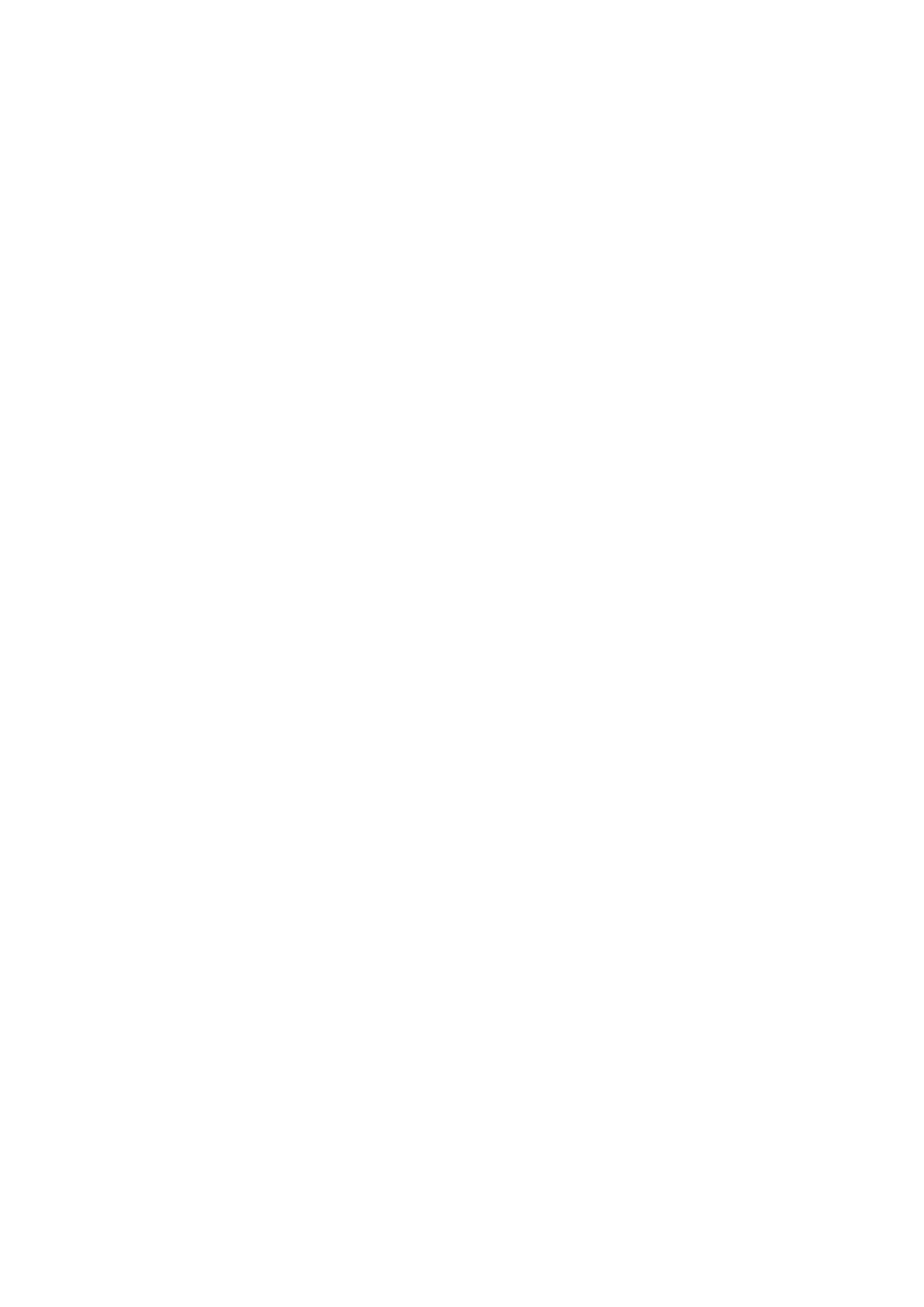### Part I

# Well-Definedness and Semantic Type-Checking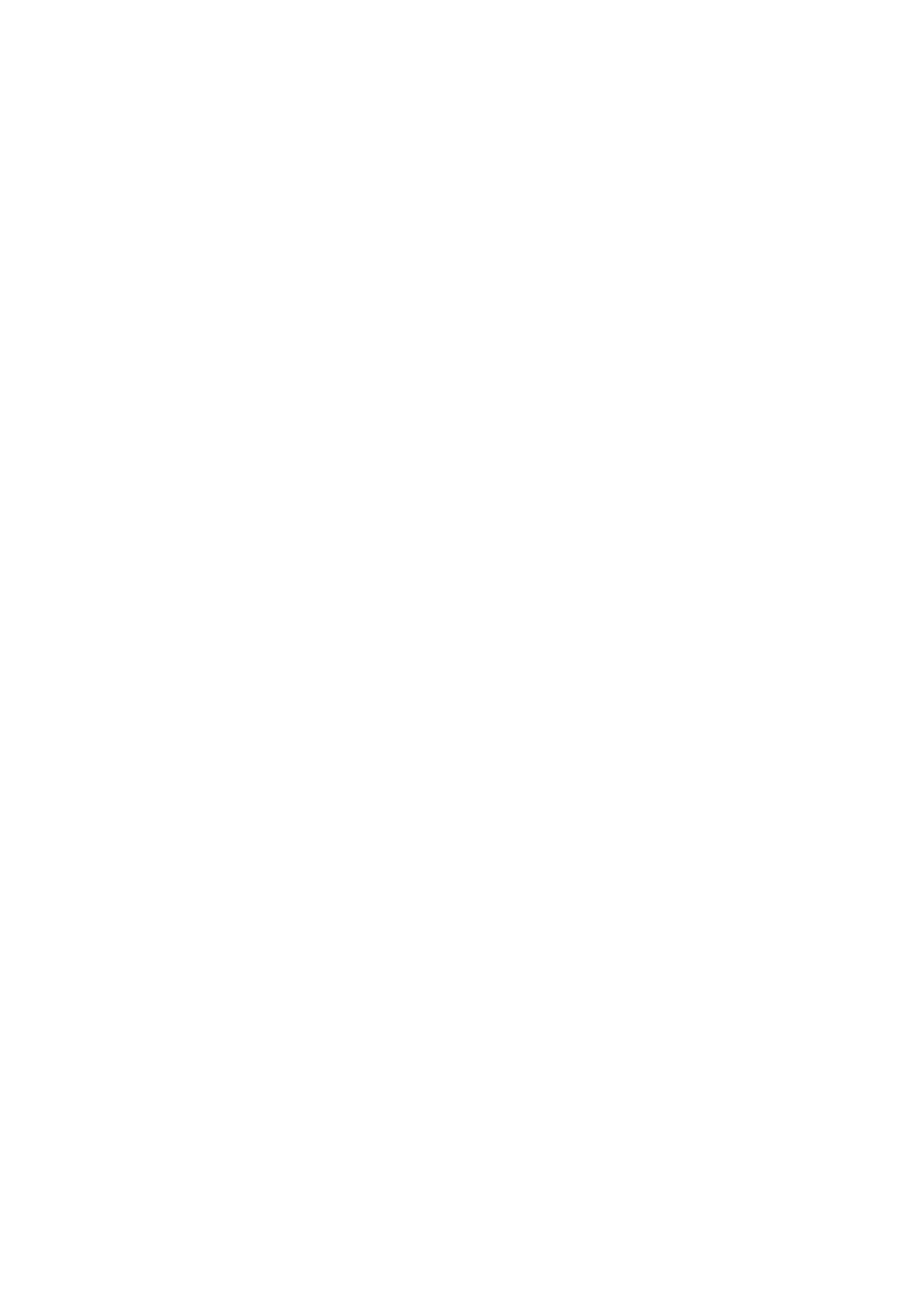# 2 Well-Definedness and Semantic Type-Checking for the Nested Relational Calculus

In this chapter we study the well-definedness and semantic type-checking problems for the nested relational calculus. We start in Section 2.1 by introducing the nested relational calculus data model and query language. Next, we introduce the well-definedness problem in Section 2.2, where we also show that this problem is undecidable for the NRC in general, but becomes decidable for the positive-existential fragment of the NRC. We study the well-definedness problem for this fragment in the presence of singleton coercion in Section 2.3 and in the presence of type tests in Section 2.4. Finally, we study the semantic type-checking problem in Section 2.5.

#### 2.1 Nested Relational Calculus

**Data Model** We assume to be given a recursively enumerable set  $A =$  ${a, b, \ldots}$  of *atoms*, which in practice will contain the usual data values such as integers, strings, and so on. A complex object value is either an atom, a pair of complex object values, or a finite set of complex object values. For ex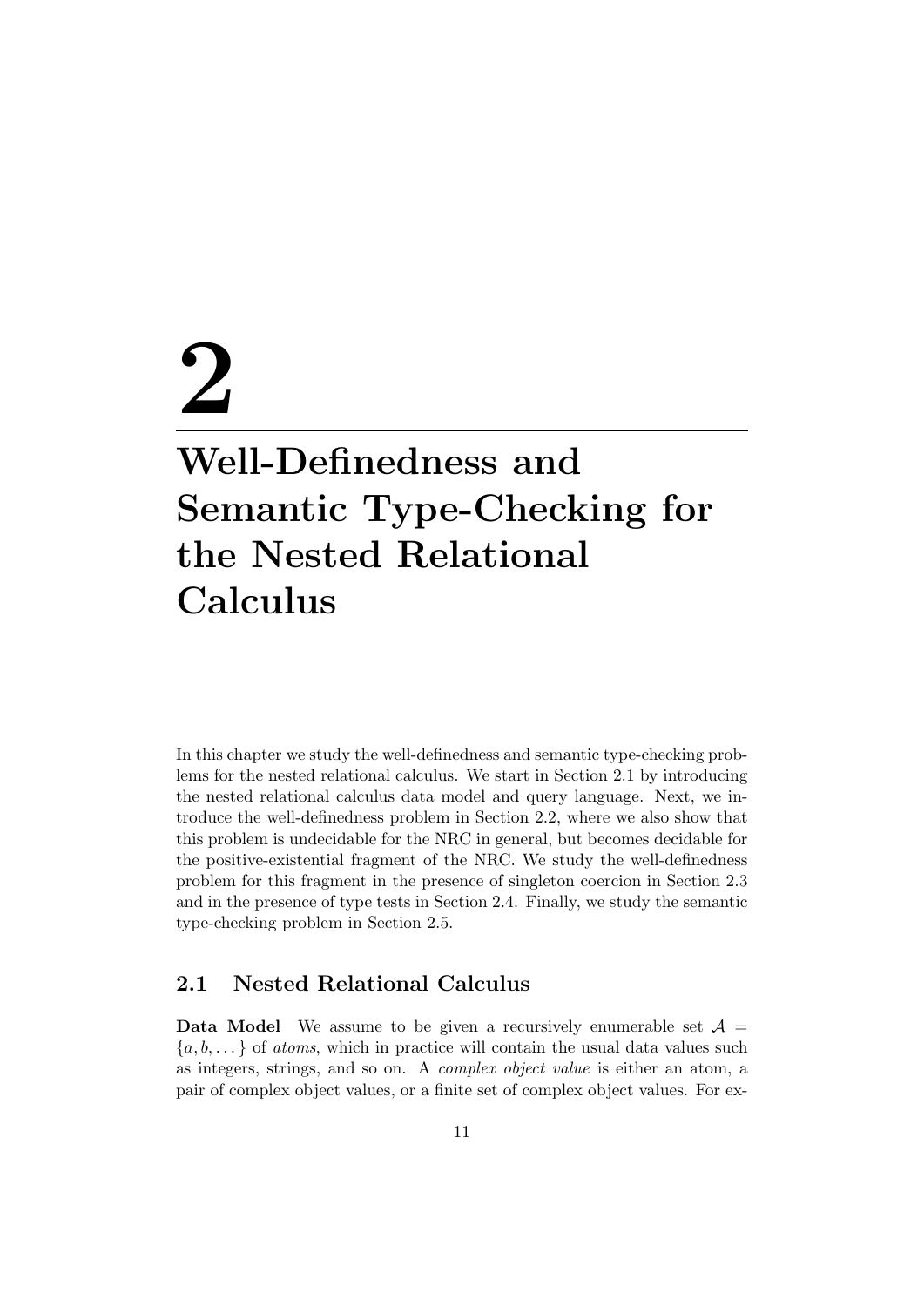ample,  $\{a, (b, c), (a, \{a, b\})\}$  is a complex object value. For convenience we will abbreviate "complex object value" by "value" in this chapter. Furthermore, we will range over complex object values by  $u, v$ , and  $w$  and over finite sets of complex object values by  $U, V$ , and  $W$ .

**Syntax** We also assume given a set  $\mathcal{X} = \{x, y, \dots\}$  of variables. The Nested Relational Calculus (NRC) is the set of all expressions generated by the following grammar:

$$
e ::= x
$$
  
\n
$$
| (e, e) | \pi_1(e) | \pi_2(e)
$$
  
\n
$$
| \emptyset | \{e\} | e \cup e | \bigcup e | \{e | x \in e\}
$$
  
\n
$$
| e = e ? e : e | e = \emptyset ? e : e
$$

Here,  $e$  ranges over NRC expressions and  $x$  ranges over variables. We view expressions as abstract syntax trees and omit parentheses. The set  $FV(e)$  of free variables of an expression e is defined as usual. That is,  $FV(x) := \{x\}$ ,  $FV(\emptyset) := \emptyset$ ,  $FV({e_2 | x \in e_1}) := FV(e_1) \cup (FV(e_2) \setminus \{x\})$ , and  $FV(e)$  is the union of the free variables of e's immediate subexpressions otherwise.

**Semantics** A *complex object context*  $\sigma$  is a function from a finite set of variables  $dom(\sigma)$  to complex object values. If  $dom(\sigma)$  is a superset of  $FV(e)$ , then we say that  $\sigma$  is a *complex object context on e*. We denote by  $x: v, \sigma$ the complex object context  $\sigma'$  with domain  $dom(\sigma) \cup \{x\}$  such that  $\sigma'(x) = v$ and  $\sigma'(y) = \sigma(y)$  for  $y \neq x$ . We will abbreviate "complex object context" by "context" in this chapter.

The semantics of NRC expressions is described by means of the evaluation *relation*, as defined in Figure 2.1. Here, we write  $\sigma \models e \Rightarrow v$  to denote the fact that e evaluates to value v on context  $\sigma$  on e. It is easy to see that the evaluation relation is functional: an expression evaluates to at most one value on a given context. The evaluation relation is not total however. For example, if  $\sigma(x)$  is an atom then  $\pi_1(x)$  does not evaluate to any value on  $\sigma$ , since  $\pi_1$  is only defined on pairs. Likewise, we can only take the union of sets, flatten a set of sets, iterate over sets, test equality on atoms, and test emptiness of sets. An expression  $e$  can hence be viewed as a partial function from contexts on  $e$ to values. We will write  $e(\sigma)$  for the unique value v for which  $\sigma \models e \Rightarrow v$ . If no such value exists, then we say that  $e(\sigma)$  is *undefined*.

We note that the semantics of an expression only depends on its free variables: if two contexts  $\sigma$  and  $\sigma'$  on e are equal on  $FV(e)$ , then  $\sigma \models e \Rightarrow v$  if, and only if,  $\sigma' \models e \Rightarrow v$ .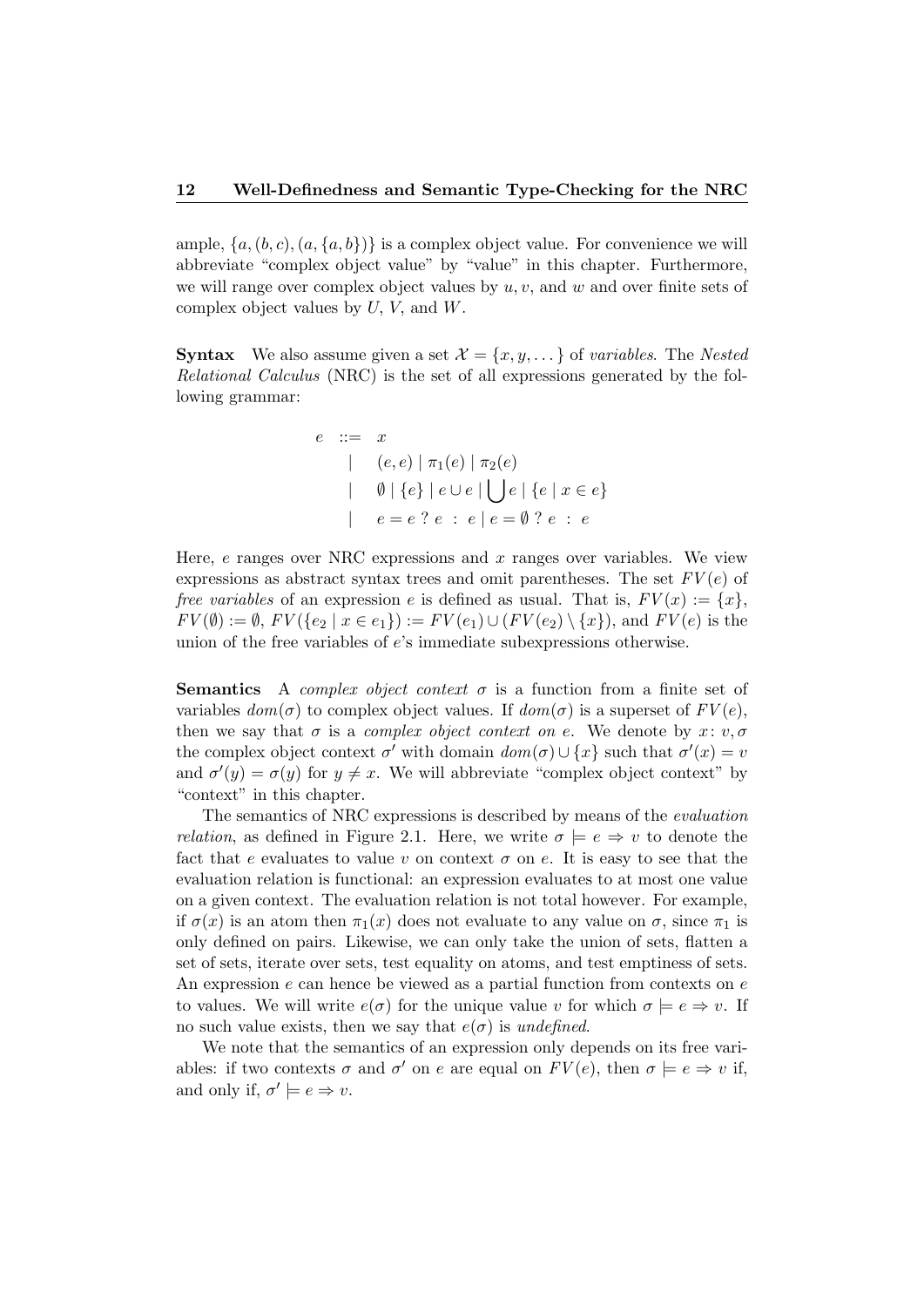Variables  
\n
$$
\overline{\sigma \models e_1 \Rightarrow v_1 \quad \sigma \models e_2 \Rightarrow v_2}
$$
\nPair operations  
\n
$$
\frac{\sigma \models e_1 \Rightarrow v_1 \quad \sigma \models e_2 \Rightarrow v_2}{\sigma \models (e_1, e_2) \Rightarrow (v_1, v_2)}
$$
\n
$$
\frac{\sigma \models e \Rightarrow (v_1, v_2)}{\sigma \models \pi_1(e) \Rightarrow v_1}
$$
\n
$$
\frac{\sigma \models e \Rightarrow (v_1, v_2)}{\sigma \models \pi_2(e) \Rightarrow v_2}
$$
\nSet operations  
\n
$$
\overline{\sigma \models \emptyset \Rightarrow \emptyset}
$$
\n
$$
\overline{\sigma \models \{\theta \Rightarrow \{\theta\}} \quad \sigma \models \{\theta \Rightarrow \{\theta\}} \quad \sigma \models e_1 \Rightarrow V_1 \quad \sigma \models e_2 \Rightarrow V_2}
$$
\n
$$
\overline{\sigma \models e \Rightarrow \{V_1, \ldots, V_n\}} \quad \overline{\sigma \models e_1 \Rightarrow V \quad \forall v \in V : (x : v, \sigma) \models e_2 \Rightarrow w_v}
$$
\nConditional tests  
\n
$$
\sigma \models e \Rightarrow \{V_1, \ldots, V_n\}
$$
\nConditional tests  
\n
$$
\sigma \models e_1 \Rightarrow a \quad \sigma \models e_2 \Rightarrow b \qquad \sigma \models e_1 \Rightarrow a \quad \sigma \models e_2 \Rightarrow b
$$
\n
$$
\overline{\sigma \models e_3 \Rightarrow v \quad a = b}
$$
\n
$$
\overline{\sigma \models e_1 = e_2 \quad e_3 : e_4 \Rightarrow v} \quad \overline{\sigma \models e_1 = e_2 \quad e_3 : e_4 \Rightarrow v}
$$
\n
$$
\sigma \models e_1 = \emptyset \quad e_2 \Rightarrow b \qquad \overline{\sigma \models e_1 = e_2 \quad e_3 : e_4 \Rightarrow v}
$$
\n
$$
\sigma \models e_1 = \emptyset \quad e_2 \Rightarrow v \qquad \overline{\sigma \models e_1 = e_2 \quad e_3 \Rightarrow v}
$$
\n
$$
\sigma \models e_1 = \emptyset \quad e_2 \Rightarrow v \qquad \overline{\sigma \models e_1 = e_2 \quad e_3 \Rightarrow v}
$$

Figure 2.1: The evaluation relation for NRC expressions.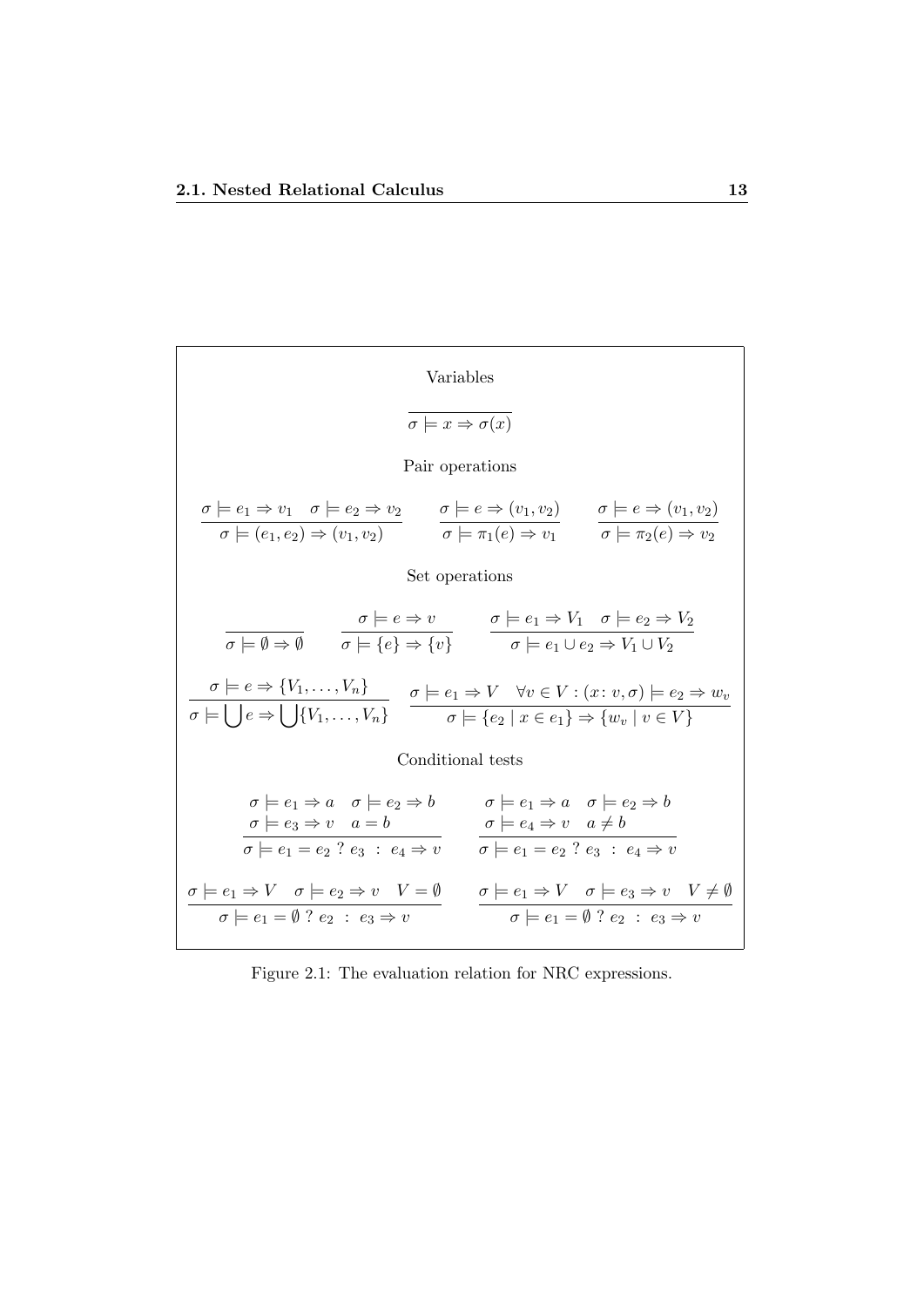Types The free variables of an expression are usually meant to hold only values of a specific form, which can be specified by means of a type assignment. A complex object type is a term generated by the following grammar:

 $\tau$  ::= Atom | Pair( $\tau$ ,  $\tau$ ) | SetOf( $\tau$ ) |  $\tau \cup \tau$ .

A complex object type  $\tau$  denotes a set of complex object values  $\llbracket \tau \rrbracket$ :

- $\llbracket \text{Atom} \rrbracket := \mathcal{A},$
- $\left\Vert \operatorname{Pair}(\tau_1, \tau_2) \right\Vert := \left\Vert \tau_1 \right\Vert \times \left\Vert \tau_2 \right\Vert$
- $[\mathbf{SetOf}(\tau)]$  is the set of all finite sets over  $[\![\tau]\!]$ , and,
- $\lbrack \tau_1 \cup \tau_2 \rbrack$  :=  $\lbrack \lbrack \tau_1 \rbrack \rbrack \cup \lbrack \tau_2 \rbrack$ .

We will abuse notation and identify  $\tau$  with  $\llbracket \tau \rrbracket$ . A complex object type assignment  $\Gamma$  is a function from a finite set of variables  $dom(\Gamma)$  to types. A complex object type assignment denotes the set of complex object contexts  $\sigma$ for which  $dom(\sigma) = dom(\Gamma)$  and  $\sigma(x) \in \Gamma(x)$ , for every  $x \in dom(\sigma)$ . Again, we will abuse notation and identify a complex object type assignment with its denotation. Finally, if  $dom(\Gamma)$  is a superset of  $FV(e)$ , then we say that  $\Gamma$  is a complex object type assignment on e. We will abbreviate "complex" object type" and "complex object type assignment" by "type" respectively "type assignment" in this chapter.

**Example 2.1.** Let *friends* and *John* be two variables. Suppose that the value of friends is a set of friends, as a set of pairs of atoms. Suppose also that the value of John is a name (an atom). The following expression computes the set of all of John's friends:

$$
\bigcup \{\pi_1(x) = John ? \ \{\pi_2(x)\} \ : \ \emptyset \mid x \in friends\}.
$$

The set of intended context inputs to this expression is described by the type assignment  $\Gamma$  on e for which  $\Gamma$ (friends) = SetOf(Pair(Atom, Atom)) and  $\Gamma(John) = \textbf{Atom}.$  $\Box$ 

#### 2.2 Well-Definedness

As we have already noted in the previous section,  $e(\sigma)$  is not necessarily defined (i.e., e does not necessarily evaluate to a value on  $\sigma$ ). This leads us to the following central notion: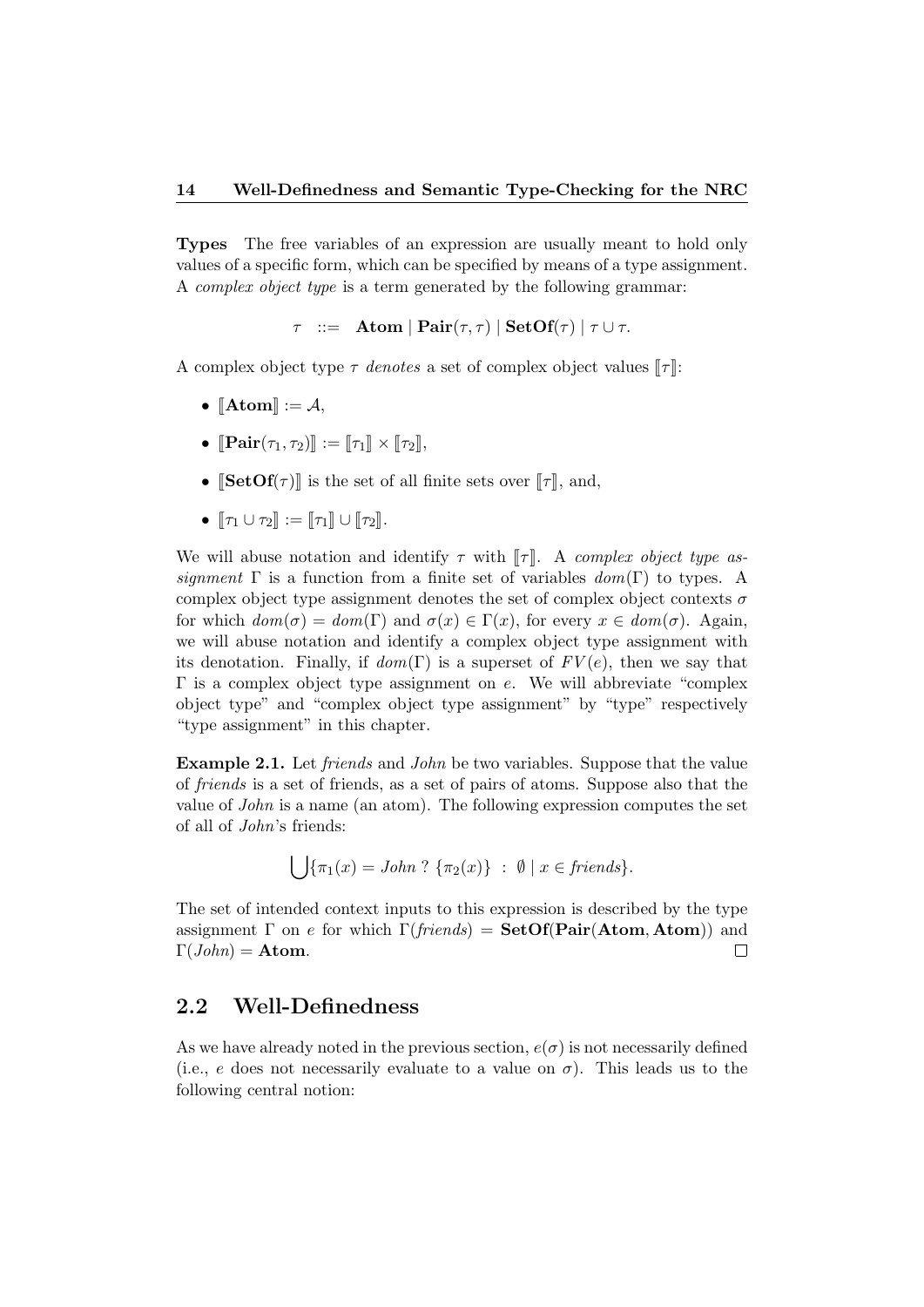**Definition 2.2.** Let e be an NRC expression and let  $\Gamma$  be a type assignment on e. If  $e(\sigma)$  is defined for every context  $\sigma \in \Gamma$ , then e is well-defined under  $\Gamma$ . The well-definedness problem for the NRC consists of checking, given e and Γ, whether e is well-defined under Γ.

Since an actual implementation of the NRC will produce a runtime error on those contexts  $\sigma$  for which  $e(\sigma)$  is undefined, it is worthwhile to ask whether we can let a computer solve the well-definedness problem. Unfortunately, we cannot:

#### **Theorem 2.3.** The well-definedness problem for the NRC is undecidable.

Proof. It is well-known that the (finite) satisfiability problem for the relational algebra is undecidable [1]. That problem consists of checking, given a relational algebra expression  $\phi$  over a relational schema S, whether  $\phi$  returns a nonempty result on some database instance over S. It is easy to see that a database instance can be encoded as a context. For example, consider the database instance  $D$  where relation names  $r$  and  $s$  are assigned the following respective relations:

$$
\begin{array}{ccccc}\nA & B & C & C & D \\
a_1 & b_1 & c_1 & & c_1 & a_1 \\
a_2 & b_1 & c_2 & & c_2 & a_2\n\end{array}
$$

Clearly, D can then be encoded as the context  $\sigma$  where

$$
\sigma(r) = \{(a_1, (b_1, c_1)), (a_2, (b_1, c_2))\}
$$

$$
\sigma(s) = \{(c_1, a_1), (c_2, a_2)\}.
$$

It is well-known [9, 60] that for every  $\phi$  and S there exists and expression e and a type assignment  $\Gamma$  such that

- 1. *e* is well-defined under Γ,
- 2. the contexts in  $\Gamma$  are exactly the encodings of database instances over S, and
- 3. if D is a database instance over S and  $\sigma$  is an encoding of D, then  $e(\sigma)$ is an encoding of  $\phi(D)$ .

The fact that e is well-defined under  $\Gamma$  stems from the fact that relational algebra expressions are always well-defined with regard to their database schema. It is clear that  $\phi$  is satisfiable if, and only if, e is satisfiable on a context in  $\Gamma$ . Since the expression  $\{\pi_1(\emptyset) \mid x \in e\}$  is not well-defined under  $\Gamma$  if, and only if  $e$  is satisfiable, we have a reduction from satisfiability to well-definedness. Hence, well-definedness is undecidable. $\Box$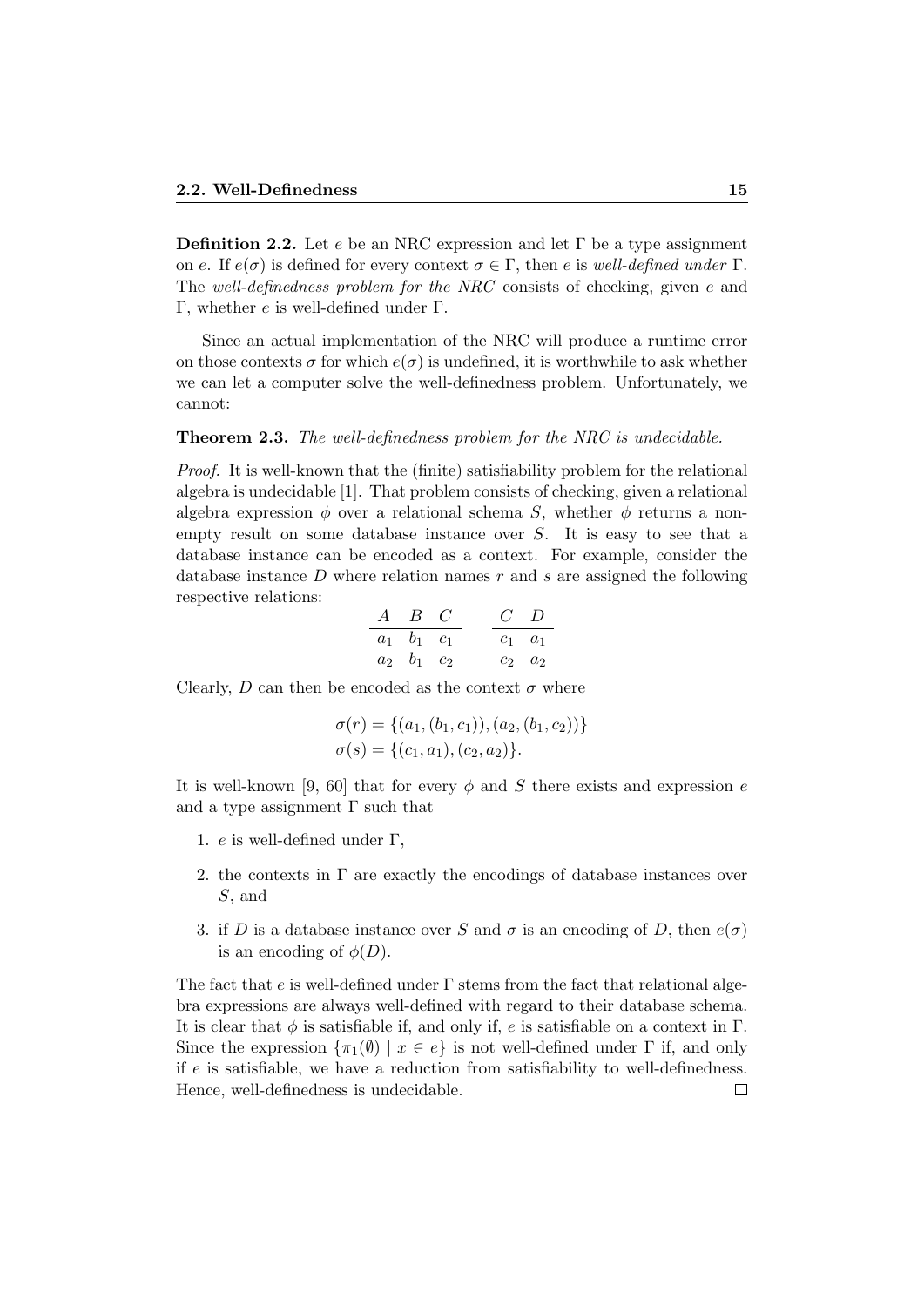Note that satisfiability for the positive-existential fragment of the relational algebra (i.e., the relational algebra without difference) is trivially decidable. Indeed, it is easy to see that every relational algebra expression in this fragment is satisfiable.<sup>1</sup> In order to obtain a fragment of the NRC for which welldefinedness is decidable, it is hence worthwhile to investigate which features of the NRC allow the simulation of a difference operation. Assume that  $R$  and S are sets of atoms. The following expression then computes the difference of R and S:

$$
\bigcup \left\{ \bigcup \{x = y \; ? \; \{x\} \; : \; \emptyset \; | \; y \in S \} = \emptyset \; ? \; \{x\} \; : \; \emptyset \; | \; x \in R \right\}.
$$

The inner comprehension returns  $\{x\}$  if  $x \in S$  and returns  $\emptyset$  otherwise. The outer conditional test compares this result with  $\emptyset$  to filter out those x in S. Since the ability to test set-emptiness is hence too powerful a feature with regard to well-definedness checking, we will restrict ourselves in what follows to expressions in which the emptiness test does not occur.

#### 2.2.1 Positive-Existential Nested Relational Calculus

The Positive-Existential Nested Relational Calculus is the NRC without emptiness test expression. Before investigating the well-definedness problem in the context of the PENRC, we should verify that we cannot simulate the relational algebra difference operator by the remaining expressions. Otherwise, we will still be able to simulate the full relational algebra, and the well-definedness problem will remain undecidable. We therefore introduce the containment relation  $\sqsubseteq$  on values as follows [5]:

$$
\frac{v \sqsubseteq v' \quad w \sqsubseteq w'}{(v, w) \sqsubseteq (v', w')} \qquad \frac{\text{for all } v_i \text{ there exists } w_j \text{ such that } v_i \sqsubseteq w_j}{\{v_1, \dots, v_n\} \sqsubseteq \{w_1, \dots, w_m\}}
$$

This relation is extended component-wise to contexts: if  $\sigma$  and  $\sigma'$  are two contexts with the same domain, then  $\sigma \sqsubseteq \sigma'$  if  $\sigma(x) \sqsubseteq \sigma'(x)$  for every  $x \in$  $dom(\sigma)$ .

**Lemma 2.4 (Monotonicity).** Let e be a PENRC expression and let  $\sigma$  and  $\sigma'$  be contexts on e such that  $\sigma \sqsubseteq \sigma'$ . If  $e(\sigma)$  and  $e(\sigma')$  are defined, then  $e(\sigma) \sqsubseteq e(\sigma')$ . If  $e(\sigma)$  is undefined, then so is  $e(\sigma')$ .

The proof is by a straightforward induction on  $e$ . It is easy to see that the difference operator is a non-monotone operation. Indeed, let  $R = \{a\}$ 

 $<sup>1</sup>$  Here we are referring to the standard version of the relational algebra where selection only</sup> tests equality between attributes. When other selection predicates are allowed, expressions in the positive-existential fragment of the relational algebra need not be satisfiable.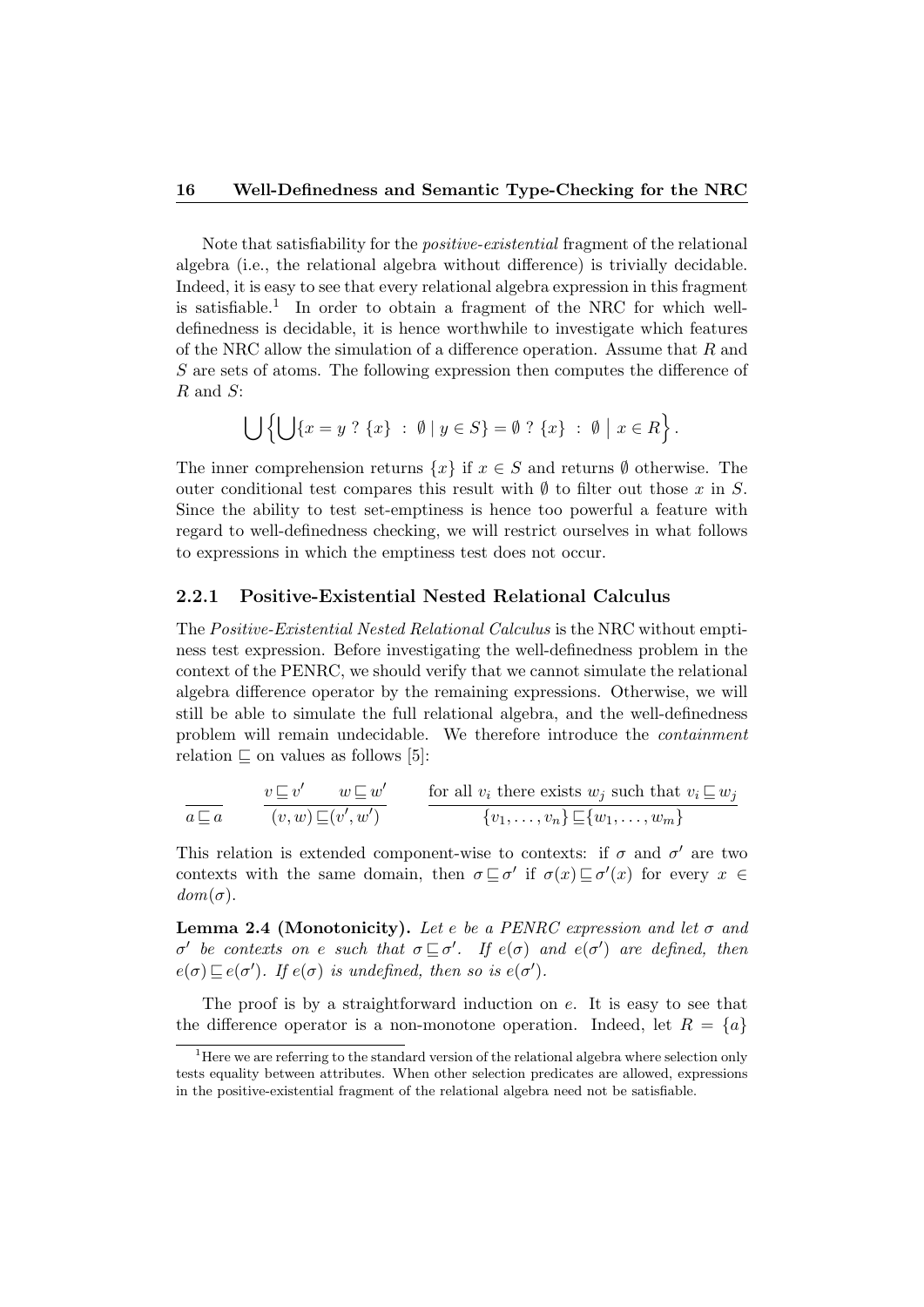and  $S = \emptyset$ , then  $R - S = \{a\}$ . However, if we extend S to  $S' = \{a\}$  then  $R-S'=\emptyset$ , which does not contain  $\{a\}$  although  $R\sqsubseteq R$  and  $S\sqsubseteq S'$ . It follows that difference is not expressible in the PENRC.

We will show that the well-definedness problem for the PENRC is decidable. The key to this decidability is that the PENRC has a small model property for undefinedness. Let us introduce this property by an example.

**Example 2.5.** Let  $e$  be the expression

$$
e = \{ \{ z = y \; ? \; \pi_1(z) \; : \; y \; | \; y \in x \} \; | \; x \in R \},
$$

and let the type assignment  $\Gamma$  on e be defined by:

$$
\Gamma(R) = \textbf{SetOf}(\textbf{SetOf}(\textbf{Atom}))
$$

$$
\Gamma(z) = \textbf{Atom}.
$$

Let the context  $\sigma \in \Gamma$  be defined by  $\sigma(R) = \{\{a, b\}, \{c\}, \{d, a, b\}\}\}\$  and  $\sigma(z) =$ d. Since there is a set in  $\sigma(R)$  which contains  $\sigma(z)$ , we will need to evaluate  $\pi_1$ on  $\sigma(z)$  at some point, which is undefined (as  $\sigma(z)$  is an atom). Hence,  $e(\sigma)$ is undefined. Note that we do not need all elements in  $\sigma(R)$  to reach the state where  $e(\sigma)$  becomes undefined. Indeed,  $e(\sigma')$  is also undefined if  $\sigma'(R) = \{\{d\}\}\$ and  $\sigma'(z) = d$ . Note that every set occurring in  $\sigma'$  has cardinality at most one and that  $\sigma' \in \Gamma$ .  $\Box$ 

We will show in Section 2.2.2 that we can generalize this example as follows. Here, we say that a value v has *width* at most k if every set occurring in v has cardinality at most k. Likewise, a context  $\sigma$  has width at most k if  $\sigma(x)$  has width at most k, for every  $x \in dom(\sigma)$ .

Proposition 2.6 (Small model for undefinedness). Let e be a PENRC expression and let  $\Gamma$  be a type assignment on e such that e is not well-defined under  $\Gamma$ . Then there exists a natural number k, computable from e, and a context  $\sigma' \in \Gamma$  of width at most k such that  $e(\sigma')$  is also undefined.

Before showing how this property allows us to solve the well-definedness problem, a definition is in order.

**Genericity** Let  $\rho$  be a permutation of A. We extend  $\rho$  to values in the canonical way:

$$
\rho((v, w)) := (\rho(v), \rho(w))
$$

$$
\rho(V) := {\rho(v) | v \in V}
$$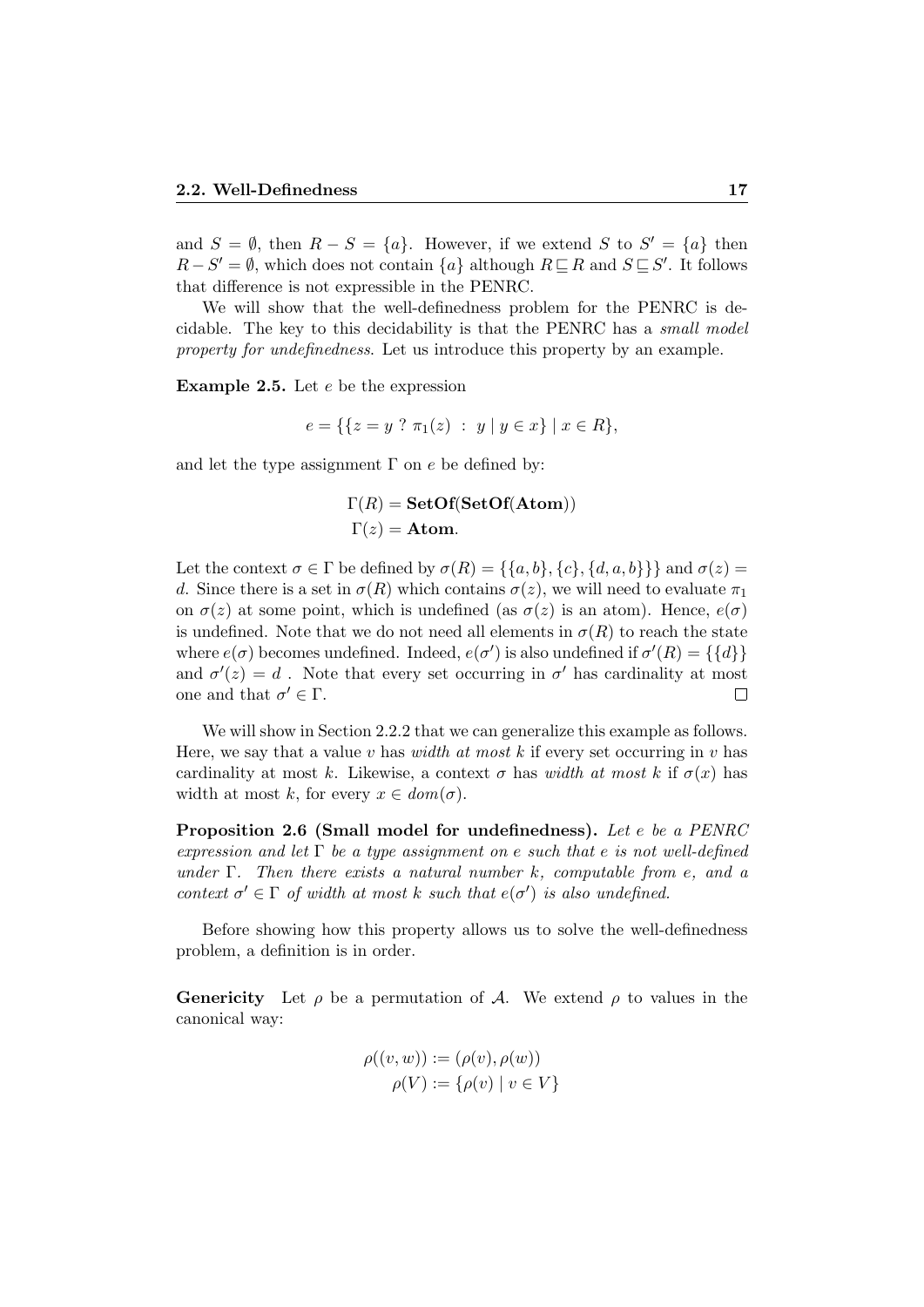We also extend  $\rho$  component-wise to contexts:  $\rho(\sigma)(x) := \rho(\sigma(x))$ . Two contexts  $\sigma$  and  $\sigma'$  are *isomorphic* if there exists a permutation  $\rho$  such that  $\rho(\sigma) = \sigma'$ . It is easy to see that PENRC expressions cannot distinguish between isomorphic inputs:

**Lemma 2.7 (Genericity).** Let e be a PENRC expression, let  $\sigma$  be a context on e, and let  $\rho$  be a permutation of A. If  $e(\sigma)$  is defined, then so is  $e(\rho(\sigma))$ and  $e(\rho(\sigma)) = \rho(e(\sigma))$ . If  $e(\sigma)$  is undefined, then so is  $e(\rho(\sigma))$ .

Theorem 2.8. The well-definedness problem for the PENRC is decidable.

*Proof.* Suppose that expression e is not well-defined under type assignment  $\Gamma$ on e. By Proposition 2.6 there exists a natural number  $k$ , computable from e, and some context  $\sigma \in \Gamma$  of width at most k such that  $e(\sigma)$  is undefined.

Let us denote the maximum number of atoms a value in type  $\tau$  of width at most k can mention by  $rank(\tau, k)$ . Then clearly,

$$
rank(\mathbf{Atom}, k) = 1
$$
  
\n
$$
rank(\mathbf{Pair}(\tau_1, \tau_2), k) = rank(\tau_1, k) + rank(\tau_2, k)
$$
  
\n
$$
rank(\mathbf{SetOf}(\tau'), k) = k \times rank(\tau', k)
$$
  
\n
$$
rank(\tau_1 \cup \tau_2, k) = max\{rank(\tau_1, k), rank(\tau_2, k)\}
$$

Consequently, the maximum number of atoms mentioned in  $\sigma$  is bounded by

$$
l := \sum_{x \in dom(\Gamma)} rank(\Gamma(x), k).
$$

Note that l is computable from  $\Gamma$  and e. Now fix some l-element subset A of A. Since the number of different atoms mentioned in  $\sigma$  is at most l there surely exists a permutation  $\rho$  of A such that  $\rho(\sigma)$  mentions only atoms in A. By genericity,  $e(\rho(\sigma))$  is also undefined.

Hence, in order to check if e is well-defined under  $\Gamma$ , it suffices to check whether  $e(\gamma)$  is defined for all contexts  $\gamma \in \Gamma$  which mention only atoms in A. It is easy to see that there are only a finite number of such  $\gamma$ , from which the result follows.  $\Box$ 

#### 2.2.2 Small Model Properties

In this section we prove the small model property for undefinedness (Proposition 2.6): if there is an input on which an expression  $e$  is undefined, then there is also a "small" input on which it is undefined. We first note:

**Lemma 2.9 (Type preservation).** Let  $\tau$  be a type. If  $w \in \tau$  and  $v \sqsubseteq w$ , then also  $v \in \tau$ .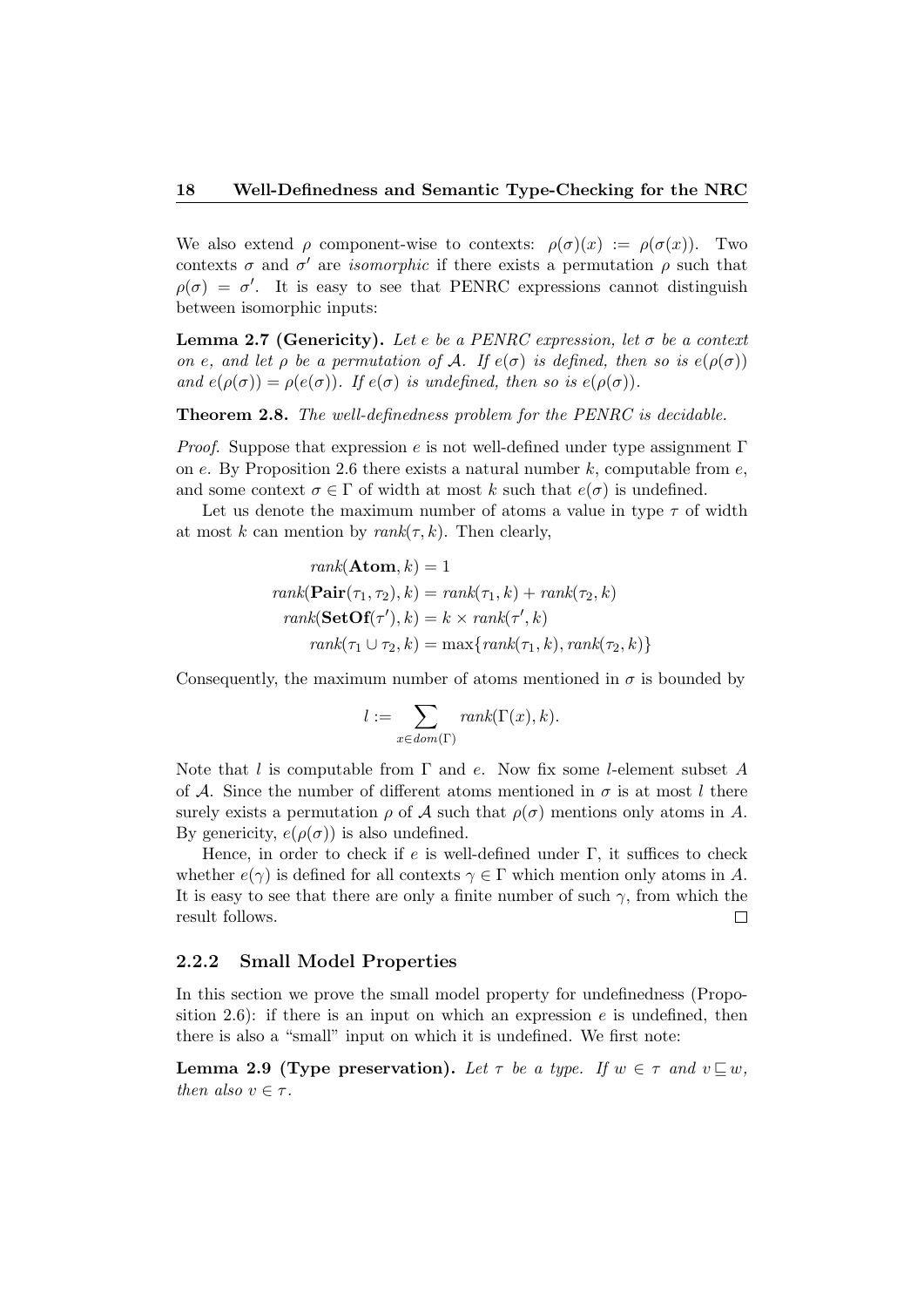The proof is by a straightforward induction on  $\tau$ . In order to prove Proposition 2.6 it hence suffices to show that, given an expression  $e$  and a context σ for which  $e(\sigma)$  is undefined, we can deduce  $\sigma' \sqsubseteq \sigma$  whose width depends only on e such that  $e(\sigma')$  is also undefined. We will prove this property by induction on e by "tracing" the reason why  $e(\sigma)$  is undefined through  $\sigma$  (from the bottom up). In order to do so we will need a small model property for definedness, as we outline in the following example.

**Example 2.10.** Let  $e = \{\pi_1(x) | x \in e_1\}$  and suppose that  $\sigma$  is a context on e for which  $e_1(\sigma) = \{a, (a, b), (c, d), (a, d)\}\$ . Since at some point we will evaluate  $\pi_1(x)$  on  $(x: a, \sigma)$  (which is undefined), it follows that  $e(\sigma)$  is also undefined. Clearly, the undefinedness of  $\pi_1(x)(x: a, \sigma)$  is solely due to the fact that x is bound to the atom a. As we are searching for a "small" context  $\sigma' \sqsubseteq \sigma$  on which the whole expression  $e$  is undefined, we want to make sure that at some point we still evaluate  $\pi_1(x)$  under a context in which x is bound to a. That is, we will want to construct  $\sigma'$  in such a way that  $\{a\} \sqsubseteq e_1(\sigma')$ . If, for example,  $e_1 = R \cup S$  with  $\sigma(R) = \{a, (a, b)\}\$ and  $\sigma(S) = \{(a, b), (c, d), (a, d)\}\$ , then we could take  $\sigma'(R) = \{a\}$  and  $\sigma'(S) = \emptyset$ .  $\Box$ 

As this example illustrates, we will want to show that, given an expression  $e_1$ , a context  $\sigma$  for which  $e_1(\sigma)$  is defined, and a value  $u \sqsubseteq e_1(\sigma)$ , we can "trace" the reason that  $e_1(\sigma)$  contains u through  $\sigma$ . In particular we want to show that we can always deduce a context  $\sigma' \sqsubseteq \sigma$  whose width depends only on  $e_1$ and u such that  $u \sqsubseteq e_1(\sigma')$ . This is our small model property for definedness, which we prove below. First however, some additional definitions are in order.

Union of Values We start by defining the union operation  $\sqcup$  on values of the same kind:

$$
a \sqcup a := a
$$
  $(u_1, u_2) \sqcup (v_1, v_2) := (u_1 \sqcup v_1, u_2 \sqcup v_2)$   $U \sqcup V := U \cup V$ 

On all other arguments,  $\sqcup$  is undefined. It is easy to see that  $u \sqcup v$  (if it exists) is a least upper bound (according to  $\subseteq$ ) of values u and v:

**Lemma 2.11.** If  $u \sqsubseteq w$  and  $v \sqsubseteq w$ , then  $u \sqcup v$  exists,  $u \sqsubseteq u \sqcup v$ ,  $v \sqsubseteq u \sqcup v$ , and  $(u \sqcup v) \sqsubseteq w$ .

Note that, if u has width at most k and v has width at most l, then  $u \sqcup v$  (if it exists) has width at most  $k+l$ . The value union is extended component-wise to contexts: if  $\sigma$  and  $\sigma'$  are contexts with the same domain, then  $\sigma \sqcup \sigma'$  is the context with  $(\sigma \sqcup \sigma')(x) = \sigma(x) \sqcup \sigma'(x)$  for every  $x \in dom(\sigma)$ . It follows from Lemma 2.11 that, if  $\sigma \sqsubseteq \gamma$  and  $\sigma' \sqsubseteq \gamma$ , then  $\sigma \sqcup \sigma'$  exists,  $\sigma \sqsubseteq \sigma \sqcup \sigma'$ ,  $\sigma' \sqsubseteq \sigma \sqcup \sigma'$ , and  $\sigma \sqcup \sigma' \sqsubseteq \gamma$ . Moreover, if  $\sigma$  has width at most k and  $\sigma'$  has width at most l, then  $\sigma \sqcup \sigma'$  (if it exists) has width at most  $k + l$ .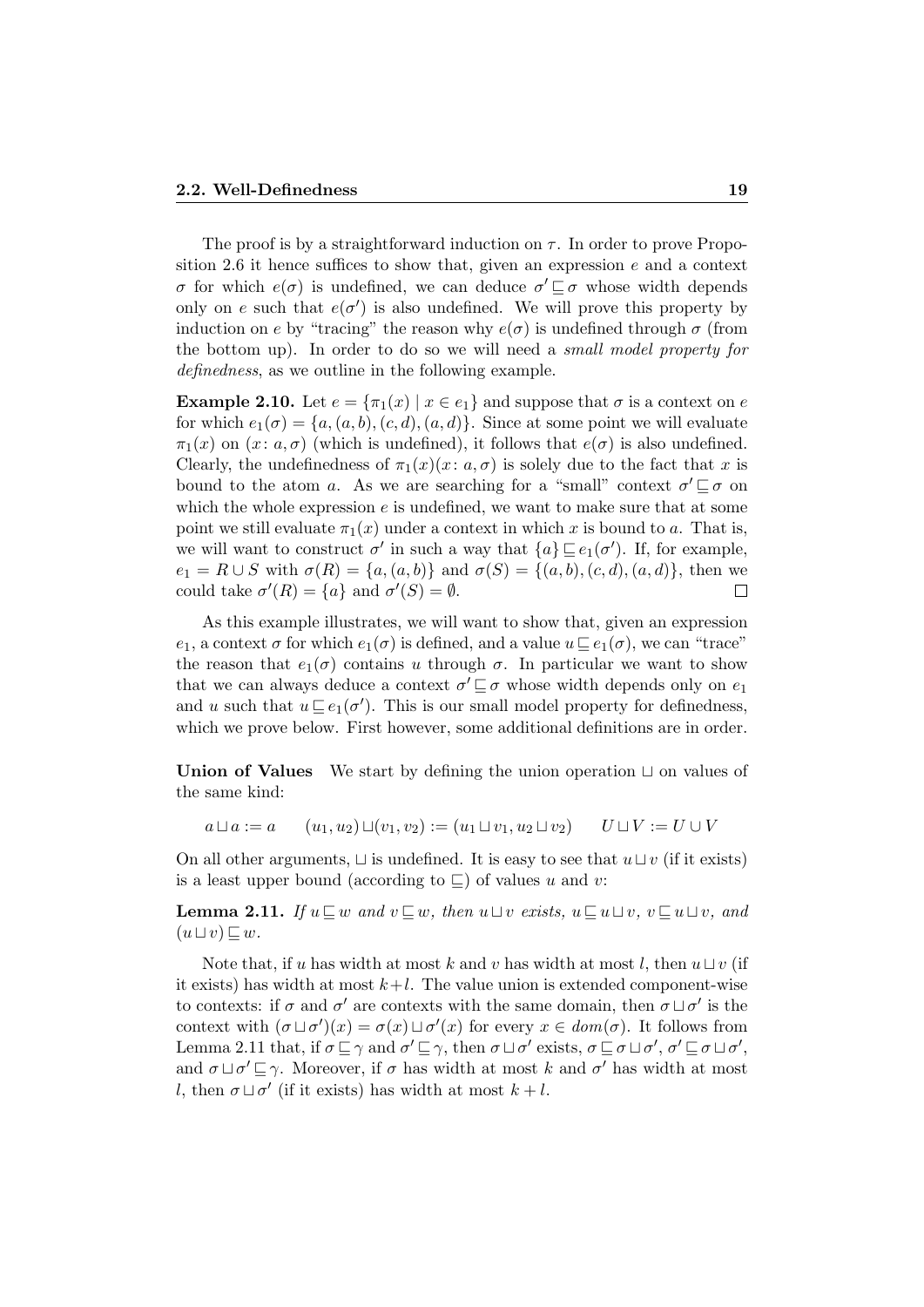Minimization Next, we introduce the minimization operation *minimize* on values:

$$
minimize(a) := a
$$
  

$$
minimize(u_1, u_2) := (minimize(u_1), minimize(u_2))
$$
  

$$
minimize(V) := \emptyset
$$

It is clear that  $minimize(v) \sqsubset v$  and that  $minimize(v)$  has width zero. As before, we extend the minimization operation component-wise to contexts:  $minimize(\sigma)(x) := minimize(\sigma(x)).$ 

**Convention:** In what follows we will write  $V_k$  for the set of all values of width at most k and  $\mathcal{C}_k$  for the set of all contexts of width at most k.

Proposition 2.12 (Small model property for definedness). For every PENRC expression e there exists a computable function  $c_e$  mapping natural numbers to natural numbers such that for every natural number k, every context  $\sigma$  on e for which  $e(\sigma)$  is defined, and every  $u \sqsubseteq e(\sigma)$  of width at most k, there exists a context  $\sigma' \sqsubseteq \sigma$  of width at most  $c_e(k)$  such that  $u \sqsubseteq e(\sigma')$ . Moreover, an arithmetic expression defining  $c_e$  is effectively computable from e.

*Proof.* Let e be a PENRC expression. Define the function  $c_e$  inductively as follows.

$$
c_x(k) := k
$$
  
\n
$$
c_{(e_1, e_2)}(k) := c_{e_1}(k) + c_{e_2}(k)
$$
  
\n
$$
c_{\pi_1(e')}(k) := c_{e'}(k)
$$
  
\n
$$
c_{\pi_2(e')}(k) := c_{e'}(k)
$$
  
\n
$$
c_{\emptyset}(k) := 0
$$
  
\n
$$
c_{\{e'\}}(k) := k \times c_{e'}(k)
$$
  
\n
$$
c_{e_1 \cup e_2}(k) := c_{e_1}(k) + c_{e_2}(k)
$$
  
\n
$$
c_{\{e_2 \mid x \in e_1\}}(k) := c_{e'}(k)
$$
  
\n
$$
c_{\{e_2 \mid x \in e_1\}}(k) := c_{e_1}(\max\{k, c_{e_2}(k)\}) + k \times c_{e_2}(k)
$$
  
\n
$$
c_{e_1 = e_2 \quad e_3 \quad \colon e_4}(k) := \max\{c_{e_3}(k), c_{e_4}(k)\}
$$

It is clear from this inductive definition that an arithmetic expression defining  $c_e$  can effectively be computed from e. It is also clear that  $c_e$  is a computable function mapping natural numbers to natural numbers. Let  $k$  be a natural number, let  $\sigma$  be a context on e for which  $e(\sigma)$  is defined, and let  $u \sqsubset e(\sigma)$  be a value of width at most k. Define the predicate  $P(u, e, \sigma, k)$  as follows:

$$
P(u, e, \sigma, k) := \{ \sigma' \mid \sigma' \in \mathcal{C}_{c_e(k)}, \sigma' \sqsubseteq \sigma, \text{ and } u \sqsubseteq e(\sigma') \}.
$$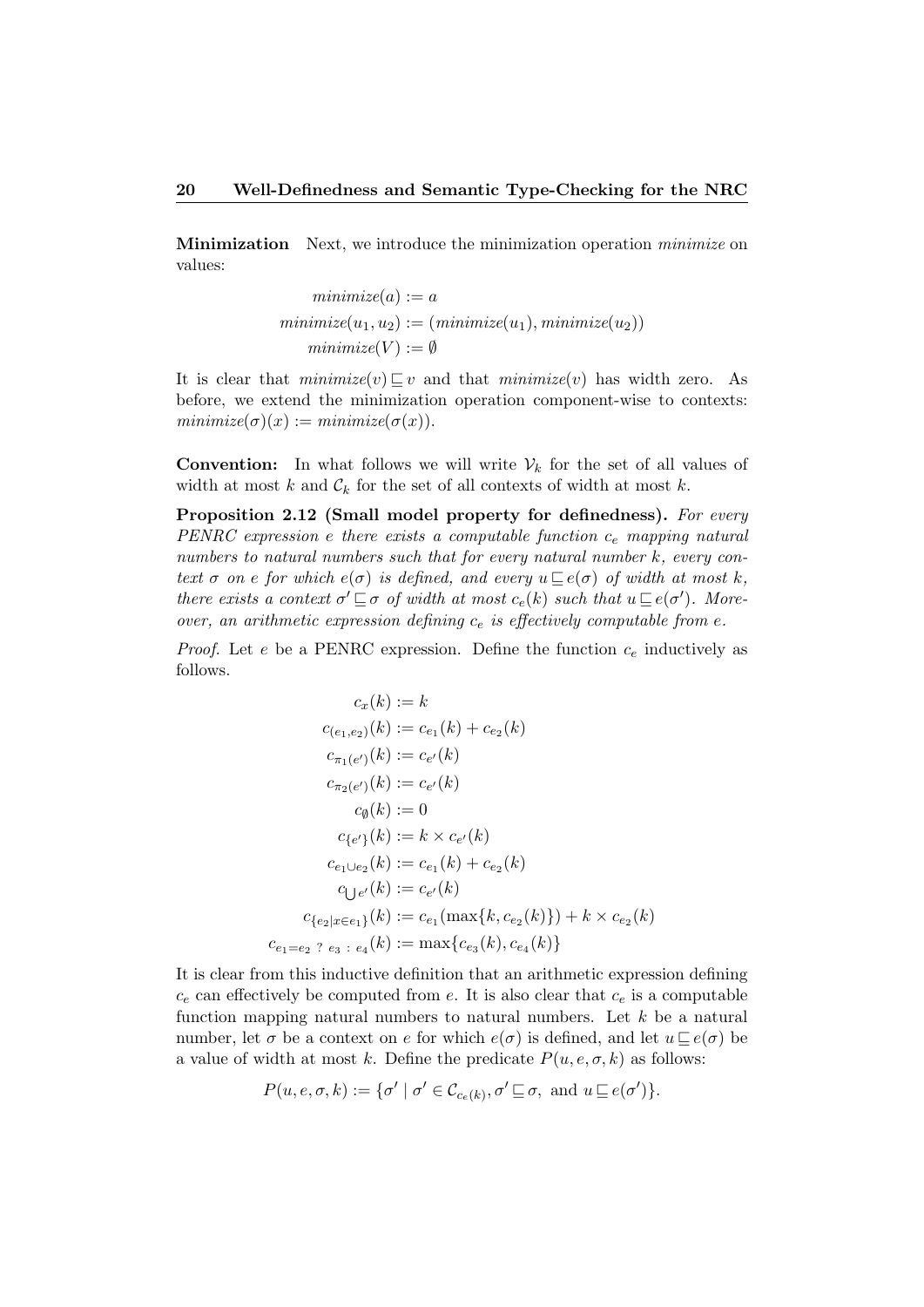We will prove by induction on e that  $P(u, e, \sigma, k)$  is non-empty, from which the proposition follows. Note that, since  $e(\sigma)$  is defined,  $e(\delta)$  is also defined for every  $\delta \sqsubseteq \sigma$  by monotonicity. We also remind the reader that if  $\sigma_1 \sqsubseteq \sigma$  has width at most k and  $\sigma_2 \sqsubseteq \sigma$  has width at most l, then  $\sigma_1 \sqcup \sigma_2$  exists and has width at most  $k + l$ . Furthermore,  $\sigma_1 \sqsubseteq \sigma_1 \sqcup \sigma_2$ ,  $\sigma_2 \sqsubseteq \sigma_1 \sqcup \sigma_2$ , and  $\sigma_1 \sqcup \sigma_2 \sqsubseteq \sigma$ by Lemma 2.11. We will use these facts silently throughout the induction.

• If  $e = x$ , then we define  $\sigma'$  by

$$
\sigma'(y) = \begin{cases} u & \text{if } y = x \\ \text{minimize}(\sigma(y)) & \text{otherwise} \end{cases}
$$

- If  $e = \emptyset$ , then we take  $\sigma' = \text{minimize}(\sigma)$ .
- If  $e = (e_1, e_2)$ , then  $e(\sigma)$  is a pair. Hence,  $u = (u_1, u_2)$  for some  $u_1, u_2 \in$  $V_k$ . By the induction hypothesis there exist  $\sigma_1 \in P(u_1, e_1, \sigma, k)$  and  $\sigma_2 \in P(u_2, e_2, \sigma, k)$ . Then  $\sigma_1 \sqcup \sigma_2 \in C_{c_{e_1}(k) + c_{e_2}(k)} = C_{c_e(k)}$ . Moreover, by monotonicity:

$$
(u_1, u_2) \sqsubseteq (e_1(\sigma_1), e_2(\sigma_2)) \sqsubseteq (e_1(\sigma_1 \sqcup \sigma_2), e_2(\sigma_1 \sqcup \sigma_2)) = e(\sigma_1 \sqcup \sigma_2)
$$

Hence,  $\sigma_1 \sqcup \sigma_2 \in P(u, e, \sigma, k)$ .

• If  $e = e_1 \cup e_2$ , then  $e(\sigma)$  is a set. Since  $u \sqsubseteq e(\sigma)$  there exists, for every  $v \in u$ , a  $w_v \in e(\sigma)$  such that  $v \sqsubseteq w_v$ . Define,

$$
u_1 := \{ v \in u \mid w_v \in e_1(\sigma) \}
$$
  

$$
u_2 := \{ v \in u \mid w_v \in e_2(\sigma) \}
$$

Then  $u = u_1 \cup u_2$ ,  $u_1 \sqsubseteq e_1(\sigma)$ , and  $u_2 \sqsubseteq e_2(\sigma)$ . Moreover,  $u_1, u_2 \in \mathcal{V}_k$ . The result then follows from the induction hypothesis by a reasoning similar to the previous case.

• If  $e = \pi_1(e')$ , then  $e'(\sigma)$  is a pair  $(v, w)$ . Let  $u' = (u, \text{minimize}(w))$ . Then  $u' \sqsubseteq (v, w)$  since  $u \sqsubseteq v$  and  $minimize(w) \sqsubseteq w$ . Moreover,  $u' \in V_k$ since  $minimize(w) \in V_0$ . Hence there exists  $\sigma' \in P(u', e', \sigma, k)$  by the induction hypothesis. Hence,

$$
u = \pi_1(u') \sqsubseteq \pi_1(e'(\sigma')) = e(\sigma').
$$

Since also  $\mathcal{C}_{c_{e'}(k)} = \mathcal{C}_{c_e(k)}$ , we have  $\sigma' \in P(u, e, \sigma, k)$ . The case where  $e = \pi_2(e')$  is similar.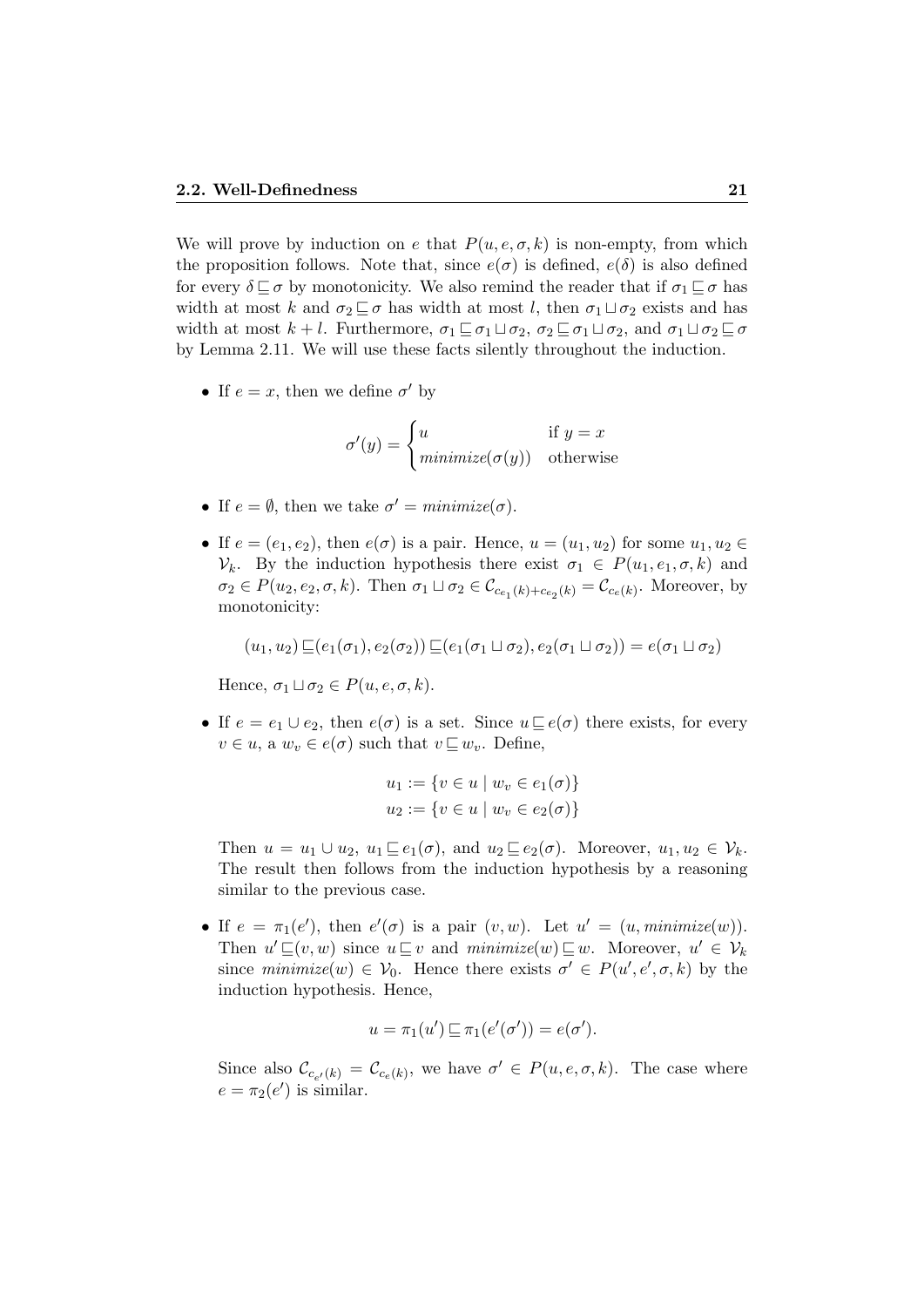#### 22 Well-Definedness and Semantic Type-Checking for the NRC

- If  $e = \{e\}$ , then we discern two cases. If  $u = \emptyset$ , then it is clear that  $u \sqsubseteq e(\sigma')$  for any  $\sigma' \sqsubseteq \sigma$ . Hence, it suffices to take  $\sigma' = \text{minimize}(\sigma)$ , which is in  $\mathcal{C}_0 \subseteq \mathcal{C}_{c_e(k)}$ . Otherwise, u contains at least one and at most k elements. For each  $v \in u$  we have that v is of width at most k and that  $v \sqsubseteq e'(\sigma)$ . Hence, there exists  $\sigma_v \in P(v, e', \sigma, k)$  for every  $v \in u$ by the induction hypothesis. Let  $\sigma' = \bigsqcup_{v \in u} \sigma_v$ . Then  $\sigma_v \sqsubseteq \sigma'$  for every  $v \in u$ , and  $\sigma' \sqsubseteq \sigma$ . By monotonicity we then have  $v \sqsubseteq e'(\sigma_v) \sqsubseteq e'(\sigma')$ , and hence  $u \sqsubseteq \{e'(\sigma')\} = e(\sigma')$ . Moreover,  $\sigma' \in \mathcal{C}_{k \times c_{e'}(k)} = \mathcal{C}_{c_e(k)}$ . Hence,  $\sigma' \in P(u, e, \sigma, k).$
- If  $e = \bigcup e'$ , then  $e'(\sigma)$  is a set of sets. Since  $u \sqsubseteq e(\sigma)$  there exists, for every  $v \in u$ , a  $w_v \in e(\sigma)$  such that  $v \sqsubseteq w_v$ . Let  $e'(\sigma) = \{V_1, \ldots, V_n\}$ . Note that  $e(\sigma) = V_1 \cup \cdots \cup V_n$ . Define, for each  $i \in [1, n]$ ,

$$
U_i := \{ v \in u \mid w_v \in V_i \setminus \bigcup_{j < i} V_j \}.
$$

Note that since  $u$  has width at most  $k$ , the cardinality of each of the  $U_i$ 's is at most k and at most k of the  $U_i$ 's are non-empty. Furthermore,  $U_i \sqsubseteq V_i$ . Let u' be the set of all non-empty  $U_i$ 's. Then  $u' \sqsubseteq e'(\sigma)$  and  $u' \in V_k$ . The result then follows from the induction hypothesis.

- If  $e = e_1 = e_2$  ?  $e_3 : e_4$ , then  $e_1(\sigma), e_2(\sigma) \in \mathcal{A}$ . Suppose  $e_1(\sigma) =$  $e_2(\sigma)$ , then  $u \sqsubseteq e_3(\sigma)$ . By the induction hypothesis there exists  $\sigma' \in$  $P(u, e_3, \sigma, k)$ . Then  $e_1(\sigma') = e_1(\sigma) = e_2(\sigma) = e_2(\sigma')$  by monotonicity and hence  $e(\sigma') = e_3(\sigma')$ . We then have by the induction hypothesis that  $u \sqsubseteq e_3(\sigma') = e(\sigma')$ . Since also  $\sigma' \in \mathcal{C}_{c_{e_3}(k)} \subseteq \mathcal{C}_{c_{e}(k)}$ , we have  $\sigma' \in$  $P(u, e, \sigma, k)$ . The case where  $e_1(\sigma) \neq e_2(\sigma)$  is similar.
- If  $e = \{e_2 \mid x \in e_1\}$ , then  $e(\sigma)$  is a set. Since  $u \sqsubseteq e(\sigma)$  there exists, for every  $v \in u$ , a value  $w_v \in e(\sigma)$  such that  $v \sqsubseteq w_v$ . Since  $e(\sigma)$  is obtained by a comprehension over  $e_1(\sigma)$ , there also must exist, for every  $v \in u$ , a value  $z_v \in e_1(\sigma)$  such that  $w_v = e_2(x: z_v, \sigma)$ . Hence there exists, for every  $v \in u$ , a context  $x: z'_v, \sigma'_v \in P(v, e_2, (x: z_v, \sigma), k)$  by the induction hypothesis. Let  $u' = \{z'_v \mid v \in u\}$ . Then u' contains at most k elements of  $\mathcal{V}_{c_{e_2}(k)}$ . Hence,  $u' \in \mathcal{V}_m$  with  $m = \max\{k, c_{e_2}(k)\}.$ Moreover,  $x: z'_v, \sigma' \sqsubseteq x: z_v, \sigma$  by the induction hypothesis, so  $z'_v \sqsubseteq z_v$ , and hence  $u' \sqsubseteq e_1(\sigma)$ .

By applying the induction hypothesis again, there exists  $\sigma_1 \in P(u', e_1,$  $\sigma$ , *m*). Let  $\sigma' = \sigma_1 \sqcup \bigsqcup_{v \in u} \sigma'_v$ . Note that  $\sigma_1 \sqsubseteq \sigma'$  and  $\sigma'_v \sqsubseteq \sigma'$ , for every  $v \in u$ . Furthermore,  $\sigma' \sqsubseteq \sigma$  and the width of  $\sigma'$  is bounded by:

$$
c_{e_1}(\max\{k, c_{e_2}(k)\}) + k \times c_{e_2}(k) = c(e, k).
$$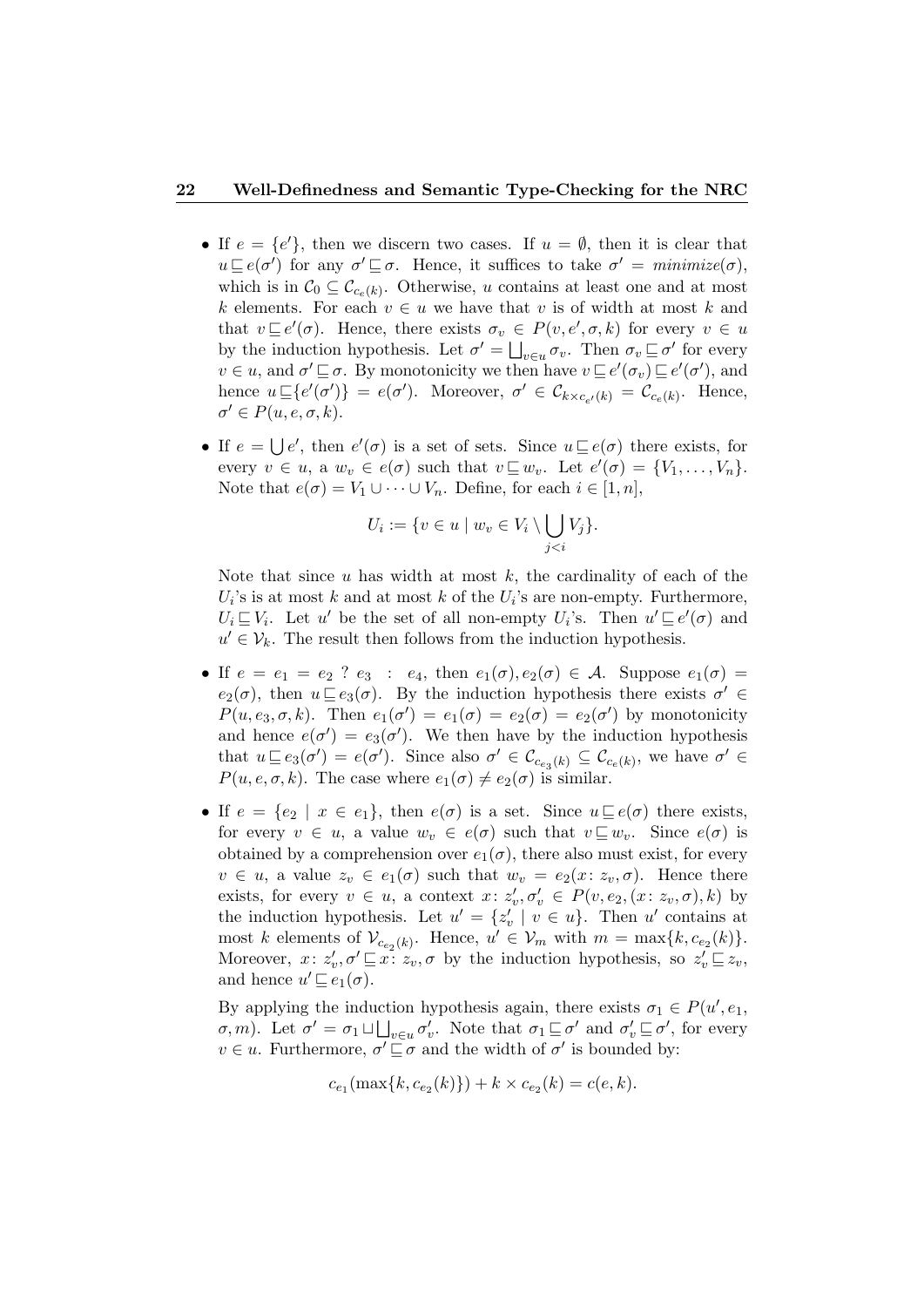Now  $u' \sqsubseteq e_1(\sigma_1) \sqsubseteq e_1(\sigma')$  by monotonicity. Hence, for every  $z'_v$  there exists some  $z''_v \in e_1(\sigma')$  with  $z'_v \sqsubseteq z''_v$ . Then  $x \colon z'_v, \sigma'_v \sqsubseteq x \colon z''_v, \sigma'$ . Hence, by monotonicity:

$$
v \sqsubseteq e_2(x \colon z_v', \sigma_v') \sqsubseteq e_2(x \colon z_v'', \sigma').
$$

Since this holds for every  $v \in u$ , we have  $u \sqsubseteq e(\sigma')$ .

Lemma 2.13. For every PENRC expression e there exists a natural number  $k_e$ , computable from e, such that for every context  $\sigma$  on e for which  $e(\sigma)$ is undefined, there exists  $\sigma' \sqsubseteq \sigma$  of width at most  $k_e$  such that  $e(\sigma')$  is also undefined.

*Proof.* By Proposition 2.12 there exists, for every expression  $e$ , a computable function  $c_e$  such that for every natural number k, every context  $\sigma$  on e for which  $e(\sigma)$  is defined, and every  $u \sqsubseteq e(\sigma)$  of width at most k, there exists a context  $\sigma' \sqsubseteq \sigma$  of width at most  $c_e(k)$  such that  $u \sqsubseteq e(\sigma')$ . Let, for every expression  $e$ , the natural number  $k_e$  be inductively defined as follows:

$$
k_x := 0
$$
  
\n
$$
k_{(e_1, e_2)} := \max\{k_{e_1}, k_{e_2}\}
$$
  
\n
$$
k_{\pi_1(e')} := k_{e'}
$$
  
\n
$$
k_{\pi_2(e')} := k_{e'}
$$
  
\n
$$
k_{\emptyset} := 0
$$
  
\n
$$
k_{\{e'\}} := k_{e'}
$$
  
\n
$$
k_{e_1 \cup e_2} := \max\{k_{e_1}, k_{e_2}\}
$$
  
\n
$$
k_{\bigcup e'} := \max\{k_{e'}, c_e(1)\}
$$
  
\n
$$
k_{\{e_2 | x \in e_1\}} := \max\{k_{e_1}, c_{e_1}(\max\{1, k_{e_2}\}) + k_{e_2}\}
$$
  
\n
$$
k_{e_1 = e_2 \quad ? \quad e_3 \quad : \quad e_4(k) := \max\{k_{e_1}, k_{e_2}, k_{e_3}, k_{e_4}\}
$$

Since an arithmetic expression defining  $c_{e'}$  is computable from  $e'$  by Proposition 2.12, it follows that  $k_e$  is effectively computable from e. Let e be a PENRC expression and let  $\sigma$  be a context on e for which  $e(\sigma)$  is undefined. We prove by induction on e that there exists  $\sigma' \sqsubseteq \sigma$  of width at most  $k_e$  such that  $e(\sigma')$  is also undefined.

- If  $e = x$  or  $e = \emptyset$ , then there is nothing to prove, since  $e(\sigma)$  is always defined.
- If  $e = (e_1, e_2)$ , then either  $e_1(\sigma)$  or  $e_2(\sigma)$  is undefined. The result then follows by the induction hypothesis. The case where  $e = \{e'\}$  is similar.

 $\Box$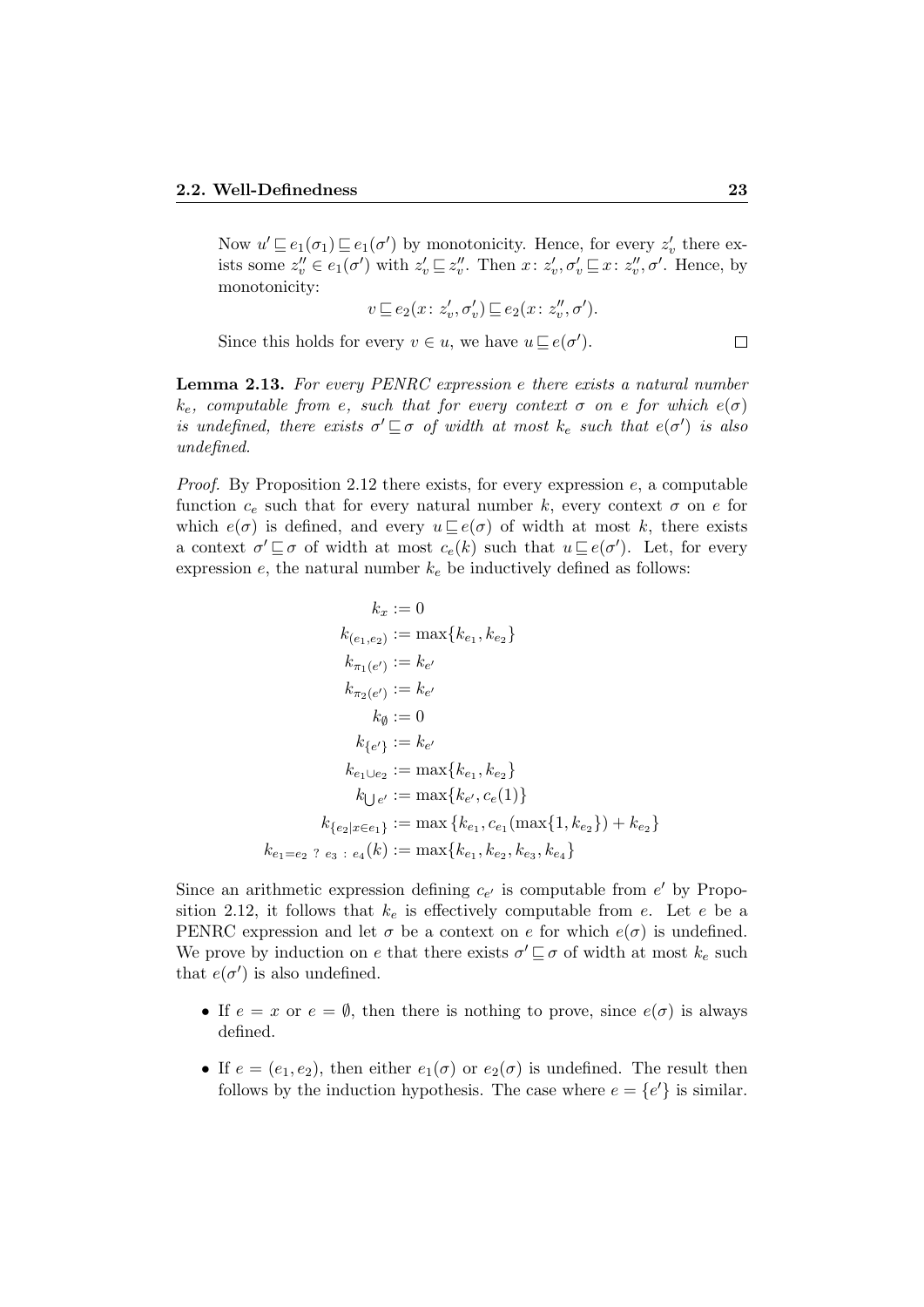#### 24 Well-Definedness and Semantic Type-Checking for the NRC

- If  $e = \pi_1(e')$ , then either  $e'(\sigma)$  is undefined, in which case the result follows from the induction hypothesis, or  $e'(\sigma)$  is not a pair. In that case, let  $\sigma' = \text{minimize}(\sigma)$ . By monotonicity  $e'(\sigma')$  cannot be a pair and hence  $e(\sigma')$  is also undefined. Moreover,  $\sigma' \in \mathcal{C}_0 \subseteq \mathcal{C}_{k_e}$ .
- If  $e = e_1 \cup e_2$ , then either  $e_1(\sigma)$  is undefined,  $e_2(\sigma)$  is undefined,  $e_1(\sigma)$  is not a set, or  $e_2(\sigma)$  is not a set. In the first two cases the result follows from the induction hypothesis. In the third case, let  $\sigma' = \text{minimize}(\sigma)$ . By monotonicity  $e_1(\sigma)$  cannot be a set and hence  $e(\sigma')$  is undefined. Moreover,  $\sigma' \in C_0 \subseteq C_{k_e}$ . The last case is similar.
- If  $e = \bigcup e'$ , then either  $e'(\sigma)$  is undefined, in which case the result follows from the induction hypothesis, or  $e'(\sigma)$  is not a set of sets. In that case we discern two possibilities. If  $e'(\sigma)$  is not a set, then let  $\sigma' = \text{minimize}(\sigma)$ . By monotonicity,  $e'(\sigma')$  cannot be a set and hence  $e(\sigma)$  is undefined. Moreover,  $\sigma' \in \mathcal{C}_0 \subseteq \mathcal{C}_{k_e}$ . If  $e'(\sigma)$  is a set, but not a set of sets, then there exist some  $u \in e'(\sigma)$  that is not a set. Then  $\{minimize(u)\} \in V_1$  and  $\{minimize(u)\}\sqsubseteq e'(\sigma)$ . By Proposition 2.12 there exists  $\sigma'' \in \mathcal{C}_{c_{e'}(1)} \subseteq$  $\mathcal{C}_{k_e}$  with  $\sigma'' \sqsubseteq \sigma$  such that  $\{\text{minimize}(u)\} \sqsubseteq e'(\sigma'')$ . Hence,  $e'(\sigma'')$  is not a set of sets and  $e(\sigma'')$  is also undefined.
- If  $e = e_1 = e_2$  ?  $e_3 : e_4$ , then we discern the following possibilities.
	- 1. If  $e_1(\sigma)$  or  $e_2(\sigma)$  is undefined, then the result follows from the induction hypothesis.
	- 2. If  $e_1(\sigma)$  and  $e_2(\sigma)$  are defined, but  $e_1(\sigma)$  is not an atom, then let  $\sigma' = \text{minimize}(\sigma)$ . By monotonicity,  $e_1(\sigma')$  cannot be an atom and hence  $e(\sigma')$  is undefined. Moreover,  $\sigma' \in \mathcal{C}_0 \subseteq \mathcal{C}_{k_e}$ . The case where  $e_1(\sigma)$  and  $e_2(\sigma)$  are defined, but  $e_2(\sigma)$  is not an atom is similar.
	- 3. If  $e_1(\sigma)$  and  $e_2(\sigma)$  are defined,  $e_1(\sigma)$  and  $e_2(\sigma)$  are atoms, and  $e_1(\sigma) = e_2(\sigma)$ , then  $e_3(\sigma)$  must be undefined. By the induction hypothesis, there exists  $\sigma' \in \mathcal{C}_{k_{e_3}} \subseteq \mathcal{C}_{k_e}$  with  $\sigma' \sqsubseteq \sigma$  such that  $e_3(\sigma')$ is also undefined. By monotonicity  $e_1(\sigma') = e_2(\sigma')$ , and hence  $e(\sigma')$ is undefined. If  $e_1(\sigma) \neq e_2(\sigma)$  the reasoning is similar.
- If  $e = \{e_2 \mid x \in e_1\}$ , then we discern the following possibilities.
	- 1. If  $e_1(\sigma)$  is undefined, then the result follows from the induction hypothesis.
	- 2. If  $e_1(\sigma)$  is defined, but is not a set, then let  $\sigma' = \text{minimize}(\sigma)$ . By monotonicity,  $e_1(\sigma')$  cannot be a set and hence  $e(\sigma')$  is undefined. Moreover,  $\sigma' \in \mathcal{C}_0 \subseteq \mathcal{C}_{k_e}$ .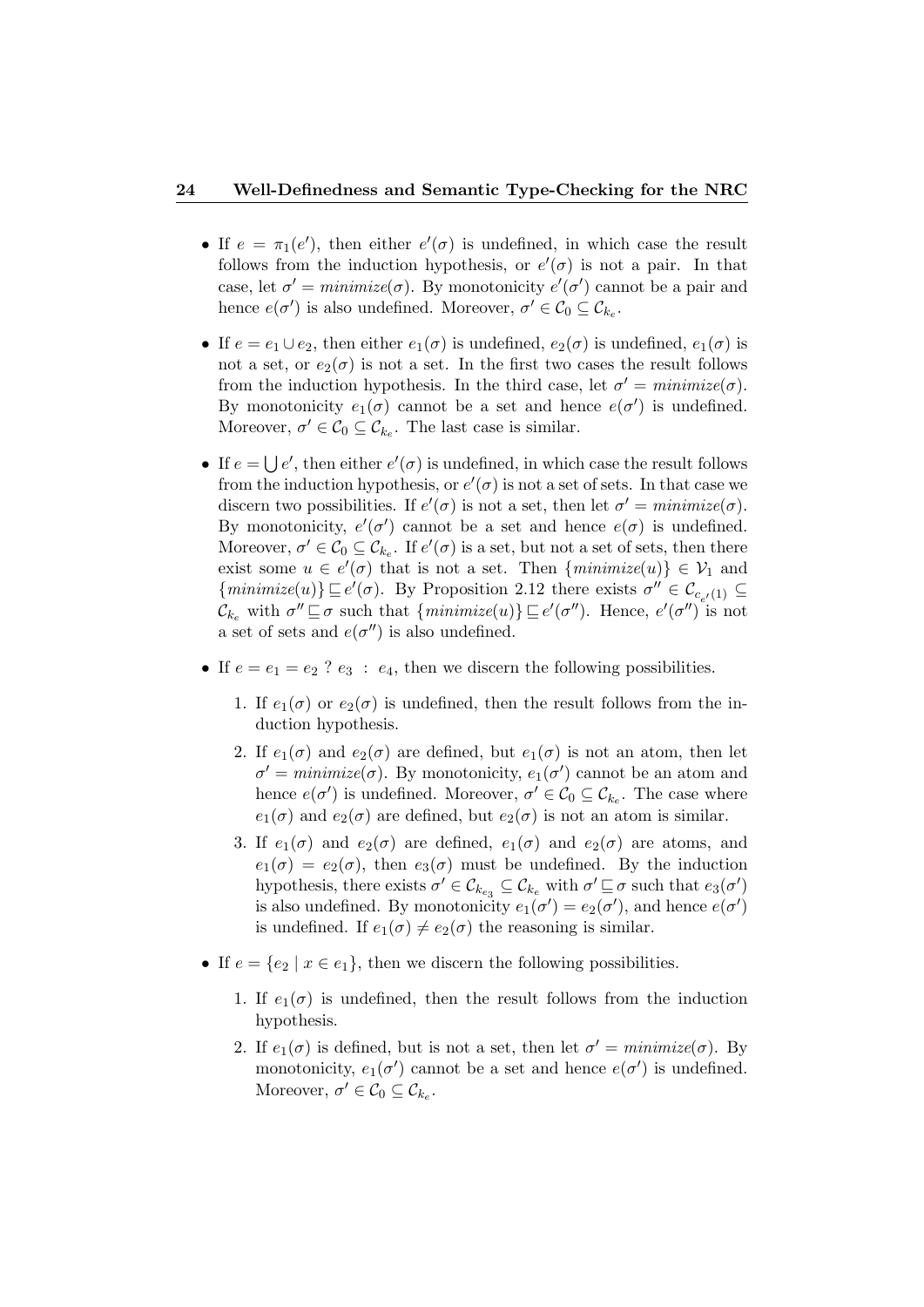3. Otherwise,  $e_1(\sigma)$  is defined and a set, but there is some  $v \in e_1(\sigma)$ such that  $e_2(x: v, \sigma)$  is undefined. By the induction hypothesis there then exists  $x: u, \sigma_2 \in \mathcal{C}_{k_{e_2}}$  with  $x: u, \sigma_2 \sqsubseteq x: v, \sigma$  such that  $e_2(x: u, \sigma_2)$  is undefined. Then  $\{u\} \in \mathcal{V}_{\max\{1, k_{e_2}\}}$  and  $\{u\} \sqsubseteq e_1(\sigma)$ . By Proposition 2.12 there exists  $\sigma_1 \in \mathcal{C}_{c_{e_1}(\max\{1, k_{e_2}\})}$  with  $\sigma_1 \sqsubseteq \sigma$ such that  $\{u\} \sqsubseteq e_1(\sigma_1)$ . Since both  $\sigma_1 \sqsubseteq \sigma$  and  $\sigma_2 \sqsubseteq \sigma$ ,  $\sigma_1 \sqcup \sigma_2$  is defined by Lemma 2.11. Let  $\sigma' = \sigma_1 \sqcup \sigma_2$ . Note that  $\sigma_1 \sqsubseteq \sigma'$  and  $\sigma_2 \sqsubseteq \sigma'$  by Lemma 2.11. By monotonicity  $\{u\} \sqsubseteq e_1(\sigma')$ . Hence, there exists some  $u' \in e_1(\sigma')$  such that  $u \sqsubseteq u'$ . Then clearly

$$
x\colon u, \sigma_2 \sqsubseteq x\colon u', \sigma',
$$

and hence  $e_2(x: u', \sigma')$  is also undefined by monotonicity. Hence,  $e(\sigma')$  is undefined. Moreover,  $\sigma' \in \mathcal{C}_{c_{e_1}(\max\{1, k_{e_2}\}) + k_{e_2}} \subseteq \mathcal{C}_{k_e}.$  $\Box$ 

Proposition 2.6 now follows by Lemma 2.13 and Lemma 2.9. Indeed, let e be a PENRC expression, let Γ be a type assignment on e, and let  $\sigma \in \Gamma$ such that  $e(\sigma)$  is undefined. By Lemma 2.13 there a natural number  $k_e$ , computable from e alone, and  $\sigma' \sqsubseteq \sigma$  of width at most  $k_e$  such that  $e(\sigma')$  is also undefined. Since  $\sigma \in \Gamma$ , it follows that  $\sigma'$  is also in  $\Gamma$  by Lemma 2.9. Hence the proposition.

#### 2.3 The Impact of Singleton Coercion

The expressions of the NRC are designed around the guiding principle that every value constructor should have a corresponding "destructor" [60]. As such, the pair constructor  $(e_1, e_2)$  has the projection operations  $\pi_1$  and  $\pi_2$  as destructors, and the set union  $e_1 \cup e_2$  has set comprehension as a "destructor". The singleton set constructor has no corresponding destructor in the standard NRC, however. In this section we study the well-definedness problem for the PENRC in the presence of such a destructor.<sup>2</sup>

Formally, we denote by PENRC(*extract*) the version of the PENRC to which we add *extract* as an expression:

$$
e ::= \dots \mid extract(e).
$$

The semantics of *extract* is defined as follows:

$$
\sigma \models e \Rightarrow \{v\}
$$

$$
\sigma \models extract(e) \Rightarrow v
$$

<sup>&</sup>lt;sup>2</sup>We note that OQL, the object-oriented cousin of SQL, also has such a destructor, written element(e).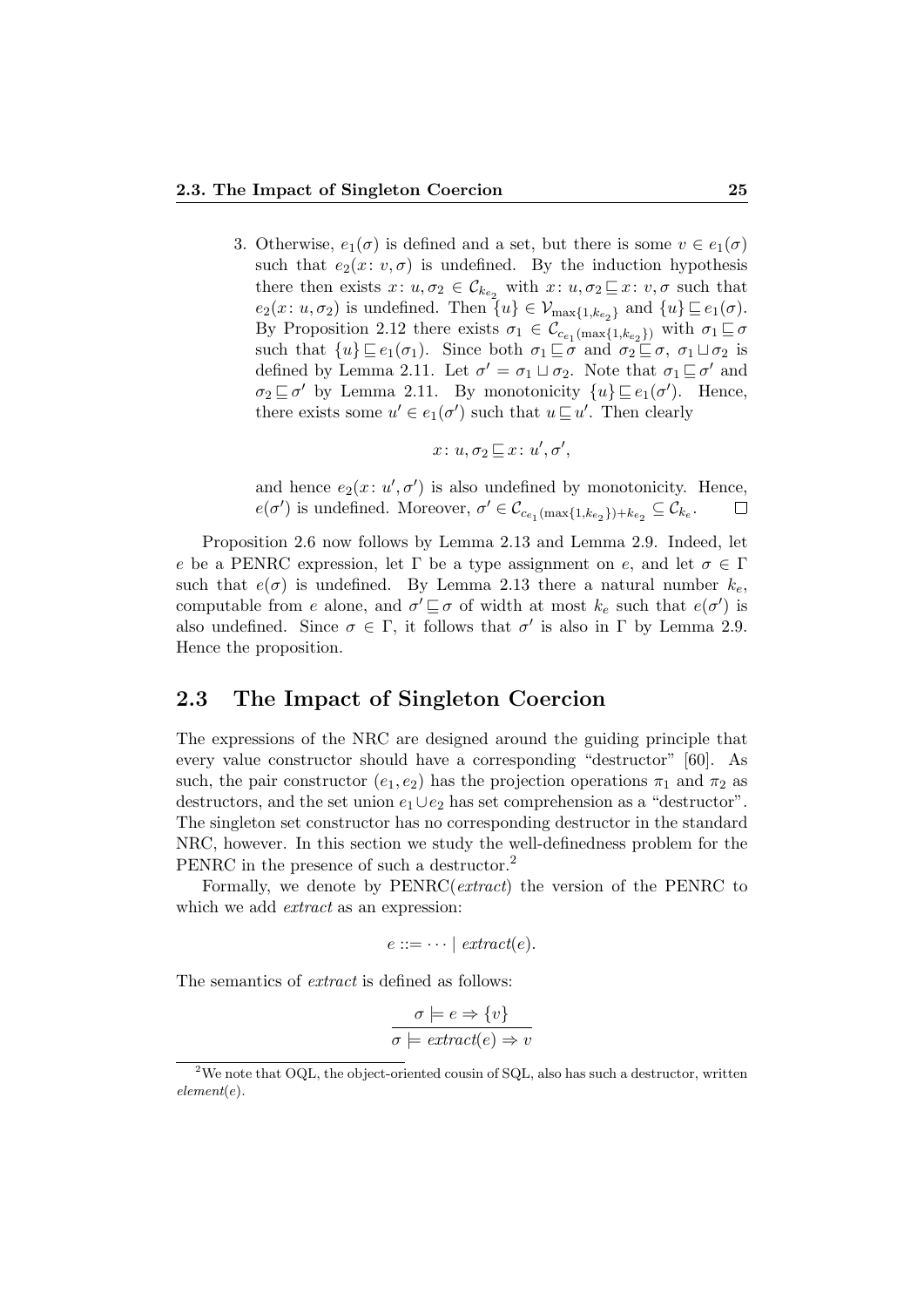That is, *extract* coerces a singleton  $\{v\}$  into the value v it contains and is undefined on other inputs.

Although *extract* appears quite harmless at first sight, it invalidates one of the fundamental monotonicity properties we use to prove our small model property for undefinedness. Indeed, it is no longer true that if  $e(\sigma)$  is undefined and  $\sigma \sqsubseteq \sigma'$ , then  $e(\sigma')$  is also undefined. For example, take  $e = \text{extract}(x)$ ,  $\sigma(x) = \{\{a\}, \{a, b\}\}\$ , and  $\sigma'(x) = \{\{a, b\}\}\$ . It is clear that  $e(\sigma)$  is undefined, but  $e(\sigma')$  is not. Note however that  $\{\{a\}, \{a, b\}\} \subseteq {\{\{a, b\}\}\$  since both  $\{a\}$  and  ${a, b}$  are contained in  ${a, b}$ .

One could hope to find another containment relation under which we regain our monotonicity property and can redo the proof in the previous section. Unfortunately however, such a containment relation does not exist. Indeed, we will show that the well-definedness problem for  $PENRC(extract)$  is undecidable. To see why, the following definition is in order.

**Definition 2.14.** Let  $e_1$  and  $e_2$  be two expressions with the same set of free variables, such that  $e_1$  and  $e_2$  are well-defined under type assignment Γ. We say that  $e_1$  and  $e_2$  are equivalent under  $\Gamma$  when  $e_1(\sigma) = e_2(\sigma)$  for every  $\sigma \in \Gamma$ . The equivalence problem consists of checking, given such  $e_1, e_2$ , and Γ, whether  $e_1$  and  $e_2$  are equivalent under Γ.

Note that the well-definedness problem for PENRC(extract) is at least as difficult as the equivalence problem for the PENRC. Indeed,  $e_1$  is equivalent to  $e_2$  under Γ if, and only if,  $extract({e_1} \cup {e_2})$  is well-defined under Γ (as  $e_1$  and  $e_2$  are already well-defined under Γ). Hence, the undecidability of well-definedness for PENRC(*extract*) follows from the following theorem.

#### **Theorem 2.15.** The equivalence problem for PENRC is undecidable.<sup>3</sup>

Proof. In order to focus on the crux of the proof, we will assume without loss of generality that the PENRC is equipped with tuples of arbitrary (but fixed) arity. This feature can clearly be encoded using pairs. For example, we could encode  $t = (a_1, a_2, a_3)$  by  $t' = (a_1, (a_2, a_3))$ . We also assume that we have projection functions for such tuples. For example,  $\pi_3(t)$  can be simulated by  $\pi_2(\pi_2(t'))$ . As an extension of this, if  $I = i_1, \ldots, i_n$  is a sequence of positive integers, then we write  $\Pi_I(t)$  for  $(\pi_{i_1}(t), \ldots, \pi_{i_n}(t))$ . Furthermore, we will use the polyadic type constructor  $\text{Tuple}(\tau_1, \ldots, \tau_n)$ which denotes the set of all tuples t of arity n such that  $\pi_i(t) \in \tau_i$  for all  $i \in [1, n]$ . This type constructor can be simulated using the pair type constructor. For example, Tuple(Atom, Atom, Atom) can be simulated by

 $^3\rm{We}$  note that, in contrast, the containment problem for the PENRC (with regard to  $\sqsubseteq,$ not ordinary set-containment) in the absence of union is decidable [33].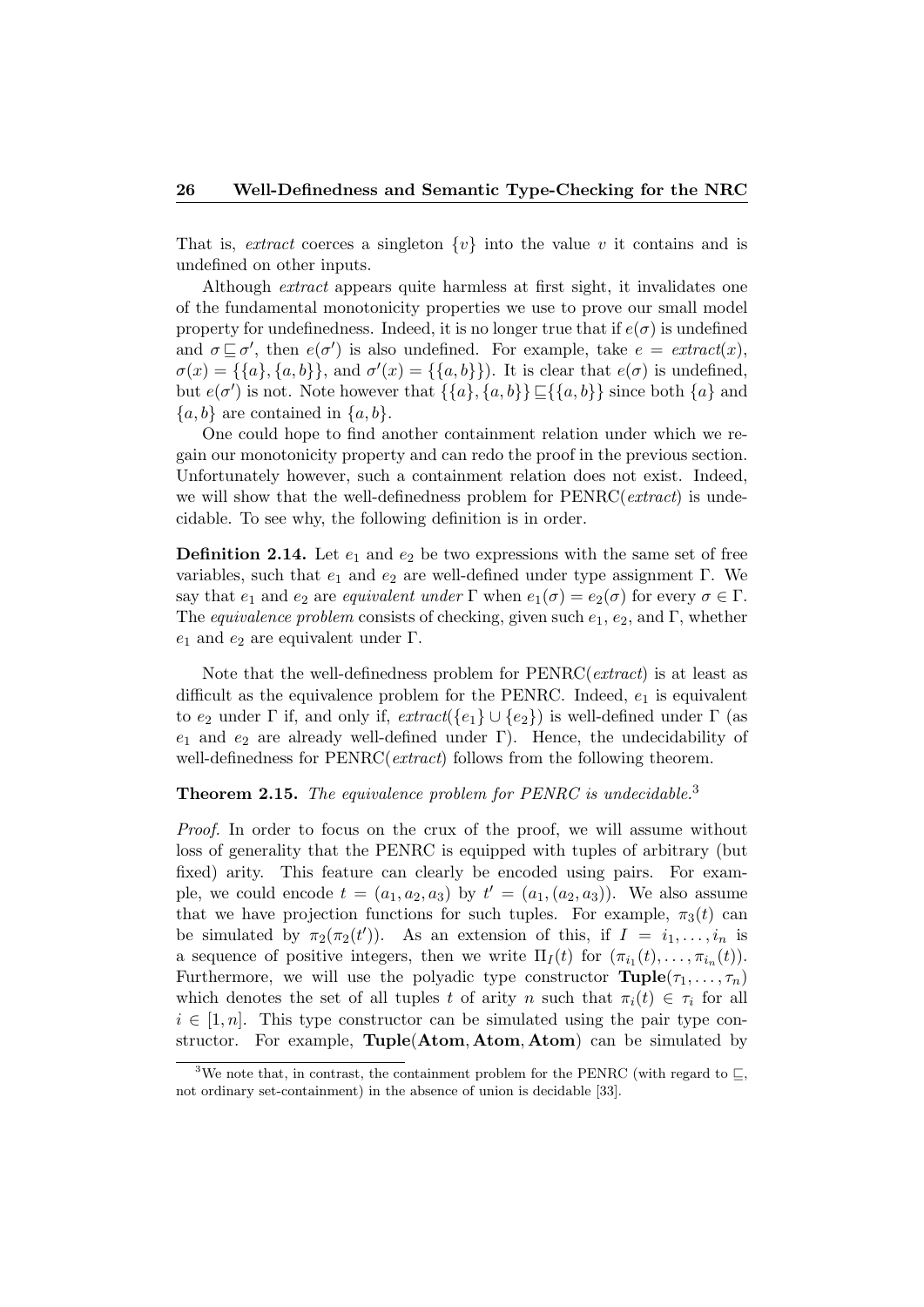Pair(Atom, Pair(Atom, Atom)). Finally, we will allow conditional tests to compare entire tuples of atomic values with the same arity. Again, this can be simulated using only tests on atomic values.

The proof is by a reduction from the implication problem of functional and inclusion dependencies over a single relation symbol, which is known to be undecidable  $[1, 14]$ . This problem is defined as follows. Let x be a variable, let n be a natural number, and let Γ be the type assignment with domain  $\{x\}$ such that

$$
\Gamma(x) = \mathbf{SetOf}(\mathbf{Tuple}(\underbrace{\mathbf{Atom}, \mathbf{Atom}, \dots, \mathbf{Atom}}_{n \text{ times}})).
$$

A functional dependency is a rule of the form  $X \to Y$  where X and Y are sequences over [1, n]. We say that a context  $\sigma \in \Gamma$  satisfies  $X \to Y$ , denoted by  $\sigma \models X \to Y$ , if for all tuples  $t_1, t_2 \in \sigma(x)$ , if  $\pi_X(t_1) = \pi_X(t_2)$  then also  $\pi_Y(t_1) = \pi_Y(t_2)$ . An inclusion dependency is a rule of the form  $X \subseteq Y$  where X and Y are sequences over [1, n] of the same length. We say that  $\sigma \in \Gamma$ satisfies  $X \subseteq Y$ , denoted by  $\sigma \models X \subseteq Y$  if

$$
\{\pi_X(t) \mid t \in \sigma(x)\} \subseteq \{\pi_Y(t) \mid t \in \sigma(x)\}.
$$

Let  $\Sigma$  be a finite set of functional and inclusion dependencies. We say that  $\sigma \in \Gamma$  satisfies  $\Sigma$ , denoted by  $\sigma \models \Sigma$ , if  $\sigma$  satisfies every dependency in  $\Sigma$ . Let ρ be an additional target functional dependency. We say that Σ implies ρ if every context  $\sigma$  which satisfies  $\Sigma$  also satisfies  $\rho$ . The *implication problem for* functional and inclusion dependencies consists of checking, given n,  $\Sigma$ , and  $\rho$ , whether  $\Sigma$  implies  $\rho$ . It is well-known that this problem is undecidable [1, 14].

We reduce the implication problem to the equivalence problem by constructing two expressions which are equivalent under  $\Gamma$  if, and only if,  $\Sigma$  implies  $\rho$ . For every functional dependency  $X \to Y \in \Sigma \cup \{\rho\}$  we define the expression  $e_{X\rightarrow Y}$  as follows:

$$
\bigcup \left\{ \bigcup \{\Pi_X(t_1) = \Pi_X(t_2) \wedge \Pi_Y(t_1) \neq \Pi_Y(t_2) \; ? \; \{x\} \; : \; \emptyset \; | \; t_2 \in x \right\} \; | \; t_1 \in x \right\}.
$$

On input  $\sigma \in \Gamma$  this expression returns  $\emptyset$  if  $\sigma \models X \to Y$  and  $\{\sigma(x)\}\$  otherwise. For every inclusion dependency  $X \subseteq Y \in \Sigma$  we define the expression  $e_{X\subseteq Y}$  as follows:

$$
\Big\{\bigcup\{\Pi_X(t_1)=\Pi_Y(t_2)\,?\,\{x\}\;:\;\emptyset\;|\;t_2\in x\}\big|\;t_1\in x\Big\}\cup\Big\{\{x\}\Big\}.
$$

On input  $\sigma \in \Gamma$  this expression returns  $\{\{\sigma(x)\}\}\$ if  $\sigma \models X \subseteq Y$  and  $\{\{\sigma(x)\}, \emptyset\}$ otherwise.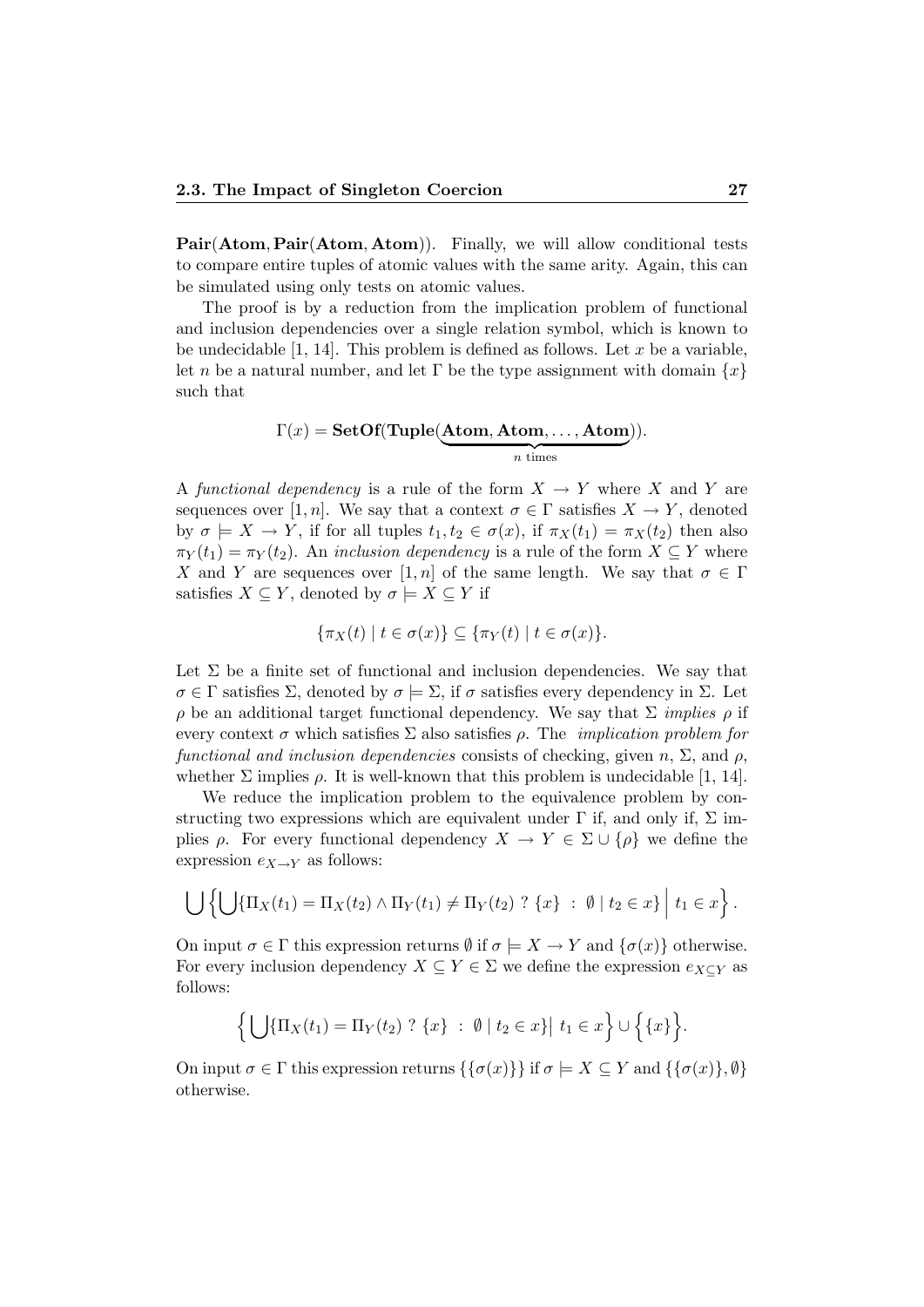Let  $\phi_1, \ldots, \phi_k$  be the functional dependencies in  $\Sigma$  and let  $\psi_1, \ldots, \psi_l$  be the inclusion dependencies in  $\Sigma$ . By construction,  $\Sigma$  implies  $\rho$  if, and only if, for every  $\sigma \in \Gamma$ , whenever all the  $e_{\phi_i}(\sigma) = \emptyset$  and all the  $e_{\psi_j}(\sigma) = {\{\{\sigma(x)\}\}},$ then  $e_{\rho}(\sigma) = \emptyset$ . Then let  $f_0$  be the expression

$$
f_0:=(e_{\phi_1},\ldots,e_{\phi_k},e_{\psi_1},\ldots,e_{\psi_l},e_{\rho}).
$$

Furthermore, let  $f_1, \ldots, f_p$  be all the expressions of the form

$$
(r_1,\ldots,r_k,s_1,\ldots,s_l,t),
$$

where the  $r_i$  are either  $\emptyset$  or  $\{x\}$ , the  $s_j$  are either  $\{\{x\}\}\$  or  $\{\{x\}\}\cup\{\emptyset\}$ , and t is either  $\emptyset$  or  $\{x\}$  such that, if the  $r_i$  are all of the form  $\emptyset$  and the  $s_j$  are all of the form  $\{\{x\}\}\,$ , then t is  $\emptyset$ . Then  $\Sigma$  implies  $\rho$  if, and only if, for every  $\sigma \in \Gamma$ there exists  $j \in [1, p]$  such that  $f_0(\sigma) = f_i(\sigma)$ . Hence  $\Sigma$  implies  $\rho$  if, and only if,

$$
(\lbrace f_0 \rbrace \cup \lbrace f_1 \rbrace \cup \cdots \cup \lbrace f_p \rbrace)(\sigma) = (\lbrace f_1 \rbrace \cup \cdots \cup \lbrace f_p \rbrace)(\sigma),
$$

 $\Box$ 

for every  $\sigma \in \Gamma$ .

Corollary 2.16. The well-definedness problem for PENRC(extract) is undecidable.

Interestingly enough, the well-definedness problem for PENRC(extract) evaluated under a list-based instead of a set-based semantics is decidable, as we will show in Section 3.7.2.

#### 2.4 The Impact of Type Tests

Modern programming languages have type test expressions which allow the inspection of the type of a value at runtime. The manner in which the value is to be processed can depend on the outcome of such an inspection. For example, the expression

$$
x \in \textbf{Pair}(\textbf{Atom}, \textbf{Atom}) ? \{\pi_1(x)\} : \emptyset
$$

computes  $\{\pi_1(x)\}\$ if x is a pair of atoms and Ø otherwise. In this section we study the well-definedness problem for  $PERRC(type)$ , the PENRC extended with such a type test expression:

$$
e ::= \cdots | e \in \tau ? e : e.
$$

Here,  $\tau$  ranges over types. The semantics of a type test is the obvious one:

$$
\frac{\sigma \models e_1 \Rightarrow v_1 \quad v_1 \in \tau \quad \sigma \models e_2 \Rightarrow v}{\sigma \models e_1 \in \tau \ ? \ e_2 \ : \ e_3 \Rightarrow v} \quad \frac{\sigma \models e_1 \Rightarrow v_1 \quad v_1 \notin \tau \quad \sigma \models e_3 \Rightarrow v}{\sigma \models e_1 \in \tau \ ? \ e_2 \ : \ e_3 \Rightarrow v}
$$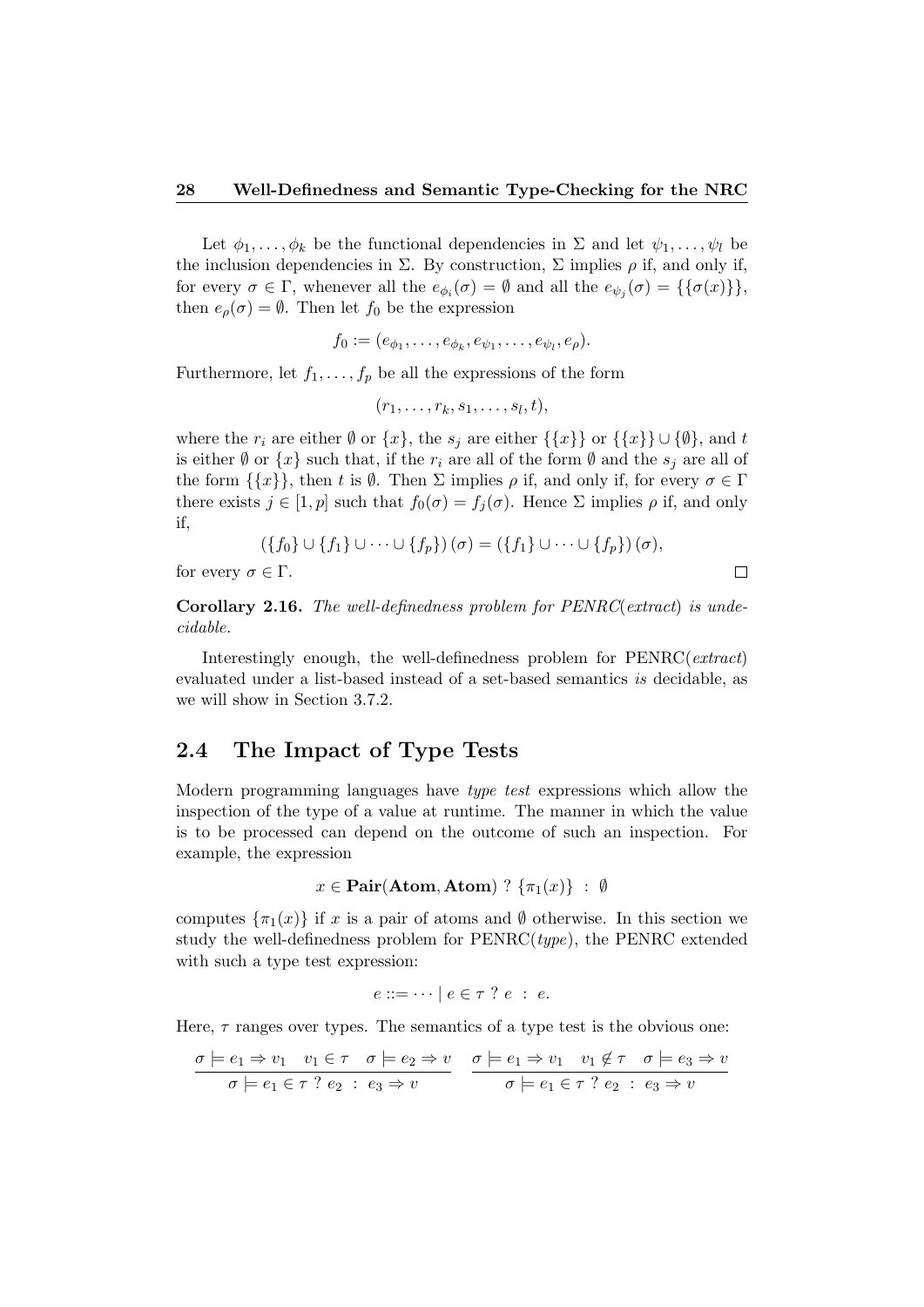Proposition 2.17. The NRC is semantically contained in PENRC(type); in other words, type tests can be used to simulate emptiness tests.

Indeed, the emptiness test  $e_1 = \emptyset$  ?  $e_2 : e_3$  can be expressed as follows:

 $\{(x, x) | x \in e_1\} \in \textbf{SetOf}(\textbf{Atom}) ? e_2 : e_3.$ 

If  $e_1$  returns the empty set, then the comprehension  $\{(x, x) | x \in e_1\}$  also returns the empty set (which is a set of atoms) and we evaluate  $e_2$ . Otherwise, the comprehension returns a set of pairs (which is not a set of atoms) and we evaluate  $e_3$ .

It follows from Theorem 2.3 that well-definedness for  $PENRC(type)$  is undecidable.

**Corollary 2.18.** The well-definedness problem for  $PENRC(type)$  is undecidable.

Type tests are hence too powerful a feature with regard to well-definedness checking. Still, when dealing with heterogeneous collections a limited form of type tests is desirable. We clarify this claim by an example.

**Example 2.19.** Let  $e = {\pi_1(x) | x \in R}$ . This expression is well-defined under the type assignment  $\Gamma$  with  $\Gamma(R) = \textbf{SetOf}(\textbf{Pair}(\textbf{Atom}, \textbf{Atom}))$ , but is undefined under the type assignment  $\Gamma'$  with

$$
\Gamma'(R) = \mathbf{SetOf}(\mathbf{Pair}(\mathbf{Atom}, \mathbf{Atom}) \cup \mathbf{Atom}).
$$

Indeed, every comprehension processes the set over which it iterates in a uniform manner. Hence, although a set value can in principle be heterogeneous, such values cannot be processed in a well-defined manner. When we can check at runtime whether or not  $x$  contains a pair however, then  $e$  can be rewritten as follows:

$$
e' = \bigcup \{ x \in \mathbf{Pair} \; ? \; \{ \pi_1(x) \} \; : \; \emptyset \; | \; x \in R \}.
$$

It is clear that  $e'$  computes the same result as e on contexts  $\Gamma$  and that  $e'$  is well-defined under  $\Gamma'$ . Therefore, when we wish to query heterogeneous sets, we need to be able to distinguish the various forms of the elements of the sets at runtime.  $\Box$ 

As a limited form of type tests, we propose the following. A kind is a term generated by the following grammar:

$$
\kappa \ ::= \ \mathbf{Atom} \ | \ \mathbf{Pair} \ | \ \mathbf{Set}
$$

Here,  $\kappa$  ranges over kinds. A kind denotes a set of values, which is the set of all atoms, the set of all pairs of values, and the set of all finite sets of values,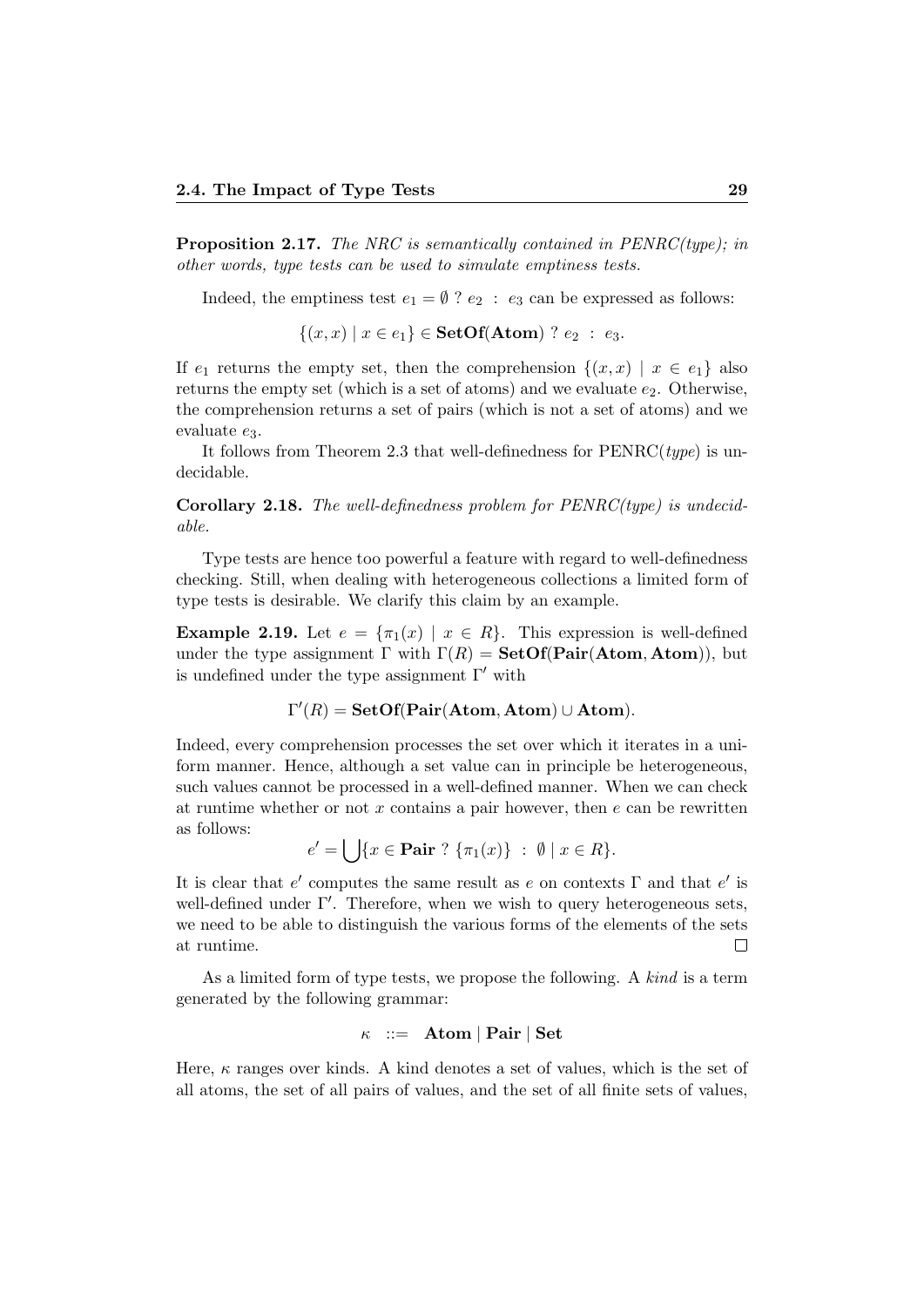respectively. We will not distinguish between a kind and its denotation. We extend the PENRC with the ability to test the kind of a value at runtime:

$$
e := \cdots \mid e \in \kappa \ ? \ e \ : \ e
$$

Here,  $\kappa$  ranges over kinds. We denote the obtained language by  $PERRC(kind)$ . The semantics of kind tests is the obvious one:

$$
\frac{\sigma \models e_1 \Rightarrow v_1 \quad v_1 \in \kappa \quad \sigma \models e_2 \Rightarrow v}{\sigma \models e_1 \in \kappa \quad ? \quad e_2 \; : \; e_3 \Rightarrow v} \quad \frac{\sigma \models e_1 \Rightarrow v_1 \quad v_1 \notin \kappa \quad \sigma \models e_3 \Rightarrow v}{\sigma \models e_1 \in \kappa \quad ? \quad e_2 \; : \; e_3 \Rightarrow v}
$$

**Lemma 2.20.** Let  $\kappa$  be a kind and let v and w be values such that  $v \sqsubseteq w$ . Then  $v \in \kappa$  if, and only if,  $w \in \kappa$ .

The proof is by an easy case analysis on  $\kappa$ . As a consequence, it is easy to see that the  $PERRC(kind)$  is also monotone (in the sense of Lemma 2.4). We can therefore extend the proofs of Proposition 2.12 and Lemma 2.13 to show that the  $PERRC(kind)$  also has the small model properties for definedness and undefinedness.

**Proposition 2.21.** For every  $PENRC(kind)$  expression e there exists a computable function  $c_e$  mapping natural numbers to natural numbers such that for every natural number k, every context  $\sigma$  on e for which  $e(\sigma)$  is defined, and every  $u \sqsubseteq e(\sigma)$  of width at most k, there exists a context  $\sigma' \sqsubseteq \sigma$  of width at most  $c_e(k)$  such that  $u \sqsubseteq e(\sigma')$ . Moreover, an arithmetic expression defining  $c_e$  is effectively computable from e.

*Proof.* Let  $e$  be a PENRC(*kind*) expression. Add the following induction step to the definition of the function  $c_e$  in the proof of Proposition 2.12:

$$
c_{e_1 \in \kappa} \, \gamma \, \epsilon_2 \, : \, e_3(k) := \max\{c_{e_2}(k), c_{e_3}(k)\}.
$$

It is clear that an arithmetic expression defining  $c_e$  remains computable from  $e$  and that  $c_e$  is a computable function mapping natural numbers to natural numbers. Let k be a natural number, let  $\sigma$  be a context on e for which  $e(\sigma)$  is defined, and let  $u \sqsubseteq e(\sigma)$  be a value of width at most k. We prove by induction on e that there exists  $\sigma' \sqsubseteq \sigma$  of width at most  $c_e(k)$  such that  $u \sqsubseteq e(\sigma')$ . We only treat the case where  $e = e_1 \in \kappa$  ?  $e_2 : e_3$ , as the other cases are the same as in the proof of Proposition 2.12.

So, let  $e = e_1 \in \kappa$  ?  $e_2 : e_3$ . We discern two cases. If  $e_1(\sigma) \in \kappa$ then  $u \sqsubseteq e_2(\sigma)$ . By the induction hypothesis there exist  $\sigma' \sqsubseteq \sigma$  of width at most  $c_{e_2}(k)$  such that  $u \sqsubseteq e_2(\sigma')$ . By monotonicity,  $e_1(\sigma') \sqsubseteq e_1(\sigma)$ . Hence,  $e_1(\sigma') \in \kappa$  by Lemma 2.20. Then  $e(\sigma') = e_2(\sigma')$ , and hence  $u \sqsubseteq e_2(\sigma') = e(\sigma')$ . Since  $\sigma' \in \mathcal{C}_{c_{e_2}(k)} \subseteq \mathcal{C}_{c_e(k)}$ , the result follows. The case where  $e_1(\sigma) \notin \kappa$  is similar. $\Box$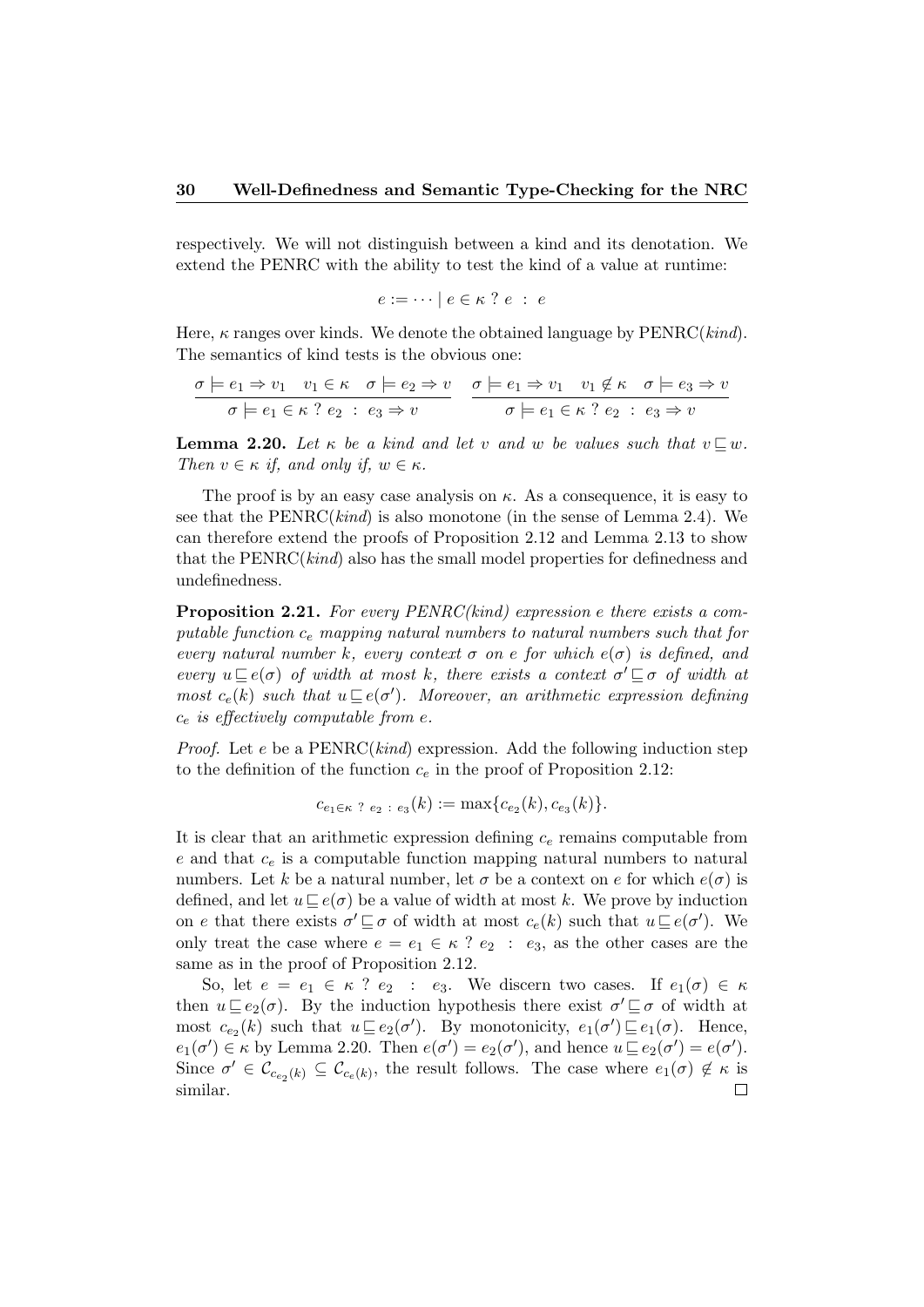**Lemma 2.22.** For every  $PERRC(kind)$  expression e there exists a natural number  $k_e$ , computable from e, such that for every context  $\sigma$  on e for which  $e(\sigma)$  is undefined, there exists  $\sigma' \sqsubseteq \sigma$  of width at most  $k_e$  such that  $e(\sigma')$  is also undefined.

*Proof.* Let e be a  $PERRC(kind)$  expression. Add the following induction step to the definition of the natural number  $k_e$  in the proof of Lemma 2.13:

$$
k_{e_1 \in \kappa} \, ? \, e_2 : e_3 := \max\{k_{e_1}, k_{e_2}, k_{e_3}\}.
$$

It is clear that  $k_e$  remains computable from e. Let  $\sigma$  be a context on e for which  $e(\sigma)$  is undefined. We prove by induction on e that there exists  $\sigma' \sqsubseteq \sigma$ of width at most  $k_e$  such that  $e(\sigma')$  is also undefined. We only treat the case where  $e = e_1 \in \kappa$  ?  $e_2 : e_3$ , as the other cases are the same as in the proof of Lemma 2.13.

So, let  $e = e_1 \in \kappa$  ?  $e_2 : e_3$ . If  $e_1(\sigma)$  is undefined, then the result follows from the induction hypothesis. If  $e_1(\sigma)$  is defined and  $e_1(\sigma) \in \kappa$ , then  $e_2(\sigma)$ must be undefined. By the induction hypothesis we have  $\sigma' \in \mathcal{C}_{k_{e_2}} \subseteq \mathcal{C}_{k_e}$  with  $\sigma' \sqsubseteq \sigma$  such that  $e_2(\sigma')$  is still undefined. By monotonicity,  $e_1(\sigma') \sqsubseteq e_1(\sigma)$ , and hence  $e_1(\sigma') \in \kappa$  by Lemma 2.20. Hence,  $e(\sigma')$  is also undefined. If  $e_1(\sigma)$  is defined and  $e_1(\sigma) \notin \kappa$ , then the reasoning is similar.  $\Box$ 

As a corollary to this lemma and Lemma 2.9, the small model property for undefinedness continues to hold in the presence of kind tests. It readily follows (cf. the proof of Theorem 2.8):

**Theorem 2.23.** The well-definedness problem for  $PENRC(kind)$  is decidable.

#### 2.5 Semantic Type-Checking

A problem that is reminiscent of the well-definedness problem is the semantic type-checking problem: given an expression  $e$ , a type assignment  $\Gamma$  under which e is well-defined, and an output type  $\tau$ , check that  $e(\sigma) \in \tau$  for every  $\sigma \in \Gamma$ . If so, then we say that e has output type  $\tau$  under  $\Gamma$ .

It is easily seen that the satisfiability problem for the NRC reduces to the semantic type-checking problem for the NRC. Indeed, the NRC expression

$$
e = \emptyset ? \{x\} : (x, x)
$$

has output type  $\text{SetOf}(\Gamma(x))$  under type assignment  $\Gamma$  if, and only if, e is unsatisfiable. As a consequence, the semantic type-checking problem for the NRC is undecidable.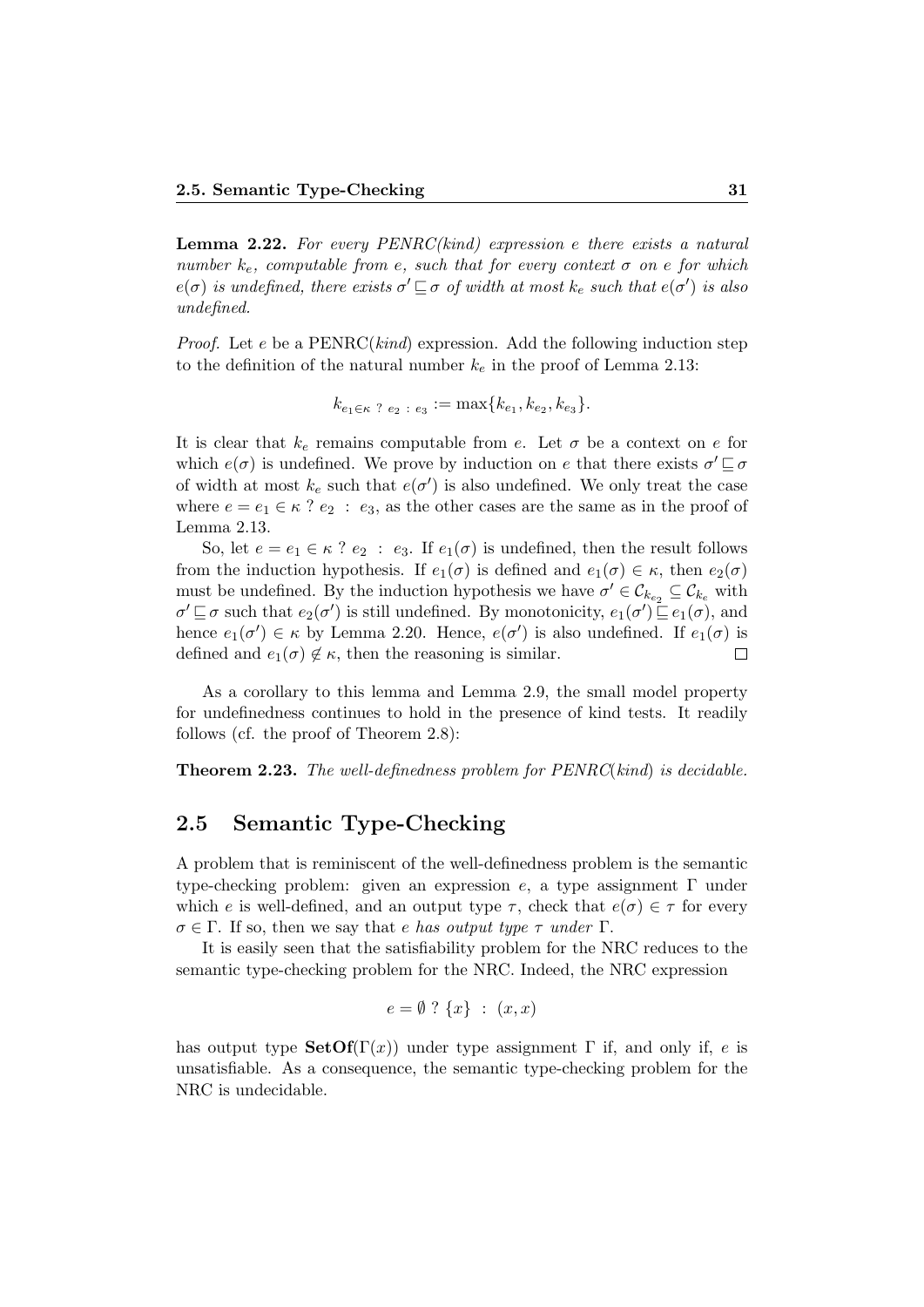Proposition 2.24. The semantic type-checking problem for the NRC is undecidable.

On the positive side, the semantic type-checking problem for the PENRC with kind tests is decidable, as we will show below. We first note:

**Lemma 2.25.** If  $\tau$  is a type and  $v \notin \tau$ , then there exists a natural number k, computable from  $\tau$ , and a value  $u \sqsubseteq v$  of width at most k such that  $u \notin \tau$ .

*Proof.* Let us define the complexity  $c(\tau)$  of a type  $\tau$  as follows.

$$
c(\mathbf{Atom}) := 0
$$
  

$$
c(\mathbf{Pair}(\tau_1, \tau_2)) := \max(c(\tau_1), c(\tau_2))
$$
  

$$
c(\mathbf{SetOf}(\tau')) := \max(1, c(\tau'))
$$
  

$$
c(\tau_1 \cup \tau_2) := c(\tau_1) + c(\tau_2)
$$

Let  $\tau$  be a type and let  $v \notin \tau$ . We show that there exists a value  $u \in V_{c(\tau)}$ with  $u \sqsubseteq v$  such that  $u \notin \tau$  by induction on  $\tau$ .

- If  $\tau =$  **Atom**, then take  $u = \text{minimize}(v)$ .
- If  $\tau = \text{Pair}(\tau_1, \tau_2)$ , then either
	- 1. v is not a pair, in which case we take  $u = \text{minimize}(v)$ ; or
	- 2.  $v = (v_1, v_2)$  with  $v_1 \notin \tau_1$  or  $v_2 \notin \tau_2$ . The result then follows from the induction hypothesis.
- If  $\tau = \text{SetOf}(\tau')$ , then either
	- 1. v is not a set, in which case we take  $u = \text{minimize}(v)$ , or
	- 2. there exists some  $v' \in v$  such that  $v' \notin \tau'$ . By the induction hypothesis there exists  $u' \in V_{c(\tau')}$  such that  $u' \sqsubseteq v'$  and  $u' \notin \tau'$ . Then  $\{u'\}\sqsubseteq v$  and  $\{u'\}\notin \tau$ .
- Finally, if  $\tau = \tau_1 \cup \tau_2$ , then  $v \notin \tau_1$  and  $v \notin \tau_2$ . By the induction hypothesis there exist  $u_1 \in c(\tau_1)$  and  $u_2 \in c(\tau_2)$  with  $u_1 \sqsubseteq v$  and  $u_2 \sqsubseteq v$ such that  $u_1 \notin \tau_1$  and  $u_2 \notin \tau_2$ . Take  $u = u_1 \sqcup u_2$  and suppose that  $u \in \tau$ . Then either  $u \in \tau_1$  or  $u \in \tau_2$ . If  $u \in \tau_1$ , then also  $u_1 \sqsubseteq u$  would have to be in  $\tau_1$  by Lemma 2.9, which is a contradiction. If  $u \in \tau_2$ , then also  $u_2 \sqsubseteq u$  would have to be in  $\tau_2$ , which is also a contradiction. Hence,  $u \notin \tau$ . Moreover,  $u \in V_{c(\tau_1) + c(\tau_2)} = V_{c(\tau)}$ .  $\Box$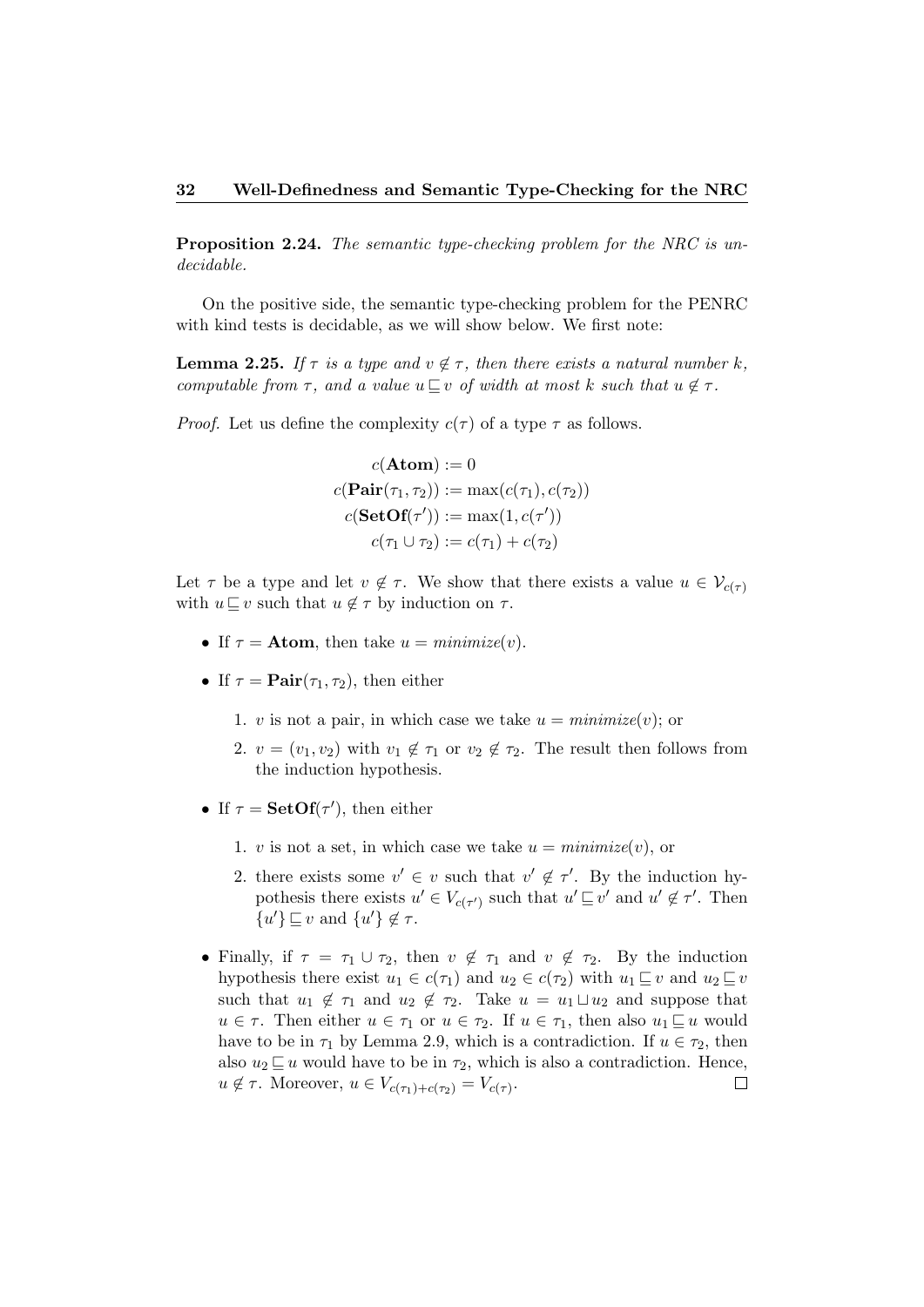Corollary 2.26 (Small model for semantic type-checking). Let e be a  $PENRC(kind)$ -expression, let  $\Gamma$  be a type assignment under which e is welldefined, and let  $\tau$  be a type. If e does not have output type  $\tau$  under  $\Gamma$ , then there exists a natural number k, computable from e and  $\tau$ , and a context  $\sigma' \in \Gamma$ of width at most k such that  $e(\sigma') \notin \tau$ .

*Proof.* Suppose that e does not have output type  $\tau$  under Γ. Then there exists a context  $\sigma \in \Gamma$  such that  $e(\sigma) \notin \tau$ . There exists a natural number l, computable from  $\tau$ , and a value  $u \sqsubseteq e(\sigma)$  of width at most l such that  $u \notin \tau$ by Lemma 2.25. By Proposition 2.21 there exists a computable function  $c_e$ , computable from e, and a context  $\sigma' \sqsubseteq \sigma$  of width at most  $k := c_e(l)$  such that  $u \sqsubseteq e(\sigma')$ . Since  $u \notin \tau$ ,  $e(\sigma')$  is also not in  $\tau$  by Lemma 2.9. Since  $\sigma \in \Gamma$ , also  $\sigma' \in \Gamma$  by Lemma 2.9.  $\Box$ 

It readily follows (cf. the proof of Theorem 2.8):

Proposition 2.27. The semantic type-checking problem for PENRC(kind) is decidable.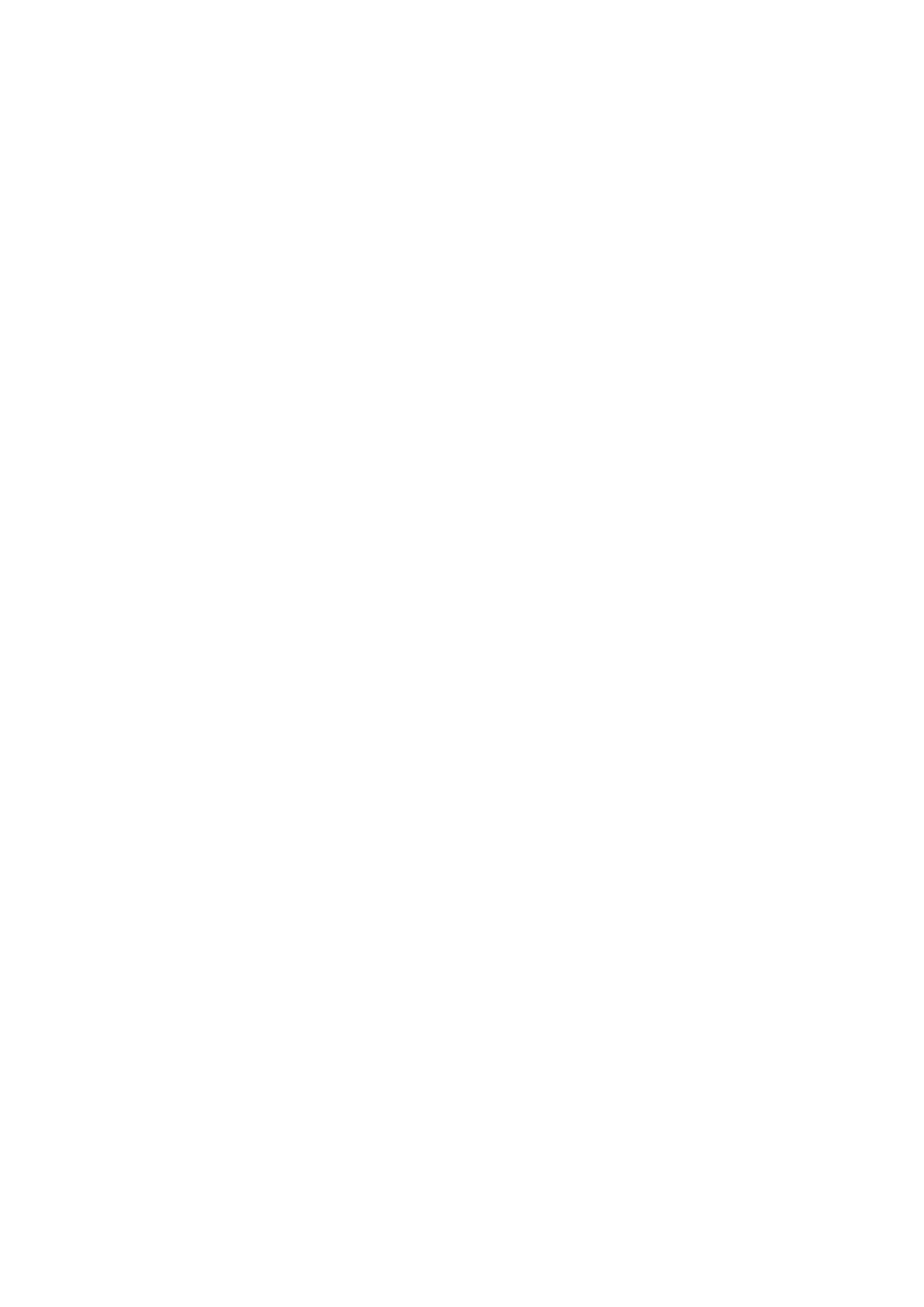# 3 Well-Definedness for First-Order, Object-Creating Operations over Tree-Structured Data

In this chapter we study the well-definedness problem for a family of query languages  $QL(B)$  which are evaluated in a tree-structured, list-based data model. Here,  $B$  is a set of *base operations* (such as an equality test, taking the children of a certain node in a tree, creating a new node,  $\dots$  and  $QL(B)$  is the query language obtained from  $B$  by adding variables, constants, conditional tests, let-bindings, and for-loops. Since base operations are free to create new nodes, every  $QL(B)$  is hence a first-order, object-creating query language.

Concretely, we study the well-definedness problem for such  $QL(B)$  in the presence of bounded-depth regular expression types. Regular expression types are based on regular tree languages [7, 15, 44, 45] and are widely used in general-purpose programming languages manipulating tree-structured data, such as XDuce [26, 27, 28], CDuce [23], and XQuery [6, 18]. The boundeddepth restriction is motivated by the fact that most tree-structured data (such as for example found in XML documents [61]) in practice has nesting depth at most five or six, and that unbounded-depth nesting is hence often not needed.

Specifically, we identify properties of base operations which can make the well-definedness problem undecidable and give corresponding restrictions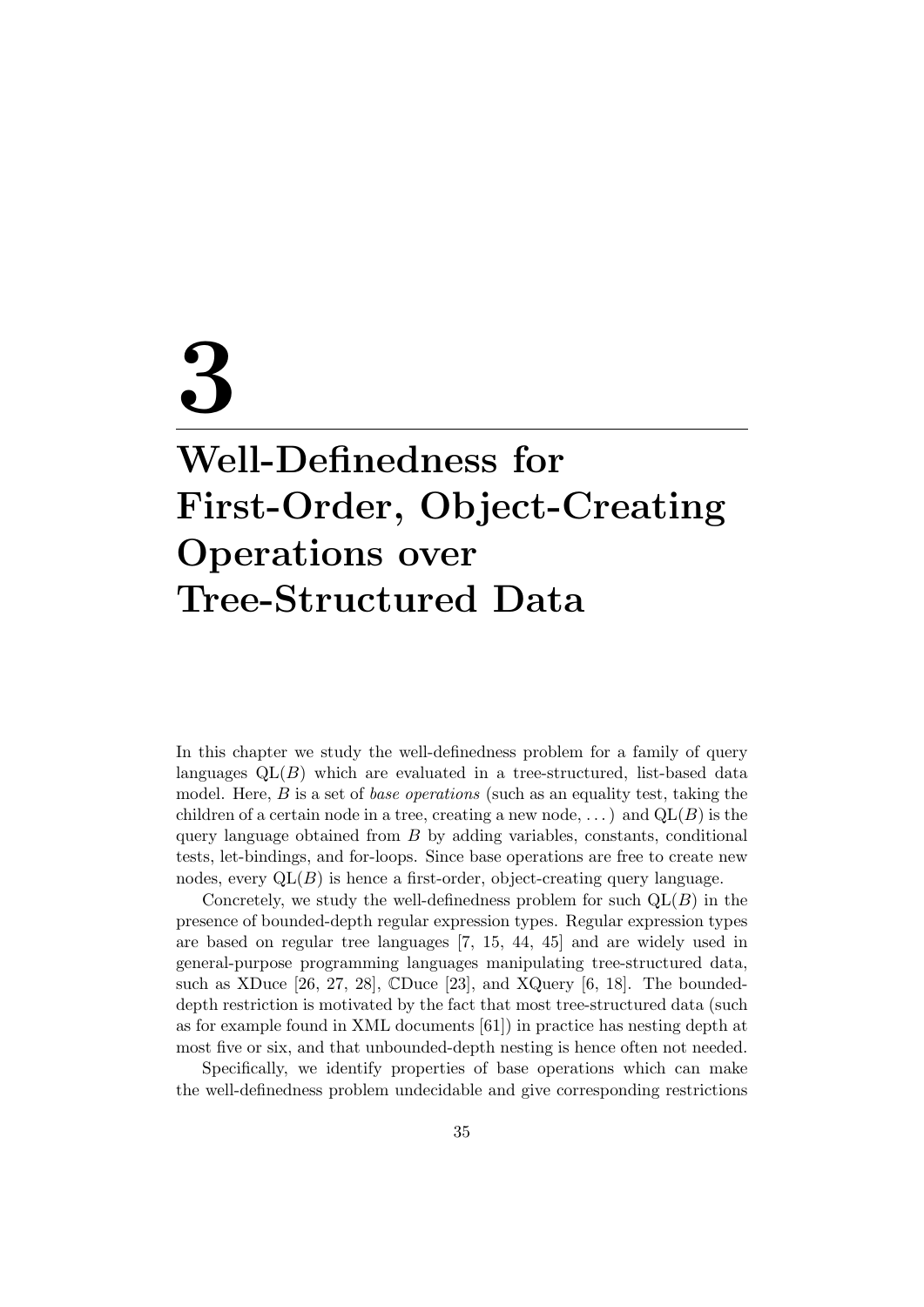which are sufficient to ensure decidability.

Our study is motivated by XQuery, the XML query language currently under development by the World Wide Web Consortium [6, 18]. Expressions in XQuery can be undefined. As an example, consider the following variation on one of the XQuery use cases [12]:

```
<bib> {
  for $b in $bib/book
 where b/publisher = 'ACM'return element{$b/author}{$b/title}
} </bib>
```
This expression should create, for each book published by ACM, a node whose name equals the author of the book and whose child is the title of the book. If there is a book with more than one author node however, then the result of this expression is undefined because the XQuery specification requires that the first argument to the element constructor is a singleton list.

Since XQuery is in fact a full-fledged programming language, its welldefinedness problem is of course undecidable. The typical XQuery expression does not use the whole of XQuery's computational power however. For example, sixty-two out of the seventy-seven XQuery uses cases [12] can be written as a "for-let-where-return" expression without recursive function definitions. It is hence natural to ask whether we can solve the well-definedness problem for such expressions.

We will show that XQuery's basic functions and operators [35] are in fact base operations. As such, "for-let-where-return" XQuery fits nicely into our family of studied query languages. The decidability of well-definedness for a large fragment of "for-let-where-return" XQuery immediately follows as we show that, in the absence of automatic coercions, the various axis movements, node constructors, value and node comparisons, and node-name and textcontent inspections satisfy our restrictions. In contrast, well-definedness for this fragment with automatic coercions is undecidable.

We note that the above decidability result cannot be obtained simply by using the existing XQuery static type system [18] on this restricted fragment. Indeed, consider the following expression which is trivially well-defined since the then-branch of the if-test will never be executed.

#### if false then element $\{()\}$ { $()\}$  else  $()$

In the general setting for which the XQuery type system is designed, it is undecidable to check that an expression always evaluates to true. The XQuery type system is therefore "conservative" in the sense that it requires both branches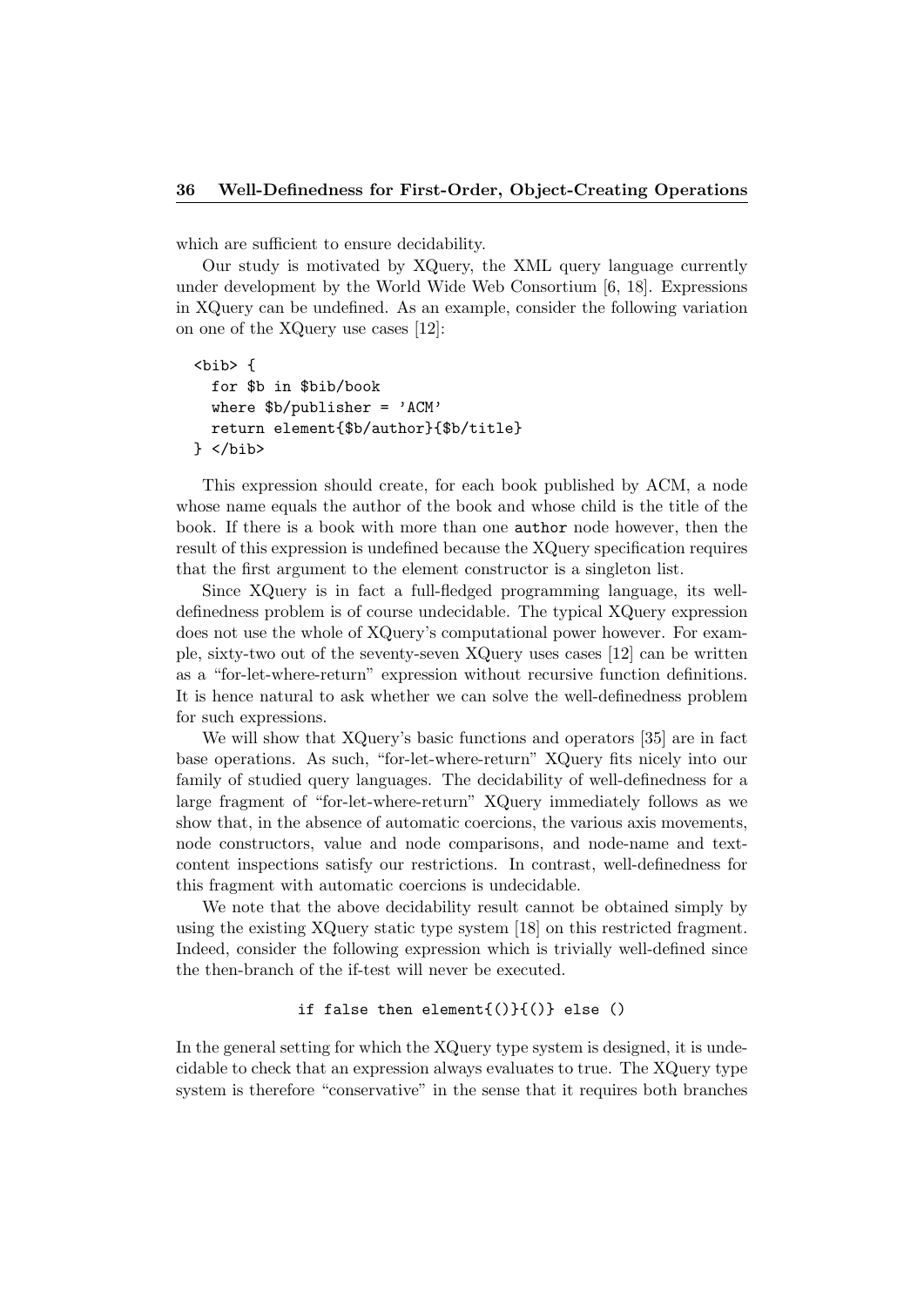of an if-test to type-check. Since the then-branch in our example is always undefined, it cannot type-check, and hence the whole expression is ill-typed. This example clearly illustrates that in order to solve well-definedness one also has to solve "satisfiability". We will see, however, that this alone is not sufficient to solve well-definedness.

We will show that the presence of base operations which are undefined on non-singleton inputs has no impact on the decidability of the well-definedness problem for  $QL(B)$ , whereas we have already shown in Section 2.3 that such base operations already cause the well-definedness problem for the positiveexistential fragment of the NRC to become undecidable. That such operations are not problematic with regard to well-definedness for  $\mathrm{OL}(B)$  is entirely due to its list-based data model. Indeed, we will show that well-definedness for PENRC(extract) interpreted in a list-based data model is also decidable.

Organization This chapter is further organized as follows. We formally introduce the tree-structured, list-based data model in Section 3.1. In Section 3.2 we define the notion of a base operation and show how to extend such base operations to a query language  $QL(B)$ . In Section 3.3 we introduce the well-definedness problem for  $QL(B)$  and introduce bounded-depth regular expression types. In Sections 3.4, 3.5, and 3.6 we identify several properties of base operations which may render the well-definedness problem undecidable and propose corresponding restrictions on base operations. We show that these restrictions are sufficient to ensure decidability in Section 3.7. In that section we also show that the well-definedness problem for  $PERRC(extract)$  is decidable when we interpret this language in a list-based data model.

## 3.1 Data Model

Intuitively, every value in our data model is a finite list of atomic data values and nodes. Nodes are grouped in "stores" (lists of trees). We distinguish between nodes that define the structure of a tree (called element nodes) and nodes that hold actual data information (called *text nodes*). This treestructured, list-based data model can be used to encode the traditional relational data model (as we show in Section 3.4), a list-based version of the complex object data model (as we show in Section 3.7.2), and the tree-structured data found in XML documents. For example, Figure 3.1(a) depicts a store where the first tree represents the XML fragment in Figure 3.1(b) and the second tree represents the XML fragment in Figure  $3.1(c)$ . Here we use circles to depict element nodes and boxes to depict text nodes. In fact, our data model is quite close to the one employed by XQuery. Indeed, XQuery expres-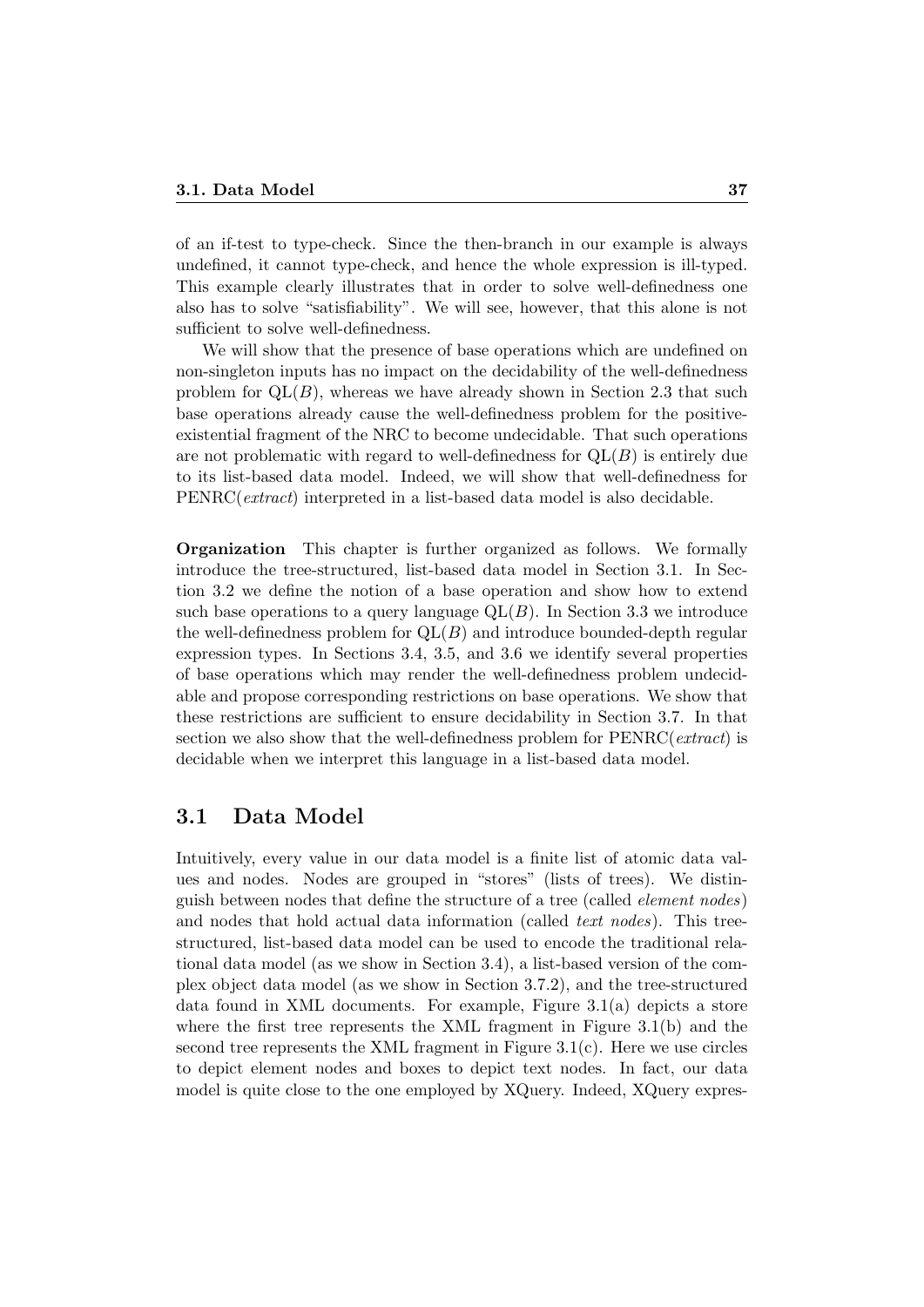

Figure 3.1: A store and the XML fragments it represents.

sions do not operate directly on XML text, but on instances of the XQuery data model [22]. Every value in this data model is a list of items, where every item is an atomic value or a node. There are seven node kinds, the most prominent being the element, attribute, and text nodes. Nodes are grouped in lists of trees. Granted, we distinguish fewer node kinds than XQuery, but this is done solely for simplicity. If desired, we could add additional node types without sacrificing any of our results.

We note that every item in the XQuery data model also carries a type annotation. Examples of such annotations are integer (for atoms) and element of type Bibliography (for element nodes). Potentially, these type annotations can also be untypedAtomic (for atoms) or untyped (for nodes) indicating that the item was not validated against a schema. XQuery uses the type annotations of validated inputs during  $(1)$  static and dynamic type-checking<sup>1</sup> and (2) the evaluation of type-tests (such as instance-of and typeswitch). In our context, such type annotations are irrelevant however. Indeed, our aim is to study well-definedness, which is more fundamental than static or dynamic type-checking. Furthermore, we will not consider type tests, as we have already shown in Section 2.4 that these quickly turn the well-definedness problem undecidable. Values in our data model therefore correspond to un-

<sup>&</sup>lt;sup>1</sup>Static type-checking is an optional feature in XQuery. All XQuery processors have to perform dynamic type-checking however.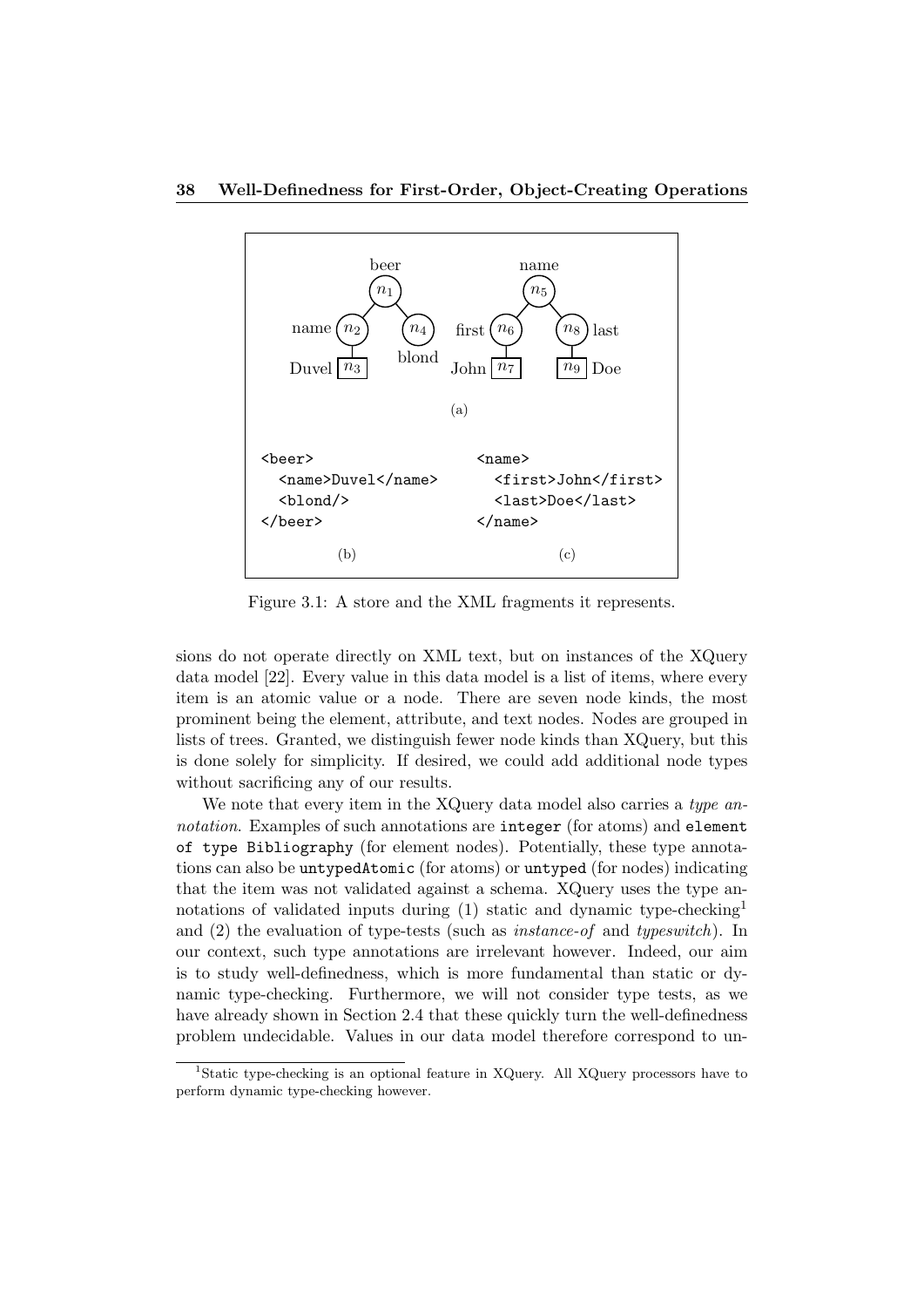validated values in the XQuery data model. All references to the semantics of XQuery should hence also be understood to mean "the semantics of XQuery when the input is unvalidated".

#### 3.1.1 Atoms and Nodes

As in Chapter 2, we assume given a recursively enumerable set  $\mathcal{A} = \{a, b, \dots\}$ of atoms which we here assume to contain the booleans true and false. We further assume given an infinite set  $\mathcal{N} = \{n, m, \dots\}$  of nodes, disjoint with A, which is partitioned into a recursively enumerable infinite set  $\mathcal{N}^e$  of element nodes and a recursively enumerable infinite set  $\mathcal{N}^t$  of text nodes. Elements of  $A \cup \mathcal{N}$  are called *items*.

#### 3.1.2 Stores

Nodes are given an interpretation inside a store, which is essentially a list of ordered node-labeled trees.<sup>2</sup> Formally, a store  $\Sigma$  is a tuple  $(V, E, \lambda, <, \prec)$ where

- $V$  is a finite set of nodes;
- E is the *edge relation*: a binary relation on V such that  $(V, E)$  is an acyclic directed graph where every node has in-degree at most one and text nodes have out-degree zero (hence  $(V, E)$  is composed of trees);
- $\lambda: V \to \mathcal{A}$  is the *labeling function* which associates each node in V with its label; 3
- $\bullet$   $\lt$  is the *sibling order*: a strict partial order on V that compares exactly the different children of a common node:

$$
(n < n') \lor (n' < n) \Leftrightarrow \exists m \in V : E(m, n) \land E(m, n');
$$

and

•  $\prec$  is the *root order*: a strict total order on the roots (i.e., the nodes with in-degree zero).

As an example, Figure 3.1(a) depicts the store  $(V, E, \lambda, \langle, \rangle)$  where

$$
V = \{n_1, n_2, n_3, n_4, n_5, n_6, n_7, n_8, n_9\}
$$
  
\n
$$
E = \{(n_1, n_2), (n_1, n_4), (n_2, n_3), (n_5, n_6), (n_5, n_8), (n_6, n_7), (n_8, n_9)\}
$$
  
\n
$$
< = \{(n_2, n_4), (n_6, n_8)\}
$$
  
\n
$$
\prec = \{(n_1, n_5)\},
$$

<sup>&</sup>lt;sup>2</sup>The notion of a store was first developed for the XQuery data model [25, 32].

<sup>&</sup>lt;sup>3</sup>The label of a text node is called the node's *content* in XQuery terminology.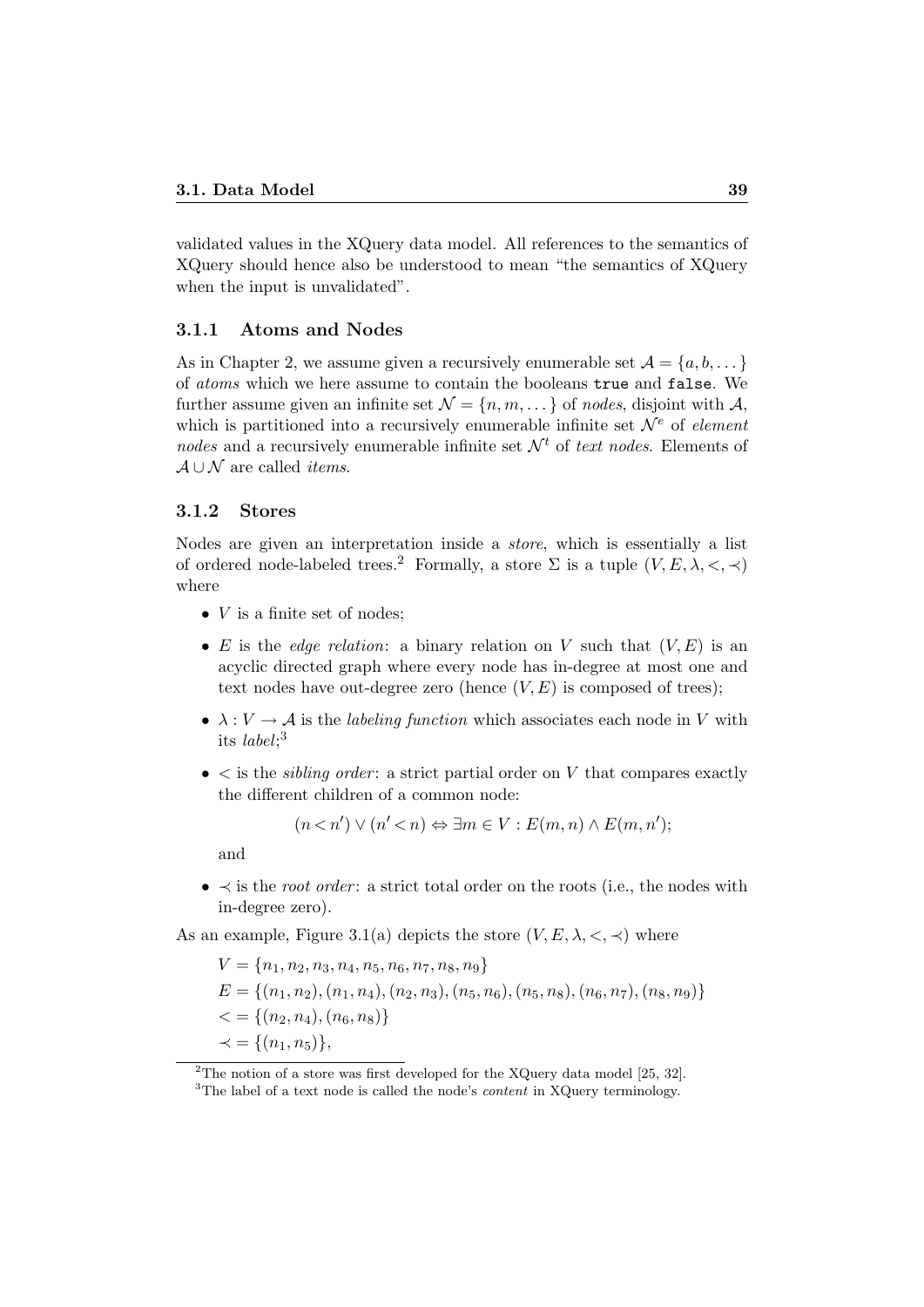and where  $\lambda$  is defined by

| $\lambda(n_1):= \text{beer}$   | $\lambda(n_2):=$ name  | $\lambda(n_3) := \text{Duvel}$ |
|--------------------------------|------------------------|--------------------------------|
| $\lambda(n_4) := \text{blond}$ | $\lambda(n_5):=$ name  | $\lambda(n_6) := \text{first}$ |
| $\lambda(n_7):= \text{John}$   | $\lambda(n_8) :=$ last | $\lambda(n_9) := \text{Doe}.$  |

Document Order Using the sibling and root order, we define the *document* order  $\ll$  on  $\Sigma$  which intuitively equals the left-to-right, pre-order traversal of a list of trees. As an example, for the store in Figure 3.1(a) we have  $n_i \ll n_j$ if, and only if,  $i$  is smaller than  $j$ .

Formally, the document order  $\ll$  is the strict total order on V such that (1) if  $E(n, n')$  then  $n \ll n'$ , and (2) if  $m < n$  or  $m \prec n$ ,  $E^*(m, m')$ , and  $E^*(n, n')$ , then  $m' \ll n'$ . Here we write  $E^*$  for the reflexive transitive closure of E.

Terminology We will use the standard terminology for trees on stores. That is, if  $E(m, n)$  then m is the parent of n and n is a child of m. A node  $n \in V$ is a root node of  $\Sigma$  if it has in-degree zero. We write roots( $\Sigma$ ) for the set of all root nodes in  $\Sigma$ . If  $\Sigma$  has at most one root node, then we say that  $\Sigma$  is a tree. Note that the empty store is hence also a tree. For convenience we will denote the empty store by ∅.

**Concatenation** Two stores  $\Sigma$  and  $\Sigma'$  are disjoint when  $V_{\Sigma} \cap V_{\Sigma'} = \emptyset$ . If Σ and Σ' are disjoint stores then the *concatenation of* Σ and Σ', denoted by  $\Sigma \circ \Sigma'$ , is the store with node set  $V_{\Sigma} \cup V_{\Sigma'}$ , edges  $E_{\Sigma} \cup E_{\Sigma'}$ , labeling function  $\lambda_{\Sigma} \cup \lambda_{\Sigma'}$ , sibling order  $\lt_{\Sigma} \cup \lt_{\Sigma'}$ , and root order

$$
\prec_{\Sigma} \cup \prec_{\Sigma'} \cup \; \mathit{roots}(\Sigma) \times \mathit{roots}(\Sigma').
$$

Clearly, all stores can be written as a concatenation of trees.

Sub-Trees Finally, if n is a node in  $\Sigma$ , then the sub-tree of  $\Sigma$  rooted at n, denoted by  $\Sigma|_n$ , is the store with nodes  $V' = \{m \mid E^*(n,m)\},$  edges  $E \cap (V' \times$ V'), labeling function  $\lambda|_{V'}$ , sibling order < ∩(V' × V'), and the empty root order.

#### 3.1.3 Value-Tuples

A value-tuple of arity p is a tuple  $(\Sigma; s_1, \ldots, s_n)$  where  $\Sigma$  is a store and every  $s_i$  is a finite list of atoms and nodes in  $\Sigma$ . A tree value is a value-tuple of arity one. For convenience we will abbreviate "tree value" by "value" in this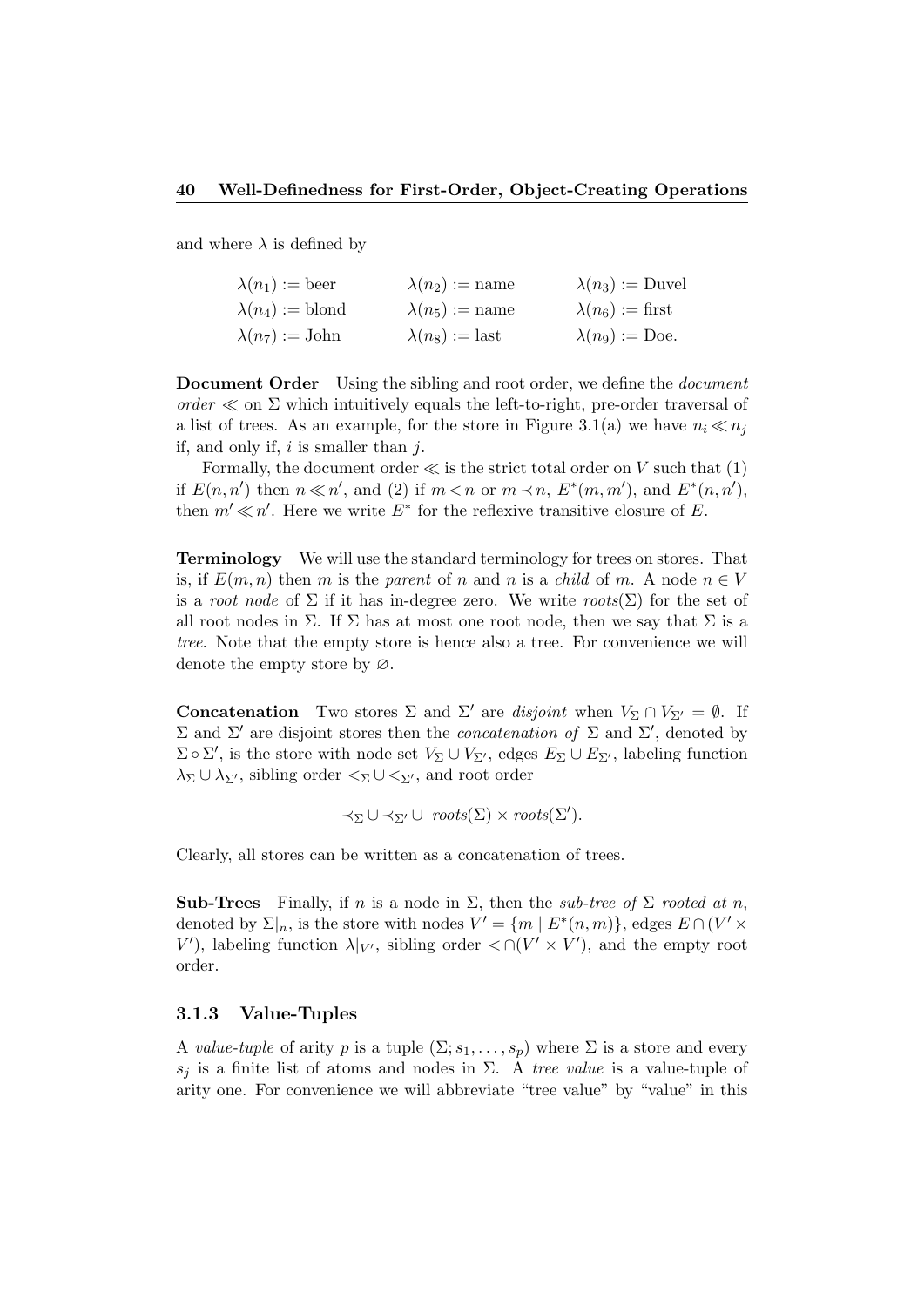chapter. Furthermore, we will write  $\mathcal{V}_p$  for the set of all value-tuples with arity p and abbreviate  $\mathcal{V}_1$  by  $\mathcal{V}$ .

We denote the empty list by  $\langle \rangle$ , non-empty lists by for example  $\langle a, b, c \rangle$ , and the concatenation of two lists  $s_1$  and  $s_2$  by  $s_1 \circ s_2$ . In addition, we will write  $s(j)$  for the j-th item of a list s, |s| for the width of s, and  $rng(s)$  for the set of items occurring in s.

#### 3.1.4 Renamings

A renaming  $\rho$  is a permutation of  $A \cup \mathcal{N}$  that is the identity on the booleans and maps atoms to atoms, element nodes to element nodes, and text nodes to text nodes. A node-renaming is a renaming that is the identity on atoms. Renamings are extended to sets, tuples, and lists in the canonical way:

$$
\rho(S) := \{ \rho(v) \mid v \in S \}
$$

$$
\rho((v_1, \dots, v_p)) := (\rho(v_1), \dots, \rho(v_p))
$$

$$
\rho(\langle v_1, \dots, v_p \rangle) := \langle \rho(v_1), \dots, \rho(v_p) \rangle
$$

Note that in particular  $\rho$  is thus also extended to stores and value-tuples.

Two value-tuples v and v' are *isomorphic*, denoted by  $v \equiv v'$ , when there exists a renaming  $\rho$  such that  $\rho(v) = v'$ . Two value-tuples v an v' are node*isomorphic*, denoted by  $v \equiv_{node} v'$ , when there exists a node-renaming such that  $\rho(v) = v'$ .

#### 3.1.5 Conventions

We will further use the following conventions throughout this chapter. We will abbreviate tuples such as  $t_1, \ldots, t_p$  by  $\vec{t}$  and write  $|S|$  for the cardinality of a set S. Furthermore, if g is a function from set S to set T, then we write  $dom(g)$  for S and  $rng(g)$  for  $\{g(i) | i \in S\}$ . If S' is a subset of S then we write  $g|_{S'}$  for the function from S' to T which equals g on S. Finally, if g is injective and  $j \in rng(g)$ , then we write  $g^{-1}(j)$  for the unique element  $i \in S$  for which  $g(i) = j.$ 

### 3.2 Syntax and Semantics

#### 3.2.1 Base Operations

A base operation of arity p is a relation  $R \subseteq V_p \times V$  which is

1. Computable: it is effectively decidable, given a value-tuple  $v$ , whether there exists a w such that  $R(v, w)$ , and if so, such a w is effectively computable from v.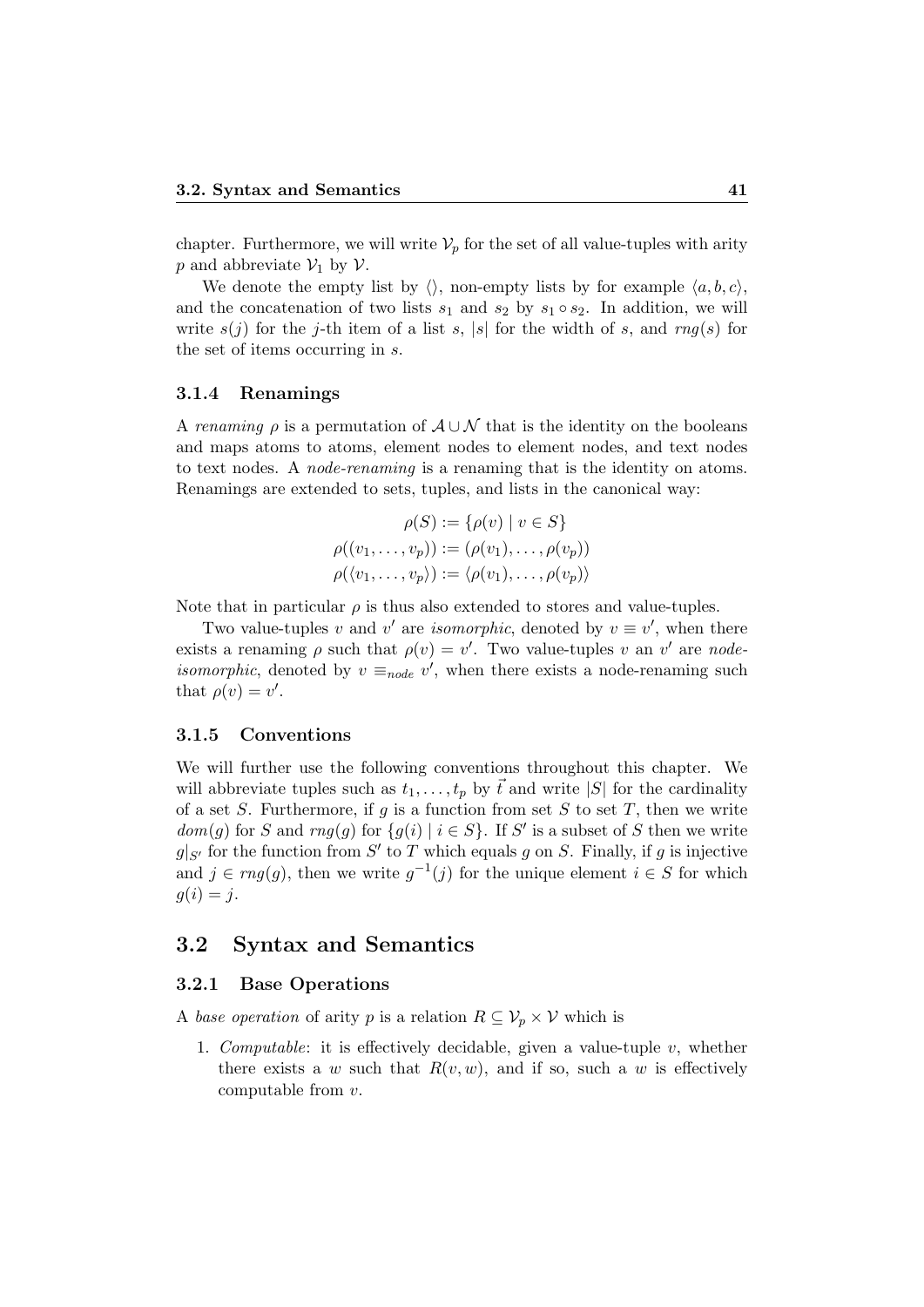#### 42 Well-Definedness for First-Order, Object-Creating Operations

- 2. Store-increasing: R only relates value-tuples  $(\Sigma; \vec{s})$  to values of the form  $(\Sigma \circ \Sigma'; s')$  with  $\Sigma'$  possibly empty. Hence, R can add trees to a store, but cannot modify existing trees.
- 3. *Node-generic*: for every node-renaming  $\rho$  we have  $R(v, w)$  if, and only if,  $R(\rho(v), \rho(w))$ . As such, R can only interpret nodes by the information given in the input store. Furthermore, nodes that are added to the input store are chosen non-deterministically.
- 4. a *Semi-function*: R is a function up to node-isomorphism, i.e., if  $R(v, w)$ and  $R(v, z)$ , then  $w \equiv_{node} z$ .
- 5. Reachable-only: R only uses information of those trees in the input store whose nodes are mentioned in one of the input lists. That is, for all list-tuples  $\vec{s}$ , all (possibly empty) trees  $\Theta_1, \ldots, \Theta_k, \Theta'_1, \ldots, \Theta'_k$  such that  $\Theta_j = \Theta'_j$  if a node of  $\Theta_j$  is mentioned in  $\vec{s}$ , and all stores  $\Sigma$  disjoint with  $\Theta_1, \ldots, \Theta_k, \Theta'_1, \ldots, \Theta'_k$ , we have

$$
R((\Theta_1 \circ \cdots \circ \Theta_k; \vec{s}), (\Theta_1 \circ \cdots \circ \Theta_k \circ \Sigma; s'))
$$
  
\n
$$
\Leftrightarrow
$$
  
\n
$$
R((\Theta'_1 \circ \cdots \circ \Theta'_k; \vec{s}), (\Theta'_1 \circ \cdots \circ \Theta'_k \circ \Sigma; s')).
$$

We write  $R(v)$  for the set of all values w for which  $R(v, w)$  holds. The first four properties above capture the notion of a "determinate" transformation from the theory of object-creating queries [1]. As such,  $R(v)$  is finitely representable and this representation can effectively be computed from v.

Many of the basic functions and operators found in programming and query languages are in fact base operations. Since our study was motivated by XQuery, we clarify this claim by some of XQuery's basic functions and operators.

- XQuery's concatenation operator is a binary base operation that relates  $(\Sigma; s, s')$  to  $(\Sigma; s \circ s')$ . Although this operator is denoted by a comma in XQuery, we will denote it by concat.
- XQuery's *children* axis is a unary base operation that relates  $(\Sigma; s)$ , with s a list of nodes, to  $(\Sigma; s')$  where s' is the unique list containing the children of nodes in s in document order. Formally this means that

$$
rng(s') = \{n \mid \exists m \in rng(s) : E(m, n)\},\
$$

and that if  $i < j$ , then  $s'(i) \ll s'(j)$ . Note that there are no repeated nodes in  $s'$ , since  $\ll$  is a strict order. XQuery's other axes (i.e., parent, descendant, following-sibling, ...) can similarly be viewed as unary base operations.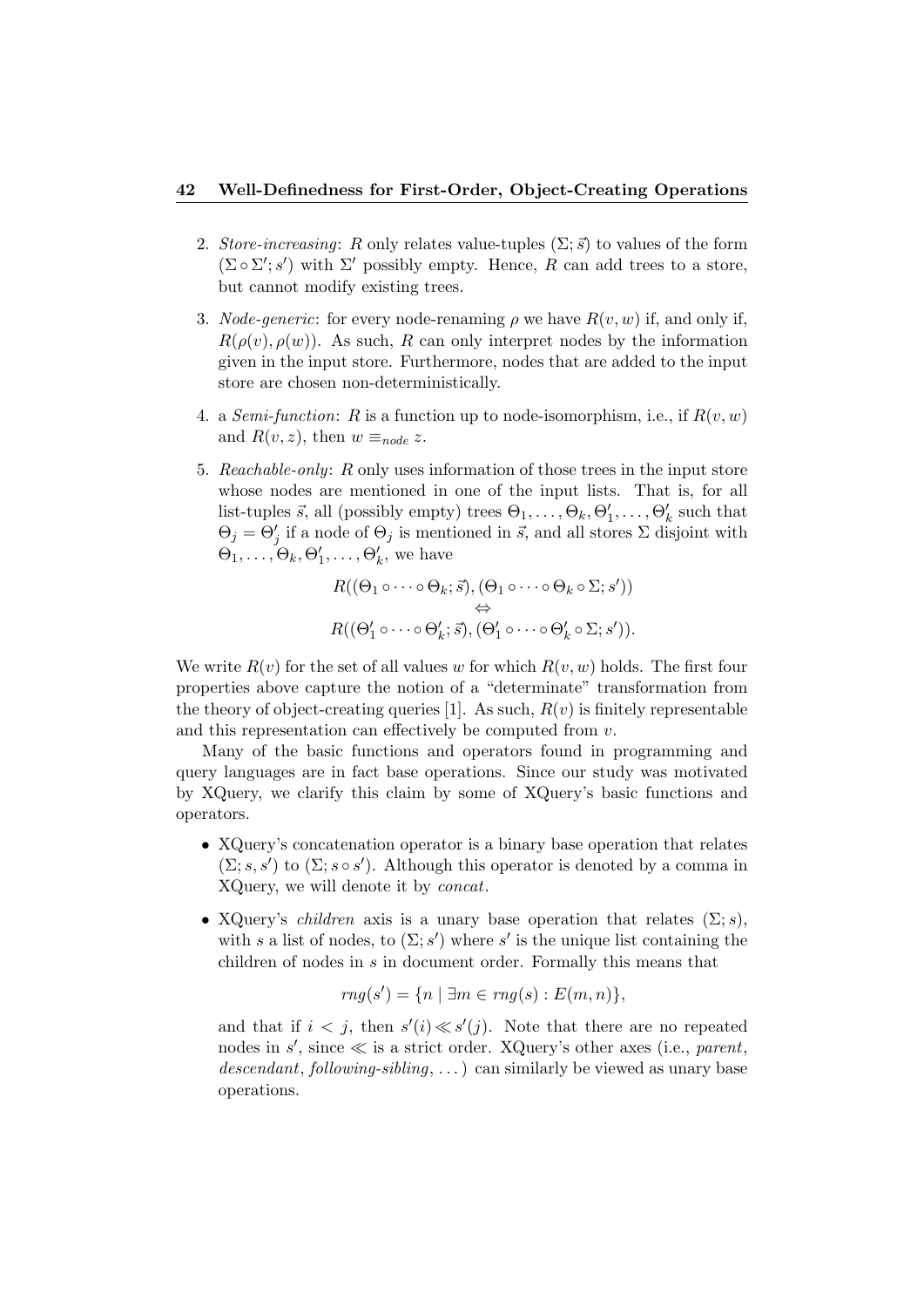- XQuery's atomization function data can be modeled as a unary base operation that relates  $(\Sigma; s)$  to  $(\Sigma; s')$  where s' has the same width as s, and  $s'(j)$  is the coercion of  $s(j)$  to an atom. That is,  $s'(j) = s(j)$  when  $s(j)$  is an atom,  $s'(j) = \lambda(s(j))$  if  $s(j)$  is a text node, and  $s'(j) = fold(r)$ if  $s(j)$  is an element node. Here, r is the unique list containing all text node descendants of  $s(j)$  in document order and fold is an abstract function mapping lists of text nodes to atoms. In XQuery, fold returns the string concatenation of the text nodes' labels. Figure 3.2 illustrates the behavior of data under this interpretation of fold.
- The atomic value comparison  $eq$  is a binary base operation that relates  $(\Sigma; s, s')$  to  $(\Sigma; \langle \rangle)$  if s or s' is the empty list, and relates  $(\Sigma; \langle a \rangle, \langle b \rangle)$ to  $(\Sigma; \langle a = b \rangle)$ . We will use a C-style notation for comparisons:  $a = b$ evaluates to true when  $a$  equals  $b$ , and evaluates to false otherwise. We note that in XQuery, eq will actually first atomize its arguments using the data function described earlier, and then compare the obtained lists according to our semantics. We show how this behavior can be simulated in our query language  $QL(B)$  in Example 3.2.
- XQuery's node comparisons is and  $\ll$  are binary base operations that relate  $(\Sigma; s, s')$  to  $(\Sigma; \langle \rangle)$  if s or s' is the empty list, and relate  $(\Sigma; \langle n \rangle, \langle m \rangle)$ to  $(\Sigma; \langle n = m \rangle)$  respectively  $(\Sigma; \langle n \ll m \rangle)$ .
- XQuery's kind tests *is-element* and *is-text* are unary base operations that relate  $(\Sigma; \langle n \rangle)$  to  $(\Sigma; \langle n \in \mathcal{N}^e \rangle)$  respectively  $(\Sigma; \langle n \in \mathcal{N}^t \rangle)$ .<sup>4</sup> We will also consider a kind test is-atom which relates  $(\Sigma;\langle i \rangle)$  with i an item to  $(\Sigma; \langle i \in \mathcal{A} \rangle)$ .
- XQuery's node-name function is a unary base operation that relates  $(\Sigma; \langle\rangle)$  to  $(\Sigma; \langle\rangle)$ , relates  $(\Sigma; \langle n \rangle)$  to  $(\Sigma; \langle \lambda(n) \rangle)$  when  $n \in \mathcal{N}^e$ , and relates  $(\Sigma; \langle n \rangle)$  to  $(\Sigma; \langle \rangle)$  when  $n \in \mathcal{N}^t$ . We will also consider a base operation content which behaves like node-name, but then on text nodes.
- The element node constructor *element* is the most involved operation in XQuery. In order to simplify our proofs later on, we here present a simplified version of this constructor as a base operation. By composition with other base operations we are capable of simulating the XQuery version in our query language  $QL(B)$ , as we show in Example 3.3.

The element node constructor element is a binary base operation that relates  $(\Sigma;\langle a\rangle,\langle n_1,\ldots,n_k\rangle)$  to  $(\Sigma\circ\Theta,\langle m\rangle)$  where  $\Theta$  is a tree, disjoint with  $\Sigma$  whose root element node m is labeled by a such that

<sup>4</sup>Kind tests are part of XPath expressions in XQuery, and are written as for example \$x/self::element() or \$x/self::text().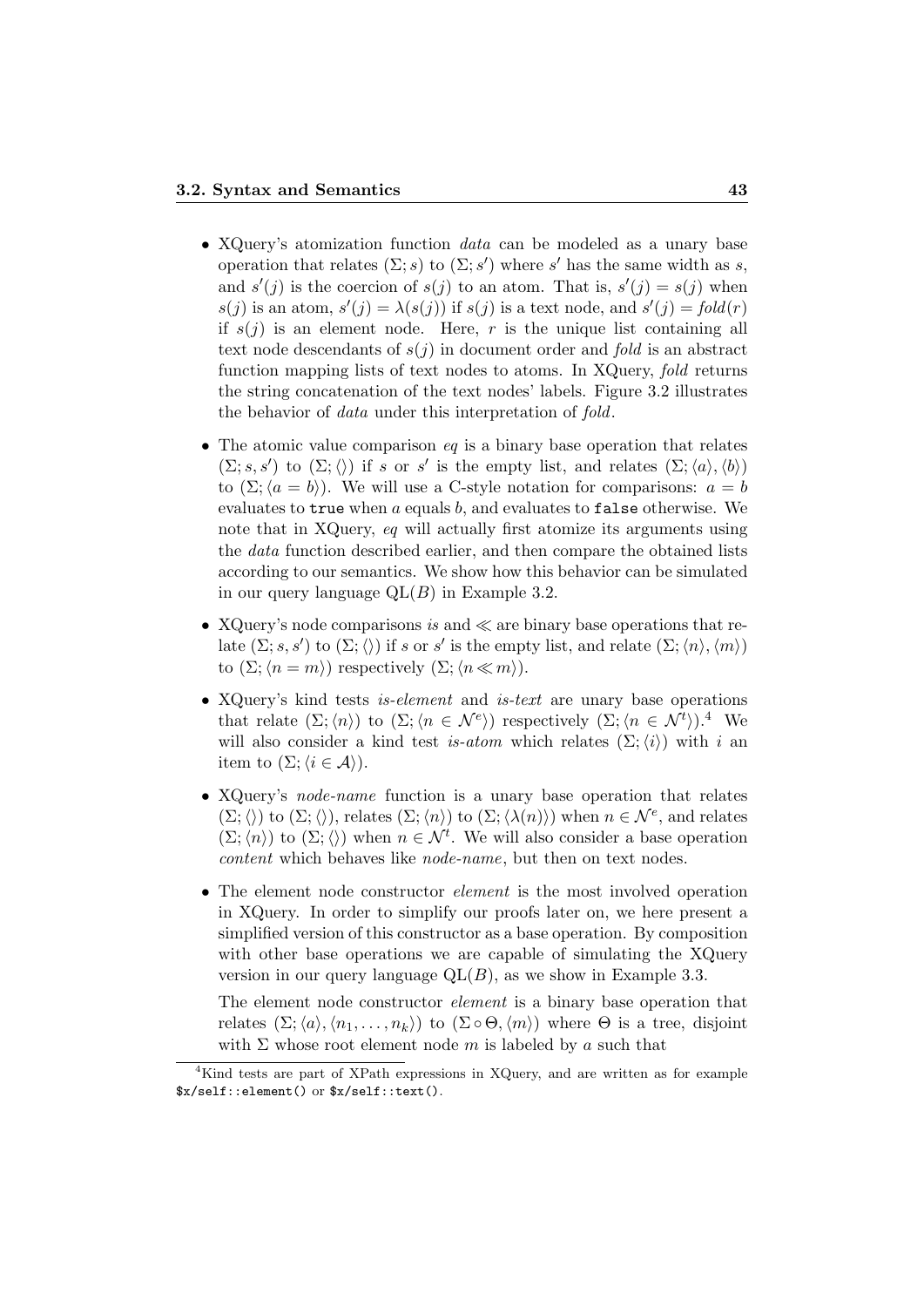#### 44 Well-Definedness for First-Order, Object-Creating Operations

- $-$  m has exactly k children, and
- if  $m_j$  is the j-th child of m (in sibling order), then  $\Sigma|_{n_j} \equiv_{node} \Theta|_{m_j}$ .

Note that there can be duplicates in  $n_1, \ldots, n_k$ . Figure 3.2 illustrates the behavior of element.

- XQuery's text node constructor text is a unary base operation that relates  $(\Sigma;\langle a \rangle)$  to  $(\Sigma \circ \Theta,\langle m \rangle)$  where  $\Theta$  is a tree, disjoint with  $\Sigma$ , whose root text node  $m$  is labeled by  $a$ .
- After constructing a new element node, XQuery merges adjacent text node children into a single text node whose label is the concatenation of the labels of the original text nodes. This behavior can be modeled as a unary base operation merge-text that relates  $(\Sigma;\langle n\rangle)$  to  $(\Sigma \circ \Theta;\langle m\rangle)$ where  $\Theta$  is a tree with root node m, disjoint with  $\Sigma$ , which is isomorphic to  $\Sigma|_n$  after we merge all adjacent text nodes in  $\Sigma|_n$  into a single text node by means of the abstract fold function introduced above for the atomization function data. Figure 3.2 illustrates the behavior of merge-text.
- A final example of a unary base operation is XQuery's emptiness test function empty that relates  $(\Sigma; s)$  to  $(\Sigma; \langle \text{true} \rangle)$  when  $s = \langle \rangle$ , and relates  $(\Sigma; s)$  to  $(\Sigma; \langle false \rangle)$  otherwise.

#### 3.2.2 Expressions

We create a query language  $QL(B)$  out of a finite set of base operations B by adding variables, constants, and basic control-flow as follows. For each base operation R we assume to be given a base expression  $f$ : a unique syntactical entity which denotes R. For ease of notation we will often not distinguish between a base operation and its associated base expression. As such we will write for example  $v \in f(w)$  to denote  $v \in R(w)$ .

The syntax of  $QL(B)$  is defined by the following grammar:<sup>5</sup>

 $e$  ::=  $x | a | () | f(e_1, \ldots, e_p)$  $\vert$  if  $e_1$  then  $e_2$  else  $e_3$ | let  $x := e_1$  return  $e_2$ | for  $x$  in  $e_1$  return  $e_2$ 

<sup>&</sup>lt;sup>5</sup>One may wonder why we consider let-expressions of the form let  $x := e_1$  return  $e_2$ . As will become clear from the semantics as defined in Section 3.2.3, such expressions are not redundant. This is due to the fact that base operations can create new nodes. Hence, let  $x := e_1$  return  $e_2$  is not necessarily equivalent to the expression we obtain by replacing every free occurrence of x in  $e_2$  by  $e_1$ .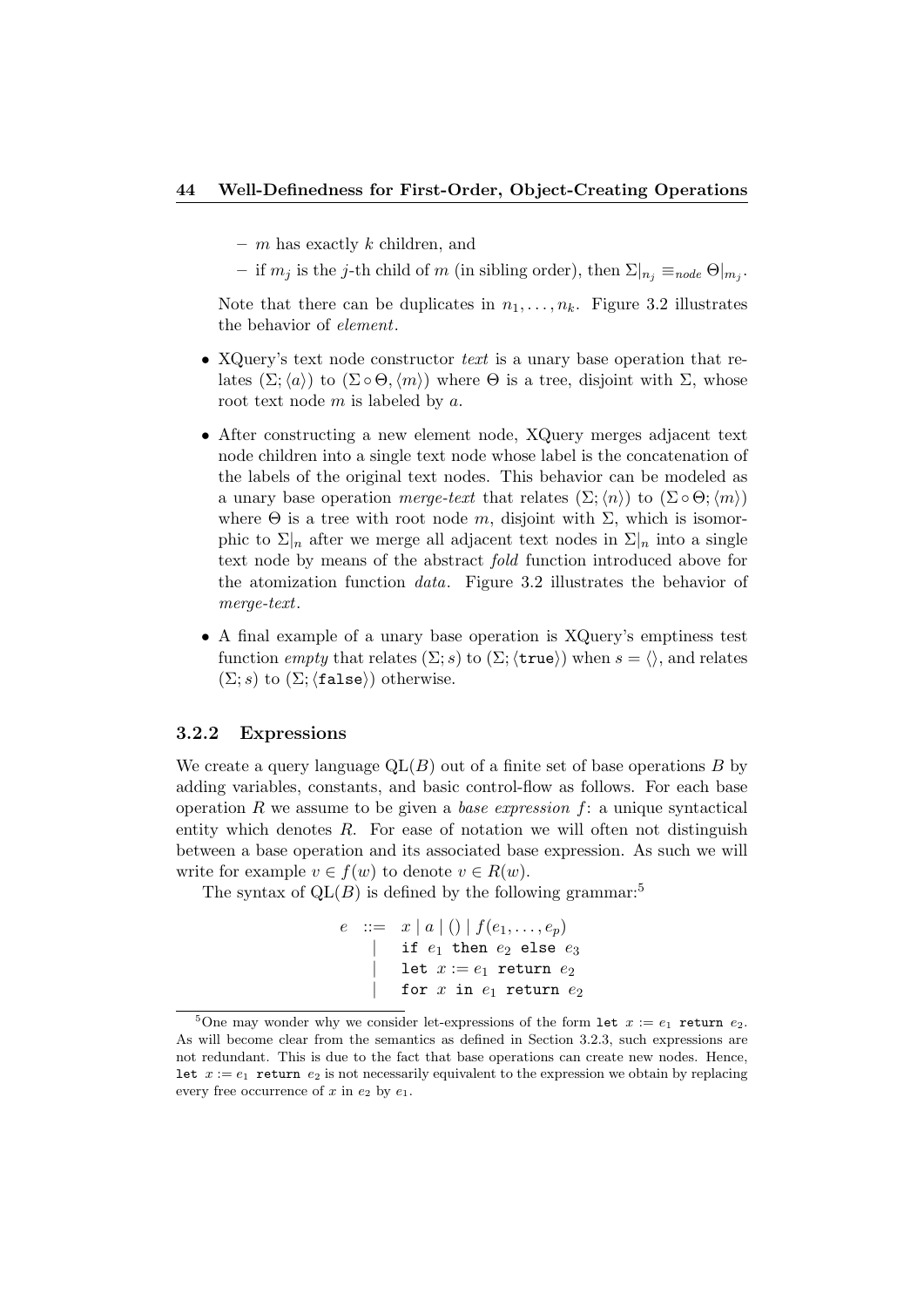

Figure 3.2: Illustration of the base operations data, element, and merge-text.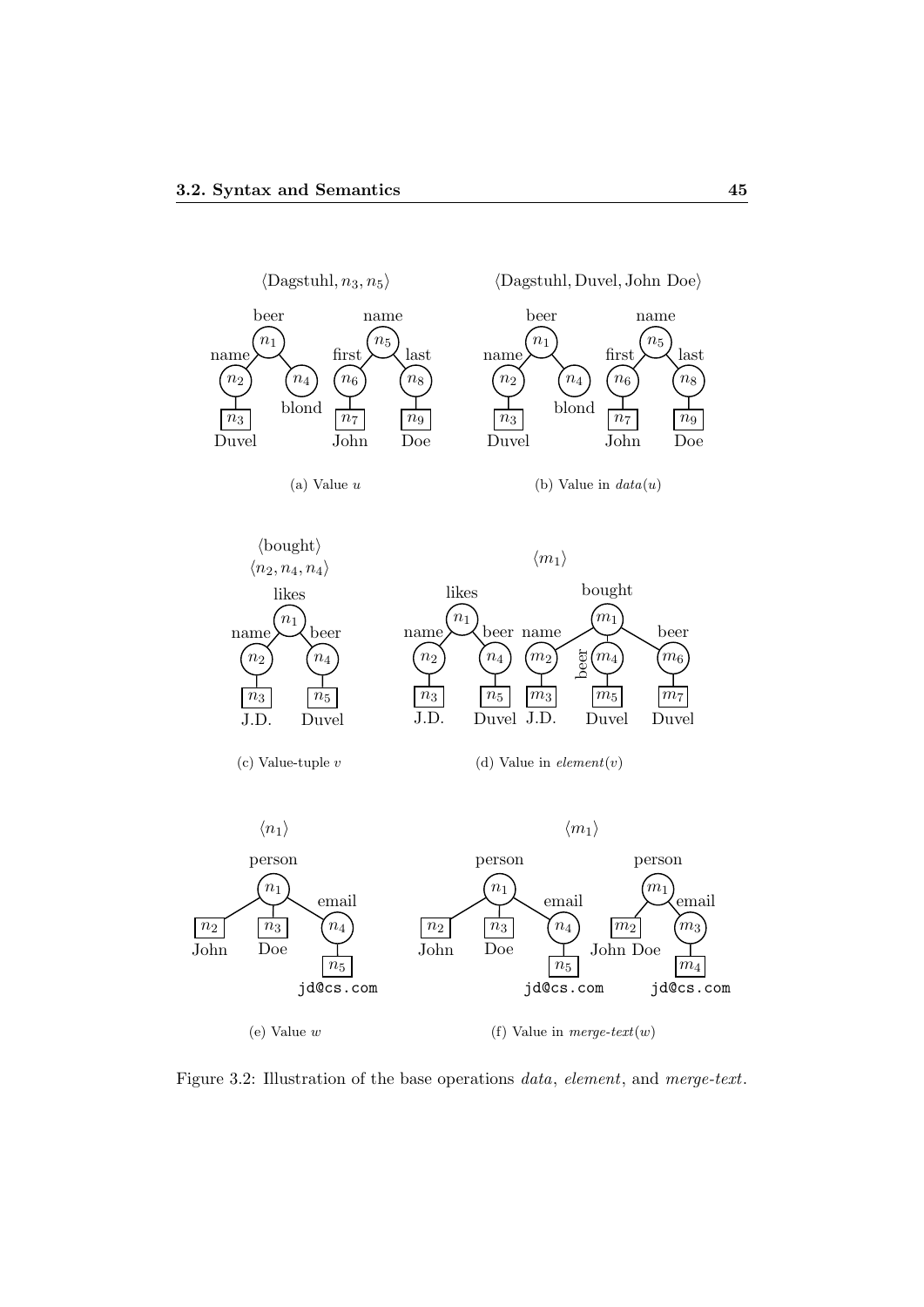Here, e ranges over  $QL(B)$  expressions, x ranges over variables, a ranges over atoms,  $f$  ranges over base expressions in  $B$ , and  $p$  is the arity of  $f$ . We view expressions as abstract syntax trees and omit parentheses. The set  $FV(e)$ of *free variables* of an expression  $e$  is defined as usual. That is, the free variables of x is  $\{x\}$ , the free variables of a and () is the empty set, the free variables of  $f(e_1, \ldots, e_p)$  and if  $e_1$  then  $e_2$  else  $e_3$  is the union of the free variables of their immediate subexpressions, and the free variables of  $1$ et  $x :=$  $e_1$  return  $e_2$  and for x in  $e_1$  return  $e_2$  is  $FV(e_1) \cup (FV(e_2) \setminus \{x\}).$ 

#### 3.2.3 Semantics

The input to a  $QL(B)$  expression e is described by a tree context  $(\Sigma; \sigma)$  on e, consisting of a store  $\Sigma$  and a function  $\sigma$  from a finite superset  $\{x, \ldots, y\}$ of the free variables of e to lists of items such that  $(\Sigma; \sigma(x), \ldots, \sigma(y))$  is a value-tuple. A function from a finite set of variables to lists of items is called an environment. Using a similar notation as in Chapter 2 we write  $x: s, \sigma$ for the environment  $\sigma'$  with domain  $dom(\sigma) \cup \{x\}$  such that  $\sigma'(x) = s$  and  $\sigma'(y) = \sigma(y)$  for  $y \neq x$ . For convenience we will abbreviate "tree context" by "context" in this chapter.

The semantics of  $QL(B)$  expressions is described by means of the *evalua*tion relation, as defined in Figure 3.3. Here, we write  $(\Sigma; \sigma) \models e \Rightarrow (\Sigma'; s)$  to denote the fact that e evaluates to value  $(\Sigma'; s)$  on context  $(\Sigma; \sigma)$  on e. We note that the disjointness requirements in the rules for base operation invocation and for loop ensure that different invocations of a subexpression add different nodes to the input store. We will write  $e(\Sigma; \sigma)$  for the set of all values to which e can evaluate on context  $(\Sigma;\sigma)$ . It is easy to see that the semantics of an expression only depends on its free variables: if two environments  $\sigma$  and  $\sigma'$  are equal on  $FV(e)$ , then  $(\Sigma; \sigma) \models e \Rightarrow (\Sigma'; s)$  if, and only if,  $(\Sigma; \sigma') \models e \Rightarrow (\Sigma'; s)$ .

Example 3.1. XPath expressions like \$bib/child::book can be simulated in QL(children, is-element, node-name, eq) as follows:

```
for b in children(bib) return
  if is-element(b) then
    if eq(node-name(b), 'book') then b else ()
  else ()
```
Example 3.2. In Section 3.2.1 we noted that XQuery's value comparison first atomizes its arguments and then compares them using the semantics of our base operation eq. Since  $QL(B)$  allows composition of base operations, we can simulate this behavior. For example, \$x eq 'ACM' can be simulated by  $eq(data(x), \cdot$  ACM'). Note that there is actually no need to apply data to the constant 'ACM', as this returns 'ACM' itself. $\Box$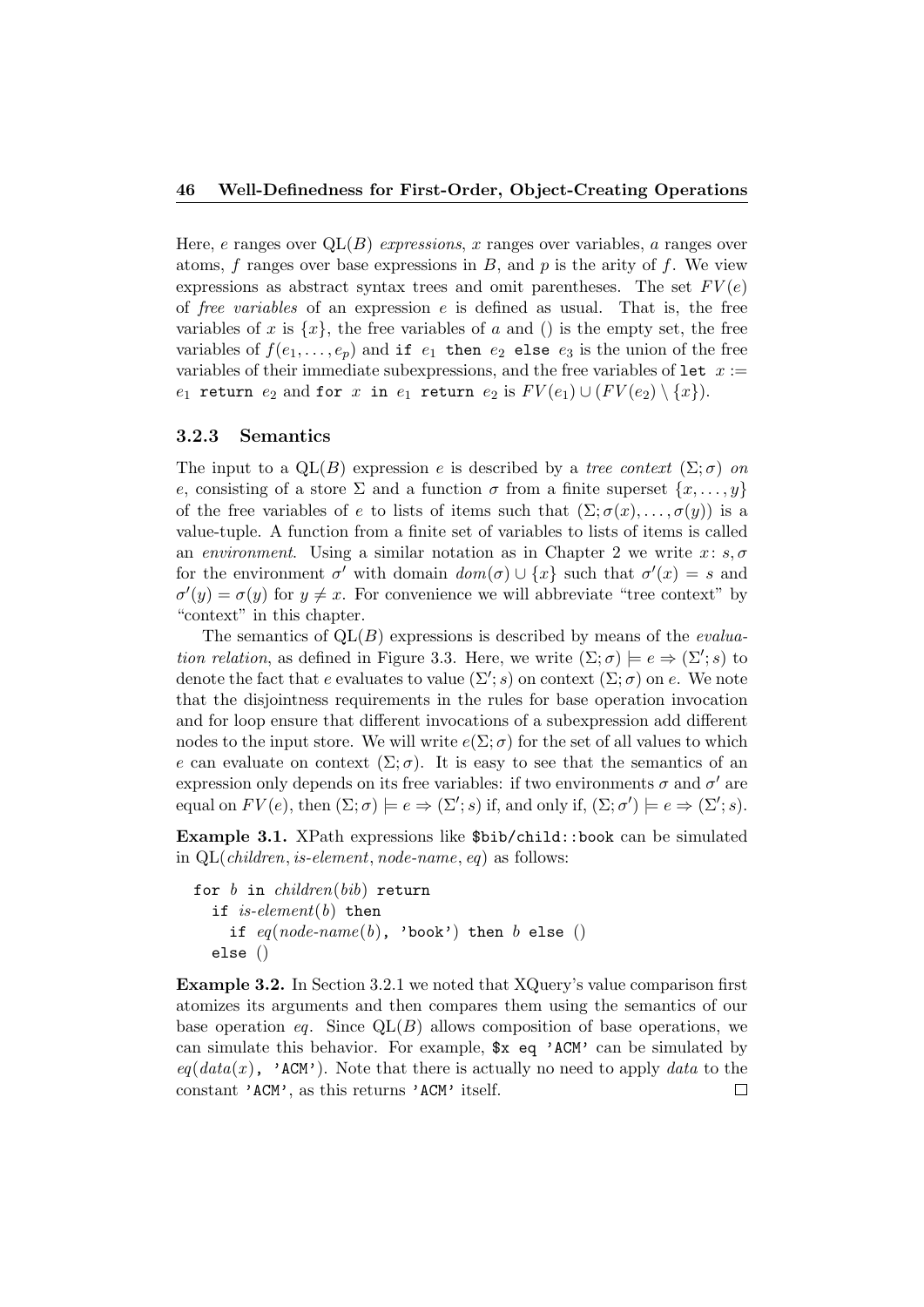$$
\frac{\sigma(x) = s}{(\Sigma; \sigma) \models x \Rightarrow (\Sigma; s)} \qquad (\overline{\Sigma; \sigma}) \models a \Rightarrow (\Sigma; \langle a \rangle) \qquad (\overline{\Sigma; \sigma}) \models () \Rightarrow (\Sigma; \langle \rangle)
$$
  

$$
(\Sigma; \sigma) \models e_1 \Rightarrow (\Sigma_1; \langle \text{true} \rangle)
$$
  

$$
(\Sigma; \sigma) \models e_2 \Rightarrow (\Sigma_2; s_2)
$$
  

$$
\overline{(\Sigma; \sigma)} \models \text{if } e_1 \text{ then } e_2 \text{ else } e_3 \Rightarrow (\Sigma_2; s_2)
$$
  

$$
(\Sigma; \sigma) \models e_1 \Rightarrow (\Sigma_1; \langle \text{false} \rangle)
$$
  

$$
(\Sigma; \sigma) \models e_1 \Rightarrow (\Sigma_1; \langle \text{false} \rangle)
$$
  

$$
(\Sigma; \sigma) \models e_3 \Rightarrow (\Sigma_3; s_3)
$$
  

$$
(\Sigma; \sigma) \models i \text{ then } e_2 \text{ else } e_3 \Rightarrow (\Sigma_3; s_3)
$$
  

$$
(\Sigma; \sigma) \models e_1 \Rightarrow (\Sigma_1; s_1)
$$
  

$$
(\Sigma; \sigma) \models e_1 \Rightarrow (\Sigma_1; s_1)
$$
  

$$
(\Sigma; \sigma) \models e_1 \Rightarrow (\Sigma_2; s_2)
$$
  

$$
(\Sigma; \sigma) \models \text{let } x := e_1 \text{ return } e_2 \Rightarrow (\Sigma_2; s_2)
$$
  

$$
(\Sigma; \sigma) \models e_j \Rightarrow (\Sigma \circ \Sigma_j; s_j) \quad j \in [1, p]
$$
  

$$
\Sigma_j \text{ is disjoint with } \Sigma_{j'} \text{ when } j \neq j'
$$
  

$$
(\Sigma; \sigma) \models e_1 \Rightarrow (\Sigma_0; s) \quad (\Sigma_0; x : \langle s(j) \rangle, \sigma) \models e_2 \Rightarrow (\Sigma_0 \circ \Sigma_j; s_j) \quad j \in [1, |s|]
$$
  

$$
\Sigma_j \text{ is disjoint with } \Sigma_{j'} \text{ when } j \neq j'
$$
  

$$
(\Sigma; \sigma) \models \text{for } x \text{ in } e_1 \text{ return } e_2 \Rightarrow (\Sigma_0 \circ \Sigma_j; s_j) \quad j \in [1, |s|]
$$

Figure 3.3: The evaluation relation for  $QL(B)$  expressions.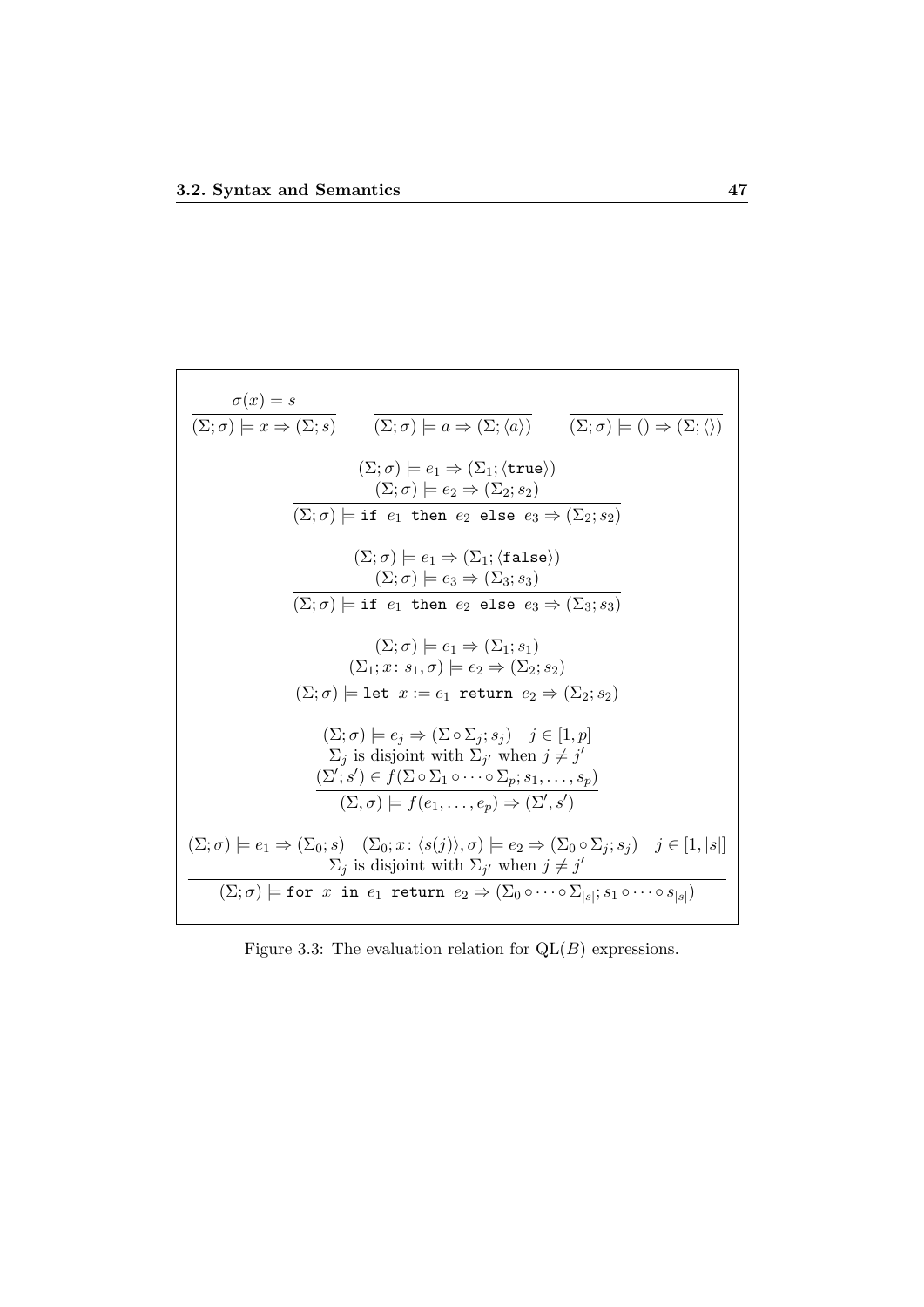Example 3.3. In Section 3.2.1 we also noted that XQuery's element constructor is more complex than our base operation element. Indeed, the XQuery expression element{\$x}{\$y} will create a new tree whose root node is labeled by x (after atomization) and whose children are copies of the items in y where new text nodes are created for the atoms, and where adjacent text nodes are merged. Using the base operations *element*, text, is-atom, data, and merge-text we can simulate this behavior as follows:

```
let z:= for u in u return
        if is-atom(u) then text(u) else u
return merge-text(element(data(x), z))
```
Example 3.4. XQuery's quantified expressions can be simulated using the emptiness test. For example,

 $\Box$ 

```
some $x in data($pubs) satisfies $x eq 'ACM'
```
can be expressed in  $QL(eq, data, empty)$  as follows:

```
let z :=for x in data(pubs) return
    if eq(x, 'ACM') then x else ()
return
  if empty(z) then false else true
```
It immediately follows that XQuery's generalized comparisons (such as \$pubs = "ACM") can also be simulated using the emptiness test, as such comparisons are just syntactic sugar for quantified expressions like the one shown above.  $\Box$ 

Example 3.5. We can simulate the XQuery expression

```
for $b in $bib/book
where $b/publisher eq 'ACM'
return element{$b/author}{$b/title}
```
in QL(children, data, eq, is-element, node-name, element, merge-text) as follows. For the sake of brevity we will not expand XPath expressions such as \$bib/book, as we have already shown how to simulate these in Example 3.1.

```
for b in bib/book return
  if eq(data(b/\text{public}), 'ACM') then
    merge\text{-}text(element(data(b/author), b/title))else ()
```
Here we omit the creation of new text nodes for atoms returned by  $b$ /title, as XPath expressions always return nodes, never atoms. $\Box$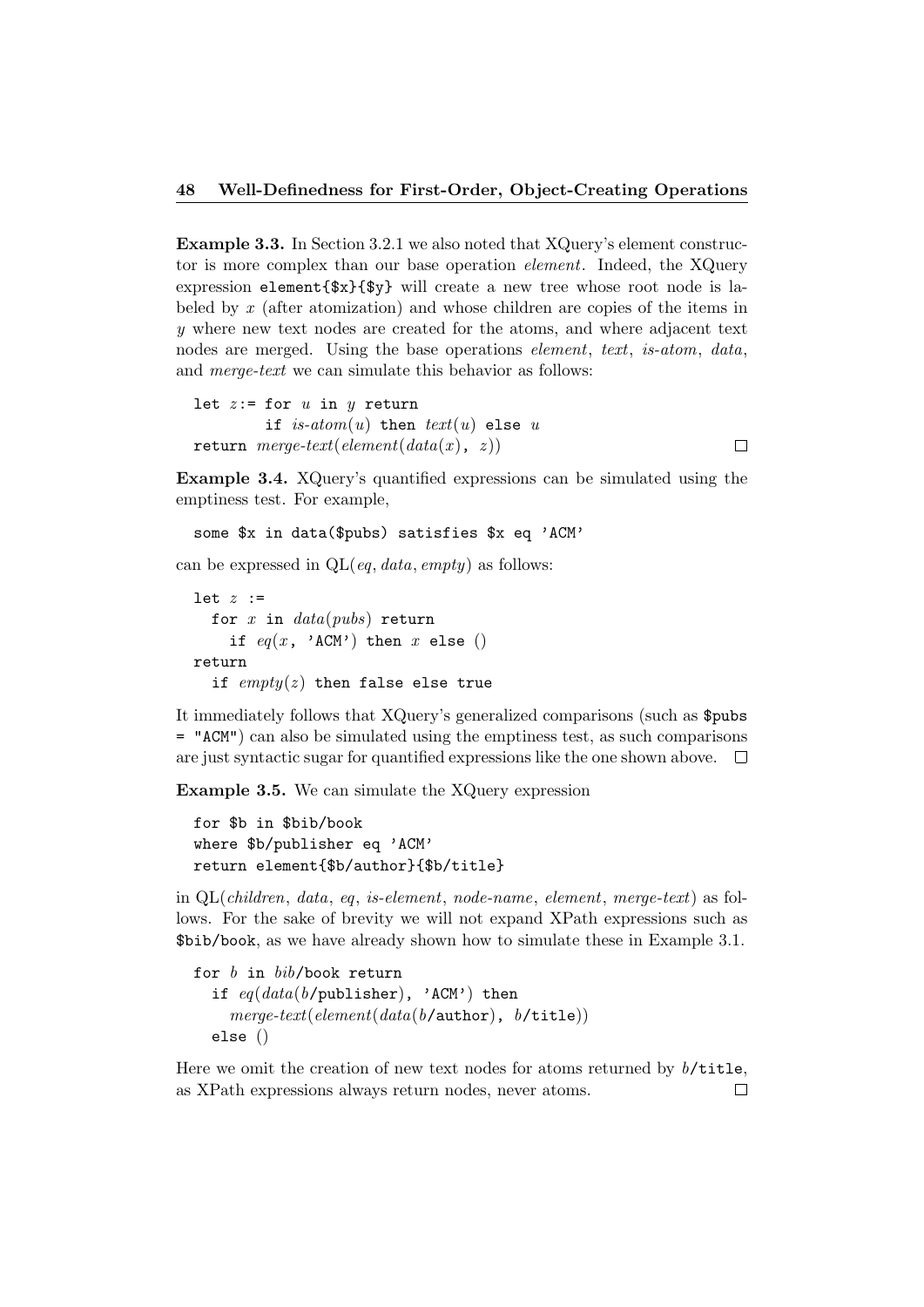When we fix some order on the set of all variables, a tree context  $(\Sigma; \sigma)$  with  $dom(\sigma) = \{x, \ldots, y\}$  is fully determined by the value-tuple  $(\Sigma; \sigma(x), \ldots, \sigma(y)).$ Since the semantics of an expression only depends on its free variables, every expression  $e \in QL(B)$  hence defines a relation on  $\mathcal{V}_p \times \mathcal{V}$ , where p is the number of free variables in e.

In the remainder of this section we will prove the following proposition.

**Proposition 3.6.** Every expression e in  $QL(B)$  defines a base operation.

The store-increasing and node-generic properties follow by an easy induction on e. For the reachable-only property we first state the following lemma.

**Lemma 3.7.** If R is a reachable-only relation relating value-tuples to values and

$$
(\Theta_1 \circ \cdots \circ \Theta_k \circ \Sigma'; s') \in R(\Theta_1 \circ \cdots \circ \Theta_k; \vec{s}),
$$

then s' only contains a node in  $\Theta_j$  if  $\vec{s}$  contains a node in  $\Theta_j$ , for every  $j \in [1, k]$ .

*Proof.* Let  $j \in [1, k]$ , let  $\Pi_1 = \Theta_1 \circ \cdots \circ \Theta_{j-1}$ , and let  $\Pi_2 = \Theta_{j+1} \circ \cdots \circ \Theta_k$ . Suppose, for the purpose of contradiction, that s' contains a node n in  $\Theta_j$ , but  $\vec{s}$  does not. Since  $\Theta_1, \ldots, \Theta_k$ , and  $\Sigma'$  all have pairwise disjoint sets of nodes, *n* cannot be a node of  $\Pi_1 \circ \Pi_2 \circ \Sigma'$ . Hence,  $(\Pi_1 \circ \Pi_2 \circ \Sigma'; s')$  is not a value. Since  $(\Pi_1 \circ \Theta_j \circ \Pi_2 \circ \Sigma'; s') \in R(\Pi_1 \circ \Theta_j \circ \Pi_2; \vec{s})$  and since R is reachable-only, we should also have

$$
(\Pi_1 \circ \Pi_2 \circ \Sigma'; s') \in R(\Pi_1 \circ \Pi_2; \vec{s}).
$$

This is a contradiction, since R relates value-tuples to values.

 $\Box$ 

**Proposition 3.8.** Every expression in  $QL(B)$  defines a reachable-only relation.

*Proof.* Let e be an expression in  $QL(B)$  and let  $\sigma$  be an environment on e. Let  $\Theta_1,\ldots,\Theta_k$  and  $\Theta'_1,\ldots,\Theta'_k$  be trees such that  $\Theta_1,\ldots,\Theta_k$  are all pairwise disjoint,  $\Theta'_1, \ldots, \Theta'_k$  are all pairwise disjoint, and  $\Theta_j = \Theta'_j$  if a node of  $\Theta_j$ is mentioned in  $\sigma$ . Let  $\Pi = \Theta_1 \circ \cdots \circ \Theta_k$ ,  $\Pi' = \Theta'_1 \circ \cdots \circ \Theta'_k$ , and let  $\Sigma$  be a store disjoint with  $\Theta_1, \ldots, \Theta_k, \Theta'_1, \ldots, \Theta'_k$ . We prove by induction on e that  $(\Pi \circ \Sigma; s) \in e(\Pi; \sigma)$  if, and only if,  $(\Pi' \circ \Sigma; s) \in e(\Pi'; \sigma)$ . In every step we only show the "only if" direction, the "if" direction is similar.

• The cases where  $e = x, e = a$ , or  $e = ()$  are trivial.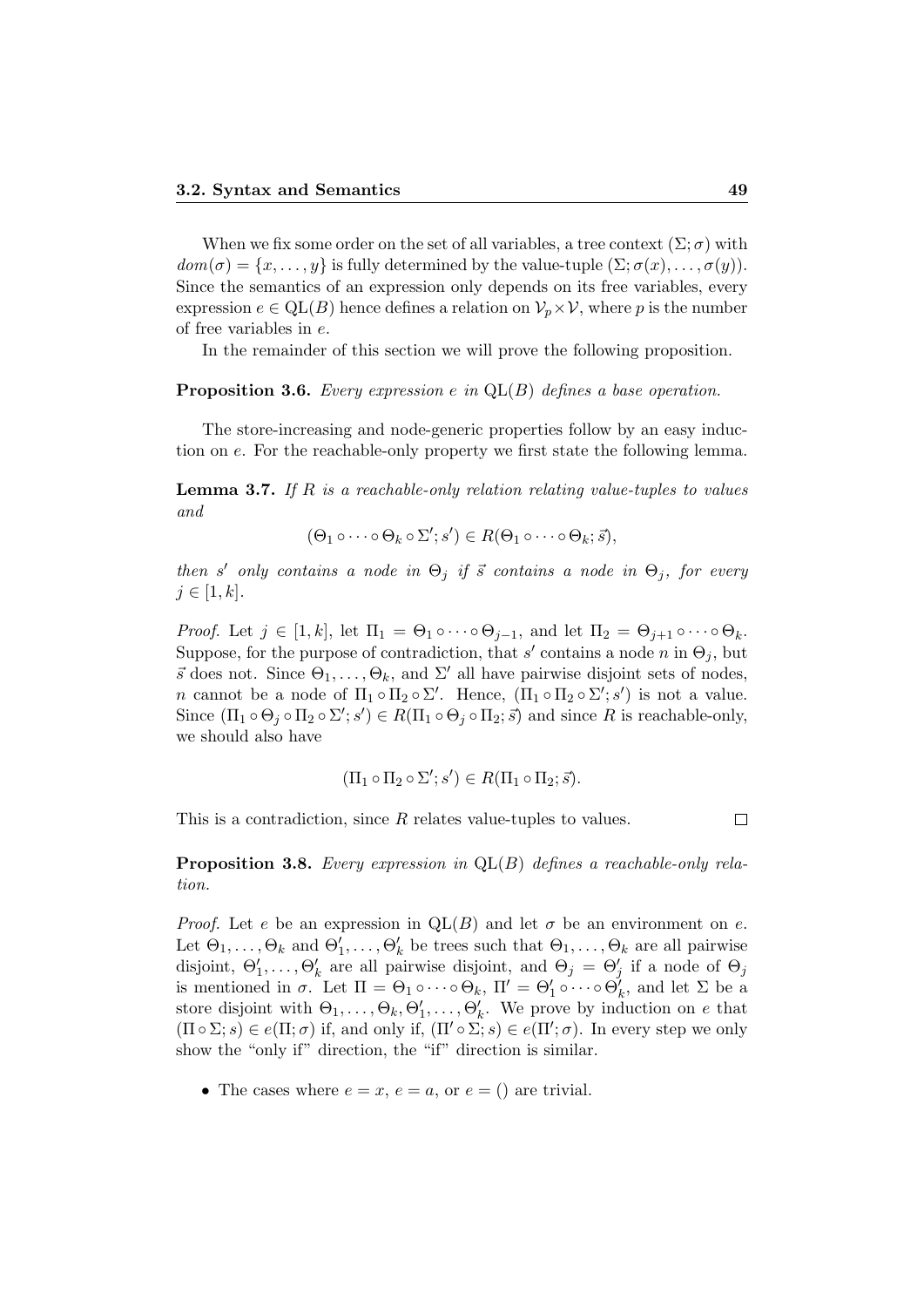#### 50 Well-Definedness for First-Order, Object-Creating Operations

- If  $e = \text{if } e_1$  then  $e_2$  else  $e_3$ , then  $(\Pi \circ \Sigma; s) \in e(\Pi; \sigma)$  only if there exists  $(\Pi \circ \Sigma'; \langle b \rangle) \in e_1(\Pi; \sigma)$  with  $b = \text{true}$  or  $b = \text{false}$  such that  $(\Pi \circ \Sigma; s) \in e_2(\Pi \circ \Sigma; s)$  if  $b = \text{true}$  and  $(\Pi \circ \Sigma; s) \in e_3(\Pi \circ \Sigma; s)$  if  $b =$ false. The result then readily follows by the induction hypothesis:
	- $(\Pi \circ \Sigma; s) \in e(\Pi; \sigma)$  $\Rightarrow$   $(\Pi \circ \Sigma'; \langle b \rangle) \in e_1(\Pi; \sigma)$  and  $(\Pi \circ \Sigma; s) \in e_2(\Pi; \sigma) \cup e_3(\Pi; \sigma)$  $\Rightarrow$   $(\Pi' \circ \Sigma'; \langle b \rangle) \in e_1(\Pi'; \sigma)$  and  $(\Pi' \circ \Sigma; s) \in e_2(\Pi'; \sigma) \cup e_3(\Pi'; \sigma)$  $\Rightarrow$   $(\Pi' \circ \Sigma; s) \in e(\Pi'; \sigma)$
- If  $e = \text{let } x := e_1$  return  $e_2$ , then  $(\Pi \circ \Sigma; s) \in e(\Pi; \sigma)$  only if, there exists  $(\Pi \circ \Sigma_1; s_1) \in e_1(\Pi; \sigma)$  such that  $(\Pi \circ \Sigma; s) \in e_2(\Pi \circ \Sigma_1; x: s_1, \sigma)$ . Since  $e_1$  defines a reachable-only relation by the induction hypothesis, it follows from Lemma 3.7 that  $s_1$  contains a node in  $\Theta_i$  only if  $\sigma$  contains a node in  $\Theta_j$ , for every  $j \in [1, k]$ . Hence,  $\Theta'_j = \Theta_j$  when the environment  $(x: s_1, \sigma)$  contains a node in  $\Theta_i$ . The result then readily follows by the induction hypothesis:
	- $(\Pi \circ \Sigma; s) \in e(\Pi; \sigma)$  $\Rightarrow$   $(\Pi \circ \Sigma_1; s_1) \in e_1(\Pi; \sigma)$  and  $(\Pi \circ \Sigma; s) \in e_2(\Pi \circ \Sigma_1; x: s_1, \sigma)$  $\Rightarrow$   $(\Pi' \circ \Sigma_1; s_1) \in e_1(\Pi'; \sigma)$  and  $(\Pi' \circ \Sigma; s) \in e_2(\Pi' \circ \Sigma_1; x: s_1, \sigma)$  $\Rightarrow$   $(\Pi' \circ \Sigma; s) \in e(\Pi'; \sigma)$
- If  $e = f(e_1, \ldots, e_p)$ , then  $(\Pi \circ \Sigma; s) \in e(\Pi; \sigma)$  only if for every  $i \in [1, p]$ there exists  $(\Pi \circ \Sigma_i; s_i) \in e_i(\Pi; \sigma)$  such that the  $\Sigma_i$  are all pairwise disjoint and

$$
(\Pi \circ \Sigma; s) \in f(\Pi \circ \Sigma_1 \circ \cdots \circ \Sigma_p; s_1, \ldots, s_p).
$$

By Lemma 3.7 it follows that  $s_i$  contains a node in  $\Theta_i$  only if  $\sigma$  contains a node in  $\Theta_j$ , for every  $i \in [1, p]$  and every  $j \in [1, k]$ . Hence,  $\Theta_j = \Theta'_j$ when the list-tuple  $s_1, \ldots, s_p$  contains a node in  $\Theta_i$ . Let us abbreviate  $\Sigma_1 \circ \cdots \circ \Sigma_p$  by  $\Sigma'$  and let us write  $\vec{s}$  for  $s_1, \ldots, s_p$ . The result then readily follows by the induction hypothesis and the fact that  $f$  itself is reachable-only:

$$
(\Pi \circ \Sigma; s) \in e(\Pi; \sigma)
$$
  
\n
$$
\Rightarrow (\Pi \circ \Sigma_i; s_i) \in e_i(\Pi; \sigma) \text{ for every } i \in [1, p]
$$
  
\nand  $(\Pi \circ \Sigma; s) \in f(\Pi \circ \Sigma'; \vec{s})$   
\n
$$
\Rightarrow (\Pi' \circ \Sigma_i; s_i) \in e_i(\Pi'; \sigma) \text{ for every } i \in [1, p]
$$
  
\nand  $(\Pi' \circ \Sigma; s) \in f(\Pi' \circ \Sigma'; \vec{s})$   
\n
$$
\Rightarrow (\Pi' \circ \Sigma; s) \in e(\Pi'; \sigma)
$$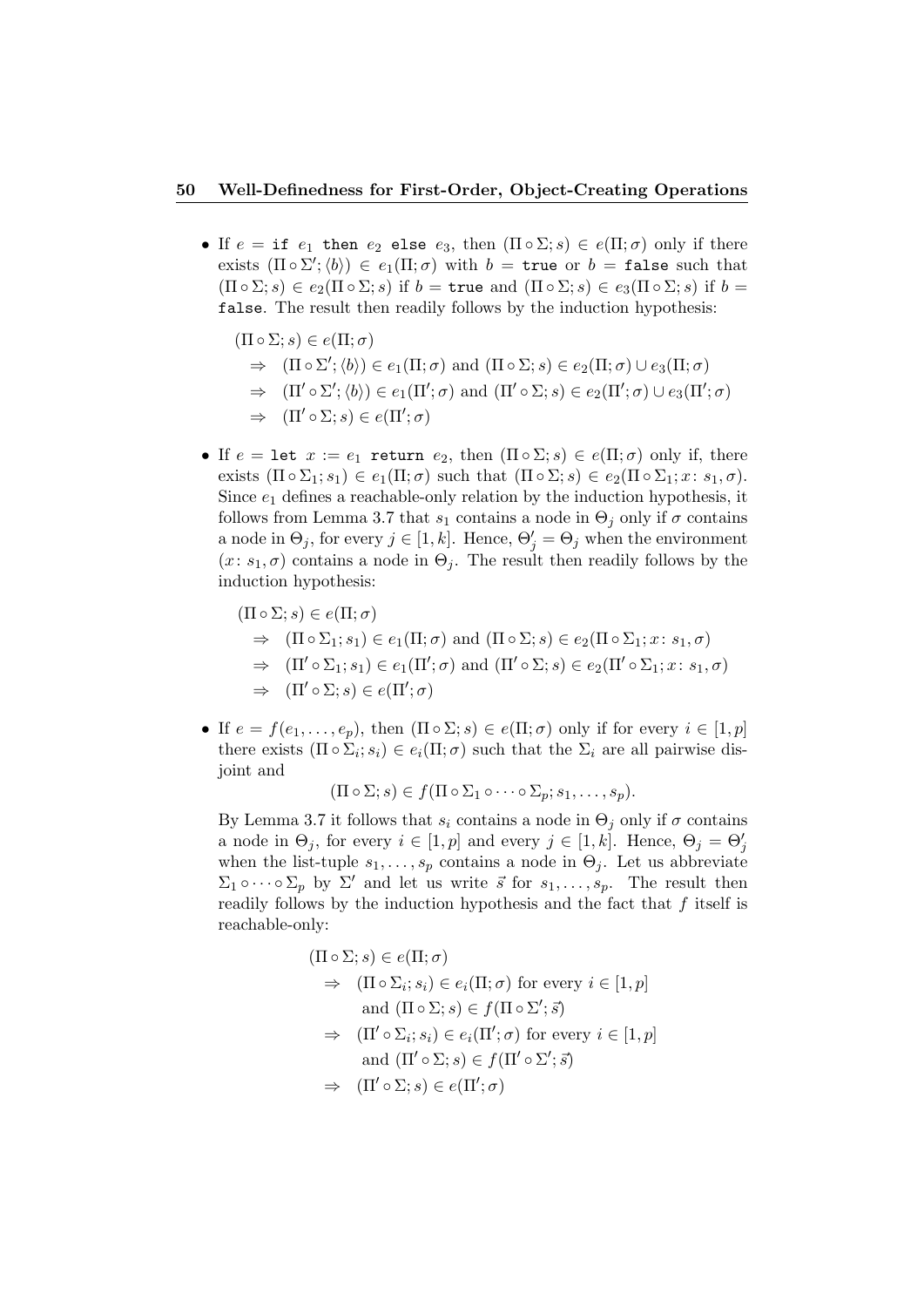• If  $e = \text{for } x$  in  $e_1$  return  $e_2$ , then  $(\Pi \circ \Sigma; s) \in e(\Pi; \sigma)$  only if there exists a value  $(\Pi \circ \Sigma_0; s_0) \in e_1(\Pi; \sigma)$  such that for every  $i \in [1, |s_0|]$  there exists  $(\Pi \circ \Sigma_0 \circ \Sigma_i; s_i) \in e_2(\Pi \circ \Sigma_0; x: \langle s_0(i) \rangle, \sigma)$ , with the  $\Sigma_i$ 's pairwise disjoint,  $\Sigma = \Sigma_0 \circ \cdots \circ \Sigma_{|s_0|}$ , and  $s = s_1 \circ \cdots \circ s_{|s_0|}$ . Since  $e_1$  defines a reachable-only relation by the induction hypothesis, it follows from Lemma 3.7 that  $s_0$  contains a node in  $\Theta_i$  only if  $\sigma$  contains a node in  $\Theta_i$ , for every  $j \in [1, k]$ . Hence,  $\Theta_j = \Theta'_j$  when the environment  $(x: \langle s_0(i) \rangle, \sigma)$ contains a node in  $\Theta_j$ , for every  $j \in [1, k]$  and every  $i \in [1, |s_0|]$ . The result then readily follows by the induction hypothesis:

$$
(\Pi \circ \Sigma; s) \in e(\Pi; \sigma)
$$
  
\n
$$
\Rightarrow (\Pi \circ \Sigma_0; s_0) \in e_1(\Pi; \sigma)
$$
  
\nand  $\forall i \in [1, |s_0|] : (\Pi \circ \Sigma_0 \circ \Sigma_i; s_i) \in e_1(\Pi; x : \langle s_0(i) \rangle, \sigma)$   
\n
$$
\Rightarrow (\Pi' \circ \Sigma_0; s_0) \in e_1(\Pi'; \sigma)
$$
  
\nand  $\forall i \in [1, |s_0|] : (\Pi' \circ \Sigma_0 \circ \Sigma_i; s_i) \in e_1(\Pi'; x : \langle s_0(i) \rangle, \sigma)$   
\n
$$
\Rightarrow (\Pi' \circ \Sigma; s) \in e(\Pi'; \sigma)
$$

In order to prove that every expression e defines a semi-function, we first state the following lemmas.

**Lemma 3.9.** Let  $\rho_1, \ldots, \rho_k$  be node-renamings and let  $N_1, \ldots, N_k$  be pairwise disjoint finite sets of nodes such that  $\rho_j(N_j) \cap \rho_{j'}(N_{j'}) = \emptyset$  when  $j \neq j'$ . There exists a node-renaming  $\rho$  such that  $\rho|_{N_j} = \rho_j|_{N_j}$  for all  $j \in [1, k]$ .

*Proof.* Let  $X = N_1 \cup \cdots \cup N_k$  and let  $Y = \rho_1(N_1) \cup \cdots \cup \rho_k(N_k)$ . Let  $\gamma$  be the function on X which equals  $\rho_j$  on  $N_j$  for every  $j \in [1, k]$ . Note that, since the  $N_i$  are pairwise disjoint,  $\gamma$  is indeed a function. Further note that  $\gamma$  is injective since every  $\rho_j$  is injective and since  $\rho_j(N_j) \cap \rho_{j'}(N_{j'}) = \emptyset$  when  $j \neq j'$ . Hence,  $\gamma$  is a bijection from X to Y. Hence,  $|X| = |Y|$ , and consequently,  $|Y - X| = |X - Y|$ . We can therefore extend  $\gamma$  to a permutation  $\gamma'$  of  $X \cup Y$ by picking for each  $n \in Y - X$  a unique element  $\gamma'(n)$  in  $X - Y$ . Let  $\pi$  be a permutation of  $\mathcal{N} - (X \cup Y)$ . Then  $\pi \cup \gamma'$  is a permutation of  $\mathcal N$  which equals  $\rho_j$  on  $N_j$  for every  $j \in [1, k]$ . Hence, the node-renaming  $\rho$  which equals  $\pi \cup \gamma'$ on  $\mathcal N$  also has this property.  $\Box$ 

**Lemma 3.10.** Let  $\Sigma_1 \circ \Sigma_2$  and  $\Sigma_3 \circ \Sigma_4$  be two stores such that  $\Sigma_1$  is nodeisomorphic to  $\Sigma_3$ . If  $\rho$  is a node-renaming such that  $\rho(\Sigma_1 \circ \Sigma_2) = (\Sigma_3 \circ \Sigma_4)$ , then  $\rho(\Sigma_1) = \Sigma_3$  and  $\rho(\Sigma_2) = \Sigma_4$ .

Proof. It is easy to see that node-renamings commute with concatenation. Hence,  $\rho(\Sigma_1) \circ \rho(\Sigma_2) = \rho(\Sigma_1 \circ \Sigma_2) = \Sigma_3 \circ \Sigma_4$ , which implies that the first j

 $\Box$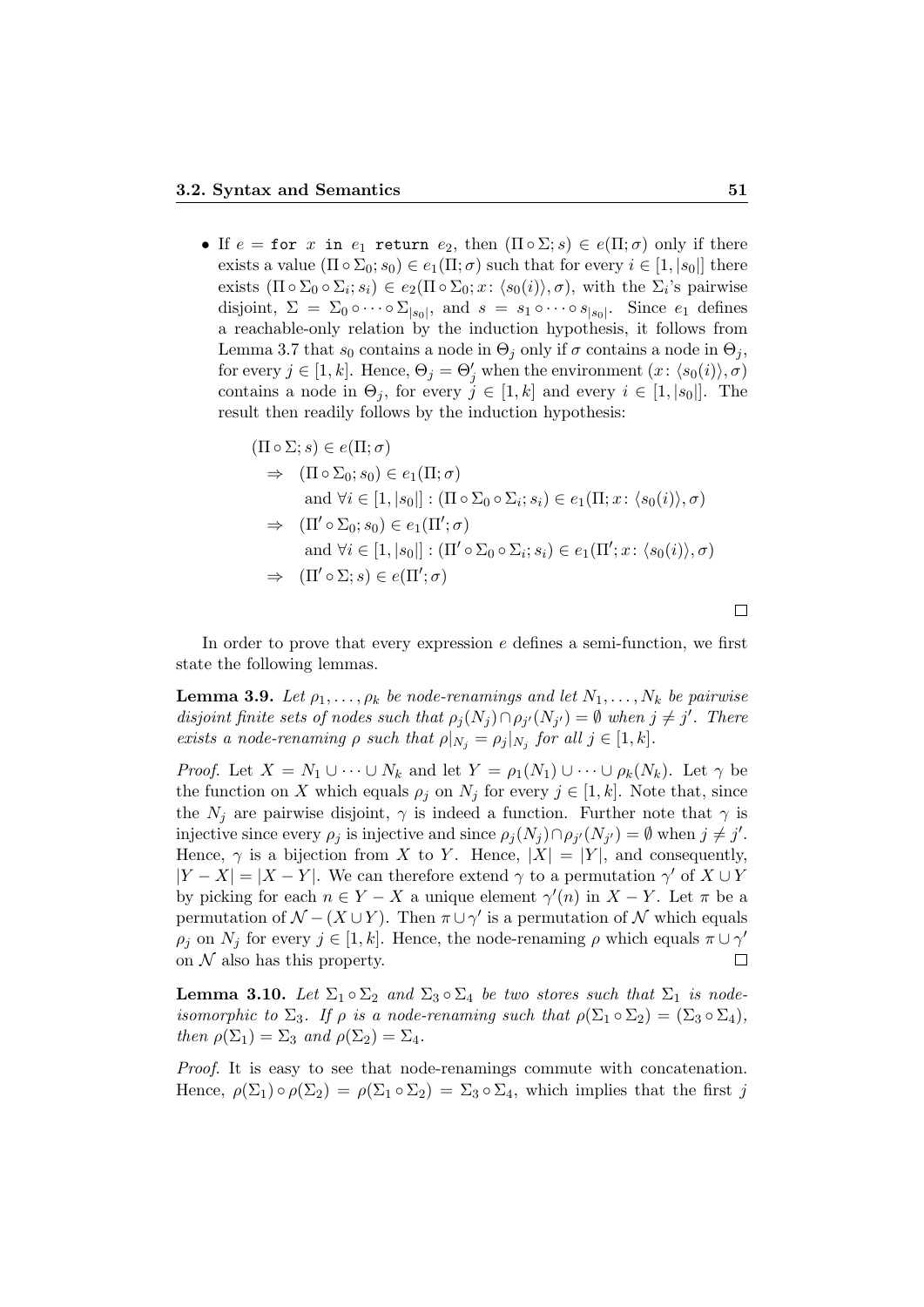#### 52 Well-Definedness for First-Order, Object-Creating Operations

trees of  $\rho(\Sigma_1) \circ \rho(\Sigma_2)$  equal the first j trees of  $\Sigma_3 \circ \Sigma_4$ . Since  $\Sigma_1$  is nodeisomorphic to  $\Sigma_3$  it follows that they consists of exactly the same number of trees. Hence,  $\rho(\Sigma_1) = \Sigma_3$  and thus  $\rho(\Sigma_2) = \Sigma_4$ .  $\Box$ 

Lemma 3.11. Let  $(\Sigma \circ \Sigma_1; \vec{s_1}), \ldots, (\Sigma \circ \Sigma_k; \vec{s_k}), (\Sigma' \circ \Sigma_1'; \vec{s_1}), \ldots, (\Sigma' \circ \Sigma_k'; \vec{s_k})$ be value-tuples such that  $\Sigma, \Sigma_1, \ldots, \Sigma_k$  are all pairwise disjoint,  $\Sigma', \Sigma'_1, \ldots, \Sigma'_k$ are all pairwise disjoint,  $\Sigma$  is node-isomorphic to  $\Sigma'$ , and such that  $(\Sigma \circ \Sigma_j; \vec{s}_j)$ is node-isomorphic to  $(\Sigma' \circ \Sigma'_j; \overrightarrow{s'_j})$ , for every  $j \in [1, k]$ . Then

$$
(\Sigma \circ \bigcirc_{j=1}^k \Sigma_j; \vec{s_1}, \dots, \vec{s_k}) \equiv_{node} (\Sigma' \circ \bigcirc_{j=1}^k \Sigma'_j; \vec{s_1}, \dots, \vec{s_k}).
$$

*Proof.* Since  $(\Sigma \circ \Sigma_j; \vec{s}_j)$  and  $(\Sigma' \circ \Sigma'_j; \vec{s}_j)$  are node-isomorphic value-tuples for every  $j \in [1, k]$ , there exist node-renamings  $\rho_j$  such that

$$
\rho_j(\Sigma \circ \Sigma_j; \vec{s_j}) = (\Sigma' \circ \Sigma'_j; \vec{s_j}).
$$

Since  $\Sigma$  is node-isomorphic to  $\Sigma'$ , it follows from Lemma 3.10 that  $\rho_j(\Sigma) = \Sigma'$ and that  $\rho_j(\Sigma_j) = \Sigma'_j$ . Let N be the set of nodes in  $\Sigma$ . Then in particular we have that  $\rho_j|_N = \rho_{j'}|_N$  for every j and j' in [1, k] (as the nodes in a store are ordered). Let  $\pi = \rho_1|_N$ . Since  $\Sigma, \Sigma_1, \ldots, \Sigma_k$  are all pairwise disjoint and since  $\Sigma', \Sigma'_1, \ldots, \Sigma'_k$  are also all pairwise-disjoint it follows from Lemma 3.9 that there exists a node-renaming  $\rho$  such that  $\rho$  equals  $\pi$  on nodes in  $\Sigma$  and equals  $\rho_j$  on nodes in  $\Sigma_j$ , for every  $j \in [1, k]$ . Hence,

$$
\rho(\Sigma \circ \bigcirc_{j=1}^k \Sigma_j; \vec{s_1}, \dots, \vec{s_k}) = (\rho(\Sigma) \circ \bigcirc_{i=1}^k \rho_j(\Sigma_j); \rho(\vec{s_1}), \dots, \rho(\vec{s_k}))
$$
  
= 
$$
(\Sigma' \circ \bigcirc_{j=1}^k \Sigma'_j; \vec{s_1}, \dots, \vec{s_k}),
$$

 $\Box$ 

as desired.

**Corollary 3.12.** If  $R \subseteq V_p \times V$  is a store-increasing semi-function and  $(\Sigma_1; s_1)$ and  $(\Sigma_2; s_2)$  are two values in  $R(\Sigma; \vec{s})$ , then  $(\Sigma_1; s_1, \vec{s})$  is node-isomorphic to  $(\Sigma_2; s_2, \vec{s}).$ 

*Proof.* Since R is store-increasing, there exist  $\Sigma'_1$  and  $\Sigma'_2$  such that  $\Sigma_1 = \Sigma \circ \Sigma'_1$ and  $\Sigma_2 = \Sigma \circ \Sigma'_2$ . Since R is also a semi-function,  $(\Sigma \circ \Sigma'_1; s_1)$  and  $(\Sigma \circ \Sigma'_2; s_2)$ are node-isomorphic. Furthermore,  $\Sigma$  is certainly node-isomorphic to itself. The result then follows by applying Lemma 3.11 on  $(\Sigma; \vec{s})$ ,  $(\Sigma \circ \Sigma'_1; s_1)$  and  $(\Sigma; \vec{s}), (\Sigma \circ \Sigma'_2; s_2).$  $\Box$ 

In a similar way we obtain:

**Corollary 3.13.** If  $R \subseteq V_p \times V$  is a store-increasing semi-function and  $(\Sigma_1; s_1)$ and  $(\Sigma_2; s_2)$  are two values in  $R(\Sigma; \vec{s})$ , then  $|s_1| = |s_2|$  and  $(\Sigma_1; \langle s_1(j)\rangle, \vec{s})$  is node-isomorphic to  $(\Sigma_2;\langle s_2(j)\rangle, \vec{s})$ , for every  $j \in [1, |s_1|]$ .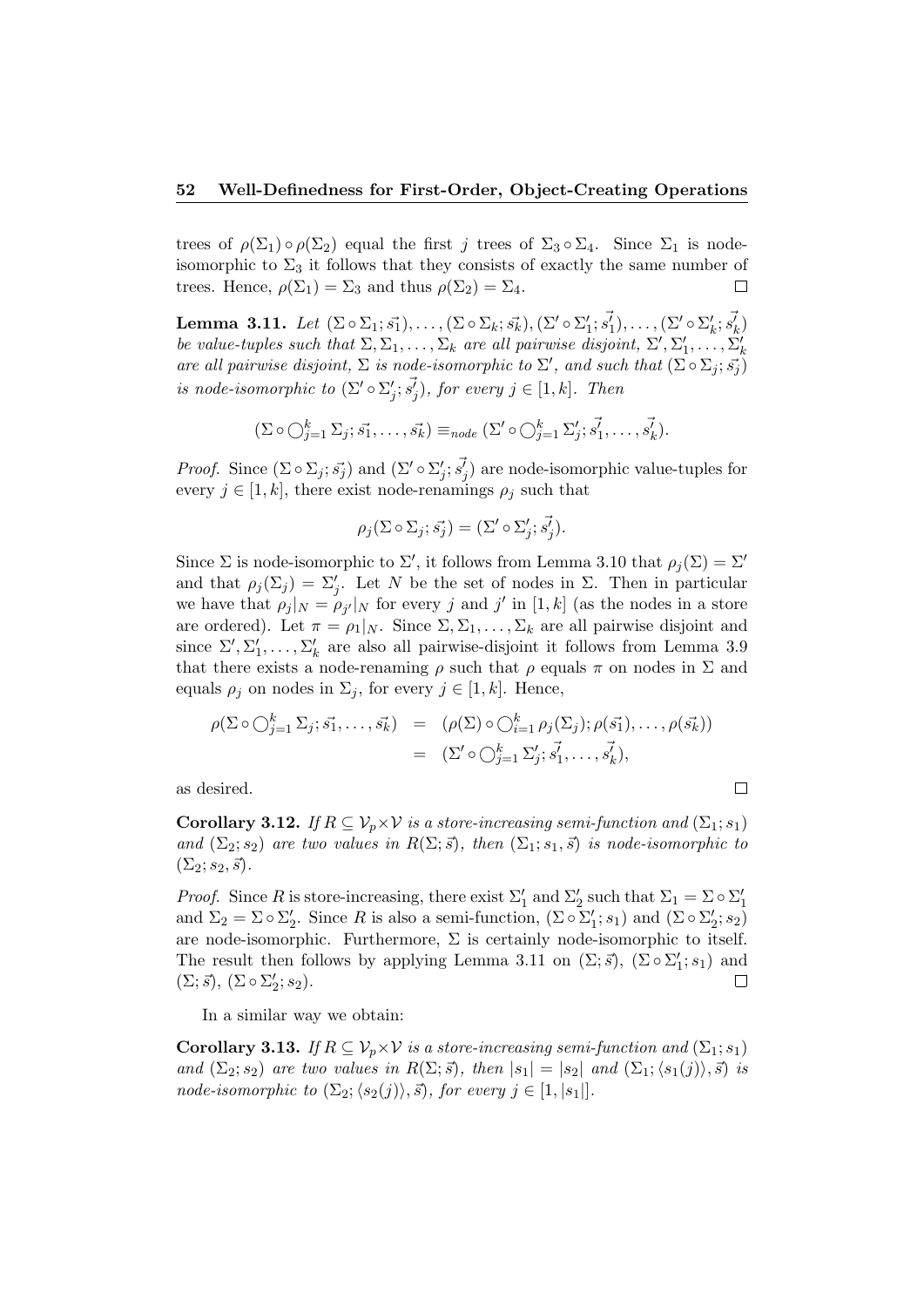**Proposition 3.14.** The relation defined by an expression in  $QL(B)$  is a semifunction.

Proof. The proof goes by induction on  $e$ .

- The cases where  $e = x, e = a$ , or  $e = ()$  are trivial.
- If  $e = if e_1 then e_2$  else  $e_3$ , then it follows from the induction hypothesis that  $e_1, e_2$  and  $e_3$  are all semi-functions. Therefore, if  $e_1(\Sigma; \sigma)$ contains a value of the form  $(\Sigma_1; \langle \text{true} \rangle)$ , then all values in  $e_1(\Sigma; \sigma)$ have that form. Similarly, if  $e_1(\Sigma;\sigma)$  contains a value of the form  $(\Sigma_1; \text{{\sf false}})$ , then all values in  $e_1(\Sigma; \sigma)$  have that form. Consequently, if  $e_1(\Sigma;\sigma)$  is defined, then either  $e(\Sigma;\sigma) = e_2(\Sigma;\sigma)$  or  $e(\Sigma;\sigma) = e_3(\Sigma;\sigma)$ . Since  $e_2$  and  $e_3$  are semi-functions it follows that e is also a semi-function.
- If  $e = \text{let } x := e_1$  return  $e_2$ , then it follows from the induction hypothesis that  $e_1$  and  $e_2$  are semi-functions. Suppose that v and w are two values in  $e(\Sigma;\sigma)$ . Then there exists  $(\Sigma_1;s_1) \in e_1(\Sigma;\sigma)$  such that  $v \in e_2(\Sigma_1; x: s_1, \sigma)$  and there exists  $(\Sigma'_1; s'_1) \in e_1(\Sigma; \sigma)$  such that  $w \in e_2(\Sigma_1'; x: s_1', \sigma)$ . Since  $e_1$  is a store-increasing semi-function it follows from Corollary 3.12 that there exists a node-renaming  $\rho$  such that  $\rho(\Sigma_1; x: s_1, \sigma) = (\Sigma_1'; x: s_1', \sigma)$ . Since  $e_1$  is node-generic, we have

$$
\rho(v) \in e_2(\rho(\Sigma_1; x: s_1, \sigma)) = e_2(\Sigma_1'; x: s_1', \sigma).
$$

Since we also have  $w \in e_2(\Sigma_1'; x; s_1', \sigma)$  and since  $e_2$  is a semi-function there exists a node-renaming  $\pi$  such that  $\pi(\rho(v)) = w$ , from which the result follows.

• If  $e = f(e_1, \ldots, e_p)$ , then it follows from the induction hypothesis that  $e_1, \ldots, e_p$  are all semi-functions. Suppose that v and w are two values in  $e(\Sigma; \sigma)$ . Then there exist  $(\Sigma \circ \Sigma_j; s_j)$  and  $(\Sigma \circ \Sigma'_j; s'_j)$  in  $e_j(\Sigma; \sigma)$  for every  $j \in [1, p]$  such that the  $\Sigma_j$  are all pairwise disjoint, the  $\Sigma'_j$  are all pairwise disjoint, and

$$
v \in f(\Sigma \circ \bigcirc_{j=1}^p \Sigma_j; s_1, \dots, s_p)
$$
  

$$
w \in f(\Sigma \circ \bigcirc_{j=1}^p \Sigma'_j; s'_1, \dots, s'_p).
$$

Since every  $e_j$  is a semi-function we know that  $(\Sigma \circ \Sigma_j; s_j)$  is nodeisomorphic to  $(\Sigma \circ \Sigma'_j; s_j)$ , for every  $j \in [1, p]$ . By Lemma 3.11 it follows that there exists a node-renaming  $\rho$  such that

$$
\rho(\Sigma \circ \bigcirc_{j=1}^k \Sigma_j; s_1, \dots, s_k) = (\Sigma \circ \bigcirc_{j=1}^k \Sigma'_j; s'_1, \dots, s'_k).
$$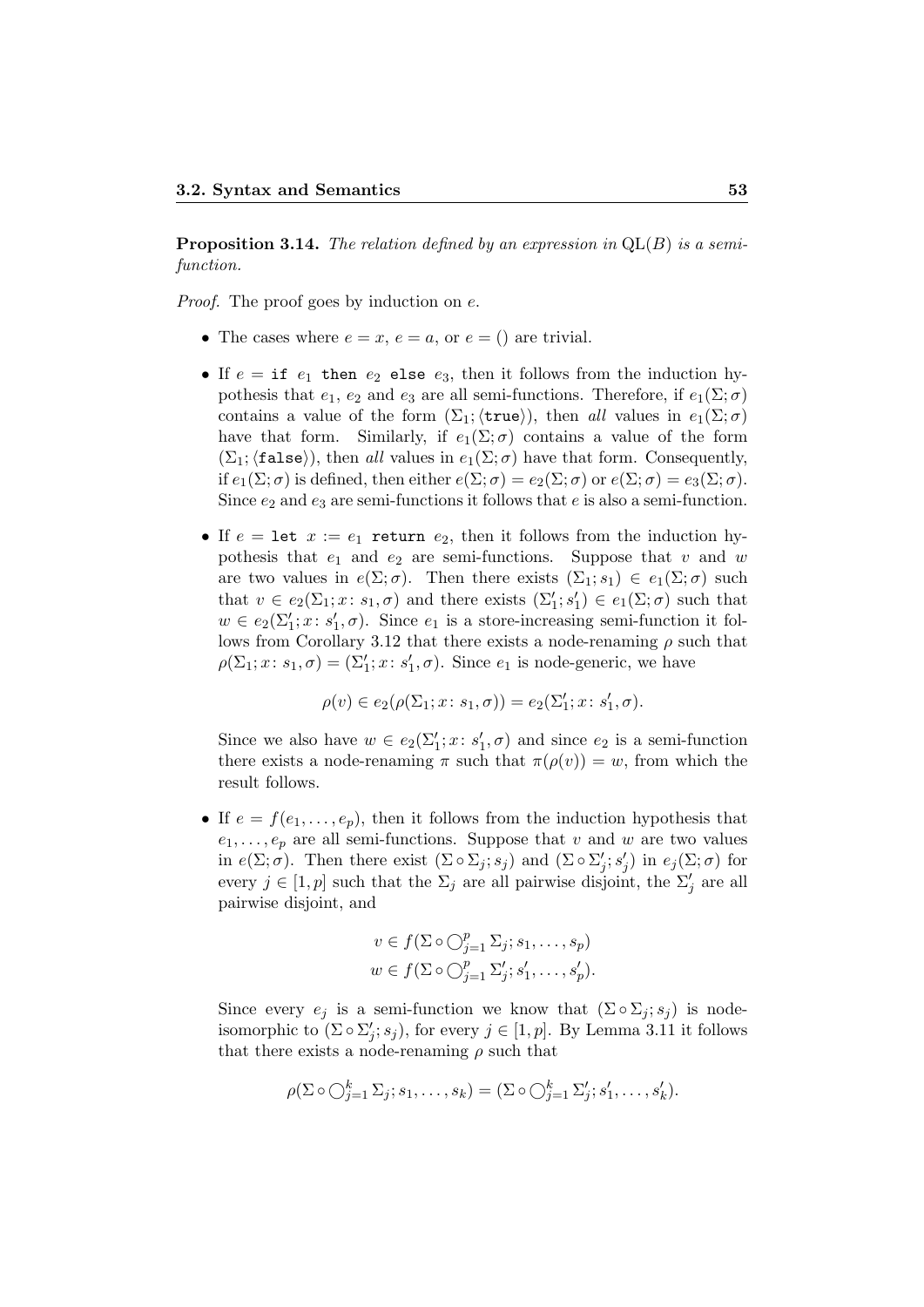#### 54 Well-Definedness for First-Order, Object-Creating Operations

Since  $f$  is node-generic we hence have

$$
\rho(v) \in f(\rho(\Sigma \circ \bigcirc_{j=1}^k \Sigma_j; s_1, \dots, s_k)) = f(\Sigma \circ \bigcirc_{j=1}^k \Sigma'_j; s'_1, \dots, s'_k).
$$

Since we also have  $w \in f(\Sigma \circ \bigcirc_{j=1}^k \Sigma'_j; s'_1, \ldots, s'_k)$  and since f is a semifunction, there exists a node-renaming  $\pi$  such that  $\pi(\rho(v)) = w$ , from which the result follows.

• If  $e =$  for x in  $e_1$  return  $e_2$ , then it follows from the induction hypothesis that  $e_1$  and  $e_2$  are semi-functions. Suppose that v and w are two values in  $e(\Sigma; \sigma)$ . Then there exists  $(\Sigma_0; s) \in e_1(\Sigma; \sigma)$  and values  $(\Sigma_0 \circ \Sigma_j; s_j) \in e_2(\Sigma_0; x: \langle s(j) \rangle, \sigma)$  for every  $j \in [1, |s|]$  such that the  $\Sigma_j$ are all pairwise disjoint and

$$
v = (\Sigma_0 \circ \bigcirc_{j=1}^{|s|} \Sigma_j; \bigcirc_{j=1}^{|s|} s_j).
$$

Moreover, there exists  $(\Sigma'_0; s') \in e_1(\Sigma; \sigma)$  and values  $(\Sigma'_0 \circ \Sigma'_j; s'_j) \in$  $e_2(\Sigma'_0; x: \langle s'(j) \rangle, \sigma)$  for every  $j \in [1, |s'|]$  such that the  $\Sigma'_j$  are all pairwise disjoint and

$$
w = (\Sigma_0' \circ \bigcirc_{j=1}^{|s'|} \Sigma_j'; \bigcirc_{j=1}^{|s'|} s_j').
$$

Since  $e_1$  is a store-increasing semi-function, it follows from Corollary 3.13 that  $|s| = |s'|$  and that there exists a node-renaming  $\rho_j$  for every  $j \in$  $[1, |s|]$  such that

$$
\rho_j(\Sigma_0; x; \langle s(j) \rangle, \sigma) = (\Sigma'_0; x; \langle s'(j) \rangle, \sigma). \tag{3.1}
$$

Since  $e_2$  is node-generic it follows that

$$
\rho_j(\Sigma_0 \circ \Sigma_j; s_j) \in e_2(\rho_j(\Sigma_0; x: \langle s(j) \rangle, \sigma)) = e_2(\Sigma'_0; x: \langle s'(j) \rangle, \sigma).
$$

Since also  $(\Sigma'_0 \circ \Sigma'_j; s'_j) \in e_2(\Sigma'_0; x: \langle s'(j) \rangle, \sigma)$  and since  $e_2$  is a semifunction there exists, for every  $j \in [1, |s|]$ , a node-renaming  $\pi_j$  such that  $\pi_j(\rho_j(\Sigma_0 \circ \Sigma_j; s_j)) = (\Sigma'_0 \circ \Sigma'_j; s'_j)$ . Hence,  $(\Sigma_0 \circ \Sigma_j; s_j)$  is nodeisomorphic to  $(\Sigma_0' \circ \Sigma_j'; s_j')$  for every  $j \in [1, |s|]$ . As in addition, (3.1) implies that  $\Sigma_0$  is node-isomorphic to  $\Sigma'_0$ , it follows from Lemma 3.11 that

$$
(\Sigma_0 \circ \bigcirc_{j=1}^{|s|} \Sigma_j; s_1, \ldots, s_{|s|}) \equiv_{node} (\Sigma'_0 \circ \bigcirc_{j=1}^{|s|} \Sigma'_j; s'_1, \ldots, s'_{|s|}).
$$

It is now easy to see that this implies

$$
(\Sigma_0 \circ \bigcirc_{j=1}^{|s|} \Sigma_j; \bigcirc_{j=1}^{|s|} s_j) \equiv_{node} (\Sigma'_0 \circ \bigcirc_{j=1}^{|s|} \Sigma'_j; \bigcirc_{j=1}^{|s|} s'_j),
$$

 $\Box$ 

from which the result follows.

Using the fact that every  $e \in QL(B)$  is a node-generic, store-increasing semi-function, an easy induction shows that  $e$  is also computable. Hence,  $e$ defines a base operation.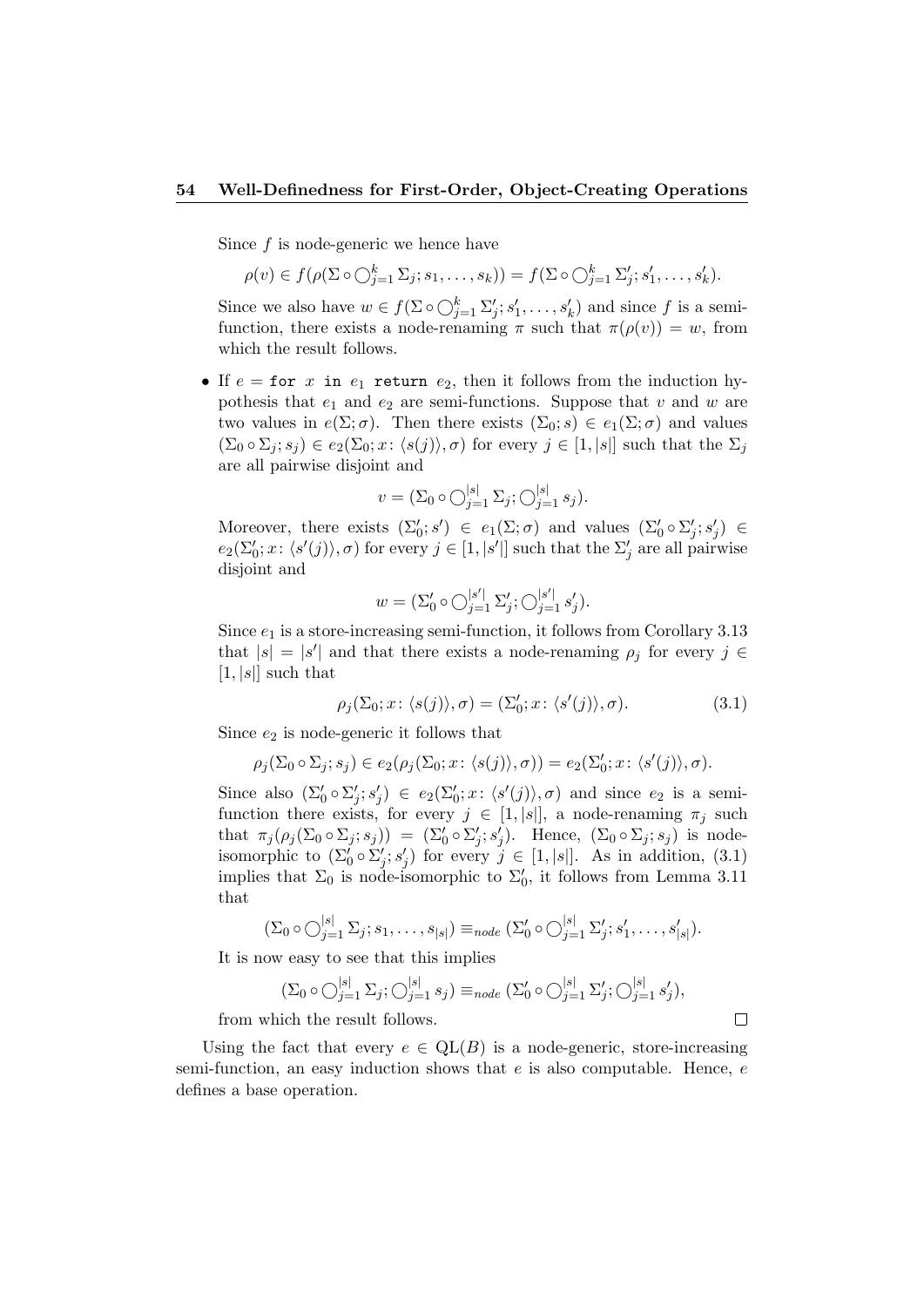## 3.3 Well-Definedness

The evaluation of an expression e on an input  $(\Sigma; \sigma)$  may be *undefined*, i.e., potentially  $e(\Sigma; \sigma) = \emptyset$ . For example, the expression

if  $eq(pubits her, 'ACM')$  then  $element(authors, title)$  else ()

returns the empty set when

- 1. publisher is the empty list (as the subexpression  $eq(publisher, 'ACM')$ ) then returns the empty list, on which the conditional test is undefined);
- 2. *publisher* is not a singleton atom and not the empty list (as the subexpression  $eq(publisher, 'ACM')$  is then undefined); or
- 3. *publisher* is the singleton atom  $\langle$  ACM $\rangle$  and *authors* is not a singleton atom (as the element constructor is then evaluated on a value-tuple of the form  $(\Sigma; s, s')$  with s not a singleton atom, which is undefined).

Since the fact that e is undefined on  $(\Sigma;\sigma)$  models the situation where an actual implementation would produce a runtime error, it is a natural question to ask whether we can decide, given an expression  $e$  and a (possibly infinite) set  $S$  of tree contexts on  $e$ , whether  $e$  is defined on every tree context in  $S$ . The answer to this problem clearly depends on both the set  $B$  of base operations and the class of tree context sets used as inputs. Here, we will focus on the class of tree context sets specified by bounded-depth regular expression types. Regular expression types are based on regular tree languages [7, 15, 44, 45] and are widely used in general-purpose programming languages manipulating tree-structured data, such as XDuce [26, 27, 28], CDuce [23], and XQuery [6, 18]. The bounded-depth restriction is motivated by the fact that most treestructured data (such as for example found in XML documents [61]) in practice has nesting depth at most five or six, and that unbounded-depth nesting is hence often not needed.

Formally, a (bounded-depth) regular expression type is a term generated by the following grammar:

> $\tau$  ::= Atom | Text | Element $(a,\tau)$ | Empty  $|\tau + \tau| \tau$  or  $|\tau^*$

A regular expression type denotes a set of values, as defined in Figure 3.4. Here we denote trees by Θ. For ease of notation we will not distinguish between a regular expression type and the set of values it denotes. A regular expression type assignment  $\Gamma$  on an expression e is a function from a finite superset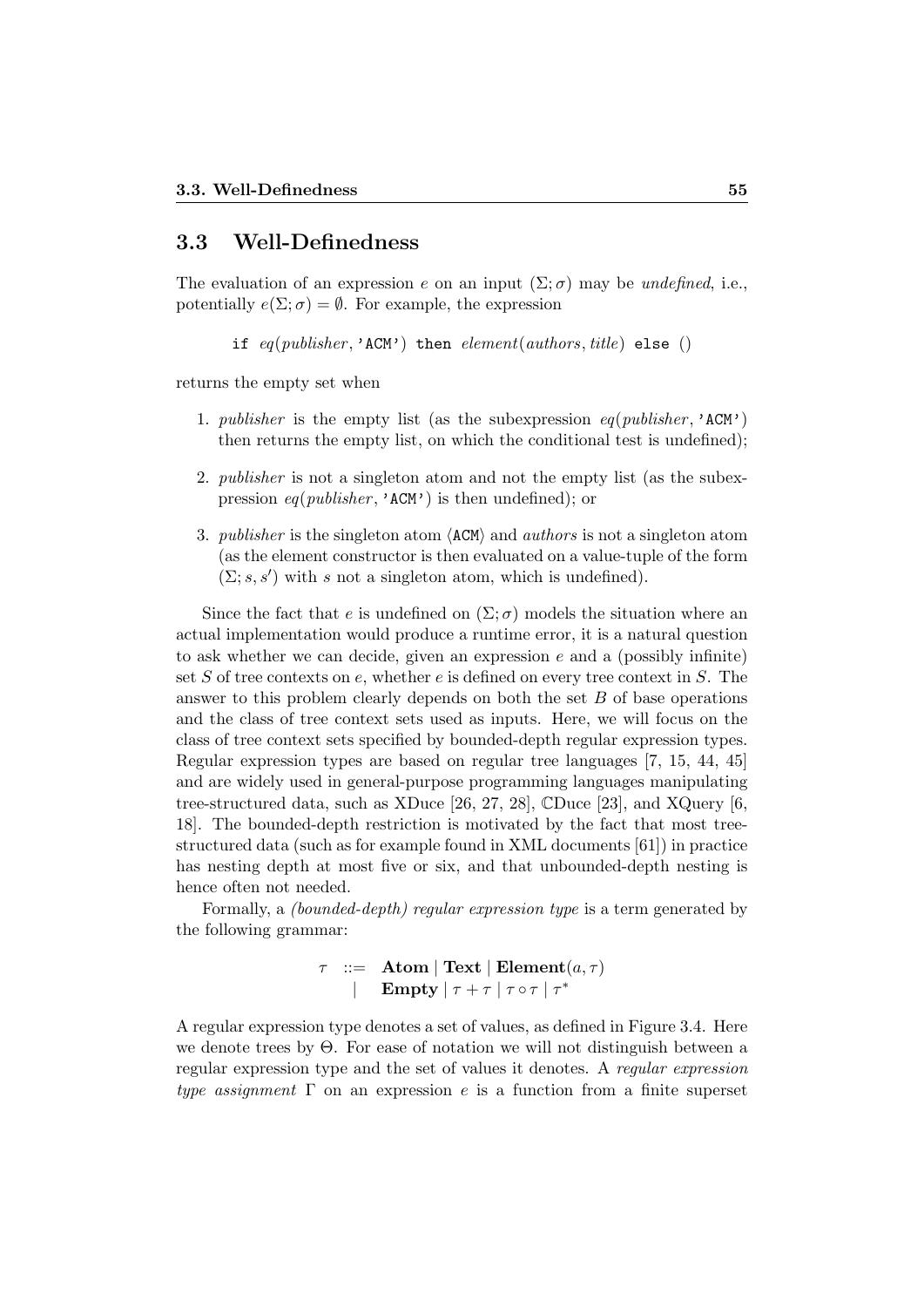

Figure 3.4: The denotation of regular expression types.

 ${x, \ldots, y}$  of the free variables of e to regular expression types. A regular expression type assignment denotes the set of contexts

$$
\{(\Sigma_x \circ \cdots \circ \Sigma_y; \sigma) \mid (\Sigma_z; \sigma(z)) \in \Gamma(z) \text{ for all } z \in \{x, \ldots, y\}\}.
$$

Again we will not distinguish between a regular expression type assignment and the set of contexts it denotes. For convenience we will abbreviate "regular expression type" and "regular expression type assignment" by "type" respectively "type assignment" in this chapter.

**Definition 3.15.** Let  $B$  be a finite set of base operations. We say that  $e \in QL(B)$  is well-defined under a regular expression type assignment  $\Gamma$  on e if  $e(\Sigma;\sigma) \neq \emptyset$  for every context  $(\Sigma;\sigma) \in \Gamma$ . The well-definedness problem for  $QL(B)$  consists of checking, given e and Γ, whether e is well-defined under Γ.

## 3.4 Satisfiability and The Restriction to Monotone Base Operations

It is not obvious that the well-definedness problem is decidable. Indeed, we will next identify several properties of B which can make the problem undecidable.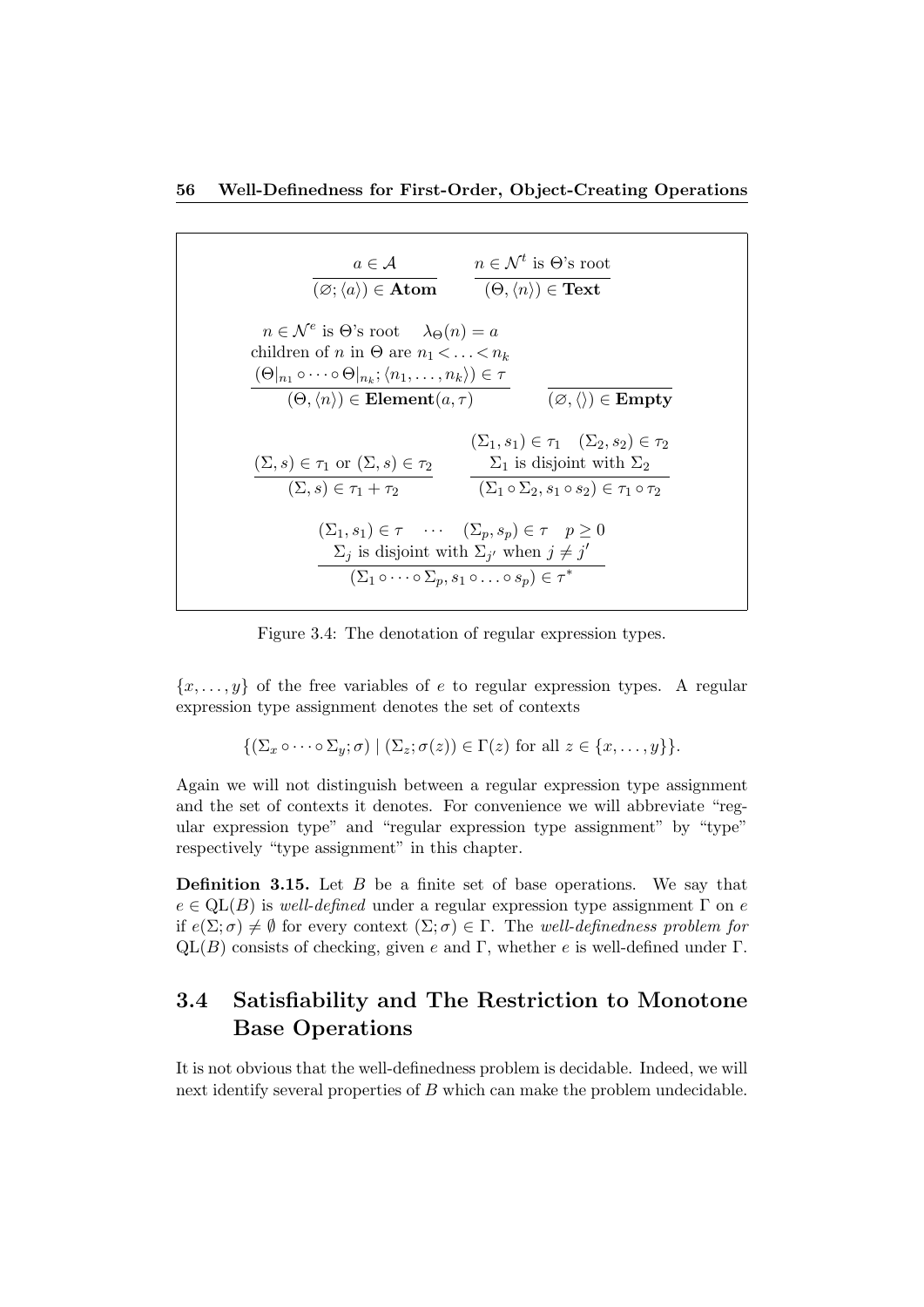**Definition 3.16.** Let  $B$  be a finite set of base operations. Let  $e$  be an expression in  $QL(B)$  and let  $\Gamma$  be a type assignment under which e is well-defined. We say that e is satisfiable under  $\Gamma$  if there exists a context  $(\Sigma;\sigma) \in \Gamma$  such that s is non-empty for every value  $(\Sigma'; s) \in e(\Sigma; \sigma)$ . The satisfiability problem for  $QL(B)$  consists of checking, given e and Γ, whether e is satisfiable under Γ.

Since every expression defines a semi-function by Proposition 3.6, s is nonempty for some  $(\Sigma'; s) \in e(\Sigma; \sigma)$  if, and only if, all values in  $e(\Sigma; \sigma)$  have a non-empty list. Hence, e is satisfiable under  $\Gamma$  if, and only if, there exists a context  $(\Sigma; \sigma) \in \Gamma$  and a value  $(\Sigma'; s)$  in  $e(\Sigma; \sigma)$  such that s is non-empty.

The satisfiability problem is reducible to the well-definedness problem. Indeed, let e be an expression in  $QL(B)$  and let  $\Gamma$  be a type assignment under which e is well-defined. It is easy to see that e is satisfiable under  $\Gamma$  if, and only if, the expression

```
for x in e return (if () then () else ())
```
is not well-defined under  $\Gamma$  (as the subexpression if () then () else () is always undefined). We have hence shown:

**Proposition 3.17.** If the satisfiability problem for  $QL(B)$  is undecidable, then the well-definedness problem for  $QL(B)$  is also undecidable.

The converse is not true however. Indeed, in Section 3.6.1 we will give a set of base operations  $B$  for which the well-definedness of  $QL(B)$  is undecidable, but the satisfiability problem of  $QL(B)$  is nevertheless decidable.

Unsurprisingly, there are  $QL(B)$  for which satisfiability is undecidable, as exemplified by the following proposition.

**Proposition 3.18.** If B includes the base operations concat, children, eq. node-name, content, element, and empty, then  $QL(B)$  can simulate the relational algebra. Concretely, for every relational algebra expression  $\phi$  over database schema S there exists an expression  $e_{\phi} \in \text{QL}(B)$  and a type assignment  $\Gamma$  such that

- every database over S can be encoded as a context in  $\Gamma$ ,
- $e_{\phi}$  is well-defined under Γ, and,
- $e_{\phi}$  evaluated on an encoding of database D equals an encoding of  $\phi(D)$ .

Consequently, satisfiability for  $QL(B)$  is undecidable, as it is already undecidable for the relational algebra.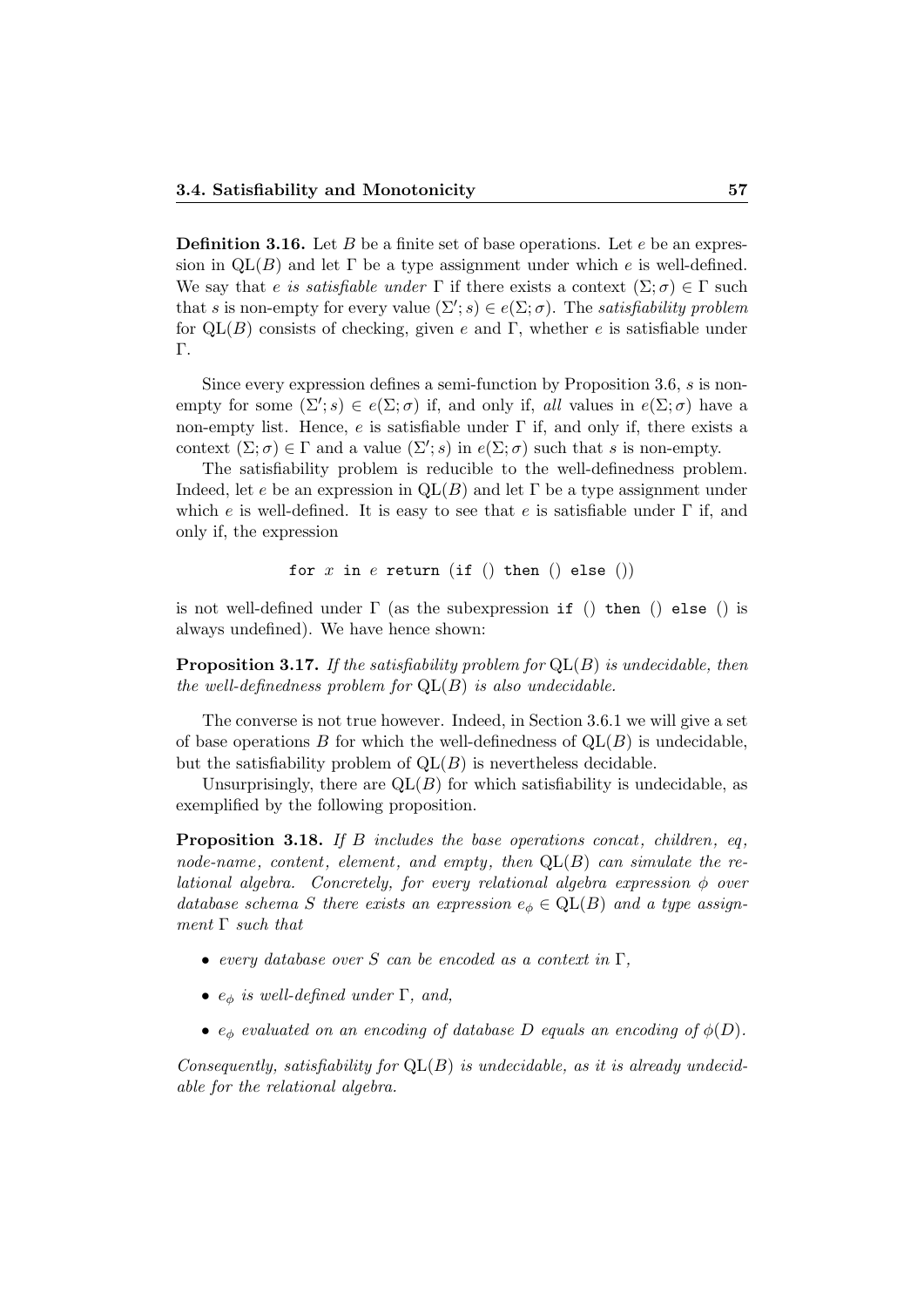Proof. We use a well-known, straightforward, one-to-many encoding of relations as values. For example, the relation R in Figure 3.5(a) can be encoded as the value  $(\Sigma; s)$  in Figure 3.5(b). Specifically, we encode each tuple t in R as a tree in  $\Sigma$ . The root node n of this tree is labeled by some arbitrarily fixed atom T. Furthermore, n has one element child node  $m_A$  for every attribute name A in the schema of R, and this child is labeled by A. The node  $m_A$  itself has exactly one child, which is a text node labeled by the value of  $t$  on  $A$ . The whole relation is then encoded by the value  $(\Sigma; s)$  such that

- 1. for each tuple  $t \in R$  the root node of a tree encoding t is mentioned in s, and
- 2. each node mentioned in s is the root node of an encoding of a tuple in R.

The order in which these root nodes are mentioned in s does not matter and there can be multiple nodes whose trees encode the same tuple. As such, the value in Figure 3.5(c) is also a valid encoding of the relation in Figure 3.5(a).

Let S be a database schema. A database  $D$  over S can then be encoded as a context  $(\Sigma; \sigma)$  such that  $(\Sigma; \sigma(r))$  is an encoding of the relation assigned to relation name r by D, for every relation name r in S. Let  $\Gamma$  be the type assignment on the relation names in S such that

```
\Gamma(r) := \textbf{Element}(T, \textbf{Element}(A_1, \textbf{Text}) \circ \cdots \circ \textbf{Element}(A_k, \textbf{Text}))^*
```
where  $\{A_1, \ldots, A_k\}$  is the relation schema assigned to r by S. It is easy to see that for every database D over S there exists a context in  $\Gamma$  which encodes it and that every context in  $\Gamma$  encodes a database over S.

We will now show how to construct, for every relational algebra expression  $\phi$  over S, an expression  $e_{\phi} \in \text{QL}(B)$  such that  $e_{\phi}(\Sigma; \sigma)$  is an encoding of  $\phi(D)$ whenever  $(\Sigma; \sigma)$  is an encoding of a database D over S. Note that in particular,  $e_{\phi}(\Sigma;\sigma)$  is hence well-defined on Γ. In order to simplify presentation, we will allow to bind multiple variables in one for loop. We will also allow boolean combinations in the condition of an if test. Both features can clearly be simulated in QL(B). The construction is by induction on  $\phi$ :

- If  $\phi$  is the relation name r, then  $e_{\phi} = r$ .
- If  $\phi = \sigma_{A_1 = A_2}(\psi)$ , then  $e_{\phi}$  is defined as follows:

```
for t in e_{\psi} return
  for x_1, x_2 in children(t) return
    if eq(node-name(x_1), A_1)
```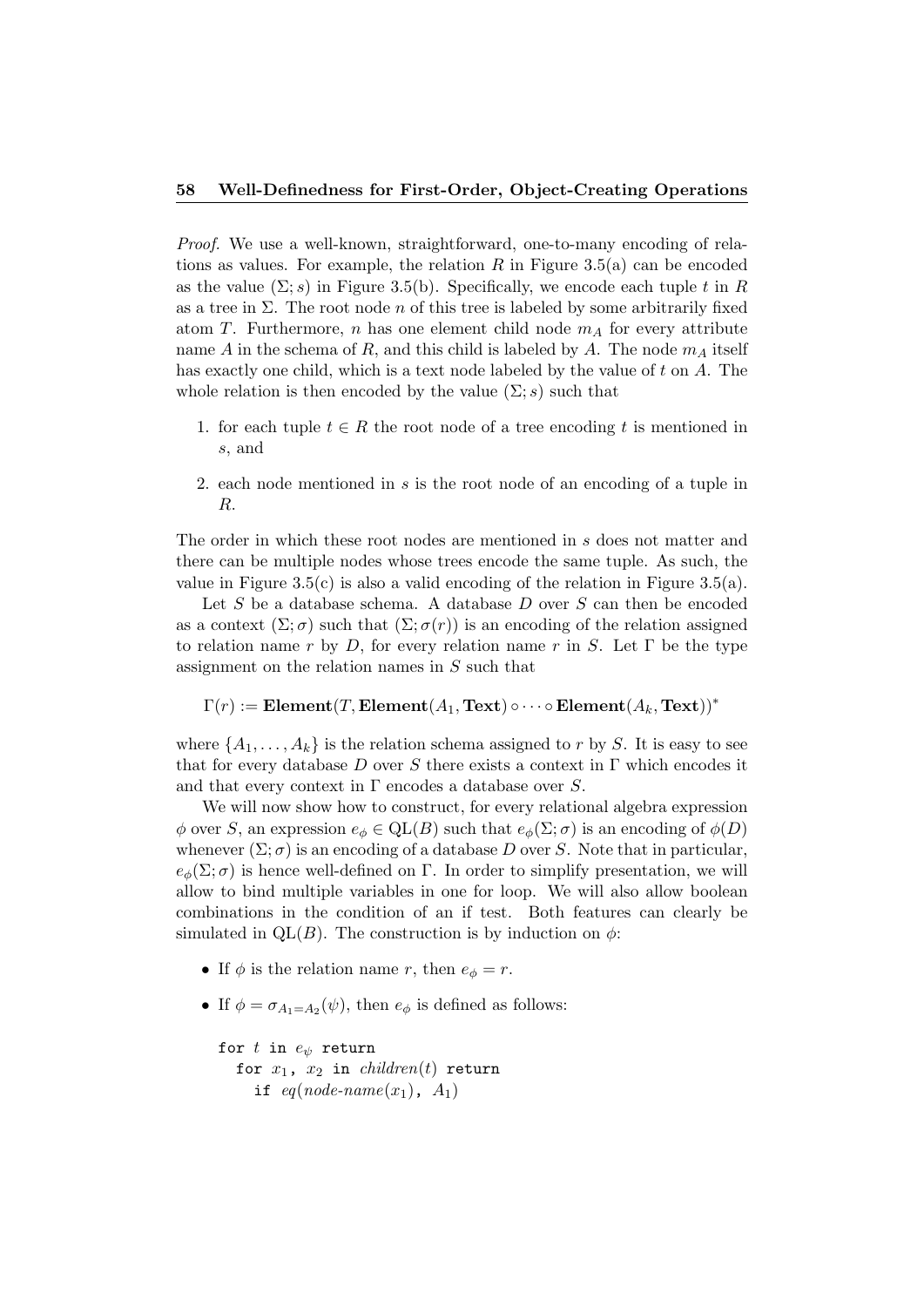

Figure 3.5: Encoding relations as values.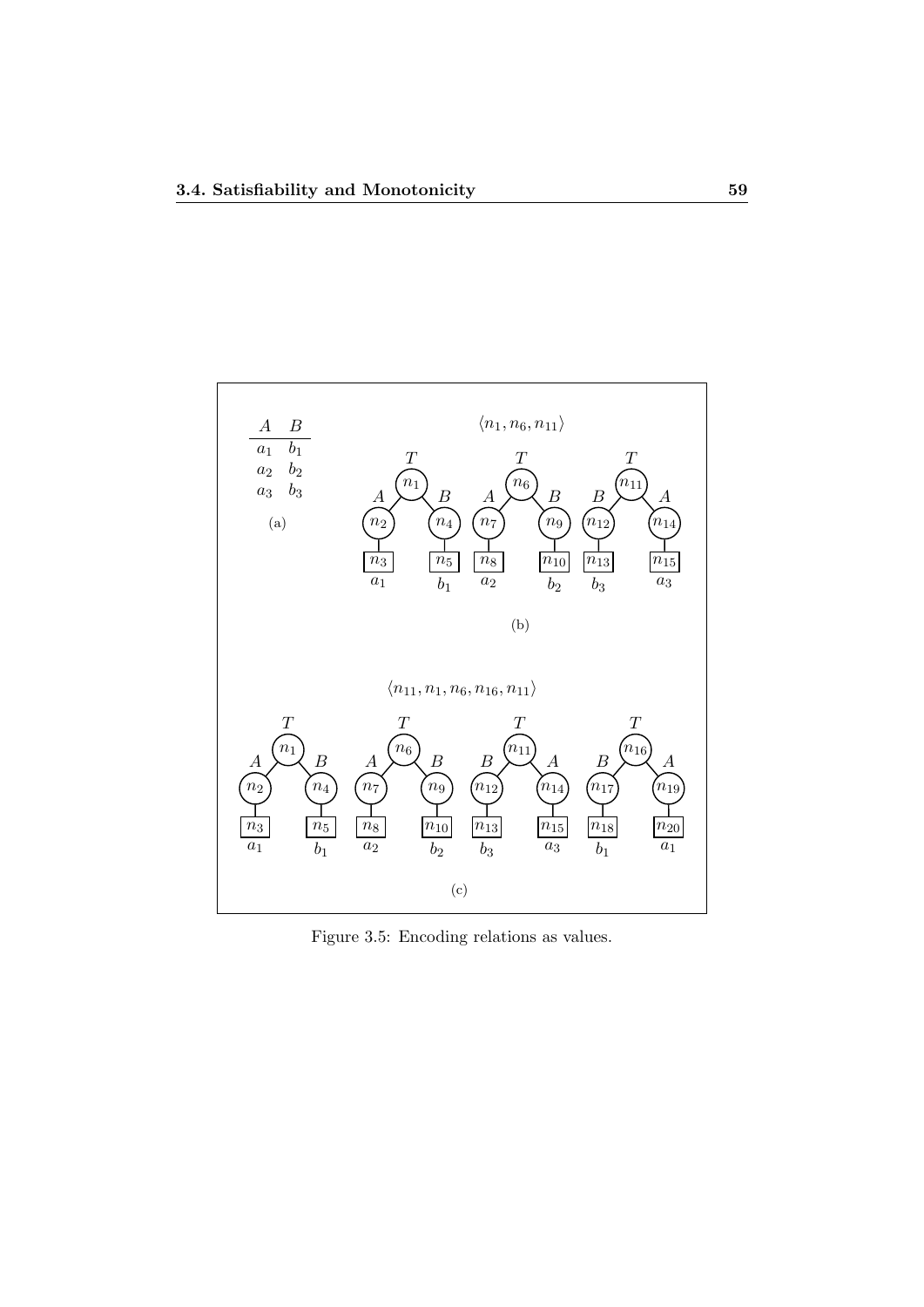```
and eq(node-name(x_2), A_2)and eq(content(children(x_1)), content(children(x_2)))then t else ()
```
• If  $\phi = \pi_{A_1,...,A_k}(\psi)$ , then  $e_{\phi}$  is defined as follows:

```
for t in e_{\psi} return
  element(T,for x in children(t) return
      if eq(node-name(x_1), A_1)or ...
         or eq(node-name(x_k), A_k)then x else ())
```
• If  $\phi = \rho_{B \leftarrow A}(\psi)$ , then  $e_{\phi}$  is defined as follows:

```
for t in e_{\psi} return
  element(T,for x in children(t) return
      if eq(node-name(x), A)then element(B, children(x)) else x
  )
```
• If  $\phi = \psi_1 \times \psi_2$ , then  $e_{\phi}$  is defined as follows:

```
for t_1 in e_{\psi_1} return
   for t_2 in e_{\psi_2} return
      element(T, concat(children(t<sub>1</sub>), children(t<sub>2</sub>)))
```
- If  $\phi = \psi_1 \cup \psi_2$ , then  $e_{\phi} = concat(e_{\psi_1}, e_{\psi_2})$ .
- If  $\phi = \psi_1 \psi_2$ , then we note that  $\psi_1$  and  $\psi_2$  have the same output schema  $\{A_1, \ldots, A_k\}$ . We define  $e_{\phi}$  as follows:

```
for t_1 in e_{\psi_1} return
  let z:= for t_2 in e_{\psi_2} return
            if same-tuple(t_1,t_2) then t_2 else ()
  return
    if empty(z) then t_1 else ()
```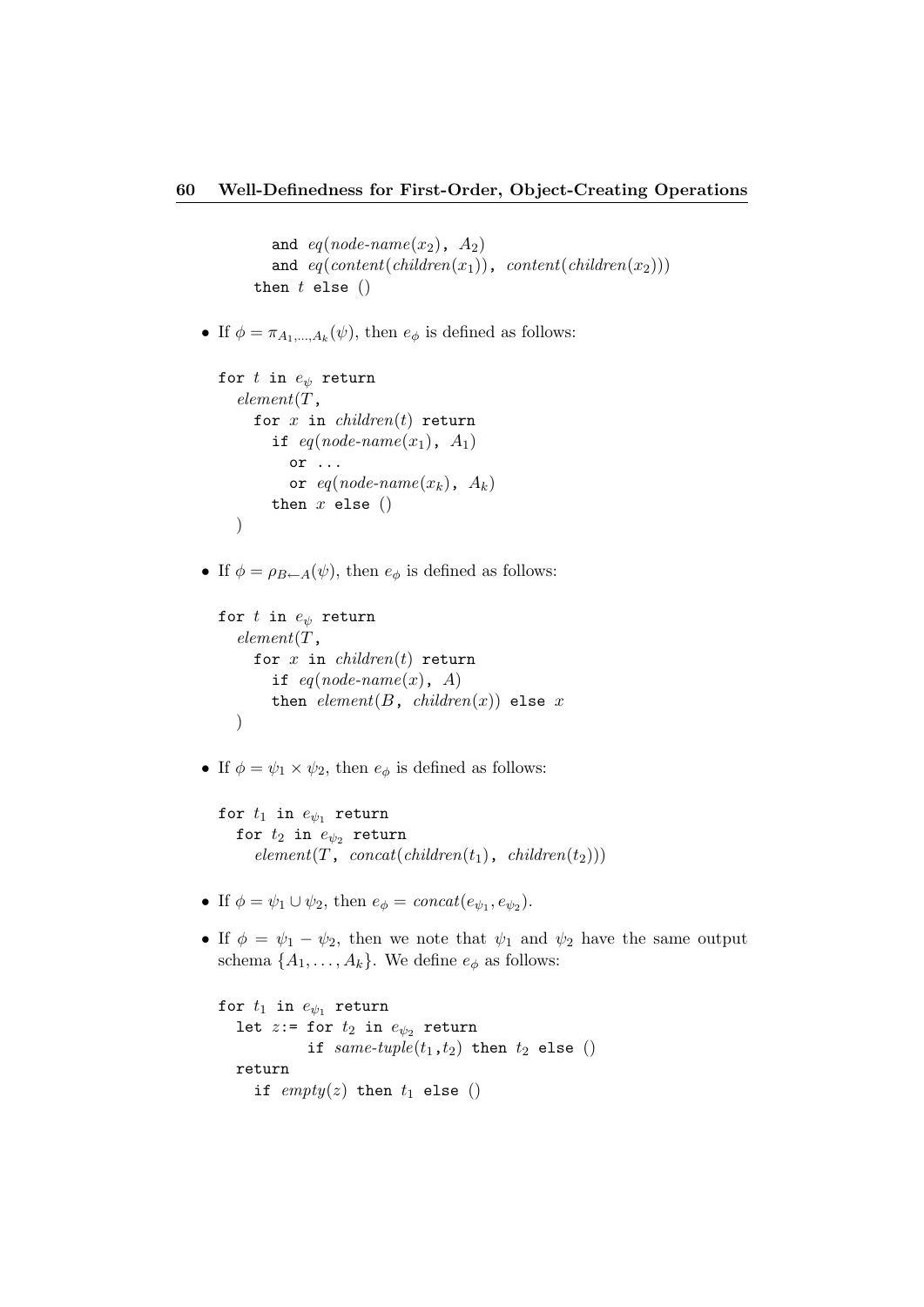Here, same-tuple( $t_1,t_2$ ) is an abbreviation for the following expression, which returns true if  $t_1$  and  $t_2$  encode the same tuple over  $\{A_1, \ldots, A_k\}$ , and false otherwise.

```
let z :=for x_1, \ldots, x_k in children(t_1) return
  for y_1, \ldots, y_k in children(t_2) return
    if eq(node-name(x_1), A_1)and ...
       and eq(node-name(x_k), A_k)and eq(node-name(y_1), A_1)and ...
       and eq(node-name(y_k), A_k)
       and eq(content(children(x_1)), content(children(y_1)))and ...
       and eq(content(children(x_k)), content(children(y_k)))then t_1 else ()
return
  if empty(z) then false else true
```
In  $e_{\phi}$  we hence compute, for each node  $t_1$  returned by  $e_{\psi_1}$ , the nodes returned by  $e_{\psi_2}$  which encode the same tuple as  $t_1$ . If there are no such encodings, then  $t_1$  is returned (as it's encoding is hence not in the result of  $\psi_2$ ), otherwise it is filtered out.

It is easy to verify that  $e_{\phi}$  indeed returns an encoding of  $\phi(D)$  when evaluated on an encoding of D. In particular,  $e_{\phi}$  is hence defined on such encodings, as desired.  $\Box$ 

**Corollary 3.19.** If B includes the base operations concat, children, eq. nodename, concat, element, and empty, then the well-definedness problem for  $QL(B)$  is undecidable.

We note that the fact that XQuery's atomic value comparison and element constructor are more complex than the eq and element base operations we use above has no effect on the undecidability of the well-definedness problem. Indeed, it is easily verified that the simulation in the proof of Proposition 3.18 still works if we replace eq and element by their XQuery counterparts (whose semantics was given in Examples 3.2 and 3.3).

#### 3.4.1 Monotone Base Operations

Corollary 3.19 is the  $QL(B)$  equivalent of Theorem 2.3 in the NRC. We obtained a fragment of the NRC for which well-definedness is decidable by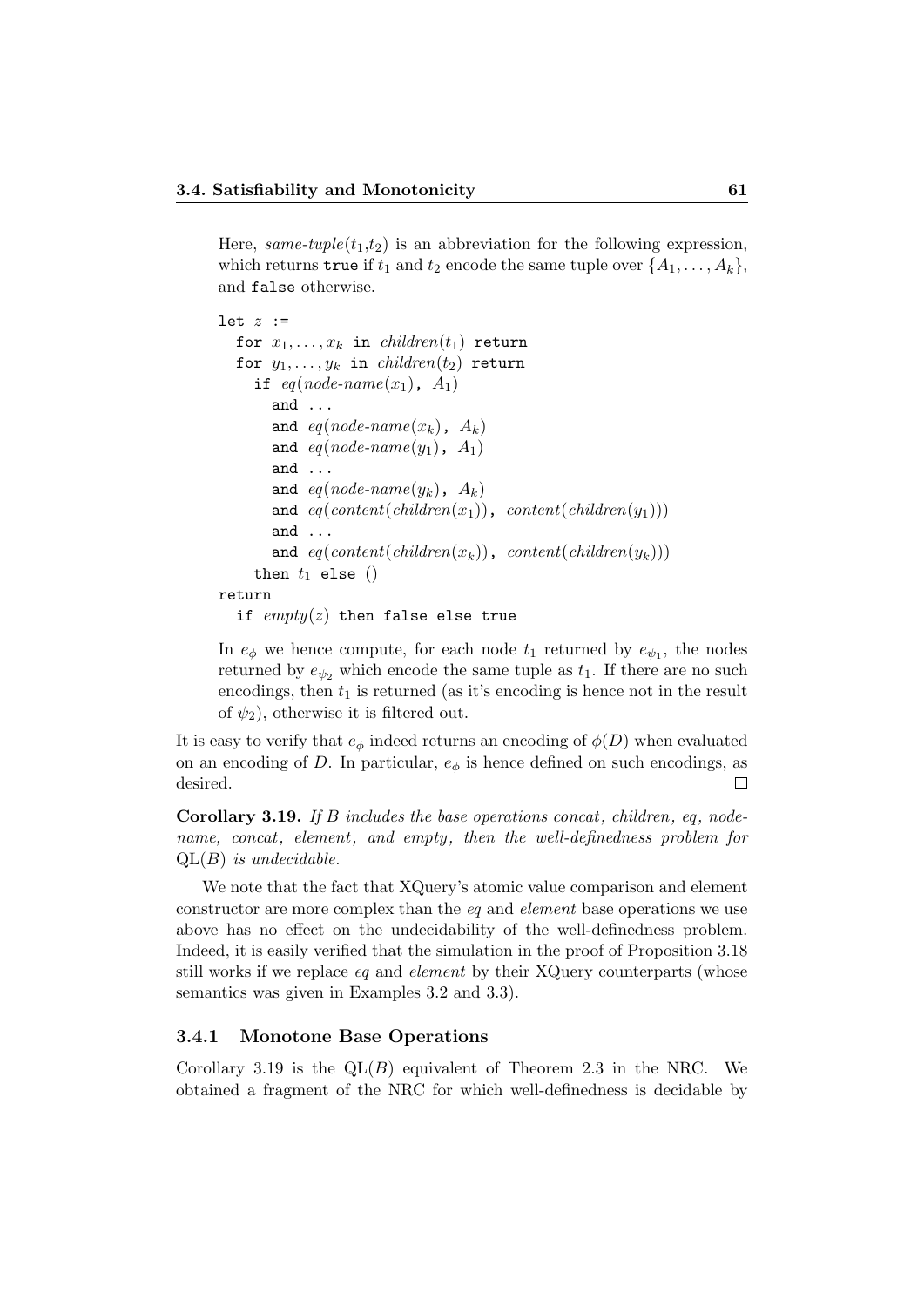

Figure 3.6: Containment of stores. Store  $\Sigma_1$  is not contained in  $\Sigma_2$  or in  $\Sigma_3$ . Store  $\Sigma_2$  is contained in  $\Sigma_3$ .

restricting ourselves to the positive-existential expressions, which are monotone by Lemma 2.4. In the hope of finding  $QL(B)$  for which well-definedness is decidable, it may hence be worthwhile to restrict ourselves to those base operations which are in a sense also "monotone". For this purpose, we adapt the notion of (unordered) complex object value containment to (ordered) tree values.

Containment of Stores Intuitively, a store  $\Sigma$  is contained in a store  $\Sigma'$  if  $\Sigma$  can be obtained by removing nodes from  $\Sigma'$  in such a way that if we remove a node, we also remove all of its descendants. Formally,  $\Sigma$  is contained in  $\Sigma'$  when every component of  $\Sigma$  is a subset of the corresponding component of  $\Sigma'$ , i.e.,  $V_{\Sigma} \subseteq V_{\Sigma'}$ ,  $E_{\Sigma} \subseteq E_{\Sigma'}$ ,  $\lambda_{\Sigma} \subseteq \lambda_{\Sigma'}$ ,  $\langle \Sigma \subseteq \langle \Sigma', \preceq_{\Sigma} \subseteq \langle \Sigma', \text{ and }$  $roots(\Sigma) \subseteq roots(\Sigma').$ 

As an example of store containment, consider the three stores depicted in Figure 3.6. It is easy to verify that  $\Sigma_2$  is contained in  $\Sigma_3$ . Store  $\Sigma_1$  is not contained in  $\Sigma_2$  however, as  $n_1$  is a root in  $\Sigma_1$ , but not in  $\Sigma_2$ . It can similarly be seen that  $\Sigma_1$  is also not contained in  $\Sigma_3$ .

We note that store-containment is closely related to the notion of simulation [8]: there exists a simulation from  $\Sigma$  to  $\Pi$  which respects document order and relates all roots of  $\Sigma$  to roots of  $\Pi$  if, and only if, there exists a store  $\Sigma'$ ,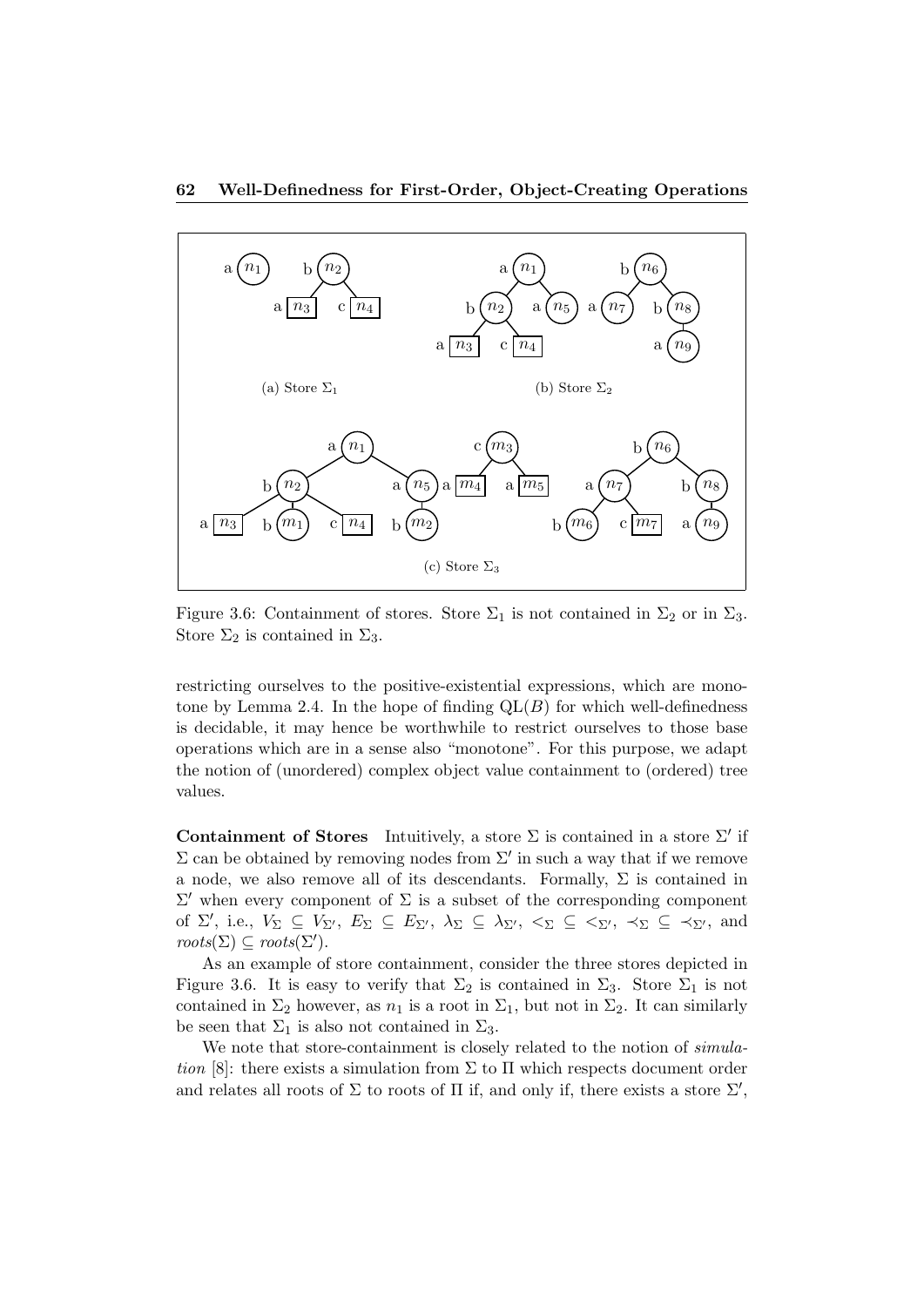node-isomorphic to  $\Pi$ , such that  $\Sigma$  is contained in  $\Sigma'$ .

**Containment of Lists** Intuitively, a list s is contained in a list s' if s can be obtained from  $s'$  by deleting items in it. Formally, s is contained in  $s'$ if there exists a strictly increasing function  $h : [1, |s|] \rightarrow [1, |s'|]$  such that  $s(j) = s'(h(j))$  for every  $j \in [1, |s|]$ . Such a function h is called a witness of the fact that  $s$  is contained in  $s'$ .

As an example, consider the lists  $s = \langle a, b, c \rangle$  and  $s' = \langle a, b, b, a, c \rangle$ . Then s is contained s', as witnessed by the function  $h : [1,3] \rightarrow [1,5]$  with  $h(1) = 1$ ,  $h(2) = 2$ , and  $h(3) = 5$ . In contrast, when  $s = \langle a, a, b, c \rangle$  then s is not contained in  $s'$ , as we cannot obtain s from  $s'$  simply by deleting items in  $s'$ .

Containment of Value-Tuples Finally, containment extends naturally to value-tuples:  $(\Sigma; s_1, \ldots, s_p)$  is contained in  $(\Sigma'; s'_1, \ldots, s'_p)$  if  $\Sigma$  is contained in  $\Sigma'$  and every  $s_j$  is contained in the corresponding  $s'_j$ . We are now ready to introduce the notion of a monotone base operation.

**Monotonicity** A set of value-tuples S is contained in a set of value-tuples S' if for every  $v' \in S'$  there exists  $v \in S$  such that v is contained in v'. In what follows we will denote the containment relation on stores, lists, value-tuples and sets of value-tuples by  $\subseteq$ . A relation  $R \subseteq V_p \times V$  is monotone if for all v and w in  $\mathcal{V}_p$  with  $R(v) \neq \emptyset$ ,  $R(w) \neq \emptyset$ , and  $v \sqsubseteq w$ , we have  $R(v) \sqsubseteq R(w)$ .

**Example 3.20.** Let us give some examples of monotone base operations:

- The concatenation operator concat is clearly monotone.
- The children axis is also monotone. Indeed, let  $(\Sigma; s) \sqsubseteq (\Sigma'; s')$  and suppose that *children* is defined on  $(\Sigma; s)$  and  $(\Sigma'; s')$ . Since  $s \sqsubseteq s'$  we know that every node mentioned in  $s$  is also mentioned in  $s'$ . Furthermore, since  $\Sigma \sqsubseteq \Sigma'$  we know the set of children of a node n in  $\Sigma$  is a subset of the set of children of n in  $\Sigma'$ . Finally, since  $\Sigma \sqsubseteq \Sigma'$  we know that if n precedes m in document order in  $\Sigma$ , it also precedes m in document order in  $\Sigma'$ . Hence, if  $(\Sigma; t)$  is the result of *children* on  $(\Sigma, s)$  and  $(\Sigma'; t')$  is the result of *children* on  $(\Sigma'; s')$ , then it is easily seen that  $t \sqsubseteq t'$ . Therefore,

$$
children(\Sigma; s) = \{(\Sigma; t)\} \sqsubseteq \{(\Sigma'; t')\} = children(\Sigma'; s').
$$

• The atomic value comparison  $eq$  is another example of a monotone base operation. Indeed, let  $(\Sigma; s, s') \sqsubseteq (\Pi; t, t')$  and suppose that eq is defined on  $(\Sigma; s, s')$  and  $(\Pi; t, t')$ . There are two possibilities: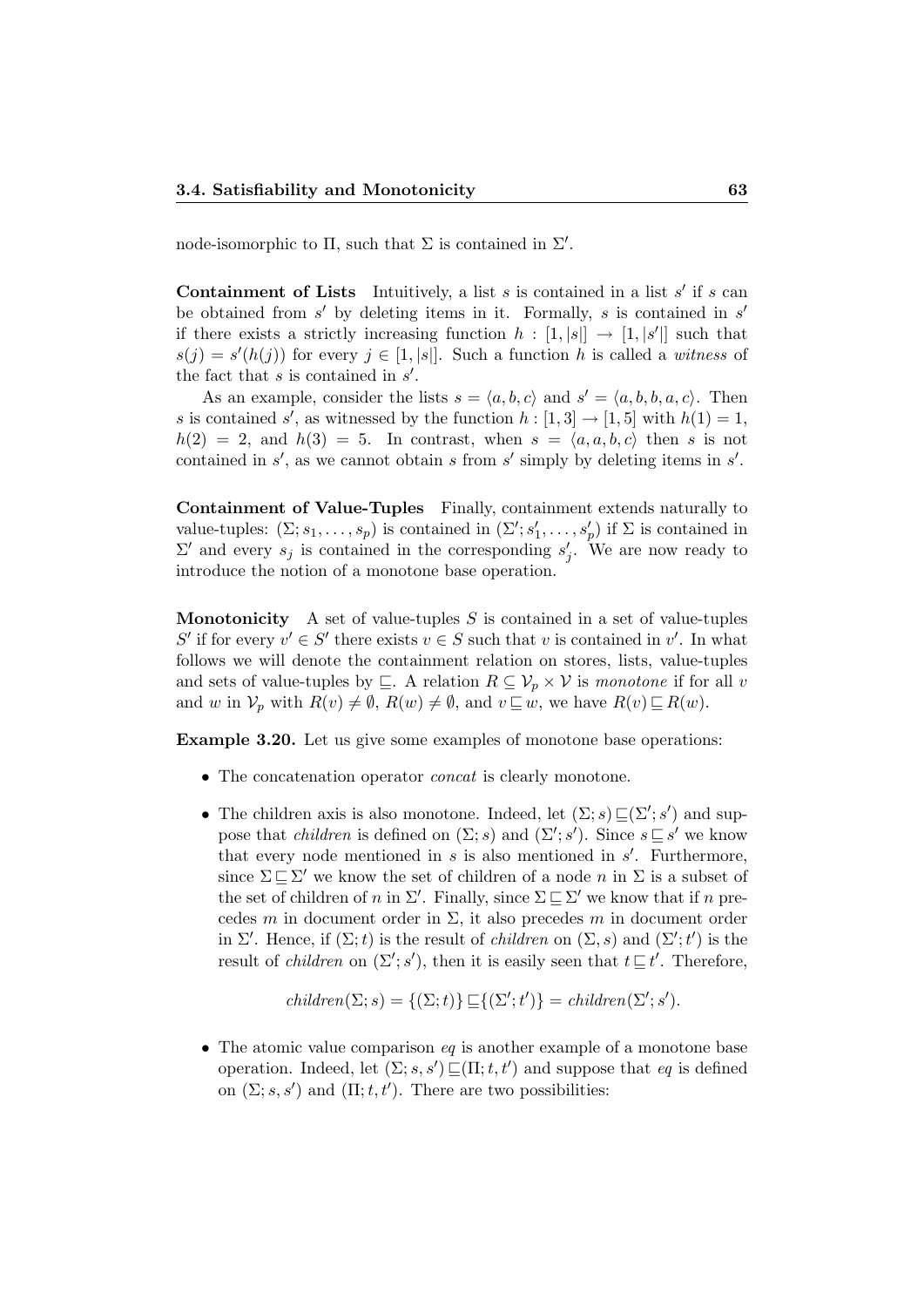#### 64 Well-Definedness for First-Order, Object-Creating Operations

- 1. If s or s' is the empty list, then eq relates  $(\Sigma; s, s')$  only to  $(\Sigma; \langle \rangle)$ . Monotonicity is immediate, since  $\langle \rangle$  is contained in every other list.
- 2. Otherwise, we know that  $s = \langle a \rangle$  and  $s' = \langle b \rangle$  with a and b atoms since eq is defined on  $(\Sigma; s, s')$ . Since  $s \sqsubseteq t$  and  $s' \sqsubseteq t'$ , it follows that t and t' cannot be empty. Since eq is also defined on  $(\Pi; t, t')$ , it hence follows that  $t = \langle c \rangle$  and  $t' = \langle d \rangle$  with c and d atoms. Since  $\langle a \rangle \sqsubseteq \langle c \rangle$  and  $\langle b \rangle \sqsubseteq \langle d \rangle$ , it follows that  $a = c$  and  $b = d$ . Hence,

$$
eq(\Sigma; s, s') = \{(\Sigma; \langle a = b \rangle) \} \sqsubseteq \{(\Pi; \langle c = d \rangle) = eq(\Sigma; t, t').
$$

• Finally, the element constructor *element* is also a monotone base operation. Indeed, suppose that  $v \sqsubseteq w$  and that *element* is defined on v and w. Then  $v$  and  $w$  must be of the form:

$$
v = (\Sigma; \langle a \rangle, \langle n_1, \dots, n_k \rangle)
$$
  

$$
w = (\Sigma'; \langle a \rangle, \langle n'_1, \dots, n'_l \rangle).
$$

Let  $(\Sigma' \circ \Theta'; \langle m' \rangle)$  be a value in *element* $(w)$ . We show that there exists a value in  $element(v)$  which is contained in  $(\Sigma' \circ \Theta'; \langle m' \rangle)$ . By definition of element, we know that the root element node  $m'$  of the tree  $\Theta'$  is labeled by a, that  $m'$  has exactly l children, and that if  $m'_j$  is the j-th child of  $m'$  (in sibling order), then there exists a node-renaming  $\rho_j$  such that  $\rho_j(\Sigma'|_{n'_j}) = \Theta'|_{m'_j}$ . Let h be a witness of  $\langle n_1, \ldots, n_k \rangle \sqsubseteq \langle n'_1, \ldots, n'_l \rangle$ . Since  $\Sigma \subseteq \Sigma^j$  it follows that  $\Sigma|_{n_j} \subseteq \Sigma'|_{n'_{h(j)}}$  for every  $j \in [1, k]$ . Hence, we also have

$$
\rho_{h(j)}(\Sigma|_{n_j}) \sqsubseteq \rho_{h(j)}(\Sigma'|_{n'_{h(j)}}) = \Theta'|_{m'_{h(j)}}.
$$

Then let  $\Theta$  be the tree whose root element node  $m'$  is labeled by a such that  $m'$  has k children and that the j-th child of  $m'$  (in document order) is  $\rho_{h(j)}(\Sigma|_{n_j})$ . It is clear that  $(\Sigma \circ \Theta; \langle m' \rangle) \in element(v)$ . Moreover, it is easy to see that  $(\Theta; \langle m' \rangle) \sqsubseteq (\Theta'; \langle m' \rangle)$ . It follows that  $(\Sigma \circ \Theta; \langle m' \rangle) \sqsubseteq (\Sigma' \circ \Theta'; \langle m' \rangle)$ , as desired.  $\Box$ 

Using similar reasonings as the ones employed in Example 3.20 we obtain:

Proposition 3.21. The base operations concat, children, descendant, parent, ancestor, preceding-sibling, following-sibling, eq. is,  $\ll$ , is-element, is-text, is-atom, node-name, content, element, and text are all monotone.

Note that if our restriction to monotone base operations is to have any chance of leading to  $QL(B)$  for which well-definedness is decidable, *empty* must be non-monotone. Indeed, all other base operations mentioned in Corollary 3.19 are monotone by Proposition 3.21. Fortunately: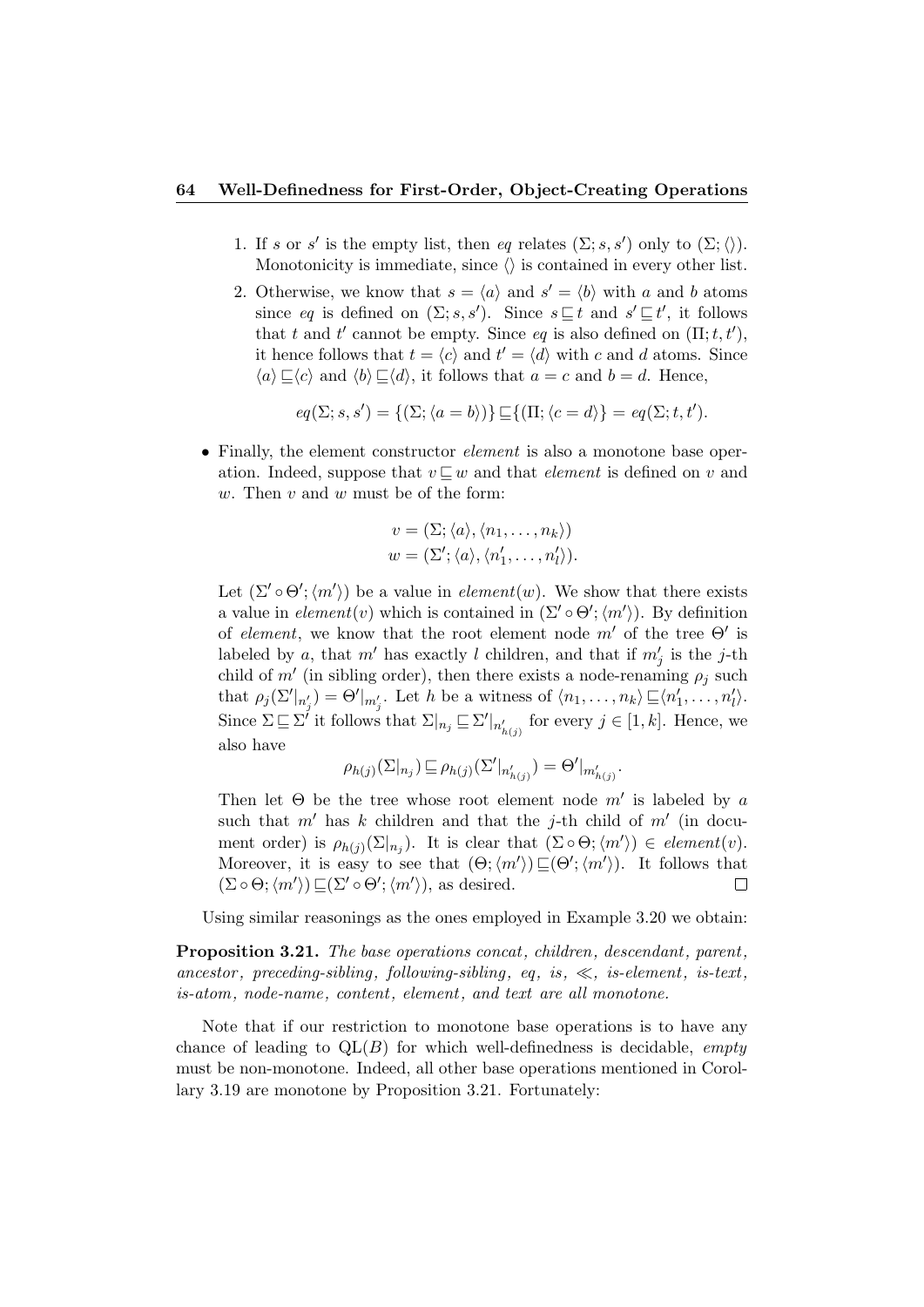**Example 3.22.** The emptiness test is not monotone. Indeed, let  $\Sigma$  be a store. The emptiness test relates  $(\Sigma;\langle\rangle)$  only to  $(\Sigma;\langle \text{true}\rangle)$  and  $(\Sigma;\langle a\rangle)$  only to (Σ;  $(f\text{alse})$ ). However,  $\langle \text{true} \rangle \not\sqsubseteq \langle \text{false} \rangle$ , although  $(\Sigma;\langle\rangle) \sqsubseteq (\Sigma;\langle a \rangle)$ .  $\Box$ 

#### 3.4.2 The Impact of Automatic Coercions

We note that the atomization function *data*, depending on the concrete interpretation of the abstract function fold which maps lists of text nodes to atoms, is potentially not monotone. Indeed, suppose for example that fold, when viewed as a base operation, relates  $(\Sigma;\langle n\rangle)$  with n a text node labeled by a to  $(\Sigma; \langle a \rangle)$  and relates  $(\Sigma; \langle n_1, \ldots, n_k \rangle)$  with  $k \geq 2$  and  $n_1, \ldots, n_k$  text nodes labeled by a to  $(\Sigma; \langle b \rangle)$  for some  $b \neq a$ .<sup>6</sup> Then clearly *fold* (and hence *data*) is not monotone. Note that with this interpretation of fold we can simulate the emptiness test in  $QL(B)$ . Indeed, *empty(e)* is simulated by

```
let y := (for x in e return text(a)) return
let z := concat(text(a), y) return
  eq(data(element(c, z)), a)
```
Here, c is an arbitrary atom. In  $y$  we first compute a list of text nodes, all labeled by a. Note that  $y$  is empty if, and only, if  $e$  is empty. Hence,  $z$  contains a single text node labeled by a if, and only if, e is empty. The atomization of a newly created element node with  $z$  as children hence returns  $a$  if, and only if, e is empty.

Note that, since fold is also used to merge adjacent text nodes into a single text node in the merge-text base operation, it follows that hence merge-text is also not monotone. Also note that with this interpretation of merge-text we can again simulate the emptiness test in  $QL(B)$ . Indeed, *empty(e)* is simulated by

```
let y := (\text{for } x \text{ in } e \text{ return } text(a)) return
let z := concat(text(a), y) return
let w := merge\text{-}text(element(c, z)) return
  eq(content(children(w)), a)
```
Indeed, using a similar reasoning as above, it is easy to see that the single text node child of  $w$  is labeled by  $\alpha$  if, and only if,  $e$  is empty.

As such, we obtain that  $QL(const, children, eq, node-name, content,$ element, text, data) and QL(concat, children, eq, node-name, content, element, text, merge-text) are at least as expressive as  $QL(const, children,$ 

 ${}^{6}$ The actual interpretation of *fold* in XQuery (i.e., string concatenation of the text nodes' labels) has this kind of behavior: concatenating a non-empty string k times does not produce the string itself.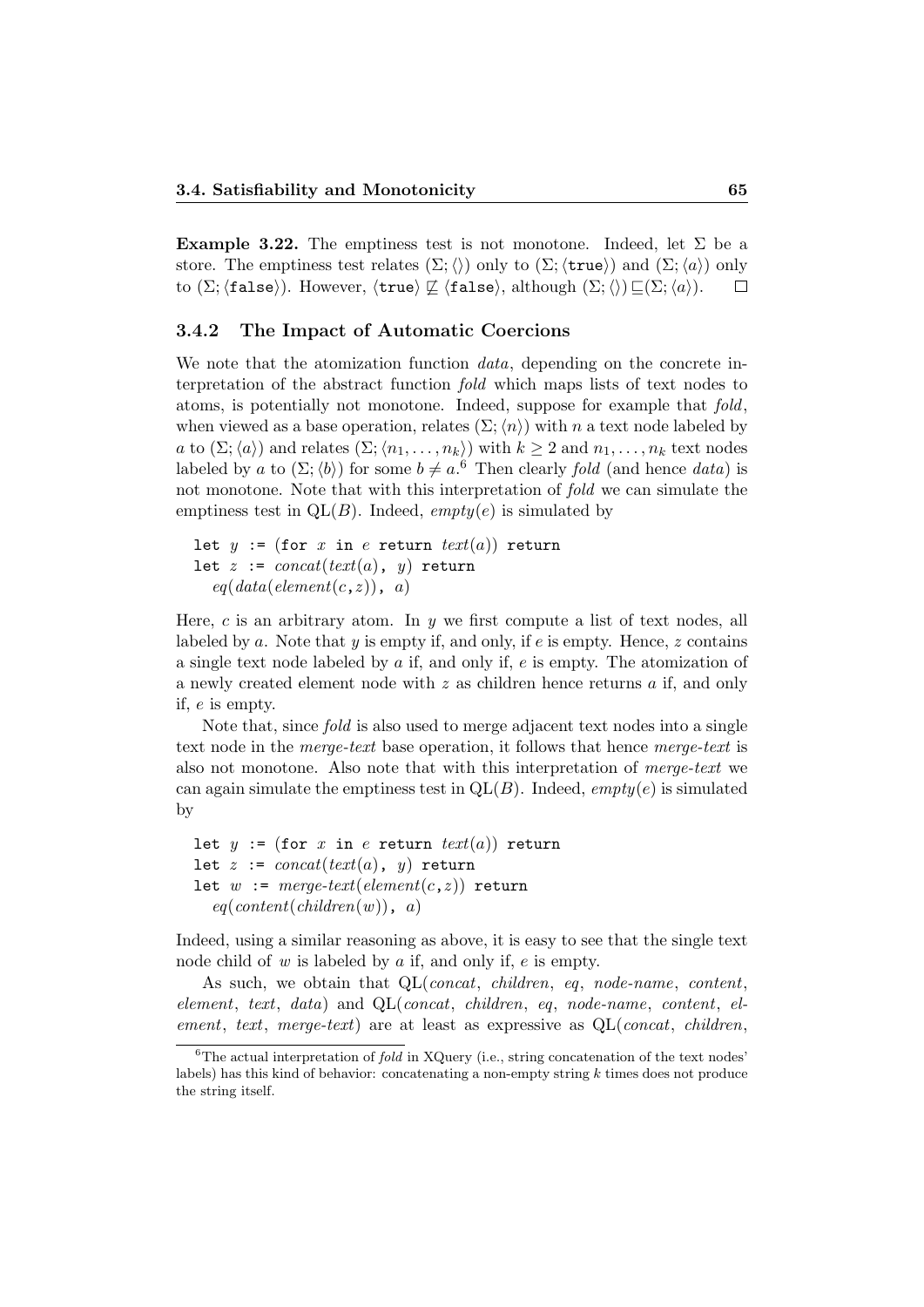eq, node-name, element, empty). It follows by Propositions 3.17 and 3.18 that their well-definedness problem is hence also undecidable. This reasoning clearly illustrates that automatic coercions, such as the ones performed by atomization and text node merging, are not harmless with regard to deciding well-definedness.

#### 3.4.3 Monotone Expressions

In this section we show that if  $B$  is a set of monotone base operations, then monotonicity transfers to all expressions in  $QL(B)$ . Hereto, we first state the following lemma's.

**Lemma 3.23.** Let  $R \subseteq V_n \times V$  be a monotone base operation and let  $(\Sigma; \vec{s})$  and  $(\Sigma'; \vec{s'})$  be value-tuples of arity p such that  $(\Sigma; \vec{s}) \sqsubseteq (\Sigma'; \vec{s'})$  and  $R(\Sigma; \vec{s}) \neq \emptyset$ . For every  $(\Sigma' \circ \Sigma_1'; s_1') \in R(\Sigma'; \vec{s'})$  there exists  $(\Sigma \circ \Sigma_1; s_1) \sqsubseteq (\Sigma' \circ \Sigma_1', s_1')$  in  $R(\Sigma; \vec{s})$ such that  $\Sigma_1 \sqsubseteq \Sigma'_1$ .

*Proof.* Every store can be written as a concatenation of trees. Let  $\Theta'_1, \ldots, \Theta'_k$ be the non-empty trees such that  $\Sigma' = \Theta'_1 \circ \cdots \circ \Theta'_k$ . Since  $\Sigma \sqsubseteq \Sigma'$ , we can write  $\Sigma$  as a concatenation of trees  $\Theta_1 \circ \cdots \circ \Theta_k$  such that  $\Theta_j \sqsubseteq \Theta'_j$  for every  $j \in [1, k]$ , where if  $\Sigma$  does not contain any node in  $\Theta'_j$ , we take  $\Theta_j$  to be the empty tree. Let  $\Delta_1, \ldots, \Delta_k$  be the trees such that, for every  $j \in [1, k]$ ,  $\Delta_j = \Theta_j$  if  $\Theta_j$  is non-empty, and  $\Delta_j = \Theta'_j$  otherwise. In particular,  $\Delta_j = \Theta_j$ whenever  $\vec{s}$  mentions a node in  $\Theta_j$ . Since R is reachable-only and since  $R(\Theta_1 \circ \cdots \circ \Theta_k; \vec{s})$  is defined, it is easy to see that  $R(\Delta_1 \circ \cdots \circ \Delta_k; \vec{s})$  is also defined. Moreover, by construction we have  $\Delta_j \sqsubseteq \Theta'_j$  for every  $j \in [1, k]$ . Hence,  $(\Delta_1 \circ \cdots \circ \Delta_k; \vec{s}) \sqsubseteq (\Theta'_1 \circ \cdots \circ \Theta'_k; \vec{s'})$ . Since R is a monotone base operation, there exists  $(\Delta_1 \circ \cdots \circ \Delta_k \circ \Sigma_1; s_1) \in R(\Delta_1 \circ \cdots \circ \Delta_k; \vec{s})$  such that

$$
(\Delta_1 \circ \cdots \circ \Delta_k \circ \Sigma_1; s_1) \sqsubseteq (\Theta'_1 \circ \cdots \circ \Theta'_k \circ \Sigma'_1; s'_1).
$$

Hence,  $\Sigma_1 \sqsubseteq \Theta'_1 \circ \cdots \circ \Theta'_k \circ \Sigma'_1$ . Assume, for the purpose of contradiction, that  $\Sigma_1$  has some node m in common with  $\Theta'_j$ , for some  $j \in [1, k]$ . Let n be the root node of m in  $\Sigma_1$ . In particular there exists a path from n to m in  $\Sigma_1$ . Since  $\Sigma_1 \sqsubseteq \Theta'_1 \circ \cdots \circ \Theta'_k \circ \Sigma'_1$ , n must also a root node in  $\Theta'_1 \circ \cdots \circ \Theta'_k \circ \Sigma'_1$ . By definition of  $\subseteq$  there must also exist a path from n to m in  $\Theta'_1 \circ \cdots \circ \Theta'_k \circ \Sigma'_1$ . By definition of concatenation however, there can be no path in  $\Theta'_1 \circ \cdots \circ \Theta'_k \circ \Sigma'_1$ connecting a node not in  $\Theta'_{j}$  to a node in  $\Theta'_{j}$ . Hence, n must be the root node of  $\Theta'_j$ . As  $\Theta'_j$  is non-empty,  $\Delta_j$  is also non-empty by construction. Let n' be the root node of  $\Delta_j$ . Since  $\Delta_j \sqsubseteq \Theta'_j$ , n' must also be a root node in  $\Theta'_j$ . Since trees have at most one root node,  $n = n'$ . Hence, n is a node in  $\Delta_j$ . This is a contradiction however, as  $(\Delta_1 \circ \cdots \circ \Delta_k \circ \Sigma_1; s_1)$  is a value and  $\Delta_j$  should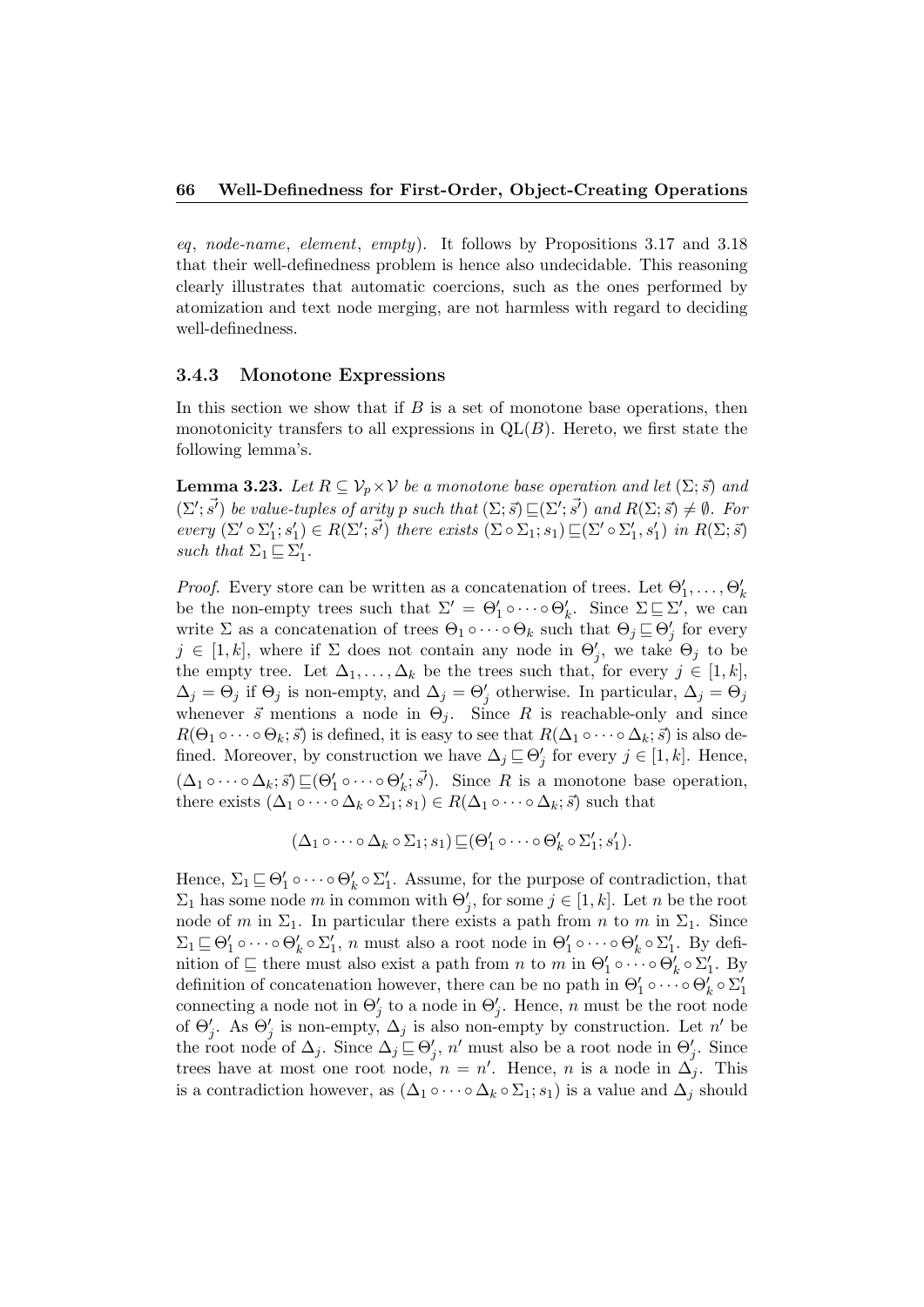hence be disjoint with  $\Sigma_1$ . It follows that  $\Sigma_1$  is disjoint with  $\Theta'_j$  for every  $j \in [1, k]$  and hence that  $\Sigma_1 \sqsubseteq \Sigma'_1$ .

Finally, since R is reachable-only, since  $\Delta_i = \Theta_i$  whenever  $\vec{s}$  mentions a node in  $\Delta_j$ , and since  $(\Delta_1 \circ \cdots \circ \Delta_k \circ \Sigma_1; s_1) \in R(\Delta_1 \circ \cdots \circ \Delta_k; \vec{s})$  we have  $(\Theta_1 \circ \cdots \circ \Theta_k \circ \Sigma_1; s_1) \in R(\Theta_1 \circ \cdots \circ \Theta_k; \vec{s})$ , as desired.  $\Box$ 

**Lemma 3.24.** If  $R \subseteq V_p \times V$  is a base operation which is defined on v and if w is node-isomorphic to v, then R is also defined on w.

*Proof.* Since R is defined on v there exists  $u \in R(v)$ . Since v is nodeisomorphic to w there exists a node-renaming  $\rho$  such that  $\rho(v) = w$ . Since R is node-generic we have  $\rho(u) \in R(\rho(v)) = R(w)$ , from which the result  $\Box$ follows.

We are now ready to prove:

Proposition 3.25. Let B be a finite set of monotone base operations. Every expression e in  $QL(B)$  defines a monotone relation.

*Proof.* Let e be an expression in  $QL(B)$ . Let  $(\Sigma; \sigma)$  and  $(\Sigma'; \sigma')$  be two contexts on e such that  $e(\Sigma;\sigma) \neq \emptyset$ ,  $e(\Sigma';\sigma') \neq \emptyset$ , and  $(\Sigma;\sigma) \sqsubseteq (\Sigma';\sigma')$ .<sup>7</sup> Let  $w \in$  $e(\Sigma'; \sigma')$ . We will prove by induction on e that there exists  $v \in e(\Sigma; \sigma)$  such that  $v \sqsubset w$ . Throughout the induction we will use the fact that expressions define base operations (Proposition 3.6) and that if an expression is defined on an input, it is also defined on all the node-isomorphic copies of this input (Lemma 3.24).

- If  $e = x, e = a$  or  $e = 0$ , then the result follows immediately.
- If  $e = \text{if } e_1 \text{ then } e_2 \text{ else } e_3 \text{, then there exists } (\sum_1'; \langle b \rangle) \in e_1(\Sigma'; \sigma')$ with b either true or false such that  $w \in e_2(\Sigma'; \sigma')$  if  $b =$  true and  $w \in e_3(\Sigma'; \sigma')$  otherwise. Suppose that  $b = \mathtt{true}$ . Since  $e(\Sigma; \sigma)$ is defined,  $e_1(\Sigma;\sigma)$  must also be defined. There hence exists a value  $(\Sigma_1; s_1) \sqsubseteq (\Sigma'_1; \langle \text{true} \rangle)$  in  $e_1(\Sigma; \sigma)$  by the induction hypothesis. Then  $s_1$ is either  $\langle \rangle$  or  $\langle \text{true} \rangle$ . Note however that if  $s_1 = \langle \rangle$ , then all values in  $e_1(\Sigma;\sigma)$  are of the form  $(\Sigma_1;\langle\rangle)$  since  $e_1$  is a semi-function. Hence,  $e(\Sigma;\sigma)$  would be undefined. Therefore,  $s_1 = \langle \text{true} \rangle$ . Since  $e_1$  is a semifunction it follows that all values in  $e_1(\Sigma;\sigma)$  are of the form  $(\Sigma_1;\langle \text{true}\rangle)$ . Hence,  $e_2(\Sigma; \sigma) = e(\Sigma; \sigma) \neq \emptyset$ . Since  $w \in e_2(\Sigma'; \sigma')$  there then exists  $v \in$  $e_2(\Sigma;\sigma)$  with  $v\mathbb{Z} w$  by the induction hypothesis. Since  $e_2(\Sigma;\sigma) = e(\Sigma,\sigma)$

<sup>&</sup>lt;sup>7</sup>Here we extend the containment relation to contexts in the obvious way: if  $\sigma$ and  $\sigma'$  are two environments with the same domain  $\{x, \ldots, y\}$ , then  $(\Sigma; \sigma) \sqsubseteq (\Sigma'; \sigma')$  if  $(\Sigma; \sigma(x), \ldots, \sigma(y)) \sqsubseteq (\Sigma'; \sigma'(x), \ldots, \sigma'(y)).$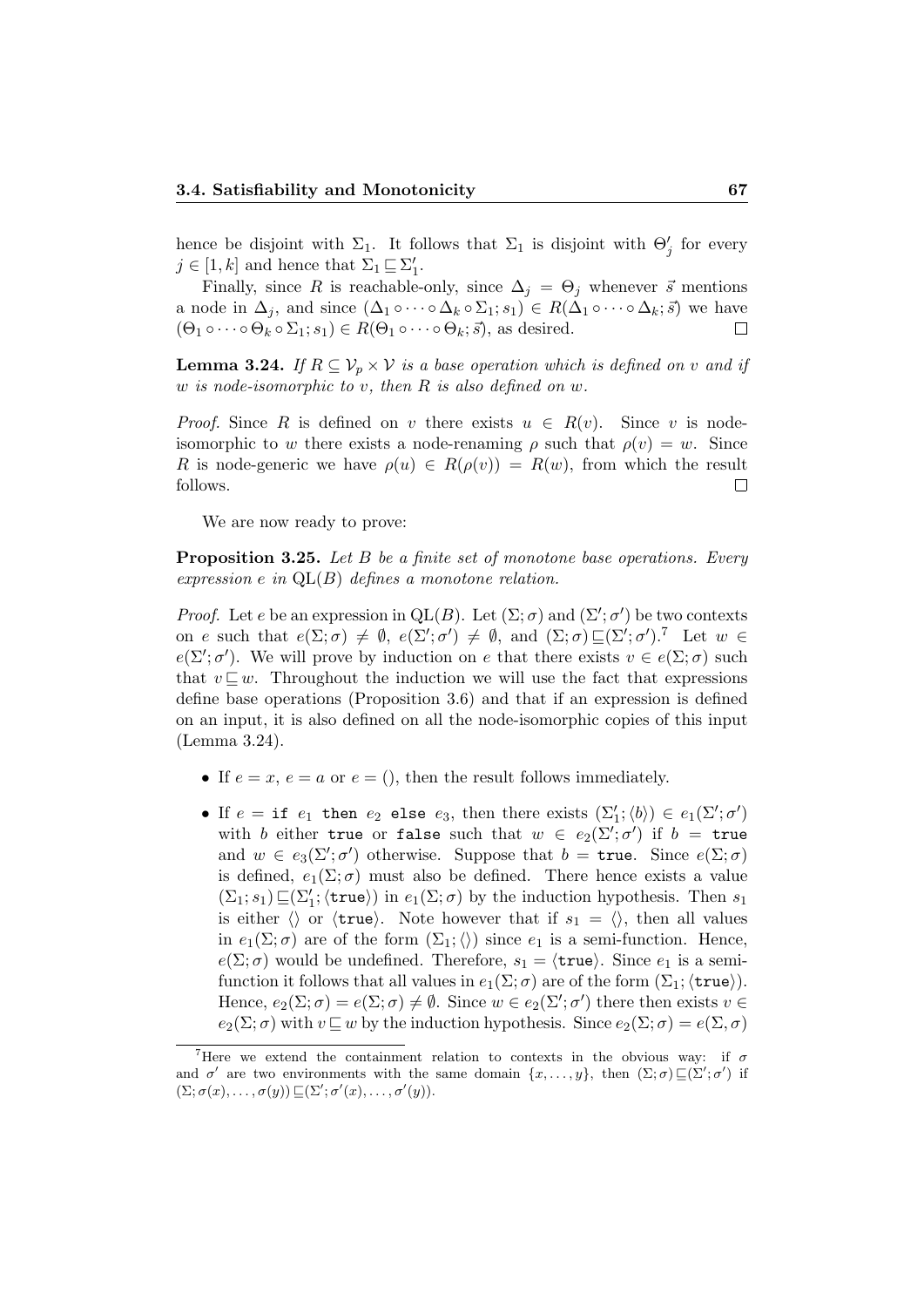we hence have  $v \in e(\Sigma; \sigma)$  with  $v \sqsubseteq w$ , as desired. If  $b = \mathtt{false}$ , then the reasoning is similar.

- If  $e = \text{let } x := e_1$  return  $e_2$ , then there exists  $(\Sigma'_1; s'_1) \in e_1(\Sigma'; \sigma')$ such that  $w \in e_2(\Sigma_1'; x; s_1', \sigma')$ . Moreover, since  $e(\Sigma; \sigma)$  is defined there must exist a  $(\Pi_1; t_1) \in e_1(\Sigma; \sigma)$  such that  $e_2(\Pi_1; x: t_1, \sigma)$  is defined. Note that in particular,  $e_1(\Sigma;\sigma)$  is defined. Hence there exists a value  $(\Sigma_1; s_1) \sqsubseteq (\Sigma_1'; s_1')$  in  $e_1(\Sigma; \sigma)$  by the induction hypothesis. Since  $e_1$  is a store-increasing semi-function, it follows from Corollary 3.12 that  $(\Sigma_1;$  $x: s_1, \sigma$  is node-isomorphic to  $(\Pi_1; x: t_1, \sigma)$ . Since  $e_2$  is a node-generic and since  $e_2(\Pi_1; x: t_1, \sigma)$  is defined, it follows that  $e_2(\Sigma_1; x: s_1, \sigma)$  is also defined. Since also  $(\Sigma_1; x: s_1, \sigma) \sqsubseteq (\Sigma'_1; x: s'_1, \sigma')$ , it follows by the induction hypothesis that there exists  $v \in e_2(\Sigma_1; x: s_1, \sigma)$  with  $v \sqsubseteq w$ . The result then follows since  $v \in e(\Sigma; \sigma)$ .
- If  $e = f(e_1, \ldots, e_p)$ , then there exist  $(\Sigma' \circ \Sigma'_j; s'_j) \in e_j(\Sigma'; \sigma')$  for every  $j \in [1, p]$  such that the  $\Sigma'_j$  are all pairwise disjoint and

$$
w \in f(\Sigma' \circ \bigcirc_{j=1}^p \Sigma'_j; s'_1, \dots, s'_p).
$$

Moreover, since  $e(\Sigma;\sigma)$  is defined there must also exist  $(\Sigma \circ \Pi_i;t_i) \in$  $e_j(\Sigma;\sigma)$  for every  $j\in[1,p]$  such that the  $\Pi_j$  are pairwise disjoint and

$$
f(\Sigma \circ \bigcirc_{j=1}^p \Pi_j; t_1, \ldots, t_p) \neq \emptyset.
$$

Note that in particular,  $e_i(\Sigma;\sigma)$  is defined for every  $j \in [1,p]$ . Since every  $e_i$  defines a monotone base operation by the induction hypothesis, it hence follows from Lemma 3.23 that there exist  $(\Sigma \circ \Sigma_i; s_i) \in e_i(\Sigma; s)$ for every  $j \in [1, p]$  such that  $(\Sigma \circ \Sigma_j; s_j) \sqsubseteq (\Sigma' \circ \Sigma'_j; s'_j)$  and  $\Sigma_j \sqsubseteq \Sigma'_j$ . Since the  $\Sigma'_j$  are all pairwise disjoint and  $\Sigma_j \sqsubseteq \Sigma'_j$ , it follows that the  $\Sigma_j$  are also pairwise disjoint. Moreover,  $(\Sigma \circ \Sigma_j; s_j)$  is node-isomorphic to  $(\Sigma \circ \Pi_j; t_j)$  for every  $j \in [1, p]$  since every  $e_j$  is a semi-function. By Lemma 3.11 we hence obtain that

$$
(\Sigma \circ \bigcirc_{j=1}^p \Sigma_j; s_1, \ldots, s_p) \equiv_{node} (\Sigma \circ \bigcirc_{j=1}^p \Pi_j; t_1, \ldots, t_p).
$$

Since f is a node-generic and since  $f(\Sigma \circ \bigcirc_{j=1}^p \Pi_j; t_1, \ldots, t_p)$  is defined, it follows that  $f(\Sigma \circ \bigcirc_{j=1}^p \Sigma_j; s_1, \ldots, s_p)$  is also defined. Moreover, since  $\Sigma \sqsubseteq \Sigma'$ ,  $\Sigma_j \sqsubseteq \Sigma'_j$  and  $s_j \sqsubseteq s'_j$  for every  $j \in [1, p]$  we have

$$
(\Sigma \circ \bigcirc_{j=1}^p \Sigma_j; s_1, \ldots, s_p) \sqsubseteq (\Sigma' \circ \bigcirc_{j=1}^p \Sigma'_j; s'_1, \ldots, s'_p).
$$

Since  $f$  is a monotone base operation, there hence exists

$$
v \in f(\Sigma \circ \bigcirc_{j=1}^p \Sigma_j; s_1, \ldots, s_p)
$$

such that  $v \sqsubseteq w$ . The result then follows since  $v \in e(\Sigma; \sigma)$ .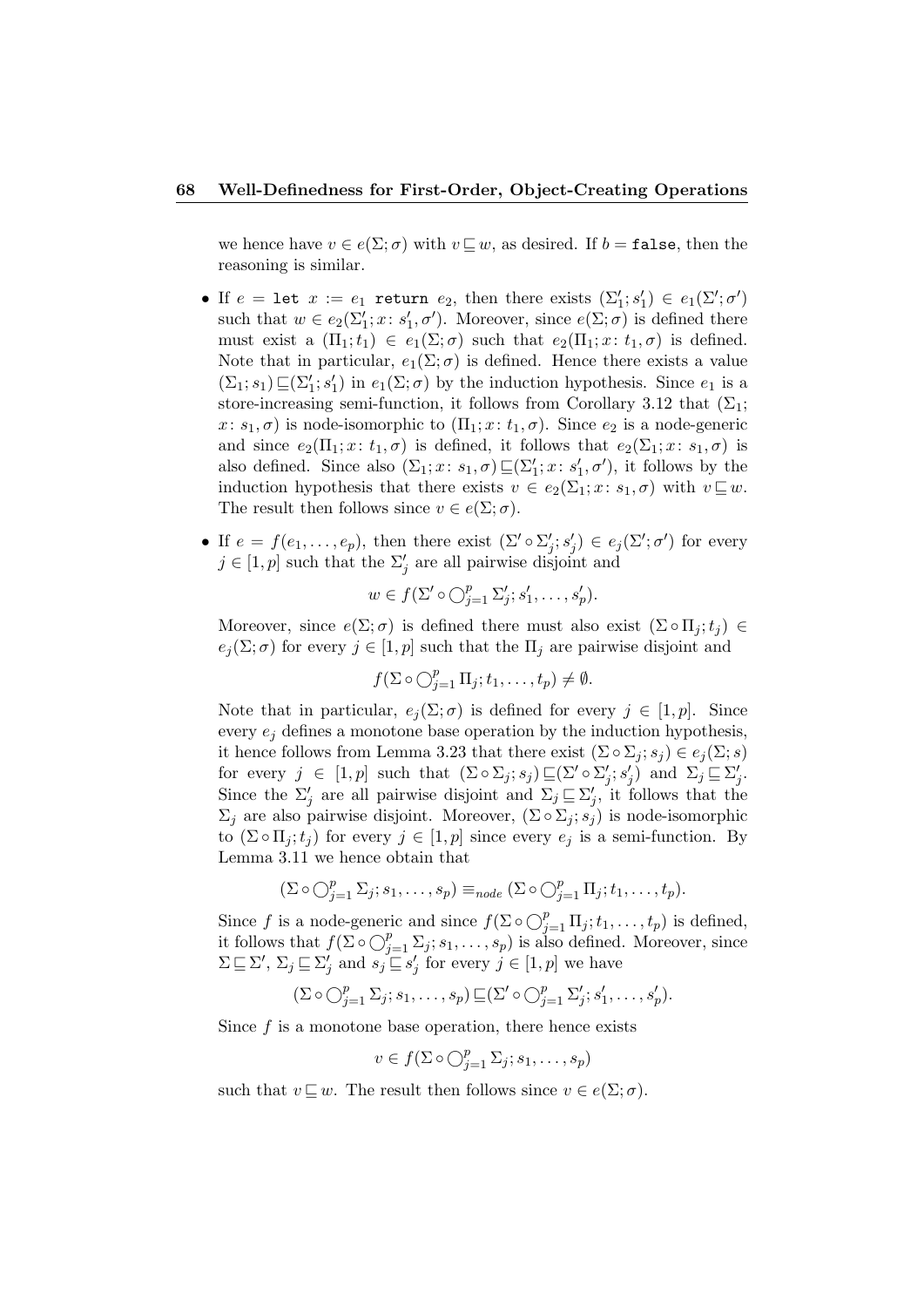• If  $e = \texttt{for } x$  in  $e_1$  return  $e_2$ , then there exists  $(\Sigma'_0; s') \in e_1(\Sigma'; \sigma')$ and values  $(\Sigma'_0 \circ \Sigma'_j; s'_j) \in e_2(\Sigma'_0; x: \langle s'(j) \rangle, \sigma')$  for every  $j \in [1, |s'|]$  such that the  $\Sigma_j'$  are all pairwise disjoint and

$$
w = (\Sigma_0' \circ \bigcirc_{j=1}^{|s'|} \Sigma_j'; \bigcirc_{j=1}^{|s'|} s_j').
$$

Moreover, since  $e(\Sigma;\sigma)$  is defined there exists  $(\Pi_0;t) \in e_1(\Sigma;\sigma)$  such that  $e_2(\Pi_0; x: \langle t(j) \rangle, \sigma) \neq \emptyset$  for every  $j \in [1, |t|].$  Note that in particular,  $e_1(\Sigma;\sigma)$  is defined. Since  $(\Sigma;\sigma) \sqsubseteq (\Sigma';\sigma')$  there hence exists  $(\Sigma_0; s) \sqsubseteq (\Sigma'_0; s')$  in  $e_1(\Sigma; \sigma)$  by the induction hypothesis. Since  $e_1$  is a store-increasing semi-function, it follows from Corollary 3.13 that  $|s| =$ |t| and that  $(\Sigma_0; x: \langle s(j) \rangle, \sigma)$  is node-isomorphic to  $(\Pi_0; x: \langle t(j) \rangle, \sigma)$ , for every  $j \in [1, |t|]$ . Since  $e_2$  is node-generic and since  $e_2(\Pi_0; x: \langle t(j) \rangle, \sigma)$ is defined for every  $j \in [1, |t|]$ , it follows that  $e_2(\Sigma_0; x: \langle s(j) \rangle, \sigma)$  is also defined for every  $j \in [1, |s|]$ . Let h be a witness of  $s \subseteq s'$ . It is easy to see that for every  $j \in [1, |s|]$  we have

$$
(\Sigma_0;x\colon \langle s(j)\rangle,\sigma)\sqsubseteq\!\!(\Sigma_0';x\colon \langle s'(h(j))\rangle,\sigma).
$$

Since  $e_2$  is a monotone base operation by the induction hypothesis, it hence follows from Lemma 3.23 that there exist

$$
(\Sigma_0 \circ \Sigma_j; s_j) \in e_2(\Sigma_0; x: \langle s(j) \rangle, \sigma)
$$

for every  $j \in [1, |s|]$  such that  $(\Sigma_0 \circ \Sigma_j; s_j) \sqsubseteq (\Sigma'_0 \circ \Sigma'_j; s'_j)$  and  $\Sigma_j \sqsubseteq \Sigma'_j$ . Since the  $\Sigma'_j$  are all pairwise disjoint and  $\Sigma_j \sqsubseteq \Sigma'_j$ , it follows that the  $\Sigma_j$ are also pairwise disjoint. It is easy to see that hence

$$
(\Sigma_0 \circ \bigcirc_{j=1}^{|s|} \Sigma_j; \bigcirc_{j=1}^{|s|} s_j) \sqsubseteq (\Sigma'_0 \circ \bigcirc_{j=1}^{|s'|} \Sigma'_j; \bigcirc_{j=1}^{|s'|} s'_j).
$$

The result then follows since the left-hand side is in  $e(\Sigma; \sigma)$ .

 $\Box$ 

# 3.5 Interpretation of Atoms and the Restriction to Generic Base Operations

Another potential source of undecidability is the interpretation of atoms by base operations. Indeed, suppose that B includes base operations  $+$  and  $\times$ which interpret the atoms as integers and simulate the addition respectively multiplication on them. That is, + and  $\times$  relate  $(\Sigma;\langle k\rangle,\langle l\rangle)$  to  $(\Sigma;\langle k+l\rangle)$ respectively  $(\Sigma;\langle k \times l \rangle)$ . Note that with this definition, + and  $\times$  are monotone. It is easy to see that for every polynomial  $P(x_1, \ldots, x_k)$  with integer coefficients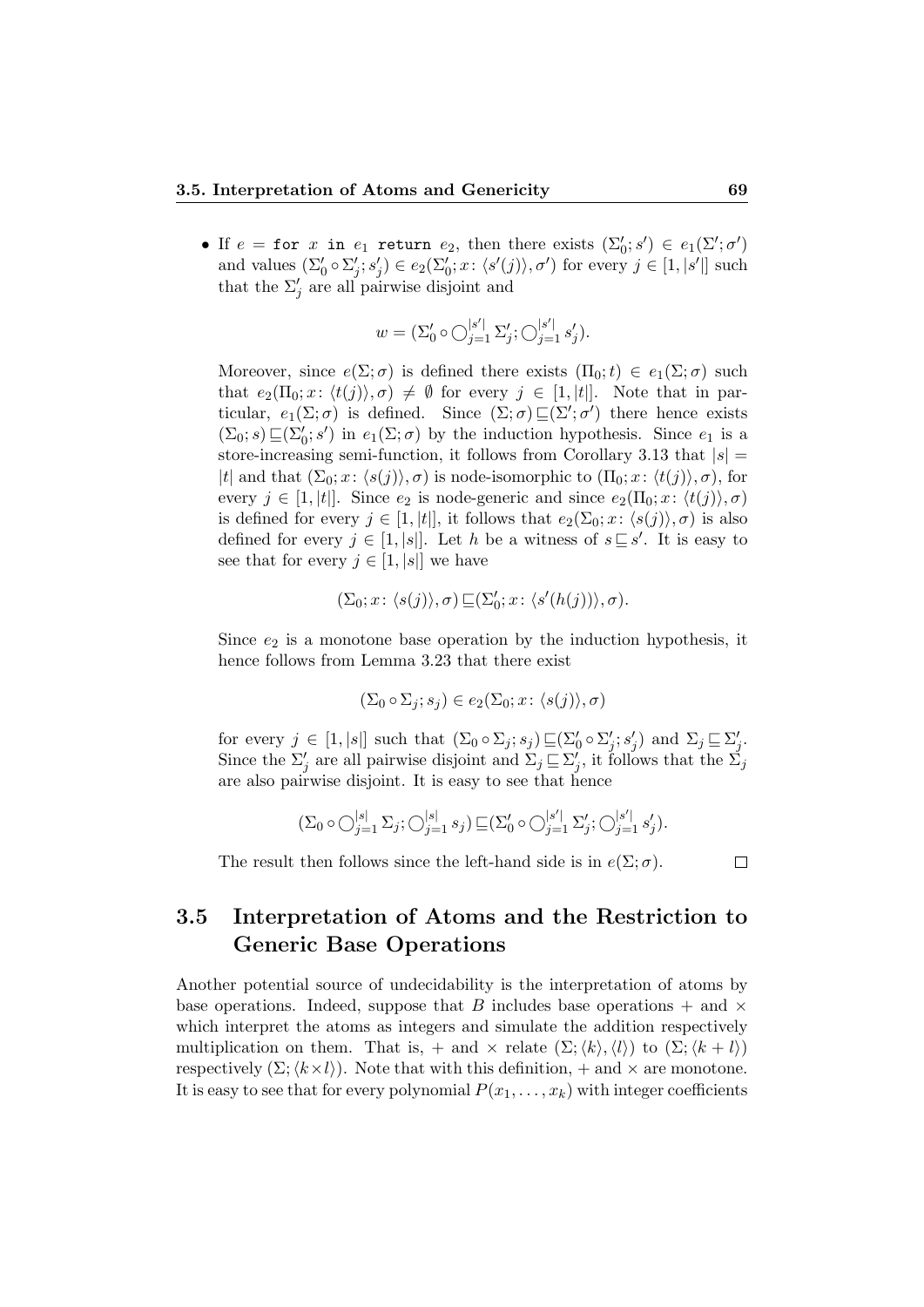there exists an expression  $e_P$  with free variables  $x_1, \ldots, x_k$  that simulates P. Hence, the expression

if  $eq(e_P, 0)$  then (if () then () else () else ()

is well-defined under the type assignment which maps every  $x_i$  to **Atom** if, and only if, the Diophantine equation  $P(x_1, \ldots, x_k) = 0$  has no integer solution. Since we now have a reduction from Hilbert's undecidable tenth problem [39], well-definedness for  $QL(B)$  is undecidable.

Generic Base Operations We will therefore restrict ourselves to base operations which do not interpret the atoms, except for the booleans true and false. Formally, we require that all base operations  $R$  are *generic*: for every renaming  $\rho$  it must hold that

$$
w \in R(v) \Leftrightarrow \rho(w) \in R(\rho(v)).
$$

It is easy to see that for example concat, children and element are generic base operations. In fact:

Proposition 3.26. The base operations concat, children, descendant, parent, ancestor, preceding-sibling, following-sibling, eq, is,  $\ll$ , is-element, is-text, is-atom, node-name, content, element, text, and empty are all generic.<sup>8</sup>

Note that hence genericity alone is not powerful enough to prevent the construction of  $QL$ (*concat, children, eq, node-name, content, elem, empty*) for which well-definedness is undecidable.

Semi-Generic Expressions In contrast to monotonicity, genericity does not transfer literally from base operations to expressions. Indeed, it is obvious that expressions can always interpret the constants they mention. An easy induction shows that expressions cannot interpret more than those constants however:

Proposition 3.27. If B is a finite set of generic base operations, then for every expression  $e \in QL(B)$  and every renaming  $\rho$  which is the identity on the atoms mentioned in e it holds that  $w \in e(v) \Leftrightarrow \rho(w) \in e(\rho(v))$ .

We say that *e* is *semi-generic* in this case.

<sup>8</sup>Remember that renamings are the identity on the booleans. This explains why for example eq can be generic.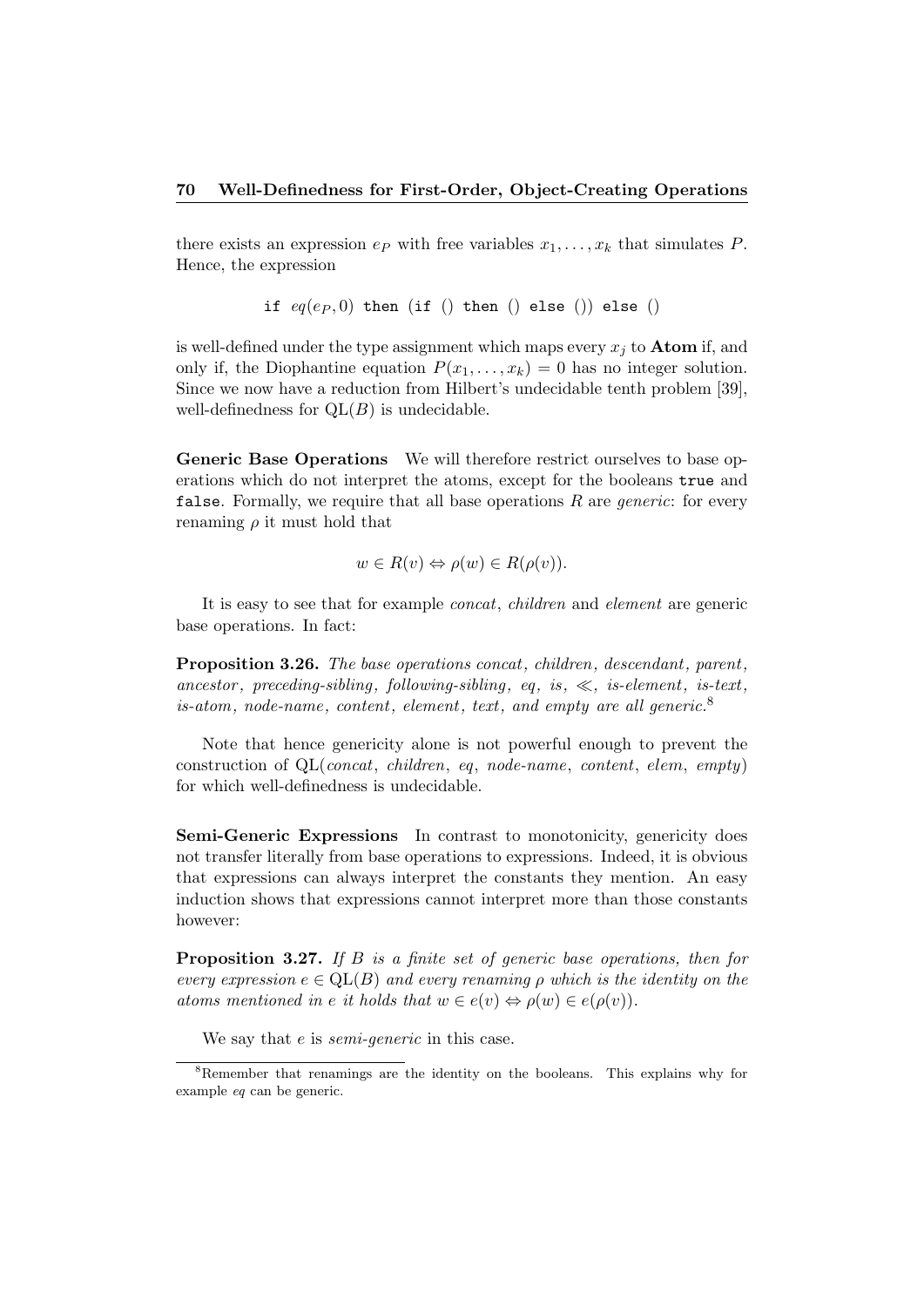# 3.6 Non-local Behavior and the Restriction to Local and Locally-Undefined Base Operations

In this section we will show that, even if  $B$  is a set of monotone and generic base operations, well-definedness for  $QL(B)$  need not be decidable. In order to illustrate this, we first introduce the following problem.

**Definition 3.28.** Let  $e_1$  and  $e_2$  be two expressions with the same set of free variables, and let  $\Gamma$  be a type assignment under which  $e_1$  and  $e_2$  are well-defined. We say that the list-width of  $e_1$  is less than the list-width of  $e_2$ under Γ, denoted by  $|e_1| \leq_\Gamma |e_2|$  if for all  $v \in \Gamma$ , all  $(\Sigma_1; s_1) \in e_1(v)$  and all  $(\Sigma_2; s_2) \in e_2(v)$  it holds that  $|s_1| \leq |s_2|$ . The *list-width problem* consists of deciding, given  $e_1, e_2$ , and Γ whether  $|e_1| \leq_\Gamma |e_2|$ .

**Lemma 3.29.** The list-width problem for  $QL(concat)$  is undecidable.

Proof. Our proof is based on the reduction used to show that containment of unions of conjunctive queries on bags is undecidable [29]. Let  $P_1(x_1, \ldots, x_p)$ and  $P_2(x_1, \ldots, x_p)$  be two polynomials in p variables, with natural number coefficients and without constant terms. It was shown by Ioannidis and Ramakrishnan [29] (p. 317) that it is undecidable to check whether  $P_1(x_1, \ldots, x_p) \leq$  $P_2(x_1, \ldots, x_p)$  for all natural number assignments to  $x_1, \ldots, x_p$ .

We will encode natural numbers  $k$  as lists of width  $k$ . Note that under this encoding we can simulate addition by concatenation and multiplication by the for loop. Indeed, let  $(\Sigma;\sigma)$  be a context such that  $|\sigma(x)| = k$  and  $|\sigma(y)| = l$ . The list of the value returned by  $concat(x, y)$  on  $(\Sigma; \sigma)$  then has width  $k + l$ . Moreover, the list of the value returned by for z in x return y on  $(\Sigma; \sigma)$ has with  $k \times l$ . Hence, we can construct an expression  $e_1$  with free variables  $x_1, \ldots, x_k$  which simulates  $P_1(x_1, \ldots, x_n)$  in the sense that

$$
(\Sigma_1; s_1) \in e_1(\Sigma; \sigma) \quad \Rightarrow \quad P_1(|\sigma(x_1)|, \ldots, |\sigma(x_p)|) = |s_1|.
$$

We can similarly construct an expression  $e_2$  which simulates  $P_2(x_1, \ldots, x_p)$ . Let  $\Gamma$  be a type assignment on  $e_1$  and  $e_2$  such that  $\Gamma(x_j) = \text{Atom}^*$  for all  $x_j$ . Since *concat* is defined on every input, it is easy to see that  $e_1$  and  $e_2$  are also defined on every input. Hence  $e_1$  and  $e_2$  are well-defined under Γ. Finally, as Γ contains encodings of all possible natural number assignments to  $x_1, \ldots, x_p$  $\Box$ it follows that it is undecidable to check whether  $|e_1| \leq_\Gamma |e_2|$ .

As a side note, we state the following corollary which is interesting in its own right.

Corollary 3.30. The containment problem for QL(concat) is undecidable: it is undecidable to check, given two expressions  $e_1$  and  $e_2$  with the same set of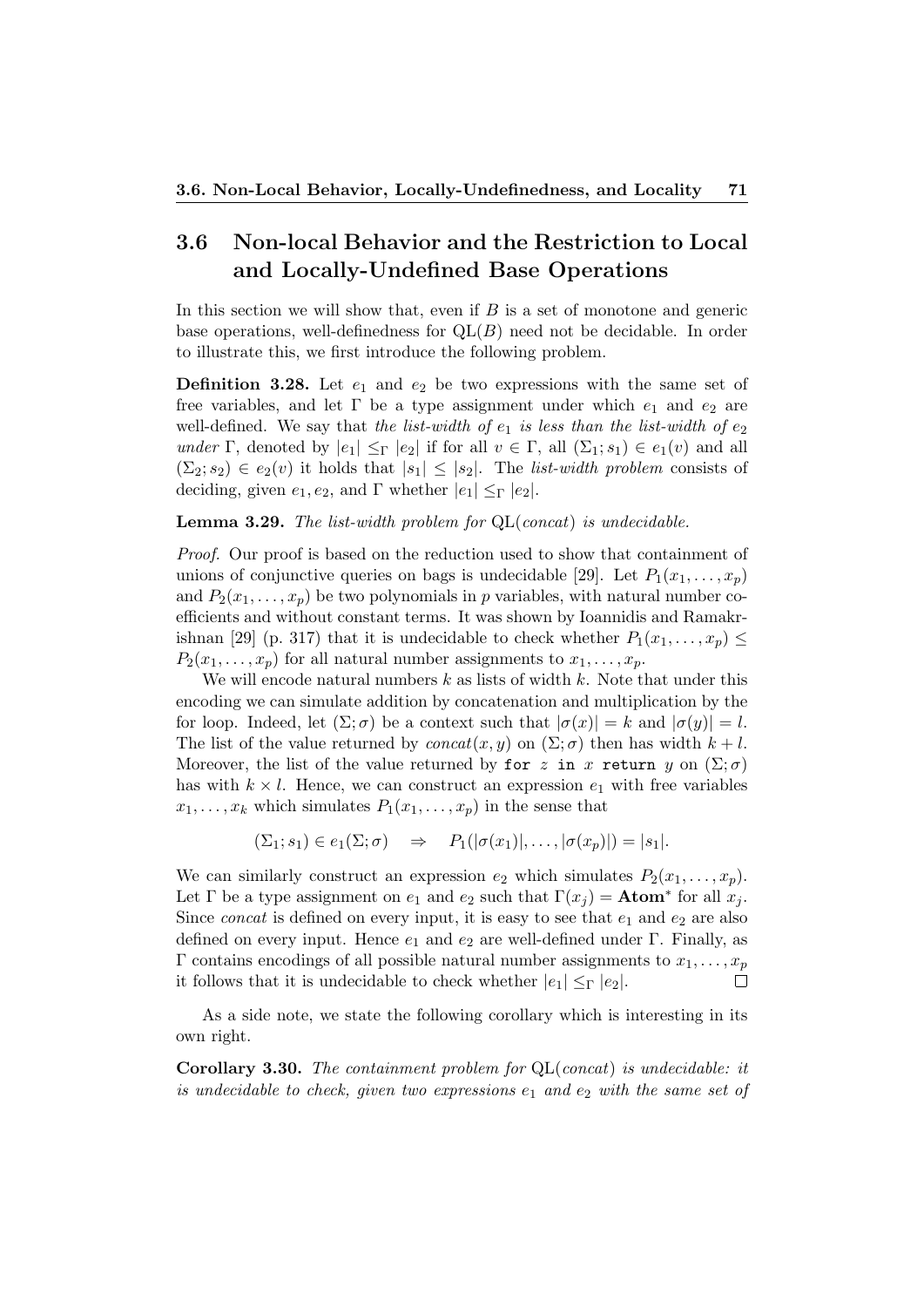free variables and a type assignment  $\Gamma$  under which  $e_1$  and  $e_2$  are well-defined, whether  $e_1(v) \sqsubseteq e_2(v)$ , for all  $v \in \Gamma$ .<sup>9</sup>

*Proof.* Let  $e_1$  and  $e_2$  be two expressions in QL(*concat*) with the same set of free variables and let  $\Gamma$  be a type assignment under which  $e_1$  and  $e_2$  are well-defined. Since we cannot create new nodes in  $QL(const)$ , it follows that if  $(\Sigma_1; s_1) \in e_1(\Sigma; \sigma)$  and  $(\Sigma_2; s_2) \in e_2(\Sigma; \sigma)$ , then  $\Sigma_1 = \Sigma = \Sigma_2$ . Hence  $|e_1| \leq_{\Gamma} |e_2|$  if, and only if, for all  $v \in \Gamma$  we have

(for x in  $e_1$  return  $a)(v) \subseteq$  (for x in  $e_2$  return  $a)(v)$ .

As we now have a reduction from the list-width problem for  $QL(const)$  which is undecidable by Lemma 3.29, it follows that the containment problem is also undecidable.  $\Box$ 

# 3.6.1 Non-Local Undefinedness Behavior

The undefinedness behavior of base operations such as *children*, eq, and element is quite simple: the input list contains an atom where it should only contain nodes; one of the input lists contains two or more items; or the first input list is not a singleton atom respectively. Base operations with more complex undefinedness behavior are problematic with regard to well-definedness checking, as the following proposition shows.

Proposition 3.31. Let smaller-width be the binary base operation which relates  $(\Sigma; s, s')$  to  $(\Sigma; \langle \rangle)$  when  $|s| \leq |s'|$  and which is undefined otherwise. The well-definedness problem for QL(concat, smaller-width) is undecidable.

*Proof.* Let  $e_1$  and  $e_2$  be expressions in QL(*concat*) with the same set of free variables and let  $\Gamma$  be a type assignment under which  $e_1$  and  $e_2$  are welldefined. It is easy to see that smaller-width $(e_1, e_2)$  is well-defined under  $\Gamma$  if, and only if,  $|e_1| \leq_F |e_2|$ . Since we now have a reduction from the list-width problem for  $QL(const)$  which is undecidable by Lemma 3.29, it follows that well-definedness for QL(*concat, smaller-width*) is also undecidable.  $\Box$ 

Note, however, that concat and smaller-width are both monotone and generic. Hence, monotonicity and genericity alone do not imply decidability. In fact, we will prove in Section 3.7.1:

**Proposition 3.32.** The satisfiability problem for  $QL$ (concat, smaller-width) is decidable.

<sup>&</sup>lt;sup>9</sup>We note that, in contrast, the corresponding problem in a set-based data model is decidable [17].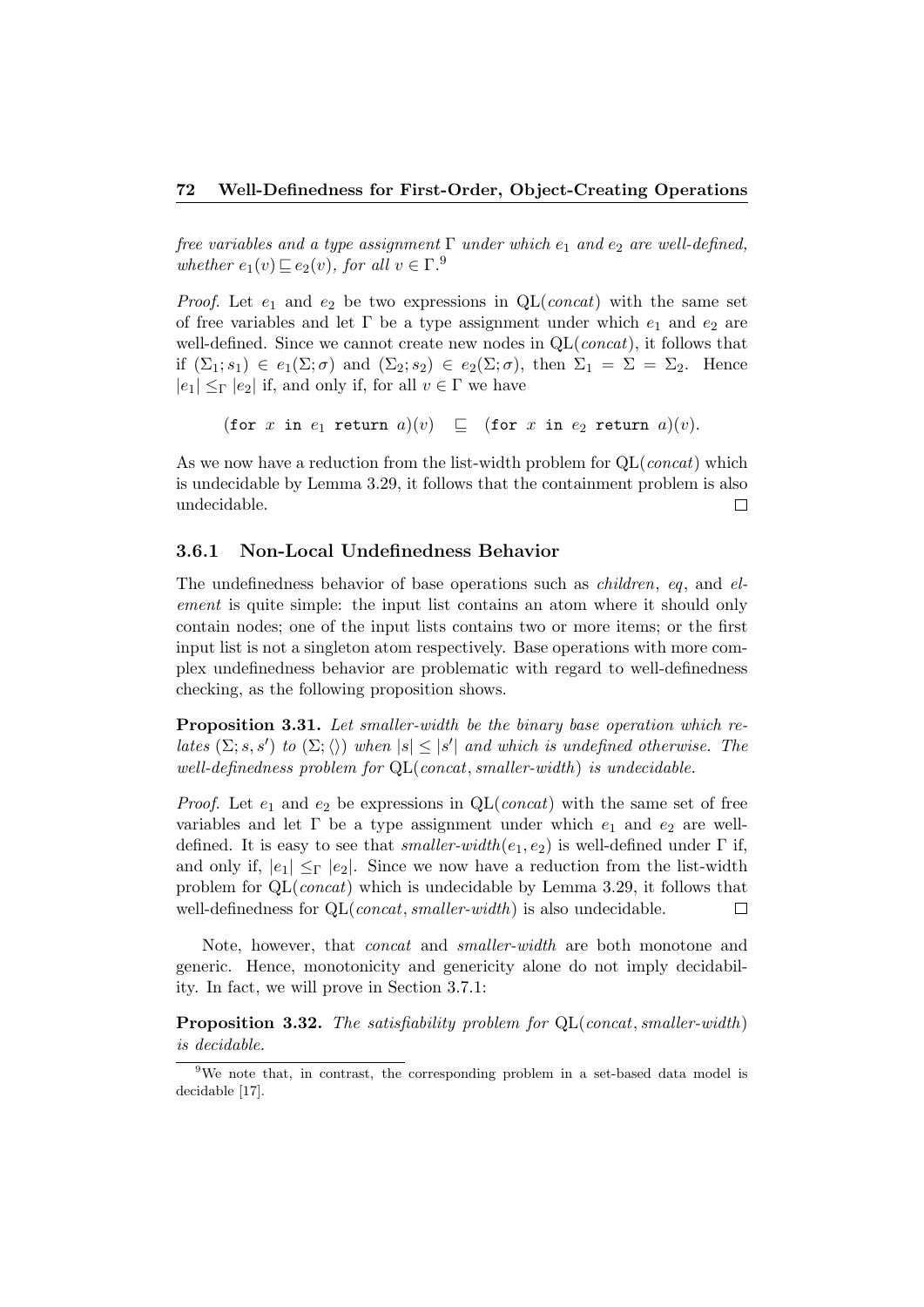Hence, decidability of the satisfiability problem is not sufficient to obtain decidability of the well-definedness problem.

The core difficulty with well-definedness in  $QL$ (*concat, smaller-width*) is that smaller-width can switch arbitrarily from defined to undefined and back again when the input "grows" according to the containment relation. Indeed, smaller-width is defined on  $(\Sigma;\langle\rangle,\langle\rangle);$  undefined on  $(\Sigma;\langle a\rangle,\langle\rangle);$  and defined again on  $(\Sigma;\langle a \rangle,\langle b \rangle)$ . As such, *smaller-width* is non-monotone in its undefinedness behavior: if smaller-width $(v)$  is undefined and  $v \sqsubseteq w$ , then  $smaller-width(w)$  is not necessarily undefined. In contrast, we have shown in Section 2.2.1 that the PENRC is monotone in its undefinedness behavior (Lemma 2.4), and we have used this property to show decidability of welldefinedness for the PENRC in Section 2.2.2. In order to obtain  $QL(B)$  for which well-definedness is decidable, we could hence restrict ourselves to base operations which are also monotone in their undefinedness behavior. In that case, however, we would disallow base operations such as is-element, is-text, is-atom, element, and text which are undefined when their (first) argument is empty, but are defined when this is a singleton. As we would like to obtain a language with these operators for which well-definedness is decidable, we will use another, looser restriction.

Specifically, we note that smaller-width's undefinedness on a certain input depends on the whole input, and not on a local part of it. We will therefore restrict ourselves to base operations which are undefined on an input due to a local reason. We make this notion precise as follows.

**Requirements** A *requirement* w is a tuple  $(V; P_1, \ldots, P_p)$  where V is a set of nodes and the  $P_i$  are sets of non-zero natural numbers. Let  $w = (\Sigma; s_1, \ldots, s_p)$ be a value-tuple. We say that  $w$  is a requirement on  $w$  when  $V$  is a subset of the nodes in  $\Sigma$  and  $P_j$  is a subset of  $[1, |s_j|]$ , for every  $j \in [1, p]$ . A valuetuple  $(\Sigma'; s'_1, \ldots, s'_p)$  satisfies w on w if  $(\Sigma'; s'_1, \ldots, s'_p) \sqsubseteq w$ , V is a subset of the nodes in  $\Sigma'$ , and for every  $j \in [1, p]$  there exists a witness  $h_j$  for  $s'_j \sqsubseteq s_j$ such that  $P_i \subseteq rng(h_i)$ . Note that w itself trivially satisfies w on w. We will denote the set of all value-tuples which satisfy **w** on w by  $[\mathbf{w}, w]$ .

As an example, let  $\Sigma_2$  and  $\Sigma_3$  be the stores depicted in Figure 3.6(b) respectively Figure 3.6(c). Then  $\mathbf{w} = (\{n_7\}; \{2\})$  is clearly a requirement on  $w = (\Sigma_3; \langle n_1, n_4, a, n_4 \rangle)$ . Furthermore, the value  $(\Sigma_2; \langle n_4 \rangle)$  satisfies w on w. Indeed, it is clear that  $(\Sigma_2; \langle n_4 \rangle) \sqsubseteq (\Sigma_3; \langle n_1, n_4, a, n_4 \rangle)$  and that  $\{n_7\}$  is a subset of the nodes in  $\Sigma_2$ . Moreover, the function which maps 1 to 2 is a witness of  $\langle n_4 \rangle \sqsubseteq \langle n_1, n_4, a, n_4 \rangle$  whose range obviously includes  $\{2\}$ . The value  $(\varnothing; \langle a, n_4 \rangle)$  does not satisfy **w** on w however. Indeed,  $\{n_7\}$  is not a subset of the nodes in  $\varnothing$  and there exists no witness h of  $\langle a, n_4 \rangle \sqsubseteq \langle n_1, n_4, a, n_4 \rangle$  for which  $\{2\} \subseteq rng(h)$ .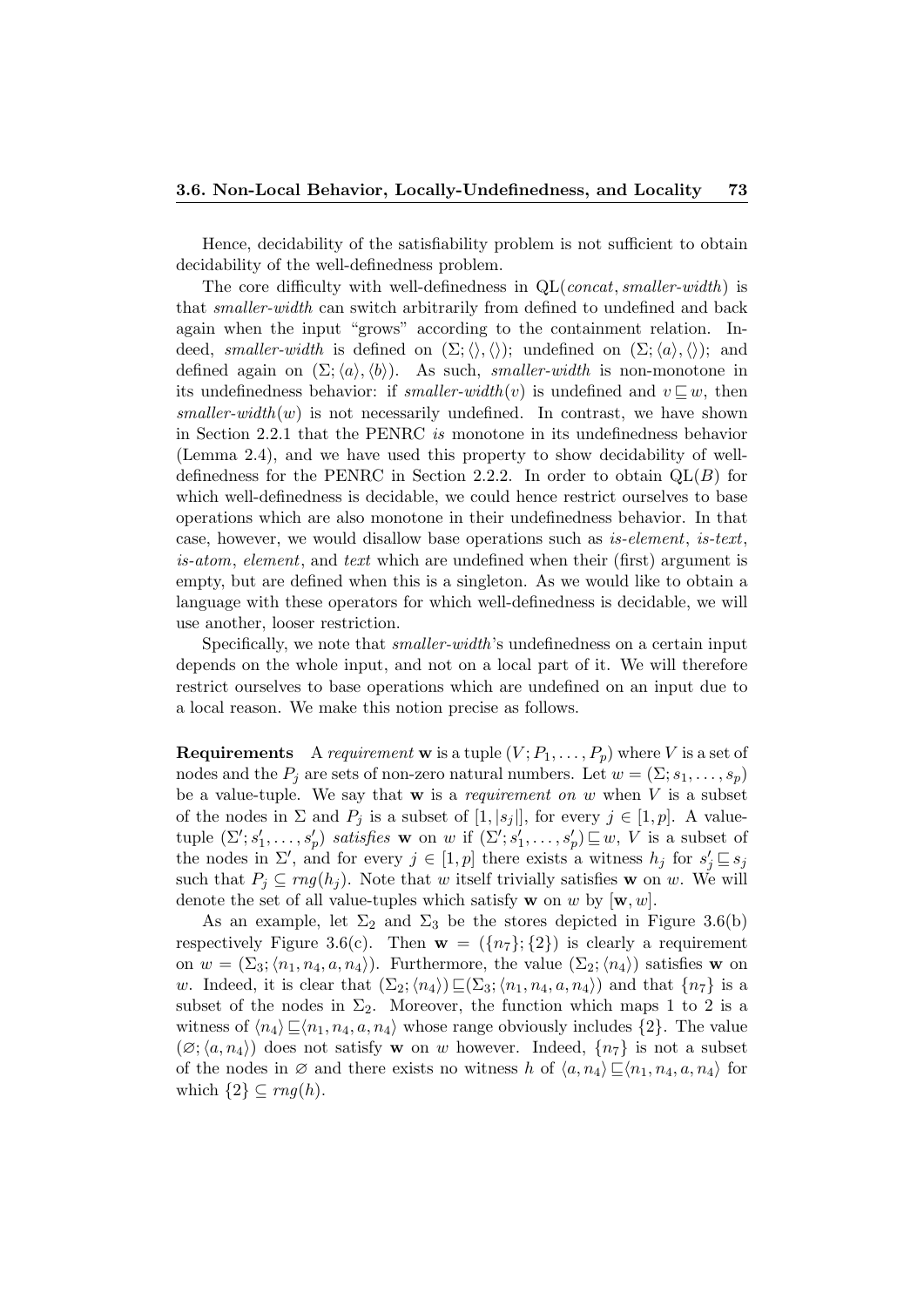The following lemma establishes some basic properties of requirements.

**Lemma 3.33.** Let  $(V; P_1, \ldots, P_p)$  be a requirement on  $(\Sigma; s_1, \ldots, s_p)$ , let  $(\Sigma'; s'_1, \ldots, s'_p)$  be a value-tuple which satisfies this requirement, and let  $j \in$ [1, p]. Then  $|P_j| \leq |s'|$  and  $\{s_j(i) | i \in P_j\} \subseteq rng(s'_j)$ .

 $\Box$ 

Proof. Trivial.

**Undefinedness Reasons** Let  $R \subseteq \mathcal{V}_p \times \mathcal{V}$  and  $w \in \mathcal{V}_p$  such that  $R(w) = \emptyset$ . A requirement w on w is a reason why  $R(w) = \emptyset$  if  $R(v) = \emptyset$  for every  $v \in [w, w]$ . Intuitively, a reason why  $R(w) = \emptyset$  describes a "part" of w which causes  $R$  to be undefined on  $w$ .

For example,  $\mathbf{w} = (\emptyset; \{2\})$  is a reason why *children* is undefined on  $w =$  $(\Sigma; \langle n, a, m, a \rangle)$ . Indeed, if  $(\Sigma'; s') \in [\mathbf{w}, w]$ , then it follows by Lemma 3.33 that  ${a} \subseteq rng(s')$ . Since s' hence mentions an atom, *children* is also undefined on  $(\Sigma'; s')$ . Likewise,  $\mathbf{w}' = (\emptyset; \{1\}, \{1, 2\})$  is a reason why eq is undefined on  $w' = (\emptyset; \langle a, c \rangle, \langle a, b, c \rangle)$ . Indeed, if  $(\Sigma'; s'_1, s'_2) \in [\mathbf{w}', w']$ , then it follows by Lemma 3.33 that  $|s'_1| \geq 1$  and  $|s'_2| \geq 2$ . Hence, eq is undefined on  $(\Sigma'; s'_1, s'_2)$ .

Note that reasons are not necessarily unique. For example,  $(\emptyset; \{1, 2\}, \{2\})$ is another reason why eq is undefined on  $(\varnothing; \langle a, c \rangle, \langle a, b, c \rangle)$ . Also note that there always exists a reason why R is undefined on  $w = (\Sigma; s_1, \ldots, s_p)$ . Indeed, it suffices to take  $\mathbf{w} = (V; P_1, \ldots, P_p)$  with V the set of nodes in  $\Sigma$  and  $P_j = [1, |s_j|],$  for every  $j \in [1, p].$ 

**Locally-Undefinedness** The size of a requirement  $\mathbf{w} = (V; P_1, \ldots, P_p)$ , denoted by  $|\mathbf{w}|$ , is the maximum of  $|V|, |P_1|, \ldots, |P_p|$ . We say that R is locally-undefined if there exists a constant  $k$  such that for every  $v$  on which  $R$ is undefined there exists a reason why  $R(v) = \emptyset$  of size at most k. We call k a witness of the fact that  $R$  is locally-undefined. Intuitively, a locally-undefined base operation cannot base its decision to be undefined on a certain input on the whole input, but only on a small part of it.

Example 3.34. Let us give some examples of locally-undefined base operations.

- The concatenation operator *concat*, the atomization function *data*, and the emptiness test *empty* are always defined. Hence, they are also locallyundefined.
- The children axis is locally-undefined with witness 1. Indeed, suppose that *children* is undefined on  $w = (\Sigma; s)$ . Then there exists  $j \in [1, s]$ such that  $s(j)$  is a atom. Let w be the requirement  $(\emptyset; \{j\})$  on  $(\Sigma; s)$ . It is clear that w has size 1. Furthermore, let  $(\Sigma'; s') \in [\mathbf{w}, w]$ . It follows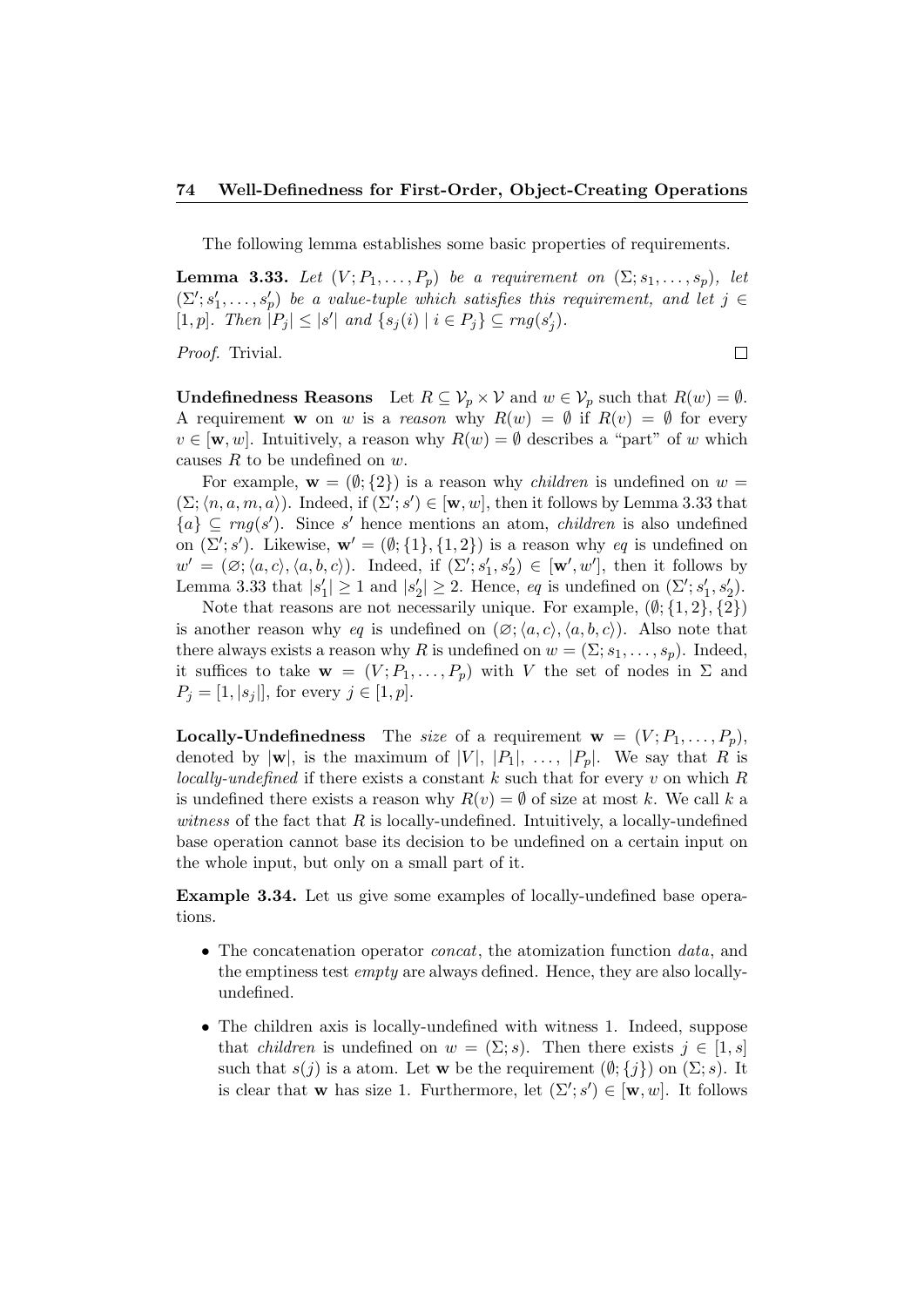by Lemma 3.33 that  $s(j) \in rng(s')$ . As s' thus mentions an atom, it follows that *children* is undefined on  $(\Sigma'; s')$ . Hence, w is a reason why  $children(w) = \emptyset.$ 

- The atomic value comparison eq is locally-undefined with witness 2. Indeed, suppose that  $eq(w)$  is undefined. We discern two cases.
	- 1. If  $w = (\Sigma; \langle i_1 \rangle, \langle i_2 \rangle)$  with  $i_1$  or  $i_2$  a node, then let w be the requirement  $(\emptyset; \{1\}, \{1\})$  on w. It is clear that w has size 1. Furthermore let  $(\Sigma'; s_1', s_2') \in [\mathbf{w}, w]$ . It follows by Lemma 3.33 that  $i_1 \in rng(s_1')$ and  $i_2 \in rng(s'_2)$ . Since  $s'_1$  or  $s'_2$  are then non-empty and since one of them mentions a node, it follows that eq is undefined on  $(\Sigma'; s_1', s_2')$ . Hence, **w** is a reason why  $eq(w) = \emptyset$ .
	- 2. Otherwise, w must be of the form  $(\Sigma; s_1, s_2)$  with  $s_1$  and  $s_2$  nonempty and one of  $s_1$  or  $s_2$  containing two or more items. We assume without loss of generality that  $|s_1| \geq 2$ , the other case is similar. Let w be the requirement  $(\emptyset; \{1, 2\}, \{1\})$ . It is clear that w has size 2. Furthermore, let  $(\Sigma'; s_1', s_2') \in [\mathbf{w}, w]$ . It follows by Lemma 3.33 that  $|s'_1| \geq 2$  and  $|s'_2| \geq 1$ . Hence, eq is undefined on  $(\Sigma'; s'_1, s'_2)$ . As such **w** is a reason why  $eq(w) = \emptyset$ .
- The kind test *is-element* is locally-undefined with witness 2. Indeed, suppose that *is-element* $(w)$  is undefined. We discern three cases.
	- 1. If  $w = (\Sigma;\langle\rangle)$ , then let w be the requirement  $(\emptyset;\emptyset)$  on w. It is clear that **w** has size 0. Let  $(\Sigma'; s') \in [\mathbf{w}, w]$ . Since in particular  $s' \sqsubseteq \langle \rangle$ , it follows that *is-element* is undefined on  $(\Sigma'; s')$ . Hence, w is a reason why is-element $(w) = \emptyset$ .
	- 2. If  $w = (\Sigma; \langle a \rangle)$  with a an atom, then let w be the requirement  $(\emptyset; \{1\})$  on w. It is clear that w has size 1. Furthermore, let  $(\Sigma'; s') \in [\mathbf{w}, w]$ . It follows by Lemma 3.33 that  $a \in rng(s')$ . As s' hence mentions an atom, it follows that *is-element* is undefined on  $(\Sigma'; s')$ . Hence, **w** is a reason why *is-element* $(w) = \emptyset$ .
	- 3. Otherwise, w must be of the form  $(\Sigma; s)$  with  $|s| \geq 2$ . Let w be the requirement  $(\emptyset; \{1,2\})$  on w. It is clear that w has size 2. Furthermore, let  $(\Sigma'; s') \in [\mathbf{w}, w]$ . It follows by Lemma 3.33 that  $|s'| \geq 2$ . Hence, *is-element* is undefined on  $(\Sigma'; s')$ . As such, **w** is a reason why  $eq(w) = \emptyset$ .
- As a final example, let R be the base operation that relates  $(\Sigma; s)$  to  $(\Sigma;\langle\rangle)$  if s is a sequence of items in which no element node has an alabeled element child. If some element node in s does have an a-labeled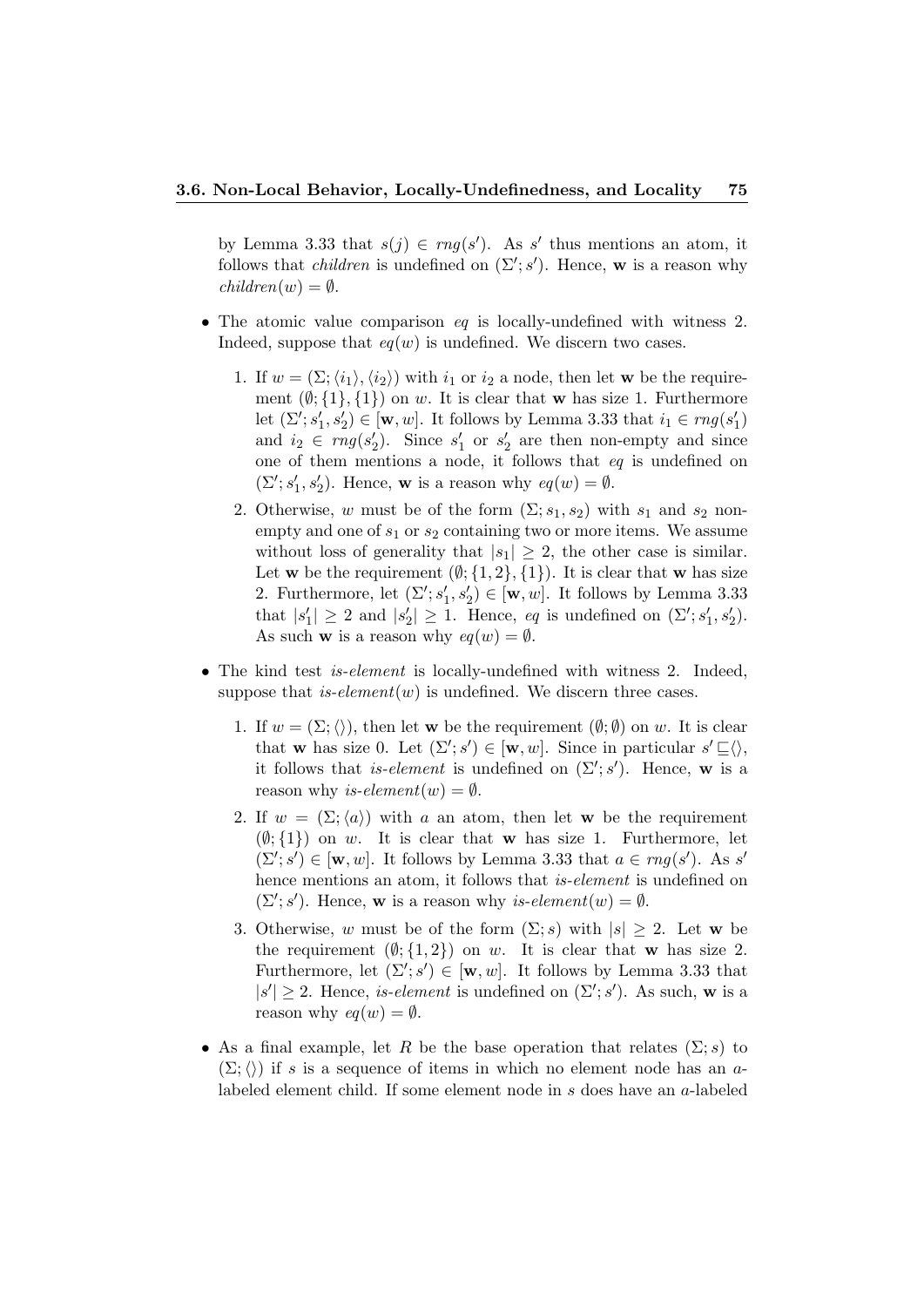element child, then  $R(\Sigma; s)$  is undefined. Note that R is not some artificially contrived example. Indeed,  $R$  can be defined by the following expression.

```
for y in x return
if is-element(y) then
  for z in children(y) return
    if is-element(z) then
       if eq(node-name(z), a) then
         if () then () else ()
       else ()
    else ()
else ()
```
We claim that  $R$  is locally-undefined with witness 1. Indeed, suppose that R is undefined on  $w = (\Sigma; s)$ . Then there exists a position  $j \in [1, |s|]$ such that  $s(j)$  is an element node which has an a-labeled element child node *n*. Let **w** be the requirement  $({n}, {j})$  on *w*. It is clear that w has size 1. Furthermore, let  $(\Sigma'; s') \in [\mathbf{w}, w]$ . Since  $\{n\}$  is a subset of the nodes in  $\Sigma'$  and since  $\Sigma' \sqsubseteq \Sigma$ , it follows that n is an a-labeled element child of  $s(j)$  in  $\Sigma'$ . Furthermore,  $s(j) \in rng(s')$  by Lemma 3.33. As  $s'$  thus mentions an element node with an  $a$ -labeled element child, it follows that R is undefined on  $(\Sigma'; s')$ . Hence, w is a reason why  $R(\Sigma; s) = \emptyset.$  $\Box$ 

Using similar reasonings as the ones employed in Example 3.34 we obtain:

Proposition 3.35. The base operations concat, children, descendant, parent, ancestor, preceding-sibling, following-sibling, data, eq. is,  $\ll$ , is-element.  $is\textrm{-}text, is\textrm{-}atom, node\textrm{-}name, content, element, merge\textrm{-}text, text, empty, +,$ and  $\times$  are all locally-undefined.

Note that hence locally-undefinedness alone is not powerful enough to prevent the construction of QL(*concat, children, eq, node-name, content, ele*ment, empty) and  $QL(+, \times)$ , for which well-definedness is undecidable.

# 3.6.2 Non-Local Behavior

Unfortunately, locally-undefinedness does not transfer from base operations to expressions, a fact which can also cause trouble as we show next.

Let *zip* be a binary base operation which relates  $(\Sigma; r, s)$  to  $(\Sigma \circ \Pi; t)$  where Π has the form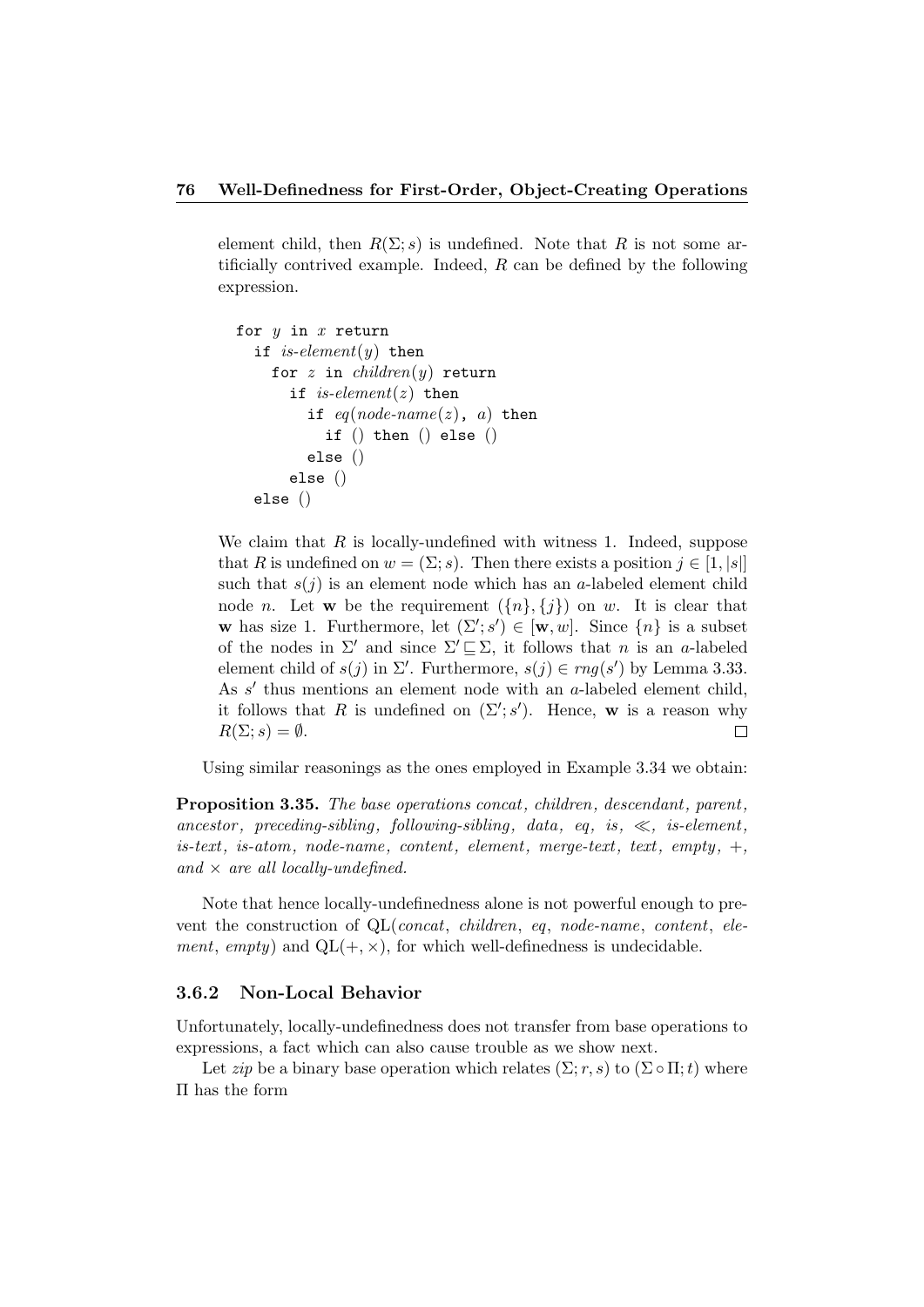

if  $|r| < |s|$  and is otherwise of the form



In both cases t is the list of  $\Pi$ 's root nodes in document order. Note that  $\Pi$ always has width max $(|r|, |s|)$ . Intuitively, every natural number *i* between 1 and  $\max(|r|, |s|)$  gets represented as a root node, which has a true-labeled child if  $i \leq |r|$  and has a **false-labeled child if**  $i \leq |s|$ . Note that *zip* is defined on every input and is hence locally-undefined.

Now let has-false be the base operation which relates  $(\Sigma;\langle n\rangle)$  to  $(\Sigma;\langle)$ if  $n$  has a false-labeled child, and which is undefined otherwise. Since the undefinedness behavior of has-false is equal to the undefinedness behavior of is-element, which we already showed to be locally-undefined in Example 3.34, it follows that has-false is also locally-undefined.

Although *zip* and *has-false* are hence both locally-undefined, there are expressions in  $QL(zip, has-false)$  which are not locally-undefined, as the following lemma shows.

Lemma 3.36. The expression

for x in  $zip(y, z)$  return  $has-false(x)$ 

is not locally-undefined.

*Proof.* Let us denote the expression above by  $e$ . Suppose, for the purpose of contradiction, that there does exist a natural number  $k$  such that for all contexts v on e for which  $e(v) = \emptyset$ , there exists a reason why  $e(v) = \emptyset$  of size at most k. Then let  $(\Sigma; y : s_1, z : s_2)$  be a context on e such that  $|s_1| = k + 1$ and  $|s_2| = k$ . Clearly,  $e(\Sigma; y : s_1, z : s_2) = \emptyset$ . Hence, there exists a reason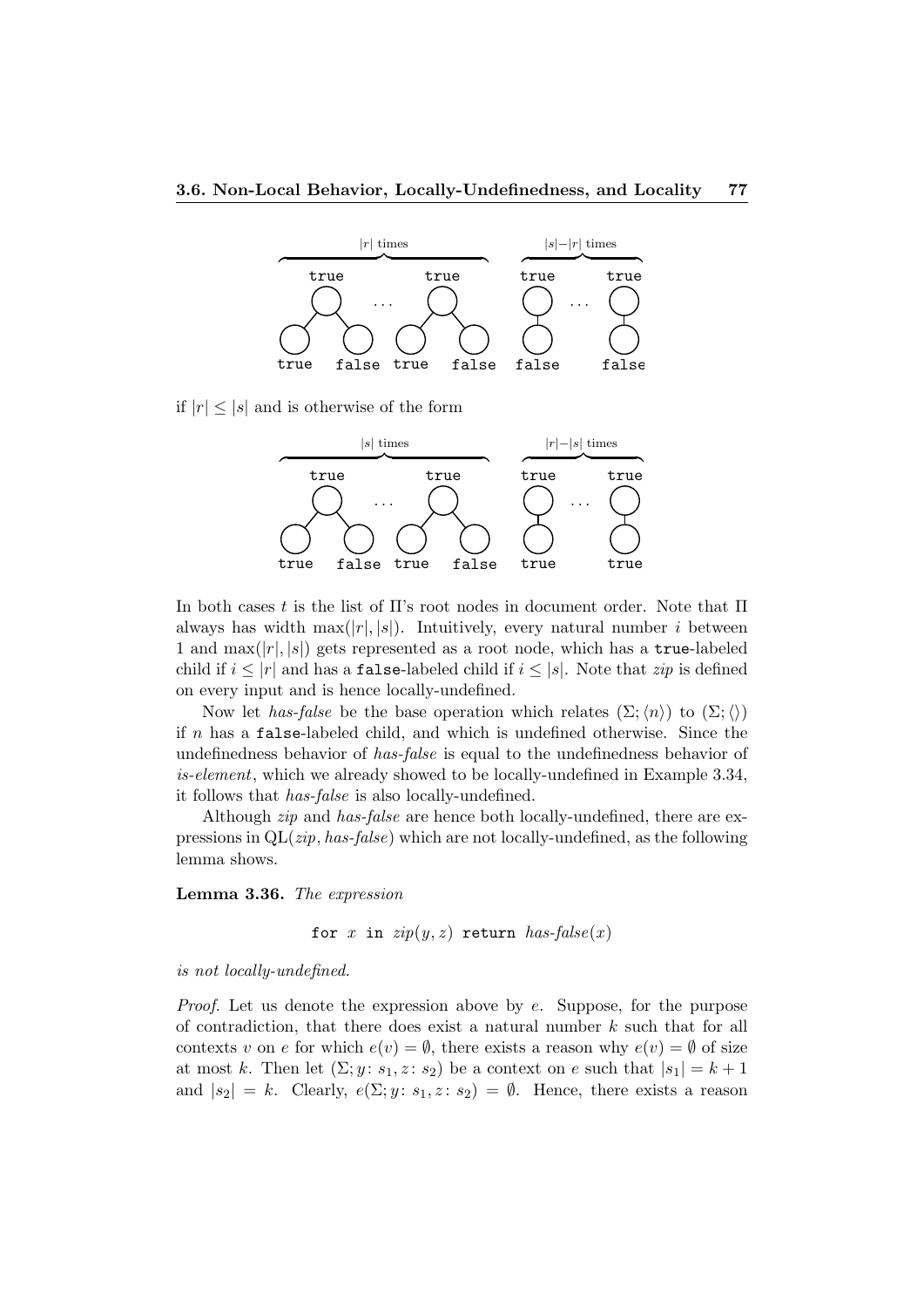$\mathbf{w} := (V; y: P_1, z: P_2)$  why this is so of size at most k. Since  $P_1$  has at most k elements, there must exist a list  $s'_1 \sqsubseteq s_1$  of width k for which there exists a witness h of  $s'_1 \sqsubseteq s_1$  such that  $P_1 \subseteq rng(h)$ . Then clearly

$$
(\Sigma; y \colon s'_1, z \colon s_2) \in [\mathbf{w}, (\Sigma; y \colon s_1, z \colon s_2)].
$$

Since  $|s'_1| = |s_2|$  it follows however that  $e(\Sigma; y : s'_1, z : s_2) \neq \emptyset$ , which contradicts the fact that **w** is a reason why e is undefined on  $(\Sigma; y: s_1, z: s_2)$ .  $\Box$ 

In fact, expressions as in Lemma 3.36 are quite problematic with regard to well-definedness checking. Indeed, let  $e_1$  and  $e_2$  be expressions with the same set of free variables and let  $\Gamma$  be a type assignment under which  $e_1$  and  $e_2$  are well-defined. Then  $|e_1| \leq_\Gamma |e_2|$  if, and only if,

for 
$$
x
$$
 in  $zip(e_1, e_2)$  return  $has-false(x)$ 

is well-defined under Γ. As we now have a reduction from the list-width problem to well-definedness, it follows from Lemma 3.29 that

Proposition 3.37. Well-definedness for QL(concat, zip, has-false) is undecidable.

This undecidability is not due to the fact that our set of base operations contains a non-monotone or non-generic base operation. Indeed, we already know that concat is monotone and generic from Propositions 3.21 and 3.26. Similarly, it is quite easy to see that both *zip* and has-false are generic.<sup>10</sup> Since  $has-false(\Sigma; s)$  when defined always returns  $(\Sigma; \langle \rangle)$  it follows that has-false is also monotone. Finally, we show that zip is also monotone.

Lemma 3.38. The base operation zip is monotone.

*Proof.* Suppose that zip is defined on  $(\Sigma; r, s)$  and  $(\Sigma'; r', s')$  and that  $(\Sigma; r, s)$ is contained in  $(\Sigma'; r', s')$ . Let  $(\Sigma' \circ \Pi'; t') \in zip(\Sigma'; r', s')$ . We will show that we can always find  $(\Sigma \circ \Pi; t) \in zip(\Sigma; r, s)$  such that  $\Pi \sqsubseteq \Pi'$ . Since by definition of zip we know that t is the list of all of the root nodes in  $\Pi$  in document order, and that  $t'$  is the list of all of the root nodes in  $\Pi'$ s in document order, we then also have  $t \sqsubseteq t'$ . Hence  $(\Sigma \circ \Pi; t) \sqsubseteq (\Sigma' \circ \Pi'; t')$ , i.e.,  $zip$  is monotone.

We only treat the case where  $|r'| \leq |s'|$ , the other case is similar. By definition of  $zip$  we know that  $\Pi'$  is of the form

 $10$ Remember that generic base operations can interpret true and false, which explains why *zip* and has-false can be generic. The use of true and false in these base operations is done solely for simplicity of exposition however. Indeed, zip and has-false could just as easily have taken extra atoms as input and used those atoms instead of true and false.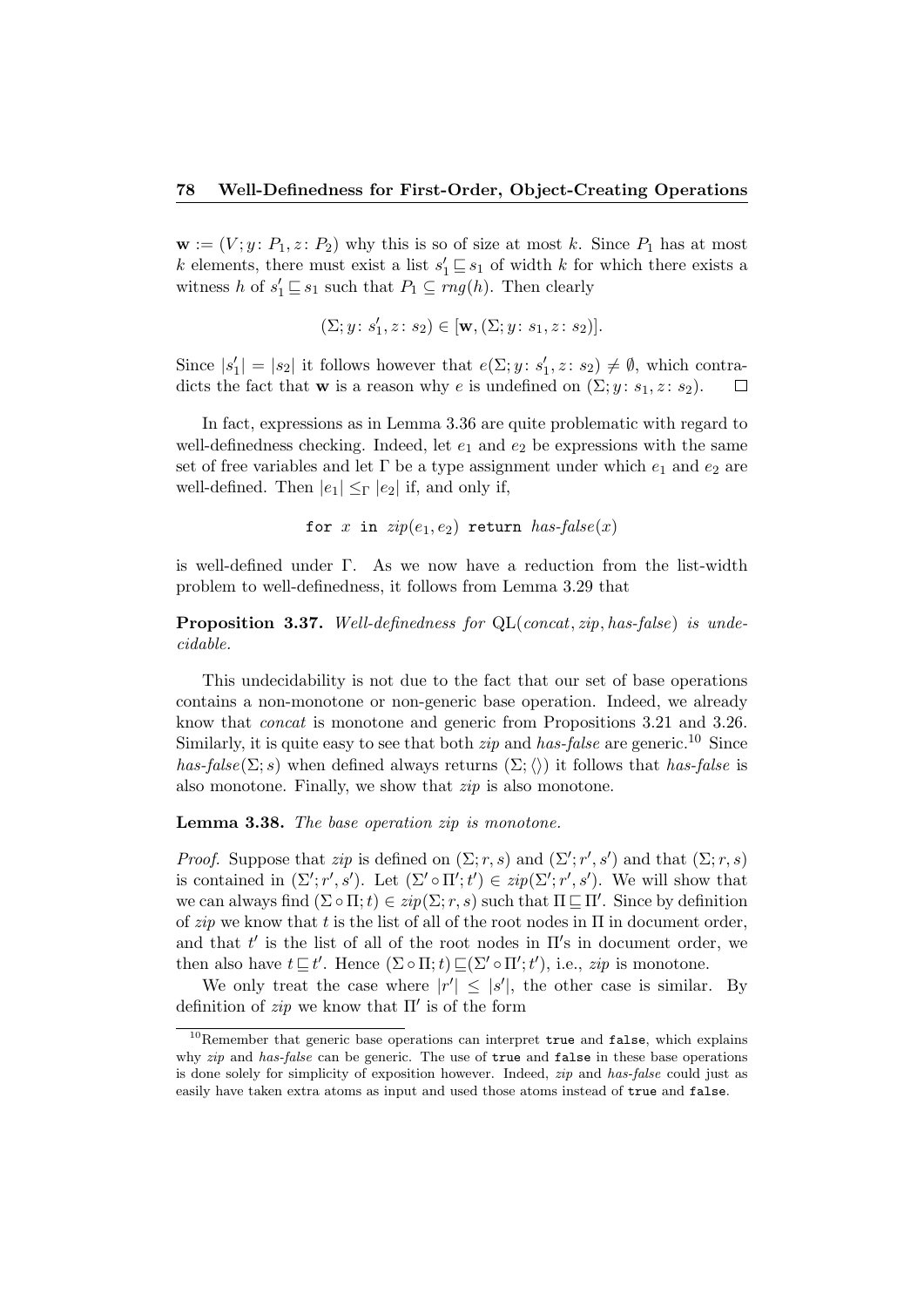

We observe the following cases.

• If  $|r| > |s|$ , then for every  $(\Sigma \circ \Pi; t) \in zip(\Sigma; r, s)$  we know that  $\Pi$  is of the form



In particular we know that  $\Pi$  consists of  $|r|$  trees. Furthermore,  $|r| \leq$  $|r'|$  since  $r \sqsubseteq r'$ . It is then easy to see that there exists at least one  $(\Sigma \circ \Pi; t) \in zip(\Sigma; r, s)$  for which  $\Pi$  is contained in the first  $|r'|$  trees of Π'. Hence,  $\Pi \subseteq \Pi'$ , as desired.

• If  $|r| \leq |s|$ , then for every  $(\Sigma \circ \Pi; t) \in zip(\Sigma; r, s)$  we know that  $\Pi$  is of the form



In particular we know that  $\Pi$  consists of  $|s|$  trees. Furthermore,  $|r| \leq |r'|$ and  $|s| \leq |s'|$  since  $r \sqsubseteq r'$  and  $s \sqsubseteq s'$ . If  $|s| - |r| \leq |s'| - |r'|$ , then it is easy to see that there exists at least one  $(\Sigma \circ \Pi; t) \in zip(\Sigma; r, s)$  for which the first |r| trees of  $\Pi$  are contained in the first |r| trees of  $\Pi'$  and the other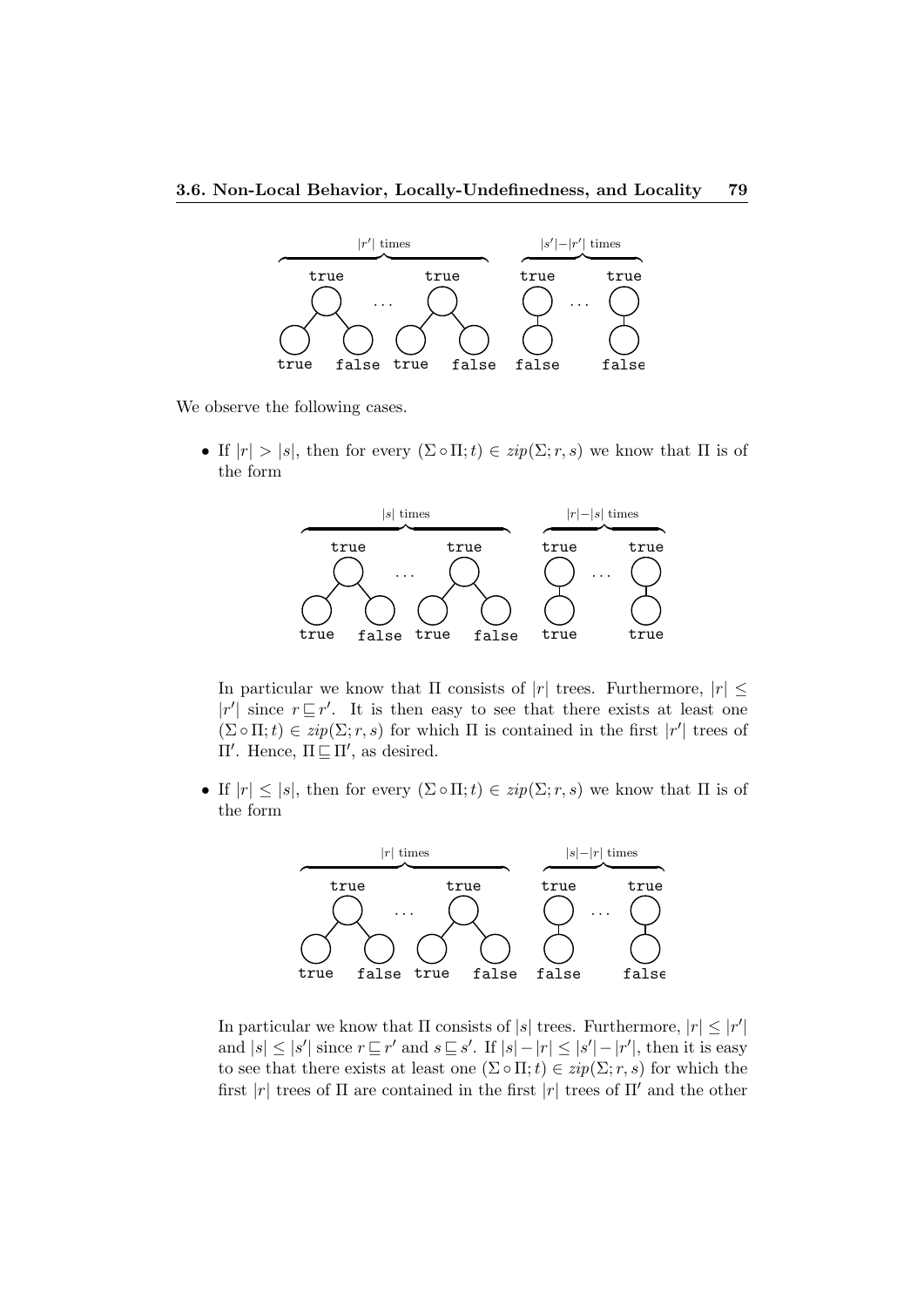$|s| - |r|$  trees of  $\Pi$  are contained in the last  $|s| - |r|$  trees of  $\Pi'$ . Hence,  $\Pi \subseteq \Pi'$ , as desired. If on the other hand  $|s| - |r| > |s'| - |r'|$ , then

$$
|r| + (|s| - |r|) - (|s'| - |r'|) = |s| - |s'| + |r'| \le |r'|
$$

Hence there exists at least one  $(\Sigma \circ \Pi; t) \in zip(\Sigma; r, s)$  for which the first  $|r| + (|s| - |r|) - (|s'|-|r'|)$  trees of  $\Pi$  are contained in the first  $|r'|$  trees of II' and the other  $(|s'|-|r'|)$  trees of Π are contained in the last  $|s'|-|r'|$ trees of  $\Pi'$ . In both cases we hence have  $\Pi \subseteq \Pi'$ , as desired.  $\Box$ 

Hence our restriction to monotone, generic, and locally-undefined base operations does not prevent the definition of  $QL$ (*concat, zip, has-false*) for which well-definedness is undecidable. The core difficulty here is that  $zip$  is nonlocal in the sense that the presence of a tree without false-labeled child in the output depends on the whole input, and not on a local part of it. We will therefore restrict ourselves to base operations where every part of the output depends only on a local part of the input. We make this notion precise as follows.

**Parts** Let  $R \subseteq V_p \times V$  be a base operation and let v be an input on which R is defined. If  $w \in R(v)$  and if **w** is a requirement on w, then we say that the set  $[\mathbf{w}, w]$  is a part of  $R(v)$ , denoted by  $[\mathbf{w}, w] \triangleleft R(v)$ .

The set  $[w, w]$  intuitively describes a property of values. For example, consider a value  $w = (\Sigma; s)$  where s mentions a node n in  $\Sigma$  without a-labeled child but with a b-labeled child m. Let  $\mathbf{w} = (\{m\}, \{j\})$  be the requirement on w where  $s(j) = n$ . The set  $[\mathbf{w}, w]$  then contains all values  $(\Sigma'; s') \sqsubseteq w$  such that s' mentions n; n does not have an a-labeled child in  $\Sigma'$ ; and m is a blabeled child of n in  $\Sigma'$ . Indeed,  $n \in rng(s)$  by Lemma 3.33; n does not have an a-labeled child in  $\Sigma'$  since  $\Sigma' \sqsubseteq \Sigma$ ; and m is a b-labeled child of n in  $\Sigma'$  since  $\Sigma' \sqsubseteq \Sigma$  and since  $\{m\}$  is a subset of the nodes in  $\Sigma'$ . The fact that  $[w, w]$  is a part of  $R(v)$  hence registers the fact every value in  $R(v)$  has a node in its list without an a-labeled child, but with a b-labeled child (as  $R$  is a semi-function).

**Output Reasons** A requirement **v** on v is a reason why  $[\mathbf{w}, w] \triangleleft R(v)$  if for every  $v' \in [\mathbf{v}, v]$  on which R is defined,  $[\mathbf{w}, w] \cap R(v') \neq \emptyset$ .

Intuitively, the fact that  $[w, w] \cap R(v') \neq \emptyset$  implies that the values in  $R(v')$ also satisfy the property described by  $[w, w]$ . For our earlier example, this implies that the values in  $R(v')$  mention a node in their list without an  $a$ labeled child, but with a b-labeled child. Since this is true for every  $v'$  which satisfies **v** on v, we can say that **v** is a "reason" why  $R(v)$  has the property described by  $[w, w]$ .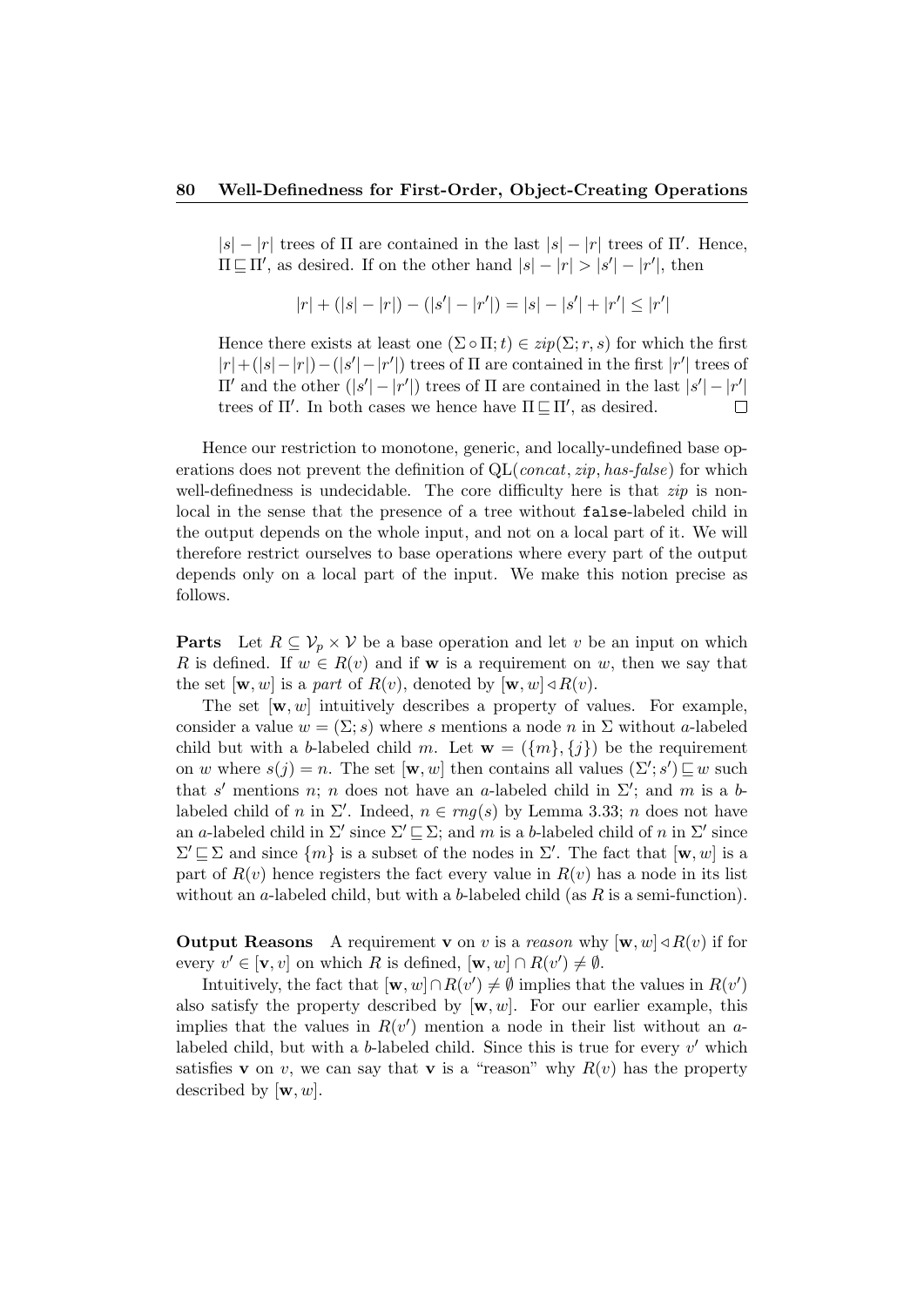**Example 3.39.** The requirement  $(\emptyset; \{1\})$  is a reason why

 $[(\emptyset;\emptyset),(\emptyset;\langle \mathtt{false}\rangle)] \triangleleft empty(\emptyset;\langle a,n\rangle).$ 

Indeed, let  $(\Sigma'; s') \in [(\emptyset; \{1\}), (\emptyset; \langle a, n \rangle)]$ . By Lemma 3.33 it follows that  $|s'| \geq 1$ . Hence, s' is non-empty, and thus  $empty(\Sigma'; s') = \{(\Sigma'; \langle false \rangle)\}\$ . It is easy to see that hence  $[(\emptyset; \emptyset), (\emptyset; \text{{\tt false}})] \cap empty(\Sigma'; s') \neq \emptyset$ .  $\Box$ 

**Locality** We say that  $R$  is *local* if there exists a computable increasing function c mapping natural numbers to natural numbers such that for every input v and every part  $[\mathbf{w}, w]$  of  $R(v)$  there exists a reason **v** why  $[\mathbf{w}, w] \triangleleft R(v)$  of size at most  $c(|w|)$ . We call c a witness of the fact that R is local.

Example 3.40. Let us give some examples of local base operations.

- The base operation *smaller-width* introduced in Section 3.6.1 is local as witnessed by the identity function. Indeed, suppose that  $[w, w]$  is part of  $R(v)$ , for some  $v = (\Sigma; s_1, s_2)$ . Since smaller-width $(v) = \{(\Sigma; \langle \rangle)\},$ it follows that  $w = (\Sigma; \langle \rangle)$ . Let  $(V; P) = \mathbf{w}$ . Since  $P \subseteq [1, |\langle \rangle|] = \emptyset$ , it follows that P is the empty set. It is clear that  $\mathbf{v} = (V; \emptyset, \emptyset)$  is a requirement on v of size  $|V| \leq |\mathbf{w}|$ . We claim that **v** is a reason why  $[\mathbf{w}, w] \triangleleft smaller-width(v)$ . Indeed, let  $v' = (\Sigma'; s_1', s_2') \in [\mathbf{v}, v]$  and suppose that smaller-width  $(v')$  is defined. Since  $v' \in [\mathbf{v}, v], \ \Sigma' \sqsubseteq \Sigma$  and V is a subset of the nodes in  $\Sigma'$ . Hence,  $(\Sigma'; \langle \rangle) \in [\mathbf{w}, w]$ . Since smaller-width(v') can only be  $\{(\Sigma'; \langle \rangle)\}\)$ , we have smaller-width(v')  $\cap$  $[\mathbf{w}, w] \neq \emptyset$ , as desired.
- The children axis is local as witnessed by the function which maps  $k$  to 2k. Indeed, suppose that  $[w, w]$  is part of  $R(v)$ , for some  $v = (\Sigma; s)$ . Since children(v) =  $\{(\Sigma; t)\}\$  with t containing the children of nodes in s in document order, this implies that  $w = (\Sigma; t)$ . Let  $\mathbf{w} = (V; P)$ . Let, for each  $j \in P$ ,  $i_j$  be the position in [1, |s|] such that  $s(i_j)$  is the parent of  $t(j)$ . Let  $P' = \{i_j | j \in P\}$  and  $V' = V \cup \{t(j) | j \in P\}$ . Clearly,  $\mathbf{v} = (V'; P')$  is a requirement on v of size

$$
\max\{|V'|, |P'|\} \le \max\{|V| + |P|, |P|\} \le 2|\mathbf{w}|.
$$

We claim that **v** is a reason why  $[\mathbf{w}, w] \triangleleft \text{children}(v)$ . Indeed, let  $v' =$  $(\Sigma'; s') \in [\mathbf{v}, v]$  and suppose that *children* $(v')$  is defined. It follows in particular that  $V' \supseteq V$  is a subset of the nodes in  $\Sigma'$  and that  $(\Sigma'; s') \sqsubseteq (\Sigma; s)$ . Let  $(\Sigma'; t')$  be the value related to v' by *children* (where t' hence contains the children of nodes in  $s'$  in document order). Since every child of a node m in  $\Sigma'$  is also a child of m in  $\Sigma$  (as  $\Sigma' \sqsubseteq \Sigma$ ) and since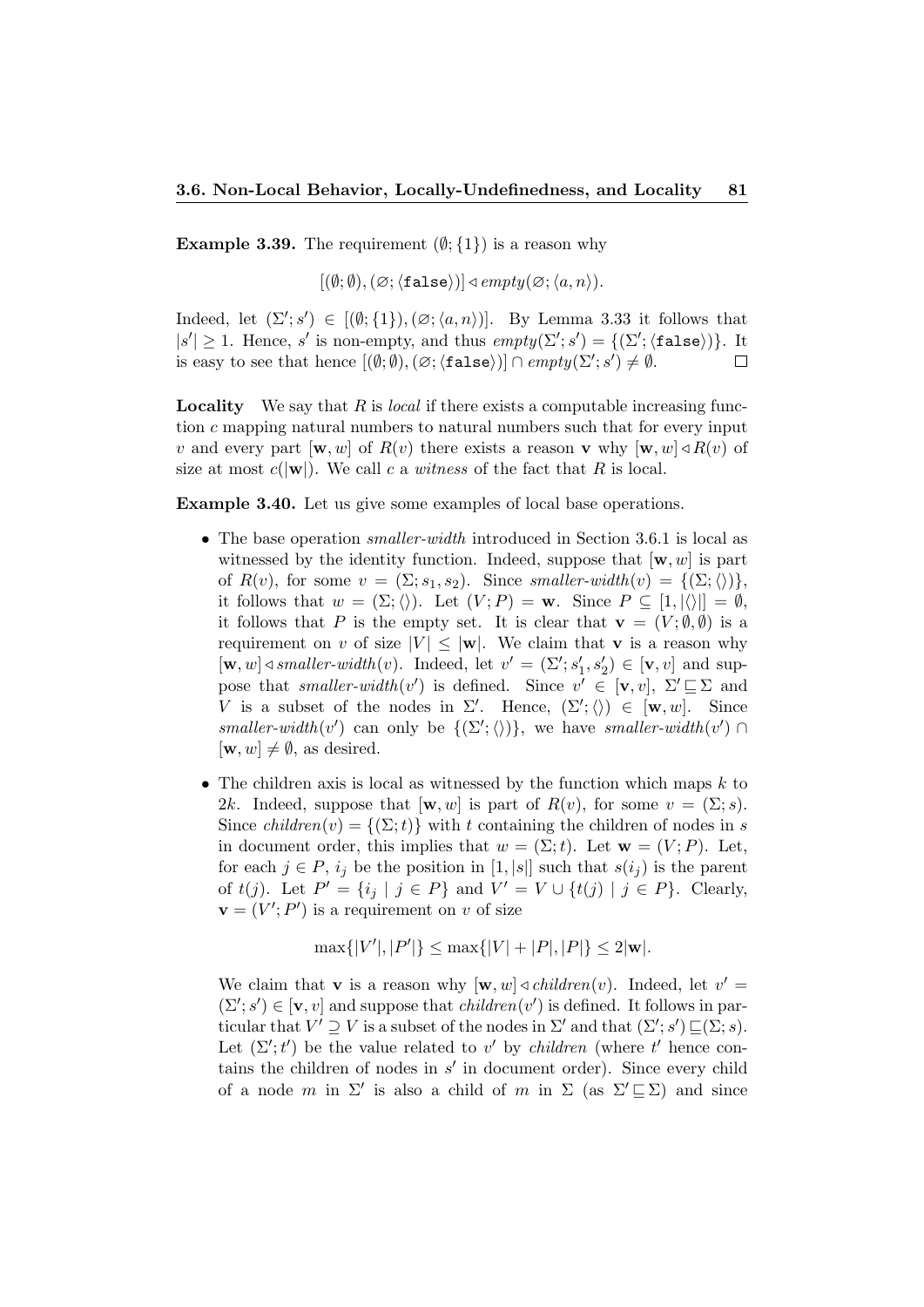$rng(s') \subseteq rng(s)$  (as  $s' \sqsubseteq s$ ), it follows that  $rng(t') \subseteq rng(t)$ . Moreover,  $\{t(j) | j \in P\} \subseteq rng(t')$  since  $\{s(i_j) | i_j \in P'\} \subseteq rng(s')$  by Lemma 3.33 and since  $V' \supseteq \{t(j) | j \in P\}$  is a subset of the nodes in  $\Sigma'$ . It is not difficult to see that, since the nodes mentioned in  $t'$  and t occur in document order and since this document order is maintained by the fact that  $\Sigma' \sqsubseteq \Sigma$ , there hence exists a witness h of  $t' \sqsubseteq t$  for which  $P \subseteq rng(h)$ . Hence,  $(\Sigma'; t') \in [\mathbf{w}, w]$ . Since children $(v') = \{(\Sigma'; t')\}$ , we have  $children(v') \cap [\mathbf{w}, w] \neq \emptyset$ , as desired.

• The element constructor *element* is also a local base operation as witnessed by the identity function. Indeed, suppose that  $[w, w]$  is part of element(v). We know that v and w are of the form

$$
v = (\Sigma; \langle a \rangle, \langle n_1, \dots, n_k \rangle)
$$
  

$$
w = (\Sigma \circ \Theta; \langle m \rangle).
$$

Here,  $\Theta$  is a tree, disjoint with  $\Sigma$ , whose root element node m is labeled by a such that

- m has exactly k children  $m_1, \ldots, m_k$  with  $m_1 < \Theta \ldots < \Theta m_k$ , and
- for every  $j \in [1, k]$  there exists a node-renaming  $\rho_j$  such that  $\rho_j(\Sigma|_{n_j}) = \Theta|_{m_j}.$

Let  $(V; P) = \mathbf{w}$ . We partition V into  $V_{\Sigma}$  and  $V_{\Theta}$  such that  $V_{\Sigma}$  is a subset of the nodes in  $\Sigma$  and  $V_{\Theta}$  is a subset of the nodes in  $\Theta$ . Then let, for every  $j \in [1, k]$ ,  $V_j$  be the maximal subset of  $V_{\Theta}$  which is also a subset of  $\Theta|_{m_j}$ . Let  $W_j = \rho_j^{-1}(V_j)$  for every  $j \in [1, k]$ . Since  $\rho_j$  is a bijection, it is clear that  $|W_j| = |V_j|$ . Hence

$$
|\bigcup_{j=1}^{k} W_j| = |\bigcup_{j=1}^{k} V_j| \leq |V_{\Theta}|.
$$

Let Q be the set of all  $j \in [1, k]$  for which  $V_j \neq \emptyset$ . It is clear that  $|Q| \leq |V_{\Theta}|$ . Then let **v** be the requirement on v defined by

$$
\mathbf{v} := (V_{\Sigma} \cup \bigcup_{j=1}^{k} W_j; \emptyset, Q).
$$

It is clear that the size of  $\bf{v}$  is given by

$$
\max\left\{|V_{\Sigma}\cup\bigcup_{j=1}^k W_j|,|Q|\right\}\leq \max\left\{|V_{\Sigma}|+|V_{\Theta}|,|V_{\Theta}|\right\}\leq |\mathbf{w}|.
$$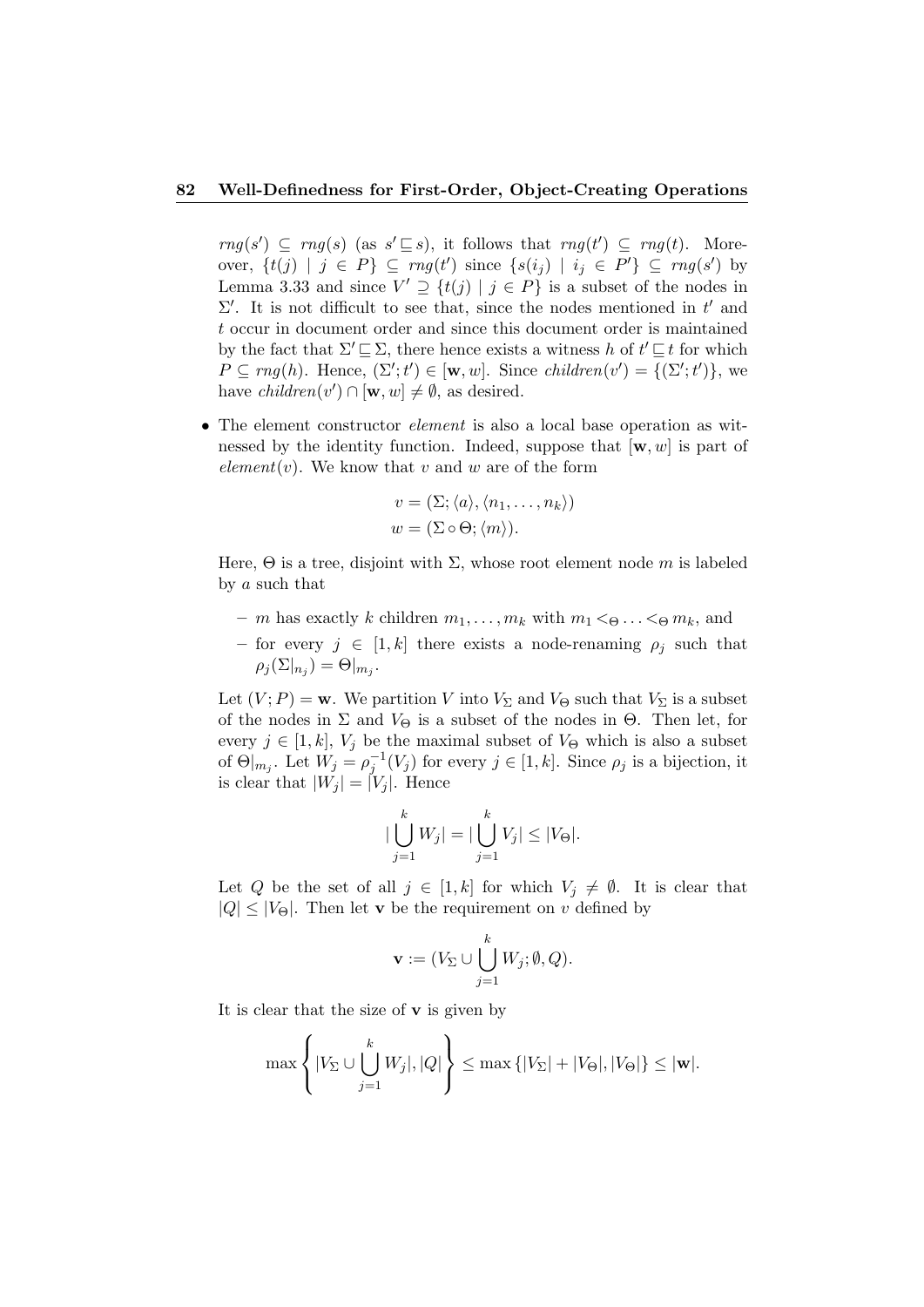We claim that **v** is a reason why  $[\mathbf{w}, w] \triangleleft element(v)$ . Indeed, let  $v' \in$  $[v, v]$  and suppose that *element* $(v')$  is defined. In particular we know that  $v' \sqsubseteq v$ . Since *element*(*v'*) is defined, we hence know that *v'* is of the form

$$
v' = (\Sigma'; \langle a \rangle, \langle n'_1, \ldots, n'_l \rangle).
$$

Furthermore, since  $v' \in [\mathbf{v}, v]$ , there exists a witness h of

$$
\langle n'_1, \ldots, n'_l \rangle \sqsubseteq \langle n_1, \ldots, n_k \rangle
$$

such that  $Q \subseteq rng(h)$ . Note that, by definition of  $\subseteq$ , we have  $n'_i = n_{h(i)}$ for every  $i \in [1, l]$ . Then let  $\Theta'$  be the tree with the a-labeled root node m in which m has  $m_{h(1)}, \ldots, m_{h(l)}$  as children with

$$
m_{h(1)} < \Theta' \ldots < \Theta' m_{h(l)},
$$

such that for every  $i \in [1, l]$ :

$$
\rho_{h(i)}\left(\Sigma'|_{n'_i}\right) = \Theta'|_{m_{h(i)}}.
$$

It is easy to see that  $\Theta' \sqsubseteq \Theta$  and hence  $(\Sigma' \circ \Theta';\langle m \rangle) \sqsubseteq (\Sigma \circ \Theta;\langle m \rangle)$ . Furthermore, since for every  $j \in [1, k]$  for which  $V_j \neq \emptyset$  there exists  $i \in [1, l]$ such that  $h(i) = j$  and since  $W_j$  is a subset of the nodes in  $\Sigma'$ , it follows by construction that  $V_j$  is a subset of the nodes in  $\Theta'|_{m_j}$ , for every  $j \in [1, k]$ . Hence,  $V_{\Theta}$  is a subset of the nodes in  $\Theta$ . Since  $V_{\Sigma}$ is also subset of the nodes in  $\Sigma'$ , it follows that hence  $V_{\Sigma} \cup V_{\Theta} = V$ is a subset of the nodes in  $\Sigma' \circ \Theta'$ . Furthermore, the identity function is certainly a witness of  $\langle m \rangle \sqsubseteq \langle m \rangle$  whose range contains P (as  $P \subseteq \{1\}$ . Hence,  $(\Sigma' \circ \Theta'; \langle m \rangle) \in [\mathbf{w}, w]$ . Finally, it is easy to see that  $(\Sigma' \circ \Theta'; \langle m \rangle) \in element(v')$ . Hence,  $element(v') \cap [\mathbf{w}, w] \neq \emptyset$ , as desired.  $\Box$ 

Using similar reasonings as the ones employed in Example 3.40 we obtain:

Proposition 3.41. The base operations concat, children, descendant, parent, ancestor, preceding-sibling, following-sibling, data, eq. is,  $\ll$ , is-element,  $is\textrm{-}text$ ,  $is\textrm{-}atom$ ,  $node\textrm{-}name$ ,  $content$ ,  $element$ ,  $merge\textrm{-}text$ ,  $text$ ,  $empty$ ,  $+,$ ×, and smaller-width are all local.

Note that hence locality alone is not powerful enough to prevent the construction of QL(concat, children, eq, node-name, content, element, empty),  $QL(+, \times)$ , and  $QL(const, smaller-width)$ , for which well-definedness is undecidable.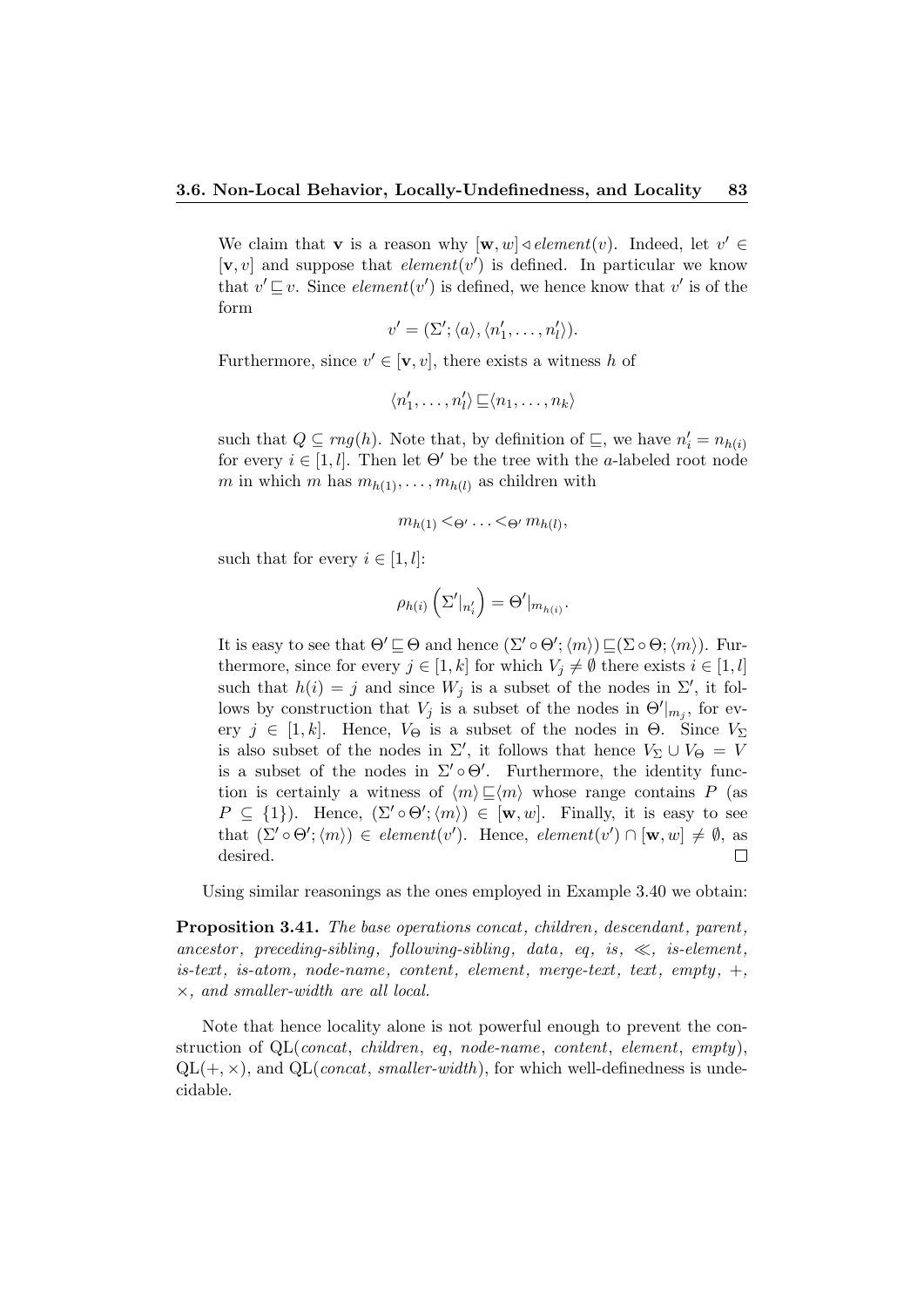## 3.6.3 Local and Locally-Undefined Expressions

In this section we show that if  $B$  is a finite set of monotone, local, and locallyundefined base operations, then locally-undefinedness transfers to expressions in  $QL(B)$ . Moreover, a witness of the fact that  $e \in QL(B)$  is locally-undefined can be computed from e. This property lies at the heart of our decidability result in Section 3.7. Before we are able to prove it we first show that if  $B$  is a finite set of monotone and local base operations, then locality transfers to expressions in  $QL(B)$ . We start out by stating the following technical lemmas.

**Lemma 3.42.** Let  $(V; P)$  be a requirement on  $(\Sigma_0 \circ \bigcirc_{j=1}^p \Sigma_j; \bigcirc_{j=1}^p s_j)$ . Let  $V_0, \ldots, V_p$  be the partition of V such that  $V_0$  is a subset of the nodes in  $\Sigma_0$  and  $V_j$  is a subset of the nodes in  $\Sigma_j$ , for every  $j \in [1, p]$ . Let for each  $j \in [1, p]$ ,  $P_j$  be the subset of P defined by

$$
P_j := \left\{ k - \sum_{i=1}^{j-1} |s_i| \mid k \in P \text{ and } \sum_{i=1}^{j-1} |s_i| < k \le \sum_{i=1}^{j} |s_i| \right\}.
$$

Let, for every  $j \in [1, p]$ ,  $(\Sigma'_0 \circ \Sigma'_j; s'_j)$  be a value in  $[(V_0 \cup V_j; P_j), (\Sigma_0 \circ \Sigma_j; s_j)]$ such that  $\Sigma'_0 \sqsubseteq \Sigma_0$  and  $\Sigma'_j \sqsubseteq \Sigma_j$ . Then

$$
(\Sigma'_0 \circ \bigcirc_{j=1}^p \Sigma'_j; \bigcirc_{j=1}^p s'_j) \in [(V;P), (\Sigma_0 \circ \bigcirc_{j=1}^p \Sigma_j; \bigcirc_{j=1}^p s_j)].
$$

Proof. It immediately follows that

$$
(\Sigma_0' \circ \bigcirc_{j=1}^p \Sigma_j'; \bigcirc_{j=1}^p s_j') \sqsubseteq (\Sigma_0 \circ \bigcirc_{j=1}^p \Sigma_j; \bigcirc_{j=1}^p s_j).
$$

Since  $\Sigma'_0 \circ \Sigma'_j$  contains all nodes in  $V_0 \cup V_j$  for every  $j \in [1, p]$  it follows that  $\Sigma'_0 \circ \bigcirc_{j=1}^p \Sigma'_j$  contains all nodes in

$$
V_0 \cup \bigcup_{j=1}^p V_j = V.
$$

Furthermore, for every  $j \in [1, p]$  there exists a witness  $h_j$  of  $s'_j \sqsubseteq s_j$  such that  $P_j \subseteq rng(h_j)$ . Then let h be the function mapping  $[1, |\bigcirc_{j=1}^p s'_j|]$  to  $[1, |\bigcirc_{j=1}^{p} s_j|]$  defined by

$$
h(q) := h_j\left(q - \sum_{i=1}^{j-1} |s'_i|\right) + \sum_{i=1}^{j-1} |s_i| \quad \text{when } \sum_{i=1}^{j-1} |s'_i| < q \le \sum_{i=1}^{j} |s'_i|.
$$

It is easy to see that h is a witness of  $\bigcirc_{j=1}^p s'_j \sqsubseteq \bigcirc_{j=1}^p s_j$ . It remains to show that  $P \subseteq rng(h)$ . Let  $k \in P$ . Since  $P \subseteq [1, |\bigcirc_{j=1}^p s_j|]$ , there exists  $j \in [1, p]$ such that

$$
\sum_{i=1}^{j-1} |s_i| < k \le \sum_{i=1}^{j} |s_i|.
$$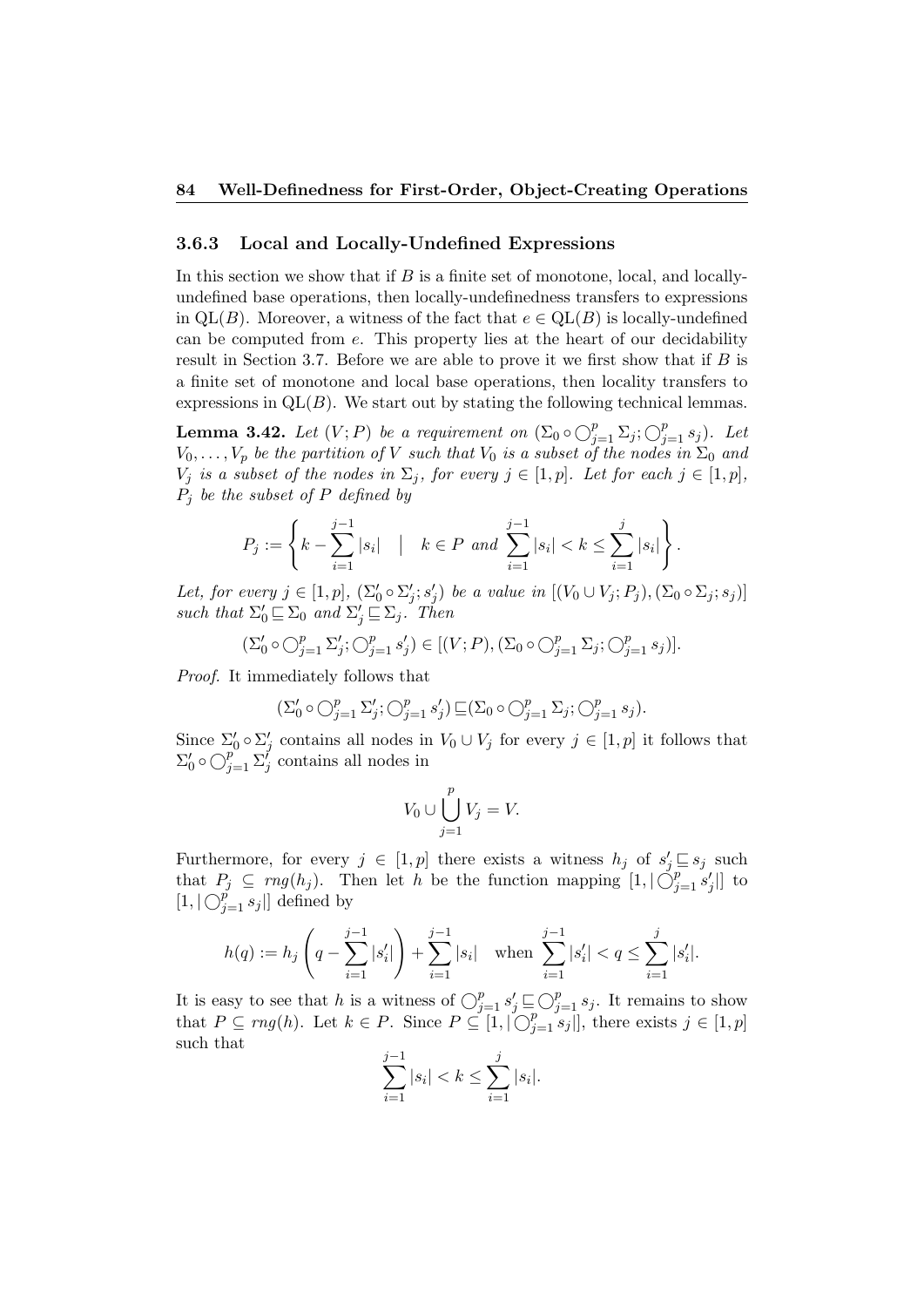It follows that hence

$$
k - \sum_{i=1}^{j-1} |s_i| \in P_j.
$$

Since  $P_j \subseteq rng(h_j)$  there exists  $l \in [1, |s'_j|]$  such that

$$
h_j(l) = k - \sum_{i=1}^{j-1} |s_i|.
$$

Then obviously

$$
\sum_{i=1}^{j-1} |s'_i| < l + \sum_{i=1}^{j-1} |s'_i| \le \sum_{i=1}^{j} |s'_i|,
$$

and hence

$$
h(l + \sum_{i=1}^{j-1} |s'_i|) = h_j(l) + \sum_{i=1}^{j-1} |s_i| = k.
$$

 $\Box$ 

Hence,  $k \in rng(h)$ , as desired.

**Lemma 3.43.** Let R be a base operation, let  $(\Sigma \circ \Sigma_1; s_1) \in R(\Sigma; \vec{s})$ , and let  $(V, \vec{P})$  be a reason why  $[(W, Q), (\Sigma \circ \Sigma_1; s_1)] \triangleleft R(\Sigma; \vec{s})$  such that V contains all nodes of W in  $\Sigma$ . For every  $(\Sigma'; \vec{s}') \in [(V, \vec{P}), (\Sigma; \vec{s})]$  on which R is defined there exists

$$
(\Sigma' \circ \Sigma_1'; s_1') \in R(\Sigma'; \vec{s'}) \cap [(W, Q), (\Sigma \circ \Sigma_1; s_1)]
$$

with  $\Sigma'_1 \sqsubseteq \Sigma_1$ .

*Proof.* Every store can be written as a concatenation of trees. Let  $\Theta_1, \ldots, \Theta_k$ be the non-empty trees such that  $\Sigma = \Theta_1 \circ \cdots \circ \Theta_k$ . Since  $\Sigma' \sqsubseteq \Sigma$ , we can write  $\Sigma'$  as a concatenation of trees  $\Theta'_1 \circ \cdots \circ \Theta'_k$  such that  $\Theta'_j \sqsubseteq \Theta_j$  for every  $j \in [1, k]$ , where if  $\Sigma'$  does not contain any node in  $\Theta_j$ , we take  $\Theta'_j$  to be the empty tree. Let  $\Delta_1, \ldots, \Delta_k$  be the trees such that, for every  $j \in [1, \check{k}], \Delta_j = \Theta'_j$ if  $\Theta'_j$  is non-empty, and  $\Delta_j = \Theta_j$  otherwise. In particular,  $\Delta_j = \Theta'_j$  whenever  $\vec{s'}$ mentions a node in  $\Theta_j$ . Since R is reachable-only and since  $R(\Theta'_1 \circ \cdots \circ \Theta'_k; \vec{s'})$ is defined, it is easy to see that  $R(\Delta_1 \circ \cdots \circ \Delta_k; \vec{s'})$  is also defined. Moreover, by construction we have  $\Delta_j \sqsubseteq \Theta_j$  for every  $j \in [1, k]$ . Hence,

$$
(\Delta_1 \circ \cdots \circ \Delta_k; \vec{s'}) \in [(V, \vec{P}), (\Sigma; \vec{s})].
$$

Since  $(V, \vec{P})$  is a reason why  $[(W, Q), (\Sigma \circ \Sigma_1; s_1)] \triangleleft R(\Sigma; \vec{s})$ , there exists

$$
(\Delta_1 \circ \cdots \circ \Delta_k \circ \Sigma_1'; s_1') \in R(\Delta_1 \circ \cdots \circ \Delta_k; \vec{s'}) \cap [(W, Q), (\Sigma \circ \Sigma_1; s_1)].
$$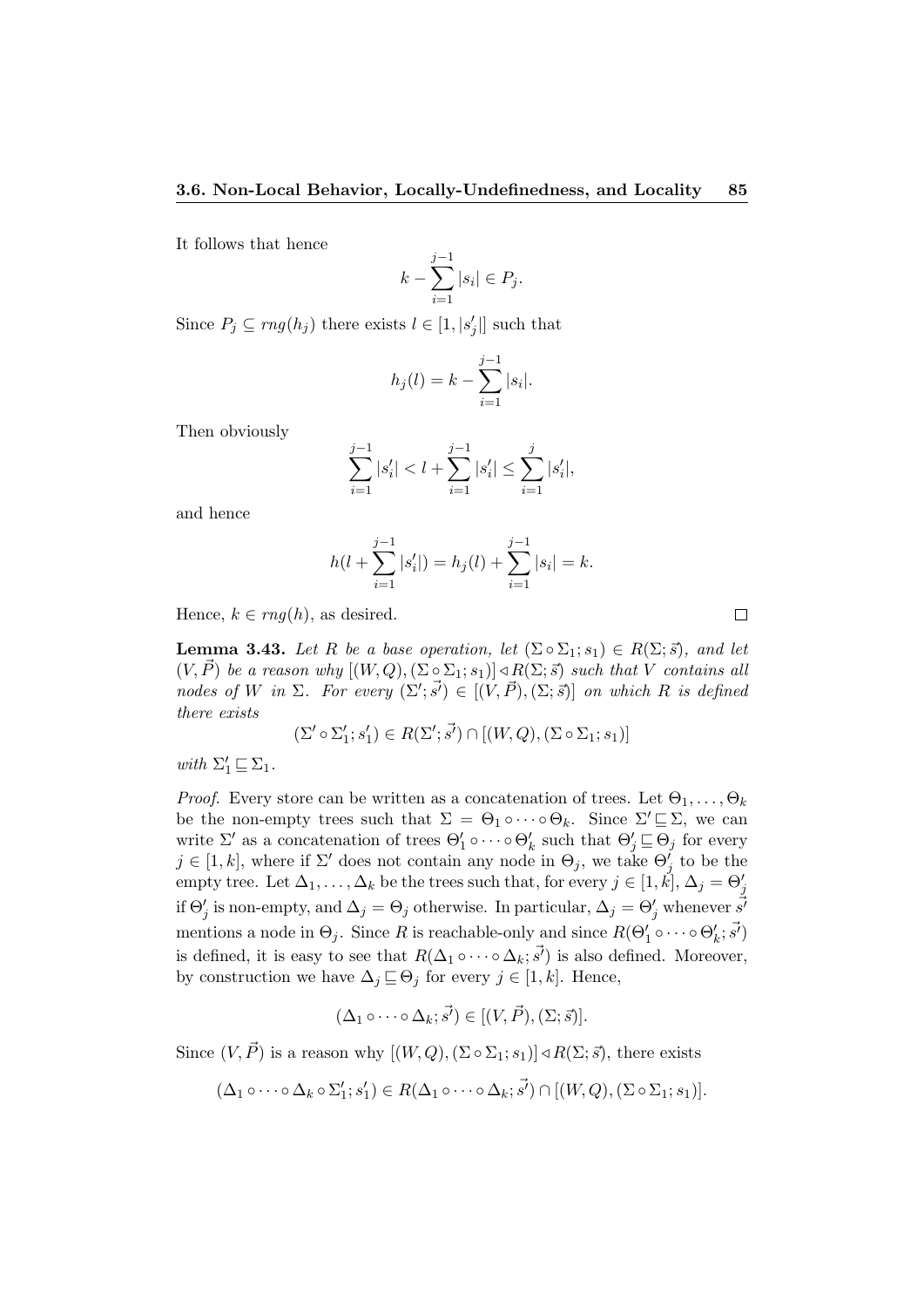Hence,  $\Sigma'_1 \sqsubseteq \Sigma \circ \Sigma_1$ . Using a similar reasoning as in the proof of Lemma 3.23 it now follows that  $\Sigma'_1 \sqsubseteq \Sigma_1$ . Then, since R is reachable-only, since  $\Delta_j =$  $\Theta'_j$  whenever  $\vec{s'}$  mentions a node in  $\Delta_j$ , and since  $(\Delta_1 \circ \cdots \circ \Delta_k \circ \Sigma'_1; s'_1) \in$  $R(\Delta_1 \circ \cdots \circ \Delta_k; \vec{s'})$  we have  $(\Sigma' \circ \Sigma'_1; s'_1) \in R(\Sigma'; \vec{s'})$ . Moreover, since V contains all nodes of W in  $\Sigma$ , it is easy to see that W is a subset of the nodes in  $\Sigma' \circ \Sigma'_1$ . Hence,  $(\Sigma' \circ \Sigma'_1; s'_1) \in [(W, Q), (\Sigma \circ \Sigma_1; s_1)],$  as desired.  $\Box$ 

Proposition 3.44. If B is a finite set of monotone and local base operations, then every expression  $e \in \text{QL}(B)$  is also local. Moreover, an arithmetic expression defining a witness of this locality can effectively be computed from e.

*Proof.* Let  $c_f$  be a witness of the fact that base operation  $f \in B$  is local. For every  $e \in QL(B)$  we then define the function  $c_e$  inductively as follows:

$$
c_x(k) := k
$$
  
\n
$$
c_a(k) := k
$$
  
\n
$$
c_0(k) := k
$$
  
\n
$$
c_1(k) := k
$$
  
\n
$$
c_{11} \text{ then } e_2 \text{ else } e_3(k) := \max\{c_{e_2}(k), c_{e_3}(k)\}
$$
  
\n
$$
c_{1} \text{let } x := e_1 \text{ return } e_2(k) := c_{e_1}(c_{e_2}(k)) + c_{e_2}(k)
$$
  
\n
$$
c_{1} \text{if } c_1 \text{ return } e_2(k) := c_{e_1}(\max\{k + 2kc_{e_2}(k), 2k\}) + 2kc_{e_2}(k)
$$
  
\n
$$
c_{f(e_1, \ldots, e_p)}(k) := c_f(k) + c_{e_1}(c_f(k)) + \cdots + c_{e_p}(c_f(k))
$$

It is clear from this inductive definition that an arithmetic expression defining  $c_e$  can effectively be computed from e. It is also clear that  $c_e$  is a computable, increasing function mapping natural numbers to natural numbers. Let  $v$  be a context of e and let  $[\mathbf{w}, w]$  be a part of  $e(v)$ . We will prove by induction on e that there exists a reason why  $[\mathbf{w}, w'] \triangleleft e(v)$  of size at most  $c_e(|\mathbf{w}|)$ . During our induction we will often use the fact that every expression  $e' \in QL(B)$  defines a monotone base operation by Propositions 3.6 and 3.25. We will also use the fact that if  $e' \in QL(B)$  is defined on input v', then e' is also defined on every input node-isomorphic to  $v'$  by Lemma 3.24.

• If  $e = x$ , then let  $(\Sigma; \sigma) = v$ . Since  $e(v) = \{(\Sigma; \sigma(x))\}$  and since  $[\mathbf{w}, w] \triangleleft e(v)$ , it follows that  $w = (\Sigma; \sigma(x))$ . Let  $(V; P) = \mathbf{w}$  and let v be the requirement  $(V; \phi)$  on v such that  $\phi$  is defined by

$$
\phi(y) := \begin{cases} P & \text{if } y = x \\ \emptyset & \text{otherwise.} \end{cases}
$$

It is easy to see that **v** is a reason why  $[w, w] \triangleleft e(v)$  of size  $|w|$ .<sup>11</sup>

<sup>&</sup>lt;sup>11</sup>Here we extend the notion of a requirement to contexts in the obvious way: if  $\sigma$  is an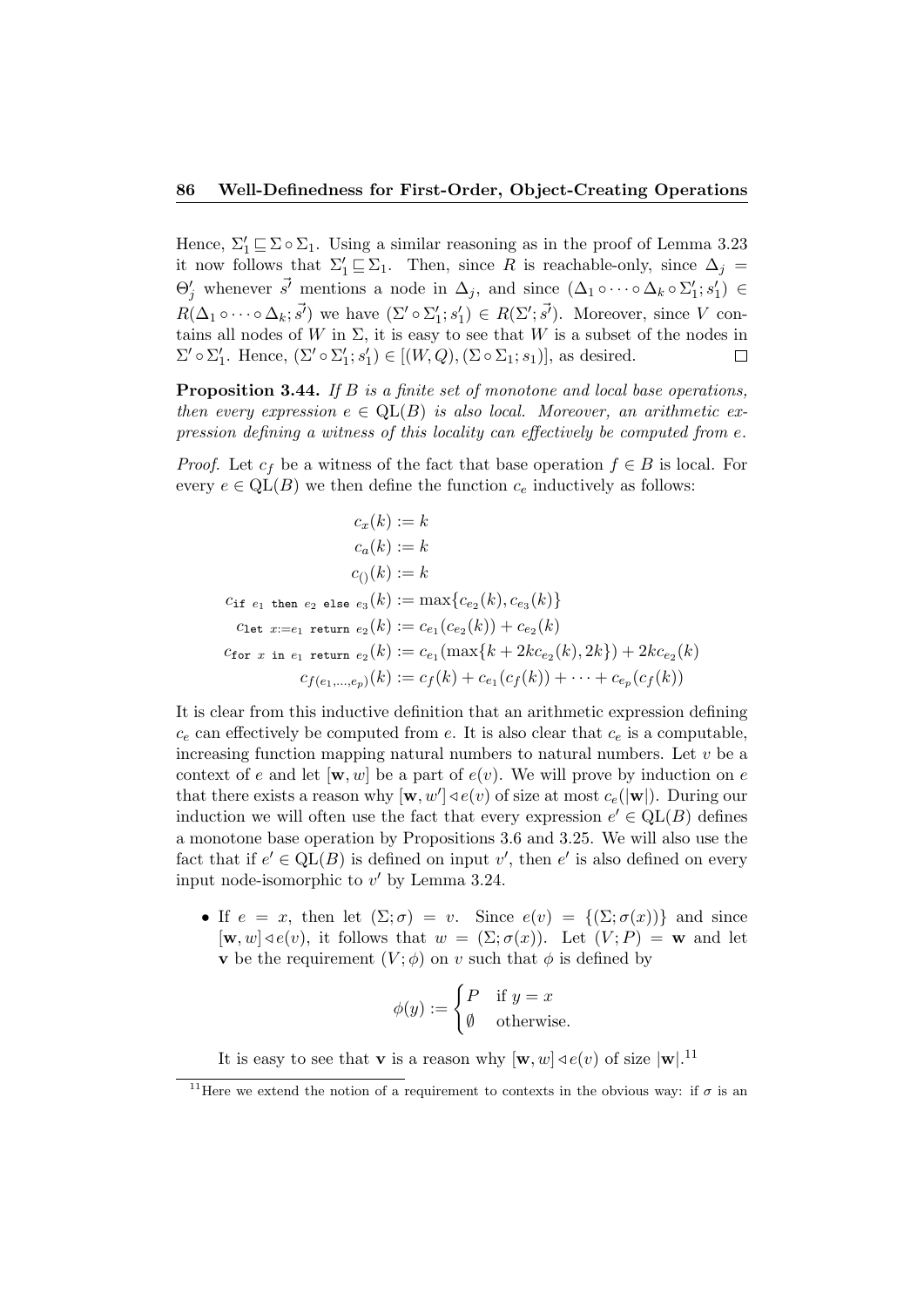• If  $e = a$ , then let  $(\Sigma; \sigma) = v$ . Since  $e(v) = \{(\Sigma; \langle a \rangle)\}\$ and since  $[\mathbf{w}, w] \triangleleft e(v)$ , it follows that  $w = (\Sigma; \langle a \rangle)$ . Let  $(V; P) = \mathbf{w}$  and let v be the requirement  $(V; \phi)$  on v such that  $\phi$  is defined by

$$
\phi(x) := \emptyset \quad \text{for all } x.
$$

It is easy to see that **v** is a reason why  $[w, w] \triangleleft e(v)$  of size  $|w|$ .

- The case where  $e = ()$  is similar.
- If  $e = \text{if } e_1$  then  $e_2$  else  $e_3$ , then there exists  $(\Sigma_1; \langle b \rangle) \in e_1(v)$  with b a boolean such that  $[\mathbf{w}, w] \triangleleft e_2(v)$  if  $b = \text{true}$  and  $[\mathbf{w}, w] \triangleleft e_3(v)$  otherwise. Suppose that  $b = \text{true}$ . Then there exists a reason **v** why  $[\mathbf{w}, w] \triangleleft e_2(v)$  of size at most  $c_{e_2}(|\mathbf{w}|)$  by the induction hypothesis. We claim that **v** is also a reason why  $[\mathbf{w}, w] \triangleleft e(v)$ . Indeed, suppose that  $v' \in [\mathbf{v}, v]$  and that  $e(v')$  is defined. In particular  $e_1(v')$  must then also be defined. Since  $e_1$  is monotone, there exists  $(\Sigma'_1; s') \in e_1(v')$  with  $(\Sigma_1'; s') \sqsubseteq (\Sigma_1; \langle \text{true} \rangle)$ . It follows that  $s' = \langle \rangle$  or  $s' = \langle \text{true} \rangle$ . Suppose that  $s' = \langle \rangle$ . Then we know that the list of all values in  $e_1(v')$  is empty, since  $e_1$  is a semi-function. Hence,  $e(v')$  would be undefined, a contradiction. Hence, s' must be  $\langle \text{true} \rangle$ . Since  $e_1$  is a semi-function, it follows that the list of every value in  $e_1(v')$  is  $\langle \text{true} \rangle$ . Hence,  $e(v') = e_2(v')$  and thus

$$
e(v') \cap [\mathbf{w}, w] = e_2(v') \cap [\mathbf{w}, w] \neq \emptyset.
$$

In a similar way we can show that if  $b = \texttt{false}$ , then the reason **v** why  $[w, w] \triangleleft e_3(v)$  of size at most  $c_{e_3}(|w|)$  as given by the induction hypothesis is also a reason why  $[w, w] \triangleleft e(v)$ . Hence, we can always find a reason why  $[\mathbf{w}, w] \triangleleft e(v)$  of size at most  $\max\{c_{e_2}(|\mathbf{w}|), c_{e_3}(|\mathbf{w}|)\} = c_e(|\mathbf{w}|).$ 

• If  $e = \text{let } x := e_1$  return  $e_2$ , then let  $(\Sigma; \sigma) = v$ . Since  $[\mathbf{w}, w] \triangleleft e(v)$ there exists  $(\Sigma_1; s_1) \in e_1(v)$  such that  $[w, w] \triangleleft e_2(\Sigma_1; x: s_1, \sigma)$ . By the induction hypothesis there exists a reason  $(V_1; x: P_1, \phi_1)$  why this is so of size at most  $c_{e_2}(|w|)$ . We have in particular that  $(V_1; P_1)$  is a requirement on  $(\Sigma_1; s_1)$ . By the induction hypothesis there hence exists a reason  $(V; \phi)$  why  $[(V_1; P_1), (\Sigma_1; s_1)] \triangleleft e_1(v)$  of size at most  $c_{e_1}(c_{e_2}(|\mathbf{w}|))$ . Let  $\phi'$ be the function with domain  $dom(\sigma)$  defined by

$$
\phi'(y) := \phi(y) \cup \phi_1(y),
$$

environment with domain  $\{x, \ldots, y\}$  and  $\phi$  is function from  $\{x, \ldots, y\}$  to the positive natural numbers, then  $(V; \phi)$  is a requirement on context  $(\Sigma; \sigma)$  if  $(V; \phi(x), \ldots, \phi(y))$  is a requirement on  $(\Sigma; \sigma(x), \ldots, \sigma(y))$ . We say that  $(\Sigma'; \sigma')$  satisfies  $(V; \phi)$  on  $(\Sigma; \sigma)$  if  $(\Sigma'; \sigma'(x), \ldots, \sigma'(y))$ satisfies  $(V; \phi(x), \ldots, \phi(y))$  on  $(\Sigma; \sigma(x), \ldots, \sigma(y)).$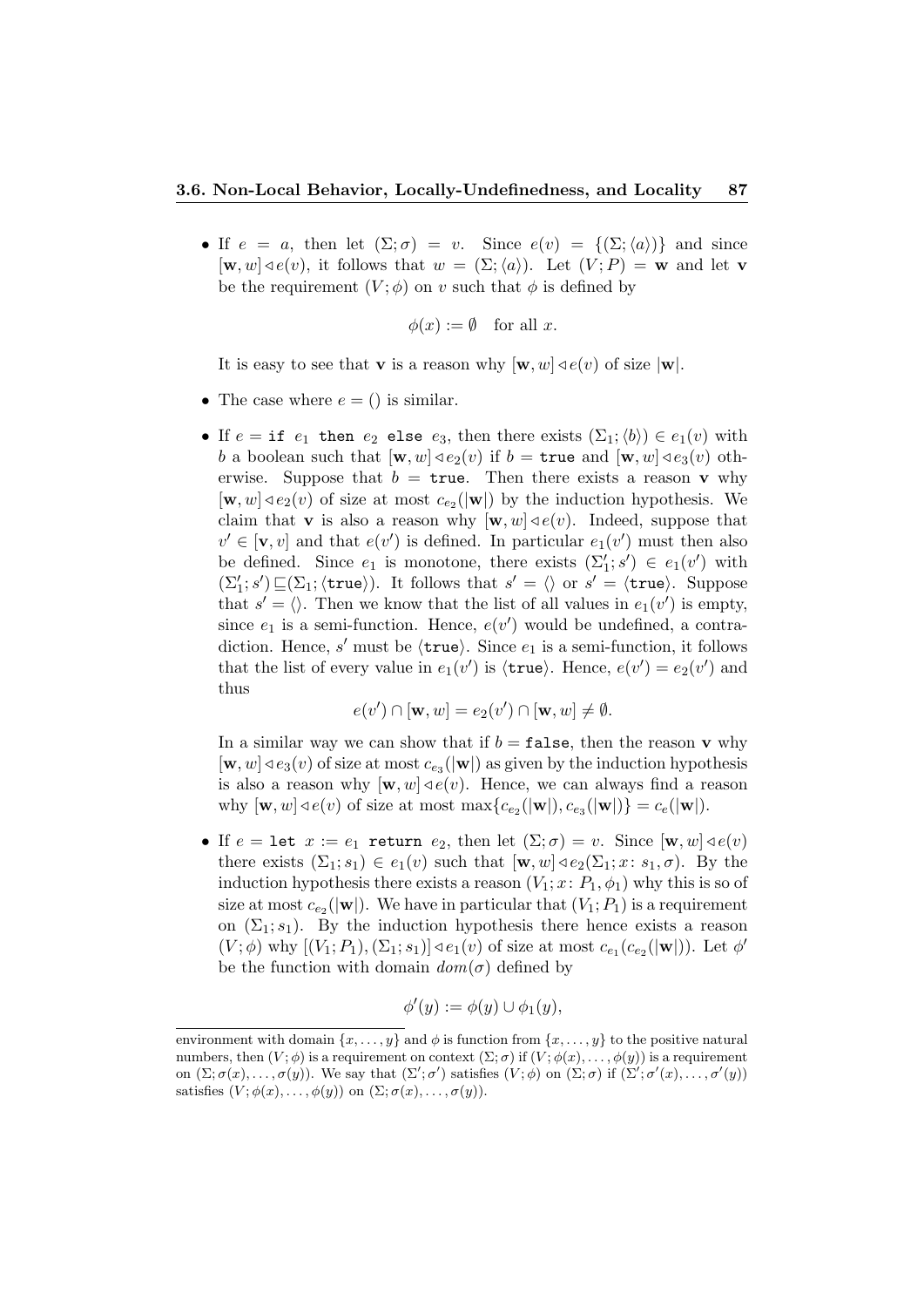and let  $\mathbf{v} = (V; \phi')$ . It is easy to see that **v** is a requirement on v. Moreover,

$$
|\mathbf{v}| = \max \{|V|, |\phi'(x)| \mid x \in dom(\sigma)\}
$$
  
\n
$$
\leq \max \{c_{e_1}(c_{e_2}(|\mathbf{w}|)), c_{e_1}(c_{e_2}(|\mathbf{w}|)) + c_{e_2}(|\mathbf{w}|)\}
$$
  
\n
$$
= c_{e_1}(c_{e_2}(|\mathbf{w}|)) + c_{e_2}(|\mathbf{w}|)
$$
  
\n
$$
= c_e(|\mathbf{w}|).
$$

We claim that **w** is a reason why  $[\mathbf{w}, w] \triangleleft e(v)$ . Indeed, let  $v' = (\Sigma'; \sigma') \in$  $[\mathbf v, v]$  and suppose that  $e(v')$  is defined. There hence exists  $(\Sigma_1'; s_1') \in$  $e_1(v')$  such that  $e_2(\Sigma_1'; x: s_1', \sigma')$  is defined. Since  $e_1(v')$  is hence defined; since  $(V; \phi)$  is a reason why

$$
[(V_1; P_1), (\Sigma_1; s_1)] \triangleleft e_1(\Sigma; \sigma);
$$

and since  $v' \in [(V; \phi'), (\Sigma; \sigma)] \subseteq [(V; \phi), (\Sigma; \sigma)]$ , it follows that

 $e_1(v') \cap [(V_1; P_1), (\Sigma_1; s_1)] \neq \emptyset.$ 

Let  $(\Sigma_1'', s_1'')$  be a value in this non-empty intersection. Then clearly

$$
(\Sigma_1''; x; s_1'', \sigma') \in [(V_1; x; P_1, \phi'), (\Sigma_1; x; s_1, \sigma)] \subseteq [(V_1; x; P_1, \phi_1), (\Sigma_1; x; s_1, \sigma)].
$$
\n(3.2)

Furthermore, since  $e_1$  is a base operation it follows that

$$
(\Sigma_1''; x \colon s_1'', \sigma') \equiv_{node} (\Sigma_1'; x \colon s_1', \sigma')
$$

by Corollary 3.12. Since  $e_2(\Sigma_1'; x; s_1', \sigma')$  is defined and since  $e_2$  is nodegeneric, it follows that

$$
e_2(\Sigma_1''; x; s_1'', \sigma') \neq \emptyset. \tag{3.3}
$$

Since  $(V_1; x: P_1, \phi_1)$  is a reason why  $[\mathbf{w}, w] \triangleleft e_2(\Sigma_1; x: s_1, \sigma)$  it follows from (3.2) and (3.3) that  $e_2(\Sigma_1''; x: s_1'', \sigma') \cap [\mathbf{w}, w] \neq \emptyset$ . Hence,  $e(v') \cap$  $[\mathbf{w}, w] \neq \emptyset$ , as desired.

• If  $e = f(e_1, \ldots, e_p)$ , then let  $(\Sigma; \sigma) = v$ . Since  $[\mathbf{w}, w] \triangleleft e(v)$  there exists  $(\Sigma \circ \Sigma_j; s_j) \in e_j(v)$  for every  $j \in [1, p]$  such that the  $\Sigma_j$  are all pairwise disjoint and

$$
[\mathbf{w}, w] \triangleleft f(\Sigma \circ \bigcirc_{j=1}^p \Sigma_j; s_1, \ldots, s_p).
$$

Since f is a local base operation with witness  $c_f$  there hence exists a reason  $(V \cup \bigcup_{j=1}^p V_j; P_1, \ldots, P_p)$  why this is so of size at most  $c_f(|w|)$ .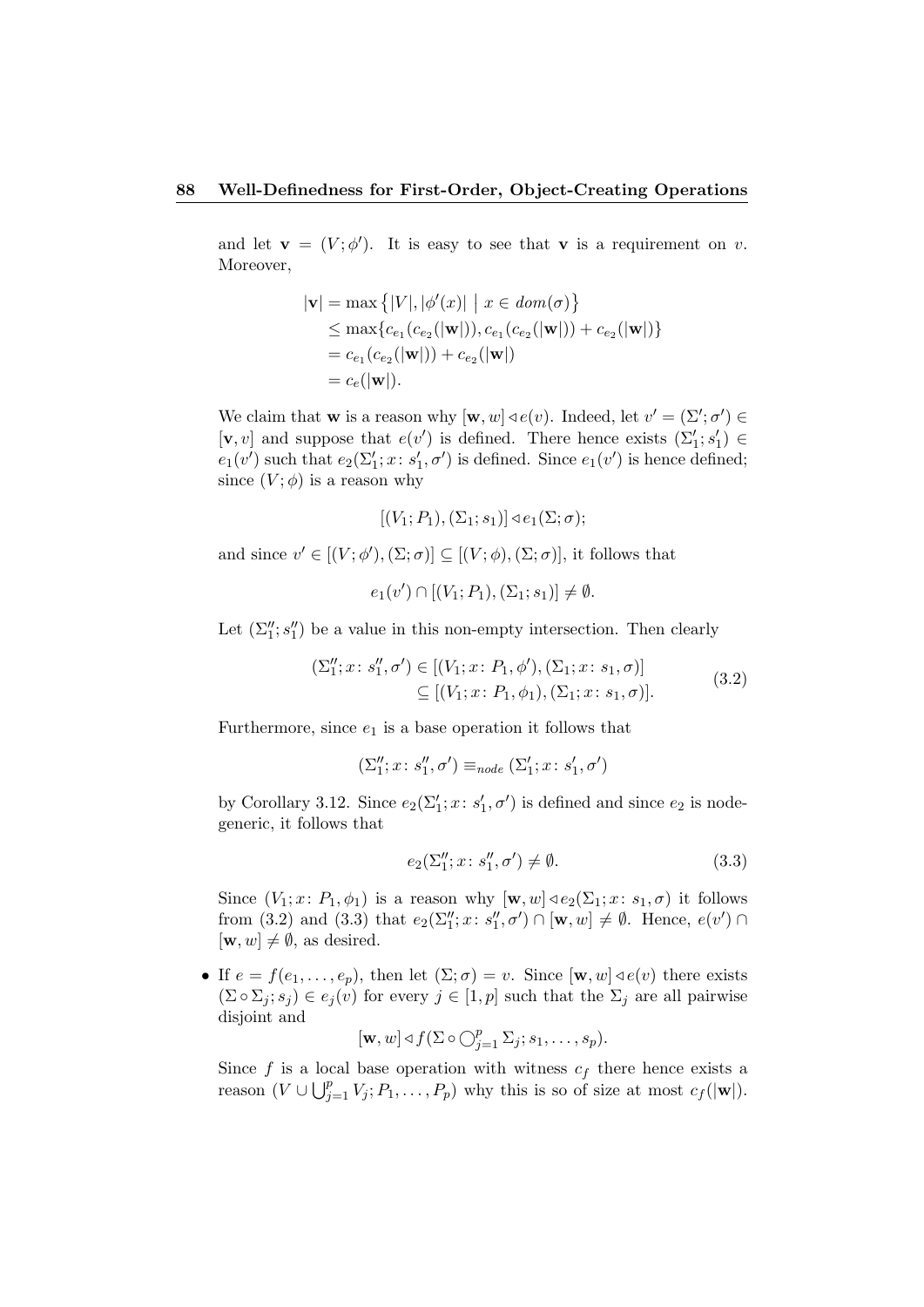Here, V is a subset of the nodes in  $\Sigma$  and  $V_j$  is a subset of the nodes in  $\Sigma_j$ , for every  $j \in [1, p]$ . We have in particular that  $(V \cup V_j; P_j)$  is a requirement on  $(\Sigma \circ \Sigma_i; s_i)$ . By the induction hypothesis there hence exists for every  $j \in [1, p]$  a reason  $(W_j; \phi_j)$  why

$$
[(V \cup V_j; P_j), (\Sigma \circ \Sigma_j; s_j)] \triangleleft e_j(v)
$$

of size at most  $c_{e_j}(c_f(|w|))$ . Let **v** be the requirement  $(V \cup \bigcup_{j=1}^p W_j; \phi)$ on v such that  $\phi$  is the function with domain  $dom(\sigma)$  defined by

$$
\phi(y) := \bigcup_{j=1}^p \phi_j(y).
$$

Clearly,

$$
|\mathbf{v}| \le \max\left\{|V| + \sum_{j=1}^p |W_j|, \sum_{j=1}^p |\phi_j(x)| \mid x \in dom(\sigma) \right\}
$$
  

$$
\le c_f(|\mathbf{w}|) + \sum_{j=1}^p c_{e_j}(c_f(|\mathbf{w}|)) = c_e(|\mathbf{w}|).
$$

Moreover, since  $[\mathbf{v}, v] \subseteq [(W_i; \phi_i), v]$  for every  $j \in [1, p]$ , **v** is a reason why

$$
[(V \cup V_j; P_j), (\Sigma \circ \Sigma_j; s_j)] \triangleleft e_j(v).
$$

We claim that **v** is also a reason why  $[\mathbf{w}, w] \triangleleft e(v)$ . Indeed, let  $v' =$  $(\Sigma'; \sigma') \in [\mathbf{v}, v]$  and suppose that  $e(v')$  is defined. There hence exist  $(\Sigma' \circ \Sigma'_j; s'_j) \in e_j(v')$  for every  $j \in [1, p]$  such that the  $\Sigma'_j$  are all pairwise disjoint and

$$
f(\Sigma' \circ \bigcirc_{j=1}^p \Sigma'_j; s'_1, \dots, s'_p) \neq \emptyset.
$$
 (3.4)

Since  $e_j(v')$  is hence defined; since  $e_j$  is a base operation; since **v** is a reason why

$$
[(V \cup V_j; P_j), (\Sigma \circ \Sigma_j; s_j)] \triangleleft e_j(v);
$$

and since **v** contains all nodes of  $V \cup V_j$  in  $\Sigma$ , it follows from Lemma 3.43 that for every  $j \in [1, p]$  there exists

$$
(\Sigma' \circ \Sigma''_j; s''_j) \in e_j(v') \cap [(V \cup V_j; P_j), (\Sigma \circ \Sigma_j; s_j)],
$$

with  $\Sigma''_j \sqsubseteq \Sigma_j$ . Since in particular  $V \cup V_j$  is a subset of the nodes in  $\Sigma' \circ \Sigma''_j$ , it follows that  $V \cup \bigcup_{j=1}^p V_j$  is a subset of the nodes in  $\Sigma' \circ \bigcirc_{j=1}^p \Sigma''_j$ .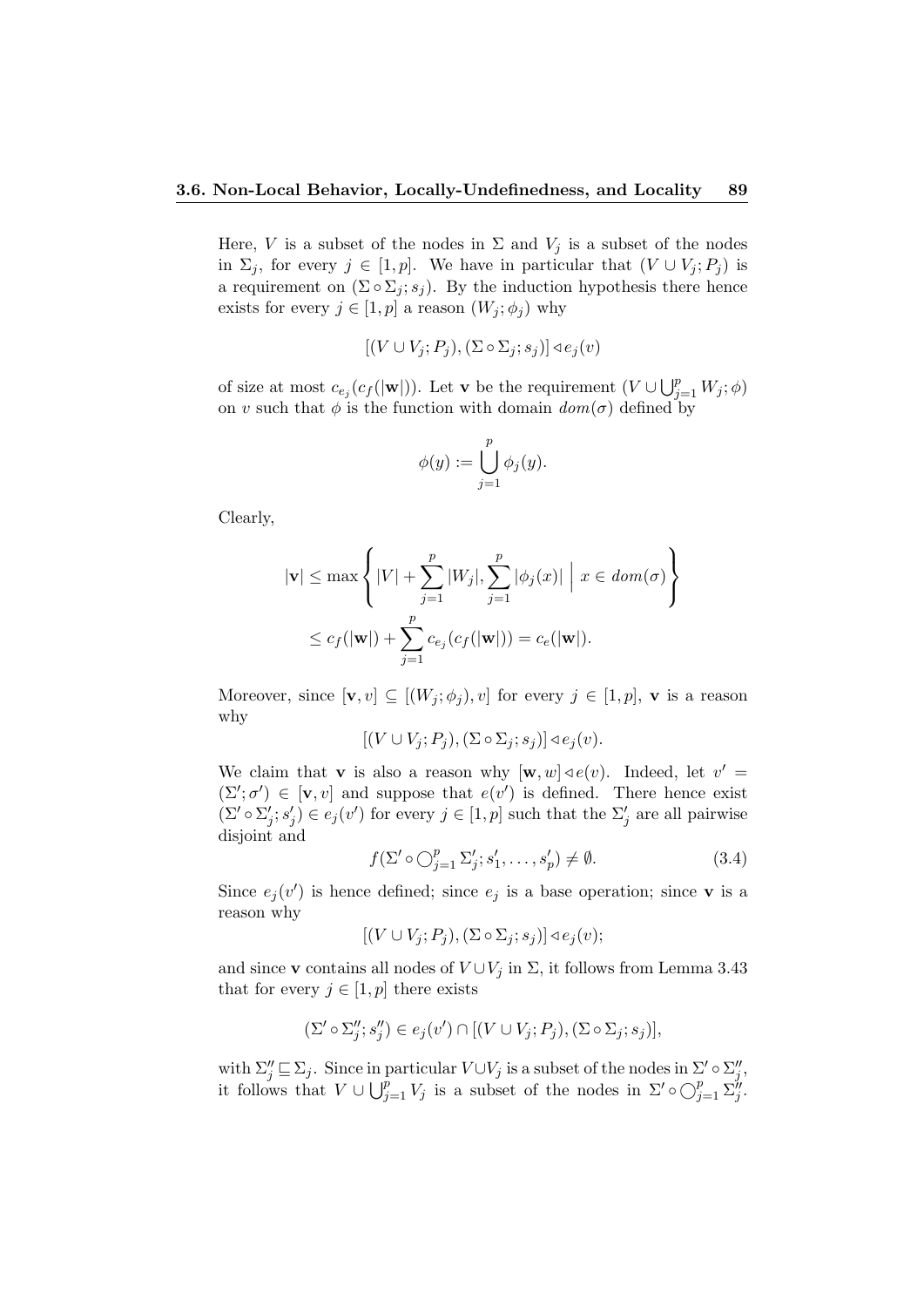Hence,

$$
(\Sigma' \circ \bigcirc_{j=1}^p \Sigma_j''; s_1'', \dots, s_p'') \in
$$
  
\n
$$
[(V \cup \bigcup_{j=1}^p V_j; P_1, \dots, P_p), (\Sigma \circ \bigcirc_{j=1}^p \Sigma_j; s_1, \dots, s_p)]. \quad (3.5)
$$

Since every  $e_j$  is a semi-function, it follows that  $(\Sigma' \circ \Sigma'_j; s'_j)$  is nodeisomorphic to  $(\Sigma' \circ \Sigma_j''; s_j'')$ . Since  $\Sigma_j' \sqsubseteq \Sigma_j$  and since the  $\Sigma_j$  are all pairwise disjoint, it follows that the  $\Sigma_j''$  are also pairwise disjoint. Since the  $\Sigma'_j$  are also pairwise disjoint, it follows by Lemma 3.11 that

$$
(\Sigma' \circ \bigcirc_{j=1}^p \Sigma'_j; s'_1, \dots, s'_p) \equiv_{node} (\Sigma' \circ \bigcirc_{j=1}^p \Sigma''_j; s''_1, \dots, s''_p).
$$
 (3.6)

Since f is node-generic it follows from  $(3.4)$  and  $(3.6)$  that

$$
f(\Sigma' \circ \bigcirc_{j=1}^p \Sigma_j''; s_1'', \dots, s_p'') \neq \emptyset. \tag{3.7}
$$

Furthermore, since  $(V \cup \bigcup_{j=1}^p V_j; P_1, \ldots, P_p)$  is a reason why

$$
[\mathbf{w}, w] \triangleleft f(\Sigma \circ \bigcirc_{j=1}^p \Sigma_j; s_1, \ldots, s_p),
$$

it follows from (3.5) and (3.7) that

$$
f(\Sigma' \circ \bigcirc_{j=1}^p \Sigma''_j; s''_1, \dots, s''_p) \cap [\mathbf{w}, w] \neq \emptyset.
$$

Hence,  $e(v') \cap [\mathbf{w}, w] \neq \emptyset$ , as desired.

• If  $e =$  for x in  $e_1$  return  $e_2$  then let  $(\Sigma; \sigma) = v$ . Since  $[\mathbf{w}, w] \triangleleft e(v)$ there exists  $(\Sigma_0; s) \in e_1(v)$  and values

$$
(\Sigma_0 \circ \Sigma_j; s_j) \in e_2(\Sigma_0; x: \langle s(j) \rangle, \sigma)
$$

for every  $j \in [1, |s|]$  such that the  $\Sigma_j$  are all pairwise disjoint and

$$
w = (\Sigma_0 \circ \bigcirc_{j=1}^{|s|} \Sigma_j; \bigcirc_{j=1}^{|s|} s_j).
$$

Let  $\mathbf{w} = (V; P)$ . Note that in particular V is a subset of the nodes in

$$
\Sigma_0 \circ \bigcirc_{j=1}^{|s|} \Sigma_j.
$$

Hence, we can partition V into  $V_0, \ldots, V_{|s|}$  such that  $V_0$  is contained in the nodes of  $\Sigma_0$  and  $V_j$  is contained in the nodes of  $\Sigma_j$ , for every  $j \in [1, |s|]$ . Let, for every  $j \in [1, |s|]$ ,  $P_j$  be the subset of P defined by

$$
P_j := \left\{ k - \sum_{i=1}^{j-1} |s_i| \mid k \in P \text{ and } \sum_{i=1}^{j-1} |s_i| < k \le \sum_{i=1}^{j} |s_i| \right\}.
$$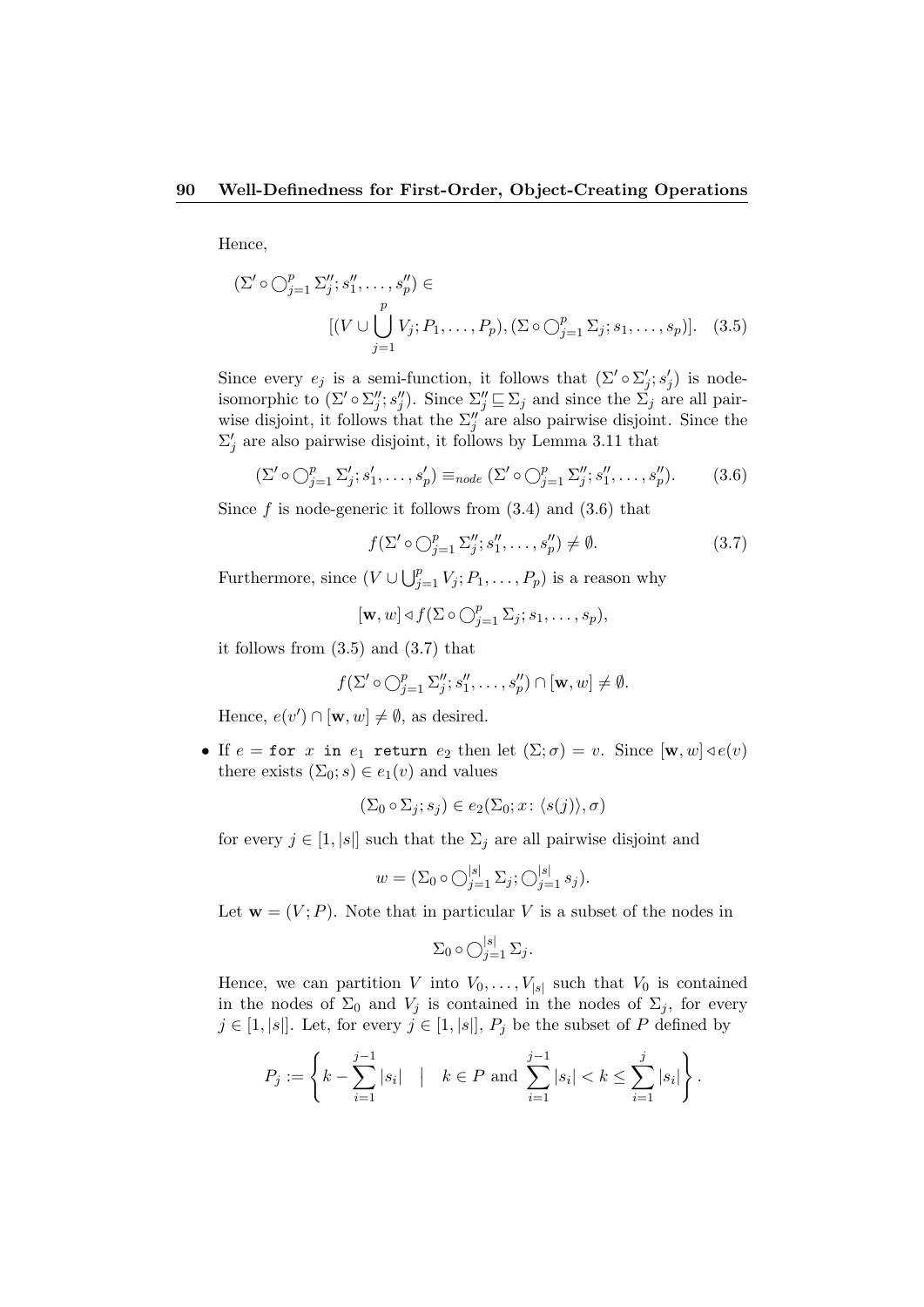We have in particular that  $(V_0 \cup V_j; P_j)$  is a requirement on  $(\Sigma_0 \circ \Sigma_j; s_j)$ . By the induction hypothesis there hence exists, for every  $j \in [1, |s|]$ , a reason  $(W_j; x: Q_j, \phi_j)$  why

$$
[(V_0 \cup V_j; P_j), (\Sigma_0 \circ \Sigma_j; s_j)] \triangleleft e_2(\Sigma_0; x; \langle s(j) \rangle; \sigma)
$$
\n(3.8)

of size at most

$$
c_{e_2}(|(V_0 \cup V_j; Q_j)|) \leq c_{e_2}(|\mathbf{w}|).
$$

Let J be the set of j in  $[1, |s|]$  for which  $V_j$  or  $P_j$  is non-empty. Note that there can be at most  $|\mathbf{w}|$  of the  $V_j$  non-empty and that there can be at most  $|\mathbf{w}|$  of the  $P_j$  non-empty. Hence, J contains at most  $2|\mathbf{w}|$ elements. Hence, the requirement  $(V_0 \cup \bigcup_{j \in J} W_j; J)$  on  $(\Sigma_0; s)$  has size at most

$$
\max\{|V_0 \cup \bigcup_{j \in J} W_j|, |J|\} \le \max\{|V_0| + \sum_{j \in J} |W_j|, |J|\}
$$
  

$$
\le \max\{|w| + \sum_{j \in J} c_{e_2}(|w|), |J|\}
$$
  

$$
\le \max\{|w| + 2|w|c_{e_2}(|w|), 2|w|\}.
$$

Hence, by the induction hypothesis there exists a reason  $(W; \phi)$  why

$$
[(V_0 \cup \bigcup_{j \in J} W_j; J), (\Sigma_0; s)] \triangleleft e_1(v)
$$

of size at most

$$
c_{e_1}\left(|(V_0\cup\bigcup_{j\in J}W_j;J)|\right)\leq c_{e_1}(\max\{|\mathbf{w}|+2|\mathbf{w}|c_{e_2}(|\mathbf{w}|),2|\mathbf{w}|\}).
$$

Let  $\phi'$  be the function with domain  $dom(\sigma)$  defined by

$$
\phi'(y) := \phi(y) \cup \bigcup_{j \in J} \phi_j(y),
$$

and let  $\mathbf{v} = (W; \phi')$ . It is easy to see that **v** is a requirement on v of size at most

$$
c_{e_1} \left( \max\{|\mathbf{w}| + 2|\mathbf{w}|c_{e_2}(|\mathbf{w}|), 2|\mathbf{w}|\} \right) + \sum_{j \in J} c_{e_2}(|\mathbf{w}|)
$$
  
\$\leq c\_{e\_1} (\max\{|\mathbf{w}| + 2|\mathbf{w}|c\_{e\_2}(|\mathbf{w}|), 2|\mathbf{w}|\}) + 2|\mathbf{w}|c\_{e\_2}(|\mathbf{w}|) = c\_e(|\mathbf{w}|).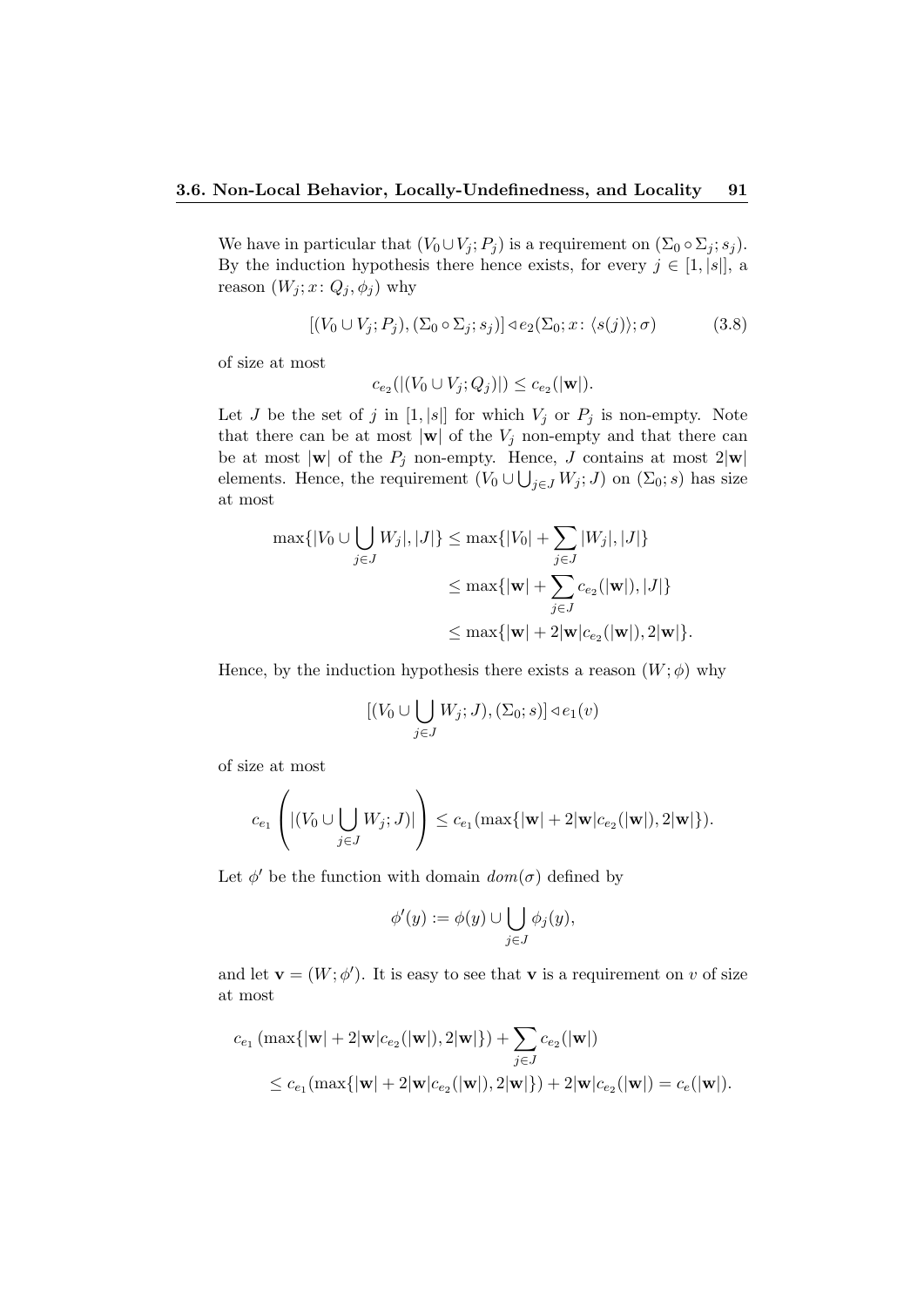We claim that **v** is a reason why  $[\mathbf{w}, w] \triangleleft e(v)$ . Indeed, let  $v' = (\Sigma'; \sigma') \in$  $[v, v]$  such that  $e(v')$  is defined. In particular there must hence exist  $(\Sigma'_0; s') \in e_1(v')$  such that  $e_2(\Sigma'_0; x: \langle s'(j) \rangle, \sigma')$  is defined for every  $j \in$ [1, |s'|]. Since  $e_1(\Sigma'; \sigma')$  is hence defined; since  $(W, \phi)$  is a reason why

$$
[(V_0 \cup \bigcup_{j \in J} W_j; J), (\Sigma_0; s)] \triangleleft e_1(\Sigma; \sigma);
$$

and since

$$
(\Sigma';\sigma')\in [(W;\phi'),(\Sigma;\sigma)]\subseteq [(W;\phi),(\Sigma;\sigma)],
$$

it follows that

$$
e_1(\Sigma';\sigma') \cap [(V_0 \cup \bigcup_{j \in J} W_j;J),(\Sigma_0;s)] \neq \emptyset.
$$

Let  $(\Sigma_0'', s'')$  be a value in this non-empty intersection. Since  $e_1$  is a storeincreasing semi-function, it follows from Corollary 3.13 that  $|s'| = |s''|$ and that

$$
(\Sigma'_0;x\colon \langle s'(j)\rangle,\sigma')\equiv_{node}(\Sigma''_0;x\colon \langle s''(j)\rangle,\sigma')
$$

for every  $j \in [1, |s'|]$ . Since  $e_2$  is node-generic and since  $e_2$  is defined on  $(\Sigma'_0; x: \langle s'(j) \rangle, \sigma')$  for every  $j \in [1, |s'|]$ , it follows that  $e_2$  is also defined on  $(\Sigma_0''; x: \langle s''(j) \rangle, \sigma')$  for every  $j \in [1, |s''|]$ . Since

$$
(\Sigma_0''; s'') \in [(V_0 \cup \bigcup_{j \in J} W_j; J), (\Sigma_0; s)],
$$

there exists a witness h of  $s'' \sqsubseteq s$  such that  $J \subseteq rng(h)$ . We will prove below that for every  $j \in rng(h)$  there exists

$$
(\Sigma_0'' \circ \Sigma_j''; s_j'') \in e_2(\Sigma_0''; x: \langle s''(h^{-1}(j)) \rangle, \sigma')
$$
  

$$
\cap [(V_0 \cup V_j; Q_j), (\Sigma_0 \circ \Sigma_j; s_j)], \quad (3.9)
$$

such that  $\Sigma_j'' \sqsubseteq \Sigma_j$ . Note that  $h^{-1}(j)$  is uniquely determined as h is strictly increasing and hence injective. Let  $\Sigma_j'' = \emptyset$  and  $s_j'' = \langle \rangle$  for every  $j \in [1, |s|] \setminus rng(h)$ . Then

$$
(\Sigma_0'' \circ \bigcirc_{i=1}^{|s''|} \Sigma_{h(i)}''; \bigcirc_{i=1}^{|s''|} s_{h(i)}'') = (\Sigma_0'' \circ \bigcirc_{j=1}^{|s|} \Sigma_j''; \bigcirc_{j=1}^{|s|} s_j'').
$$

Since the left-hand side is in  $e(v')$ , it follows that

$$
(\Sigma_0'' \circ \bigcirc_{j=1}^{|s|} \Sigma_j''; \bigcirc_{j=1}^{|s|} s_j''\)in e(v'). \tag{3.10}
$$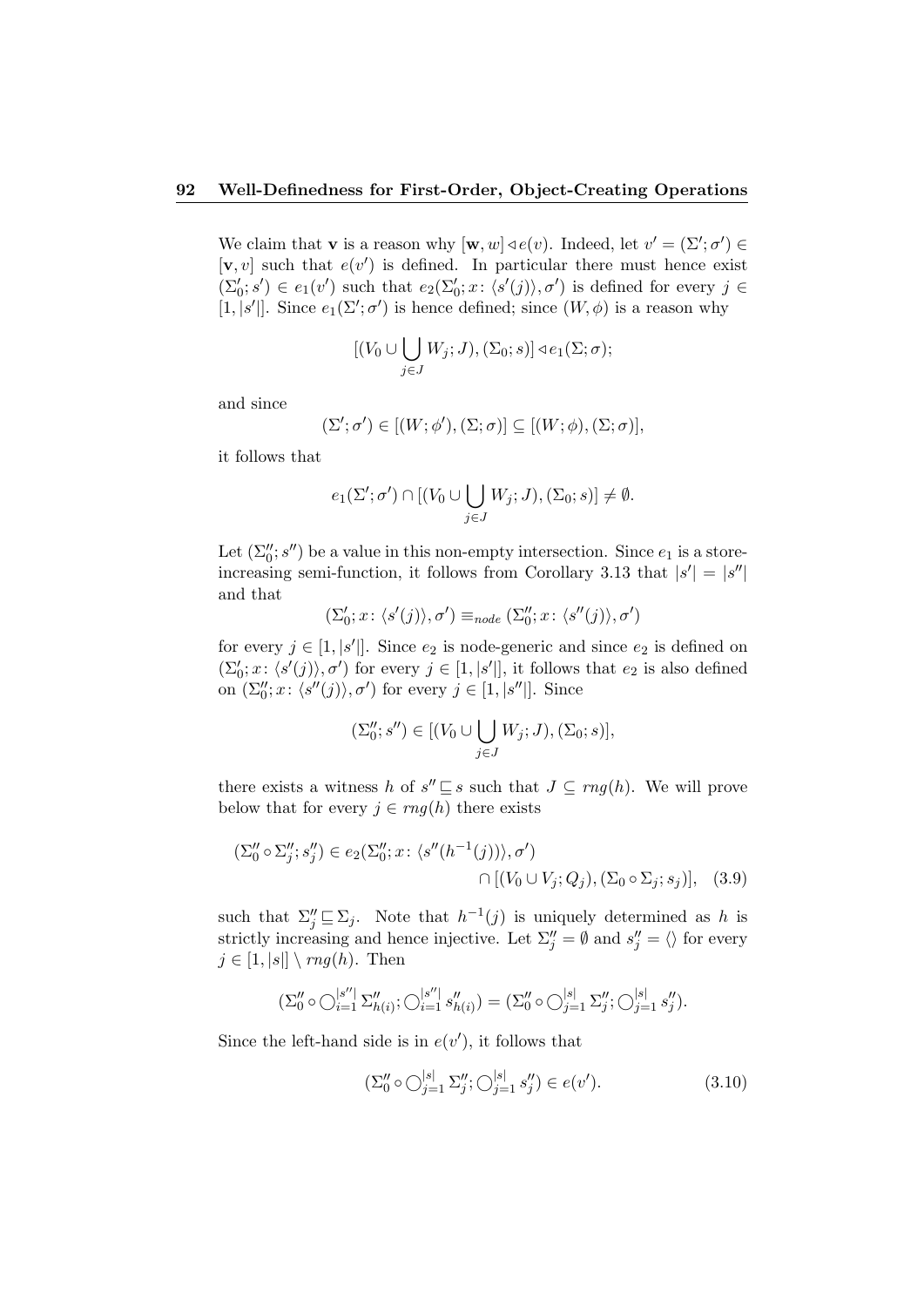Note that, if  $j \in [1, |s|] \setminus rng(h)$ , then also  $j \notin J$  as  $rng(h) \supseteq J$ . Hence, for such j we know that  $V_i$  and  $P_i$  are empty. Then

$$
(\Sigma''_0 \circ \Sigma''_j; s''_j) \in [(V_0 \cup V_j; P_j), (\Sigma_0 \circ \Sigma_j; s_j)]
$$

and  $\Sigma''_j \sqsubseteq \Sigma_j$  for every  $j \in [1, |s|]$ . Note that, since  $\Sigma''_j \sqsubseteq \Sigma_j$  and since the  $\Sigma_j$  are all pairwise disjoint, it follows that the  $\Sigma_j''$  are also pairwise disjoint. By Lemma 3.42 and (3.10) it then follows that

$$
(\Sigma_0'' \circ \bigcirc_{j=1}^{|s|} \Sigma_j''; \bigcirc_{j=1}^{|s|} s_j''') \in [(V;P), (\Sigma_0 \circ \bigcirc_{j=1}^{|s|} \Sigma_j; \bigcirc_{j=1}^{|s|} s_j)] \cap e(v').
$$

Hence,  $e(v') \cap [\mathbf{w}, w] \neq \emptyset$ , as desired.

It remains to show (3.9). Let  $j \in rng(h)$ . Since h is a witness of  $s'' ⊆ s$  we have  $s''(h^{-1}(j)) = s(j)$ . (Remember that  $h^{-1}(j)$  is uniquely determined as  $h$  is strictly increasing and hence injective.) We discern two possibilities.

- Case  $j \in J$ . Since we have chosen  $(\Sigma_0''; s'')$  such that

$$
(\Sigma_0''; s'') \in [(V_0 \cup \bigcup_{j \in J} W_j; J), (\Sigma_0; s)],
$$

 $W_j$  is a subset of the nodes in  $\Sigma_0''$ . Moreover, since  $Q_j$  is a subset of  $[1, |\langle s(j)\rangle|] = \{1\}$  it is clear that the identity function is a witness of  $\langle s''(h^{-1}(j)) \rangle \subseteq \langle s(j) \rangle$  whose range includes  $Q_j$ . Since also  $\phi_j(y) \subseteq$  $\phi'(y)$  for every  $y \in dom(\phi')$  by construction, it follows that

$$
(\Sigma_0''; x: \langle s''(h^{-1}(j)) \rangle, \sigma')
$$
  
\n
$$
\in [V_0 \cup W_j, x: Q_j, \phi_j), (\Sigma_0; x: \langle s(j) \rangle, \sigma)].
$$
 (3.11)

Since  $[(V_0 \cup W_j, x: Q_j, \phi_j), (\Sigma_0; x: \langle s(j) \rangle, \sigma)]$  is clearly a subset of  $[(W_i, x: Q_i, \phi_i), (\Sigma_0; x: \langle s(j) \rangle, \sigma)],$  it follows by (3.8) that  $(V_0 \cup$  $W_i, x: Q_i, \phi_i$  is a reason why

$$
[(V_0 \cup V_j; Q_j), (\Sigma_0 \circ \Sigma_j; s_j)] \triangleleft e_2(\Sigma_0; x: \langle s(j) \rangle, \sigma).
$$

Then, since  $V_0 \cup W_j$  contains the nodes of  $V_0 \cup V_j$  in  $\Sigma_0$ ; since  $e_2$  is defined on  $(\Sigma_0''; x: \langle s''(h^{-1}(j)) \rangle, \sigma')$ ; and since (3.11) holds, it follows by Lemma 3.43 that there exists  $(\Sigma_0'' \circ \Sigma_j''; s_j'')$  in

$$
e_2(\Sigma_0'';x\colon \langle s''(h^{-1}(j)\rangle,\sigma')\cap [(V_0\cup V_j;Q_j),(\Sigma_0\circ \Sigma_j;s_j)]
$$

with  $\Sigma''_j \sqsubseteq \Sigma_j$ , as desired.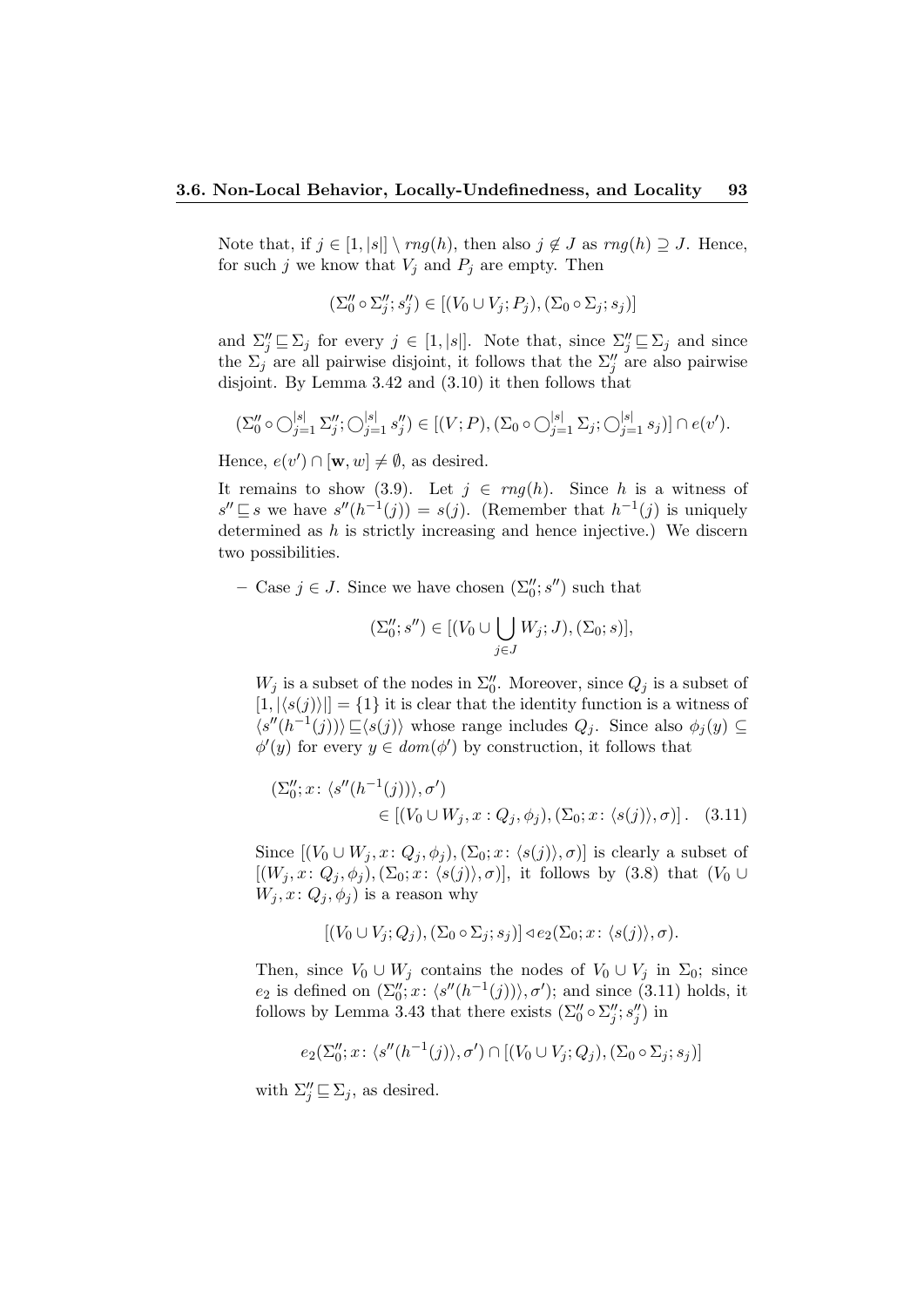– Case  $j \notin J$ . Note that

$$
(\Sigma_0''; x \colon \langle s''(h^{-1}(j)) \rangle, \sigma') \sqsubseteq (\Sigma_0; x \colon \langle s(j) \rangle, \sigma).
$$

Since  $e_2$  is monotone; since

$$
(\Sigma_0 \circ \Sigma_j; s_j) \in e_2(\Sigma_0; x: \langle s(j) \rangle, \sigma);
$$

and since  $e_2$  is defined on  $(\Sigma_0''; x: \langle s''(h^{-1}(j)) \rangle, \sigma')$ , there exists  $(\Sigma''_0 \circ \Sigma''_j; s''_j) \sqsubseteq (\Sigma_0 \circ \Sigma_j; s_j)$  in  $e_2(\Sigma''_0; x: \langle s''(h^{-1}(j)) \rangle, \sigma')$  such that  $\Sigma''_j \sqsubseteq \Sigma^j_j$  by Lemma 3.23. Since

$$
(\Sigma_0''; s'') \in [(V_0 \cup \bigcup_{j \in J} W_j; J), (\Sigma_0; s)],
$$

we know that  $V_0$  is a subset of the nodes in  $\Sigma_0''$ . Since  $j \notin J$ , we have by construction that both  $V_j$  and  $Q_j$  are empty. Hence

$$
(\Sigma_0'' \circ \Sigma_j''; s_j'') \in [(V_0 \cup V_j; Q_j), (\Sigma_0 \circ \Sigma_j; s_j)],
$$

as desired.

We are now ready to prove the main proposition of this section.

**Proposition 3.45.** If  $B$  is a finite set of monotone, local, and locally undefined base operations, then every expression e in  $QL(B)$  is also locallyundefined. Moreover, a witness  $k_e$  for this locally-undefinedness can effectively be computed from e.

*Proof.* Let  $k_f$  be a witness for the locally-undefinedness of base operation  $f \in B$ . Let  $e \in \text{QL}(B)$ . We then define the natural number  $k_e$  inductively as follows:

$$
k_x = k_a = k_{()} := 0
$$
  
\n
$$
k_{\text{if } e_1 \text{ then } e_2 \text{ else } e_3} := \max\{k_{e_1}, k_{e_2}, k_{e_3}, c_{e_1}(2)\}
$$
  
\n
$$
k_{\text{let } x := e_1 \text{ return } e_2} := \max\{k_{e_1}, c_{e_1}(k_{e_2}) + k_{e_2}\}
$$
  
\n
$$
k_{f(e_1, \ldots, e_p)} := \max\{k_{e_1}, \ldots, k_{e_p}, k_f + c_{e_1}(k_f) + \cdots + c_{e_p}(k_f)\}
$$
  
\n
$$
k_{\text{for } x \text{ in } e_1 \text{ return } e_2} := \max\{k_{e_1}, c_{e_1}(k_{e_2} + 1)\}
$$

Here,  $c_{e'}$  denotes a witness for the locality of  $e' \in \text{QL}(B)$ , which exists by Proposition 3.44. Since by the same proposition an arithmetic expression defining  $c_{e'}$  is moreover computable from  $e'$ , it follows that  $k_e$  is effectively computable from e. Let v be a context such that  $e(v)$  is undefined. We will

 $\Box$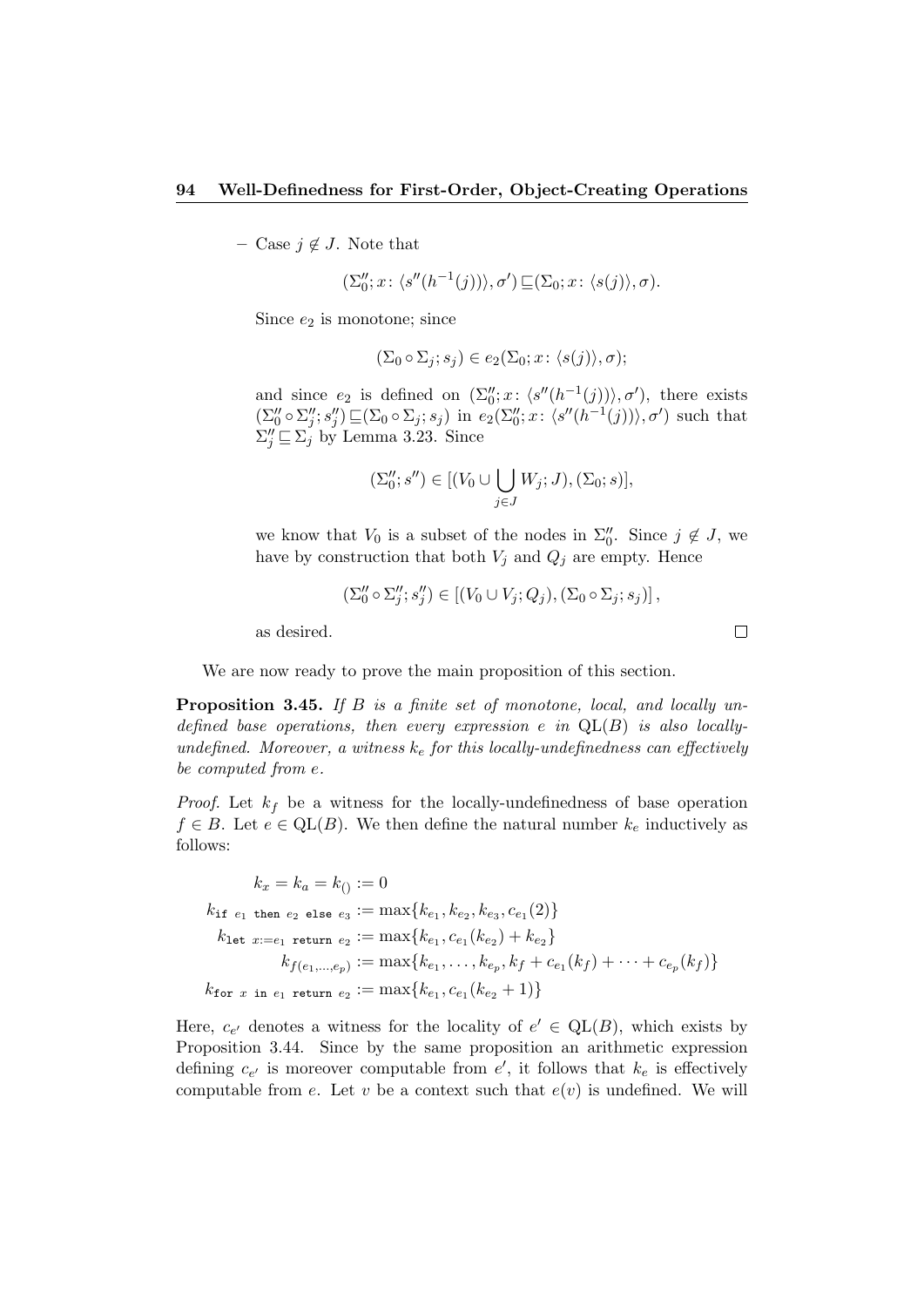prove by induction on e that there exists a reason **v** why  $e(v) = \emptyset$  of size at most  $k_e$ . During our induction we will often use the fact that every expression  $e' \in \text{QL}(B)$  defines a monotone, local base operation by Propositions 3.6, 3.25, and 3.44. We will also use that fact that if  $e' \in QL(B)$  is undefined on input  $v'$ , then  $e'$  is also undefined on every input node-isomorphic to  $v'$  by Lemma 3.24.

- If  $e = x, e = a$  or  $e = 0$ , then there is nothing to prove since  $e(v)$  is always defined.
- If  $e = if e_1 then e_2$  else  $e_3$ , then we make a case distinction.
	- Case  $e_1(v) = \emptyset$ . By the induction hypothesis there then exists a reason **v** why  $e_1(v) = \emptyset$  of size at most  $k_{e_1}$ . We claim that **v** is also a reason why  $e(v) = \emptyset$ . Indeed, let  $v' \in [\mathbf{v}, v]$ . Since  $e_1(v')$  is then undefined,  $e(v')$  is also undefined, as desired.
	- Case  $e_1(v) \neq \emptyset$  and there exists  $(\Sigma_1; s_1) \in e_1(v)$  with  $s_1 = \langle \rangle$  or  $s_1 = \langle a \rangle$  with a not a boolean. Since  $e_1$  is a semi-function, it follows that every value in  $e_1(v)$  is of this form. Then take  $\mathbf{v} = (\emptyset; \emptyset)$ . Obviously,  $\bf{v}$  is a requirement on  $v$  of size zero. We claim that **v** is a reason why  $e(v) = \emptyset$ . Indeed, let  $v' \in [\mathbf{v}, v]$ . If  $e_1(v')$  is undefined then  $e(v')$  is also undefined, in which case we are done. Hence, suppose that  $e_1(v')$  is defined. Since  $e_1$  is a monotone base operation; since  $(\Sigma_1; s_1) \in e_1(v)$ ; since  $v' \sqsubseteq v$ ; and since  $e_1(v') \neq \emptyset$ , there exists  $(\Sigma'_1; s'_1) \sqsubseteq (\Sigma_1; s_1)$  in  $e_1(v')$ . Since  $s'_1 \sqsubseteq s_1$  it follows that either  $s'_1 = \langle \rangle$  or  $s'_1 = \langle a \rangle$ . Since  $e_1$  is a semi-function, it follows that all values in  $e_1(v')$  are of this form. Hence,  $e(v') = \emptyset$ , as desired.
	- Case  $e_1(v) \neq \emptyset$  and there exists  $(\Sigma_1;\langle \text{true}\rangle) \in e_1(v)$ . Since  $e_1$ is a semi-function, it follows that every value in  $e_1(v)$  is of this form. Hence  $e_2(v) = e(v) = \emptyset$ . By the induction hypothesis there then exists a reason **v** why  $e_2(v) = \emptyset$  of size at most  $k_{e_2}$ . We claim that **v** is also a reason why  $e(v) = \emptyset$ . Indeed, let  $v' \in [\mathbf{v}, v]$ . If  $e_1(v')$  is undefined then  $e(v')$  is also undefined, in which case we are done. Hence suppose that  $e_1(v')$  is defined. Since  $e_1$  is a monotone base operation; since  $(\Sigma_1; \langle \text{true} \rangle) \in e_1(v)$ ; since  $v' \sqsubseteq v$ ; and since  $e_1(v') \neq \emptyset$ , there exists  $(\Sigma'_1; s'_1) \sqsubseteq (\Sigma_1; \langle \text{true} \rangle)$  in  $e_1(v')$ . In particular we have  $s'_1 \sqsubseteq \langle \text{true} \rangle$ . If  $s'_1 = \langle \rangle$ , then every value in  $e_1(v')$  is of the form  $(\Sigma_1''; \langle\rangle)$  since  $e_1$  is a semi-function. Hence,  $e(v')$ is undefined in that case. If on the other hand  $s'_1 = \langle \text{true} \rangle$ , then every value in  $e_1(v')$  is of the form  $(\Sigma''_1; \langle \text{true} \rangle)$  since  $e_1$  is a semifunction. Hence,  $e(v') = e_2(v')$ . Since **v** is a reason why  $e_2(v) = \emptyset$ and since  $v' \in [\mathbf{v}, v]$ , it follows that  $e(v') = e_2(v') = \emptyset$ , as desired.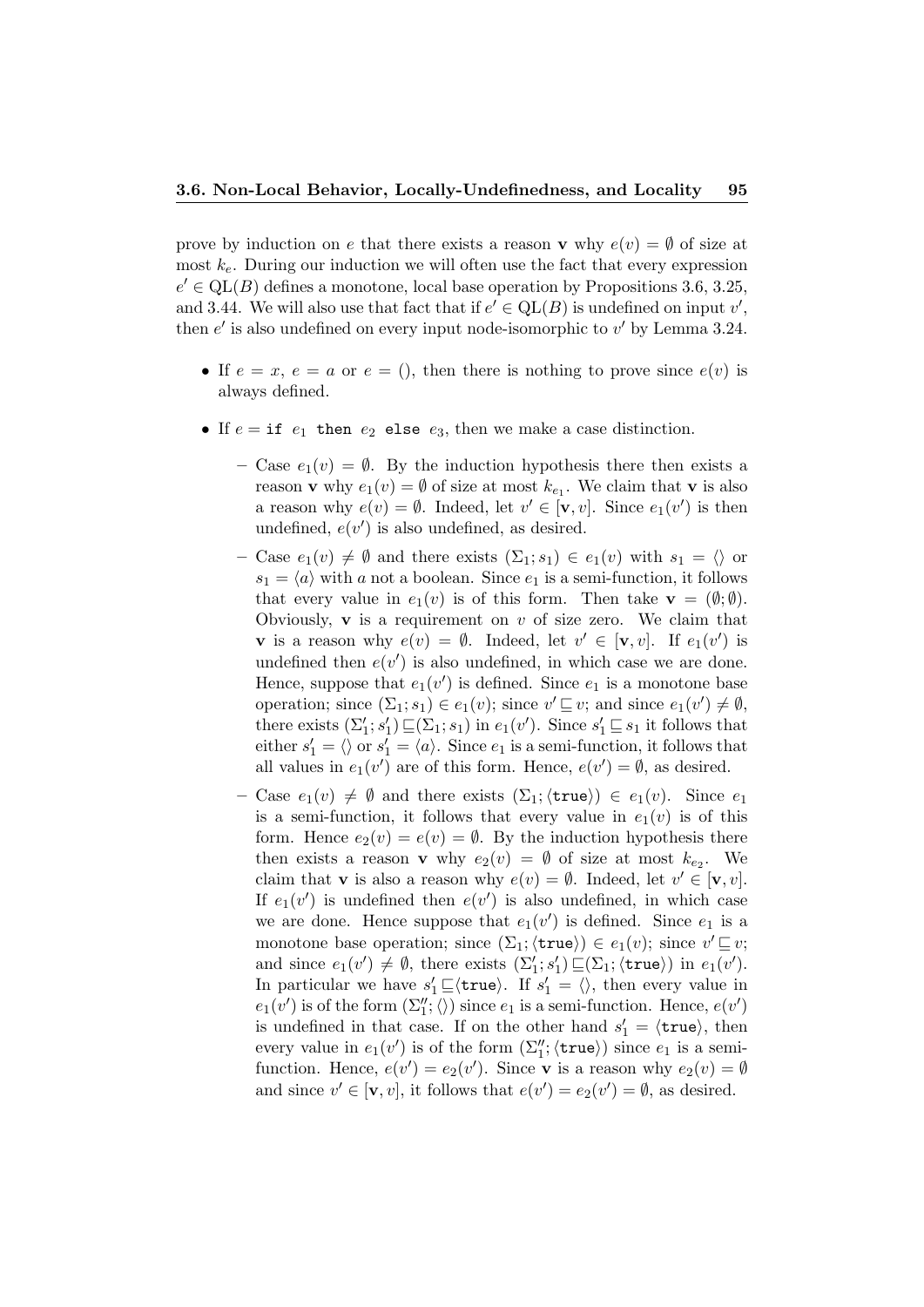- Case  $e_1(v) \neq \emptyset$  and there exists  $(\Sigma_1;\langle false \rangle) \in e_1(v)$ . Since  $e_1$  is a semi-function, it follows that every value in  $e_1(v)$  is of this form. Hence,  $e_3(v) = e(v) = \emptyset$ . By the induction hypothesis there then exists a reason **v** why  $e_2(v) = \emptyset$  of size at most  $k_{e_3}$ . By a reasoning similar to the previous case it can be seen that  $\bf{v}$  is also a reason why  $e(v) = \emptyset$ .
- Case  $e_1(v) \neq \emptyset$  and there exists  $(\Sigma_1; s_1) \in e_1(v)$  with  $|s_1| \geq 2$ . It is easy to see that  $(\emptyset; \{1,2\})$  is a requirement on  $(\Sigma_1; s_1)$  of size two. By Proposition 3.44 there exists a reason **v** why

$$
[(\emptyset; \{1,2\}), (\Sigma_1; s_1)] \triangleleft e_1(v)
$$

of size at most  $c_{e_1}(2)$ . We claim that **v** is a also reason why  $e(v) = \emptyset$ . Indeed, let  $v' \in [\mathbf{v}, v]$ . If  $e_1(v')$  is undefined then  $e(v')$  is also undefined, in which case we are done. Hence, suppose that  $e_1(v')$ is defined. Then  $e_1(v') \cap [(\emptyset; \{1,2\}), (\Sigma_1; s_1)] \neq \emptyset$ . Let  $(\Sigma'_1; s'_1)$  be a value in this non-empty intersection. It follows by Lemma 3.33 that  $|s'_1| \geq 2$ . Since  $e_1$  is a semi-function, it follows that all values in  $e_1(v')$  are of this form. Hence,  $e(v') = \emptyset$ , as desired.

Hence, there always exists a reason **v** why  $e(v) = \emptyset$  of size at most  $\max\{k_{e_1}, k_{e_2}, k_{e_3}, c_{e_1}(2)\}\$ , as desired.

- If  $e = \text{let } x := e_1$  return  $e_2$ , then we make a case distinction.
	- Case  $e_1(v) = \emptyset$ . By the induction hypothesis there exists a reason **v** why  $e_1(v) = \emptyset$  of size at most  $k_{e_1}$ . It is easily seen that **v** is also a reason why  $e(v) = \emptyset$ .
	- Case  $e_1(v) \neq \emptyset$ . Let  $(\Sigma; \sigma) = v$  and let  $(\Sigma_1; s_1) \in e_1(v)$ . Since  $e(v)$  is undefined it follows that  $e_2(\Sigma_1; x: s_1, \sigma)$  is undefined. By the induction hypothesis there hence exists a reason  $(V_1; x: P_1, \phi_1)$ why this is so of size at most  $k_{e_2}$ . In particular we have that  $(V_1; P_1)$ is a requirement on  $(\Sigma_1; s_1)$  of size at most  $k_{e_2}$ . By Proposition 3.44 there exists a reason  $(V; \phi)$  why

$$
[(V_1; P_1), (\Sigma_1; s_1)] \triangleleft e_1(v)
$$

of size at most  $c_{e_1}(k_{e_2})$ . Let  $\phi'$  be the function with domain  $dom(\sigma)$ defined by

$$
\phi'(y) := \phi(y) \cup \phi_1(y),
$$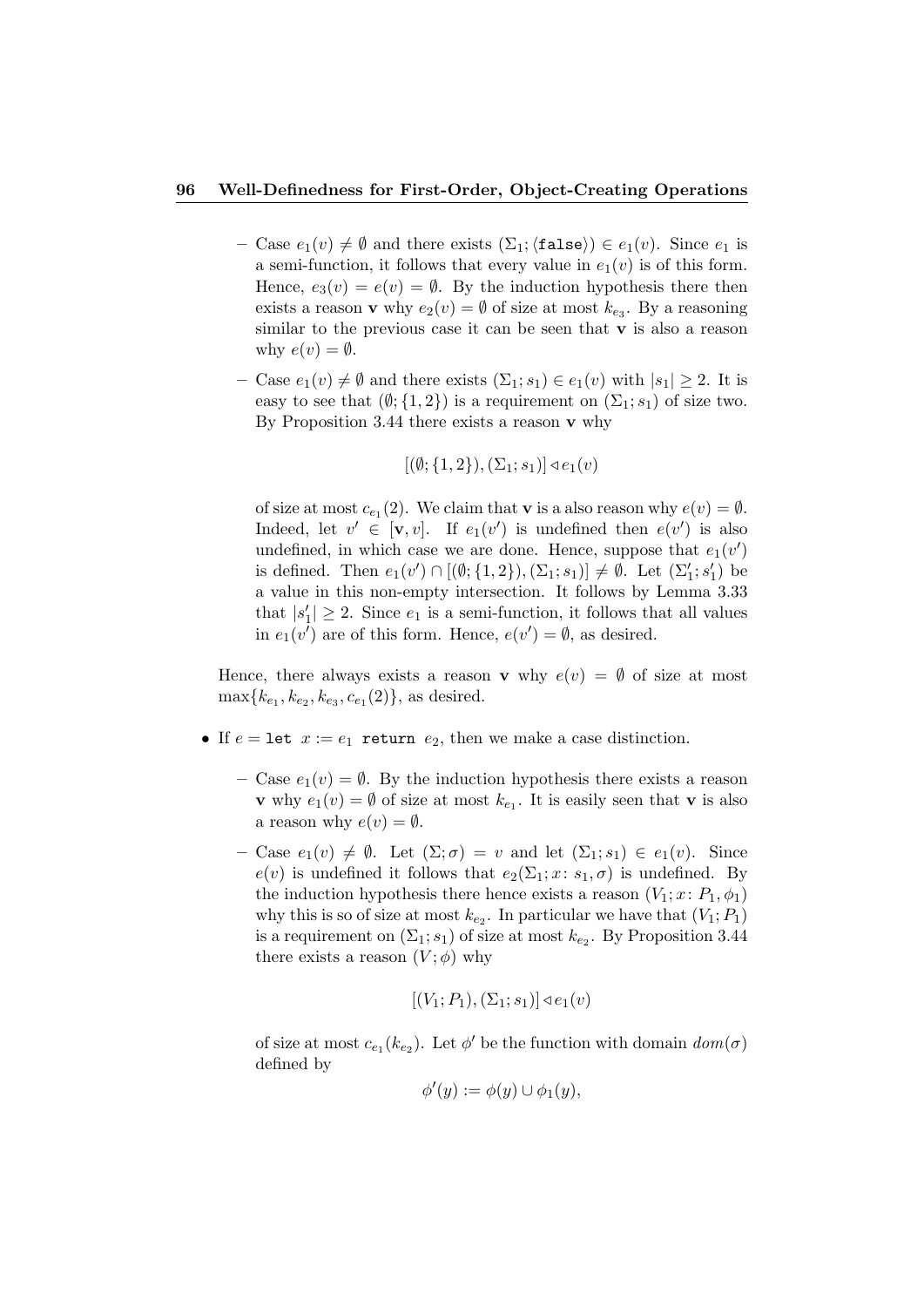and let  $\mathbf{v} = (V; \phi')$ . It is easy to see that **v** is a requirement on v. Moreover,

$$
|\mathbf{v}| = \max \{|V|, |\phi'(x)| \mid x \in dom(\sigma)\}
$$
  
\n
$$
\leq \max \{c_{e_1}(k_{e_2}), c_{e_1}(k_{e_2}) + k_{e_2}\}
$$
  
\n
$$
= c_{e_1}(k_{e_2}) + k_{e_2}.
$$

We claim that **v** is a reason why  $e(v) = \emptyset$ . Indeed, let  $v' = (\Sigma'; \sigma') \in$ [v, v]. If  $e_1(v')$  is undefined then  $e(v')$  is also undefined, in which case we are done. Hence, suppose that  $e_1(v')$  is defined. Since  $(V; \phi)$  is a reason why

$$
[(V_1; P_1), (\Sigma_1; s_1)] \triangleleft e_1(v)
$$

and since  $v' \in [(V; \phi'), v] \subseteq [(V; \phi), v]$ , it follows that

 $e_1(v') \cap [(V_1; P_1), (\Sigma_1; s_1)] \neq \emptyset.$ 

Let  $(\Sigma_1'; s_1')$  be a value in this non-empty intersection. Then clearly

$$
(\Sigma'_1; x; s'_1, \sigma') \in [(V_1; x; P_1, \phi'), (\Sigma_1; x; s_1, \sigma)]
$$
  

$$
\subseteq [(V_1; x; P_1, \phi_1), (\Sigma_1; x; s_1, \sigma)].
$$

Since  $(V_1; x: P_1, \phi_1)$  is a reason why  $e_2(\Sigma_1; x: s_1, \sigma) = \emptyset$ , it follows that also  $e_2(\Sigma_1'; x: s_1', \sigma') = \emptyset$ . Furthermore, since  $e_1$  is a base operation it follows by Corollary 3.12 that for every other value  $(\Sigma''_1; s''_1)$  in  $e_1(\Sigma'; \sigma')$  we have

$$
(\Sigma_1''; x \colon s_1'', \sigma') \equiv_{node} (\Sigma_1'; x \colon s_1', \sigma').
$$

Since  $e_2$  is node-generic and since  $e_2(\Sigma_1'; x: s_1', \sigma')$  is undefined, it follows that  $e_2(\Sigma_1''; x: s_1'', \sigma')$  is also undefined for every other value  $(\Sigma''_1; s''_1)$  in  $e_1(\Sigma'; \sigma')$ . Hence,  $e(v') = \emptyset$ , as desired.

Hence, there always exists a reason **v** why  $e(v) = \emptyset$  of size at most  $\max\{k_{e_1}, c_{e_1}(k_{e_2}) + k_{e_2}\}\$ , as desired.

- If  $e = f(e_1, \ldots, e_p)$ , then we make a case distinction.
	- Case  $e_i(\Sigma;\sigma) = \emptyset$  for some  $j \in [1,p]$ . By the induction hypothesis there exists a reason **v** why this is so of width at most  $k_{e_j}$ . It is easily seen that **v** is also a reason why  $e(v) = \emptyset$ .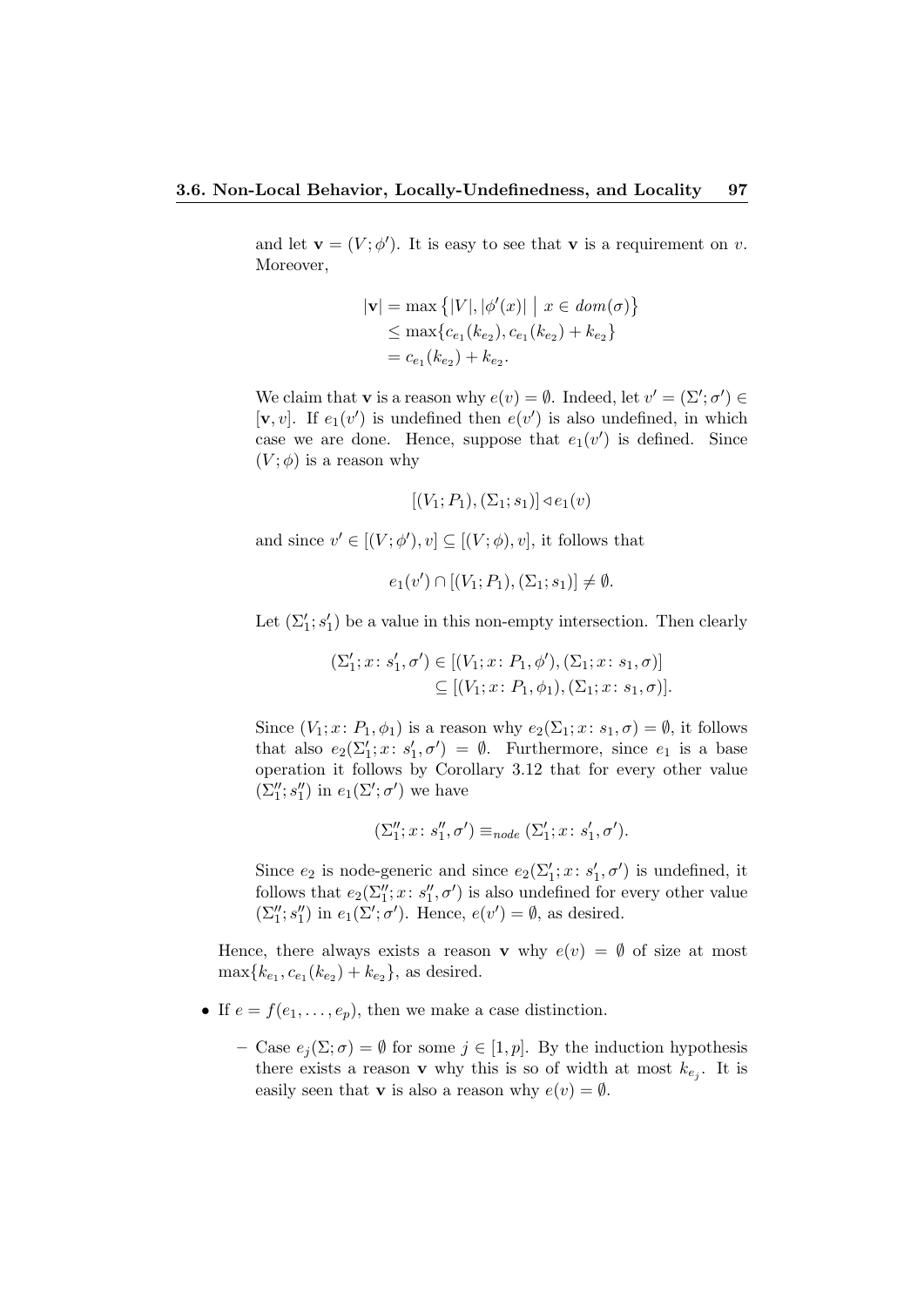– Case  $e_j(\Sigma;\sigma) \neq \emptyset$  for all  $j \in [1,p]$ . Let  $(\Sigma;\sigma) = v$ . Since every  $e_j$  is node-generic and store-increasing there certainly exist  $(\Sigma \circ \Sigma_i; s_i) \in$  $e_j(v)$  for every  $j \in [1, p]$  such that the  $\Sigma_j$  are pairwise disjoint. Since  $e(v)$  is undefined it follows that

$$
f(\Sigma \circ \bigcirc_{j=1}^p \Sigma_j; s_1, \dots, s_p) = \emptyset.
$$

Since f is a locally-undefined base operation with witness  $k_f$  there hence exists a reason  $(V \cup \bigcup_{j=1}^{p} V_j; P_1, \ldots, P_p)$  why this is so of size at most  $k_f$ . Here, V is a subset of the nodes in  $\Sigma$  and  $V_j$  is a subset of the nodes in  $\Sigma_j$ , for every  $j \in [1, p]$ . We have in particular that  $(V \cup V_j; P_j)$  is a requirement on  $(\Sigma \circ \Sigma_j; s_j)$  of size at most  $k_f$ . By Proposition 3.44 there hence exists for every  $j \in [1, p]$  a reason  $(W_i; \phi_i)$  why

$$
[(V \cup V_j; P_j), (\Sigma \circ \Sigma_j; s_j)] \triangleleft e_j(v)
$$

of size at most  $c_{e_j}(k_f)$ . Let **v** be the requirement  $(V \cup \bigcup_{j=1}^p W_j; \phi)$ on v such that the function  $\phi$  with domain  $dom(\sigma)$  is defined by

$$
\phi(x) := \bigcup_{j=1}^p \phi_j(x) \quad \text{for all } x.
$$

Clearly,

$$
|\mathbf{v}| \le \max\left\{|V| + \sum_{j=1}^p |W_j|, \sum_{j=1}^p |\phi_j(x)| \mid x \in dom(\sigma) \right\}
$$
  

$$
\le k_f + \sum_{j=1}^p c_{e_j}(k_f).
$$

Moreover, since  $[\mathbf{v}, v] \subseteq [(W_j; \phi_j), v]$  for every  $j \in [1, p]$ , **v** is a reason why

 $[(V \cup V_i; P_i), (\Sigma \circ \Sigma_i; s_i)] \triangleleft e_i(v).$ 

We claim that **v** is a also reason why  $e(v) = \emptyset$ . Indeed, let  $v' =$  $(\Sigma'; \sigma') \in [\mathbf{v}, v]$ . If  $e_j(v')$  is undefined for some  $j \in [1, p]$  then  $e(v')$ is also undefined, in which case we are done. Hence, suppose that  $e_j(v')$  is defined for all  $j \in [1, p]$ . Since  $e_j$  is a base operation; since v is a reason why

$$
[(V \cup V_j; P_j), (\Sigma \circ \Sigma_j; s_j)] \triangleleft e_j(v);
$$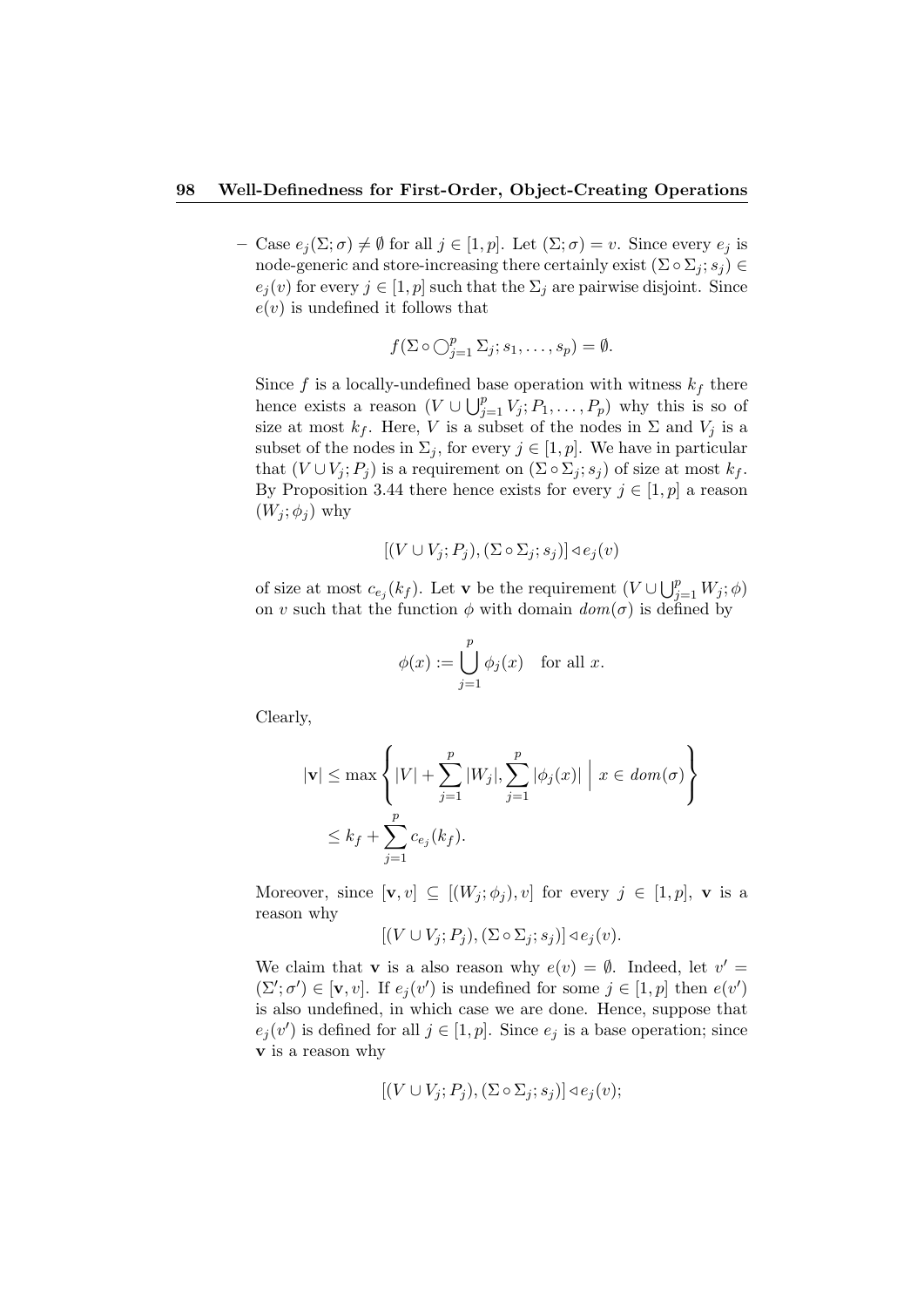and since v contains all nodes of  $V \cup V_j$  in  $\Sigma$ , it follows from Lemma 3.43 that for every  $j \in [1, p]$  there exists

$$
(\Sigma' \circ \Sigma'_j; s'_j) \in e_j(v') \cap [(V \cup V_j; P_j), (\Sigma \circ \Sigma_j; s_j)],
$$

with  $\Sigma'_j \sqsubseteq \Sigma_j$ . Since  $\Sigma'_j \sqsubseteq \Sigma_j$  and since the  $\Sigma_j$  are all pairwise disjoint, it follows that the  $\Sigma'_j$  are also all pairwise disjoint. Since  $V \cup V_j$ is a subset of the nodes in  $\Sigma' \circ \Sigma'_{j}$ , it follows that  $V \cup \bigcup_{j=1}^{p} V_{j}$  is a subset of the nodes in  $\Sigma' \circ \bigcirc_{j=1}^p \Sigma'_j$ . Hence,

$$
(\Sigma' \circ \bigcirc_{j=1}^p \Sigma'_j; s'_1, \dots, s'_p) \in
$$
  
\n
$$
[(V \cup \bigcup_{j=1}^p V_j; P_1, \dots, P_p), (\Sigma \circ \bigcirc_{j=1}^p \Sigma_j; s_1, \dots, s_p)].
$$

Since  $(V \cup \bigcup_{j=1}^p V_j; P_1, \ldots, P_p)$  is a reason why

$$
f(\Sigma \circ \bigcirc_{j=1}^p \Sigma_j; s_1, \ldots, s_p) = \emptyset,
$$

it follows that hence

$$
f(\Sigma' \circ \bigcirc_{j=1}^p \Sigma'_j; s'_1, \dots, s'_p) = \emptyset.
$$
 (3.12)

Furthermore, since every  $e_i$  is a node-generic it follows from Lemma 3.11 that for every  $j \in [1, p]$  and every  $(\Sigma' \circ \Sigma''_j; s''_j)$  in  $e_j(v')$  for which the  $\Sigma''_j$  are disjoint we have

$$
(\Sigma' \circ \bigcirc_{j=1}^p \Sigma_j''; s_1'', \dots, s_p'') \equiv_{node} (\Sigma' \circ \bigcirc_{j=1}^p \Sigma_j'; s_1', \dots, s_p').
$$
 (3.13)

Since  $f$  is node-generic it follows by  $(3.12)$  and  $(3.13)$  that

 $f(\Sigma' \circ \bigcirc_{j=1}^p \Sigma''_j; s''_1, \ldots, s''_p) = \emptyset$ 

for all  $(\Sigma' \circ \Sigma''_j; s''_j)$  in  $e_j(v')$  for which the  $\Sigma''_j$  are disjoint. Hence,  $e(v') = \emptyset$ , as desired.

Hence, there always exists a reason **v** why  $e(v) = \emptyset$  of size at most  $\max\{k_{e_1}, \ldots, k_{e_p}, c_{e_1}(k_f) + \cdots + c_{e_p}(k_f)\},\$ as desired.

- If  $e =$  for x in  $e_1$  return  $e_2$  then we make a case distinction.
	- Case  $e_1(v) = \emptyset$ . By the induction hypothesis there exists a reason **v** why this is so of width at most  $k_{e_1}$ . It is easily seen that **v** is also a reason why  $e(v) = \emptyset$ .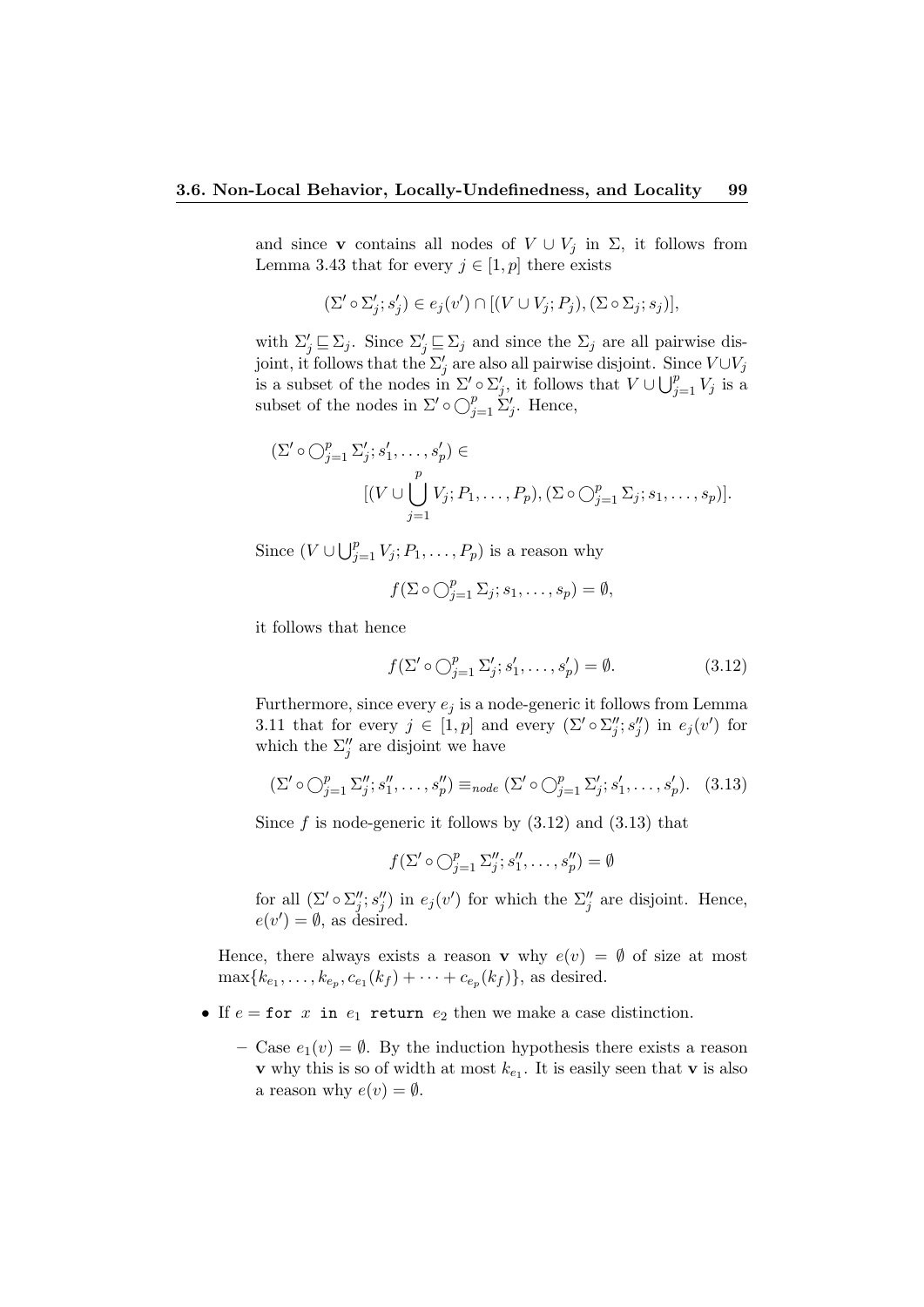– Case  $e_1(v) \neq \emptyset$ . Let  $(\Sigma; \sigma) = v$  and let  $(\Sigma_1; s) \in e_1(v)$ . Since  $e(v)$  is undefined it follows that there exists  $j \in [1, |s|]$  such that  $e_2(\Sigma_1; x: \langle s(j) \rangle, \sigma)$  is undefined. By the induction hypothesis there hence exists a reason  $(V_1; x: P_1, \phi_1)$  why this is so of size at most  $k_{e_2}$ . In particular,  $(V_1; \{j\})$  is a requirement on  $(\Sigma_1; s)$  of size at most max $\{k_{e_2}, 1\}$ . By Proposition 3.44 there hence exists a reason  $(V; \phi)$  why

$$
[(V_1; \{j\}), (\Sigma_1; s)] \triangleleft e_1(v)
$$

of size at most  $c_{e_1}(\max\{k_{e_2}, 1\})$ . Let  $\phi'$  be the function with domain  $dom(\sigma)$  defined by

$$
\phi'(y) := \phi(y) \cup \phi_1(y),
$$

and let  $\mathbf{v} = (V; \phi')$ . It is easy to see that **v** is a requirement on v. Moreover,

$$
|\mathbf{v}| = \max \{|V|, |\phi'(x)| \mid x \in dom(\sigma)\}
$$
  
\n
$$
\leq \max \{c_{e_1}(\max\{k_{e_2}, 1\}), c_{e_1}(\max\{k_{e_2}, 1\}) + k_{e_2}\}
$$
  
\n
$$
= c_{e_1}(\max\{k_{e_2}, 1\}) + k_{e_2}.
$$

We claim that **v** is a reason why  $e(v) = \emptyset$ . Indeed, let  $v' = (\Sigma'; \sigma') \in$ [**v**, *v*]. If  $e_1(v')$  is undefined then  $e(v')$  is also undefined, in which case we are done. Hence suppose that  $e_1(v')$  is defined. Since  $(V; \phi)$ is a reason why

$$
[(V_1; \{j\}), (\Sigma_1; s)] \triangleleft e_1(v)
$$

and since  $v' \in [(V; \phi'), v] \subseteq [(V; \phi), v]$  it follows that

 $e_1(v') \cap [(V_1; \{j\}), (\Sigma_1; s)] \neq \emptyset.$ 

Let  $(\Sigma_1'; s')$  be a value in this non-empty intersection. It follows by Lemma 3.33 that  $s(j) \in rng(s')$ . There hence exists  $i \in [1, |s'|]$ such that  $s'(i) = s(j)$ . Since hence  $\langle s'(i) \rangle = \langle s(j) \rangle$  and since  $P_1 \subseteq$  $[1, |\langle s'(j) \rangle|] = \{1\}$ , it follows that the identity function is a witness of  $\langle s'(i) \rangle \sqsubseteq \langle s(j) \rangle$  whose range includes  $P_1$ . Then clearly

$$
(\Sigma'_1; x: \langle s'(i) \rangle, \sigma') \in [(V_1; x: P_1, \phi'), (\Sigma_1; x: \langle s(j) \rangle, \sigma)]
$$
  

$$
\subseteq [(V_1; x: P_1, \phi_1), (\Sigma_1; x: s, \sigma)].
$$

Since  $(V_1; x: P_1, \phi_1)$  is a reason why  $e_2(\Sigma_1; x: \langle s(j) \rangle, \sigma) = \emptyset$ , it follows that also  $e_2(\Sigma'_1; x: \langle s'(i) \rangle, \sigma') = \emptyset$ . Furthermore, since  $e_1$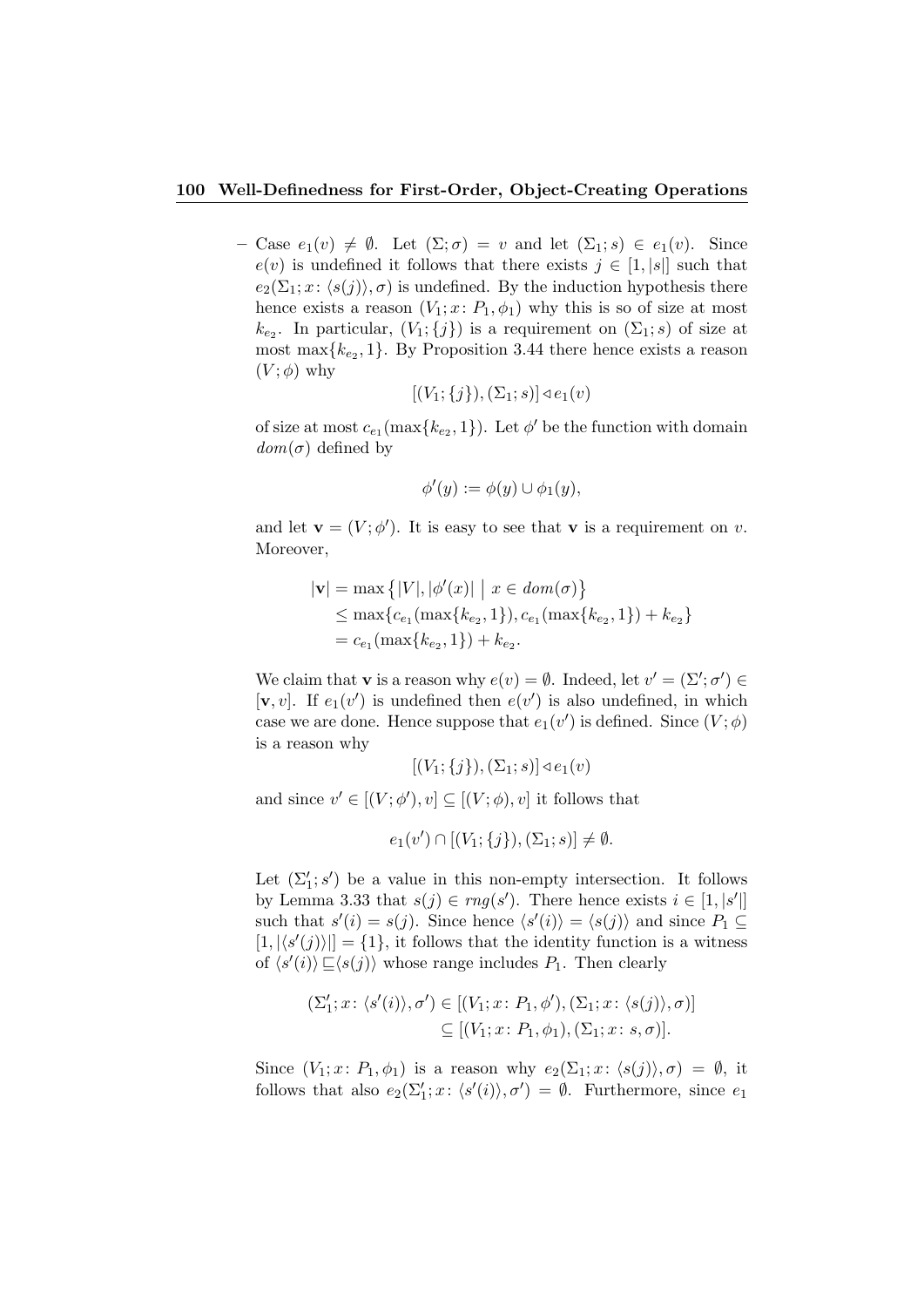is a node-generic it follows by Corollary 3.13 that for every other value  $(\Sigma''_1; s'')$  in  $e_1(\Sigma'; \sigma')$  we have that  $|s''| = |s'|$  and

$$
(\Sigma_1''; x \colon \langle s''(i) \rangle, \sigma') \equiv_{node} (\Sigma_1'; x \colon \langle s'(i) \rangle, \sigma').
$$

Since  $e_2$  is node-generic and since  $e_2(\Sigma'_1; x: \langle s'(i) \rangle, \sigma')$  is undefined, it follows that  $e_2(\Sigma_1''; x: \langle s''(i) \rangle, \sigma')$  is also be undefined for every other value  $(\Sigma''_1; s'')$  in  $e_1(\Sigma'; \sigma')$ . Hence  $e(v') = \emptyset$ , as desired.

Hence there always exists a reason **v** why  $e(v) = \emptyset$  of size at most  $\max\{k_{e_1}, c_{e_1}(\max\{k_{e_2}, 1\}) + k_{e_2}\}\$ , as desired.  $\Box$ 

# 3.7 Decidability Results

The restrictions proposed in Sections 3.4, 3.5, and 3.6 are strong enough to guarantee decidability of well-definedness:

Theorem 3.46. If B is a finite set of monotone, generic, local, and locallyundefined base operations, then the well-definedness problem for  $QL(B)$  is decidable.

In order to prove this theorem, we first introduce the following notions.

**Definition 3.47.** The size  $|\Sigma|$  of a store  $\Sigma$  is the number of nodes in  $\Sigma$ . The size  $|(\Sigma; s_1, \ldots, s_p)|$  of a value-tuple  $(\Sigma; s_1, \ldots, s_p)$  is the sum

$$
|\Sigma|+|s_1|+\cdots+|s_p|.
$$

**Lemma 3.48.** For every type  $\tau$  there exists a computable function  $c_{\tau}$  mapping natural numbers to natural numbers such that for every  $w \in \tau$  and every requirement **w** on w there exists  $v \in [\mathbf{w}, w] \cap \tau$  of size at most  $c_{\tau}(|\mathbf{w}|)$ . Moreover, an arithmetic expression defining  $c_{\tau}$  is effectively computable from  $\tau$ .

*Proof.* Let  $c_{\tau}(k)$  be defined by induction on  $\tau$  as follows:

$$
c_{\mathbf{Atom}}(k) := 1
$$
  
\n
$$
c_{\mathbf{Text}}(k) := 1
$$
  
\n
$$
c_{\mathbf{Element}}(a, \tau')(k) := 1 + c_{\tau'}(k)
$$
  
\n
$$
c_{\mathbf{Empty}}(k) := 0
$$
  
\n
$$
c_{\tau_1 + \tau_2}(k) := \max\{c_{\tau_1}(k), c_{\tau_2}(k)\}
$$
  
\n
$$
c_{\tau_1 \circ \tau_2}(k) := c_{\tau_1}(k) + c_{\tau_2}(k)
$$
  
\n
$$
c_{\tau'^*}(k) := 2kc_{\tau'}(k)
$$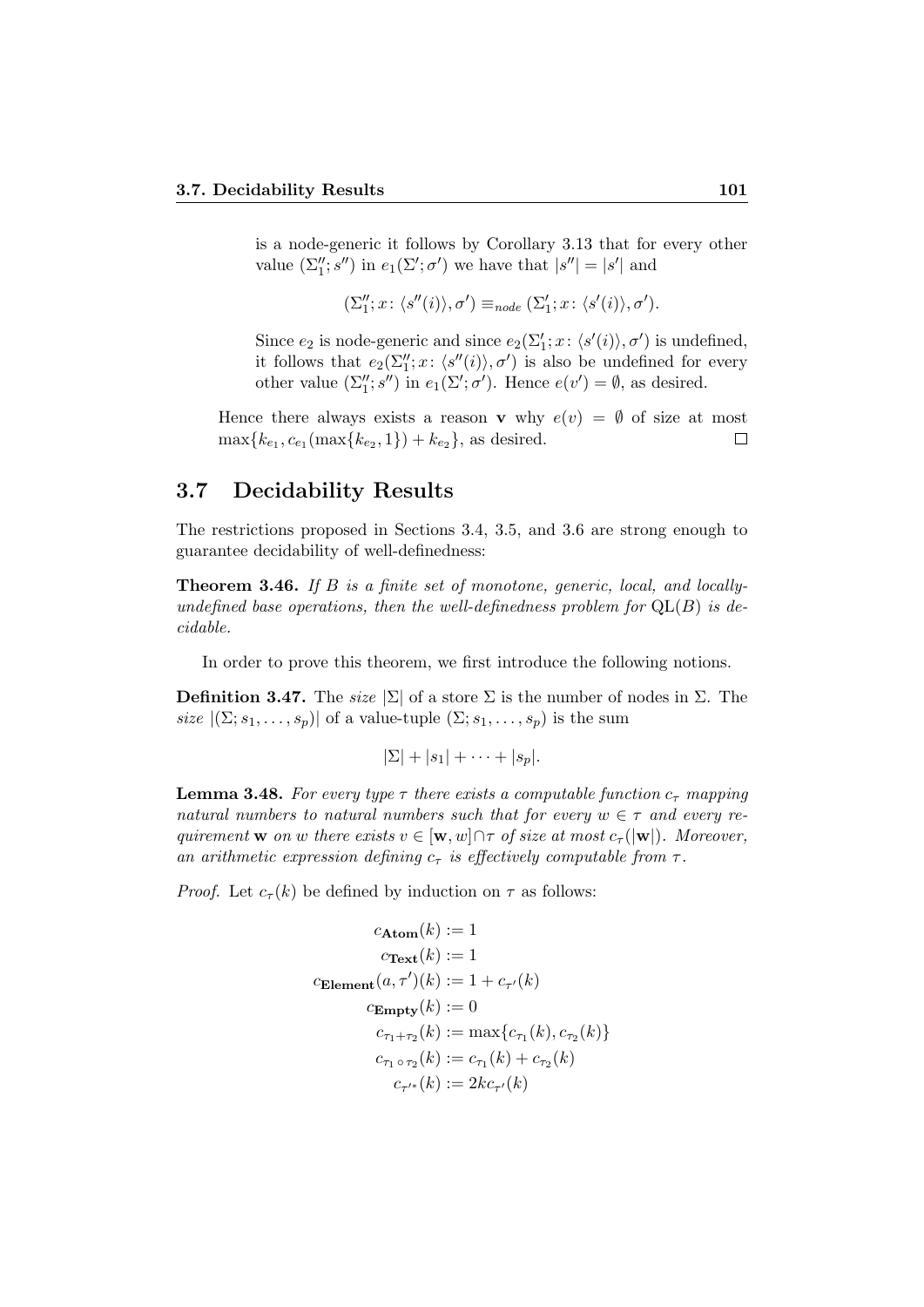It is clear from this inductive definition that an arithmetic expression defining  $c_{\tau}$  can effectively be computed from  $\tau$ . It is also clear that  $c_{\tau}$  is a computable function mapping natural numbers to natural numbers. Let  $w \in \tau$  and let  $\mathbf{w} = (V; P)$  be a restriction on w. We prove that there exists  $v \in [\mathbf{w}, w] \cap \tau$  of size at most  $c_{\tau}(k)$  by induction on  $\tau$ :

- Case  $\tau =$  **Atom**. Since  $w \in \tau$  we know that  $w = (\emptyset; \langle a \rangle)$ . Then clearly  $w \in [\mathbf{w}, w]$ . The result then follows since  $|w| = 1$ .
- The cases where  $\tau =$  Text or  $\tau =$  Empty are similar.
- Case  $\tau = \text{Element}(a, \tau')$ . Since  $w \in \tau$ , we know that w is of the form  $(\Theta; \langle n \rangle)$  with  $\Theta$  a tree such that n is the root element node of  $\Theta$ which is labeled by a. Furthermore, if  $n_1, \ldots, n_p$  are the children of n in  $\Theta$  in document order, we have  $(\Theta|_{n_1} \circ \cdots \circ \Theta|_{n_p}; \langle n_1, \ldots, n_p \rangle) \in \tau'.$ Let  $V' = V \setminus \{n\}$ . It is clear that then  $(V'; \emptyset)$  is a requirement on  $(\Theta|_{n_1} \circ \cdots \circ \Theta|_{n_p}; \langle n_1, \ldots, n_p \rangle)$  of size at most  $|\mathbf{w}|$ . By the induction hypothesis there exists

$$
(\Sigma; \langle n'_1, \ldots, n'_{p'} \rangle) \in [(V'; \emptyset), (\Theta|_{n_1} \circ \cdots \circ \Theta|_{n_p}; \langle n_1, \ldots, n_p \rangle)] \cap \tau',
$$

of size at most  $c_{\tau'}(|\mathbf{w}|)$ . Since  $n'_1, \ldots, n'_{p'}$  are hence all nodes and since  $(\Sigma; \langle n'_1, \ldots, n'_{p'} \rangle) \in \tau'$ , it is easy to see by another induction on  $\tau'$  that  $\Sigma$  is of the form  $\Theta'_1 \circ \ldots \circ \Theta'_{p'}$  such that  $\Theta'_j$  is a tree with root node  $n'_j$  for every  $j \in [1, p']$ . Since  $\Theta'_1 \circ \ldots \circ \Theta'_{p'} \sqsubseteq \Theta|_{n_1} \circ \cdots \circ \Theta|_{n_p}$ , and since n is not a node in  $\Theta|_{n_1} \circ \cdots \circ \Theta|_{n_p}$ , n cannot be a node in  $\Theta'_1 \circ \ldots \circ \Theta'_{p'}$ . Then let  $\Theta'$  be the tree with a-labeled root node n in which n has children  $n'_1, \ldots, n'_{p'}$  such that  $n'_1 < \varphi \ldots < \varphi n'_{p'}$  and  $\Theta'|_{n'_j} = \Theta'_j$  for every  $j \in [1, p']$ . Now define  $v := (\Theta'; \langle n \rangle)$ . Then

$$
|v| = |\Theta'_1 \circ \cdots \circ \Theta'_{p'}| + 1 \leq c_{\tau'}(|\mathbf{w}|) + 1 = c_{\tau}(|\mathbf{w}|).
$$

We claim that  $v \in [\mathbf{w}, w] \cap \tau$ . Indeed, it is easy to see that  $(\Theta'; \langle n \rangle) \in \tau$ . Furthermore, since  $\Theta'_1 \circ \ldots \circ \Theta'_{p'}$  contains all nodes in  $V'$ , it follows that  $\Theta'$  contains all nodes in V. Since  $P \subseteq [1, |\langle n \rangle|] = \{1\}$ , it is easy to see that the identity function is a witness of  $\langle n \rangle \sqsubseteq \langle n \rangle$  whose range certainly contains P. It is also easy to see that  $\Theta' \sqsubseteq \Theta$ , and hence  $v \in [\mathbf{w}, w] \cap \tau$ , as desired.

- If  $\tau = \tau_1 + \tau_2$ , then  $w \in \tau_1$  or  $w \in \tau_2$ . In both cases the result follows immediately from the induction hypothesis.
- Case  $\tau = \tau_1 \circ \tau_2$ . Then w is of the form  $(\Sigma_1 \circ \Sigma_2; s_1 \circ s_2)$  with  $(\Sigma_1; s_1) \in$  $\tau_1$  and  $(\Sigma_2; s_2) \in \tau_2$  since  $w \in \tau$ . Let  $V_1, V_2$  be the partition of V such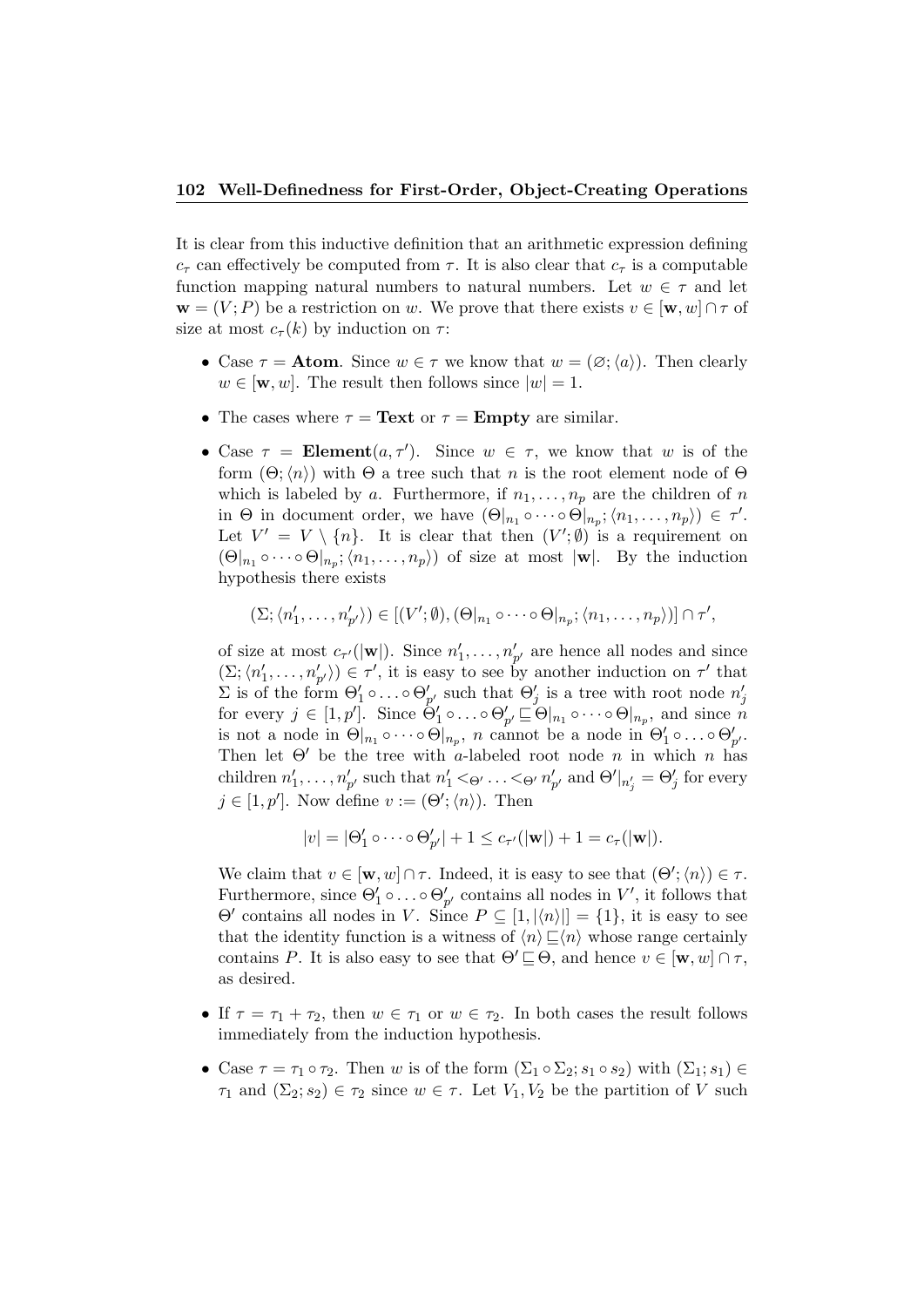that  $V_1$  is a subset of the nodes in  $\Sigma_1$  and  $V_2$  is a subset of the nodes in  $\Sigma_2$ . Let  $P_1$  and  $P_2$  be the subsets of P defined by

$$
P_1 = \{ k \mid k \in P \text{ and } 1 < k \le |s_1| \}
$$
  

$$
P_2 = \{ k - |s_1| \mid k \in P \text{ and } |s_1| < k \le |s| \}.
$$

It is clear that  $(V_1; P_1)$  and  $(V_2; P_2)$  are requirements on  $(\Sigma_1; s_1)$  respectively  $(\Sigma_2; s_2)$  of size at most  $|\mathbf{w}|$ . By the induction hypothesis there hence exist

$$
(\Sigma_1'; s_1') \in [(V_1, P_1), (\Sigma_1; s_1)] \cap \tau_1
$$
  

$$
(\Sigma_2'; s_2') \in [(V_2, P_2), (\Sigma_2; s_2)] \cap \tau_2
$$

of size at most  $c_{\tau_1}(|\mathbf{w}|)$  respectively  $c_{\tau_2}(|\mathbf{w}|)$ . Note that  $\Sigma'_1$  is disjoint with  $\Sigma'_2$  since  $\Sigma_1$  is disjoint with  $\Sigma_2$ ,  $\Sigma'_1 \sqsubseteq \Sigma_1$ , and  $\Sigma'_2 \sqsubseteq \Sigma_2$ . Let  $v =$  $(\Sigma'_1 \circ \Sigma'_2; s'_1 \circ s'_2)$ . Then,

$$
|v| = |\Sigma_1' \circ \Sigma_2'| + |s_1' \circ s_2'| = |\Sigma_1'| + |\Sigma_2'| + |s_1'| + |s_2'|
$$
  

$$
\leq c_{\tau_1} |\mathbf{w}| + c_{\tau_2} |\mathbf{w}| = c_{\tau}(|\mathbf{w}|).
$$

We claim that  $v \in [\mathbf{w}, w] \cap \tau$ . Indeed, it is easy to see that  $v \in \tau$ . Moreover, since  $\Sigma'_1 \sqsubseteq \Sigma_1$  and  $\Sigma'_2 \sqsubseteq \Sigma_2$  it follows by Lemma 3.42 that  $v \in [(V; P), (\Sigma_1 \circ \Sigma_2; s_1 \circ s_2)].$ 

• Case  $\tau = \tau'^*$ . Since  $w \in \tau$  we know that w is of the form

$$
(\bigcirc_{j=1}^p \Sigma_j; \bigcirc_{j=1}^p s_j)
$$

for some  $p \geq 0$  such that  $(\Sigma_j; s_j) \in \tau$  for every  $j \in [1, p]$ . Let,  $V_1, \ldots, V_p$ be the partition of V such that  $V_i$  is a subset of the nodes in  $\Sigma_i$  for every  $j \in [1, p]$ . Let for each  $j \in [1, p]$ ,  $P_j$  be the subset of P defined by

$$
P_j := \left\{ k - \sum_{i=1}^{j-1} |s_i| \mid k \in P \text{ and } \sum_{i=1}^{j-1} |s_i| < k \le \sum_{i=1}^{j} |s_i| \right\}.
$$

It is clear that  $(V_j; P_j)$  is a requirement on  $(\Sigma_j; s_j)$  of size at most  $|\mathbf{w}|$  for every  $j \in [1, p]$ . Let J be the set of j in  $[1, p]$  for which  $V_j \neq \emptyset$  or  $P_j \neq \emptyset$ . By the induction hypothesis there exists, for every  $j \in J$ , a value

$$
(\Sigma'_j; s'_j) \in [(V_j; P_j), (\Sigma_j; s_j)] \cap \tau'
$$

of size at most  $c_{\tau'}(|\mathbf{w}|)$ . Then let  $v = (\bigcirc_{j \in J} \Sigma'_j; \bigcirc_{j \in J} s'_j)$ . Note that there can be at most  $|\mathbf{w}|$  of the  $V_j$  non-empty and that there can be at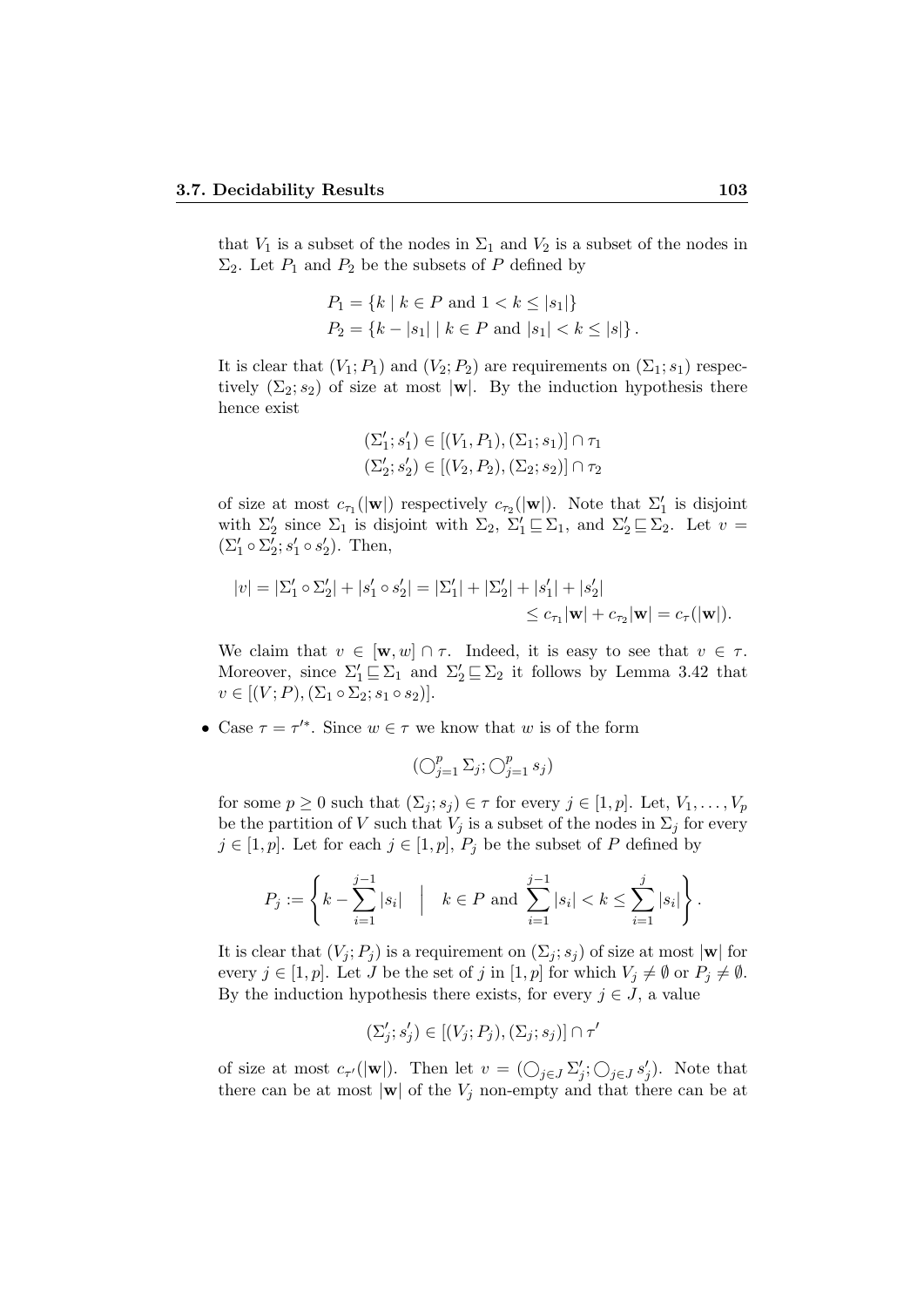most  $|\mathbf{w}|$  of the  $P_j$  non-empty. Hence, J contains at most  $2|\mathbf{w}|$  elements. Hence,

$$
|v| = \sum_{j \in J} |\Sigma'_j| + \sum_{j \in J} |s'_j| = \sum_{j \in J} (|\Sigma'_j| + |s'_j|) \le \sum_{j \in J} c_{\tau'}(|\mathbf{w}|)
$$
  

$$
\le 2|\mathbf{w}|c_{\tau'}(|\mathbf{w}|) = c_{\tau}(|\mathbf{w}|).
$$

We claim that  $v \in [\mathbf{w}, w] \cap \tau$ . Indeed, it is easy to see that  $v \in \tau$ . Furthermore, let  $\Sigma'_j = \emptyset$  and  $s'_j = \langle \rangle$  for every  $j \in [1, p] \setminus J$ . Since  $V_j = \emptyset$  and  $P_j = \emptyset$  for  $j \notin J$ , we have in particular that for such j:

$$
(\Sigma'_j;s'_j)\in [(V_j;P_j),(\Sigma_j;s_j)].
$$

Since by construction we then have  $\Sigma'_j \sqsubseteq \Sigma_j$  for every  $j \in [1, p]$ , it follows by Lemma 3.42 that

$$
(\bigcirc_{j=1}^p \Sigma'_j; \bigcirc_{j=1}^p s'_j) \in [(V;P), (\bigcirc_{j=1}^p \Sigma_j; \bigcirc_{j=1}^p s_j)].
$$

Hence,  $v \in [\mathbf{w}, w] \cap \tau$ , as desired.

We are now ready for:

**Proof of Theorem 3.46.** Suppose that  $e \in \text{QL}(B)$  is not well-defined under type assignment  $\Gamma$  on e. Then there exists some context  $w \in \Gamma$  such that  $e(w) = \emptyset$ . By Proposition 3.45 there exists a natural number k, computable from e, and a requirement w on w of size at most k such that  $e(v) = \emptyset$  for all  $v \in [w, w]$ . By Lemma 3.48 there exists  $v \in [w, w] \cap \Gamma$  of size at most

$$
l := \sum_{x \in dom(\Gamma)} c_{\Gamma(x)}(k).
$$

Here,  $c_{\Gamma(x)}$  is a function for which a defining arithmetic expression is computable from  $\Gamma(x)$ , for every  $x \in dom(\Gamma)$ . Hence, l is computable from e and Γ. It is easy to see that v contains at most l nodes and that v can mention at most  $l$  different atoms. Let  $N$  be a set of nodes consisting of  $l$  element nodes and  $l$  text nodes. Let  $A$  be a set of atoms containing all constants mentioned in e and l other atoms. Then surely there exists a renaming  $\rho$  which is the identity on constants in e such that  $\rho(v)$  contains only nodes in N and mentions only atoms in A. By Proposition 3.27,  $e(\rho(v))$  is also undefined.

Hence, in order to check if  $e$  is well-defined under  $\Gamma$ , it suffices to enumerate all contexts  $v' \in \Gamma$  of size at most l with nodes in N and atoms in A, and check whether  $e(v')$  is defined. There are only a finite number of such  $v'$ , from which the result follows. $\Box$ 

 $\Box$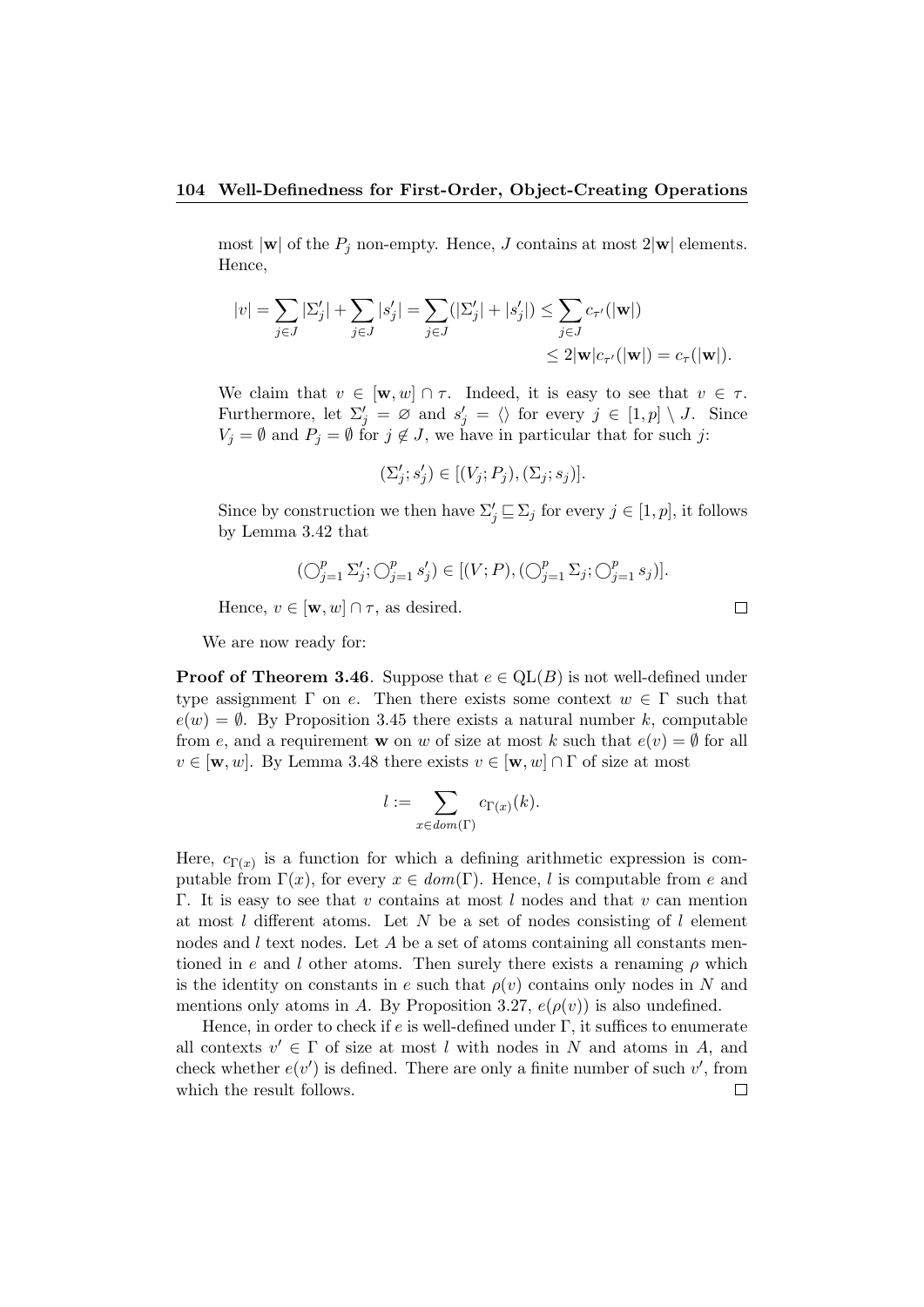Since all base operations mentioned in Section 3.2, except data, merge-text, and empty are monotone, generic, locally-undefined and local by Propositions 3.21, 3.26, 3.35, and 3.41, it follows in particular:

Corollary 3.49. Well-definedness for the  $XQuery$  fragment QL(concat, children, descendant, parent, ancestor, preceding-sibling, following-sibling, eq. is,  $\ll$ , is-element, is-text, is-atom, node-name, content, element, text) is decidable.

It follows from Proposition 3.17 that satisfiability for this fragment is also decidable. In contrast, the semantic type-checking problem (i.e., is, for every input in a given input type, the output of a given expression always in a given output type) for this fragment is known to be undecidable [3].

#### 3.7.1 Satisfiability for QL(concat, smaller-width)

Remember from Section 3.6.1 that the well-definedness problem for QL(concat, smaller-width) is undecidable. Using Proposition 3.44 we are able to show, however, that the satisfiability problem for  $QL$ (*concat, smaller-width*) is decidable. Hence decidability of the satisfiability problem does not imply decidability of the well-definedness problem.

**Proposition 3.50.** The satisfiability problem for  $QL$ (concat, smaller-width) is decidable.

*Proof.* Let e be an expression in  $QL(B)$  and let  $\Gamma$  be a type assignment on e such that e is well-defined under Γ. Suppose that e is satisfiable under Γ. Then let w be a context in  $\Gamma$  and let  $(\Sigma; s)$  be a value in  $e(w)$  such that s is non-empty. Let  $\mathbf{w} = (\emptyset; \{1\})$ . It is clear that w is a requirement on  $(\Sigma; s)$  of size one. Since *concat* and *smaller-width* are monotone and local by Propositions 3.21 and 3.35, it follows from Proposition 3.44 that e is local and that an arithmetic expression defining a witness c of this locality can effectively be computed from  $e$ . In particular there hence exists a reason  $\bf{w}$ why  $[(\emptyset; \{1\}), (\Sigma; s)] \triangleleft e(w)$  of size at most  $c(1)$ . By Lemma 3.48 there then exists  $v \in [\mathbf{w}, w] \cap \Gamma$  of size at most

$$
l := \sum_{x \in dom(\Gamma)} c_{\Gamma(x)}(c(1)).
$$

Here,  $c_{\Gamma(x)}$  is a function for which a defining arithmetic expression is computable from  $\Gamma(x)$ , for every  $x \in dom(\Gamma)$ . Hence l is computable from e and Γ. Since *e* is well-defined under Γ, it follows that *e* is defined on *v*. Furthermore, since  $v \in [\mathbf{w}, w]$  and since **w** is reason why  $[(\emptyset; \{1\}), (\Sigma; s)] \triangleleft e(w)$ , it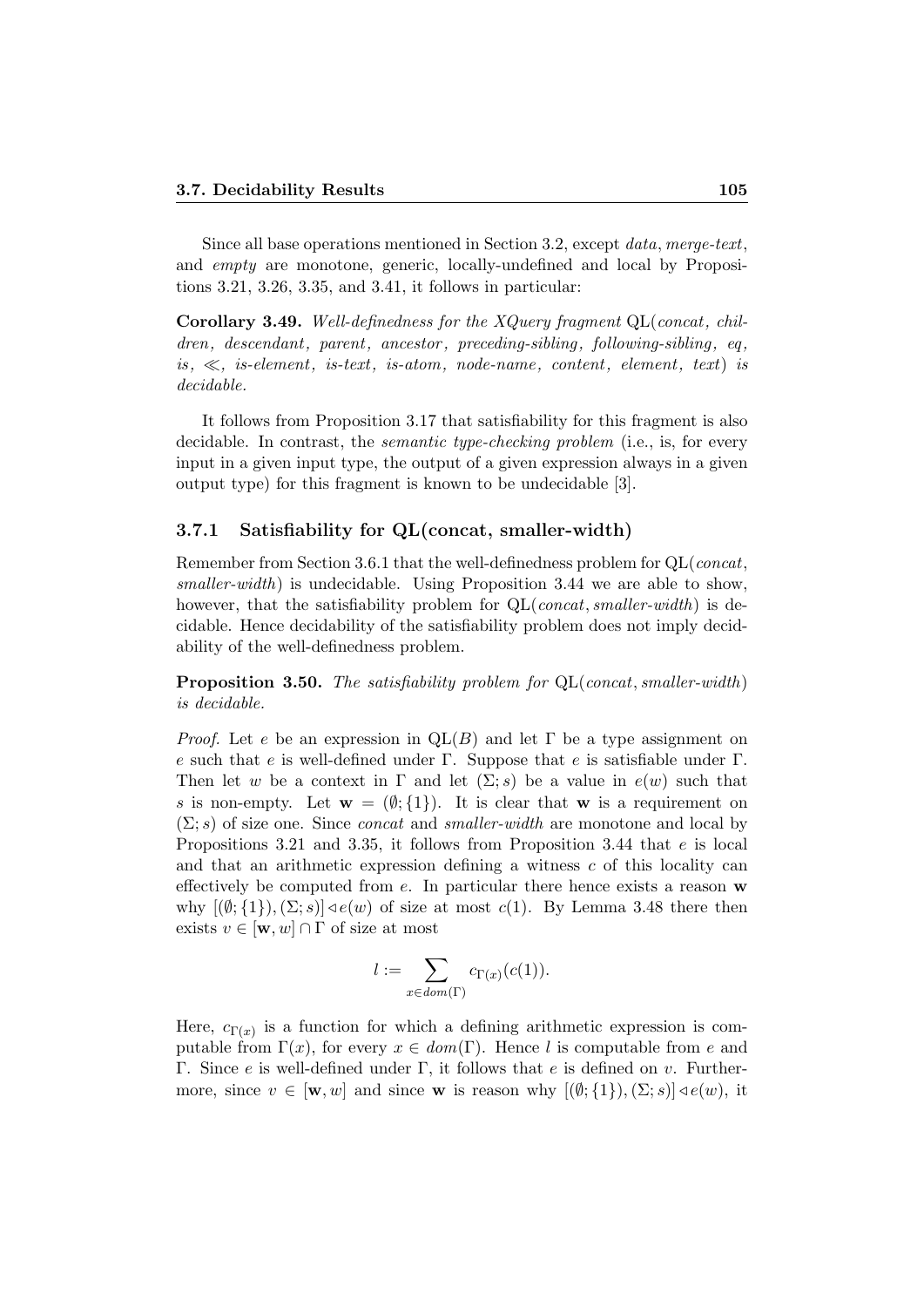follows that  $e(v) \cap [(\emptyset; \{1\}), (\Sigma; s)] \neq \emptyset$ . Let  $(\Sigma'; s')$  be a value in this nonempty intersection. Then it follows from Lemma 3.33 that  $|s'| \geq 1$ . Hence s' is non-empty.

It is easy to see that v contains at most  $l$  nodes and that v can mention at most  $l$  different atoms. Let  $N$  be a set of nodes consisting of  $l$  element nodes and  $l$  text nodes. Let  $A$  be a set of atoms containing all constants mentioned in e and l other atoms. Then surely there exists a renaming  $\rho$  which is the identity on constants in e such that  $\rho(v)$  contains only nodes in N and mentions only atoms in A. It is easy to see that *concat* and *smaller-width* are both generic. By Proposition 3.27 it hence follows that  $(\rho(\Sigma'); \rho(s')) \in e(\rho(v))$ . Since renamings do not alter the width of a list, it follows that  $\rho(s')$  is nonempty. Furthermore, since  $e$  is a semi-function by Proposition 3.6, it follows that every value in  $e(\rho(v))$  has a non-empty list.

Hence, in order to check if e is satisfiable under  $\Gamma$  it suffices to enumerate all contexts  $v' \in \Gamma$  of size at most l with nodes in N and atoms in A, and check whether some  $e(v')$  contains a value with a non-empty list. There are only a finite number of such  $v'$ , from which the result follows.  $\Box$ 

#### 3.7.2 Well-definedness for the Nested Relational Calculus over Lists

In Section 2.3 we have shown that the well-definedness problem for the PENRC in the presence of the singleton coercion operator extract is undecidable. The core difficulty there was that extract is undefined on non-singleton inputs. As such,  $extract({e_1, e_2})$  is defined if, and only if, expressions  $e_1$  and  $e_2$  return the same result on every input. Therefore, in order to solve the well-definedness problem one also needs to solve the equivalence problem, which we have shown to be undecidable for the PENRC.

Note that, in contrast, the presence of an operator which becomes undefined due to a non-singleton input does not necessarily cause the welldefinedness problem for  $QL(B)$  to become undecidable. For example, the operation is-element mentioned in Corollary 3.49 is only defined on singleton inputs. Decidability in the presence of this operation is due to the fact that the difficulty with sets, where  $\{e_1, e_2\}$  is a singleton if, and only if,  $e_1$  and  $e_2$ are equivalent, no longer holds for lists. Indeed, in this section we will show that well-definedness for the PENRC with extract interpreted in a list-based data model is decidable.

List-based Complex Object Data Model A list-based complex object value (LB-value for short) is either an atom, a pair of LB-values, or a finite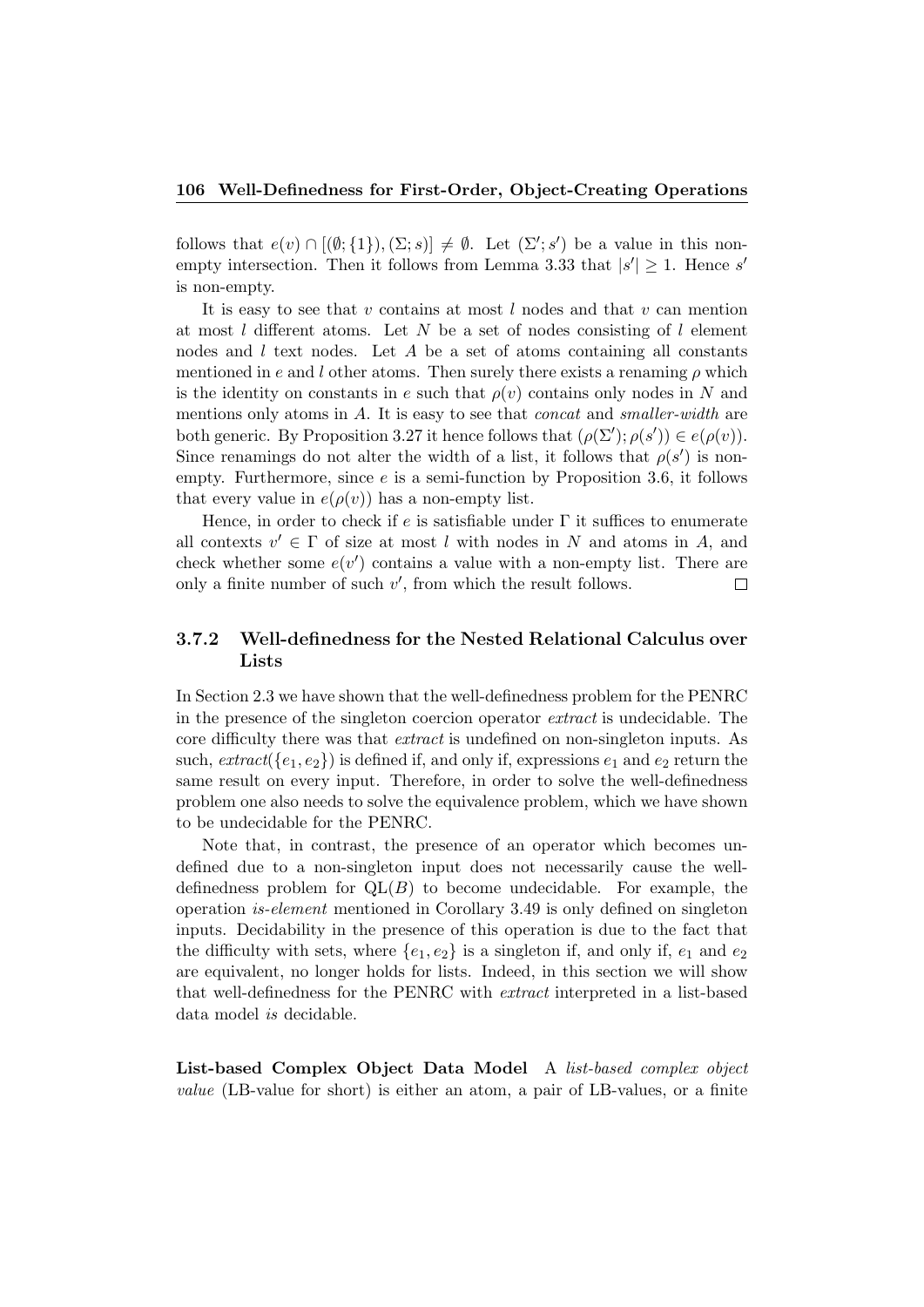list of LB-values. Note that, in contrast to the QL data model, lists can hence contain other lists.

List-Based PENRC with Singleton Coercion A list-based complex ob*ject context* (LB-context for short) is a function  $\sigma$  from a finite set of variables  $dom(\sigma)$  to LB-values. The list-based semantics of PENRC(*extract*) expressions on LB-contexts is described by means of the evaluation relation defined in Figure 3.7. It is easy to see that the evaluation relation remains functional: an expression evaluates to at most one LB-value on a given LB-context. The evaluation relation also remains partial. Indeed, we can only project on pairs, concatenate lists, flatten lists of lists, iterate over lists, and test equality on atoms. Finally, the list-based semantics of an expression only depends on its free variables: if two LB-contexts  $\sigma$  and  $\sigma'$  on e are equal on  $FV(e)$ , then  $\sigma \models e \Rightarrow v$  if, and only if,  $\sigma' \models e \Rightarrow v$ .

List-based NRC types A list-based complex object type (LB-type for short) is a term generated by the following grammar:

 $\tau$  ::= Atom | Pair( $\tau$ ,  $\tau$ ) | ListOf( $\tau$ ) |  $\tau \cup \tau$ .

An LB-type  $\tau$  denotes a set  $\llbracket \tau \rrbracket$  of LB-values:

- $\llbracket \text{Atom} \rrbracket := \mathcal{A}$ ;
- $\llbracket \mathbf{Pair}(\tau_1, \tau_2) \rrbracket := \llbracket \tau_1 \rrbracket \times \llbracket \tau_2 \rrbracket;$
- [ListOf( $\tau$ )] denotes the set of all finite lists over  $\llbracket \tau \rrbracket$ ; and
- $\lbrack \tau_1 \cup \tau_2 \rbrack$  :=  $\lbrack \lbrack \tau_1 \rbrack \rbrack \cup \lbrack \tau_2 \rbrack$ .

We will abuse notation and identify  $\tau$  with  $\llbracket \tau \rrbracket$ . An LB-type assignment  $\Gamma$ is a function from a finite set of variables  $dom(\Gamma)$  to LB-types. An LB-type assignment denotes the set of LB-contexts  $\sigma$  for which  $dom(\sigma) = dom(\Gamma)$  and  $\sigma(x) \in \Gamma(x)$ , for every  $x \in dom(\sigma)$ . Again, we will abuse notation and identify an LB-type assignment with its denotation.

#### Well-Definedness

**Definition 3.51.** Let e be a PENRC(extract) expression and let  $\Gamma$  be an LBtype assignment on e. If  $e(\sigma)$  is defined for every context  $\sigma \in \Gamma$  (according to the semantics in Figure 3.7), then e is well-defined under  $\Gamma$ . The welldefinedness problem for the list-based PENRC(extract) consists of checking, given e and Γ, whether e is well-defined under Γ.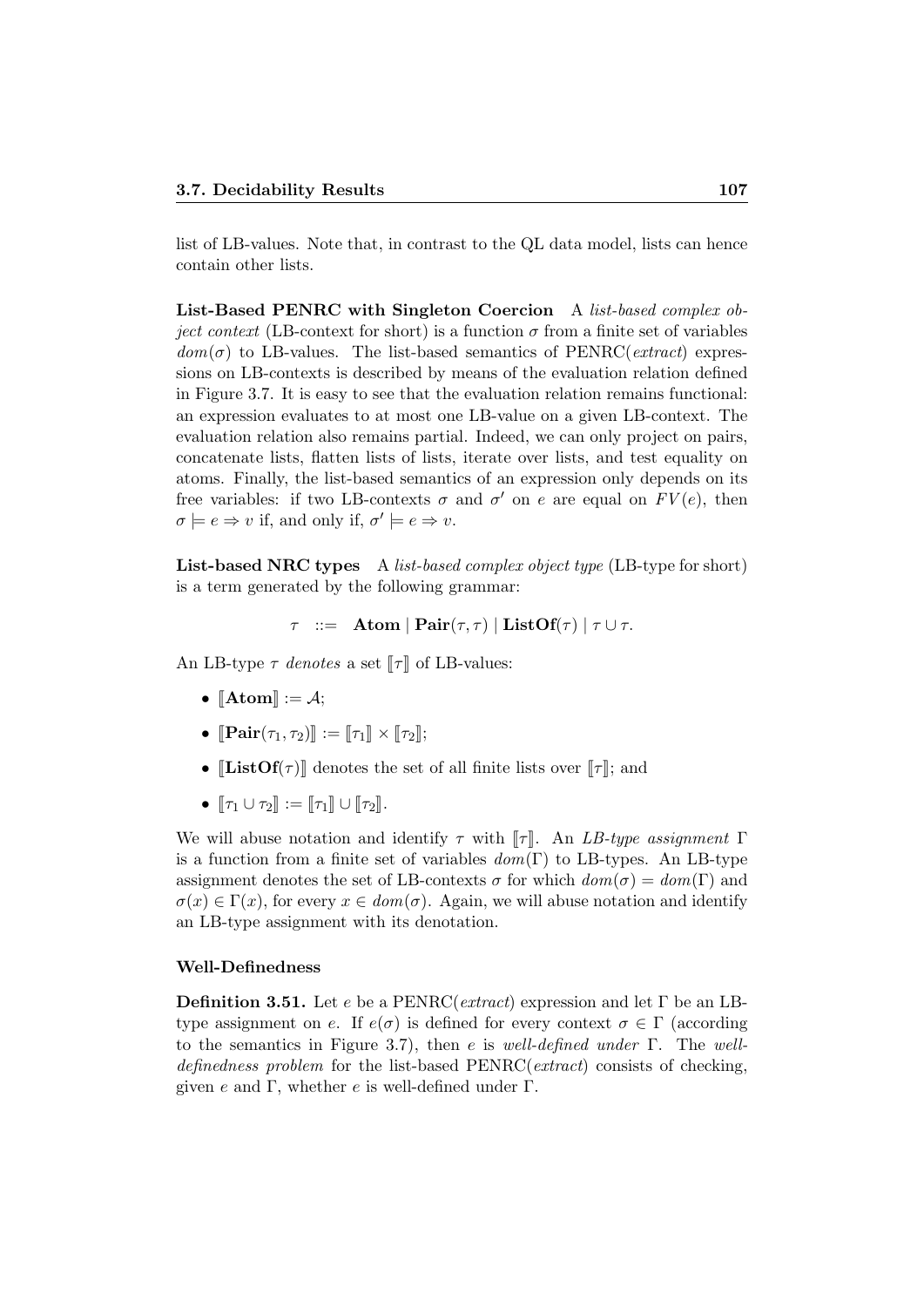Variables  
\n
$$
\overline{\sigma} \models x \Rightarrow \sigma(x)
$$
\nPair operations  
\n
$$
\underline{\sigma} \models e_1 \Rightarrow v_1 \quad \sigma \models e_2 \Rightarrow v_2 \qquad \sigma \models e \Rightarrow (v_1, v_2) \qquad \sigma \models e \Rightarrow (v_1, v_2)
$$
\nList operations  
\nList operations  
\n
$$
\overline{\sigma} \models (\overline{e_1, e_2}) \Rightarrow (v_1, v_2) \qquad \overline{\sigma} \models \pi_1(e) \Rightarrow v_1 \qquad \sigma \models \pi_2(e) \Rightarrow v_2
$$
\nList operations  
\n
$$
\overline{\sigma} \models \emptyset \Rightarrow \langle \rangle \qquad \overline{\sigma} \models e \Rightarrow \langle v \rangle \qquad \overline{\sigma} \models e_1 \Rightarrow v_1 \quad \sigma \models e_2 \Rightarrow v_2
$$
\n
$$
\overline{\sigma} \models \emptyset \Rightarrow \langle \rangle \qquad \overline{\sigma} \models \{e\} \Rightarrow \langle v \rangle \qquad \overline{\sigma} \models e_1 \Rightarrow \langle v_1, \dots, v_k \rangle
$$
\n
$$
\overline{\sigma} \models e \Rightarrow \langle v_1, \dots, v_k \rangle \qquad \sigma \models e_1 \Rightarrow \langle v_1, \dots, v_k \rangle
$$
\n
$$
\overline{\sigma} \models \bigcup e \Rightarrow v_1 \circ \dots \circ v_k \qquad \overline{\sigma} \models \{e_2 \mid x \in e_1\} \Rightarrow \langle w_1, \dots, w_k \rangle
$$
\nConditional test  
\n
$$
\sigma \models e_1 \Rightarrow a \quad \sigma \models e_2 \Rightarrow b \qquad \sigma \models e_1 \Rightarrow a \quad \sigma \models e_2 \Rightarrow b
$$
\n
$$
\overline{\sigma} \models e_3 \Rightarrow v \quad a = b \qquad \sigma \models e_4 \Rightarrow v \quad a \neq b
$$
\n
$$
\overline{\sigma} \models e_1 = e_2 \quad ? \quad e_3 \quad : e_4 \Rightarrow v \qquad \overline{\sigma} \models e_1 = e_2 \quad ? \quad e_3 \quad : e_4 \Rightarrow v
$$

Figure 3.7: The list-based semantics of PENRC(*extract*) expressions.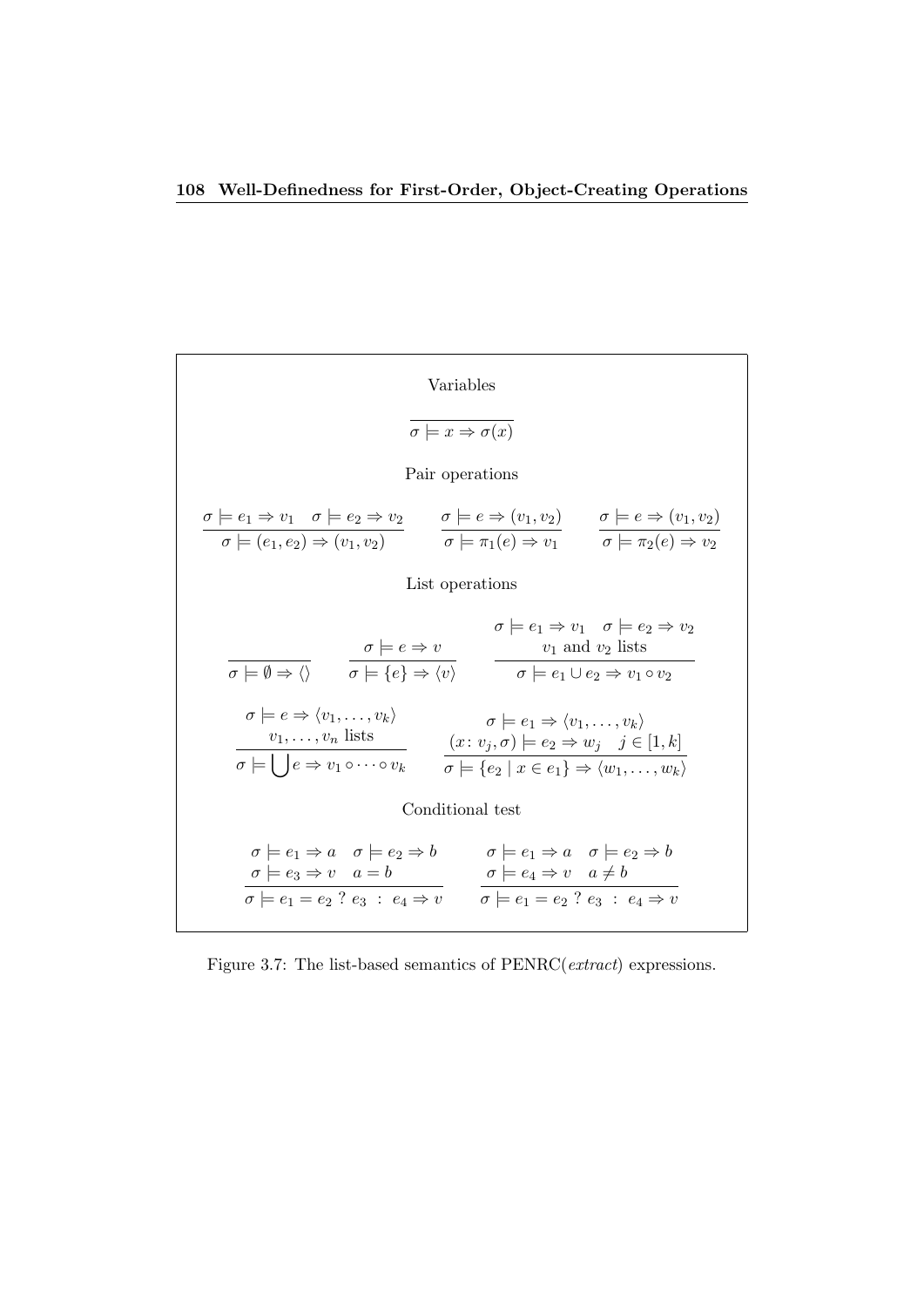Theorem 3.52. Well-definedness for the list-based PENRC(extract) is decidable.

Proof. We give a reduction to the well-definedness problem for QL(concat, children, eq,  $\ll$ , node-name, content, element) which is decidable by Corollary 3.49. Specifically, let e be a PENRC( $extract$ ) expression in and let  $\Gamma$  be a LB-type assignment on e. We will show that there exists

- 1. a one-to-many encoding of LB-values as tree values;
- 2. a regular expression type assignment  $enc(\Gamma)$ , computable from  $\Gamma$ , such that every tree context in  $enc(\Gamma)$  is an encoding of some LB-context in Γ and every LB-context in Γ has an encoding in  $enc(Γ)$ ; and
- 3. an expression  $enc(e)$  in  $QL(B)$ , computable from e, such that e is defined on an input if, and only if,  $enc(e)$  is defined on every encoding of this input.

Note that hence e is well-defined under  $\Gamma$  if, and only if,  $enc(e)$  is well-defined under enc(Γ). Since enc(e) and enc(Γ) can moreover be computed from e respectively Γ, we hence have a reduction to well-definedness in  $QL$ (*concat*, children, eq,  $\ll$ , node-name, element), as desired.

Let v be an LB-value. We define the set  $enc(v)$  of tree values which encode  $v$  by induction on  $v$  as follows. Here, we assume without loss of generality that the special labels atom, pair, and list are atoms.

- If  $v = a$ , then  $enc(v)$  is the set of all tree values  $(\Sigma; \langle n \rangle)$  where n is an element node labeled by atom which has exactly one leaf child text node  $n'$ , which is labeled by a.
- If  $v = (v_1, v_2)$ , then  $enc(v)$  is the set of all tree values  $(\Sigma; \langle n \rangle)$  where n is an element node labeled by pair which has exactly two children  $n_1$ and  $n_2$  such that  $n_1 < n_2$ ,  $(\Sigma; \langle n_1 \rangle) \in enc(v_1)$ , and  $(\Sigma; \langle n_2 \rangle) \in enc(v_2)$ .
- If  $v = \langle v_1, \ldots, v_k \rangle$ , then  $enc(v)$  is the set of all tree values  $(\Sigma; \langle n \rangle)$ where  $n$  is an element node labeled by list which has exactly  $k$  children  $n_1, \ldots, n_k$  such that  $n_1 < \ldots < n_k$  and  $(\Sigma; \langle n_i \rangle) \in enc(v_i)$  for all  $j \in$  $[1, k]$ .

For example, a value in  $enc(\langle (a, b), \langle a \rangle \rangle)$  is shown in Figure 3.8. The set  $enc(\sigma)$ of QL-contexts which encode a list-based NRC-context  $\sigma$  is then defined as

$$
enc(\sigma) := \{ (\Sigma; \sigma') \mid (\Sigma; \sigma'(x)) \in enc(\sigma(x)) \text{ for all } x \in dom(\sigma) \}.
$$

Next, we define enc(Γ). If  $\tau$  is an LB-type, then we define the regular expression type  $enc(\tau)$  which simulates  $\tau$  as follows by induction on  $\tau$ .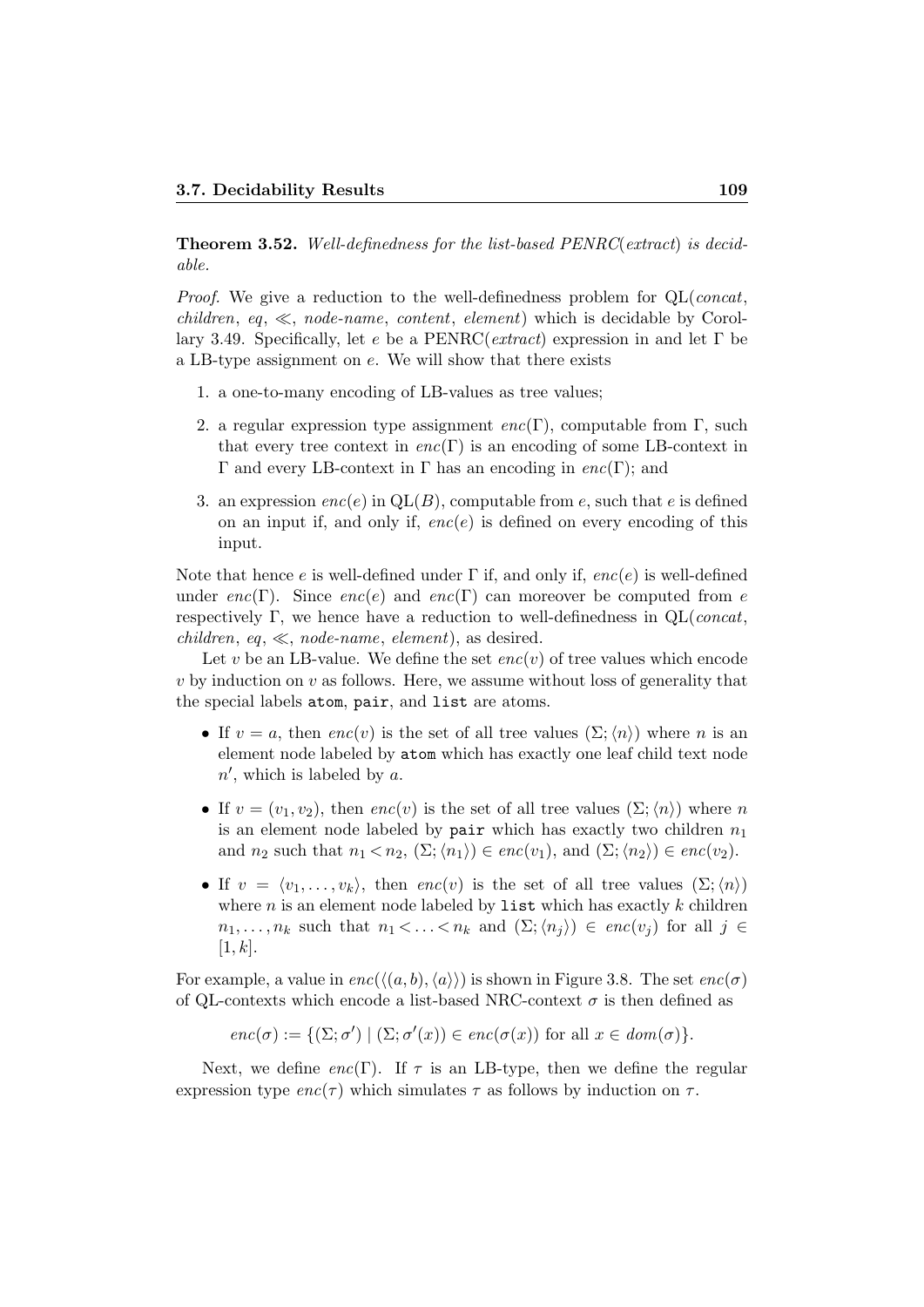

Figure 3.8: One encoding of the LB-value  $\langle (a, b), \langle a \rangle \rangle$  in the QL data model.

- If  $\tau =$  Atom, then  $enc(\tau)$  is Element(atom, Text).
- If  $\tau = \text{Pair}(\tau_1, \tau_2)$ , then  $enc(\tau)$  is **Element**(pair,  $enc(\tau_1) \circ enc(\tau_2)$ ).
- If  $\tau = \text{ListOf}(\tau')$ , then  $enc(\tau)$  is  $\text{Element}(list, enc(\tau')^*)$ .
- If  $\tau = \tau_1 \cup \tau_2$ , then  $enc(\tau)$  is  $enc(\tau_1) + enc(\tau_2)$ .

The type assignment  $enc(\Gamma)$  is then defined by

 $enc(\Gamma)(x) := enc(\Gamma(x))$ 

for all  $x \in dom(\Gamma)$ . It is easy to see that every context in  $enc(\Gamma)$  is an encoding of some context in Γ, and that every context in Γ has an encoding in  $enc(\Gamma)$ .

Finally, we construct  $enc(e)$  by induction on e. In order to simplify presentation, we will allow to bind multiple variables in one for loop, and we will also allow boolean combinations in the condition of an if test. Both features can clearly be simulated in  $QL(B)$ .

- If  $e = x$ , then  $enc(e) = x$ .
- If  $e = (e_1, e_2)$ , then  $enc(e)$  is defined as

 $element(\text{pair}, concat(enc(e_1), enc(e_2)))$ 

• If  $e = \pi_1(e')$ , then  $enc(e)$  is defined as

let  $x$  :=  $enc(e')$  return if  $eq(node-name(x)$ , pair) then for  $y,z$  in *children* $(x)$  return if  $\ll(y, z)$  then y else () else if () then () else ()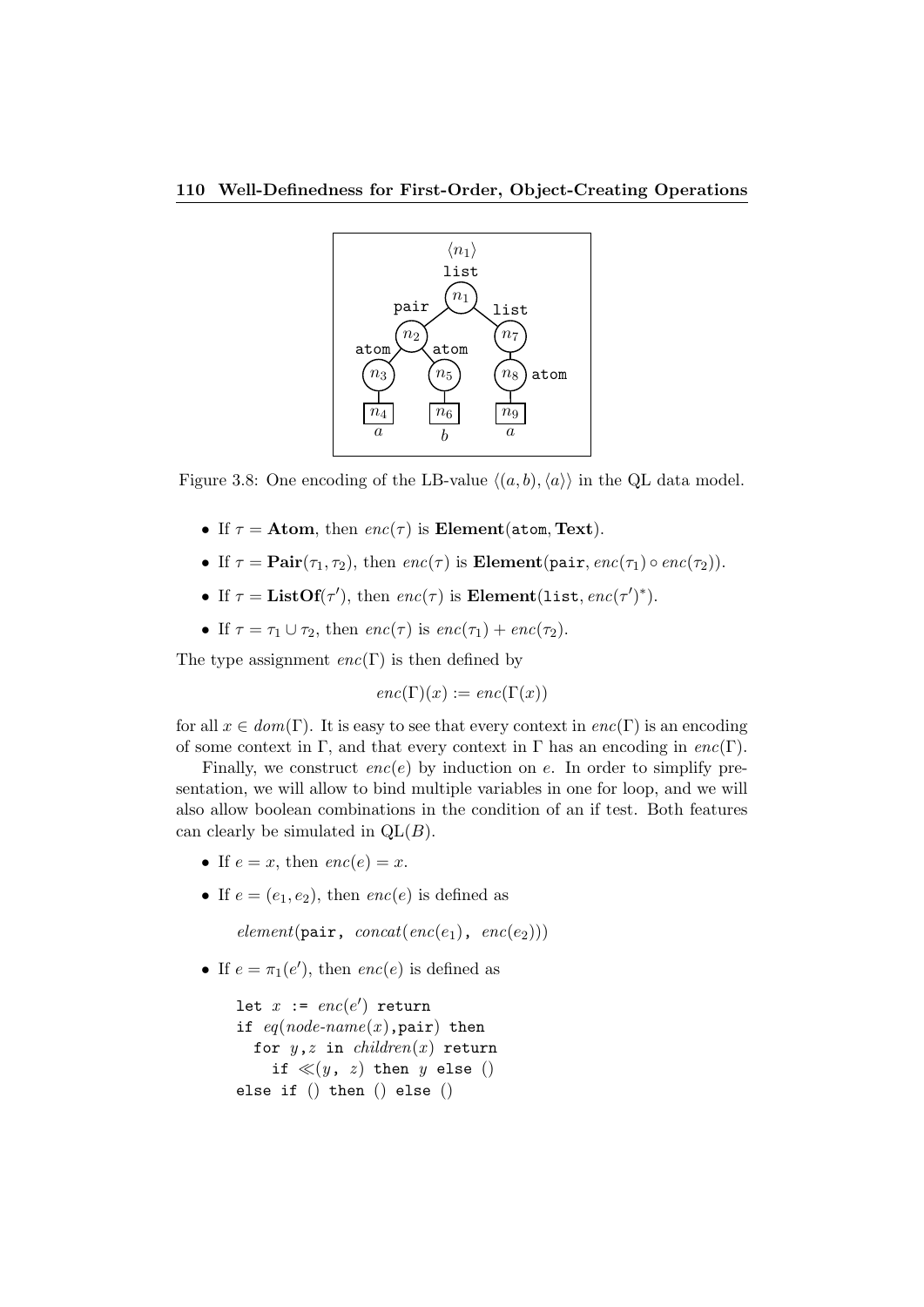• If  $e = \pi_2(e')$ , then  $enc(e)$  is defined as

```
let x := enc(e') return
if eq(node-name(x), pair) then
  for y,z in children(x) return
    if \ll(z, y) then y else ()
else if () then () else ()
```
- If  $e = \emptyset$ , then  $enc(e)$  is defined as  $element(\text{list},)).$
- If  $e = \{e'\}$ , then  $enc(e)$  is defined as  $element(\text{list}, enc(e'))$ .
- If  $e = \bigcup e'$ , then  $enc(e)$  is defined as

```
let x := enc(e') return
element(list,
  if eq(node-name(x), list) then
    for y in children(x) return
      if eq(node-name(y),list) then
         children(y)else if () then () else ()
  else if () then () else ()
)
```
• If  $e = \{e_2 \mid x \in e_1\}$ , then  $enc(e)$  is defined as

```
let y := enc(e_1) return
if eq(node-name(y),list) then
  for x in children(y) return enc(e_2)else if () then () else ()
```
Here we assume without loss of generality that  $y$  is not free in  $e_2$ .

• If  $e = \text{extract}(e'),$  then  $\text{enc}(e)$  is defined as

```
let x := enc(e') return
if eq(node-name(x), list) then
  let y := is-element(children(x)) return
    children(x)else if () then () else ()
```
• If  $e = e_1 = e_2$  ?  $e_3 : e_4$ , then  $enc(e)$  is defined as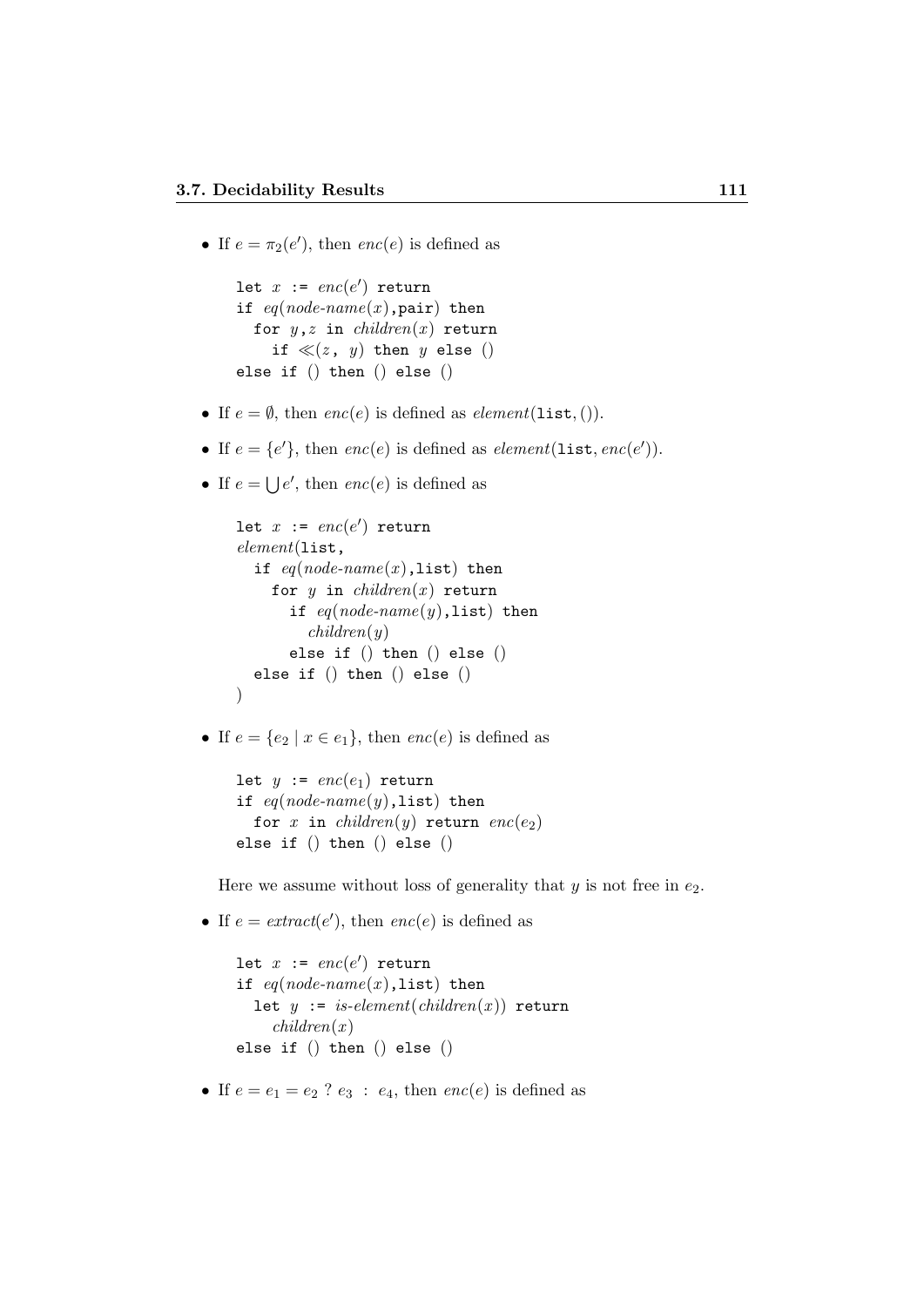#### 112 Well-Definedness for First-Order, Object-Creating Operations

```
let x_1 := enc(e_1) return
let x_2 := enc(e_2) return
if eq(node-name(x_1), atom) and eq(node-name(x_2), atom) then
  if eq(content(children(x_1)), content(children(x<sub>2</sub>)))
  then enc(e_3) else enc(e_4)else if () then () else ()
```
Here we assume without loss of generality that  $x_1$  and  $x_2$  are not free in  $e_3$  or  $e_4$ .

A straightforward induction on e no shows that

- 1. if  $e(\sigma) = v$ , then  $enc(e)(\Sigma; \sigma') \subseteq enc(v)$  for every  $(\Sigma; \sigma') \in enc(\sigma)$ ; and that
- 2.  $e(\sigma)$  is defined if, and only if,  $enc(e)(\Sigma; \sigma)$  is defined for every  $(\Sigma; \sigma') \in$  $enc(\sigma)$ .  $\Box$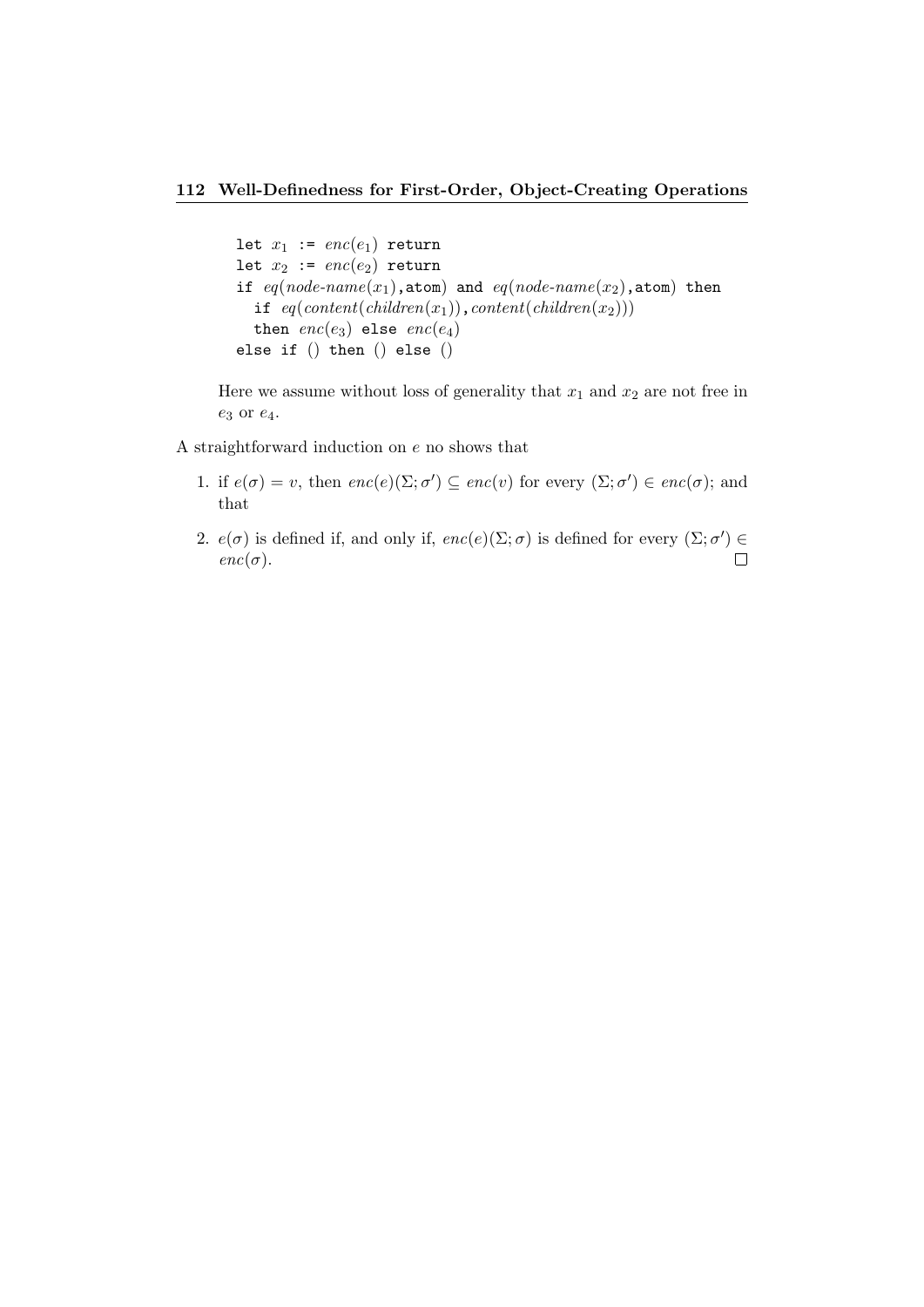## Part II

# Type Inference and Typability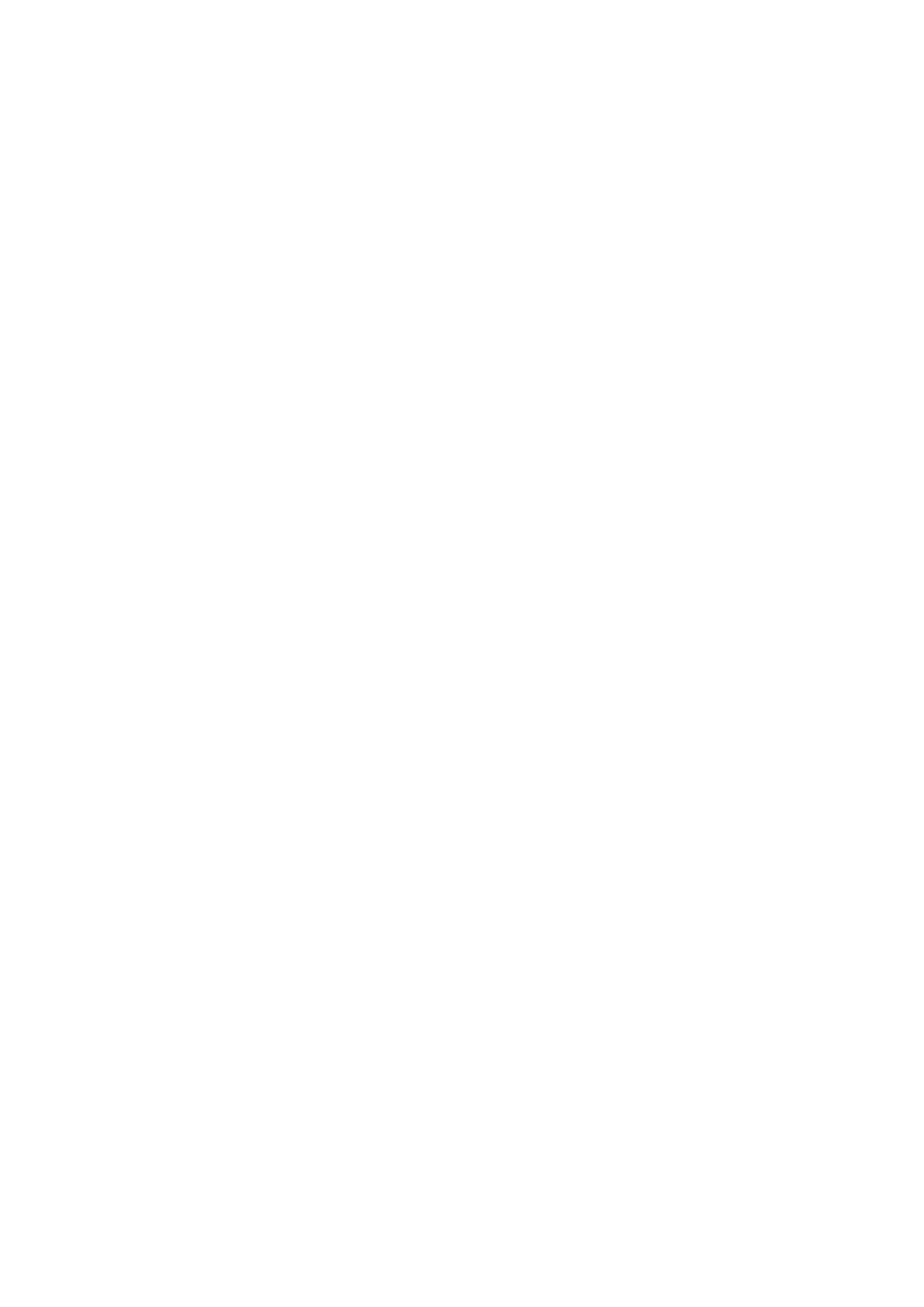# 4 The Complexity of Deciding Typability for the Relational

### Algebra

As we have seen in Chapters 2 and 3, both the well-definedness problem and the semantic type-checking problem remain undecidable for database query languages which are powerful enough to simulate the relational algebra. It follows that a sound and complete type system for such languages does not exist (although we have identified several useful fragments for which such a type system does exist). For such languages, static verification of the absence of certain programming errors hence has to be done by means of a traditional, incomplete type system.

In the second part of this dissertation we therefore study classical type system problems from the theory of programming languages in the context of database query languages. In this chapter we study the complexity of deciding typability for the relational algebra. Checking typability of relational algebra expressions is the analog in the relational algebra of static type-checking in implicitly typed programming languages with polymorphic type systems, such as ML [55]. It is therefore interesting to see what its complexity is. It is known for instance that typability is P-complete for the simply typed lambda calculus [19] and EXPTIME-complete for ML [31, 34]. In contrast, Van den Bussche and Waller have shown that typability for the relational algebra is in NP [56]. The precise complexity remained open, however. In this chapter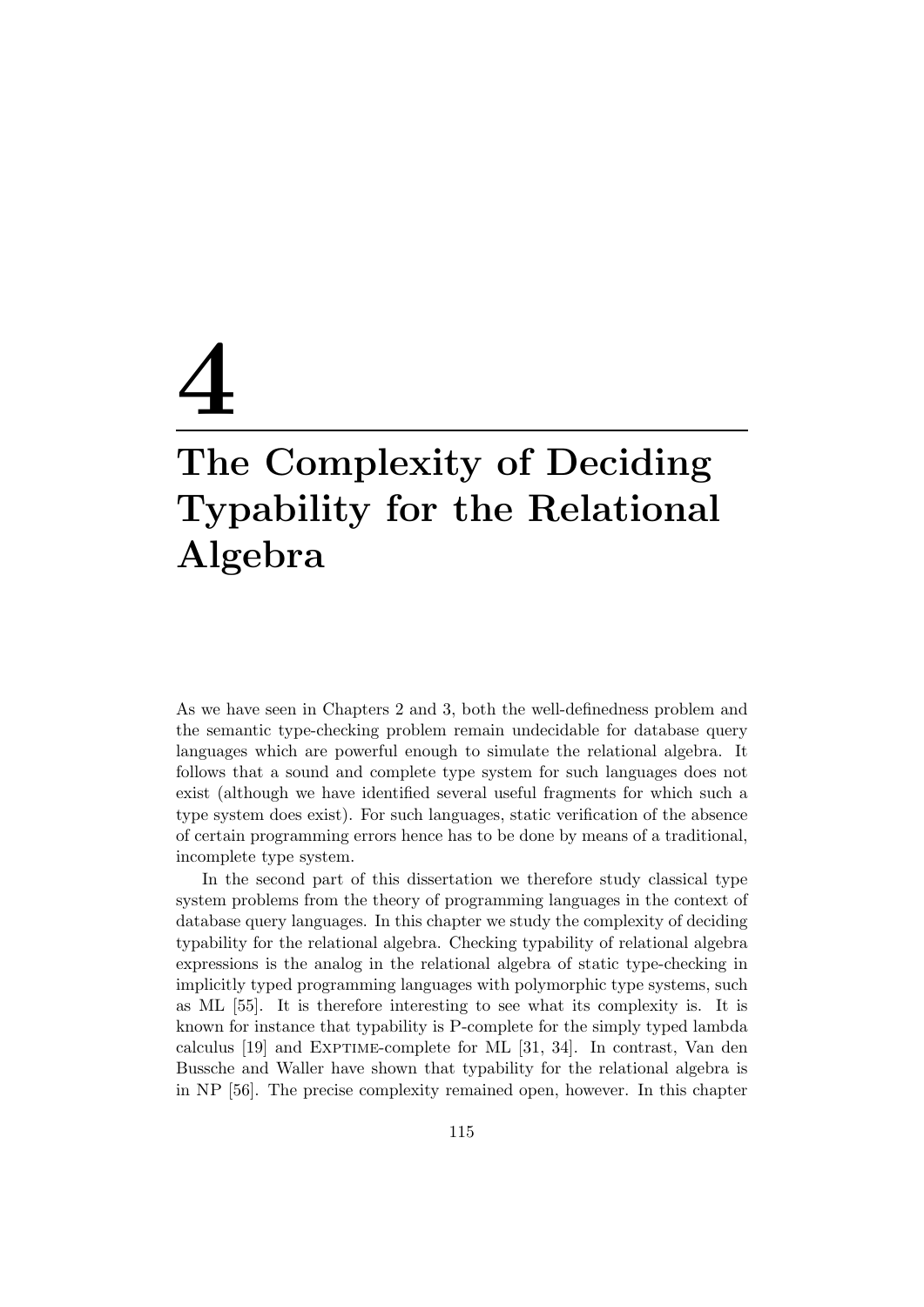we will show that the problem is NP-complete in general. In particular, we show that the problem becomes NP-hard due to (1) the cartesian product operator; (2) the selection operator on arbitrary sets of typed predicates; and (3) the selection operator on "well-behaved" sets of typed predicates together with join and projection or renaming. However, the problem is in P when (1) we only allow union, difference, join, and selection on "well-behaved" sets of typed predicates; or (2) we allow all operators except cartesian product, where the set of selection predicates can mention at most one base type. Most of these results follow from a close connection of the typability problem to non-uniform constraint satisfaction.

Organization This chapter is further organized as follows. We introduce the relational algebra type system in Section 4.1, including the notions of well-typedness and typability. We then show that the typability problem is NP-complete in its most general setting in Section 4.2. In Section 4.3 we illustrate the close connection between the typability problem and constraint satisfaction problems, which allows us to obtain most of the results mentioned above.

#### 4.1 Preliminaries

We assume given a sufficiently large set  $\{A, B, \dots\}$  of *attribute names*. We also assume given a finite, non-empty set of base types (such as int, string, bool, ...) and a sufficiently large set of *predicates* (such as  $=$ ,  $\leq$ ,...). Every predicate  $\theta$  has an *arity*  $|\theta|$ , which is a natural number, and a *signature*  $\varsigma(\theta)$ , which is a non-empty,  $|\theta|$ -ary relation over the set of base types. An example of a signature for the binary predicate has length is  $\{(\text{string}, \text{int})\}\$ , while an example of a signature for the binary predicate  $=$  is

```
\{(int, int), (bool, bool), (string, string)\}.
```
Base types will be denoted by  $\beta$ , possibly subscripted. Predicates will be denoted by  $\theta$ , possibly subscripted. Finite sets of predicates will be denoted by Θ. The set of all base types mentioned in signatures of predicates in Θ will be denoted by  $\beta(\Theta)$ .

The relational algebra with selection predicates in  $\Theta$ , denoted by  $\mathcal{R}^{\Theta}$ , is the set of all expressions generated by the following grammar:

$$
e ::= x
$$
  
\n
$$
| (e \cup e) | (e - e) | (e \bowtie e) | (e \times e)
$$
  
\n
$$
| \sigma_{\theta(A_1,...,A_n)}(e) | \pi_{A_1,...,A_n}(e) | \rho_{A/B}(e)
$$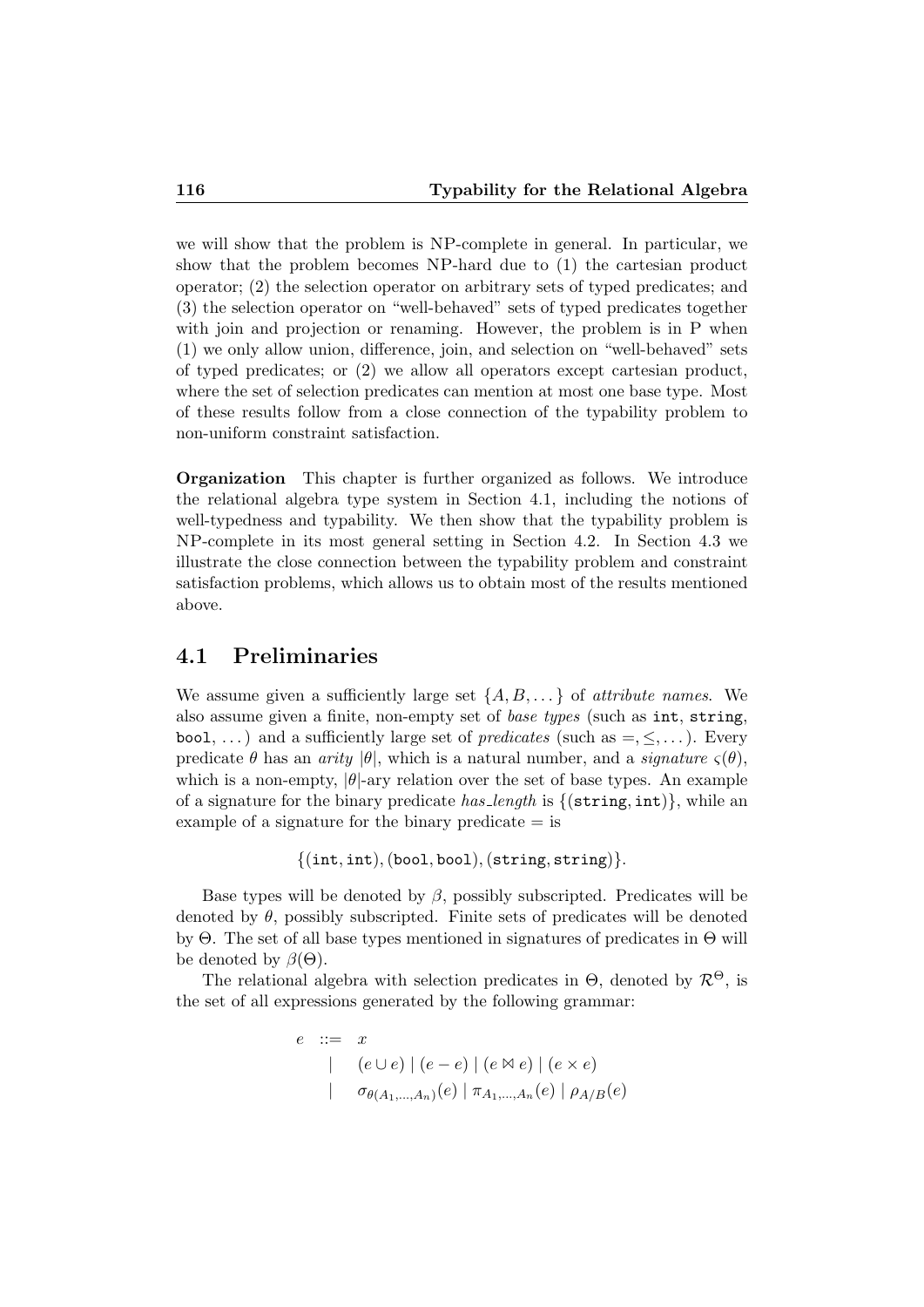Here e ranges over relational algebra expressions, x ranges over variables,  $\theta$ ranges over selection predicates in  $\Theta$ , n is the arity of  $\theta$ , and A, B, and A<sub>i</sub> are attribute names. If V is a set of operators, then  $\mathcal{R}_{V}^{\Theta}$  denotes the subset of expressions in  $\mathcal{R}^{\Theta}$  using only operators in V. The semantics of relational algebra is the well-known one [1, 16] and will actually not concern us in the present chapter. The set of all variables occurring in expression  $e$  is denoted by  $FV(e)$  and the set of all attributes occurring in e is denoted by  $Specttrs(e)$ .

A relational type  $\tau$  is a function from a finite set of attribute names  $dom(\tau)$ to the set of base types. Two relational types are compatible, denoted by  $\tau_1 \sim \tau_2$ , if  $\tau_1(A) = \tau_2(A)$  for every A in  $dom(\tau_1) \cap dom(\tau_2)$ . Clearly, the union of two compatible relational types is defined, and is again a relational type. If  $\tau$  is a relational type, then  $\rho_{A/B}(\tau)$  is the relational type with domain  $dom(\tau)\setminus$  ${A} \cup {B}$  such that  $\rho_{A/B}(\tau)(B) = \tau(A)$  and  $\rho_{A/B}(\tau)(C) = \tau(C)$  for every  $C \in dom(\tau) \backslash \{A, B\}$ . A relational type assignment  $\Gamma$  is a function from a finite set of variables  $dom(\Gamma)$  to relational types. If  $dom(\Gamma)$  is a superset of  $FV(e)$ then we say that  $\Gamma$  is a relational type assignment on e. For convenience we will abbreviate "relational type" and "relational type assignment" by "type" respectively "type assignment" in this chapter.

The typing relation for the relational algebra is defined in Figure 4.1. Here we write  $\Gamma \vdash e : \tau$  to indicate that expression  $e \in \mathcal{R}^{\Theta}$  has type  $\tau$  under type assignment  $\Gamma$  on e. Note that e has at most one type under  $\Gamma$ , which can easily be derived from Γ by applying the rules in an order determined by the syntax of expression e. If  $A \in dom(\tau)$ , then we say that A is present in e under  $\Gamma$ . We say that A is absent in e under  $\Gamma$  otherwise. If  $\Gamma \vdash e : \tau$ , then we call  $(\Gamma, \tau)$  a typing of e.

Some expressions, such as for example  $\pi_A(\rho_{A/B}(x))$  and  $\sigma_{A=5}(x) \bowtie (x \times$  $\pi_A(y)$ , do not have any typing. We will refer to such expressions as untypable.

**Definition 4.1.** Let e be an expression in  $\mathcal{R}^{\Theta}$  and let Γ be a relational type assignment on e. If there exists a  $\tau$  such that  $\Gamma \vdash e : \tau$ , then we say that e is well-typed under Γ. Expression e is called typable if there exists a relational type assignment  $\Gamma$  on e such that e is well-typed under  $\Gamma$ .

Let  $V$  be a subset of the relational algebra operators. We denote the set of all typable expressions in  $\mathcal{R}_V^{\Theta}$  by  $\mathcal{T}(\mathcal{R}_V^{\Theta})$ . Deciding membership of  $\mathcal{T}(\mathcal{R}_V^{\Theta})$ is called the *typability problem for*  $\mathcal{R}_V^{\Theta}$ .

#### 4.2 Deciding Typability

Van den Bussche and Waller noted that the typability problem for the relational algebra can be solved in non-deterministic polynomial time [56]. We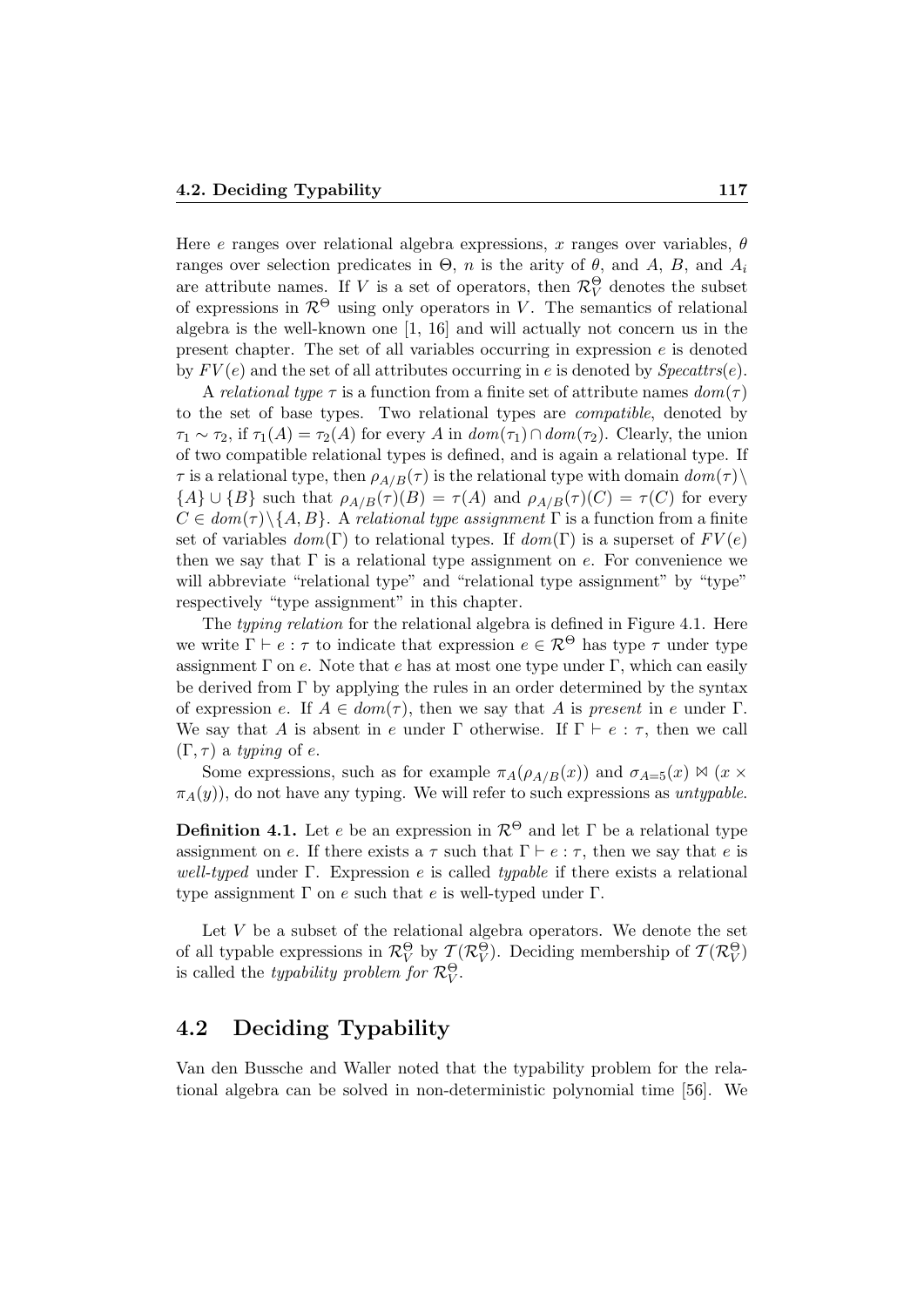$$
\frac{\Gamma(x) = \tau}{\Gamma \vdash r : \tau} \qquad \frac{\Gamma \vdash e_1 : \tau \quad \Gamma \vdash e_2 : \tau}{\Gamma \vdash e_1 \cup e_2 : \tau} \qquad \frac{\Gamma \vdash e_1 : \tau \quad \Gamma \vdash e_2 : \tau}{\Gamma \vdash e_1 - e_2 : \tau}
$$
\n
$$
\frac{\Gamma \vdash e_1 : \tau_1 \quad \Gamma \vdash e_2 : \tau_2 \quad \tau_1 \sim \tau_2}{\Gamma \vdash e_1 \bowtie e_2 : \tau_1 \cup \tau_2} \qquad \frac{dom(\tau_1) \cap dom(\tau_2) = \emptyset}{\Gamma \vdash e_1 \times e_2 : \tau_1 \cup \tau_2}
$$
\n
$$
\frac{\Gamma \vdash e : \tau \quad A_1, \dots, A_n \in dom(\tau)}{\Gamma \vdash \sigma_{\theta(A_1, \dots, A_n)}(e) : \tau} \qquad \frac{\Gamma \vdash e : \tau \quad A_1, \dots, A_n \in dom(\tau)}{\Gamma \vdash \tau_{A_1, \dots, A_n}(e) : \{A_1, \dots, A_n\}}
$$
\n
$$
\frac{\Gamma \vdash e : \tau \quad A \in dom(\tau) \quad B \notin dom(\tau)}{\Gamma \vdash \rho_{A/B}(e) : \rho_{A/B}(\tau)}
$$

Figure 4.1: The typing relation for the relational algebra.

reiterate their result here for completeness' sake. If  $\tau$  is a type and S is a set of attribute names, then we write  $\tau|_S$  for the type defined by  $\tau|_S(A) := \tau(A)$ for every A in  $dom(\tau) \cap S$ . If  $\Gamma$  is a type assignment, then we write  $\Gamma|_S$  for the type assignment defined by  $\Gamma |_{S}(r) := \Gamma(r)|_{S}$ .

Lemma 4.2 (Van den Bussche and Waller). If  $(\Gamma, \tau)$  is a typing of e and  $Specttrs(e) \subseteq S$ , then  $(\Gamma|_S, \tau|_S)$  is also a typing of e.

The proof is straightforward. As a consequence, in order to decide whether there exists a type assignment under which  $e$  is well-typed, it suffices to consider type assignments  $\Gamma$  with the property that

$$
dom(\Gamma(x)) \subseteq Spect trs(e),
$$

for every  $x \in FV(e)$ . It follows immediately that typability is in NP. This upper bound is tight, as the following theorem shows.

**Theorem 4.3.**  $\mathcal{T}(\mathcal{R}^{\Theta})$  is NP-complete for any predicate-set  $\Theta$ .

Proof. We give a LOGSPACE reduction from POSITIVE ONE-IN-THREE 3SAT, which is known to be NP-hard [24]. The POSITIVE ONE-IN-THREE 3SAT problem consists of deciding for a given 3CNF formula with only positive clauses of the form  $(x \vee y \vee z)$ , whether there exists a truth assignment that makes exactly one literal per clause true.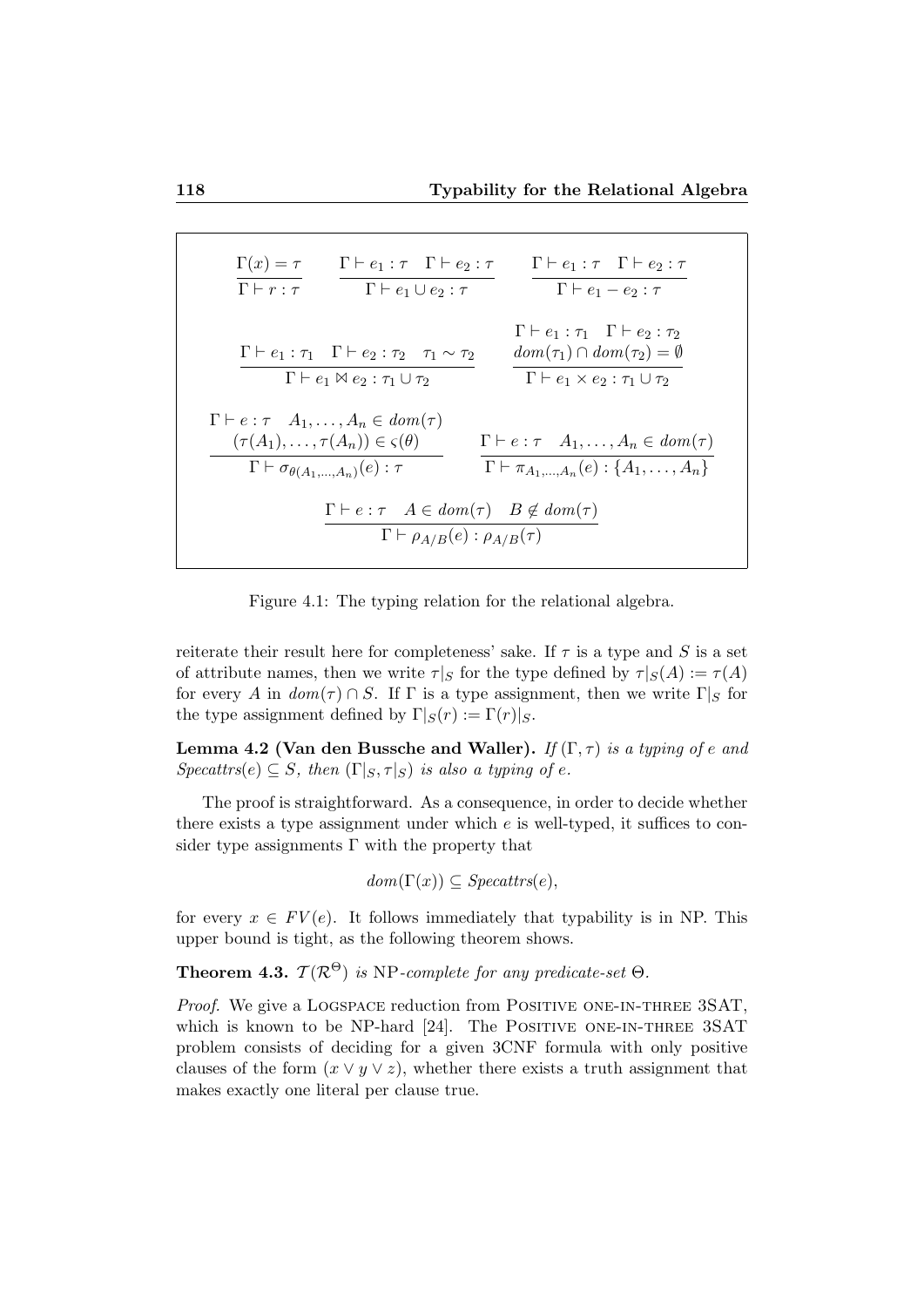Let  $\phi = (x_1 \vee y_1 \vee z_1) \wedge \cdots \wedge (x_n \vee y_n \vee z_n)$  be a 3CNF formula where every clause is positive. Let X be the set of all variables occurring in  $\phi$ . We construct the expression  $e_{\phi}$  with  $FV(e_{\phi}) = X$  such that  $\phi$  is one-in-three satisfiable if, and only if,  $e_{\phi}$  is typable:

$$
e_{\phi} := \bigcup_{i=1}^{n} \pi_A(x_i \times y_i \times z_i).
$$

It is clear that  $e_{\phi}$  can be constructed from  $\phi$  in logarithmic space.

Suppose  $\phi$  is one-in-three satisfiable. Then there exists a truth assignment w on X such that for every i exactly one of  $w(x_i)$ ,  $w(y_i)$ , and  $w(z_i)$  is true. To show that  $e_{\phi}$  is typable, we construct the type assignment  $\Gamma$  on  $e_{\phi}$  as follows. Let  $\tau$  be a type with domain  $\{A\}$ . We define  $\Gamma(x) := \tau$  if  $w(x)$  is true and  $\Gamma(x) := \emptyset$  otherwise, for every  $x \in X$ . Since exactly one of  $w(x_i)$ ,  $w(y_i)$ , and  $w(z_i)$  is true for every i, we have by construction that exactly one of  $\Gamma(x_i)$ ,  $\Gamma(y_i)$ , and  $\Gamma(z_i)$  is  $\tau$ , the others being  $\emptyset$ . Since the domains of  $\Gamma(x_i)$ ,  $\Gamma(y_i)$ , and  $\Gamma(z_i)$  are then disjoint and since  $\Gamma(x_i) \cup \Gamma(y_i) \cup \Gamma(z_i) = \tau$ , the expressions  $x_i \times y_i \times z_i$  have type  $\tau$  under Γ. Then every  $\pi_A(x_i \times y_i \times z_i)$  also has type  $\tau$ under Γ. Therefore every operand of the union operator has type  $\tau$ , and thus  $e_{\phi}$  is well-typed under Γ.

Conversely, suppose  $e_{\phi}$  is typable. Then there exists a type assignment  $\Gamma$ on  $e_{\phi}$  such that every subexpression of e (including e) is well-typed under Γ. To show that  $\phi$  is satisfiable, we construct the truth assignment w on X such that  $w(u)$  is true if, and only if,  $A \in dom(\Gamma(u))$ . Since every  $\pi_A(x_i \times y_i \times z_i)$ is well-typed under Γ, the type of  $x_i \times y_i \times z_i$  must be defined on A. Because of the typing rule for  $\times$ , this means that exactly one of  $\Gamma(x_i)$ ,  $\Gamma(y_i)$ , or  $\Gamma(z_i)$ is defined on A. Hence, exactly one of  $w(x_i), w(y_i)$ , or  $w(z_i)$  is true for every i, and  $\phi$  is one-in-three satisfiable.  $\Box$ 

The following natural question now arises: for which operators of the relational algebra can typability be decided in polynomial time? We note that expressions in  $\mathcal{R}^\Theta_{\cup,-,\bowtie,\times}$  are always well-typed under the type assignment which maps every variable to the empty type. Hence  $\mathcal{T}(\mathcal{R}^{\Theta}_{\cup,-,\bowtie,\times})$  is trivially in P. Adding  $\pi$ ,  $\rho$ , or  $\sigma$  to the set of operators, however, immediately makes the problem NP-complete. This is clear for  $\pi$  from the reduction above. Also, the reduction still works if we define  $e_{\phi}$  as

$$
e_{\phi} := \mathop{\times}\limits_{i=1}^{n} \rho_{A/B_i}(x_i \times y_i \times z_i).
$$

Here the  $B_i$  are auxiliary attribute names used to make sure that the various operands of  $\times$  have a disjoint domain. Finally, if  $\theta \in \Theta$ , then we can define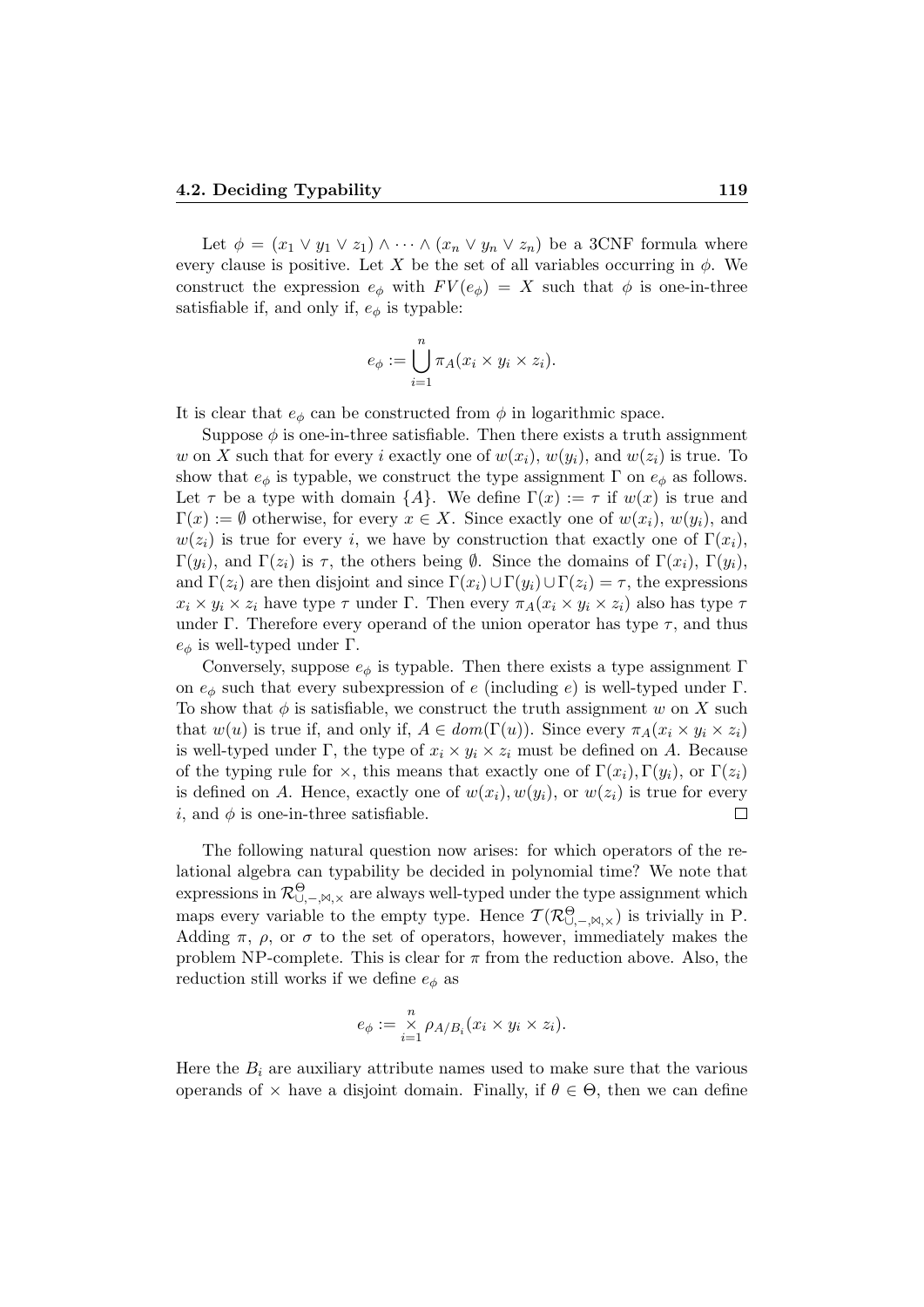$e_{\phi}$  as:

$$
e_{\phi} := \bigcup_{i=1}^{n} \sigma_{\theta(A_1,\ldots,A_k)}(x_i \times y_i \times z_i).
$$

Indeed, if  $\phi$  is one-in-three satisfiable, then we can show typability of  $e_{\phi}$  simply by taking  $\tau$  in the reasoning above to be a type for which

$$
(\tau(A_1),\ldots,\tau(A_k))\in \varsigma(\theta).
$$

Conversely, if  $e_{\phi}$  is typable, we can show one-in-three satisfiability of  $\phi$  by taking w in the reasoning above such that  $w(u)$  is true if, and only if,  $A_1 \in$  $dom(\Gamma(u)).$ 

Hence, deciding typability for restrictions of the relational algebra containing  $\{-, \times, \pi\}, \{-, \times, \sigma\}, \{\cup, \times, \sigma\}, \text{ or } \{\times, \rho\}$  as a subset of operators remains NP-complete for any (non-empty) predicate-set Θ.

#### 4.3 Typability and Constraint Satisfaction

The results of Section 4.2 seem to imply that the cartesian product operator is the main reason why the typability problem for the relational algebra is NP-hard. Consider expressions of the following form however:

$$
\sigma_{\theta_1(A_1,\ldots,A_k)}\ldots \sigma_{\theta_n(B_1,\ldots,B_l)}(x).
$$

In order to decide typability of such expressions, we need to make sure that there are no base-type clashes between the various uses of an attribute. It is not hard to see that this is another potential source of intractability.

We will formalize this intuition by showing that typability in  $\mathcal{R}_{\sigma}^{\Theta}$  is a disguised form of the non-uniform constraint satisfaction problem, which is known to be NP-complete in general.

A relational structure is a tuple  $(C, R_1, \ldots, R_n)$  where C is a finite set and  $R_1, \ldots, R_n$  are relations over C. Let  $\mathbf{A} = (C, R_1, \ldots, R_n)$  and  $\mathbf{B} =$  $(D, S_1, \ldots, S_n)$  be two relational structures where the arity of  $R_i$  equals the arity of  $S_i$  for every  $i \in [1, n]$ . A homomorphism from **A** to **B** is a function h from C to D such that for every  $i \in [1, n]$ :

$$
(c_1,\ldots,c_{k_i})\in R_i\Rightarrow (h(c_1),\ldots,h(c_{k_i}))\in S_i.
$$

Here,  $k_i$  denotes the arity of  $R_i$  and  $S_i$ .

The constraint satisfaction problem consists of deciding, given relational structures A and B whether there is a homomorphism from A to B. This problem is NP-complete in general, since it is clearly in NP and it contains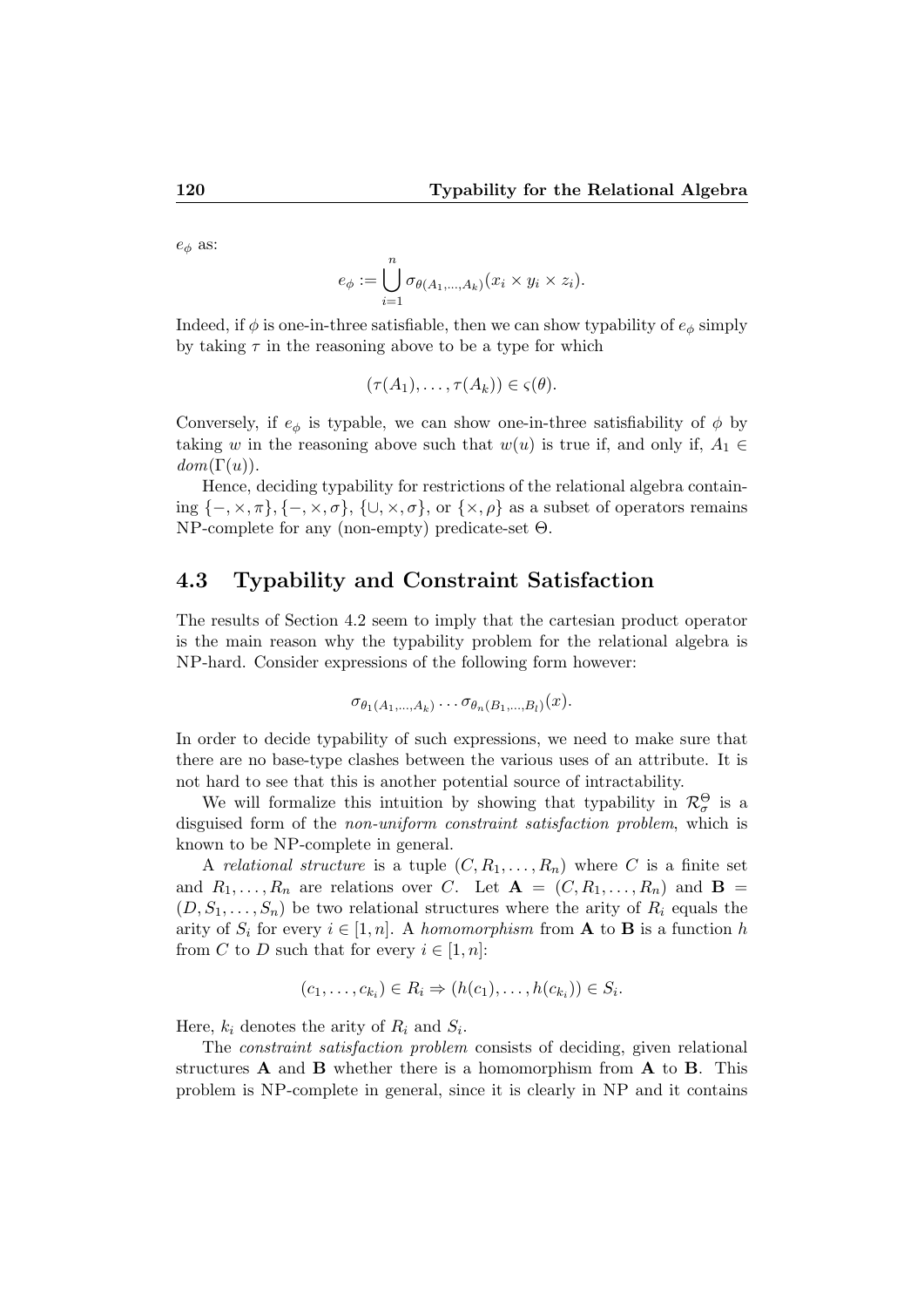NP-hard problems as special cases. For example, 3-Colorability is equivalent to the problem of deciding whether there is a homomorphism from a given graph  $H$  to the complete graph with 3 nodes

$$
\mathbf{K_3} = (\{r, g, b\}, \{(r, b), (b, r), (r, g), (g, r), (b, g), (g, b)\}).
$$

The constraint satisfaction problem for which **B** is fixed is called the nonuniform constraint satisfaction problem (non-uniform CSP for short). Let us define  $H(B)$  as the set of all structures for which there exists a homomorphism to **B**. It is well-known that there exist structures **B** such that  $\mathcal{H}(\mathbf{B})$  is NPcomplete  $(K_3)$  being an example).

We will now relate the typability problem to non-uniform CSP. Let  $\Theta =$  $\{\theta_1, \ldots, \theta_n\}$  be a set of predicates. We define the *structure* of an expression  $e \in \mathcal{R}^{\Theta}$ , denoted by  $Struc(e)$ , as the relational structure

$$
(Specttrs(e), \theta_1(e), \ldots, \theta_n(e)),
$$

where

$$
\theta_i(e) = \{ (A_1, \ldots, A_{|\theta_i|}) \mid \sigma_{\theta_i(A_1, \ldots, A_{|\theta_i|})}(e') \text{ is a subexpression of } e \}.
$$

Likewise, we define the *structure of*  $\Theta$ , denoted by  $Struc(\Theta)$ , as the relational structure  $(\beta(\Theta), \varsigma(\theta_1), \ldots, \varsigma(\theta_n))$ . Here,  $\beta(\Theta)$  denotes the set of all base types mentioned in the signatures of predicates in  $\Theta$ .

**Lemma 4.4.** If  $\Theta$  is a finite set of predicates and  $e \in \mathcal{R}^{\Theta}_{\cup,-,\bowtie,\sigma}$ , then e is typable if, and only if, there is a homomorphism from  $Struc(e)$  to  $Struc(\Theta)$ .

Proof. Intuitively, we need to make sure that there are no base-type clashes between the various uses of an attribute in e in order to decide typability of e. This is exactly what the existence of a homomorphism from  $Struc(e)$  to  $Struc(\Theta)$  indicates.

Suppose that there is a homomorphism h from  $Struc(e)$  to  $Struc(\Theta)$ . Let Γ be the type assignment defined by  $\Gamma(x) = h$  for every  $x \in FV(e)$ . In order to show that  $e$  is typable, it suffices that to show that every subexpression  $e'$ of e has type h under  $\Gamma$ . We do so by induction on  $e'$ .

- Clearly,  $\Gamma \vdash r : h$ .
- If  $e' = e_1 \cup e_2$  or  $e' = e_1 e_2$ , then  $\Gamma \vdash e_1 : h$  and  $\Gamma \vdash e_2 : h$  by the induction hypothesis. Hence, all the premises of the type rule for union, respectively difference, are met and  $\Gamma \vdash e' : h$  holds.
- If  $e' = e_1 \bowtie e_2$ , then  $\Gamma \vdash e_1 : h$  and  $\Gamma \vdash e_2 : h$  by the induction hypothesis. Clearly,  $h \sim h$  and  $h = h \cup h$ . Hence, all the premises of the type rule for join are met and  $\Gamma \vdash e' : h$  holds.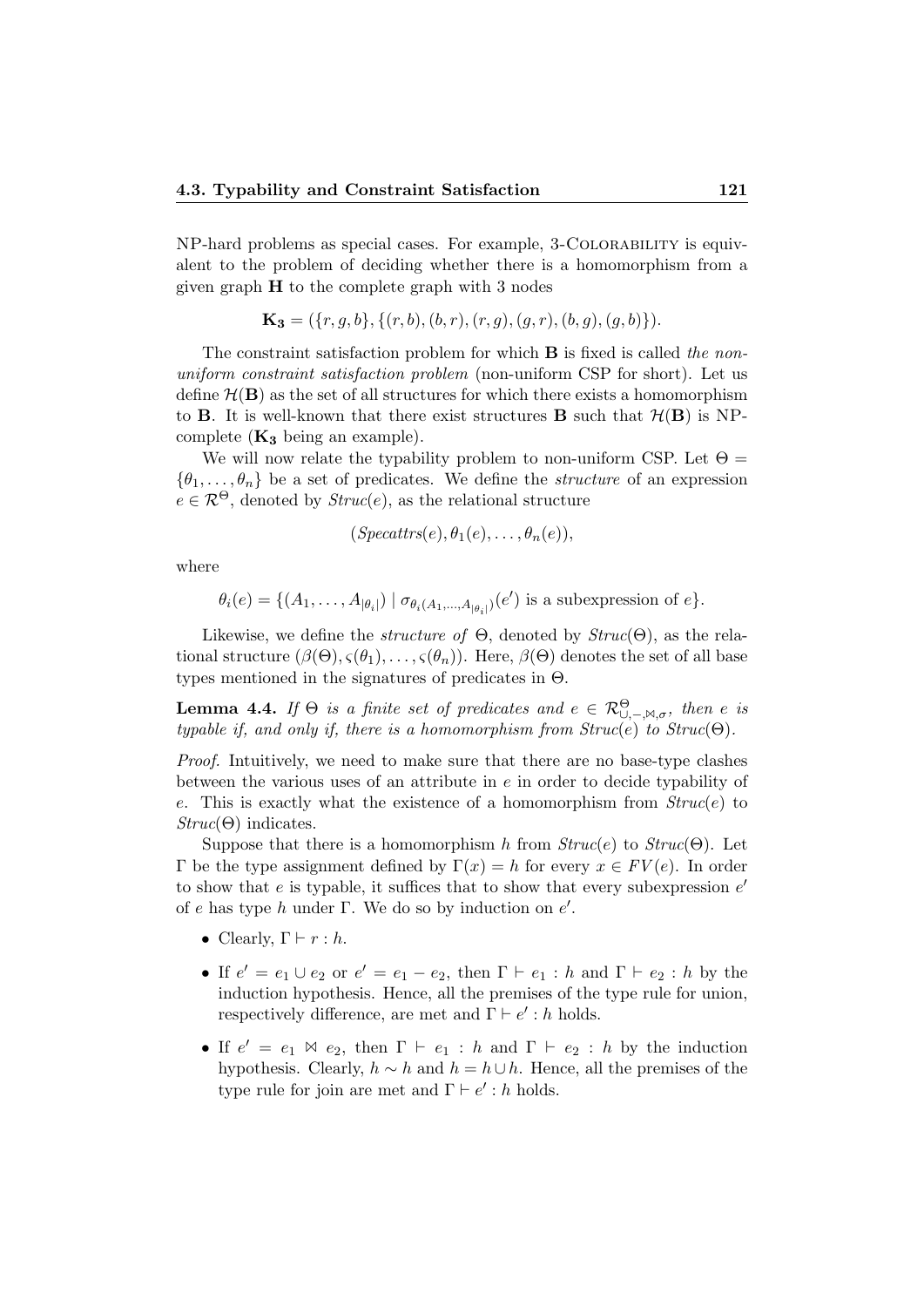• If  $e' = \sigma_{\theta_i(A_1,...,A_k)}(e'')$ , then we have by the induction hypothesis that  $\Gamma \vdash e'' : h.$  By definition,  $(A_1, \ldots, A_k) \in \theta_i(e)$ . Since  $\{A_1, \ldots, A_k\} \subseteq$  $Specttrs(e)$  and since h is a homomorphism from  $Struc(e)$  to  $Struc(\Theta)$ we have  $(h(A_1), \ldots, h(A_k)) \in \varsigma(\theta_i)$ . Hence, all the premises of the type rule for selection are met and  $\Gamma \vdash e' : h$  holds.

Conversely, suppose that there exists a type assignment  $\Gamma$  under which e is well-typed. Let us write  $\tau_e$  for the type of e under Γ, and let us write  $H(e)$  for the set of homomorphisms from  $Struc(e)$  to  $Struc(\Theta)$ . We prove by induction on e that  $\tau_e|_{Specttrs(e)} \in H(e)$ .

- This is clear if  $e = r$ .
- If  $e = e_1 \cup e_2$ , then  $\tau_e = \tau_{e_1} = \tau_{e_2}$  by the type rule for union. Then  $\tau_e|_{Specttrs(e_1)} \in H(e_1)$  and  $\tau_e|_{Specttrs(e_2)} \in H(e_2)$  by the induction hypothesis. Since  $Struc(e)$  is the component-wise union of  $Struc(e_1)$  and  $Struc(e_2)$ , it follows that  $\tau_e|_{Specttrs}(e) \in H(e)$ . If  $e = e_1 - e_2$  we make an analogous reasoning.
- If  $e = e_1 \bowtie e_2$ , then  $\tau_{e_1} \sim \tau_{e_2}$  and  $\tau_e = \tau_{e_1} \cup \tau_{e_2}$  by the type rule for join. Moreover,  $\tau_{e_1}|_{Specttrs(e_1)} \in H(e_1)$  and  $\tau_{e_2}|_{Specttrs(e_2)} \in H(e_2)$ by the induction hypothesis. Since  $\tau_{e_1}|_{Specatts(e_1)} \subseteq \tau_e|_{Specatts(e)}$  and  $\tau_{e_2}|_{Specttrs(e_2)} \subseteq \tau_e|_{Specttrs(e)},$  and since  $Struc(e)$  is the component-wise union of  $Struc(e_1)$  and  $Struc(e_2)$ , it follows that  $\tau_e|_{Specttrs(e)} \in H(e)$ .
- If  $e = \sigma_{\theta_i(A_1,...,A_k)}(e')$ , then  $\tau_{e'}|_{Specatts(e')} \in H(e')$  by the induction hypothesis. Furthermore,  $(\tau_{e'}(A_1), \ldots, \tau_{e'}(A_k)) \in \varsigma(\theta_i)$  and  $\tau_e = \tau_{e'}$  by the type rule for  $\sigma$ . For every  $i \in [1, n]$  we have

$$
\theta_j(e) = \begin{cases} \theta_i(e') \cup \{(A_1, \dots, A_k)\} & \text{if } i = j \\ \theta_j(e') & \text{otherwise.} \end{cases}
$$

Hence,  $\tau_e|_{Specttrs(e)} \in H(e)$ .

 $\Box$ 

Using this lemma, we may conclude that typability is as least as difficult as non-uniform CSP.

**Theorem 4.5.** If  $\Theta$  is a finite, non-empty set of predicates and V is a subset of the relational algebra operators containing  $\sigma$ , then  $\mathcal{H}(Struc(\Theta))$  is LOGSPACE reducible to  $\mathcal{T}(\mathcal{R}_V^{\Theta})$ .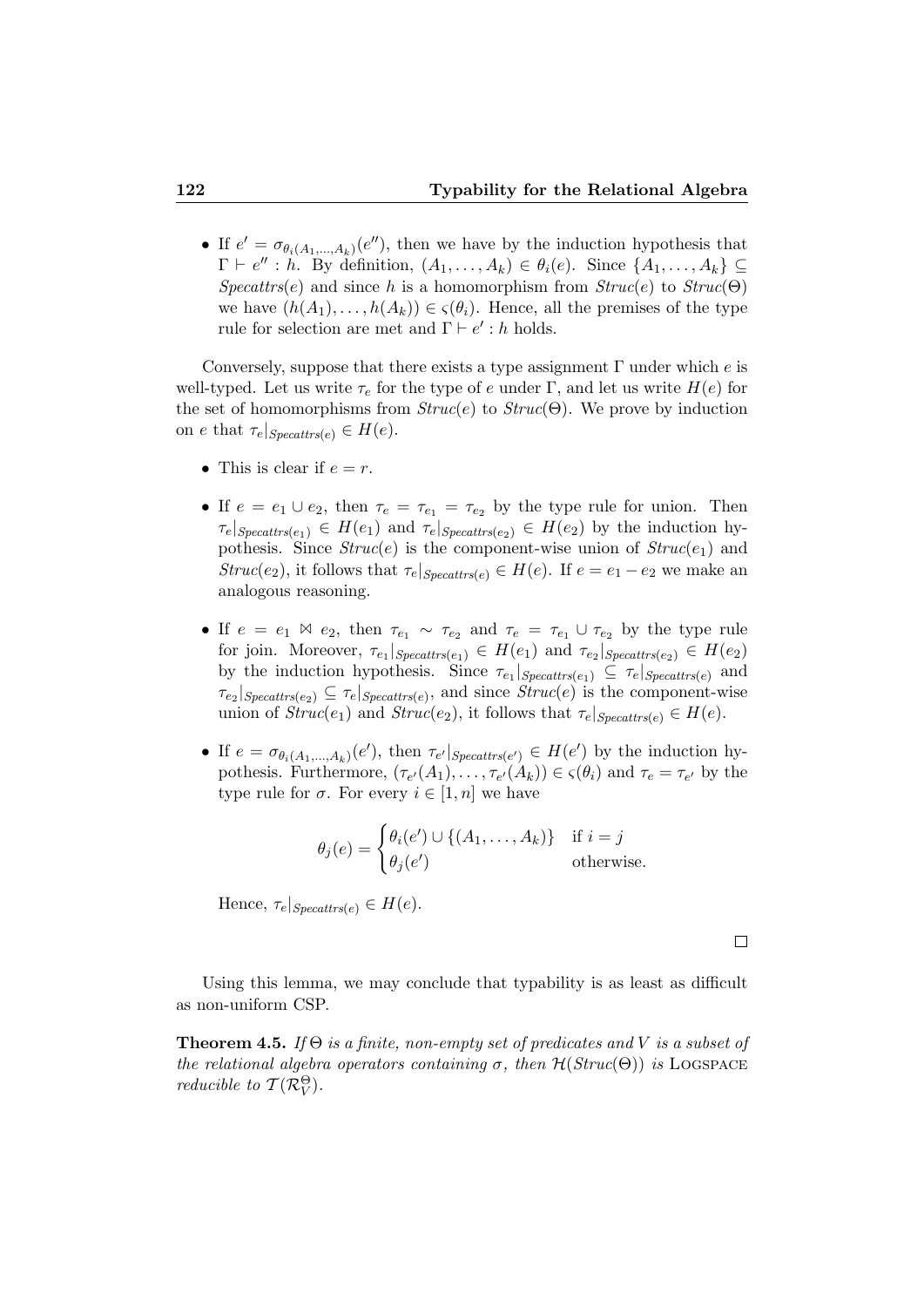*Proof.* We show that for every relational structure  $A$  we can create an expression  $e \in \mathcal{R}_{\sigma}^{\Theta}$  (in logarithmic space) such that there is a homomorphism from **A** to  $Struc(\Theta)$  if, and only if, there is a homomorphism from  $Struc(e)$  to  $Struc(\Theta)$ . The result then follows by Lemma 4.4.

Let  $\Theta = {\theta_1, \ldots, \theta_n}$  and let  $\mathbf{A} = (C, R_1, \ldots, R_n)$  be a relational structure where the arity of  $R_i$  equals  $|\theta_i|$ . Let  $\alpha dom(\mathbf{A})$  denote the  $\alpha$ ctive domain of **A**, i.e., the set of all elements in C actually mentioned in one of the  $R_i$ . It is easy to see that there is a homomorphism from **A** to  $Struc(\Theta)$  if, and only if, there is a homomorphism from  $(adom(\mathbf{A}), R_1, \ldots, R_n)$  to  $Struc(\Theta)$ .

We now create e such that  $Struc(e) = (adom(\mathbf{A}), R_1, \ldots, R_n)$ . This is true whenever e is of the form  $\sigma \dots \sigma(r)$  such that for every  $R_i$  and every tuple  $(c_1, \ldots, c_k)$  in  $R_i$  there is a subexpression of the form  $\sigma_{\theta_i(c_1,\ldots,c_k)}(e')$  in e. Here we view  $c_1, \ldots, c_k$  as attribute names. It is easy to see that we can create such an  $e$  in logarithmic space: we simply iterate over the tuples in  $A$ , and in each iteration add an extra selection operator of the correct form to the expression built so far.  $\Box$ 

**Corollary 4.6.** Let  $V$  be a subset of the relational algebra operators containing σ. Then  $\mathcal{T}(\mathcal{R}_V^{\Theta})$  is NP-complete if  $\mathcal{H}(Struc(\Theta))$  is.

As we have noted before, there are structures **B** for which  $\mathcal{H}(\mathbf{B})$  is NPcomplete. For every such structure  $\mathbf{B} = (C, S_1, \ldots, S_n)$  we can create a set of predicates  $\Theta$  such that  $Struc(\theta) = \mathbf{B}$ . Indeed, we simply take  $\Theta$  to contain predicates  $\theta_1, \ldots, \theta_n$  such that  $|\theta_i|$  equals the arity of  $S_i$  and such that  $\varsigma(\theta_i)$ S<sub>i</sub>. Hence, there are predicate sets  $\Theta$  for which  $\mathcal{T}(\mathcal{R}_V^{\Theta})$  is NP-complete.

On the positive side, the following corollary to Lemma 4.4 tells us that the complexity of  $T(\mathcal{R}^{\Theta}_{\cup,-,\bowtie,\sigma})$  is in P when  $\mathcal{H}(Struc(\Theta))$  is in P.

**Corollary 4.7.** If  $\Theta$  is a finite, non-empty set of predicates, then  $T(\mathcal{R}_{\cup,-,\bowtie,\sigma}^{\Theta})$ is LOGSPACE reducible to  $\mathcal{H}(Struc(\Theta)).$ 

This result cannot be generalized further to include  $\pi$  or  $\rho$ . To see why, let us fix a set of unary predicates  $\Omega = {\theta_1, \theta_2}$  where  $\varsigma(\theta_1) = {0}$  and  $\varsigma(\theta_2) = {1}$ . Here, 0 and 1 are base types. Note that such predicates will occur in practice. For instance, we can interpret  $\theta_1$  by "equals 5" with 0 being the base type int and  $\theta_2$  by "equals Mary" with 1 being the base type string.

**Theorem 4.8.** With  $\Omega$  the set of predicates described above,  $\mathcal{H}(Struc(\Omega))$  is in P, but  $T(\mathcal{R}_{\mathbb{M},\sigma,\pi}^{\Omega})$  and  $T(\mathcal{R}_{\mathbb{M},\sigma,\rho}^{\Omega})$  are NP-complete.

*Proof.* Obviously,  $\mathbf{A} = (C, R_1, R_2) \in \mathcal{H}(Struc(\Omega))$  if, and only if,  $R_1 \cap R_2 = \emptyset$ , which can be checked in polynomial time.

By Lemma 4.2 we only need to show NP-hardness of  $\mathcal{T}(\mathcal{R}^{\Omega}_{\cup,-\mathcal{M},\sigma,\pi,\rho}),$  for which we modify a reduction invented by Ohori and Buneman [46]. The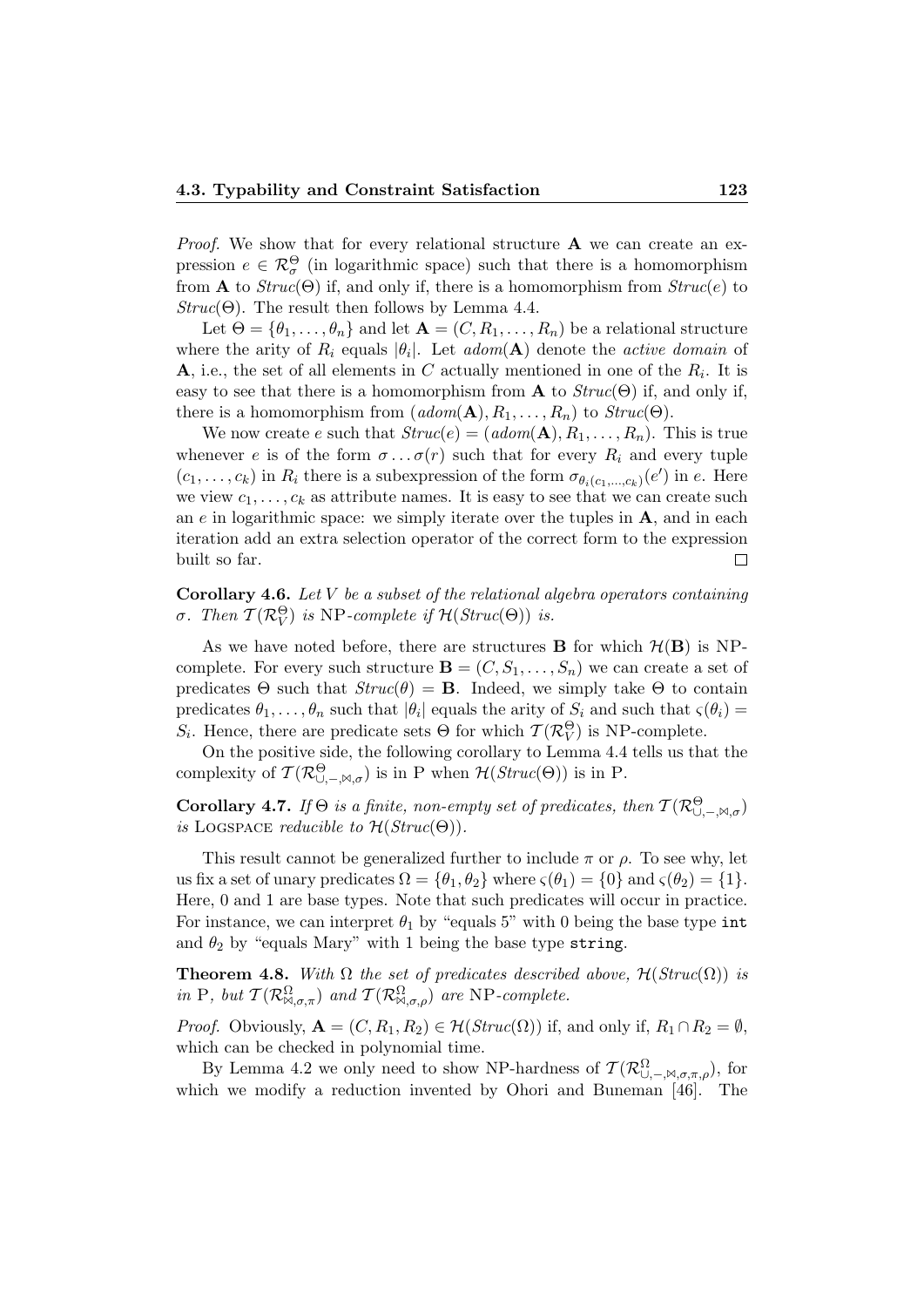reduction is from MONOTONE  $3SAT [24]$ : decide whether there is a satisfying truth assignment for a given 3CNF boolean formula  $\phi$  whose clauses are either all variables (called a positive clause) or all negated variables (called a negative clause).

Let  $\phi = (a_1^1 \vee a_2^1 \vee a_3^1) \wedge \cdots \wedge (a_1^n \vee a_2^n \vee a_3^n)$  be such a formula. Here, every  $a_j^i$  is hence a proposition variable x, or a negated proposition variable  $\overline{x}$ . We assume without loss of generality that  $a_1^1, \ldots, a_3^n$  are members of our fixed set of variables  $\mathcal{X}$ .

We will create an expression  $e_{\phi}$  such that  $e_{\phi}$  is typable if, and only if,  $\phi$ is satisfiable. Intuitively, we encode truth assignments  $w$  on the set  $X$  of all variables in  $\phi$  by type assignments  $\Gamma$  where  $A \in dom(\Gamma(x))$  if, and only, if  $w(x)$  is true and  $A \in dom(\Gamma(\overline{x}))$  if, and only if,  $w(x)$  is false.

Let us first define, for every proposition variable x in  $\phi$ , the expression:

$$
e_x := \pi_B \sigma_{\theta_1(A)}(x \bowtie x_1) \bowtie \pi_B \sigma_{\theta_2(A)}(\overline{x} \bowtie x_2) \bowtie \pi_B \pi_{A,B}(x \bowtie \overline{x}).
$$

Intuitively,  $e_x$  is used to verify that every type assignment under which  $e_{\phi}$  is well-typed is indeed an encoding of a truth assignment. The whole expression is now defined by:

$$
e_{\phi} := \underset{x \in X}{\bowtie} e_x \bowtie \underset{i=1}{\overset{n}{\bowtie}} \pi_B \pi_{A,B}(a_1^i \bowtie a_2^i \bowtie a_3^i).
$$

It is clear that  $e_{\phi}$  can be constructed from  $\phi$  in logarithmic space.

Suppose that  $\phi$  is satisfiable. Then there exists a satisfying truth assignment w on the variables of  $\phi$ . To show that  $e_{\phi}$  is typable, we construct the type assignment  $\Gamma$  on e as follows. Let  $\tau$  be a type which is undefined on all attributes except B. Let  $\tau_1$  and  $\tau_2$  be the types with domain  $\{A\}$  such that  $\tau_1(A) = 0$  and  $\tau_2(A) = 1$ . If  $w(x)$  is true, then we define

$$
\Gamma(x) := \tau \cup \tau_1 \qquad \qquad \Gamma(\overline{x}) := \emptyset \n\Gamma(x_1) := \emptyset \qquad \qquad \Gamma(x_2) := \tau \cup \tau_2.
$$

Otherwise, we define

$$
\Gamma(x) := \emptyset \qquad \qquad \Gamma(\overline{x}) := \tau \cup \tau_2
$$
  

$$
\Gamma(x_1) := \tau \cup \tau_1 \qquad \qquad \Gamma(x_2) := \emptyset.
$$

The reader is asked to verify that every  $e_x$  has output type  $\tau$  under Γ. Since every clause in  $\phi$  consists entirely of un-negated variables or entirely of negated variables, and since by construction  $\Gamma(x) \sim \Gamma(y)$  and  $\Gamma(\overline{x}) \sim \Gamma(\overline{y})$  for every variable x and y, the subexpressions  $(a_1^i \bowtie a_2^i \bowtie a_3^i)$  are well-typed under  $\Gamma$ . Moreover, since  $w(a_1^i \vee a_2^i \vee a_3^i)$  is true, at least one of  $\Gamma(a_1^i)$ ,  $\Gamma(a_2^i)$  and  $\Gamma(a_3^i)$  is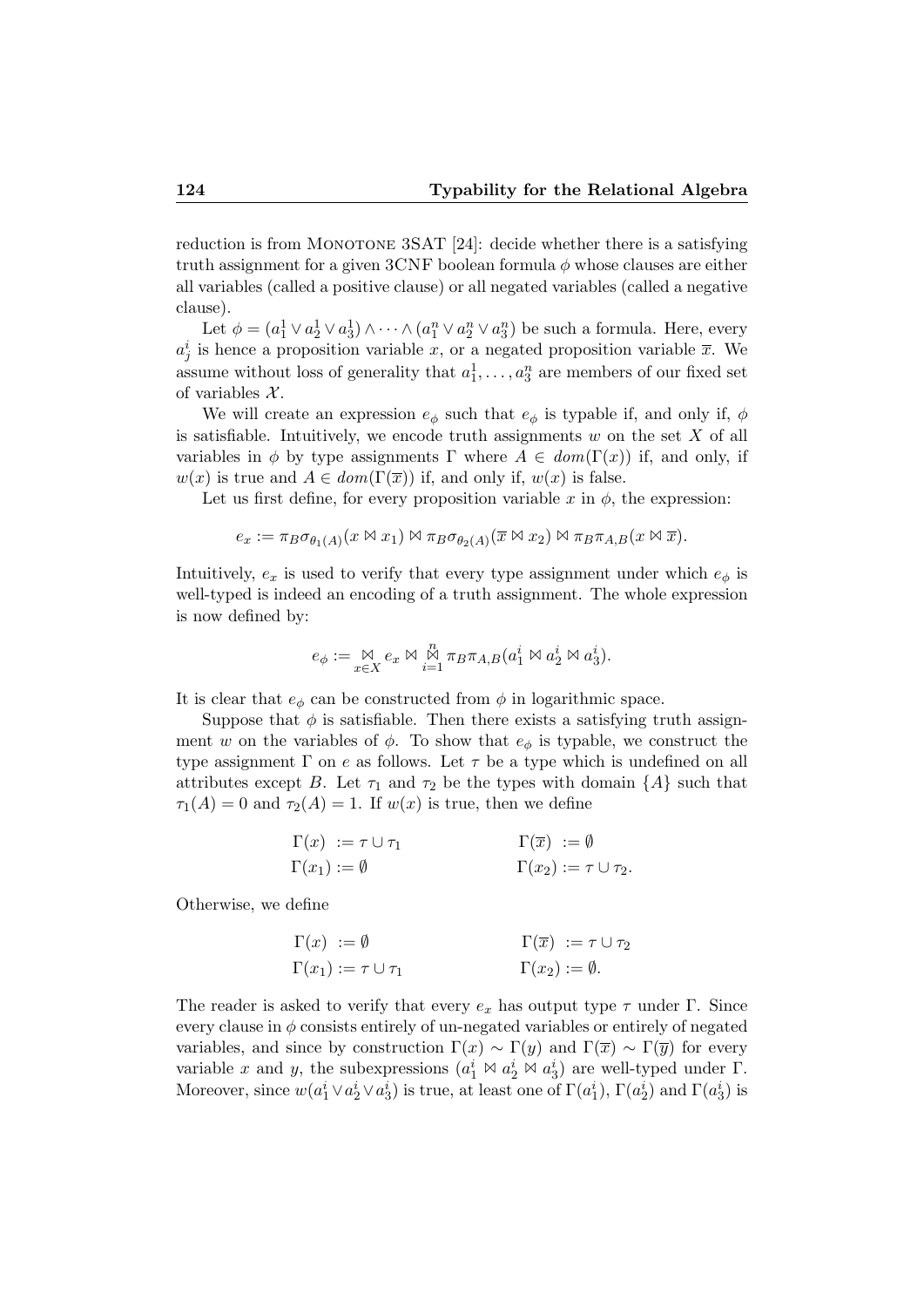defined on A and B. Since  $\Gamma(a_1^i) \cup \Gamma(a_2^i) \cup \Gamma(a_3^i)$  is the type of  $(a_1^i \bowtie a_2^i \bowtie a_3^i)$ under Γ, we know that  $\pi_B \pi_{A,B}(a_1^i \bowtie a_2^i \bowtie a_3^i)$  also has type  $\tau$  under Γ. Then  $e_{\phi}$  is well-typed under  $\Gamma$  since it is a join of subexpressions of type  $\tau$  and since  $\tau$  is certainly compatible with itself.

Conversely, suppose  $e_{\phi}$  is typable. Then there exists a type assignment  $\Gamma$ on e such that every subexpression of e is well-typed under Γ. In particular,  $e_x$ is well-typed under  $\Gamma$  for every variable x. Then  $\Gamma$  encodes a truth assignment. Indeed, the subexpression  $\pi_B \pi_{A,B}(x \bowtie \overline{x})$  of  $e_x$  requires that  $A \in dom(\Gamma(x))$ or  $A \in dom(\Gamma(\overline{x}))$ . However, if  $A \in dom(\Gamma(x))$ , then subexpression  $\sigma_{\theta_1(A)}(x \bowtie$  $x_1$ ) of  $e_x$  requires  $\Gamma(x)(A) = 0$ , while subexpression  $\sigma_{\theta_2(A)}(\overline{x} \bowtie x_2)$  requires  $\Gamma(\overline{x})(A) = 1$  when  $A \in dom(\Gamma(\overline{x}))$ . Since subexpression  $x \bowtie \overline{x}$  of  $e_x$  requires that  $\Gamma(x)$  and  $\Gamma(\overline{x})$  are compatible, we have  $A \in dom(\Gamma(x))$  if, and only if,  $A \notin dom(\Gamma(\overline{x}))$ . Let w be the truth assignment such that  $w(x)$  is true if, and only if,  $A \in dom(\Gamma(x))$ . Let  $i \in [1, n]$ . Since  $\pi_{A,B}(a_1^i \bowtie a_2^i \bowtie a_3^i)$  is well-typed under Γ, the type of  $a_1^i \bowtie a_2^i \bowtie a_3^i$  must be defined on A. Hence,  $\Gamma(a_j^i)$  is defined on A for some  $j \in [1,3]$ . We discern two cases. Either  $a_j^i = x$  for some variable x, meaning that the *i*-th clause in  $\phi$  is positive. Then  $w(a_1^i \vee a_2^i \vee a_3^i)$ is true since  $w(a_j^i)$  is true. Otherwise,  $a_j^i = \overline{x}$  for some variable x and the *i*-th clause of  $\phi$  is negative. Then  $\Gamma(x)$  cannot be defined on A since  $\Gamma(\overline{x})$  is defined on A. Hence,  $w(x)$  is false which means  $w(\overline{x})$  is true and thus  $w(a_1^i \vee a_2^i \vee a_3^i)$ is true. Hence,  $\phi$  is satisfiable.

To show NP-hardness of  $\mathcal{T}(\mathcal{R}^{\Omega}_{\bowtie,\sigma,\rho})$  a similar reduction can be made: we define

$$
e_x := \rho_{A/C_x} \sigma_{\theta_1(A)}(x \bowtie x_1) \bowtie \rho_{A/D_x} \sigma_{\theta_2(A)}(\overline{x} \bowtie x_2) \bowtie \rho_{A/E_x}(x \bowtie \overline{x})
$$
  

$$
e_{\phi} := \underset{x \in X}{\bowtie} e_x \bowtie \underset{i=1}{\overset{n}{\bowtie}} \rho_{A/F_i}(a_1^i \bowtie a_2^i \bowtie a_3^i).
$$

Here the auxiliary attributes  $C_x, D_x, E_x$ , and  $F_i$  are used to prevent base-type clashes between the various subexpressions.  $\Box$ 

As a consequence,  $\mathcal{T}(\mathcal{R}_V^{\Omega})$  is NP-complete whenever V includes  $\{\bowtie, \sigma, \pi\}$ or  $\{\mathbb{N}, \sigma, \rho\}$  as a subset of operators.

The predicate set  $\Omega$  depends heavily on the presence of more than one base type. What is the complexity of deciding typability when we have only one base type? As we will show, this can be done in polynomial time. This implies that we can at least efficiently check expressions for mistakes that require an attribute to be present and absent at the same time, as for example in  $\rho_{A/B}(\pi_B(x)).$ 

**Theorem 4.9.** Let  $\Theta$  be a finite set of predicates over at most one base type, so  $|\beta(\Theta)| = 1$ . Then  $\mathcal{T}(\mathcal{R}^{\Theta}_{\cup,-,\bowtie,\sigma,\pi,\rho})$  is in P.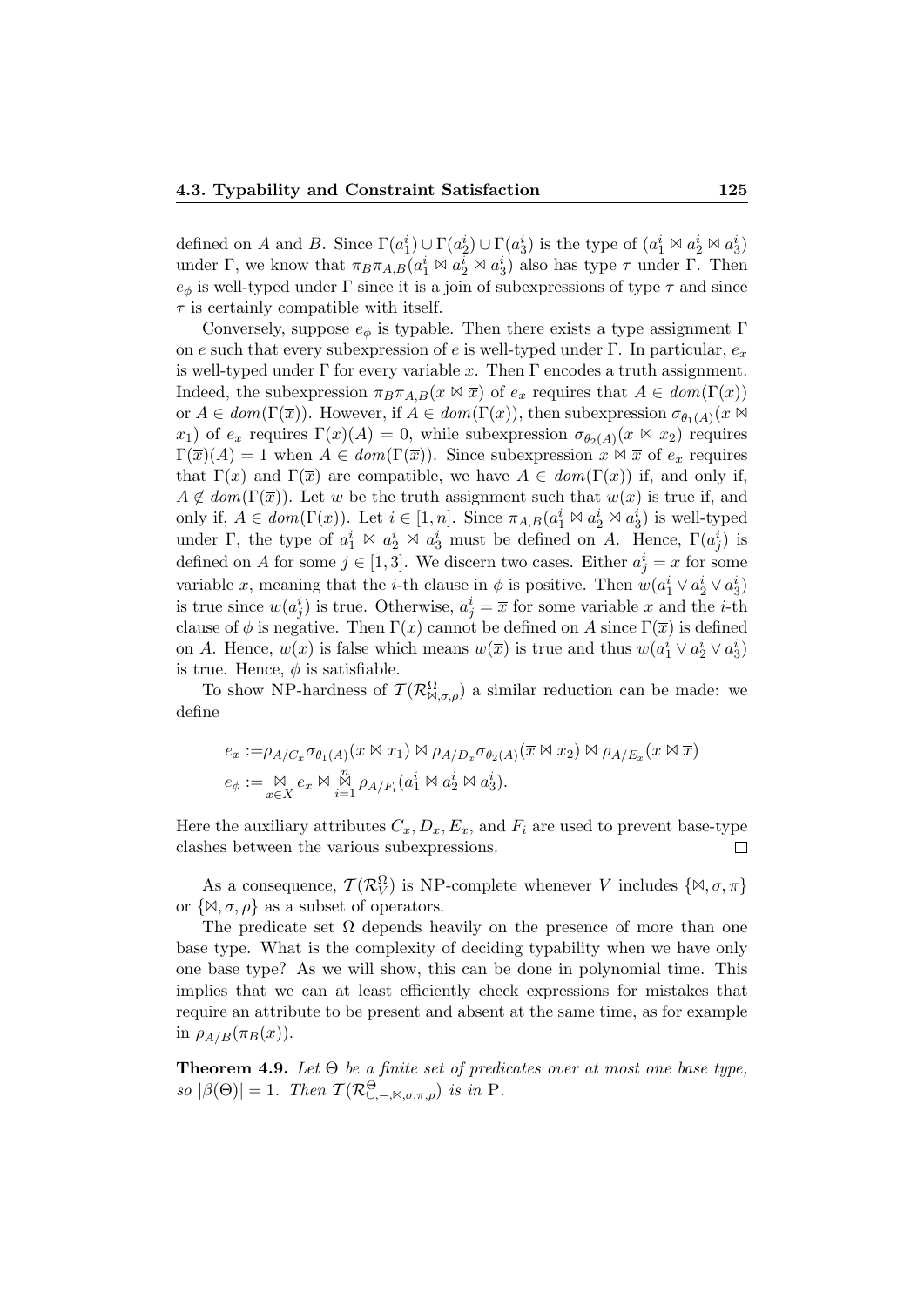To prove this theorem, we will show that we can always reformulate the typability problem as a non-uniform CSP which is solvable in polynomial time. Since  $|\beta(\Theta)| = 1$ , there can be no base-type clashes in an expression e, and hence we only need to verify that attributes are used consistently, i.e. that an attribute is not required to be present and absent at the same time.

We will record the requirements the type system makes on the presence or absence of attributes in an relational structure as follows. Let  $e' \preceq e$  denote the fact that e' is a subexpression of e. To each expression  $e \in \mathcal{R}^{\Theta}_{\cup,-\bowtie,\sigma,\pi,\rho}$  we then associate the relational structure

$$
\mathbf{A_e} = (C_e, D_e, U_e, E_e, J_e)
$$

where

- $C_e$  is a set of proposition variables of the form  $A^{e'}$  where  $e'$  is a subexpression of  $e$  and  $\overline{A}$  is an attribute occurring in  $e$ ;
- $D_e$  is the set of proposition variables  $A^{e'}$  for which the type system requires that  $A$  is present in the output type of subexpression  $e'$  under any type assignment Γ which makes  $e$  well-typed:

$$
D_e = \{ A^{e'} \mid \sigma_{\theta(B_1,\dots,A,\dots,B_n)}(e') \preceq e \}
$$
  
\n
$$
\cup \{ A^{e'} \mid \pi_{B_1,\dots,A,\dots,B_n}(e') \preceq e \}
$$
  
\n
$$
\cup \{ A^{e'}, B^{\rho_{A/B}(e')} \mid \rho_{A/B}(e') \preceq e \};
$$

•  $U_e$  is the set of proposition variables  $A^{e'}$  for which the type system requires that  $A$  is absent in the output type of  $e'$  under any type assignment Γ which makes e well-typed:

$$
U_e = \{A^{\pi_{B_1,...,B_n}(e')} | \pi_{B_1,...,B_n}(e') \preceq e, A \notin \{B_1,...,B_n\}\}\
$$
  

$$
\cup \{A^{\rho_{A/B}(e')}, B^{e'} | \rho_{A/B}(e') \preceq e\};
$$

•  $E_e$  is the set of pairs of proposition variables  $(A^{e'}, B^{e''})$  for which the type system requires that  $A$  is present in the output type of  $e'$  under a type assignment which makes  $e$  well-defined, if, and only if,  $B$  is present in the output type of  $e^{\prime\prime}$  under this assignment:

$$
E_e = \{ (A^{e_1}, A^{e_2}), (A^{e_1 \cup e_2}, A^{e_1}) \mid e_1 \cup e_2 \le e, A \in \text{Specttrs}(e) \} \cup \{ (A^{e_1}, A^{e_2}), (A^{e_1 - e_2}, A^{e_1}) \mid e_1 - e_2 \le e, A \in \text{Specttrs}(e) \} \cup \{ (A^{\sigma_{\theta(A_1,\dots,A_n)}(e'), A^{e'})} \mid \sigma_{\theta(A_1,\dots,A_n)}(e') \le e, A \in \text{Specttrs}(e) \};
$$

•  $J_e$  captures the relations between the attributes imposed by the type rule for join:

$$
J_e = \{ (A^{e_1 \bowtie e_2}, A^{e_1}, A^{e_2}) \mid e_1 \bowtie e_2 \preceq e, A \in \text{Specattrs}(e) \}.
$$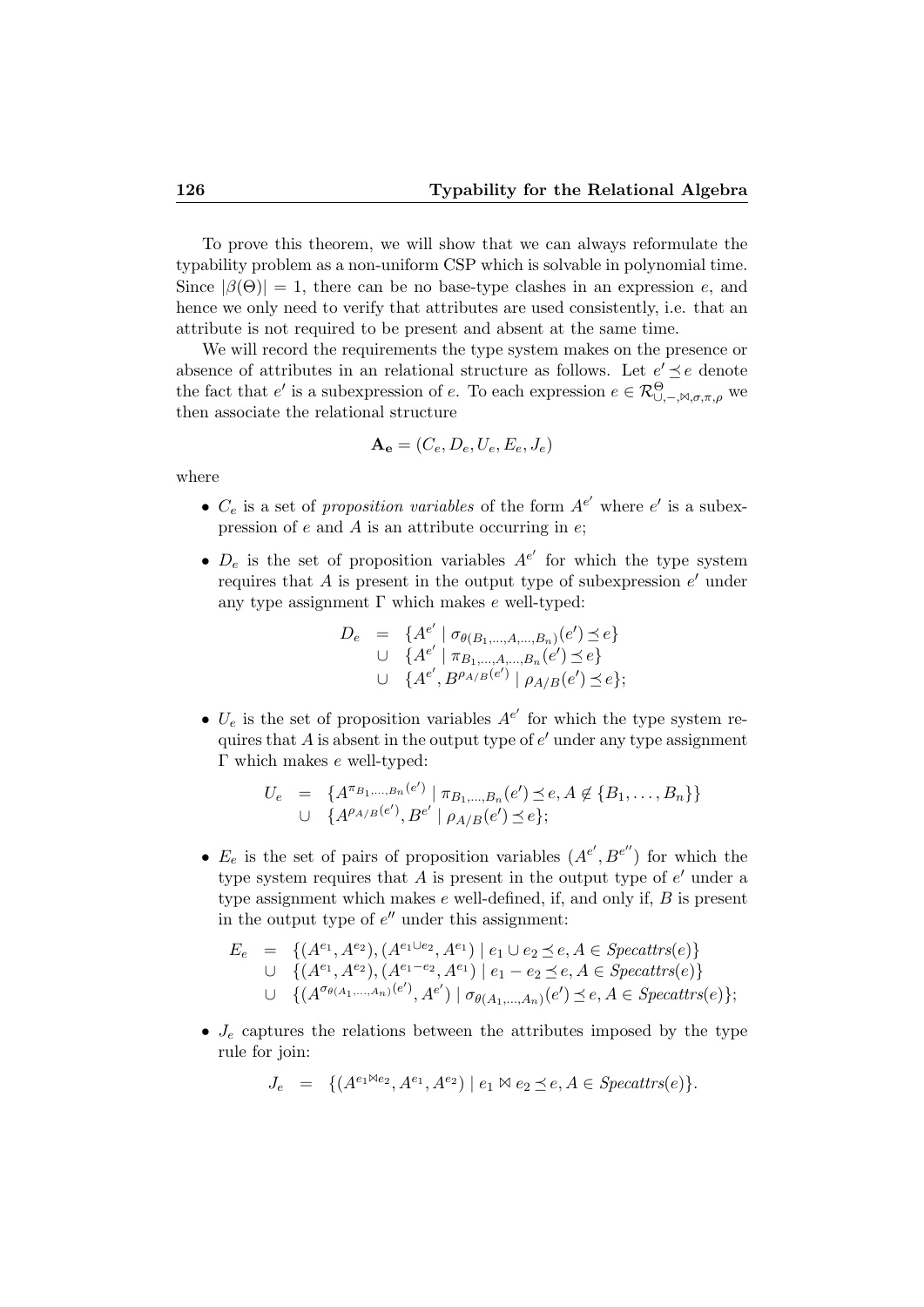It is clear that  $e$  is typable if, and only if, the requirements made by the type system can be met, i.e., if there is a homomorphism from  $A_{e}$  to the structure  $\mathbf{B} = (\{0, 1\}, D, U, E, J)$  where

- D is used to verify that the attributes mentioned in  $D_e$  are actually present:  $D = \{1\};$
- U is used to verify that the attributes mentioned in  $U_e$  are actually absent:  $U = \{0\};$
- E is used to verify that for the pairs of proposition variables  $(A^{e'}, B^{e''})$ mentioned in  $E_e$ , A is present in the output type of  $e'$  if, and only if, B is present in the output type of  $e'$ :  $E = \{(0,0), (1,1)\}$ ; and
- *J* is used to verify that for the triples  $(A^{e_1 \bowtie e_2}, A^{e_1}, A^{e_2})$  in  $J_e$ , the presence of A in the output type of  $e_1 \bowtie e_2$  follows the type rule for join:  $J = \{(1, 1, 1), (1, 1, 0), (1, 0, 1), (0, 0, 0)\}.$

Such a relational structure, where the domain contains only two elements, is called a boolean structure.

**Lemma 4.10.** Let  $\Theta$  be a finite set of predicates. If  $|\beta(\Theta)| = 1$  and  $e \in \Theta$  $\mathcal{R}^\Theta_{\cup,-,\bowtie,\sigma,\pi,\rho}$ , then e is typable if, and only if, there is a homomorphism from  $A_{\rm e}$  to  $B$ .

*Proof.* Suppose that e is well-typed under type assignment  $\Gamma$ . Then every subexpression  $e'$  of e is well-typed under  $\Gamma$ . Let  $\tau_{e'}$  be the type of  $e'$  under  $\Gamma$ . Define the function h from  $C_e$  to  $\{0,1\}$  such that  $h(A^{e'}) = 1$  if, and only if,  $A \in dom(\tau_{e'})$ . It is easy to show that h is a homomorphism from  $A_e$  to **B**. For example, if  $(A^{e_1 \cup e_2}, A^{e_1}) \in E_e$ , then  $e_1 \cup e_2 \preceq e$  by construction. By the type rule for union, we know that  $\tau_{e_1} = \tau_{e_1 \cup e_2}$ . Hence  $h(A^{e_1}) = h(A^{e_1 \cup e_2})$  and thus  $(h(A^{e_1 \cup e_2}), h(A^{e_1})) \in E$ . Similar reasonings can be made for the other cases.

Conversely, let h be a homomorphism from  $A_e$  to B. Let b be the single base type in  $\beta(\Theta)$ . For every subexpression e' of e we define  $\tau_{e'}$  such that  $\tau_{e'}(A) = b$  if  $h(A^{e'}) = 1$ , and  $\tau_{e'}$  is undefined on A otherwise. Let  $\Gamma$  be the type assignment such that  $\Gamma(r) = \tau_r$  for every  $r \in FV(e)$ . It is easy to show by induction on e' that  $\Gamma \vdash e' : \tau_{e'}$ . For example, if  $e' = \sigma_{\theta(A_1,...,A_n)}(e'')$ , then  $\Gamma \vdash e'' : \tau_{e''}$  by the induction hypothesis. By construction,  $A_i^{e''} \in D_e$  for  $1 \leq i \leq n$ . Hence,  $h(A_i^{e^{\prime\prime}})$  $e_i^{e'}$ )  $\in D = \{1\}$  and thus  $A \in dom(\tau_{e''})$ . Moreover,  $(\tau_{e''}(A_1), \ldots, \tau_{e''}(A_n)) = (b, \ldots, b).$  Since  $|\beta(\Theta)| = 1$ ,  $\varsigma(\theta) = \{(b, \ldots, b)\}\$ , and hence  $(\tau_{e''}(A_1), \ldots, \tau_{e''}(A_n)) \in \varsigma(\theta)$ . By the type rule for selection,  $\Gamma \vdash e' : \tau_{e''}.$ Since  $(A^{e'}, A^{e''}) \in E_e$ , we know that  $(h(A^{e'}), h(A^{e''})) \in E$ . Hence,  $h(A^{e'}) =$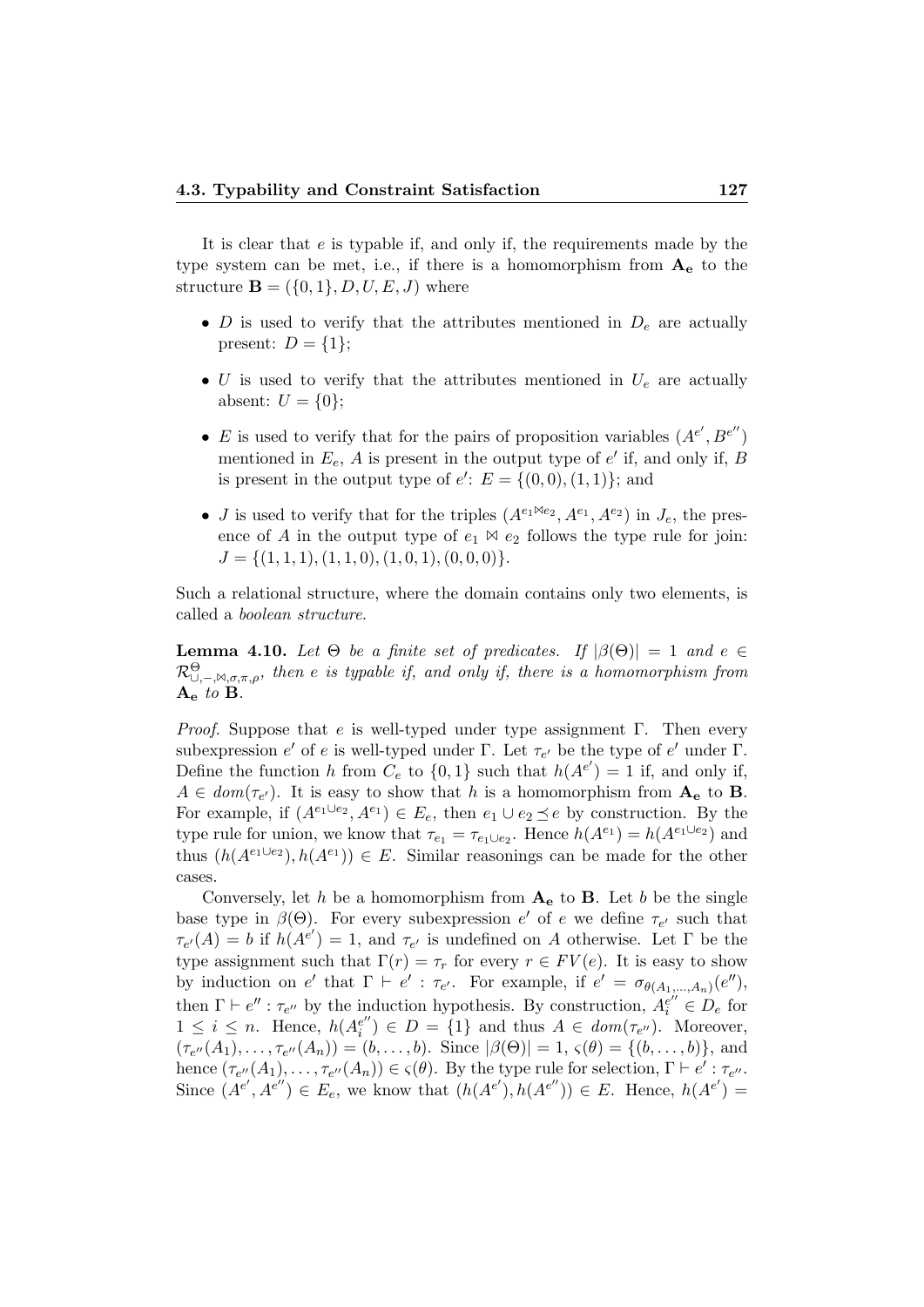$h(Ae'')$ ,  $\tau_{e'} = \tau_{e''}$ , and  $\Gamma \vdash e' : \tau_{e'}$ . Similar reasonings can be made for the other cases.  $\Box$ 

We recall the following important theorem from constraint satisfaction theory, due to Shaefer [51]:

#### Theorem 4.11 (Shaefer's Dichotomy Theorem).

- If  $\bf{B}$  is a Boolean structure, then  $\mathcal{H}(\bf{B})$  is in  $\bf{P}$  or it is NP-complete.
- In particular, if every relation in a Boolean structure **B** is closed under the function  $g(x, y) = x \vee y$ , then  $\mathcal{H}(\mathbf{B})$  is in P.

An *n*-ary relation R is *closed* under the function  $g(x, y)$  if for any two tuples  $(a_1, \ldots, a_n)$  and  $(b_1, \ldots, b_n)$  in R the tuple  $(g(a_1, b_1), \ldots, g(a_n, b_n))$  is also in R. It is easy to see that every relation in  $\bf{B}$  is closed under g. Theorem 4.9 then follows from this theorem and Lemma 4.10.

As a corollary to Theorem 4.9,  $\mathcal{T}(\mathcal{R}^{\Theta'}_{\cup,-},\mathbb{M},\pi,\rho)$  is in P for any predicate set  $\Theta'$ , since  $\mathcal{R}^{\Theta'}_{\cup,-,\bowtie,\pi,\rho} \subseteq \mathcal{R}^{\Theta}_{\cup,-,\bowtie,\sigma,\pi,\rho}$  for all predicate sets  $\Theta$  (and hence in particular for those with  $|\beta(\Theta)| = 1$ .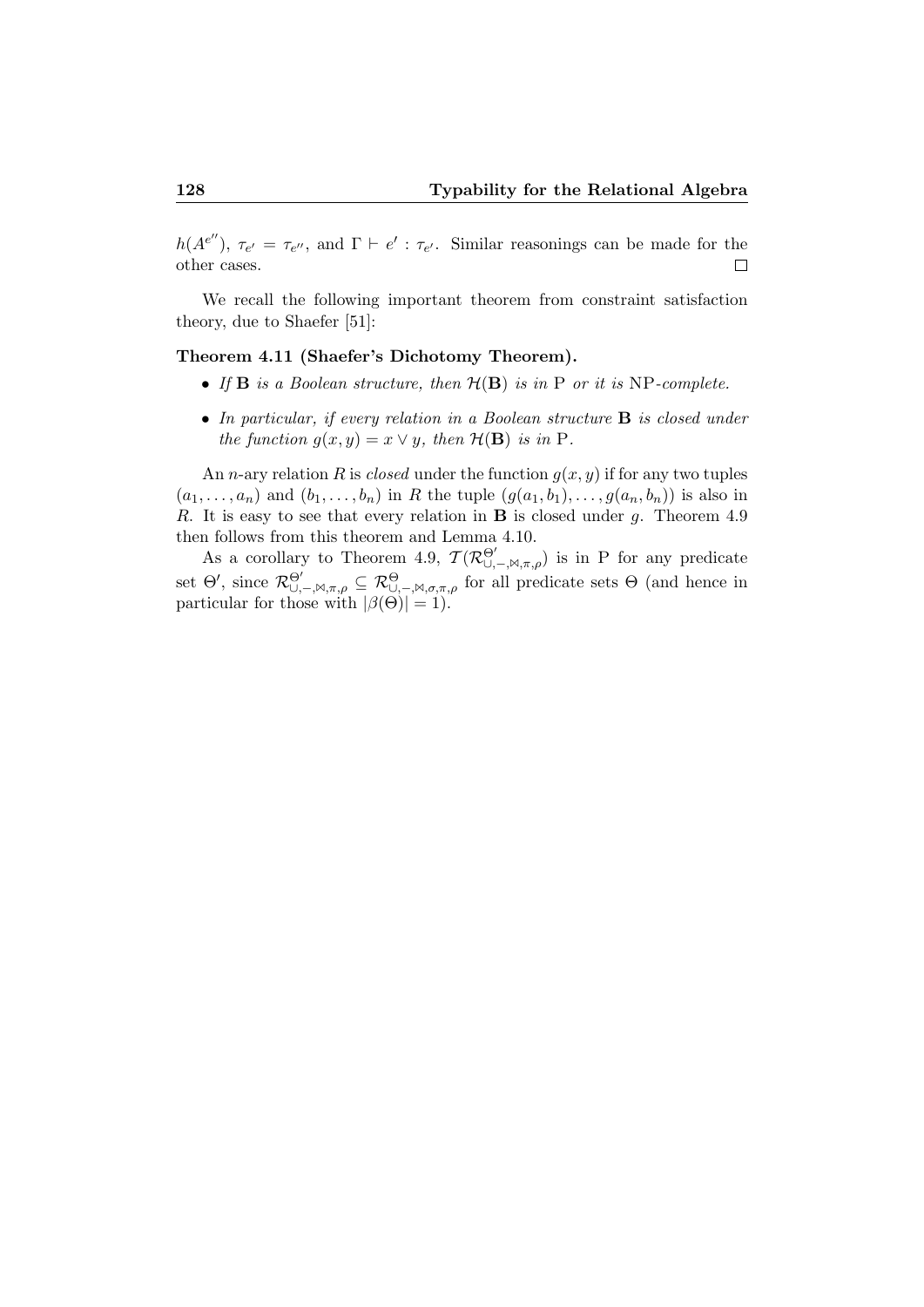# 5

# Polymorphic Type Inference for the Named Nested Relational Calculus

In this chapter we study the type inference and typability problems for the named version of the nested relational calculus (NNRC for short).

The NNRC comes equipped with a natural static type system to detect programming errors. In this type system, the basic operators of the NNRC are *polymorphic*. For example, we can inspect the  $A$  attribute of any record, as long as it has an attribute A. We can take the cartesian product of any two records whose attribute sets are disjoint. We can take the union of any two sets of the same type. Similar typing conditions can be formulated for the other operators of the NNRC. When combining operators into expressions, these typing conditions become more evolved. For example, for the expression

$$
\{(x \times y).A \mid x \in R\}
$$

to be well-typed,  $R$  must have a set type containing the type of  $x; x$  and y must have record types whose attribute sets are disjoint; and one of these attribute sets must contain A.

A natural question thus arises: given an NNRC expression  $e$ , under which assignments of free variables in  $e$  to types is  $e$  well-typed? And what is the resulting output type of e under these assignments? In particular, can we give an explicit description of the typically infinite collection of these typings?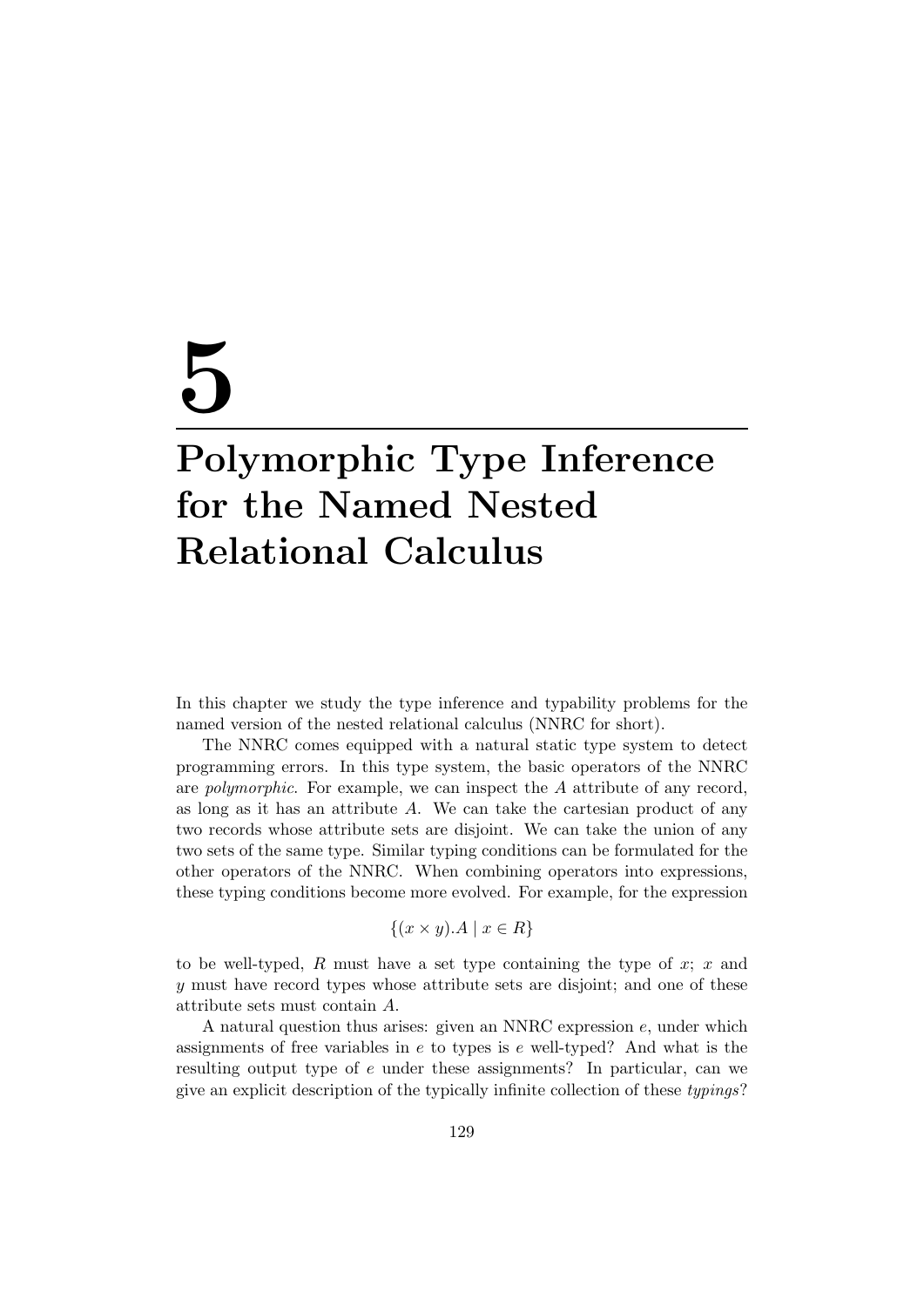This is nothing but the NNRC version of the classical type inference problem. Type inference is an extensively studied topic in the theory of programming languages [42, 49], and is used in industrial-strength functional programming languages such as Standard ML [55] and Haskell [30].

In this chapter, we propose an explicit description of the set of all possible typings of an NNRC expression e by means of a conjunctive logical formula  $\phi_e$ , which is interpreted in the universe of all possible types. The formula  $\phi_e$ is efficiently computable from e. We proceed to show that the satisfiability problem of such conjunctive formulas belongs to NP. Consequently, typability for the NNRC is also in NP. Since the NNRC is an extension of the relational algebra, for which typability is already NP-complete, this thus shows that typability for the NNRC is not more difficult than for the special case of the relational algebra.

Organization This chapter is further organized as follows. We introduce the named nested relational calculus and its static type system in Section 5.1. In Section 5.2 we show that the set of all typings of an expression can be described by a logical formula. Finally, we show in Section 5.3 that satisfiability of such formulas is in NP.

#### 5.1 Named Nested Relational Calculus

Data Model As in Chapter 4, we assume given a sufficiently large set  ${A, B, \ldots}$  of *attribute names.* A row over a set S is a function r from a finite set  $dom(r)$  of attribute names to S. We write  $\hat{\pi}_A(r)$  for the restriction of r to  $dom(r) \setminus \{A\}$ . We use an intuitive notation for rows, which we illustrate with an example. If r is the row with domain  $\{A, B, C\}$  and  $r(A) = a$ ,  $r(B) = b$ , and  $r(C) = c$ , then we write r as  $\{A: a, B: b, C: c\}.$ 

As in Chapters 2 and 3, we also assume given a recursively enumerable set  $\mathcal{A} = \{a, b, \dots\}$  of atoms. A named complex object value v is either an atom, a record  $[r]$  with r a row over named complex object values, or a finite set of named complex object values. The natural join  $[r] \bowtie [s]$  of two records is defined as follows:

$$
[r] \bowtie [s] := \begin{cases} \{ [r \cup s] \} & \text{if } r(A) = s(A) \text{ for all } A \in dom(r) \cap dom(s) \\ \emptyset & \text{otherwise.} \end{cases}
$$

Note that, since r and s agree on their common attributes,  $r \cup s$  is again a row and  $[r \cup s]$  is thus indeed a record.

We will abbreviate "named complex object value" by "value" in the rest of this chapter. Furthermore, we will denote named complex object values by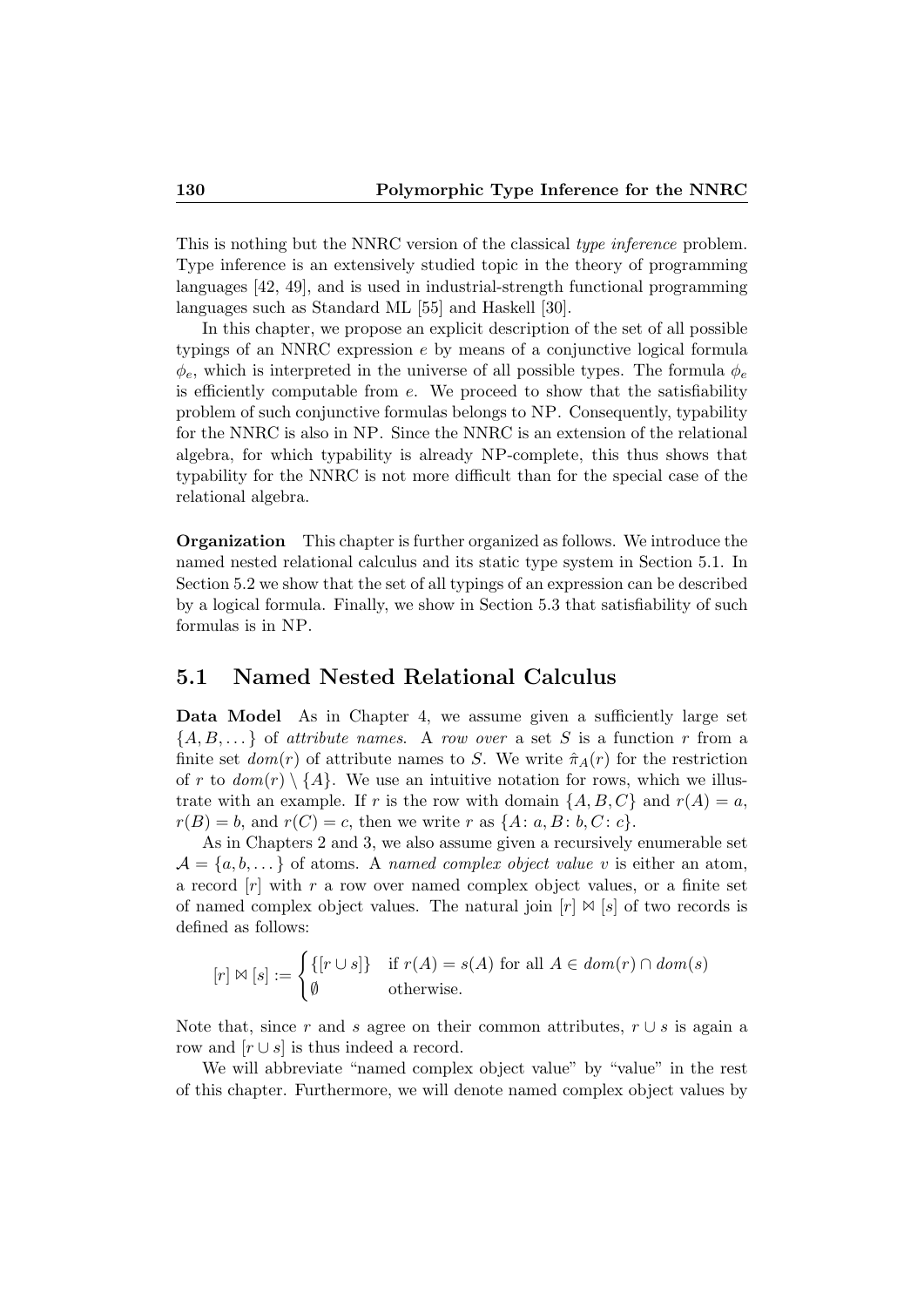$v$  and  $w$ , rows over named complex object values by  $r$  and  $s$ , and finite sets of named complex object values by V and W.

Syntax The named nested relational calculus (NNRC for short) is the set of all expressions generated by the following grammar:

$$
e ::= x
$$
  
\n
$$
| [ ] | [A : e] | e.A | e \times e | e \otimes e | \hat{\pi}_A(e)
$$
  
\n
$$
| \emptyset | \{e\} | e \cup e | \bigcup e | \{e | x \in e\}
$$
  
\n
$$
| e = e ? e : e
$$

Here,  $e$  ranges over NNRC expressions,  $x$  ranges over variables, and  $A$  ranges over attribute names. We view expressions as abstract syntax trees and omit parentheses. The set  $FV(e)$  of free variables of an expression e is defined as usual. That is,  $FV(x) := \{x\}$ ,  $FV(\emptyset) := \emptyset$ ,  $FV(\{e_2 \mid x \in e_1\}) := FV(e_1) \cup$  $(FV(e_2) \setminus \{x\})$ , and  $FV(e)$  is the union of the free variables of e's immediate subexpressions otherwise.

**Semantics** A named complex object context  $\sigma$  is a function from a finite set of variables  $dom(\sigma)$  to named complex object values. If  $dom(\sigma)$  is a superset of  $FV(e)$ , then we say that  $\sigma$  is a named complex object context on e. Using a similar notation as in the previous chapters, we denote by  $x: v, \sigma$  the context σ' with domain  $dom(σ) ∪ {x}$  such that  $σ'(x) = v$  and  $σ'(y) = σ(y)$  for  $y ≠ x$ .

The semantics of NNRC expressions is described by means of the evaluation relation, as defined in Figure 5.1. Here, we write  $\sigma \models e \Rightarrow v$  to denote that e evaluates to value v under named complex object context  $\sigma$  on e. In the rule for  $e_1 \times e_2$ , note that  $dom(r_1)$  and  $dom(r_2)$  are required to be disjoint. This implies that  $r_1 \cup r_2$  is again a function and that  $[r_1 \cup r_2]$  is a record. Further note that, in contrast to the NRC, conditional tests can compare arbitrary values. Equivalently, we could have restricted conditional tests to only compare atoms, and added an emptiness test.

Intuitively, the NNRC is the extension of the NRC to named records. It should hence come as no surprise that the evaluation relation for the NNRC, like the evaluation relation for the NRC, is functional, not total, and only depends on the free variables of an expression. Indeed, it is easy to see that the evaluation relation for the NNRC is functional. Furthermore, we can only inspect the attributes of records, concatenate disjoint records, join records, project out attributes of records, take the union of sets, flatten a set of sets, and iterate over sets. Finally, it is also easy to see that the semantics of an expression only depends on its free variables. We will write  $e(\sigma)$  for the unique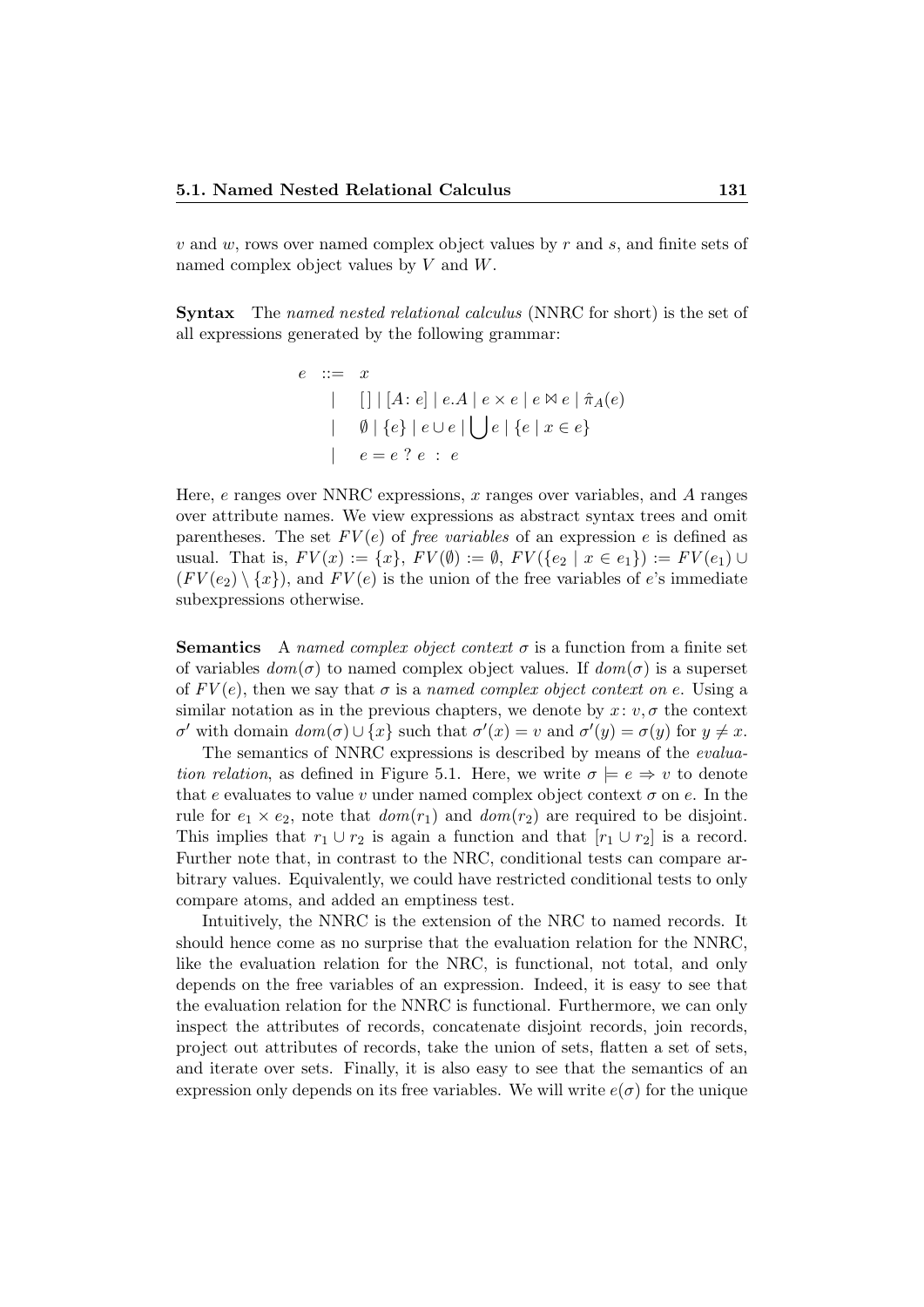value v for which  $\sigma \models e \Rightarrow v$ . If no such value exists, then we say that  $e(\sigma)$  is undefined.

Example 5.1. Let friends and John be two variables. Suppose that the value of friends is a set of pairs of friends, as a set of records of the form  $[\{Name: a, Friend: b\}]$  where *Name* and *Friend* are attributes. Suppose also that the value of John is a name (an atom). The following expression computes the set of all of John's friends:

$$
\bigcup \{x.Name = John ? \ \{x.Friend\} \ : \ \emptyset \mid x \in friends\}.
$$

Note 5.2. Although we have not included the analog of the relational algebra renaming operation  $\rho_{A/B}$ , which renames the attribute A of a record to the attribute B, such an operation is expressible in the NNRC. Indeed,  $\rho_{A/B}(x)$ can be expressed as  $\hat{\pi}_A(x) \times [B : x.A]$ .  $\Box$ 

Type System In order to ensure that an expression evaluates to a value for every input context in a desired set of contexts, the NNRC comes equipped with a *static type system*. We will focus on a traditional *homogeneous* type system, where values cannot contain heterogeneous sets. A named complex object type is a term generated by the following pseudo-grammar:

#### $\tau ::=$  Atom | Record $(\rho)$  | SetOf( $\tau$ )

Here, x ranges over variables and  $\rho$  ranges over rows of named complex object types. A named complex object type  $\tau$  denotes a set of values  $\llbracket \tau \rrbracket$ :

- $\llbracket \text{Atom} \rrbracket := \mathcal{A},$
- $\text{[Record}(\rho)\text{]}$  is the set of all records  $[r]$  with  $dom(r) = dom(\rho)$  and  $r(A) \in \llbracket \rho(A) \rrbracket$ , for every  $A \in \text{dom}(r)$ ; and,
- $[\text{SetOf}(\tau)]$  is the set of all finite sets over  $[\![\tau]\!]$ .

We will abuse notation and do not distinguish between  $\tau$  and  $\llbracket \tau \rrbracket$ . A named complex object type assignment  $\Gamma$  is a function from a finite set  $dom(\Gamma)$  of variables to named complex object types. Using a similar notation as in the previous chapters, we denote by  $x: \tau, \Gamma$  the named complex object type assignment Γ' with domain  $dom(\Gamma) \cup \{x\}$  such that  $\Gamma'(x) = \tau$  and  $\Gamma'(y) = \Gamma(y)$  for  $y \neq x$ . A named complex object type assignment  $\Gamma$  denotes the set of named complex object contexts  $\sigma$  such that  $dom(\sigma) = dom(\Gamma)$  and  $\sigma(x) \in \Gamma(x)$ , for all  $x \in dom(\Gamma)$ . We will abuse notation and do not distinguish between a type

 $\Box$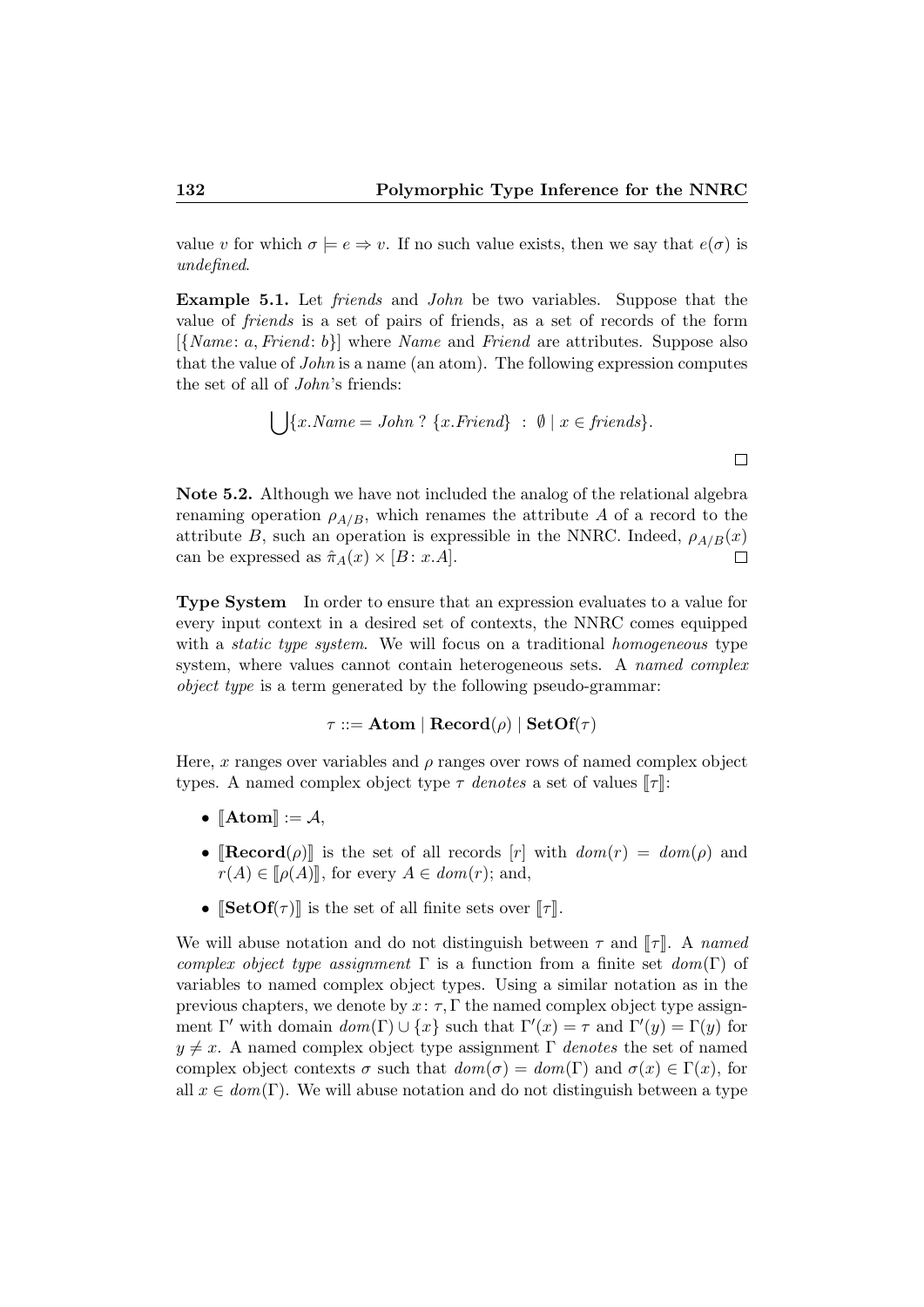Variables  
\n
$$
\overline{\sigma \models x \Rightarrow \sigma(x)}
$$
\nRecord operations  
\n
$$
\overline{\sigma \models [\ ] \Rightarrow [0]}
$$
\n
$$
\overline{\sigma \models [A : e] \Rightarrow [\{A : v\} ]}
$$
\n
$$
\sigma \models e \Rightarrow [r] \quad A \in dom(r)
$$
\n
$$
\sigma \models e_1 \Rightarrow [r_1] \quad \sigma \models e_2 \Rightarrow [r_2]
$$
\n
$$
\underline{dom(r_1) \cap dom(r_2) = 0}
$$
\n
$$
\sigma \models e_1 \Rightarrow [r_1] \quad \sigma \models e_2 \Rightarrow [r_2]
$$
\n
$$
\underline{dom(r_1) \cap dom(r_2) = 0}
$$
\n
$$
\sigma \models e_1 \Rightarrow [r_1] \quad \sigma \models e_2 \Rightarrow [r_2]
$$
\n
$$
\sigma \models e_1 \land e_2 \Rightarrow [r_1] \land [r_2]
$$
\n
$$
\sigma \models e \Rightarrow [r] \quad A \in dom(r)
$$
\n
$$
\sigma \models \hat{\pi}_A(e) \Rightarrow [\hat{\pi}_A(r)]
$$
\nSet operations  
\n
$$
\overline{\sigma \models \emptyset \Rightarrow \emptyset}
$$
\n
$$
\sigma \models [e] \Rightarrow \{v\}
$$
\n
$$
\sigma \models e_1 \lor \sigma \models e_2 \Rightarrow V_1 \cup V_2
$$
\n
$$
\sigma \models e \Rightarrow \{V_1, \ldots, V_n\}
$$
\n
$$
\sigma \models [e] \Rightarrow \{\overline{v} \} \quad \sigma \models e_1 \lor \forall v \in V : (x : v, \sigma) \models e_2 \Rightarrow w_v
$$
\n
$$
\sigma \models [\sigma \Rightarrow \bigcup \{V_1, \ldots, V_n\} \quad \sigma \models e_1 \Rightarrow V \quad \forall v \in V : (x : v, \sigma) \models e_2 \Rightarrow w_v
$$
\n
$$
\text{Conditional test}
$$
\n
$$
\sigma \models e_1 \Rightarrow v_1 \quad \sigma \models e_2 \Rightarrow v_2 \quad \sigma \models e_1 \Rightarrow v_1 \quad \sigma \models e_2 \Rightarrow v_2
$$
\n
$$
\sigma \models e_1 = e_2 \quad ? \quad e_3 : e_4 \Rightarrow v \quad \sigma \models e_1 = e_2 \quad ? \quad e_3 : e_4 \Rightarrow v
$$

Figure 5.1: The evaluation relation for NNRC expressions.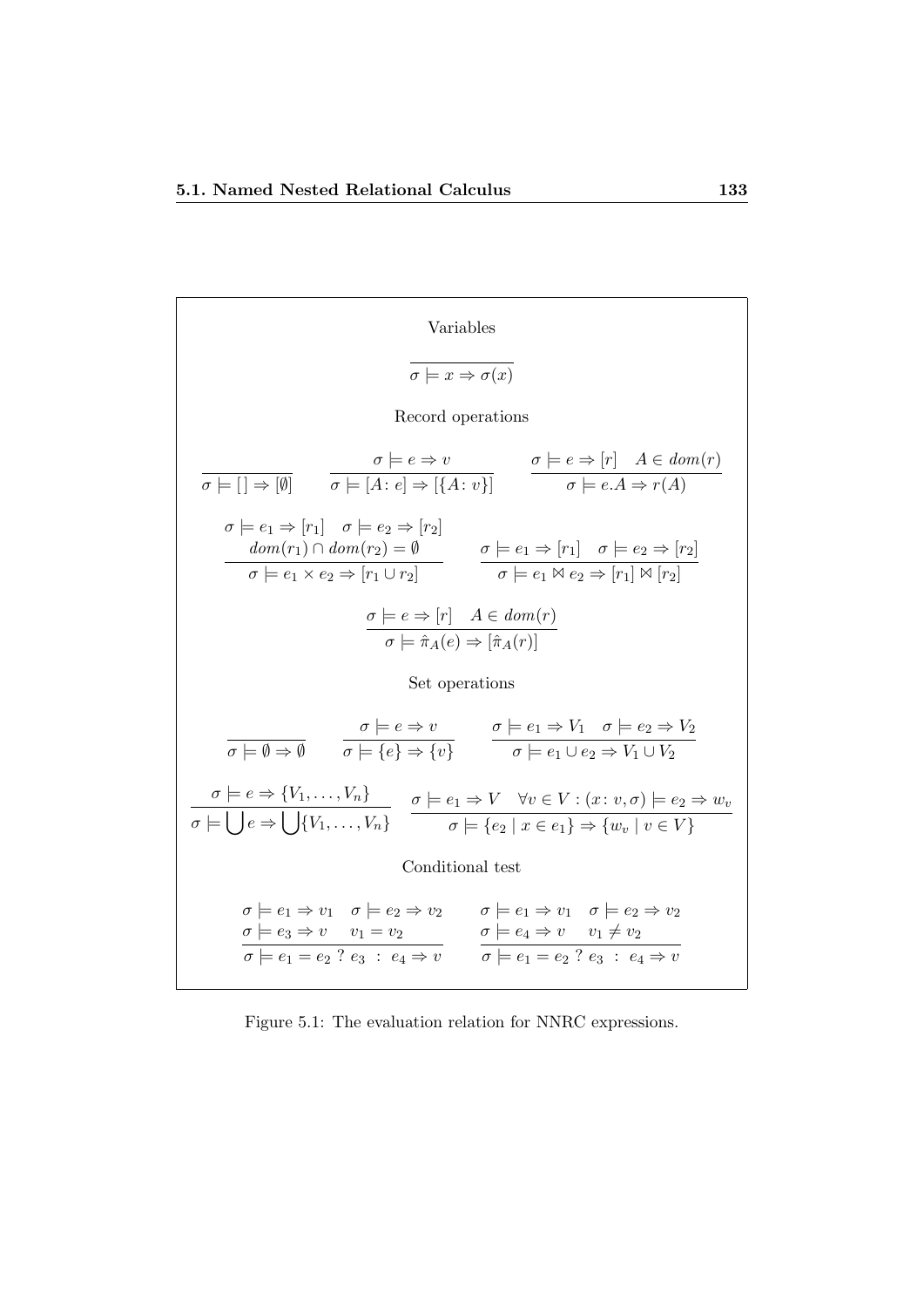assignment and its denotation. Finally, if  $dom(\Gamma)$  is a superset of  $FV(e)$ , then we say that  $\Gamma$  is a named complex object type assignment on e. For convenience, we will abbreviate "named complex object type" and "named complex object type assignment" by "type" respectively "type assignment" in the rest of this chapter.

The typing relation for the NNRC is defined in Figure 5.2. Here we write  $\Gamma \vdash e : \tau$  to indicate that expression e has type  $\tau$  under type assignment  $\Gamma$  on e. Note that  $e$  has at most one type under  $\Gamma$ , which can easily be derived from  $\Gamma$  by applying the rules in an order determined by the syntax of expression  $e$ . If  $\Gamma \vdash e : \tau$ , then we call  $(\Gamma, \tau)$  a typing of e.

We note that the type system is sound:

**Proposition 5.3 (Soundness).** Let e be an expression, let  $\Gamma$  be a type assignment on e, and let let  $\tau$  be a type. If  $\Gamma \vdash e : \tau$ , then  $e(\sigma)$  is defined and  $e(\sigma) \in \tau$ , for every  $\sigma \in \Gamma$ .

The proof is by an easy induction on e. Due to the undecidability of welldefinedness and semantic type-checking for the NNRC (cf. the undecidability of those problems for the NRC as shown in Chapter 2), the NNRC type system cannot be "complete" however. Indeed, there are examples of  $e, \Gamma$ , and  $\tau$  such that  $e(\sigma) \in \tau$  for every  $\sigma \in \Gamma$ , but yet  $\Gamma \nvdash e : \tau$ . A simple example is the expression  $e_0 = \emptyset$ ?  $\Box$ :  $\emptyset$  where  $e_0$  is an expression of set type that is actually unsatisfiable. In Chapter 2 we have studied fragments of the NRC where sound and complete type systems do exist. In the current chapter, however, we will continue with the full language and the present type system which, though necessarily incomplete, is still very natural.

#### 5.2 Type Inference

In this section we show that we can describe the set of all typings of an NNRC expression  $e$  by a logical formula. We assume the reader to be familiar with many-sorted first-order logic [20].

Let  $\mathcal L$  be the many-sorted first-order language over the sorts  $\{type, row\}$  in the signature consisting of

- a binary relation symbol = of sort (type, type);
- a binary relation symbol  $\subseteq$  of sort (row, row):
- a binary relation symbol  $\#$  of sort (row, row);
- a unary function symbol Set of sort type  $\rightarrow$  type;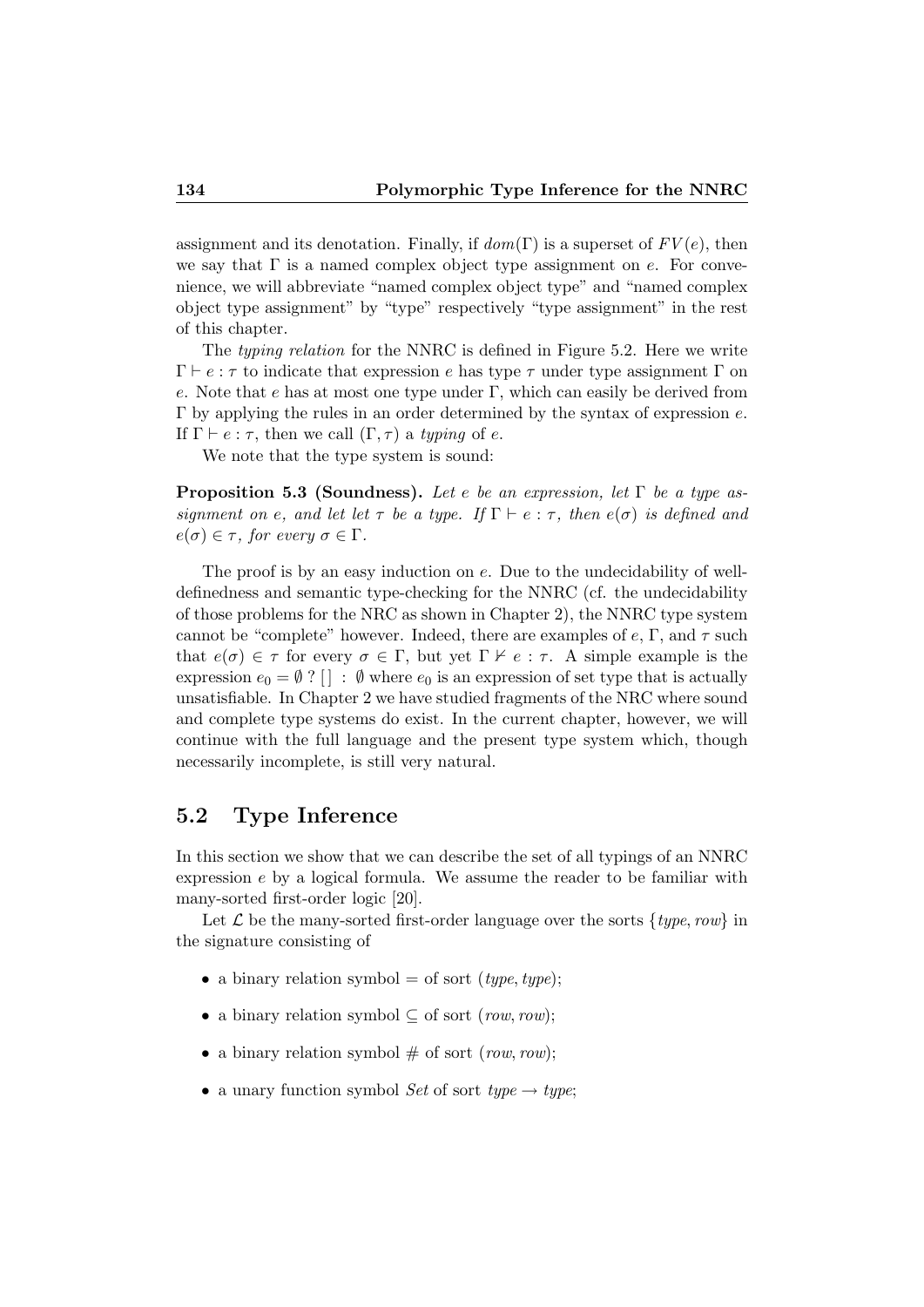| Variables                                                                                                                                                                                                                                                                      |
|--------------------------------------------------------------------------------------------------------------------------------------------------------------------------------------------------------------------------------------------------------------------------------|
| $\Gamma\vdash x:\Gamma(x)$                                                                                                                                                                                                                                                     |
| Record operations                                                                                                                                                                                                                                                              |
| $\Gamma\vdash e:\tau$                                                                                                                                                                                                                                                          |
| $\Gamma \vdash [\ ] : \textbf{Record}(\emptyset) \qquad \Gamma \vdash [A : e] : \textbf{Record}(\lbrace A : \tau \rbrace)$                                                                                                                                                     |
| $\Gamma \vdash e_1 : \textbf{Record}(\rho_1) \quad \Gamma \vdash e_2 : \textbf{Record}(\rho_2)$<br>$dom(\rho_1) \cap dom(\rho_2) = \emptyset$                                                                                                                                  |
| $\Gamma \vdash e_1 \times e_2 : \textbf{Record}(\rho_1 \cup \rho_2)$                                                                                                                                                                                                           |
| $\Gamma \vdash e_1 : \textbf{Record}(\rho_1) \quad \Gamma \vdash e_2 : \textbf{Record}(\rho_2)$<br>$\rho_1(A) = \rho_2(A)$ for all $A \in dom(\rho_1) \cap dom(\rho_2)$<br>$\overline{\Gamma \vdash e_1 \boxtimes e_2 : \textbf{SetOf}( \textbf{Record}(\rho_1 \cup \rho_2))}$ |
|                                                                                                                                                                                                                                                                                |
| $\Gamma \vdash e : \textbf{Reord}(\rho) \quad A \in dom(\rho) \qquad \Gamma \vdash e : \textbf{Reord}(\rho) \quad A \in dom(\rho)$<br>$\Gamma \vdash \hat{\pi}_A(e) : \textbf{Record}(\hat{\pi}_A(\rho))$<br>$\Gamma \vdash e.A : \rho(A)$                                     |
| Set operations                                                                                                                                                                                                                                                                 |
| $\Gamma\vdash e:\tau$                                                                                                                                                                                                                                                          |
| $\frac{\tau \text{ a type}}{\Gamma \vdash \emptyset : \textbf{SetOf}(\tau)}$ $\frac{\Gamma \vdash e : \tau}{\Gamma \vdash \{e\} : \textbf{SetOf}(\tau)}$                                                                                                                       |
| $\frac{\Gamma\vdash e_1:\textbf{SetOf}(\tau)\quad \Gamma\vdash e_2:\textbf{SetOf}(\tau)}{\Gamma\vdash e_1\cup e_2:\textbf{SetOf}(\tau)}\qquad \frac{\Gamma\vdash e:\textbf{SetOf}(\textbf{SetOf}(\tau))}{\Gamma\vdash \bigcup e:\textbf{SetOf}(\tau)}$                         |
| $\Gamma \vdash e_1 : \mathbf{SetOf}(\tau_1) \quad x : \tau_1, \Gamma \vdash e_2 : \tau_2$<br>$\Gamma \vdash \{e_2 \mid x \in e_1\} : \mathbf{SetOf}(\tau_2)$                                                                                                                   |
| Conditional test                                                                                                                                                                                                                                                               |
| $\Gamma \vdash e_1 : \tau \quad \Gamma \vdash e_2 : \tau \quad \Gamma \vdash e_3 : \tau' \quad \Gamma \vdash e_4 : \tau'$<br>$\Gamma \vdash e_1 = e_2 ? e_3 : e_4 : \tau'$                                                                                                     |

Figure 5.2: The typing relation for NNRC expressions.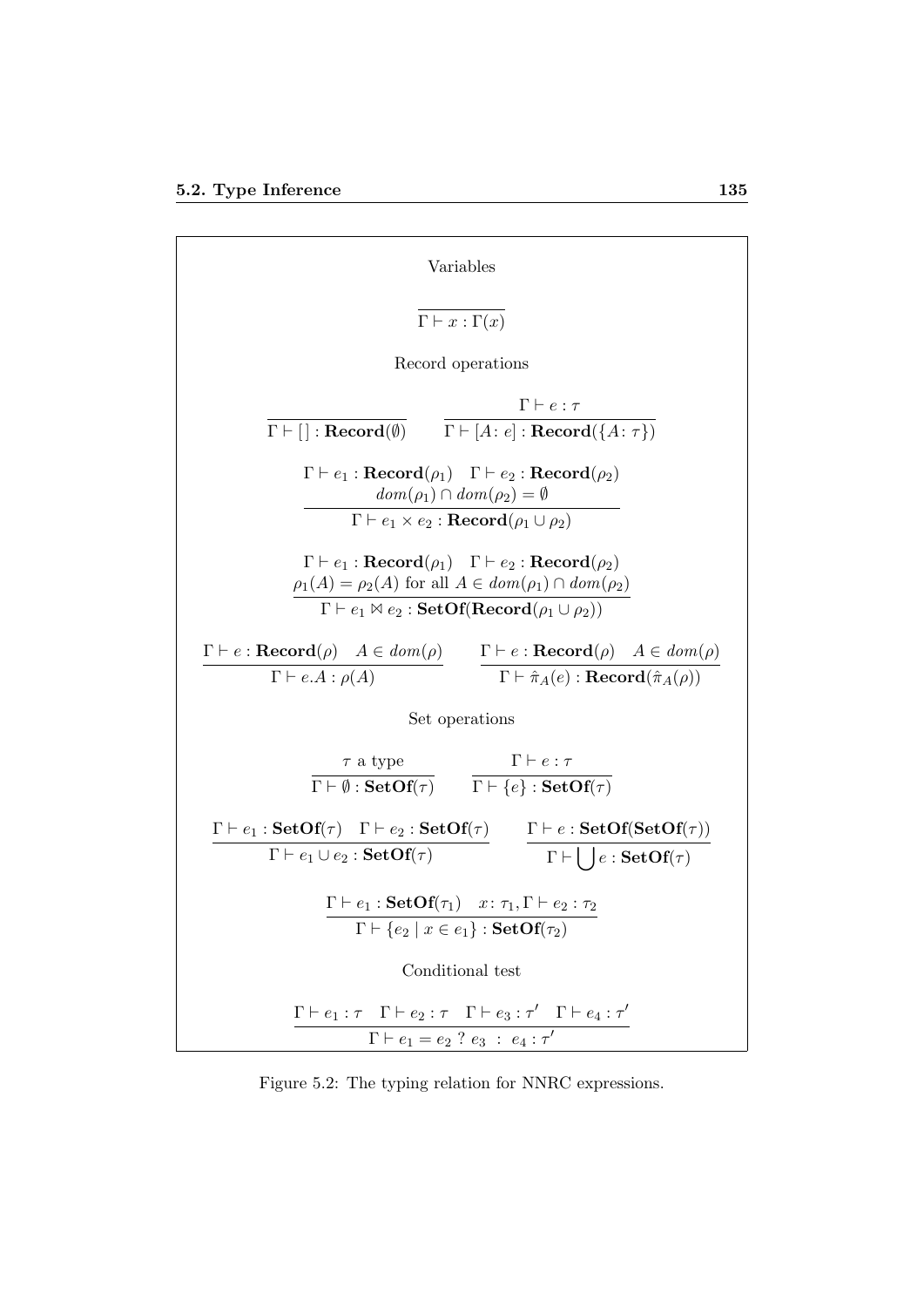- a unary function symbol *Record* of sort  $row \rightarrow type;$
- for every attribute A, a unary function symbol A: of sort type  $\rightarrow row;$
- a binary function symbol, of sort  $(row, row) \rightarrow row$ .

We will interpret  $\mathcal L$  in the many-sorted relational structure  $T$  where

- $\bullet$  the universe of *type* is the set of all types:
- $\bullet$  the universe of *row* is the set of all rows over types;
- $\bullet$  = relates equal types;
- $\subseteq$  relates  $\rho$  to  $\rho'$  if  $\rho$  (as a function, i.e., a set of pairs) is a subset of  $\rho'$ ;
- # relates  $\rho$  to  $\rho'$  if  $dom(\rho)$  is disjoint with  $dom(\rho')$ ;
- Set maps  $\tau$  to **SetOf**( $\tau$ );
- Record maps  $\rho$  to **Record** $(\rho)$ ;
- A: maps  $\tau$  to the singleton row  $\{A: \tau\}$ ; and
- •, is the "assymetric" concatenation operation: it maps  $\rho$  and  $\rho'$  to the row that equals  $\rho$  on  $dom(\rho)$  and  $\rho'$  on  $dom(\rho') \setminus dom(\rho)$ .

It will be convenient to use the same set  $X$  from the syntax of the NNRC as the set of variables of sort type in  $\mathcal{L}$ . Variables of sort row in  $\mathcal{L}$  will be denoted using letters from the beginning of the Greek alphabet.

**Definition 5.4.** A type formula is a first-order formula in  $\mathcal{L}$  built up from atomic formulas using only existential quantifiers and conjunction.

Example 5.5. The following is an example of a type formula.

$$
\phi(x, y) \equiv (\exists \alpha)(\exists \beta)x = Record(\alpha) \land y = Record(\beta)
$$

$$
\land \alpha \# \beta \land (\exists z) : (A : z) \subseteq \alpha, \beta.
$$

Evaluated on the structure  $\mathbf{T}$ ,  $\phi$  defines the set of all pairs of record types  $(x = \text{Record}(\rho_1), y = \text{Record}(\rho_2))$  such that  $dom(\rho_1) \cap dom(\rho_2) = \emptyset$  and  $A \in dom(\rho_1) \cup dom(\rho_2).$  $\Box$ 

**Definition 5.6.** A type formula  $\phi$  is *principal* for an NNRC expression e if

•  $\phi$  contains no free variables of sort row;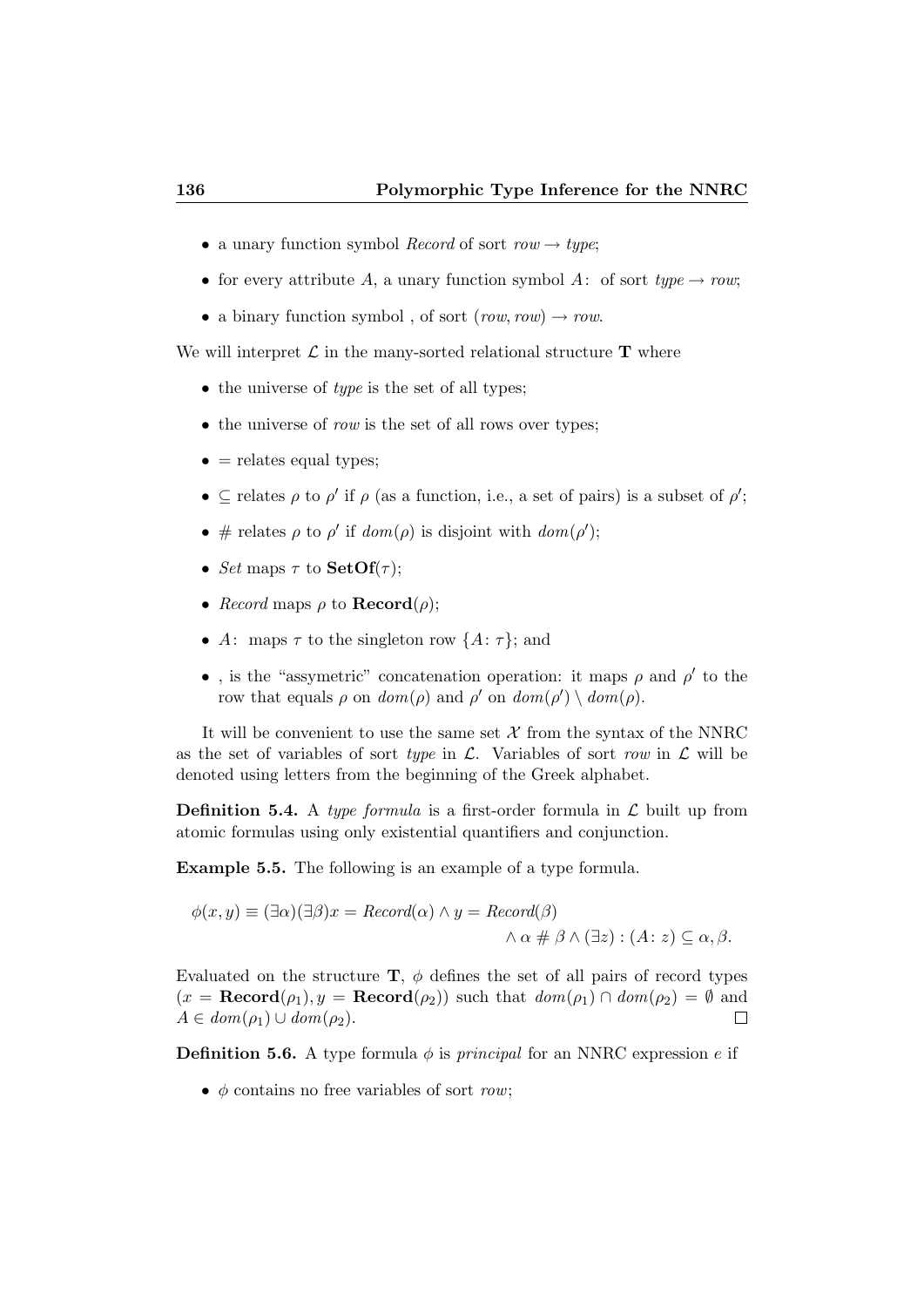- the free variables of sort type in  $\phi$  are the free variables of e, plus one additional variable z; and
- $\Gamma \vdash e : \tau$  if, and only if,  $\mathbf{T} \models \phi(z : \tau, \Gamma)$ .

**Example 5.7.** For a simple example, consider the expression  $e_1 = x \cup y$ . Then the following is a principal type formula for  $e_1$ :

$$
(\exists u)x = Set(u) \land y = Set(u) \land z = Set(u).
$$

For a more complicated example, consider the expression:

$$
e_2 = \{ \{ [B: t.A] \} \cup \{ r \times s \} \mid t \in x \bowtie y \}.
$$

Then the following is a principal type formula for  $e_2$ :

$$
(\exists \alpha)(\exists \beta)(\exists \mu)(\exists \nu)x = Record(\alpha) \land y = Record(\beta) \land (\exists \beta')\alpha \subseteq \beta, \beta'
$$
  
 
$$
\land (\exists \alpha')\beta \subseteq \alpha, \alpha' \land t = Record(\alpha, \beta) \land r = Record(\mu) \land s = Record(\nu)
$$
  
 
$$
\land \mu \# \nu \land (\exists q)(A: q) \subseteq \alpha, \beta \land (B: q) \subseteq \mu, \nu \land \mu, \nu \subseteq (B: q)
$$
  
 
$$
\land z = Set(Set(Record(B: q)))
$$

**Theorem 5.8.** Every NNRC expression e has a principal type formula  $\phi_e$ , of size linear in the size of e, and computable from e in polynomial time.

*Proof.* Let e be an expression and let  $x_1, \ldots, x_n$  be the free variables of e. Let z be a variable different from  $x_1, \ldots, x_n$ . We construct the type formula  $\phi_e(z, x_1, \ldots, x_n)$  on e by induction on e.

- If  $e = x$ , then  $\phi_e := (z = x)$ .
- If  $e = []$ , then e does not have any free variables. Define

$$
\phi_e := (\exists \alpha) z = \text{Record}(\alpha) \land \alpha \neq \alpha.
$$

• If  $e = [A : e'],$  then  $x_1, \ldots, x_n$  are also the free variables of  $e'.$  Define

$$
\phi_e := (\exists x_0) \phi_{e'}(x_0, x_1 \dots, x_n) \land z = Record(A: x_0).
$$

• If  $e = e' A$ , then  $x_1, \ldots, x_n$  are also the free variables of  $e'$ . Define

$$
\phi_e := (\exists \alpha) \phi_{e'}(Record(\alpha), x_1 \dots, x_n) \land (A : z) \subseteq \alpha.
$$

 $\Box$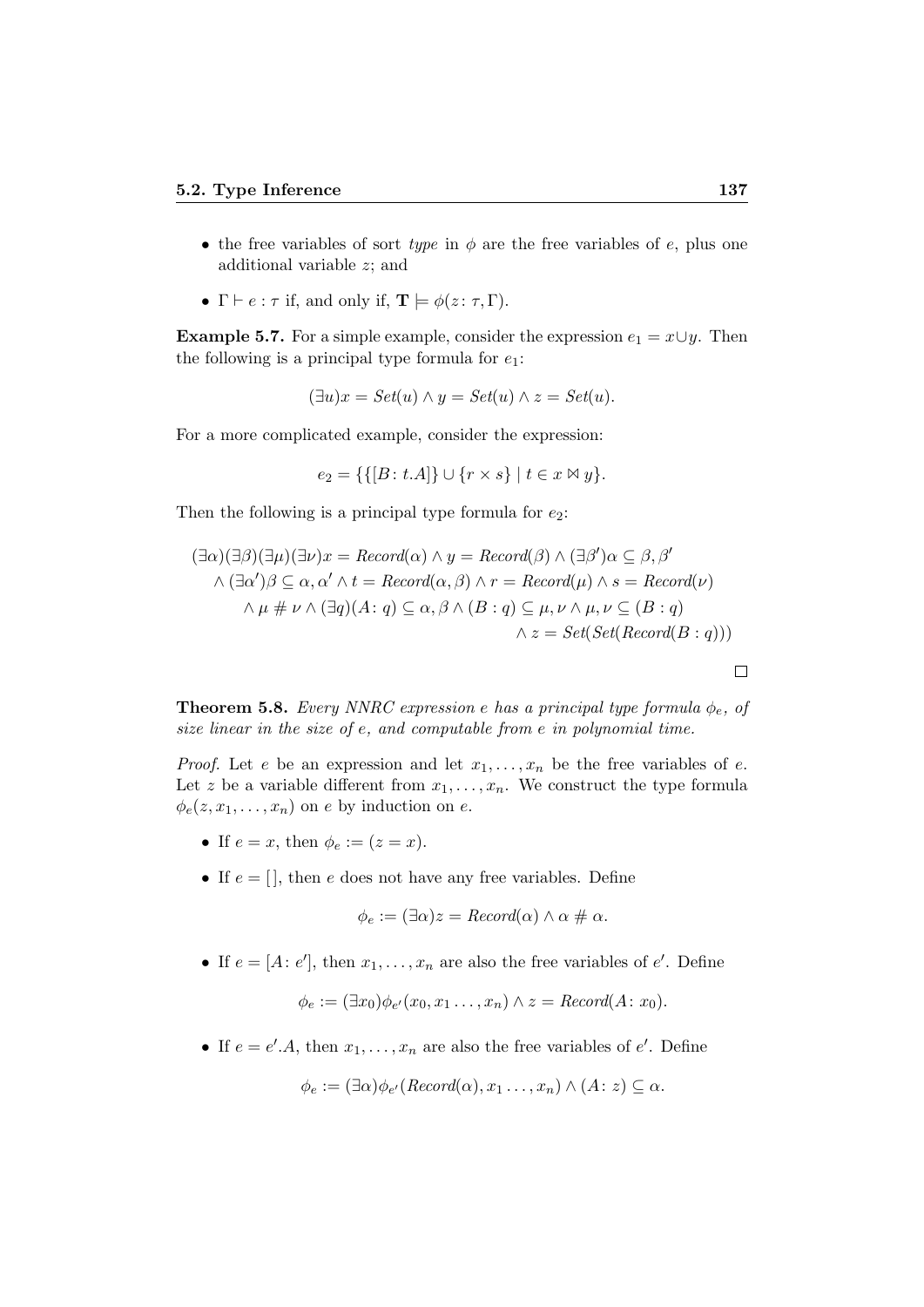• If  $e = e_1 \times e_2$ , then let  $\{y_1, \ldots, y_k\}$  be the subset of  $\{x_1, \ldots, x_n\}$  which are free in  $e_1$  and let  $\{y'_1, \ldots, y'_l\}$  be the subset of  $\{x_1, \ldots, x_n\}$  which are free in  $e_2$ . Define

$$
\phi_e := (\exists \alpha) \phi_{e_1}(Record(\alpha), y_1 \dots, y_k)
$$
  
 
$$
\land (\exists \alpha') \phi_{e_2}(Record(\alpha'), y'_1, \dots, y'_l)
$$
  
 
$$
\land \alpha \# \alpha' \land z = Record(\alpha, \alpha').
$$

• If  $e = e_1 \boxtimes e_2$ , then let  $\{y_1, \ldots, y_k\}$  be the subset of  $\{x_1, \ldots, x_n\}$  which are free in  $e_1$  and let  $\{y'_1, \ldots, y'_l\}$  be the subset of  $\{x_1, \ldots, x_n\}$  which are free in  $e_2$ . Define

$$
\phi_e := (\exists \alpha) \phi_{e_1}(Record(\alpha), y_1 \dots, y_k)
$$
  

$$
\land (\exists \alpha') \phi_{e_2}(Record(\alpha'), y'_1, \dots, y'_l)
$$
  

$$
\land (\exists \beta') \alpha \subseteq \alpha', \beta' \land (\exists \beta) \alpha' \subseteq \alpha, \beta
$$
  

$$
\land z = Set(Record(\alpha, \alpha')).
$$

• If  $e = \hat{\pi}_A(e')$ , then  $x_1, \ldots, x_n$  are also the free variables of  $e'$ . Define

$$
\phi_e := (\exists \alpha) \phi_{e'}(Record(\alpha), x_1 \dots, x_n) \land (\exists \beta)(\exists y)(A: y) \# \beta
$$
  

$$
\land \alpha \subseteq (A: y), \beta \land (A: y), \beta \subseteq \alpha \land z = Record(\beta).
$$

- If  $e = \emptyset$ , then  $\phi_e := (\exists y)z = Set(y)$ .
- If  $e = \{e'\}$  then  $x_1, \ldots, x_n$  are also the free variables of  $e'$ . Define

$$
\phi_e := (\exists x_0) \phi_{e'}(x_0, x_1, \dots, x_n) \wedge z = Set(x_0).
$$

• If  $e = e_1 \cup e_2$ , then let  $\{y_1, \ldots, y_k\}$  be the subset of  $\{x_1, \ldots, x_n\}$  which are free in  $e_1$  and let  $\{y'_1, \ldots, y'_l\}$  be the subset of  $\{x_1, \ldots, x_n\}$  which are free in  $e_2$ . Define

$$
\phi_e := \phi_{e_1}(z, y_1 \dots, y_k) \wedge \phi_{e_2}(z, y'_1, \dots, y'_l) \wedge (\exists y) z = Set(y).
$$

• If  $e = \bigcup e'$ , then  $x_1, \ldots, x_n$  are also the free variables of  $e'$ . Define

$$
\phi_e := \phi_{e'}(Set(z), x_1, \dots, x_n) \wedge (\exists y)z = Set(y).
$$

• If  $e = \{e_2 \mid x \in e_1\}$ , then let  $\{y_1, \ldots, y_k\}$  be the subset of  $\{x_1, \ldots, x_n\}$ which are free in  $e_1$  and let  $\{x, y'_1, \ldots, y'_l\}$  be the subset of  $\{x_1, \ldots, x_n\}$ which are free in  $e_2$ . Define

$$
\phi_e := (\exists x) \phi_{e_1}(Set(x), y_1, \dots, y_k)
$$

$$
\wedge (\exists y'_0) \phi_{e_2}(y'_0, x, y'_1, \dots, y'_l) \wedge z = Set(y'_0).
$$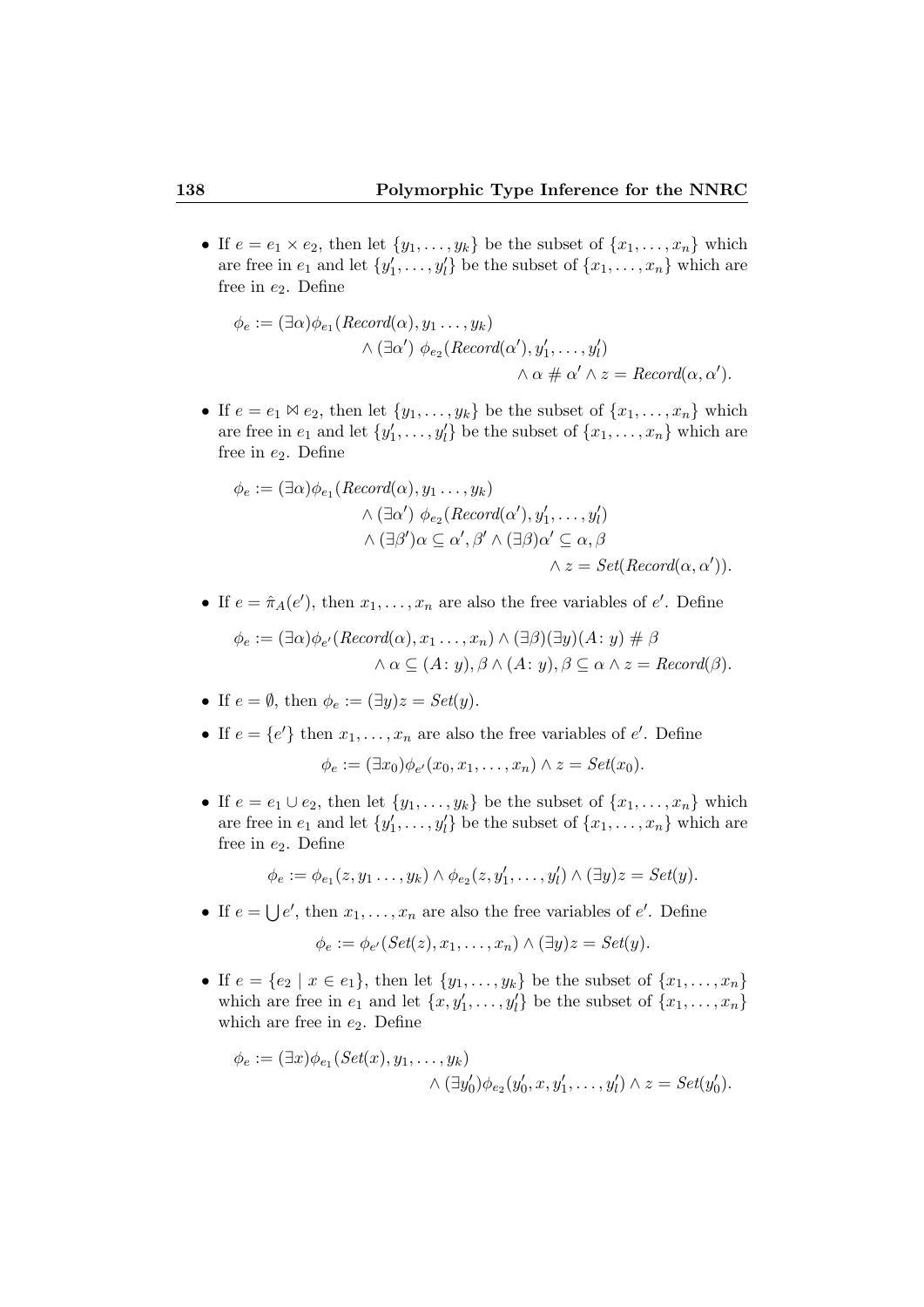• If  $e = e_1 = e_2$  ?  $e_3 : e_4$ , then let  $u_1, \ldots, u_k$  be the free variables of  $e_1$ , let  $u'_1, \ldots, u'_l$  be the free variables of  $e_2$ , let  $y_1, \ldots, y_p$  be the free variables of  $e_3$ , and let  $y'_1, \ldots, y'_q$  be the free variables of  $e_4$ . Define  $\phi_e$  as

$$
(\exists z')\phi_{e_1}(z', u_1, \dots, u_k) \wedge \phi_{e_2}(z', u'_1, \dots, u'_l)
$$
  
 
$$
\wedge \phi_{e_3}(z, y_1, \dots, y_p) \wedge \phi_{e_4}(z, y'_1, \dots, y'_q).
$$

Clearly,  $\phi_e$  is computable from e in polynomial time. It is easy to see that  $\phi_e$ is indeed a principal type formula for e and that  $\phi_e$  is indeed of size linear in the size of e.  $\Box$ 

#### 5.3 Typability

Some expressions, such as for example [].A,  $x \cup x.A$ , [A: x].B, and  $x.A \Join$  $(x \times [A: y])$  do not have any typing. We will refer to such expressions as untypable.

**Definition 5.9.** An NNRC expression e is called *typable* if there exists a type assignment Γ on e and a type  $\tau$  such that  $\Gamma \vdash e : \tau$ . Deciding whether a given expression e is typable is called the typability problem for the NNRC.

It follows from Theorem 5.8 that deciding whether an expression e is typable is equivalent to computing the principal type formula  $\phi_e$  for e and then deciding whether  $\phi_e$  is satisfiable in **T**. We will now show that deciding the latter is in the complexity class NP. Since  $\phi_e$  is computable from e in polynomial time, it then follows that the typability problem is also in NP.

We first note that, since  $\phi_e$  is an conjunctive formula, it is very easily put in existential prenex normal form  $(\exists x_1) \dots (\exists x_n) \psi$  with  $\psi$  quantifier free. Clearly,  $\phi_e$  is satisfiable in **T** if, and only if,  $\psi$  is. We will therefore restrict our attention to quantifier free type formulas.

**Definition 5.10.** The set  $Specttrs(\phi)$  of a type formula  $\phi$  is the set of attributes A for which a term of the form  $A: t$  occurs in  $\phi$ .

**Definition 5.11.** The restriction  $\rho|_S$  of a row  $\rho$  to a set of attributes S is the row  $\rho'$  with domain  $dom(\rho) \cap S$  such that for each  $A \in dom(\rho) \cap S$ ,  $\rho'(A)$ is the restriction of the type  $\rho(A)$  to S. Here, the restriction  $\tau|_S$  of a type  $\tau$ to S is the type obtained from  $\tau$  by restricting every row occurring in  $\tau$  to S. So, this is a recursive definition. In addition, we define the restriction  $h|_S$ of a valuation h to S as the valuation h' such that  $h'(x) = h(x)|_S$  for every  $x \in dom(h)$ .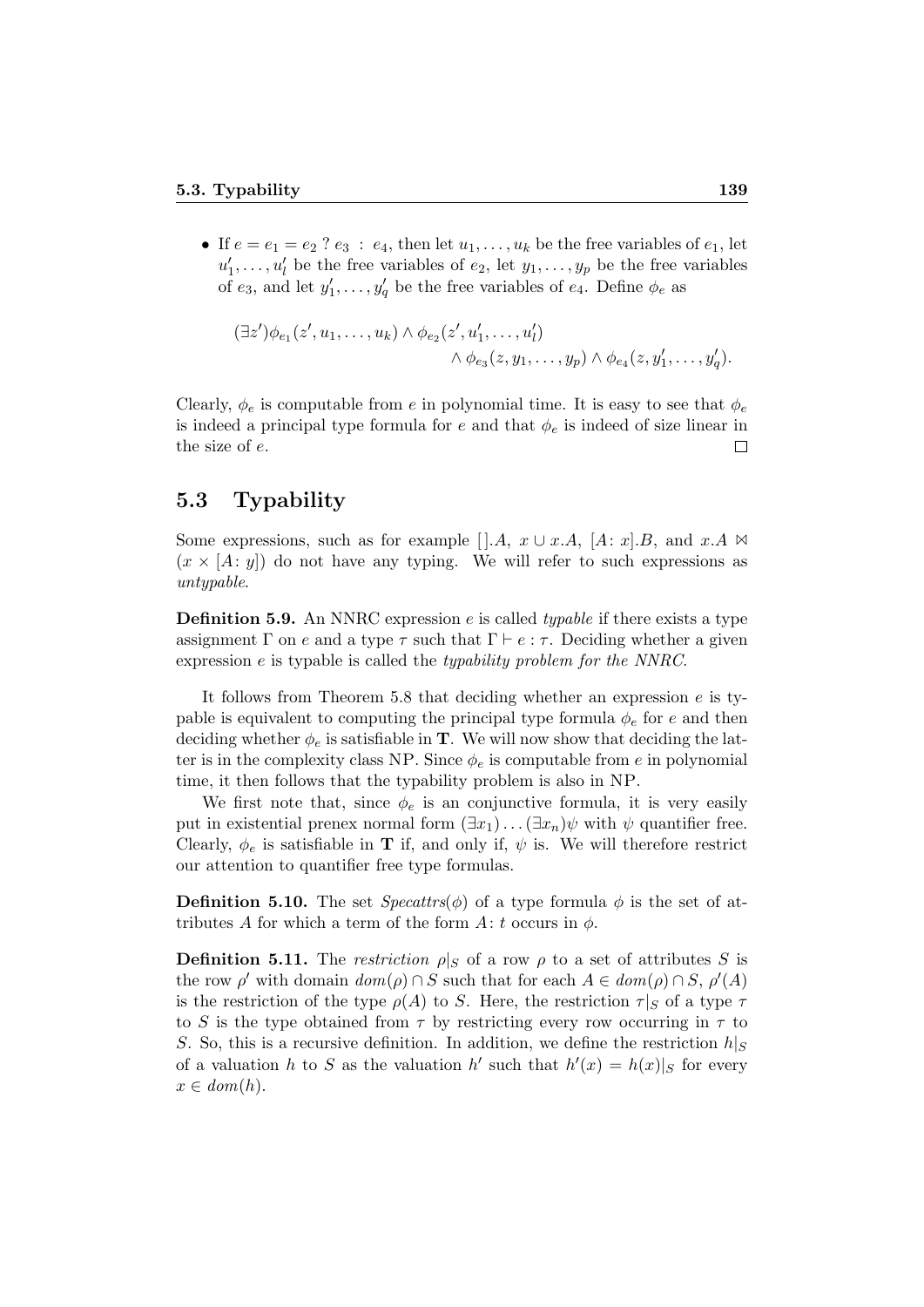**Lemma 5.12.** If  $\phi$  is a type formula and h is a valuation such that  $\mathbf{T} \models \phi(h)$ , then also  $\mathbf{T} \models \phi(h|_{Specattrs(\phi)})$ .

*Proof.* It is easy to see by induction on t that, for any term t in  $\mathcal{L}$  we have  $h|_{Specttrs(\phi)}(t) = h(t)|_{Specttrs(\phi)}$ . The lemma then follows by an easy induction on  $φ$ .  $\Box$ 

**Theorem 5.13.** Deciding satisfiability in  $T$  of a quantifier free type formula is in NP.

*Proof.* Let  $\psi$  be a quantifier free type formula. Let, for every attribute name A and every variable  $\alpha$  of sort row in  $\psi$ ,  $x_A^{\alpha}$  be a distinct type variable not in  $\psi$ . An *attribute assignment* on  $\psi$  is a function f which maps each variable  $\alpha$ of sort row in  $\psi$  to a term in  $\mathcal L$  of sort row of the form

$$
A \colon x_A^{\alpha}, \dots, B \colon x_B^{\alpha}
$$

where  $\{A, \ldots, B\} \subseteq \text{Specttrs}(\psi)$ . Note that, in particular, the size of f is polynomial in the size of  $\psi$ . Let  $\psi_f$  be the quantifier-free type formula obtained from  $\psi$  by replacing each variable  $\alpha$  of sort row in  $\psi$  by the term  $f(\alpha)$ . Clearly,  $\psi_f$  can be computed from e in polynomial time.

We now claim that  $\psi$  is satisfiable in **T** if, and only if, there exists an attribute assignment f on  $\psi$  such that  $\psi_f$  is satisfiable in **T**. Indeed, suppose that  $\psi$  is satisfiable in **T**. By Lemma 5.12 there exists a valuation h of  $\psi$  such that  $\mathbf{T} \models \psi(h)$  and such that  $dom(h(\alpha)) \subseteq Specatrs(\psi)$ , for all variables  $\alpha$  of sort row in  $\psi$ . Then let f be the attribute assignment on  $\psi$  defined by

$$
f(\alpha) := A \colon x_A^{\alpha}, \dots, B \colon x_B^{\alpha}
$$

where  $dom(h(\alpha)) = \{A, \ldots, B\}$ . Let  $h_f$  be the valuation on  $\psi_f$  which equals h on type variables in  $\psi$  and for which  $h_f(x_A^{\alpha}) = h(\alpha)(A)$ . It is easy to see that  $\mathbf{T} \models \psi_f(h_f)$ .

Conversely, suppose that there exists an attribute assignment f on  $\psi$  such that  $\psi_f$  is satisfiable in **T**. Then let  $h_f$  be a valuation of  $\psi_f$  such that **T**  $\psi_f(h_f)$ . Let h be the valuation on  $\psi$  which equals  $h_f$  on the type variables in  $\psi$  and for which  $h(\alpha)$  is the row  $\rho$  with domain  $\{A, \ldots, B\}$  where  $f(\alpha) =$  $A: x_A^{\alpha}, \ldots, B: x_B^{\alpha}$  such that  $\rho(A) = h_f(x_{\alpha}^A)$ . It is easy to see that  $\mathbf{T} \models \psi(h)$ .

Hence, in order to check satisfiability of  $\psi$ , it suffices to guess an attribute assignment on  $\psi$  (which is polynomial in the size of  $\psi$ ) and check whether  $\psi_f$ is satisfiable. The latter can be done in polynomial time, as we show in the following theorem.  $\Box$ 

**Theorem 5.14.** Satisfiability in  $T$  of quantifier free type formulas without variables of sort row can be decided in polynomial time.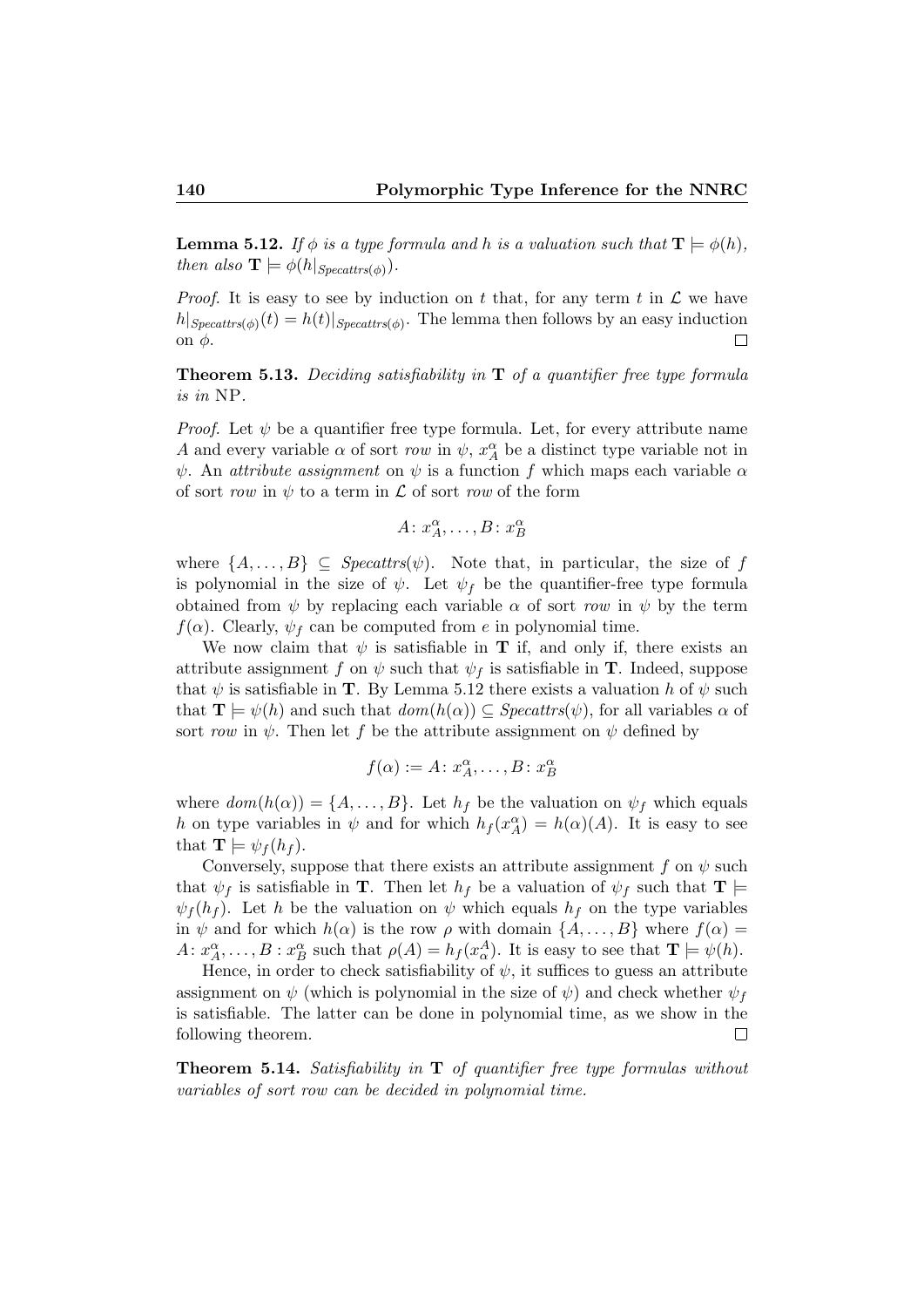*Proof.* Let  $\psi$  be a quantifier free type formula without variables of sort row. Since  $\psi$  is a conjunction of atomic formulas, we can view  $\psi$  as a set of atomic formulas. Moreover, since there are no variables of sort row in  $\psi$ , every term of sort row in  $\psi$  is of the form  $A: t, \ldots, B: t'$ . We assume without loss of generality that an attribute occurs at most once in such a term. Indeed, for example the term  $A: x, B: y, A: z, C: u$  is equivalent to the term  $A: x, B: y, C: u$ . Without loss of generality we will then treat such terms as rows over terms of sort type. Let  $\psi_1$  be the subset of  $\psi$  defined by

$$
\psi_1 := \{u_1 \# u_2 \mid (u_1 \# u_2) \in \psi\} \cup \{u_1 \subseteq u_2 \mid (u_1 \subseteq u_2) \in \psi\}.
$$

Let  $\psi_2$  be defined by

$$
\psi_2 := \{ t_1 = t_2 \mid (t_1 = t_2) \in \psi \}
$$
  

$$
\cup \{ u_1(A) = u_2(A) \mid (u_1 \subseteq u_2) \in \psi \text{ and } A \in dom(u_1) \cap dom(u_2) \}.
$$

It is clear that  $\psi_1$  and  $\psi_2$  can be computed from  $\psi$  in polynomial time. Let us call  $\psi_1$  consistent if for every  $u_1 \# u_2$  in  $\psi_1$  we have  $dom(u_1) \cap dom(u_2) = \emptyset$ and for every  $u_1 \subseteq u_2$  we have  $dom(u_1) \subseteq dom(u_2)$ .

We claim that  $\psi$  is satisfiable in **T** if, and only if,  $\psi_1$  is consistent and  $\psi_2$  is satisfiable in **T**. Indeed, it is easy to see that if  $\psi$  is satisfiable, then  $\psi_1$  must be consistent. Furthermore, if h is a valuation for which  $\mathbf{T} \models \psi(h)$ , then  $h(t_1) = h(t_2)$  for every  $t_1 = t_2$  in  $\psi$  and  $h(u_1)(A) = h(u_2)(A)$  for every  $u_1 \subseteq u_2$  in  $\psi$  and every  $A \in dom(u_1) \cap dom(u_2)$ . Hence,  $\mathbf{T} \models \psi_2(h)$ .

Conversely, suppose that  $\psi_1$  is consistent and that  $\psi_2$  is satisfiable in **T**. Let h be a valuation such that  $\mathbf{T} \models \psi_2(h)$ . Then  $h(t_1) = h(t_2)$  for every  $t_1 = t_2$  in  $\psi$ . Furthermore, since  $dom(u_1) \cap dom(u_2) = \emptyset$  for every  $u_1 \# u_2$ in  $\psi$  (as  $\psi_1$  is consistent), and since there are no variables of sort row in  $\psi$ , it follows that  $dom(h(u_1)) \cap dom(h(u_2)) = \emptyset$  for every  $u_1 \# u_2$  in  $\psi$ . Finally, since  $dom(u_1) \subseteq dom(u_2)$  for every  $u_1 \subseteq u_2$  in  $\psi$  (as  $\psi_1$  is consistent) and since  $h(u_1(A)) = h(u_2(A))$  for every  $A \in dom(u_1) \cap dom(u_2)$  (as  $\mathbf{T} \models \psi_2(h)$ ), it follows that  $h(u_1) \subseteq h(u_2)$  for every  $u_1 \subseteq u_2$  in  $\psi$ . Hence,  $\mathbf{T} \models \psi(h)$ .

In order to check satisfiability of  $\psi$ , it hence suffices to check consistency of  $\psi_1$  and satisfiability of  $\psi_2$ . Consistency of  $\psi_1$  can clearly be checked in polynomial time. We now show that satisfiability of  $\psi_2$  in **T** can also be checked in polynomial time. Let  $\prec$  be some arbitrarily fixed order on the special attributes of  $\psi_2$ . We assume without loss of generality that every term of sort row in  $\psi_2$  is of the form  $(A_1 : t_1), (A_2 : t_2), \ldots, (A_m : t_m)$  with  $A_1 \prec A_2 \prec \cdots \prec A_m$  (as such terms can clearly be reordered in polynomial time without affecting satisfiability otherwise). Note that  $\psi_2$  is simply a set of equations between terms of sort type. It is then easy to see that checking satisfiability of  $\psi_2$  in **T** amounts to finding a substitution  $\theta$  of variables in  $\psi_2$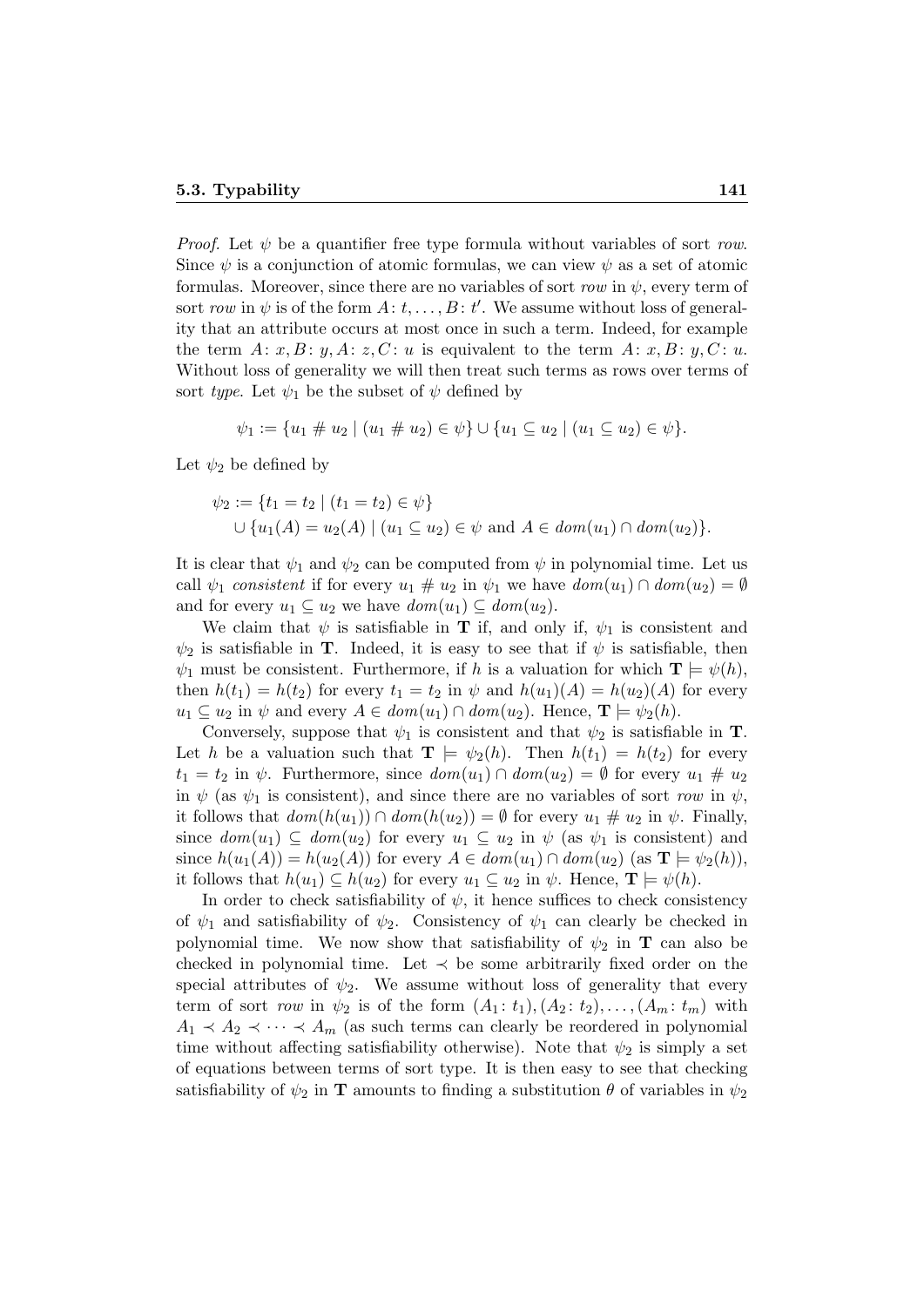to terms in  $\mathcal L$  of sort type such that  $\theta(t_1)$  and  $\theta(t_2)$  are syntactically equal for every equation  $t_1 = t_2$  in  $\psi_2$ . Hence, satisfiability of  $\psi_2$  reduces to finding a unifier of every equation in  $\psi_2$ , which is known to be decidable in polynomial time [4, 36, 48].  $\Box$ 

The complexity upper bound of NP provided by Theorem 5.13 is actually tight:

#### Proposition 5.15. Typability for the NNRC is NP-complete.

*Proof.* Since typability of an expression  $e$  is equivalent to computing the type formula  $\phi_e$  for e and then deciding whether  $\phi_e$  is satisfiable in **T**, it follows from Theorems 5.8 and 5.13 that typability for the NNRC is in NP.

We already know that typability for the relational algebra is NP-complete from Chapter 4. Furthermore, it is well-known that the relational algebra can be simulated in the NNRC [9, 60]. It is not difficult to see that this simulation preserves typability. Hence, typability for the NNRC is also NP-complete.  $\Box$ 

By the reduction of typability of an NNRC expression to satisfiability in T of a type formulas it also follows:

Corollary 5.16. Deciding satisfiability in T of a type formula is NP-complete.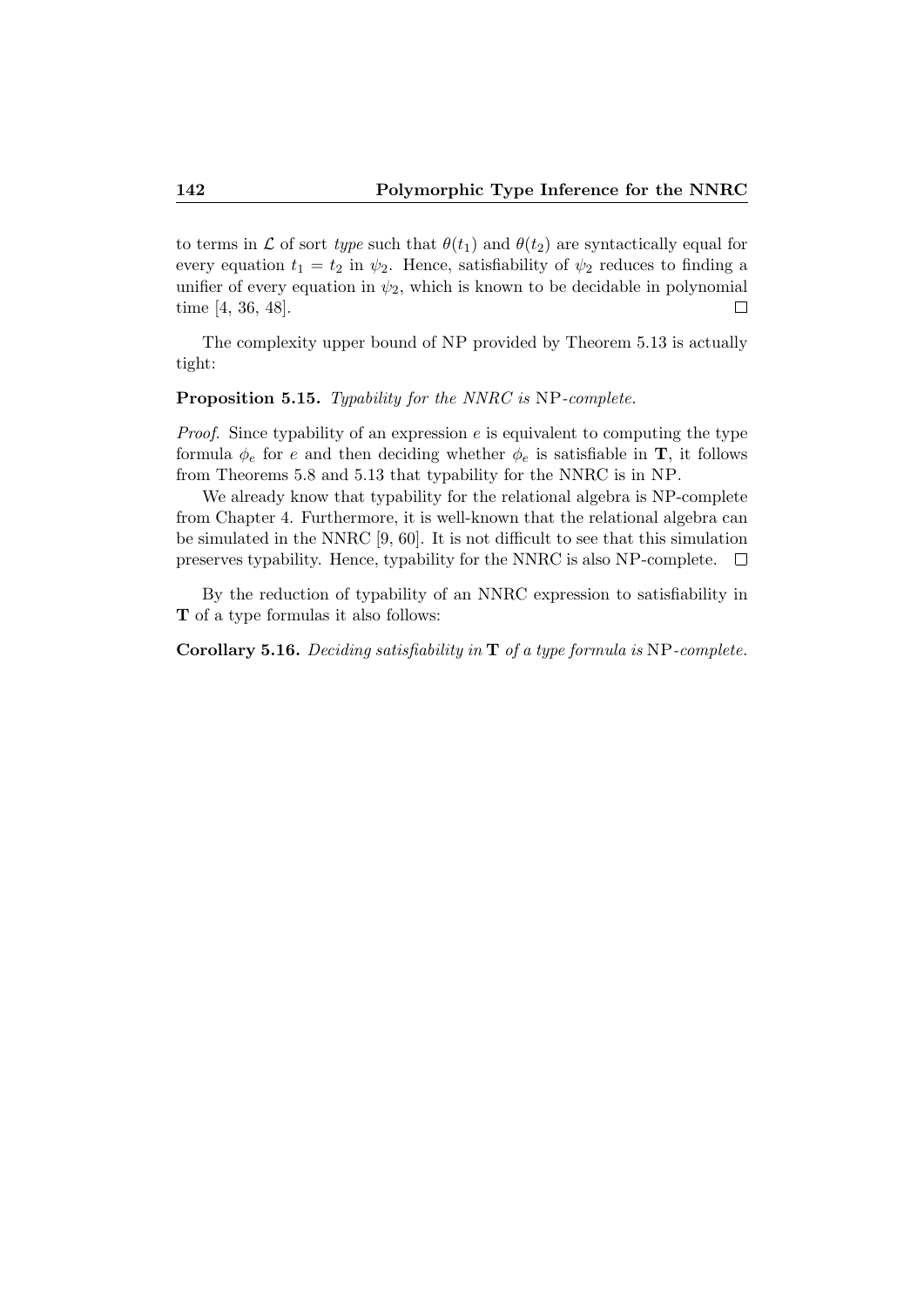# 6 **Conclusions**

In this dissertation we have studied problems related to the static detection of programming errors in database query languages. Such errors are perhaps even more critical for databases than for programming languages. Indeed, if a runtime error occurs during a transaction, an expensive recovery procedure has to be invoked to keep the database in a consistent state.

To detect such programming errors as early as possible, we have studied the well-definedness and semantic type-checking problems in the context of database query languages. Specifically, we have shown the well-definedness and semantic type-checking problems to be undecidable in general. In Chapter 3 we have identified several sources of undecidability for well-definedness: (1) non-monotonic behavior; (2) interpretation of atomic data values; (3) nonlocal behavior; or (4) non-local undefinedness behavior. In contrast, when we restricted our set of base operations to include only monotone, generic, local, and locally-undefined base operations, well-definedness became decidable. Although these results were obtained for first-order, object-creating languages interpreted in a tree-structured, list-based data model, we are confident that they can easily be transfered to first-order languages interpreted in other data models. For example, if we adapt the notion of a monotone, generic, local and locally-undefined base operation to a bag-based data model, then it is not hard to see that we can obtain equivalent versions of Propositions 3.25, 3.27, 3.44, and 3.45. Hence, the well-definedness problem remains decidable in this case.

From a practical point of view, however, it is clear that the number of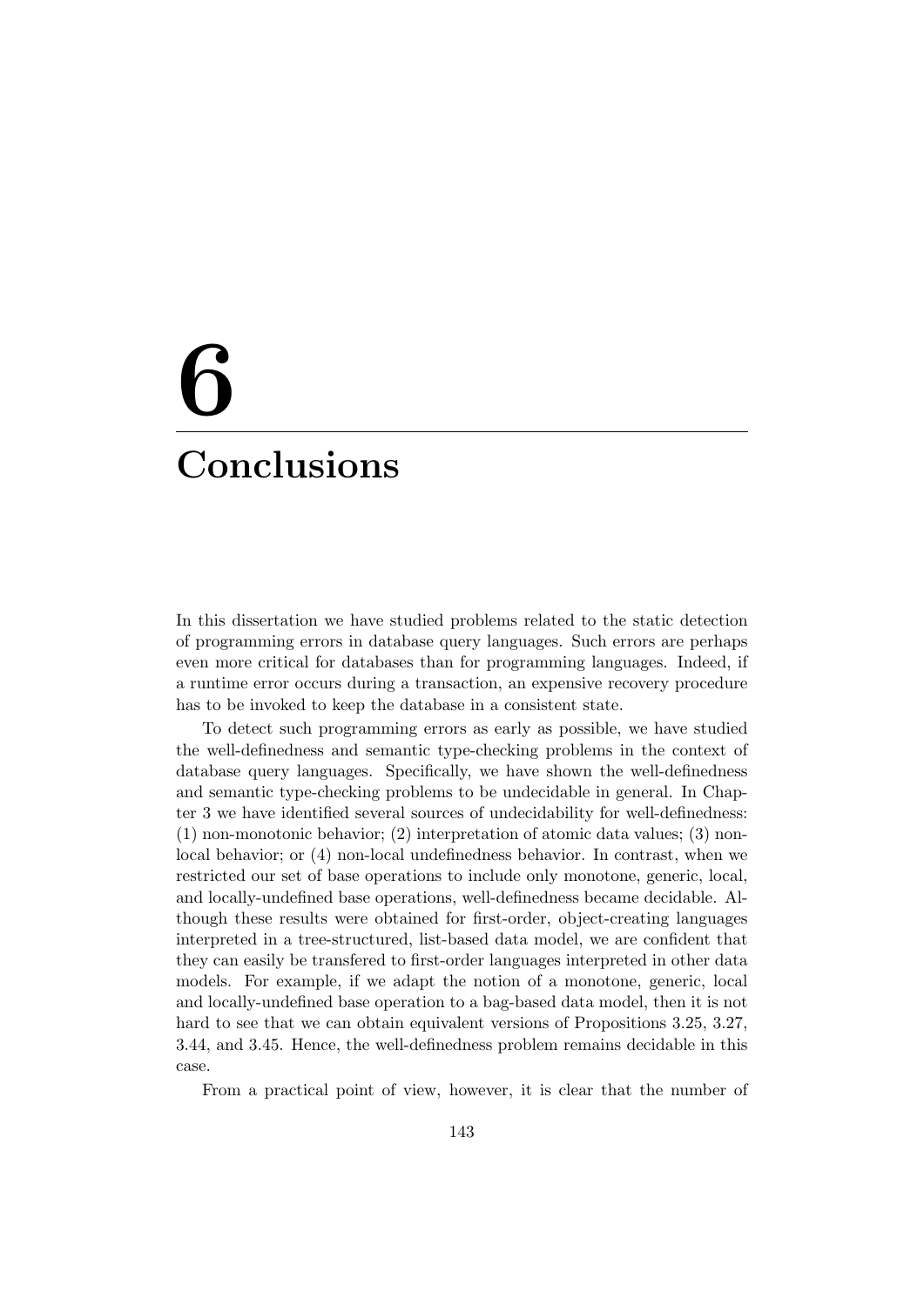possible counter-examples we need to check according to the decision procedure outlined in the proofs of Theorems 2.8 and 3.46 can grow huge very fast. A future study of the computational complexity of well-definedness is hence desirable in order to obtain a practical algorithm.

Since both the well-definedness problem and the semantic type-checking problem are undecidable for database query languages that are expressive enough to simulate the relational algebra, a sound and complete type system for such languages does not exist. This observation can be seen as a formal motivation for the common use of incomplete static type systems in database query languages such as SQL, OQL, and XQuery. Nevertheless, it would be interesting to see if a hybrid approach can be made to work in practice: use the well-definedness and semantic type-checking decision procedures when possible, and use the static type system otherwise.

We have also studied classic problems from the theory of programming languages, such as type inference and typability, in the context of database query languages. Specifically, we have shown that typability is NP-complete for the relational algebra, even under various restrictions. On the positive side, typability does not become more complex when we move from the flat relational algebra to the named nested relational calculus.

Compared to the EXPTIME-completeness of typability for ML [31, 34], the NP-completeness of typability for the relational algebra or the NNRC may not seem that bad. It is important to note, however, that the relational algebra and the NNRC are essentially simply typed languages, i.e., languages without parametric polymorphism [42, 49]. It is exactly this feature that causes the typability problem for ML  $[31, 34]$  to be EXPTIME-hard. The correct programming language to compare against is therefore the simply typed lambda calculus, for which typability is P-complete [19].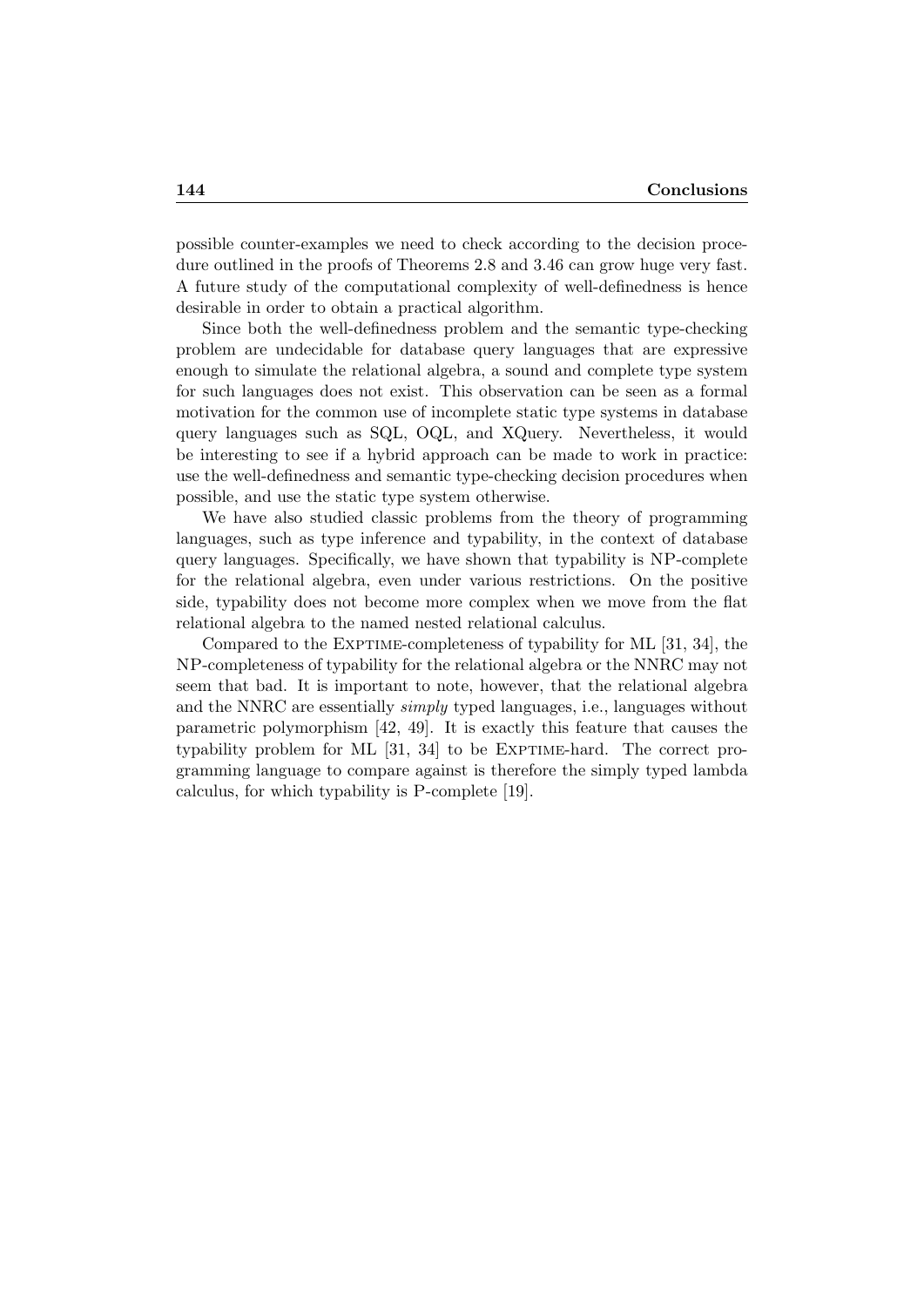### Bibliography

- [1] Serge Abiteboul, Richard Hull, and Victor Vianu. Foundations Of Databases. Addison-Wesley, 1995.
- [2] Noga Alon, Tova Milo, Frank Neven, Dan Suciu, and Victor Vianu. Typechecking XML views of relational databases. ACM Transactions on Computational Logic, 4(3):315–354, 2003.
- [3] Noga Alon, Tova Milo, Frank Neven, Dan Suciu, and Victor Vianu. XML with data values: typechecking revisited. Journal of Computer and System Sciences, 66(4):688–727, 2003.
- [4] Franz Baader and Wayne Snyder. Unification theory. In Handbook of Automated Reasoning, pages 445–532. Elsevier and MIT Press, 2001.
- [5] Francois Bancilhon and Setrag Khoshafian. A calculus for complex objects. In Proceedings of the fifth ACM SIGACT-SIGMOD Symposium on Principles of Database Systems, pages 53–60. ACM Press, 1986.
- [6] Scott Boag, Don Chamberlin, Mary F. Fernández, Daniela Florescu, Jonathan Robie, and Jérôme Siméon. XQuery 1.0: An XML Query Language. W3C Working Draft, February 2005.
- [7] Anne Brüggemann-Klein, Makoto Murata, and Derick Wood. Regular tree and regular hedge languages over unranked alphabets. Unpublished manuscript, version 1, 2001.
- [8] Peter Buneman, Mary F. Fernandez, and Dan Suciu. UnQL: a query language and algebra for semistructured data based on structural recursion. VLDB Journal, 9(1):76–110, 2000.
- [9] Peter Buneman, Shamim A. Naqvi, Val Tannen, and Limsoon Wong. Principles of programming with complex objects and collection types. Theoretical Computer Science, 149(1):3–48, 1995.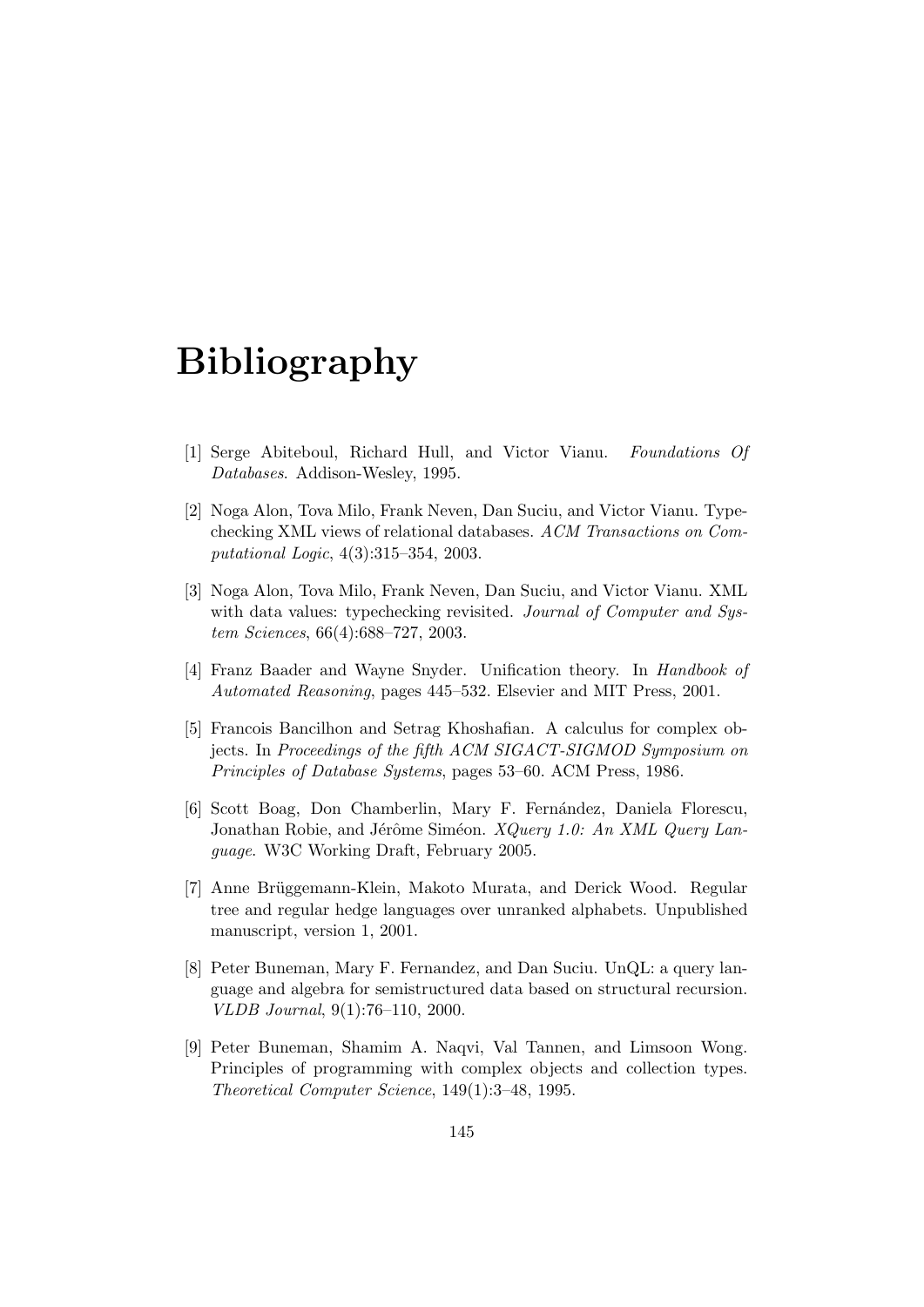- [10] Peter Buneman and Atsushi Ohori. Polymorphism and type inference in database programming. ACM Transactions on Database Systems, 21(1):30–76, 1996.
- [11] R. G. G. Cattell, Douglas K. Barry, Mark Berler, Jeff Eastman, David Jordan, Craig Russell, Olaf Schadow, Torsten Stanienda, , and Fernando Velez, editors. The Object Data Standard: ODMG 3.0. Morgan Kaufmann, 2000.
- [12] Don Chamberlin, Peter Fankhauser, Daniela Florescu, Massimo Marchiori, and Jonathan Robie. XML Query Use Cases. W3C Working Draft, November 2003.
- [13] Don Chamberlin, Jonathan Robie, and Daniela Florescu. Quilt: An XML query language for heterogeneous data sources. In The World Wide Web and Databases: WebDB 2000. Selected Papers, volume 1997 of Lecture Notes in Computer Science, pages 1–25. Springer-Verlag, 2001.
- [14] Ashok K. Chandra and Moshe Y. Vardi. The implication problem for functional and inclusion dependencies is undecidable. SIAM Journal on Computing, 14(3):671–677, 1985.
- [15] Hubert Comon, Max Dauchet, Remi Gilleron, Florent Jacquemard, Denis Lugiez, Sophie Tison, and Marc Tommasi. Tree automata techniques and applications, 2002. http://www.grappa.univ-lille3.fr/tata/.
- [16] C. J. Date. An Introduction to Database Systems. Addison-Wesley, 6th edition edition, 1995.
- [17] Xin Dong, Alon Y. Halevy, and Igor Tatarinov. Containment of nested XML queries. In Proceedings of the 30th VLDB Conference, pages 132– 143. Morgan Kaufmann, 2004.
- [18] Denise Draper, Peter Fankhauser, Mary F. Fernández, Ashok Malhotra, Kristoffer Rose, Michael Rys, Jérôme Siméon, and Philip Wadler.  $XQuery$ 1.0 and XPath 2.0 Formal Semantics. W3C Working Draft, February 2005.
- [19] Cynthia Dwork, Paris C. Kanellakis, and John C. Mitchell. On the sequential nature of unification. Journal of Logic Programming, 1(1):35–50, 1984.
- [20] Herbert B. Enderton. A Mathematical Introduction to Logic. Academic Press, 2001. Second Edition.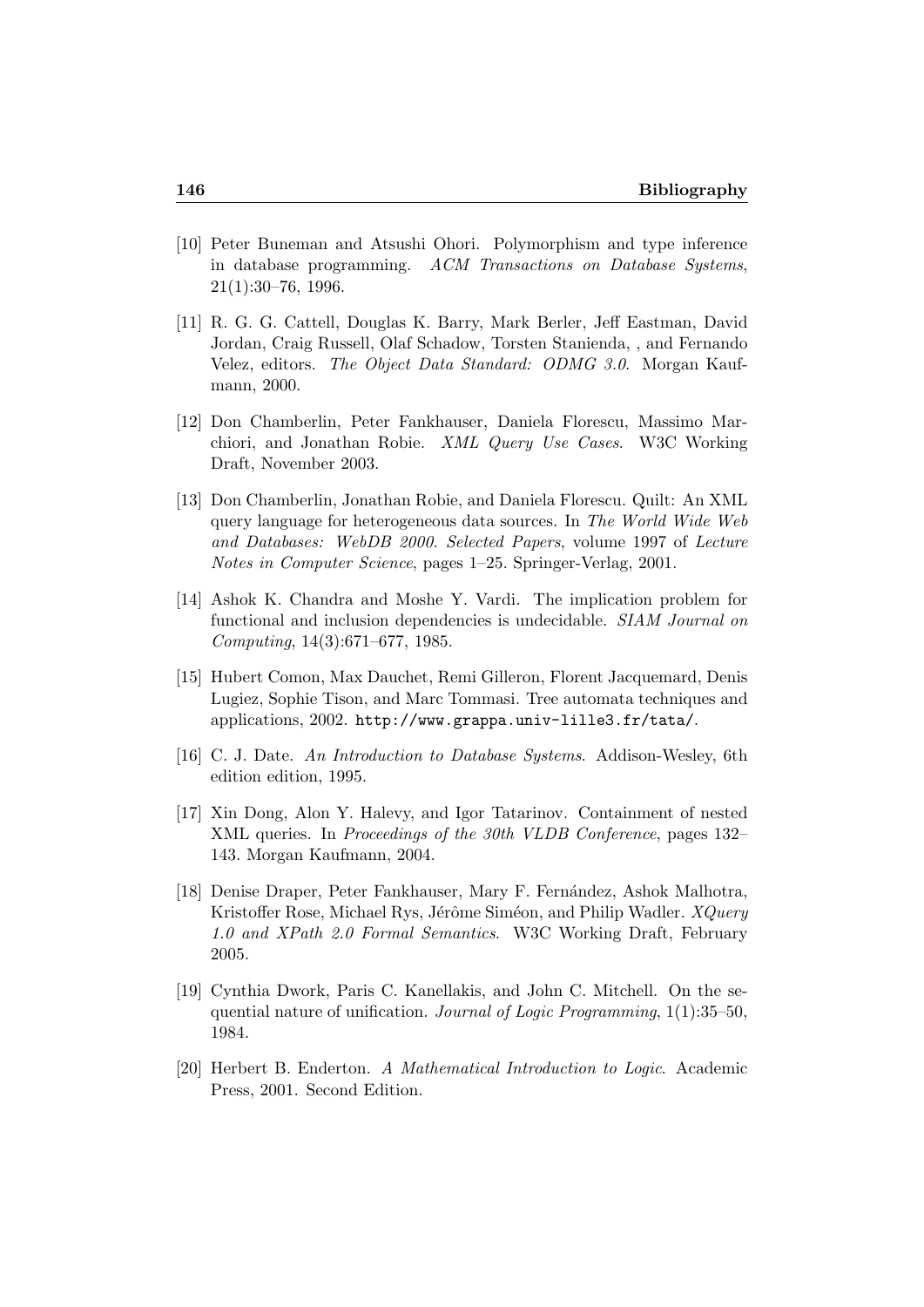- [21] Mary F. Fernández, Daniela Florescu, Alon Levy, and Dan Suciu. Declarative specification of Web sites with Strudel. The VLDB Journal, 9:38–55, 2000.
- [22] Mary F. Fern´andez, Ashok Malhotra, Jonathan Marsh, Marton Nagy, and Norman Walsh. XQuery 1.0 and XPath 2.0 Data Model. W3C Working Draft, February 2005.
- [23] Alain Frisch, Giuseppe Castagna, and Véronique Benzaken. CDuce: an XML-centric general-purpose language. In Proceedings of the eighth ACM SIGPLAN International Conference on Functional Programming, pages 51–63. ACM Press, 2003.
- [24] M. R. Garey and D. S. Johnson. Computer and Intractability, A Guide to the Theory of NP-Completeness. Freeman, 1979.
- [25] Jan Hidders, Jan Paredaens, Roel Vercammen, and Serge Demeyer. A light but formal introduction to XQuery. In Database and XML Technologies: Second International XML Database Symposium, XSym 2004, volume 3186 of Lecture Notes in Computer Science, pages 5–20. Springer-Verlag, 2004.
- [26] Haruo Hosoya. Regular Expression Types for XML. PhD thesis, University of Tokyo, 2000.
- [27] Haruo Hosoya and Benjamin C. Pierce. XDuce: A statically typed XML processing language. ACM Transactions on Internet Technology (TOIT), 3(2):117–148, 2003.
- [28] Haruo Hosoya, Jérôme Vouillon, and Benjamin C. Pierce. Regular expression types for XML. ACM Transactions on Programming Languages and Systems, 27(1):46–90, 2005.
- [29] Yannis E. Ioannidis and Raghu Ramakrishnan. Containment of conjunctive queries: Beyond relations as sets. ACM Transactions on Database Systems, 20(3):288–324, September 1995.
- [30] Simon Peyton Jones. Haskell 98 Language and Libraries. Cambridge University Press, 2003.
- [31] Paris C. Kanellakis, Harry G. Mairson, and John C. Mitchell. Unification and ML-type reconstruction. In Computational Logic - Essays in Honor of Alan Robinson, pages 444–478. MIT Press, 1991.
- [32] Howard Katz, editor. XQuery from the Experts. Addison-Wesley, 2003.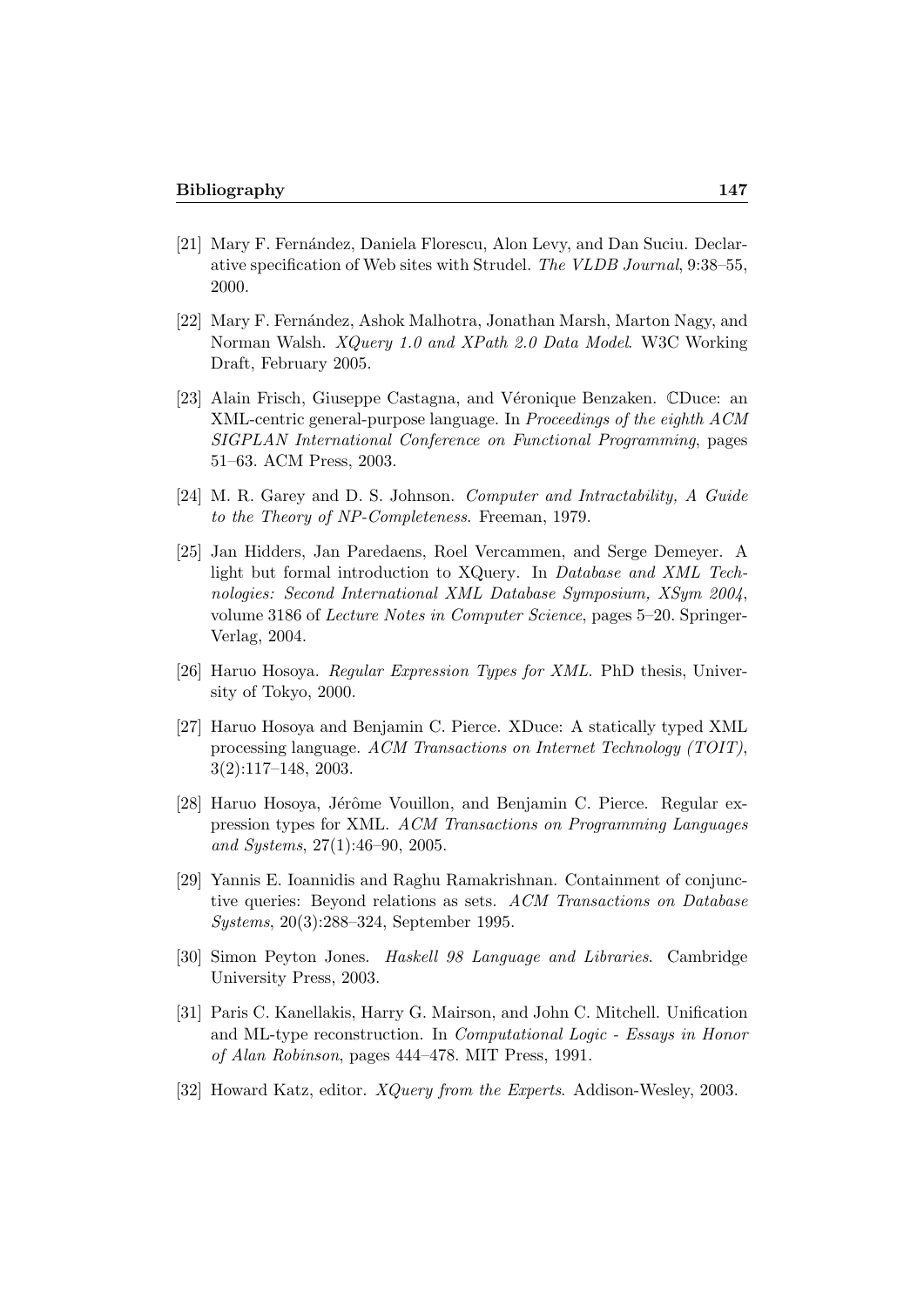- [33] Alon Y. Levy and Dan Suciu. Deciding containment for queries with complex objects (extended abstract). In Proceedings of the Sixteenth ACM SIGACT-SIGMOD-SIGART symposium on Principles of Database Systems, pages 20–31. ACM Press, 1997.
- [34] Harry G. Mairson. Deciding ML typability is complete for deterministic exponential time. In Proceedings of the 17th ACM SIGPLAN-SIGACT Symposium on Principles of Programming Languages. ACM Press, 1990.
- [35] Ashok Malhotra, Jim Melton, and Norman Walsh. XQuery 1.0 and XPath 2.0 Functions and Operators. W3C Working Draft, February 2005.
- [36] Alberto Martelli and Ugo Montanari. An efficient unification algorithm. ACM Transactions on Programming Languages and Systems, 4(2), 1982.
- [37] Wim Martens and Frank Neven. Typechecking top-down uniform unranked tree transducers. In Database Theory - ICDT 2003, volume 2572 of Lecture Notes in Computer Science, pages 64–78. Springer-Verlag, 2003.
- [38] Wim Martens and Frank Neven. Frontiers of tractability for typechecking simple XML transformations. In Proceedings of the Twenty-third ACM SIGACT-SIGMOD-SIGART Symposium on Principles of Database Systems, pages 23–34. ACM Press, 2004.
- [39] Yuri Matiyasevich. Hilbert's 10th Problem. MIT Press, 1993.
- [40] Jim Melton and Alan R. Simon. SQL 1999: Understanding Relational Language Components. Morgan Kaufmann, 2002.
- [41] Tova Milo, Dan Suciu, and Victor Vianu. Typechecking for XML transformers. In Proceedings of the Nineteenth ACM SIGMOD-SIGACT-SIGART Symposium on Principles of Database Systems, pages 11–22. ACM Press, 2000.
- [42] John C. Mitchell. Foundations for Programming Languages. MIT Press, 1996.
- [43] John C. Mitchell. Concepts in programming languages. Cambridge University Press, 2003.
- [44] Frank Neven. Automata, logic, and XML. In *Computer Science Logic* - CSL 2002, volume 2471 of Lecture Notes in Computer Science, pages 2–26. Springer, 2002.
- [45] Frank Neven. Automata theory for XML researchers. ACM SIGMOD Record, 31(3):39–46, 2002.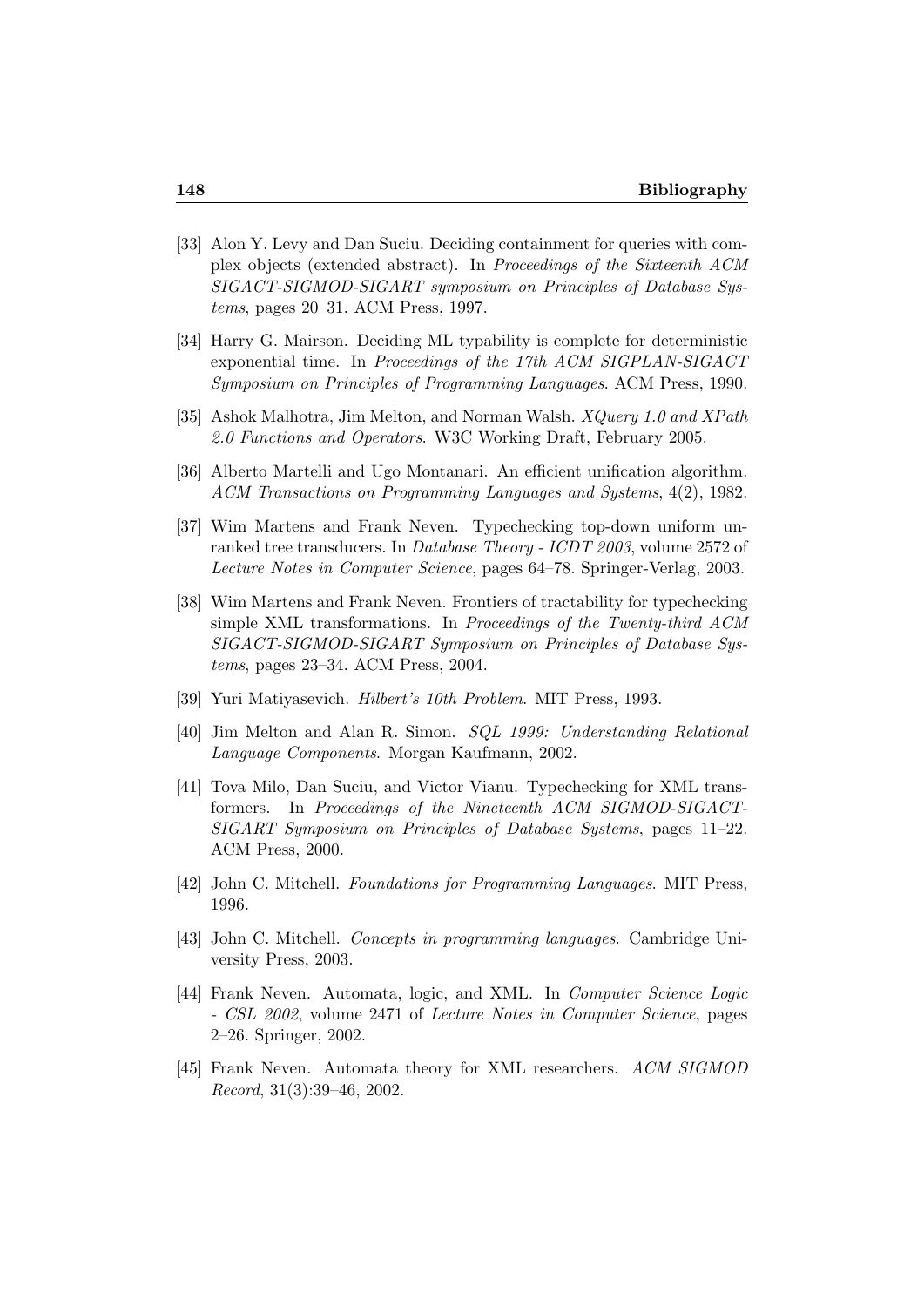- [46] A. Ohori and P. Buneman. Type inference in a database programming language. In Proceedings of the 1988 ACM conference on LISP and functional programming. ACM Press, 1988.
- [47] Atsushi Ohori. A polymorphic record calculus and its compilation. ACM Transactions on Programming Languages and Systems, 17(6):844–895, 1995.
- [48] Mike S. Paterson and Mark N. Wegman. Linear unification. Journal of Computer and System Sciences, 16:158–167, 1978.
- [49] Benjamin C. Pierce. Types and Programming Languages. MIT Press, 2002.
- [50] Didier R´emy. Type inference for records in a natural extension of ML. In Carl A. Gunter and John C. Mitchell, editors, Theoretical Aspects Of Object-Oriented Programming. Types, Semantics and Language Design. MIT Press, 1993.
- [51] T. J. Schaefer. The complexity of satisfiability problems. In Proceedings of the tenth annual ACM symposium on Theory of computing, pages 216– 226. ACM Press, 1978.
- [52] Dan Suciu. Typechecking for semistructured data. In Database Programming Languages, 8th International Workshop, DBPL 2001, Revised Papers, volume 2397 of Lecture Notes in Computer Science, pages 1–20. Springer-Verlag, 2001.
- [53] Martin Sulzmann. A General Framework for Hindley/Milner Type Systems with Constraints. PhD thesis, Yale University, 2000.
- [54] Martin Sulzmann. A general type inference framework for Hindley/Milner style systems. In Functional and Logic Programming: FLOPS 2001, volume 2024 of Lecture Notes in Computer Science, pages 248–263. Springer-Verlag, 2001.
- [55] Jeffrey D. Ullman. Elements of ML Programming, ML97 Edition. Prentice-Hall, 1998.
- [56] J. Van den Bussche and E. Waller. Polymorphic type inference for the relational algebra. Jounal of Computer and System Sciences, 64:694–718, 2002.
- [57] Stijn Vansummeren. On the complexity of deciding typability in the relational algebra. Acta Informatica, To Appear.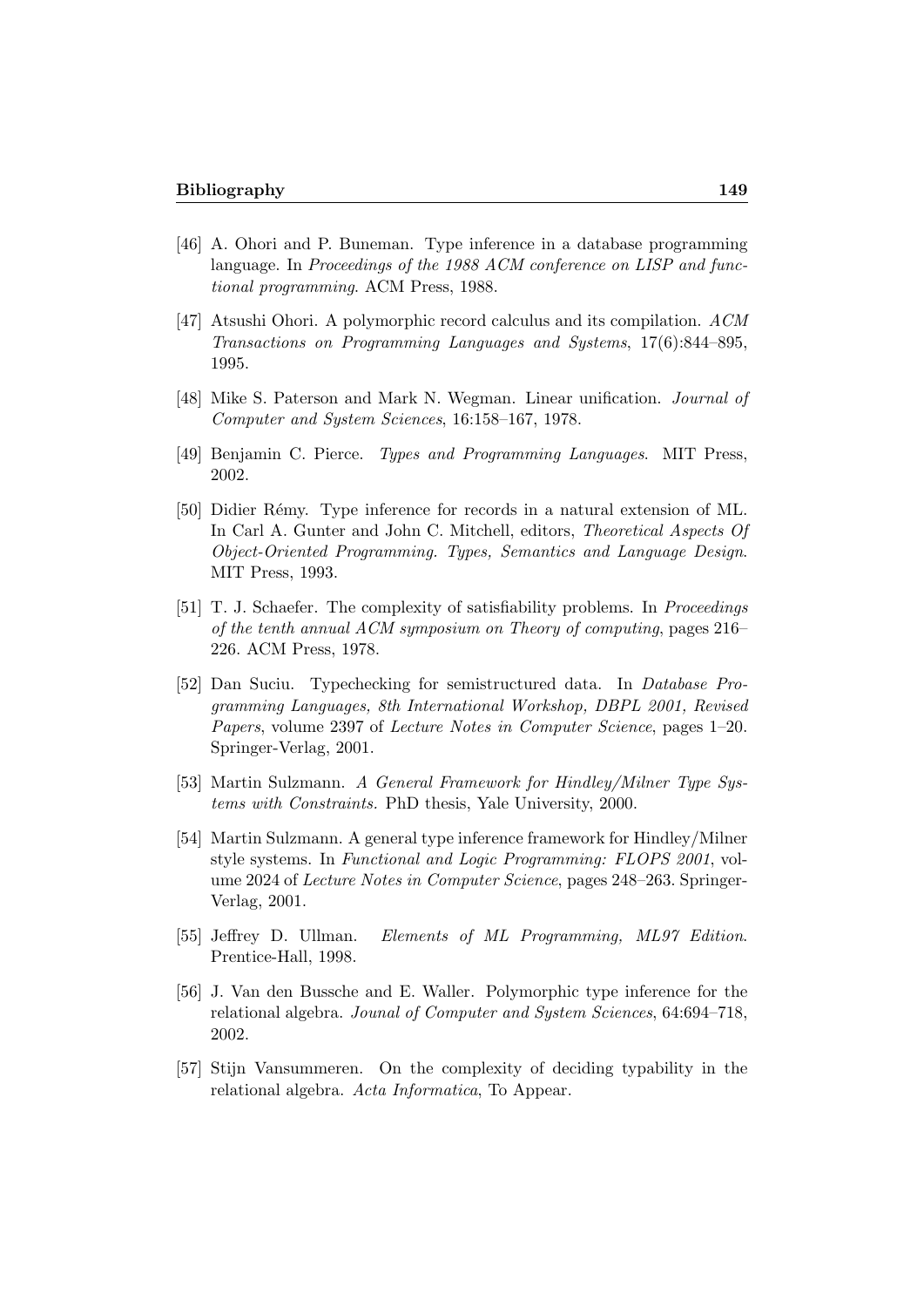- [58] Mitchell Wand. Type inference for record concatenation and multiple inheritance. Information and Computation, 93(1):1–15, 1991.
- [59] Limsoon Wong. Normal forms and conservative properties for query languages over collection types. In Proceedings of the twelfth symposium on Principles of Database Systems, pages 26–36. ACM Press, 1993.
- [60] Limsoon Wong. Querying nested collections. PhD thesis, University of Pennsylvania, 1994.
- [61] Franois Yergeau, Tim Bray, Jean Paoli, C. M. Sperberg-McQueen, and Eve Maler. Extensible Markup Language (XML) 1.0 (Third Edition). W3C Recommendation, February 2004.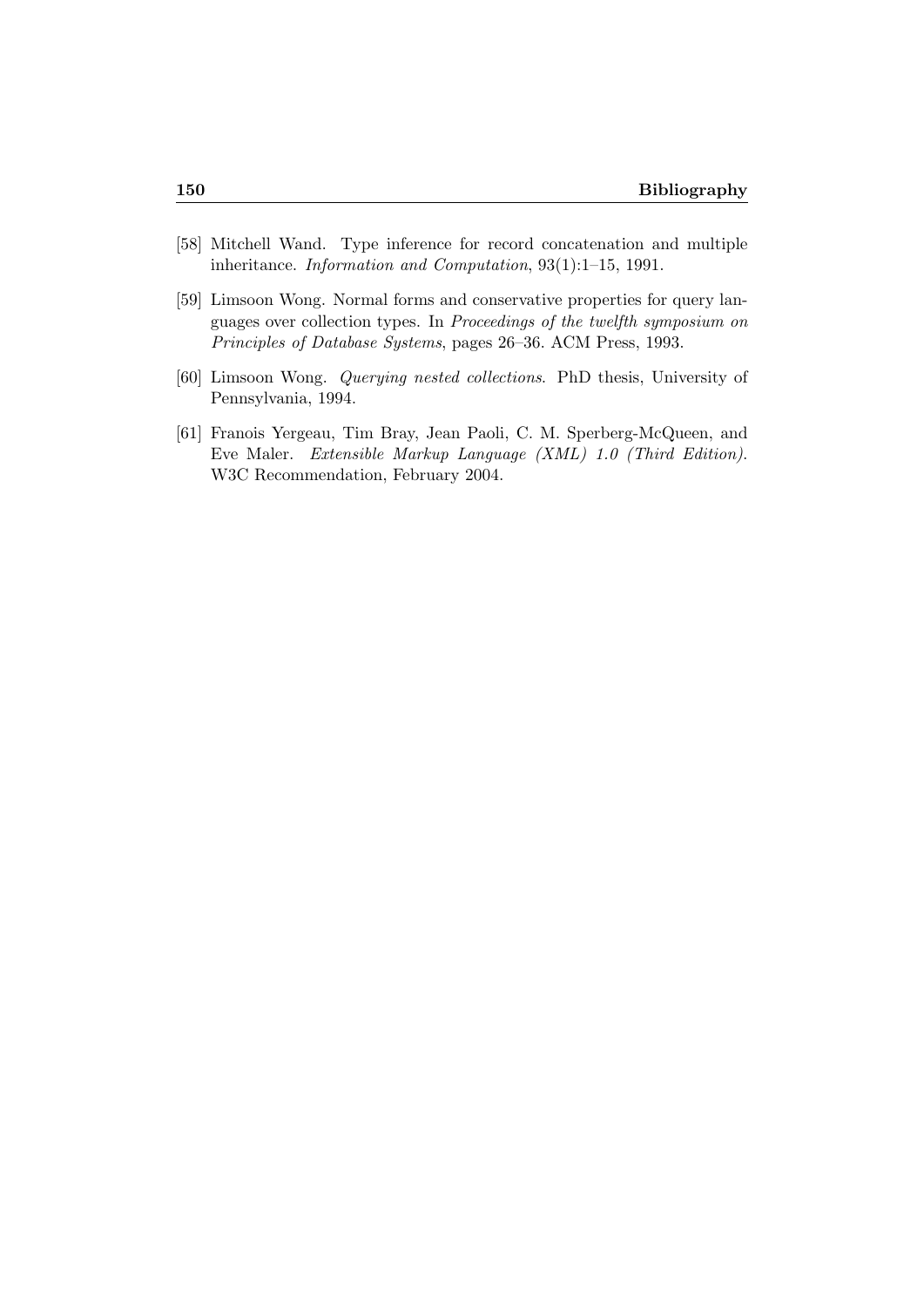## Samenvatting

De operaties van algemene programmeertalen zoals C of Java zijn slechts op bepaalde invoeren gedefinieerd. Zo is bijvoorbeeld de array-indexatie  $a[i]$  enkel gedefinieerd wanneer i binnen het bereik van de array a ligt. Wanneer, gedurende de uitvoering van een programma, een operatie uitgevoerd wordt op een foutieve invoer, dan is de uitvoer van het programma ongedefinieerd. Inderdaad, in dat geval stopt het programma met een uitvoeringsfout of, nog erger, berekent het een onjuist resultaat.

Om zulke programmeerfouten zo vroeg mogelijk te detecteren is het interessant om na te gaan of we het welgedefinieerdheidsprobleem algoritmisch kunnen oplossen. Dit probleem bestaat er uit om, gegeven een expressie en een invoertype, te beslissen of de semantiek van de expressie gedefinieerd is voor elke invoer in het invoertype. Volgens de stelling van Rice is dit probleem jammer genoeg onbeslisbaar. De meeste programmeertalen bieden daarom een statisch typesysteem aan om bovenstaande programmeerfouten te detecteren [42, 49]. Deze typesystemen verzekeren "typeveiligheid" in de zin dat elke expressie die door het typesysteem aanvaard wordt gegarandeerd welgedefinieerd is. Wegens de onbeslisbaarheid van het welgedefinieerdheidsprobleem zijn deze typesystemen noodzakelijkerwijze incompleet: er zijn welgedefinieerde expressies die niet door het typesysteem aanvaard worden. Zulke expressies zijn problematisch vanuit het standpunt van de programmeur, aangezien hij zijn code moet herschrijven vooraleer die door het typesysteem aanvaard wordt. In de theorie der programmeertalen is men dan ook steeds op zoek naar typesystemen waarvoor de verzameling van welgedefinieerde maar niet-aanvaarde expressies zo klein mogelijk is.

Alhoewel de heilige graal in deze zoektocht (met name, een typesysteem dat precies alle welgedefinieerde expressies aanvaardt) onvindbaar is voor algemene programmeertalen, is dat niet noodzakelijk zo voor gespecialiseerde gegevensbanktalen zoals SQL [40], OQL [11] en XQuery  $[6]$ <sup>1</sup> Ook in deze ta-

 ${}^{1}XQuery$  is in principe een volledige programmeertaal. De meeste XQuery programma's zijn echter van de vorm "for-let-where-return", wat we als de gegevensbankstaal van XQuery beschouwen.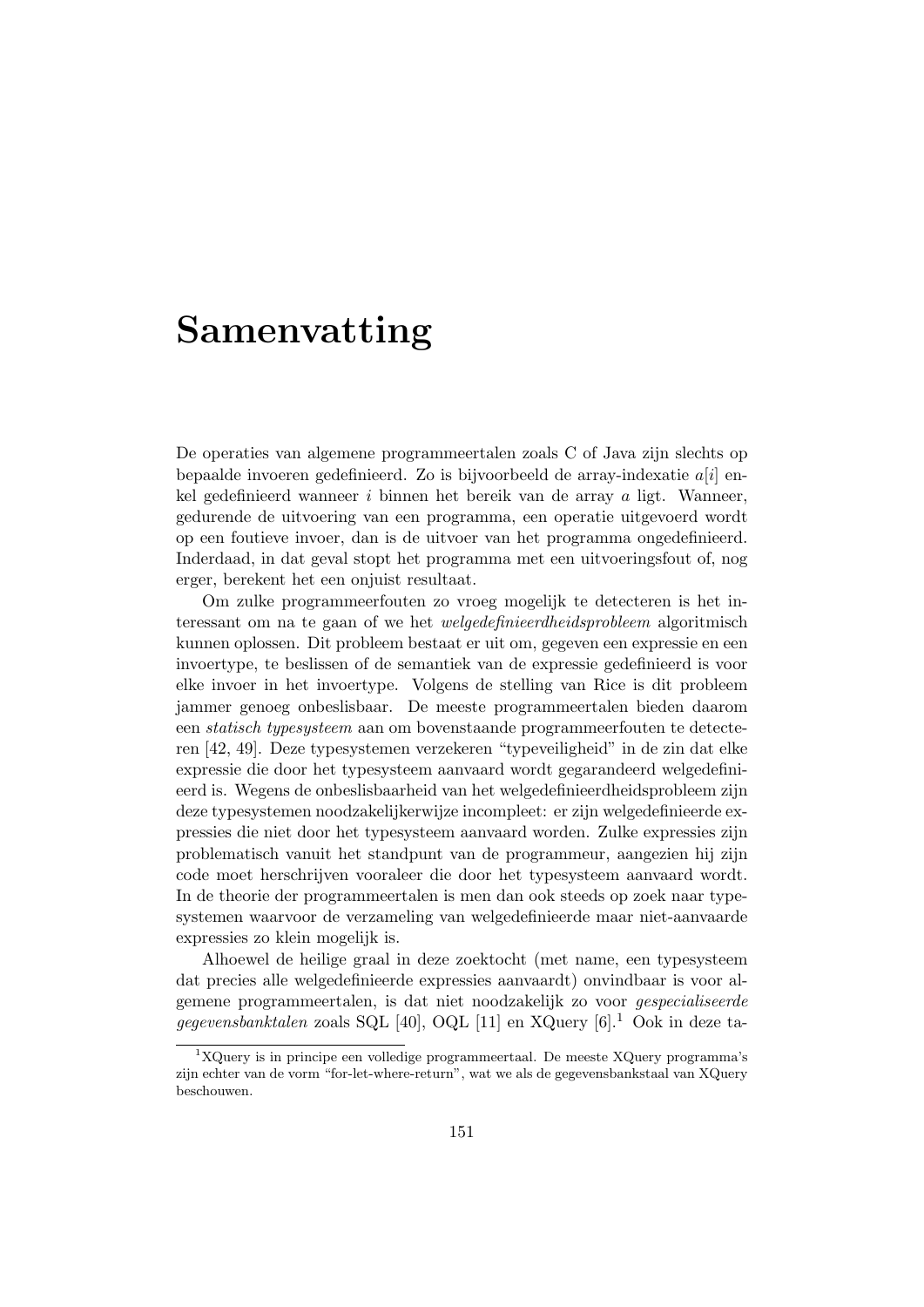len kunnen expressies ongedefinieerd zijn. Beschouw bijvoorbeeld de volgende OQL expressie:

```
select author: element(b.authors), title: b.title
from books b
where b.pub_year > 2000
```
Deze expressie zal voor elk boek dat na het jaar 2000 gepubliceerd is de auteur en titel teruggeven. De deelexpressie element(b.authors) gaat na dat het boek b door precies één auteur geschreven is. Indien dat zo is wordt deze unieke auteur teruggegeven, anders is het resultaat van deze deelexpressie ongedefinieerd.

Aangezien gegevensbanktalen een beperktere uitdrukkingskracht hebben dan algemene programmeertalen is de stelling van Rice niet op hen van toepassing. Bijgevolg is het interessant om na te gaan of het welgedefinieerdheidsprobleem voor zulke talen beslisbaar is. In dit proefschrift bestuderen we daarom het welgedefinieerdheidsprobleem voor gegevensbanktalen. We beginnen onze studie met welgedefinieerdheid voor de geneste relationele calculus (afgekort als NRC). De NRC is een canonieke gegevensbanktaal voor het complexe object datamodel [1, 9, 60]. Het is een conservatieve extensie [59] van de relationele algebra (dewelke het hart van SQL vormt), en kan zelf gezien worden als het hart van OQL. Bovendien inspireerde de NRC ook het ontwerp van verscheidene gegevensbanktalen voor semi-gestructureerde data zoals Un-QL [8], StruQL [21], en Quilt [13] waarop XQuery gebaseerd is. Onze studie van welgedefinieerdheid voor de NRC is dan ook een goed startpunt voor de studie van welgedefinieerdheid in SQL, OQL en XQuery.

Concreet gezien bestuderen we het welgedefinieerdheidsprobleem voor de NRC in het standaard, verzamelingengebaseerde, complexe object datamodel [1, 9, 60]. We tonen aan dat het probleem onbeslisbaar is voor de NRC in zijn algemeenheid, maar beslisbaar wordt wanneer we ons beperken tot diens positief existentieel fragment (dewelke we als PENRC afkorten). Vervolgens bestuderen we welgedefinieerdheid voor de PENRC in de aanwezigheid van extract, een operator die, net zoals OQL's elementoperator, ongedefinieerd is op niet-singleton verzameling invoeren. We tonen aan dat deze operator het welgedefinieerdheidsprobleem opnieuw onbeslisbaar maakt. Tenslotte bestuderen we het welgedefinieerdheidsprobleem voor de PENRC in de aanwezigheid van typetesten, die onder andere in XQuery voorkomen. Aan de hand van zulke testen kan men tijdens de uitvoering van een programma het type van een waarde inspecteren. We tonen aan dat ook typetesten het probleem opnieuw onbeslisbaar maken. We identificeren wel een beperkte vorm van typetesten waarvoor het probleem beslisbaar blijft.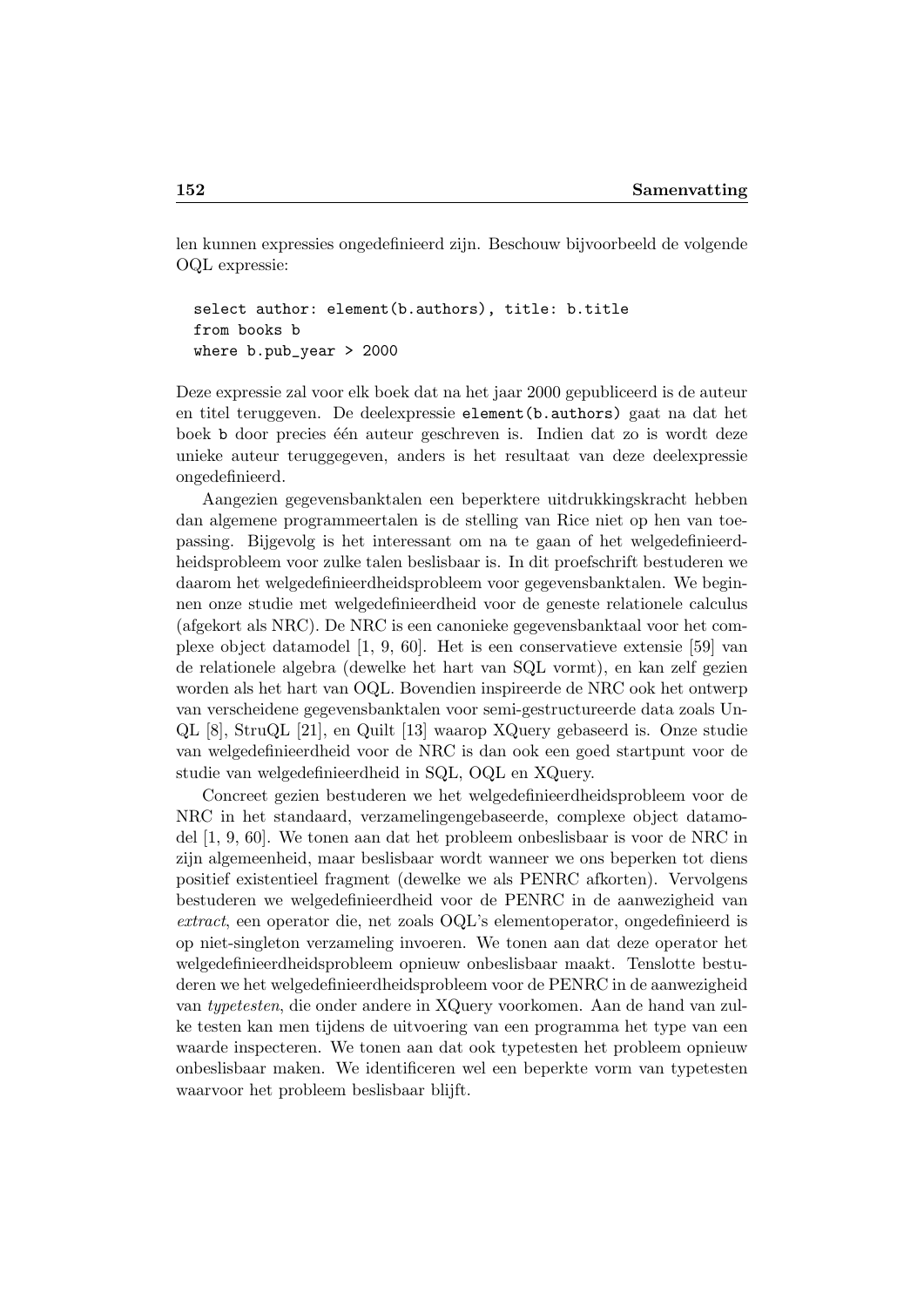#### Samenvatting 153

Bepaalde eigenschappen van OQL en XQuery zijn echter niet aanwezig in de standaard, verzamelinggebaseerde NRC. Inderdaad, OQL werkt ook op bags en lijsten, terwijl XQuery op lijsten werkt. Beide talen bezitten objectidentiteit en de mogelijkheid om nieuwe objecten aan te maken. Daarom bestuderen we ook welgedefinieerdheid voor een familie  $QL(B)$  van gegevenbanktalen die in een boomgestructureerd, lijstengebaseerd datamodel geïnterpreteerd worden. Hierbij is  $B$  een verzameling van basisoperaties (zoals een gelijkheidstest, het berekenen van de kinderen van een bepaalde knoop in een boom, ...). De gegevensbanktaal  $QL(B)$  wordt dan bekomen door aan B variabelen, constanten, conditionele testen, variabelebindingen en iteratie toe te voegen. Als dusdanig is elke  $QL(B)$  een eerste orde objectcreërende gegevensbanktaal. We identificeren eigenschappen van basisoperaties die het welgedefinieerdheidsprobleem mogelijkerwijze onbeslisbaar maken en stellen beperkingen voor die beslisbaarheid garanderen. De behaalde resultaten zijn rechtstreeks toepasbaar op OQL en XQuery.

Een probleem dat gerelateerd is met welgedefinieerdheid is het semantisch typeberekeningsprobleem. Dat probleem bestaat er uit om, gegeven een expressie, een invoertype en een uitvoertype, na te gaan of de expressie enkel resultaten in het uitvoertype produceert wanneer we ze evalueren op invoeren in het invoertype. Het semantisch typeberekeningsprobleem is nuttig in een "producent-consument" scenario waarin een producent data genereert, dewelke verwerkt wordt door een consument. Om een goede communicatie te verzekeren mag de producent enkel data behorende tot een zeker type produceren. Spijtig genoeg is dit probleem ook onbeslisbaar voor algemene programeertalen volgens de stelling van Rice. In de praktijk is de producent echter vaak een expressie in een gegevensbanktaal. Het is daarom nuttig om het semantisch typeberekeningsprobleem voor gegevensbanktalen te onderzoeken. In dit proefschrift doen we dat voor de NRC. Voor XQuery en andere XML-gerelateerde gegevensbanktalen werd dat probleem reeds uitvoerig bestudeerd [2, 3, 37, 38, 41, 52]. We tonen aan dat ook het semantisch typeberekeningsprobleem onbeslisbaar is voor de NRC in zijn algemeenheid, maar beslisbaar wordt voor de PENRC.

Aangezien zowel het welgedefinieerdheidsprobleem als het semantisch typeberekeningsprobleem in het algemeen onbeslisbaar blijven voor gegevensbanktalen, volgt hieruit dat ook in gegevensbanktalen de detectie van programmeerfouten door middel van een incompleet statisch typesysteem moet gebeuren. In het tweede gedeelte van dit proefschrift bestuderen we daarom klassieke problemen voor typesystemen in de context van gegevensbanktalen.

Vooreerst bestuderen we de complexiteit van typeerbaarheid voor de relationele algebra. Dat probleem bestaat er uit om, gegeven een relationele algebra-expressie, na te gaan of de expressie door het statisch typesysteem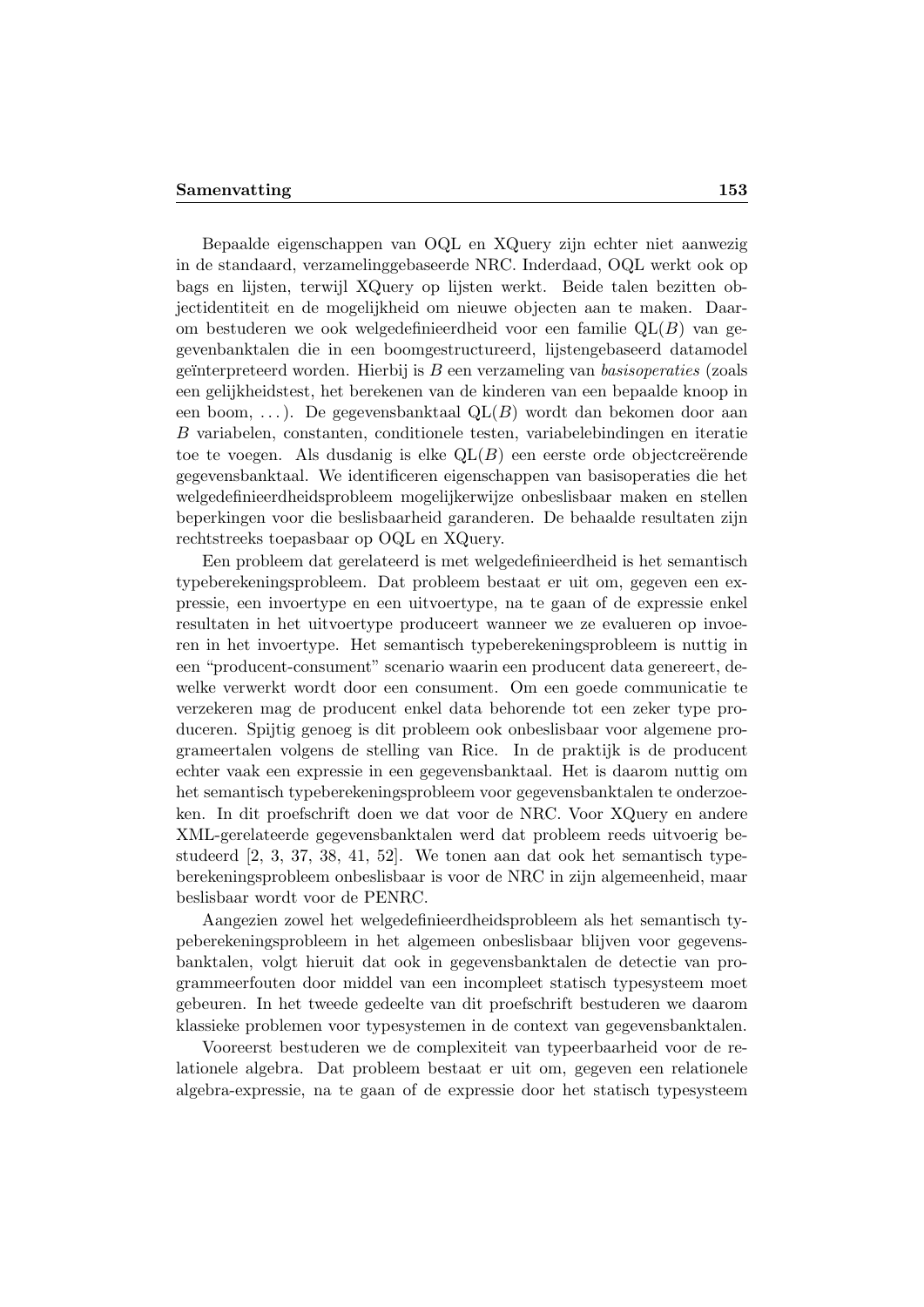van de relationele algebra aanvaard wordt. Typeerbaarheid in de relationele algebra is het equivalent van typechecking in impliciet getypeerde programmeertalen met polymorfe typesystemen, zoals ML [55] en Haskell [30]. Het is daarom ook interessant om na te gaan wat de complexiteit ervan is. Zo is het bijvoorbeeld bekend dat typeerbaarheid voor de simpel getypeerde lambda calculus P-compleet is, terwijl het EXPTIME-compleet is voor ML [31, 34]. Van den Bussche en Waller hebben reeds aangetoond dat typeerbaarheid voor de relationele algebra in NP zit. De precieze complexiteit was echter onbekend. We tonen aan dat het probleem in zijn algemeenheid NP-compleet is. In het bijzonder tonen we aan dat het probleem NP-hard wordt door (1) de productoperator; (2) de selectie-operator op willekeurige verzamelingen van getypeerde predikaten; en (3) de selectie-operator op "brave" verzamelingen van getypeerde predikaten tezamen met join en projectie of hernoeming. Het probleem zit in P wanneer (1) we enkel unie, verschil, join en selectie op "brave" verzamelingen van getypeerde predikaten toelaten; of (2) we alle operaties behalve product toelaten en de verzameling van selectiepredikaten ten hoogste ´e´en basistype vermeldt. De meeste van deze resultaten volgen uit een hecht verband van typeerbaarheid met niet-uniforme constraint-satisfaction.

Vervolgens bestuderen we het statisch typesysteem van de genaamde versie van de geneste relationele calculus (afgekort als NNRC). De basisoperaties van de NNRC zijn polymorf ten opzichte van dit typesysteem. Zo kunnen we het attribuut A inspecteren van eender welk record, zolang dat een attribuut A bevat. We kunnen het product nemen van eender welke twee records, zolang hun verzameling van attributen disjunct is. We kunnen de unie nemen van eender welke twee verzamelingen van hetzelfde type. Deze typeringsvoorwaarden worden complexer wanneer we operators in expressies combineren. Beschouw bijvoorbeeld de expressie  $\{(x \times y) \cdot A \mid x \in R\}$ . Opdat deze expressie door het typesysteem van de NNRC aanvaard zou worden moet  $R$  een verzamelingtype hebben dewelke het type van x bevat; moeten x en y recordtypes hebben wiens verzamelingen van attributen disjunct zijn; en moet één van deze verzamelingen van attributen A bevatten.

Dan stelt zich de vraag onder welke toekenningen van types aan de vrije variabelen van een NNRC-expressie e de expressie door het typesysteem aanvaard wordt. En wat is het overeenkomstige type van de expressie onder deze toekenningen? Kunnen we in het bijzonder een expliciete beschrijving geven van deze, typisch oneindige, verzameling van typeringen? Dit probleem is niets anders dan de NNRC-versie van het klassieke type-inferentie probleem. Type-inferentie is een uitvoerig bestudeerd onderwerp in de theorie van programmeertalen [42, 49] en wordt in geavanceerde functionele programmeertalen zoals ML [55] en Haskell [30] gebruikt.

In dit proefschrift stellen we een expliciete beschrijving van de verzameling